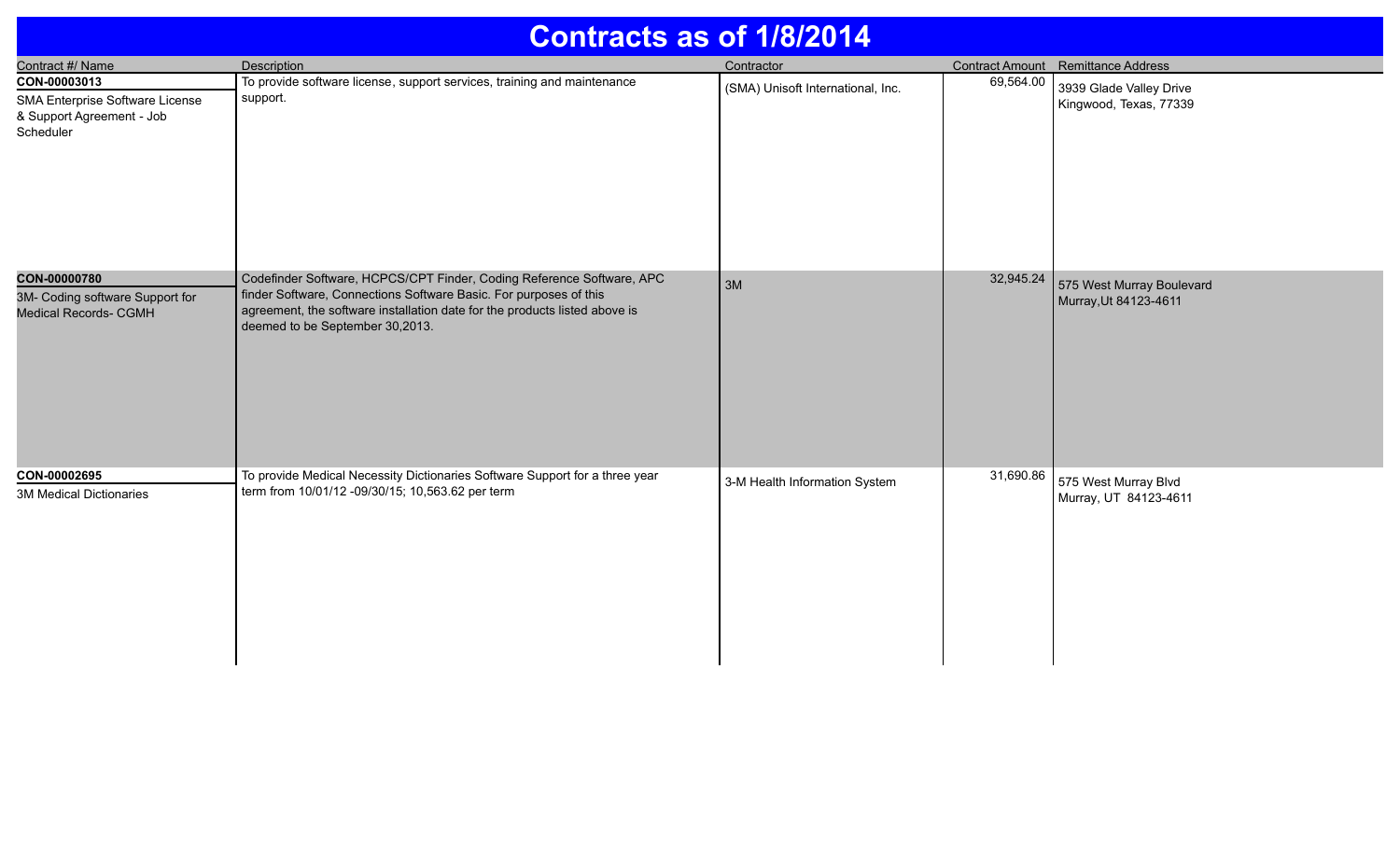| Contract #/ Name                                                                                        | <b>Description</b>                                                                                                                                                                                                                                                                                                                                                      | Contractor                                  |           | Contract Amount Remittance Address              |
|---------------------------------------------------------------------------------------------------------|-------------------------------------------------------------------------------------------------------------------------------------------------------------------------------------------------------------------------------------------------------------------------------------------------------------------------------------------------------------------------|---------------------------------------------|-----------|-------------------------------------------------|
| CON-00005335<br>Asbestos Workers Local 78<br><b>Apprentice Training Adult</b><br>Agreement 3-1-30-24-28 | ITA Adult Worker agreement for training and job placement skills for eligible<br>adult workers. Cost per Asbestos insulation mechanic participant is \$6,058.<br>This agreement shall be effective from July 1, 2013 through June 30, 2014.<br>Amount paid under contract will depend on the number of paricipants trained.<br>30 day cancellation clause in agreement. | Abestos Workers Local 78<br>Apprentice Trus | 0.00      | 2653 Rufner Road<br>Birmingham, AI 35210        |
| CON-00005936<br>ADDUS HEALTH CARE                                                                       | To enter into contract with service provider to provide homemaker/personal<br>care services to senior 60 years of age and older throughout Jefferson<br>County. Contract Period March 1, 2014 - September 30, 2014.                                                                                                                                                     | Addus Health Care                           | 25,667.00 | 117 S Crest Drive #106<br>Birmingham, AL 35209  |
| CON-00001653<br><b>Addus Health Care</b>                                                                | To enter into contract to provide homemaker/personal care to older adults 60<br>year of age or older. Contract Period October 1 2013-February 28, 2014.                                                                                                                                                                                                                 | Addus Health Care, Inc                      | 17,472.50 | 117 S. Crest Drive #203<br>Birmingham, AI 35209 |
| CON-00004248<br>2012 State Emergency Solutions<br>Grant Program                                         | The Jefferson County Office of Community and Economic Development and<br>ADECA wish to enter into an Agreement in the amount of \$50,000.00 for the<br>State Emergency Solutions Grant for program year 2012 - Grant<br>#HESG-12-007.                                                                                                                                   | <b>ADECA</b>                                |           | 50,000.00   Montgomery, AL                      |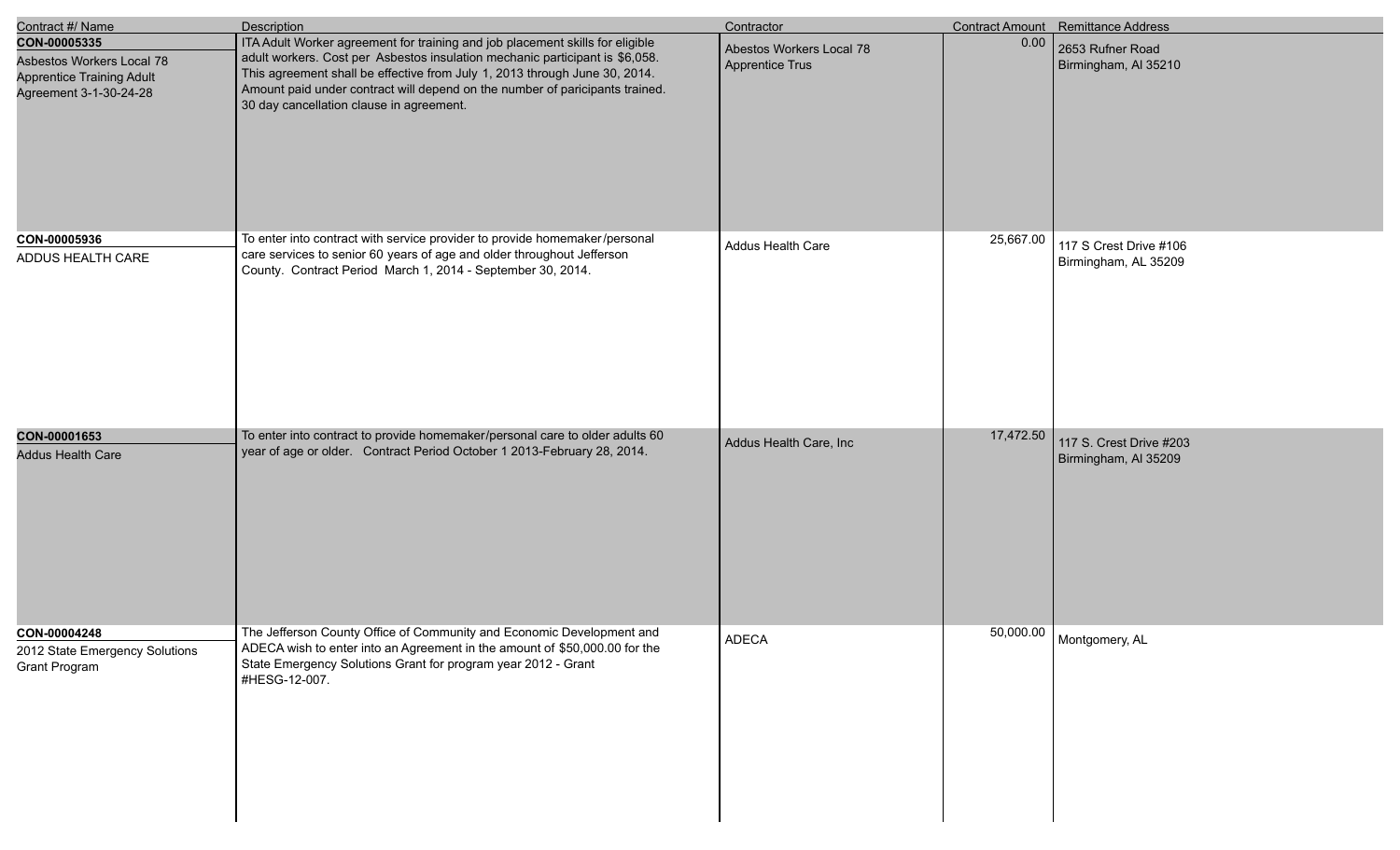| Contract #/ Name                                                   | <b>Description</b>                                                                                                                                                                                                                                          | Contractor                                |              | <b>Contract Amount</b> Remittance Address                                                                   |
|--------------------------------------------------------------------|-------------------------------------------------------------------------------------------------------------------------------------------------------------------------------------------------------------------------------------------------------------|-------------------------------------------|--------------|-------------------------------------------------------------------------------------------------------------|
| CON-00005174<br><b>ADECA: WIA Grant</b><br>Agreement_#33-0         | Jefferson County has received approval from the Alabama Department of<br>Economic and Community Affairs for Workforce Investment Act Funds. The<br>grant assistance approved is \$3,601,451.00 for the period of 7/1/13 - 6/30/15.                          | <b>ADECA</b>                              | 0.00         | P.O. Box 5690<br>Montgomery, AL 36103                                                                       |
| CON-00004010<br>WIA Grant Agreement: ADECA -<br>AA-21380-11-55-A-1 | Program Yr 2012 (Directive #PY2011-19) Grant Agreement for<br>Adult/Dislocated Worker & Youth Program activities.                                                                                                                                           | ADECA - Workforce Development<br>Division | 5,297,003.00 | P.O. Box 5690<br>Montgomery, AL 36103                                                                       |
| CON-00005143<br><b>ADRC</b> - Information & Referral               | Notice of Grant Award for state funds for Aging Disablity Resource Program<br>for FY 2013-2014.                                                                                                                                                             | ADRC-Information & Referral               | 17,000.00    | 2601 Highland Avenue South<br>Birmingham, AL 35205                                                          |
| CON-00004702<br>Alabama Department of Senior<br>Services           | To accept an additional \$1,279.00 for the SHIP Grant to provide information<br>counseling and assistance on health insurance matters to Medicare eligible<br>individuals via 2 SHIP Coordinators. Contract to run from April 1, 2013 to<br>March 31, 2014. | ADSS                                      |              | 84,857.00 201 Monroe Street<br>RSA Tower, Suite 350<br>P.O. Box 301851<br>Suite 350<br>Momtgomery, AL 36130 |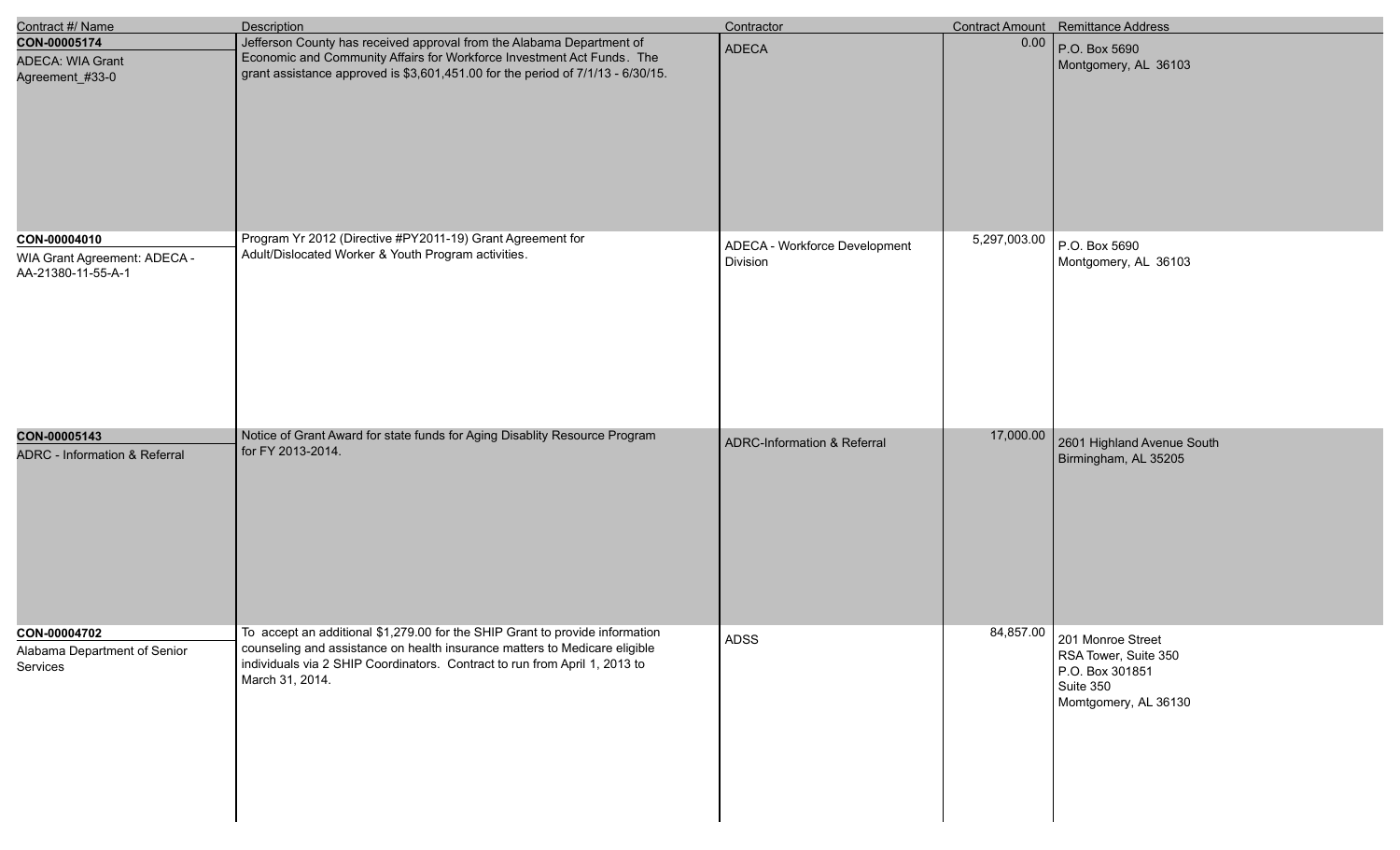| Contract #/ Name                                                | <b>Description</b>                                                                                                                                                     | Contractor                               |              | Contract Amount Remittance Address                                                                                                 |
|-----------------------------------------------------------------|------------------------------------------------------------------------------------------------------------------------------------------------------------------------|------------------------------------------|--------------|------------------------------------------------------------------------------------------------------------------------------------|
| CON-00004586<br>Alabama Department of Senior<br><b>Services</b> | Grant funding for the expansion of the Long Term Care Ombudsman CMP<br>(Medicaid Civil Penalty) Medicaid Program. Grant Period October 1, 2013<br>-September 30, 2014. | ADSS- Medicaid Ombudsman                 | 99,955.00    | Alabama Department of Senior Services<br>301 Monroe Street<br>RSA Tower, Suite 350<br>P.O. Box 301851<br>Montgomery, AI 36130-1851 |
| CON-00004631<br>Alabama Department of Senior<br>Services        | The statement of the Grant Award for the Budget Period beginning October 1,<br>2013 - September 30, 2016.                                                              | ADSS- Title III Older Americans<br>Funds | 616,755.00   | Alabama Department of Senior Services<br>770 Washington Avenue-Suite 570<br>Montgomery, AL 36130                                   |
| CON-00005346<br>Alabama Dept. of Senior Services                | see agreement                                                                                                                                                          | ADSS-Grantor                             | 246,589.00   | 770 Washinton Avenue-<br>Suite 570<br>Montgomery, AI 36130                                                                         |
| CON-00004701<br>Alabama Department of Senior<br>Services        | The terms and conditions of the Notice of Award and other requirements have<br>the following order of proceudres if there is any conflict in what they require         | ADSS-Title III-VII                       | 1,552,518.73 | Alabama Department of Senior Services<br>770 Washington Avenue - Suite 570<br>Montgomery, AL 36130                                 |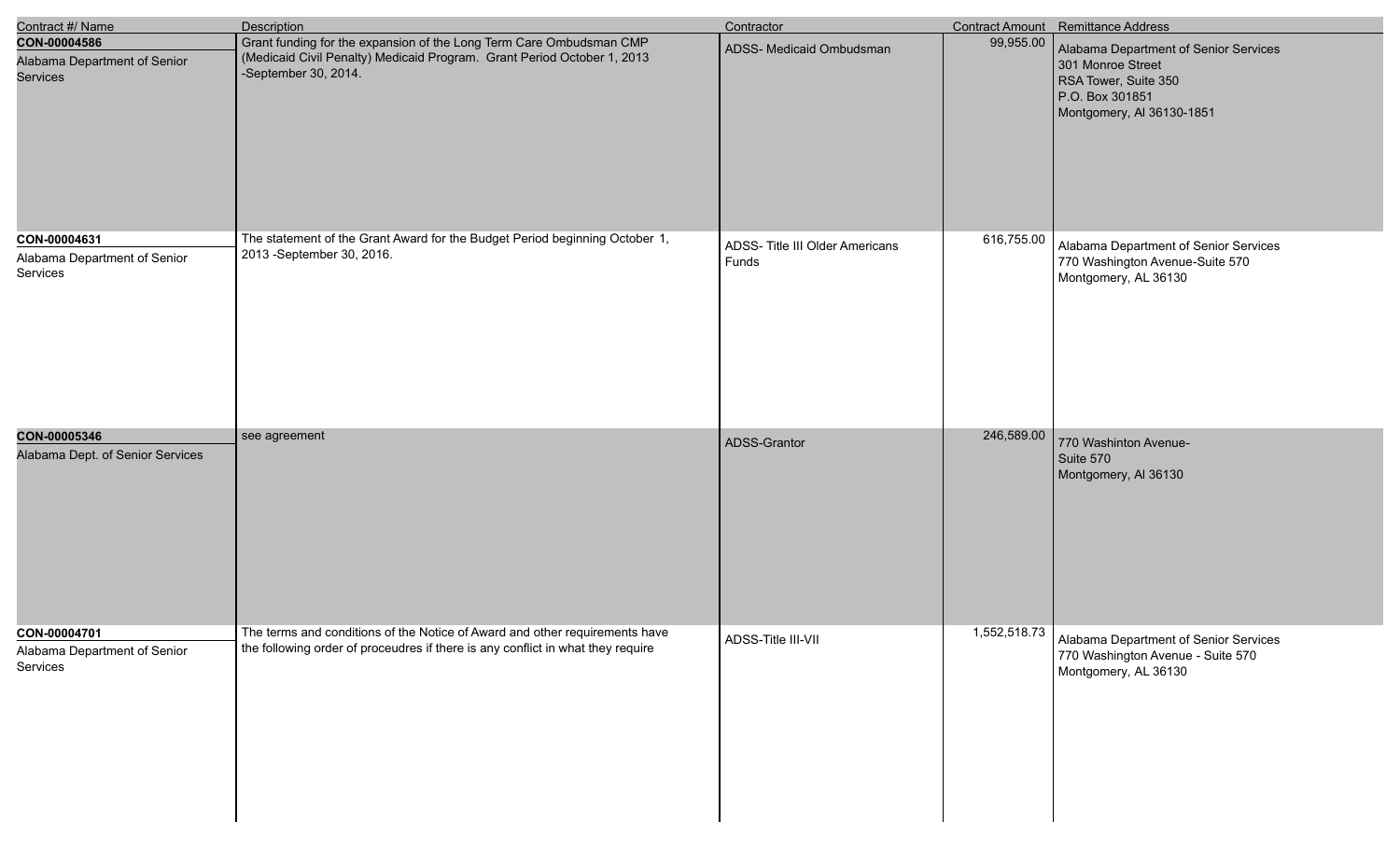| Contract #/ Name                                                                                           | <b>Description</b>                                                                                                                                                                                                                                                                       | Contractor                              |            | <b>Contract Amount</b> Remittance Address                                                                                            |
|------------------------------------------------------------------------------------------------------------|------------------------------------------------------------------------------------------------------------------------------------------------------------------------------------------------------------------------------------------------------------------------------------------|-----------------------------------------|------------|--------------------------------------------------------------------------------------------------------------------------------------|
| CON-00005305<br><b>Advance Career Training Solution</b><br>Adult Agreement 3-1-30-24-07                    | ITA Adult Worker Agreement for Occupational training for WIA participants.<br>This agreement shall be effective 7/1/2013 through 6/30/2014. Training cost<br>range from \$2495 to \$9,995. The cost paid depends the number participants.<br>30 day cancellation clause in agreement.    | <b>Advance Career Training Solution</b> | 0.00       | 214 24th Street No.<br>Birmingham, Alabama 35203                                                                                     |
| CON-00005307<br><b>Advance Career Training Solution</b><br><b>WIA Dislocated Agreement</b><br>3-6-30-24-29 | ITA Dislocated Worker Agreement for Occupational Training for WIA<br>Participants. The agreement shall be effective from 7/1/2013 through<br>6/30/2014. Training cost range from \$2,495 to \$9,995. The cost depends on<br>the number of participants. 30 day Cancellation in agreeemt. | <b>Advance Career Training Solution</b> | 0.00       | 214 24th Street North<br>Birmingham, Alabama 35203                                                                                   |
| CON-00003370<br>Advance Correctional Health, Inc.                                                          | Contract for providing Inmate Health Services                                                                                                                                                                                                                                            | Advance Correctional Health, Inc.       | 349,914.39 | 3922 W. Baring Trace<br>Peoria, IL 61615                                                                                             |
| CON-00003628<br><b>BLOSSBURG RD</b><br>WIDENING-STPBH-7153(600)<br>Extending exp. date                     | Blossburg Road Widening - STPBH-7153(600) - Amendment No. 2 to extend<br>expiration date of contract to October 4, 2013.                                                                                                                                                                 | AECOM Technical Services, Inc.          | 0.00       | Pamela B. Townsend<br>Vice-President<br>AECOM Technical Services, Inc.<br>3800 Colonade Parkway<br>Suite 400<br>Birmingham, AL 35243 |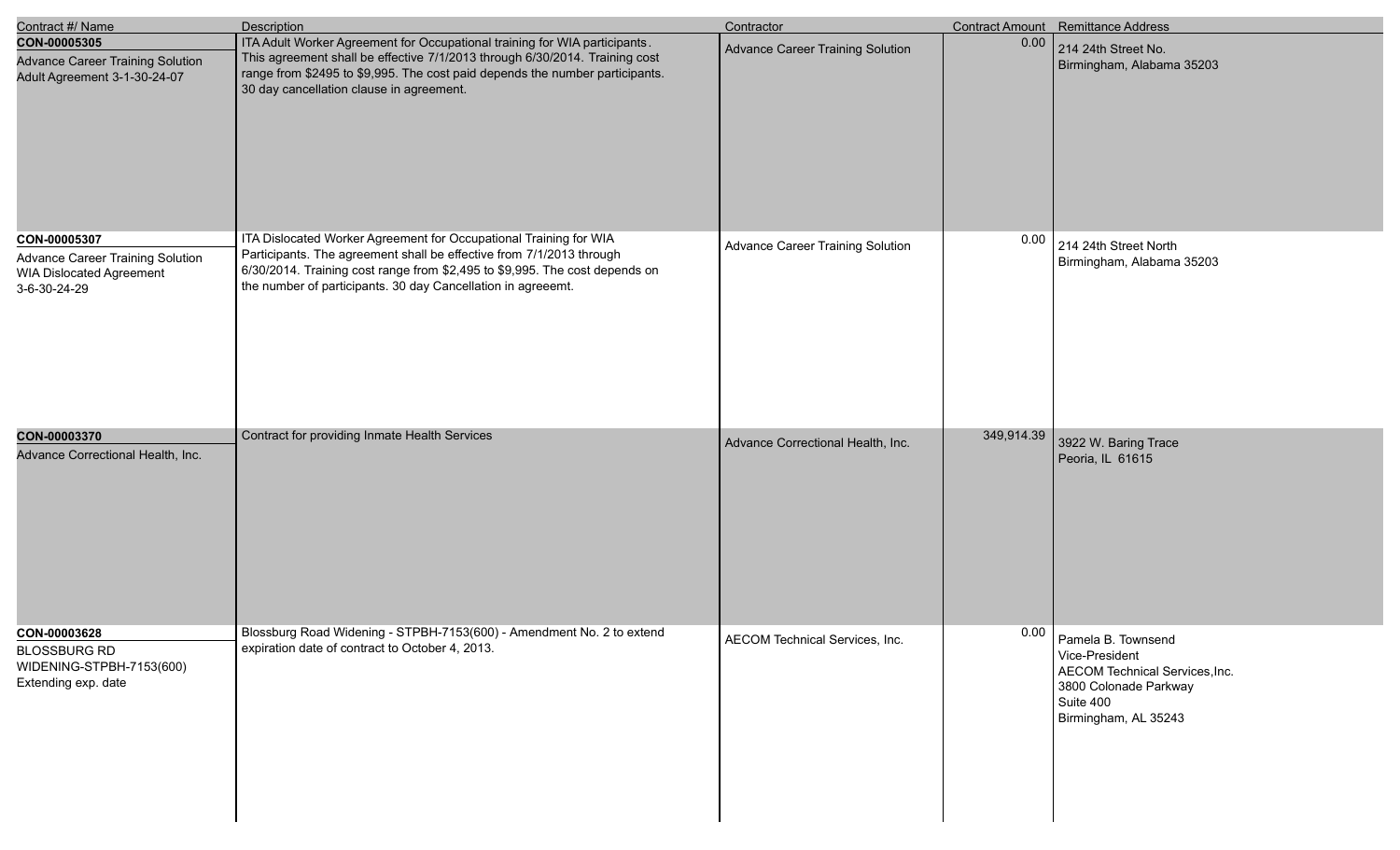| Contract #/ Name                                                                                 | <b>Description</b>                                                                                                                                                                                                                                      | Contractor                                |            | Contract Amount Remittance Address                               |
|--------------------------------------------------------------------------------------------------|---------------------------------------------------------------------------------------------------------------------------------------------------------------------------------------------------------------------------------------------------------|-------------------------------------------|------------|------------------------------------------------------------------|
| CON-00001628<br>Contractor Name Change for<br><b>Blossburg Rd Widening</b><br>STPBH-7153 Project | Name change for contractor from AECOM to AECOM Technical Services, Inc.<br>("ATS") - project # STPBH-7153<br>widening CR-12 (Blossburg Rd) from Main Street in Graysville to Corridor X                                                                 | AECOM Technical Services, Inc.<br>("ATS") | 423,487.00 | ATS<br>3800 Colonnade Parkway, Suite 400<br>Birmingham, AL 35243 |
| CON-00005948<br>AEgis Foundation (Srx)                                                           | To enter in contract for service provider to provide a Coordinator, Case<br>Managment and Outreach for the SenioRx Prescription drugs program.<br>Contract Period March 1, 2014-September 30, 2014.                                                     | AEgis Foundation (SRx)                    | 102,435.98 | 2910 Linden Avenue, Suite 203<br>Birmingham, AL 35209            |
| CON-00005922<br>AEgis Foundation, Inc                                                            | To enter into contract agreement for the services of Case Managment for Title<br>III-B Supportive Services. Contract Period October 1, 2013 - February 29,<br>2014.                                                                                     | AEgis Foundation, Inc                     | 98,280.64  | 2910 Linden Avenue, Suite 203<br>Birmimgham, Al 35209            |
| CON-00004464<br>Alabama AEgis- Seniorx                                                           | To enter into contract to oversee the SenioRx program in assisting the<br>economically and socially disadvantage population in Jefferson County in<br>seeking help with their prescription drugs. Contract Period October 1,<br>2013-February 28, 2014. | Alabama AEgis (Foundation)<br>SenioRx     |            | 81,256.25 2910 Linden Avenue<br>Birmingham, AL 35209             |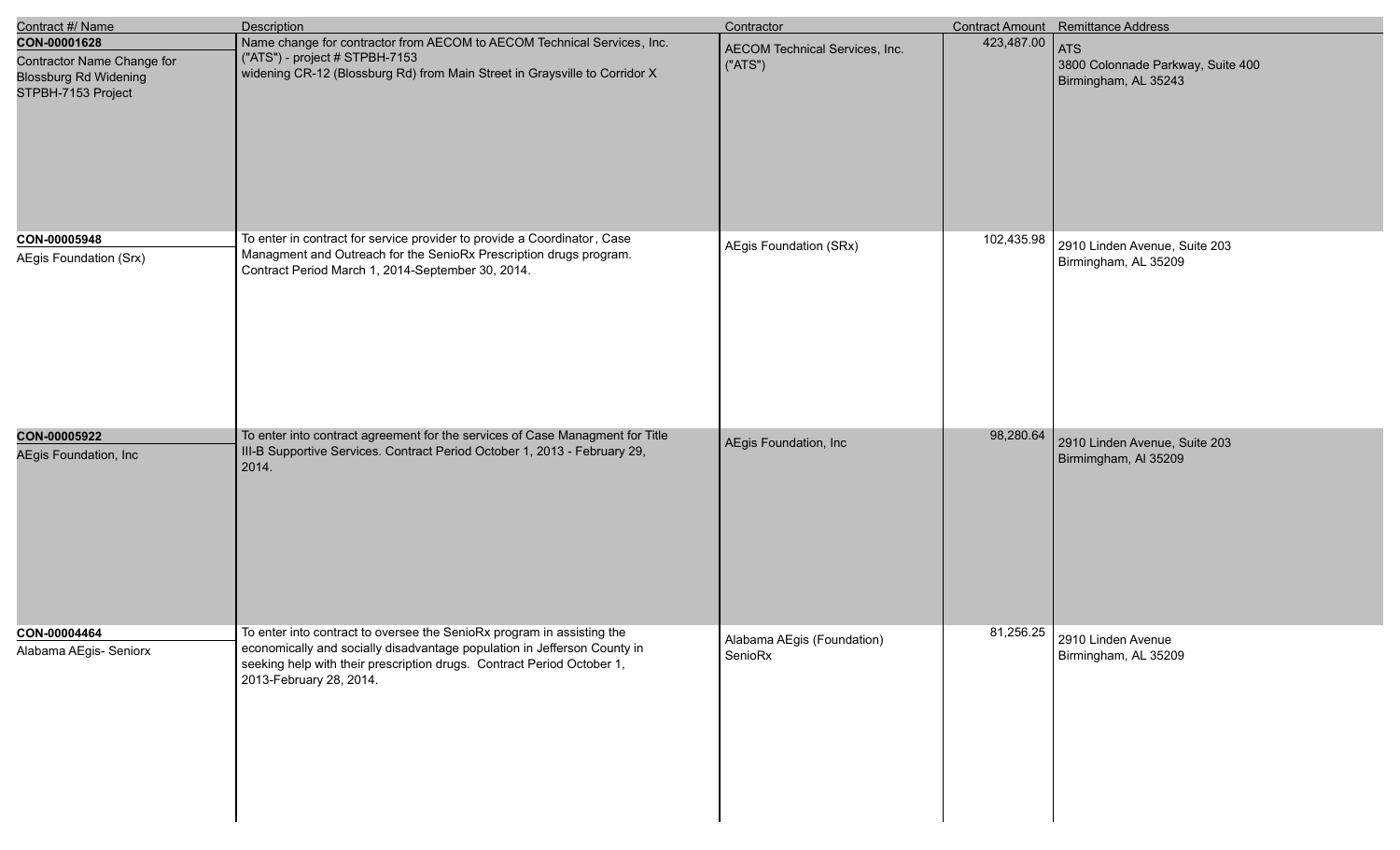| Contract #/ Name                                            | <b>Description</b>                                                                                                                                                                                                                                                    | Contractor                                 |            | <b>Contract Amount</b> Remittance Address                                                                  |
|-------------------------------------------------------------|-----------------------------------------------------------------------------------------------------------------------------------------------------------------------------------------------------------------------------------------------------------------------|--------------------------------------------|------------|------------------------------------------------------------------------------------------------------------|
| CON-00001504<br>Alabama AEgis                               | To enter into a Contract Agreement with AlaEgis to provide Case<br>Management, Chore, grand parents supplemtal services, funded through the<br>Older Americans Title III & VII Grant. Contract Period October 1, 2013-<br>February 28, 2014.                          | Alabama AEgis-(Foundation)<br>Regular      | 68,991.67  | 2910 Linden Avenue<br>Birmingham, AL 35209                                                                 |
| CON-00002894<br>Alabama Cooperative Extension<br>System MOU | JCC & ACES agree to maintain a cooperative working relationship to promote<br>stormwater pollution prevention.                                                                                                                                                        | Alabama Cooperative Extension<br>System    | 0.00       | 2121 Building, Suite 1700<br>2121 Rev abraham Woods Jr Blvd<br>Birmingham, AL 35203-2387                   |
| CON-00003389<br>EMA - FY2011 MMRS Grant<br><b>Funding</b>   | FY2011 MMRS Metropolitan Medical Response System Grant to purchase<br>response equipment and sustain current capabilities.                                                                                                                                            | Alabama Department of Homeland<br>Security | 281,693.00 | Alabama Department of Homeland Security<br>Accounting Office<br>PO Box 304115<br>Montgomery, AL 36130-4115 |
| CON-00002111<br>Alabama Department of Senior<br>Services    | Notice of Grant Award for Senior Medicare Patrol Program (SMP) in the<br>amount of \$15,657.00 to educate and empower beneficiaries to take an<br>active role in detection and prevention of healthcare fraud and abuse.<br>Contract Term June 1, 2013- May 31, 2014. | Alabama Department of Senior<br>Services   |            | 15,657.00 RSA Plaza, Suite 570<br>770 Washington Avenue<br>P.O. Box 301851<br>Montgomery, AI 36130-1851    |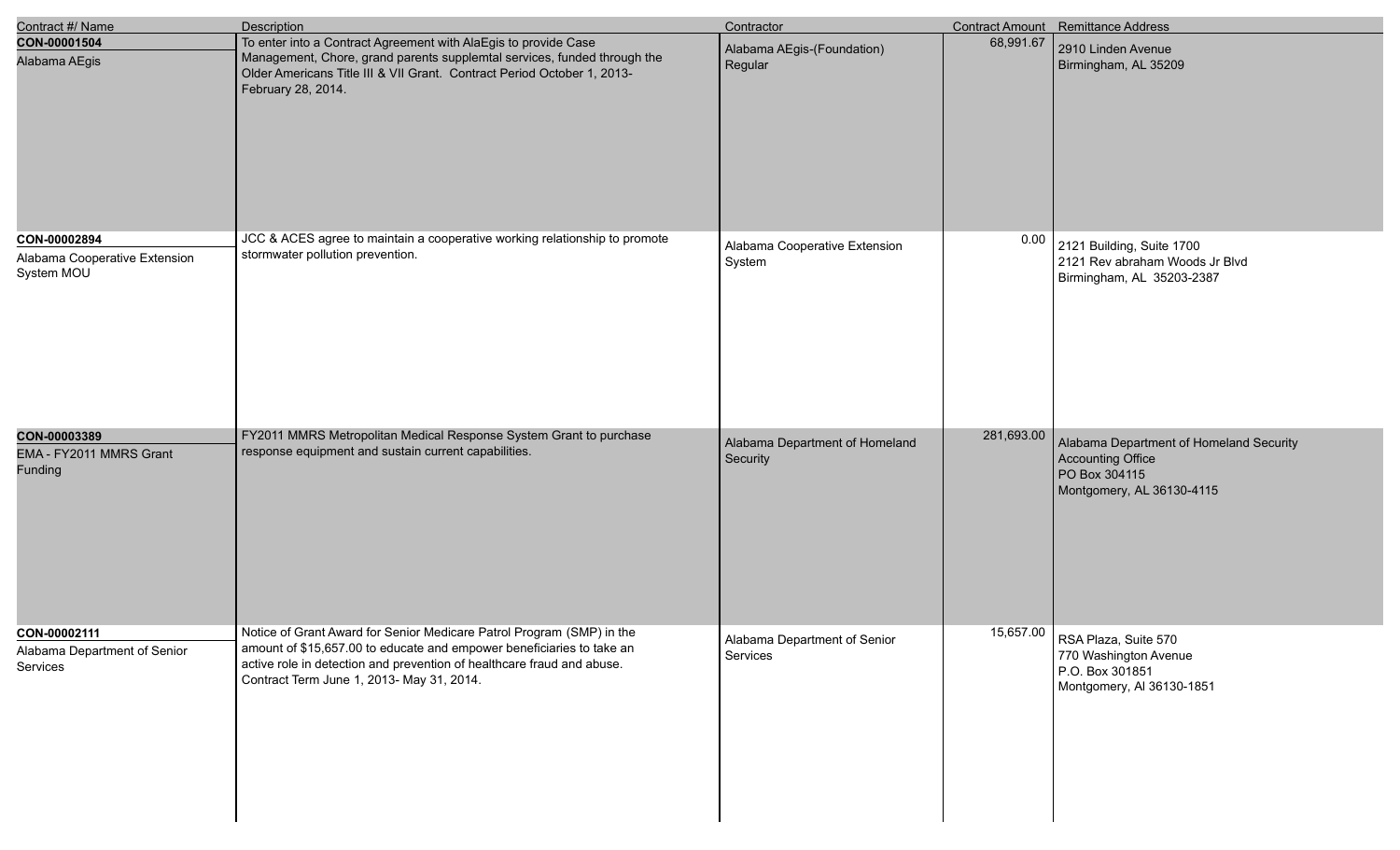| Contract #/ Name                                                                                       | Description                                                                                                                                                                                                                                                                                                                    | Contractor                               |              | Contract Amount Remittance Address                                                                                                   |
|--------------------------------------------------------------------------------------------------------|--------------------------------------------------------------------------------------------------------------------------------------------------------------------------------------------------------------------------------------------------------------------------------------------------------------------------------|------------------------------------------|--------------|--------------------------------------------------------------------------------------------------------------------------------------|
| CON-00005400<br>Alabama Department of Senior<br>Services                                               | ADSS allows carry over funds for up to three years. These are funds being<br>carried over to FY 2014 to provide services such as prevention of elder<br>abuse, congregate meals, homemaker/personal care, health promotion and<br>caregiver support to residents in Jefferson County. October 1, 2013 -<br>September 30, 2014. | Alabama Department of Senior<br>Services | 191,028.26   | Alabama Department of Senior Services<br>770 Washington Avenue<br>RSA Plaza, Suite 570<br>PO Box 301851<br>Montgomery, AL 36130-1851 |
| CON-00000241<br>ALDOT-Lance Taylor-STPBH-7002<br>Improvement on Morgan Rd from<br>I-459 to S. Shades C | Project No. STPBH-7002(Proj. Ref No. 100007542) Improvement on Morgan<br>Rd from I-459 to South Shades Crest Rd, Construction Agreement                                                                                                                                                                                        | Alabama Department of<br>Transportation  | 1,945,956.00 | Alabama Department of Transportation<br>P.O. Box 2745<br>Birmingham, AL 35202-2745                                                   |
| CON-00000295<br>ALDOT-Resolution-Project #<br>HES-CN09 Saftey<br>Improvements-14 locations             | ALDOT-Project No. HES-CN09; Resolution for Safety Improvement at 14<br>locations-Including Signing, Striping, Pavement Markers, Delineators and<br>Guardrails.                                                                                                                                                                 | Alabama Department of<br>Transportation  | 0.00         | Alabama Department of Transportation<br>P.O. Box 2745<br>Birmingham, AL 35202-2745                                                   |
| CON-00001836<br>Demolition/Cleanup along Northern<br>Beltline (SR-959)Jeffco<br>#HPP-AL16(900)         | Demolition and Structure Removal at 13 locations along the Northern Beltline<br>(SR-959) in Pinson from West of SR-79 to<br>East of SR-75. JEFFCO Project No.<br>HPP-AL16(900)                                                                                                                                                 | Alabama Department of<br>Transportation  |              | $0.00$   Mr. Lance Taylor<br>Pre-Construction Engineer<br><b>ALDOT</b><br>P.O. Box 2745<br>Birmingham, AL 35202-2745                 |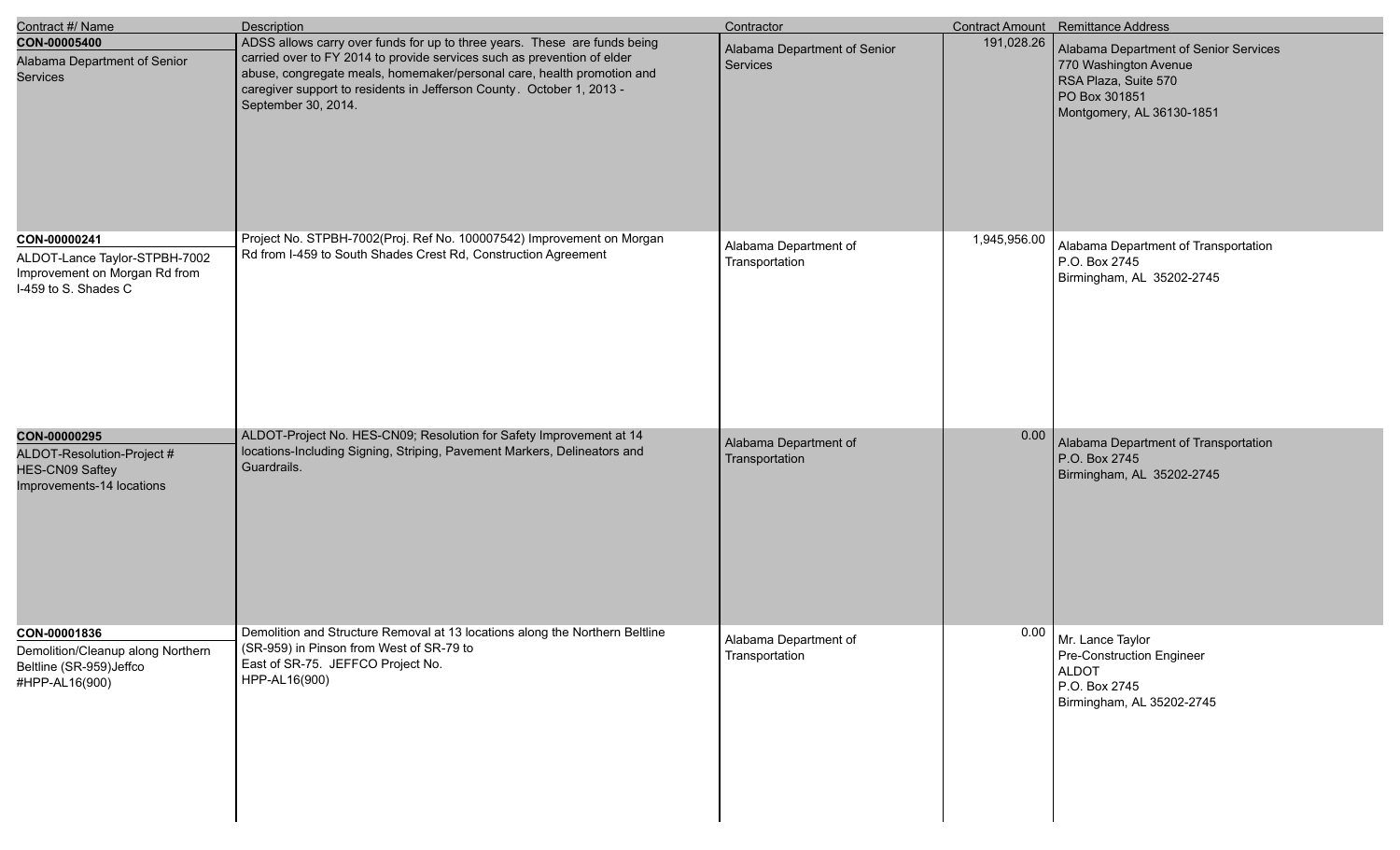| Contract #/ Name                                                                                      | <b>Description</b>                                                                                                                                                                                                                                                          | Contractor                              |      | Contract Amount Remittance Address                                                                                |
|-------------------------------------------------------------------------------------------------------|-----------------------------------------------------------------------------------------------------------------------------------------------------------------------------------------------------------------------------------------------------------------------------|-----------------------------------------|------|-------------------------------------------------------------------------------------------------------------------|
| CON-00001838<br>Demolition/cleanup along Northern<br>Beltline (SR-959) Jeffco No.<br>DE-AL16(901)     | Demolition and Structure Removal at 2 locations along the Northern Beltline<br>(SR-959) Jeffco Project No. DE-AL16(901)                                                                                                                                                     | Alabama Department of<br>Transportation | 0.00 | Mr. Lance Taylor<br><b>Pre-Construction Engineer</b><br><b>ALDOT</b><br>P.O.Box 2745<br>Birmingham, AL 35202-2745 |
| CON-00002509<br>Caldwell Mill Road Widening                                                           | Caldwell Mill Rd Widening-Project No. STPBH-5939(200) [Project Ref. No.<br>100007540] Supplemental Agreement No. 2. Widen CR-29 from<br>Heatherwood Dr. to Acton Rd. and to include Bridge Replacement over the<br>Cahaba River to change expiration date to Jan. 17, 2015. | Alabama Department of<br>Transportation | 0.00 | <b>ALDOT</b><br>P.O. Box 2745<br>Birmingham, AL 35202                                                             |
| CON-00002510<br>TOPICS PHASE 8 - Intersection<br>Improvements                                         | TOPICS PHASE 8 - Intersection Improvements Project No.<br>STPBH-9802(924) [Project Ref. No. 100007638 & 7629] Supplement<br>Agreement NO. 4 to change expiration date to Jan. 17, 2015.                                                                                     | Alabama Department of<br>Transportation | 0.00 | <b>ALDOT</b><br>P.O. Box 2745<br>Birmingham, AL 35202                                                             |
| CON-00002513<br>Main St Improvements from W.<br>Tarrant Rd. to Red Mayne Rd in<br>the Gardendale Area | STPBH-7164(600) [Project Ref. No.100007597] Supplemental Agreement<br>No. 2 - Improvements on Main St from W. Tarrant Rd to Red Mayne Rd in the<br>Gardendale area to change expiration date to Jan. 17, 2015                                                               | Alabama Department of<br>Transportation | 0.00 | ALDOT<br>P.O. Box 2745<br>Birmingham, AL 35202                                                                    |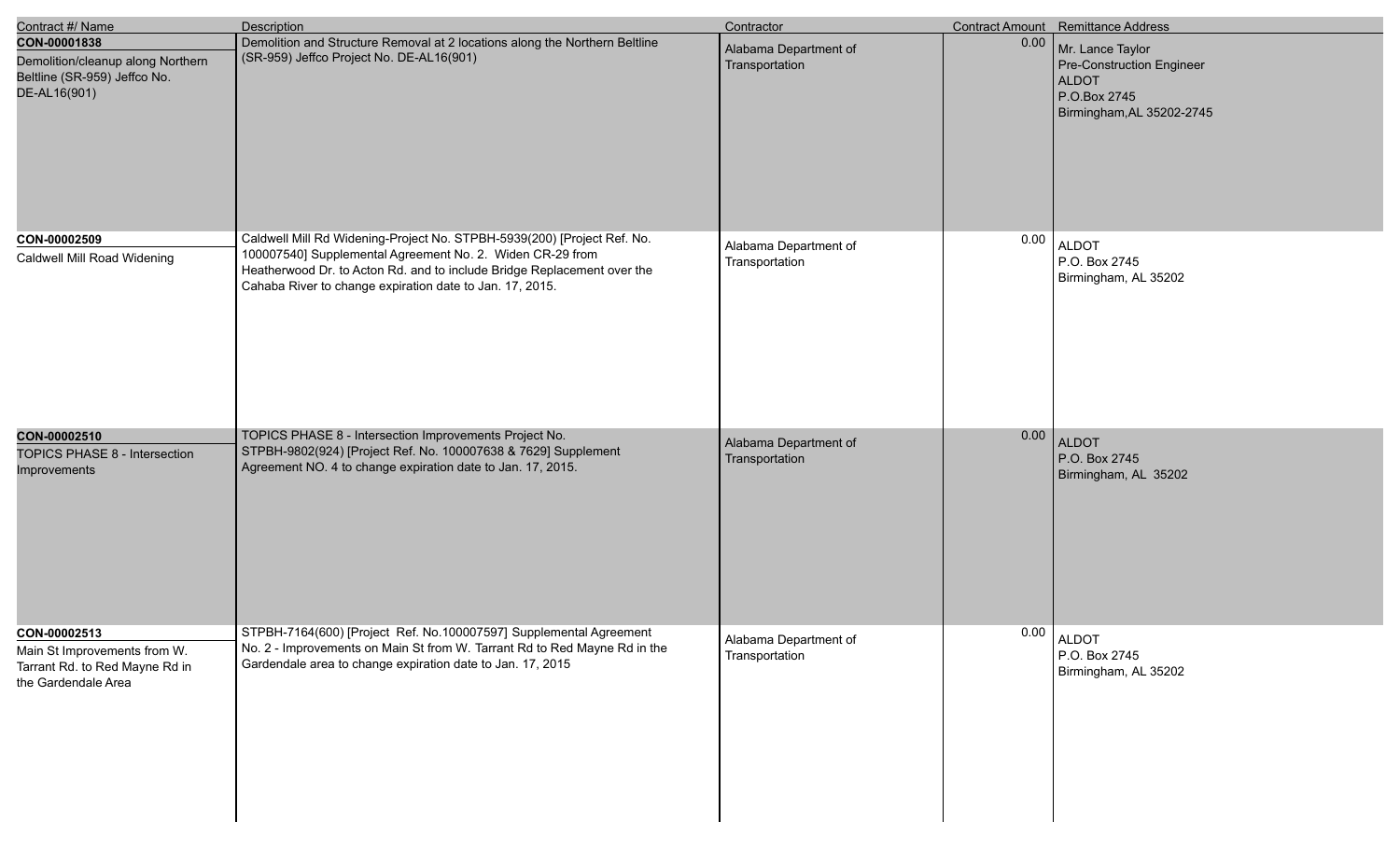| Contract #/ Name                                                                                          | <b>Description</b>                                                                                                                                                                                                                                                             | Contractor                              |              | <b>Contract Amount</b> Remittance Address                                                                            |
|-----------------------------------------------------------------------------------------------------------|--------------------------------------------------------------------------------------------------------------------------------------------------------------------------------------------------------------------------------------------------------------------------------|-----------------------------------------|--------------|----------------------------------------------------------------------------------------------------------------------|
| CON-00003097<br>Morgan Road Supplmental<br>Agreement No. 1 - Construction                                 | Supplemental Agreement No. 1 between the State of Alabama and Jefferson<br>County on the Morgan Road Widening Project, Project No.<br>STPBH-7002(600), Project Reference No. 100007542 - Agreement is change<br>the Null & Void date from January 17, 2011 to January 17, 2015 | Alabama Department of<br>Transportation | 1,023,794.00 | ALDOT<br>1409 Coliseum Blvd.<br>Montgomery, AL 36110                                                                 |
| CON-00003256<br>Resolution-Project # IM-1020(342)<br>Median Crossover20/59 (Valley<br>Rd)                 | Project # IM-1020(342) to provide<br>I-20/59 with Interstate Median Crossover Protection from I-459 Interchange to<br>CR-56 (Valley Rd) Interchange.                                                                                                                           | Alabama Department of<br>Transportation | 0.00         | Lance Taylor<br>Pre-Construction Engineer<br><b>ALDOT</b><br>P.O. Box 2745<br>Birmingham, AL 35202-2745              |
| CON-00003348<br>Proj # ST-037-888-007 To Repair<br>Sinkhole at CR-140<br>(Warrior-Jasper RD)              | Project No. ST-037-888-007 to Repair<br>Sinkhole on CR-140 (Warrior-Jasper Rd)<br>near the Interchange at I-65 (Exit 282) in the Warrior area.                                                                                                                                 | Alabama Department of<br>Transportation | 0.00         | Mr. Lance Taylor<br>Pre-Construction Engineer<br>ALDOT<br>P.O. Box 2745<br>Birmingham, AL 35202-2745                 |
| CON-00003441<br>Proj. No.<br>STPAA-0003(571)SR-3-Locust<br>Fork Black Warrior River to Blount<br>Cty Line | Project # STPAA-0003(571)<br>Planning, Widening, Resurfacing, and Permanent Traffic Stripe along SR-3<br>from Locust Fork Black Warrior River to the Blound County Line.                                                                                                       | Alabama Department of<br>Transportation |              | $0.00$   Mr. Lance Taylor<br>Pre-Construction Engineer<br><b>ALDOT</b><br>P.O. Box 2745<br>Birmingham, AL 35202-2745 |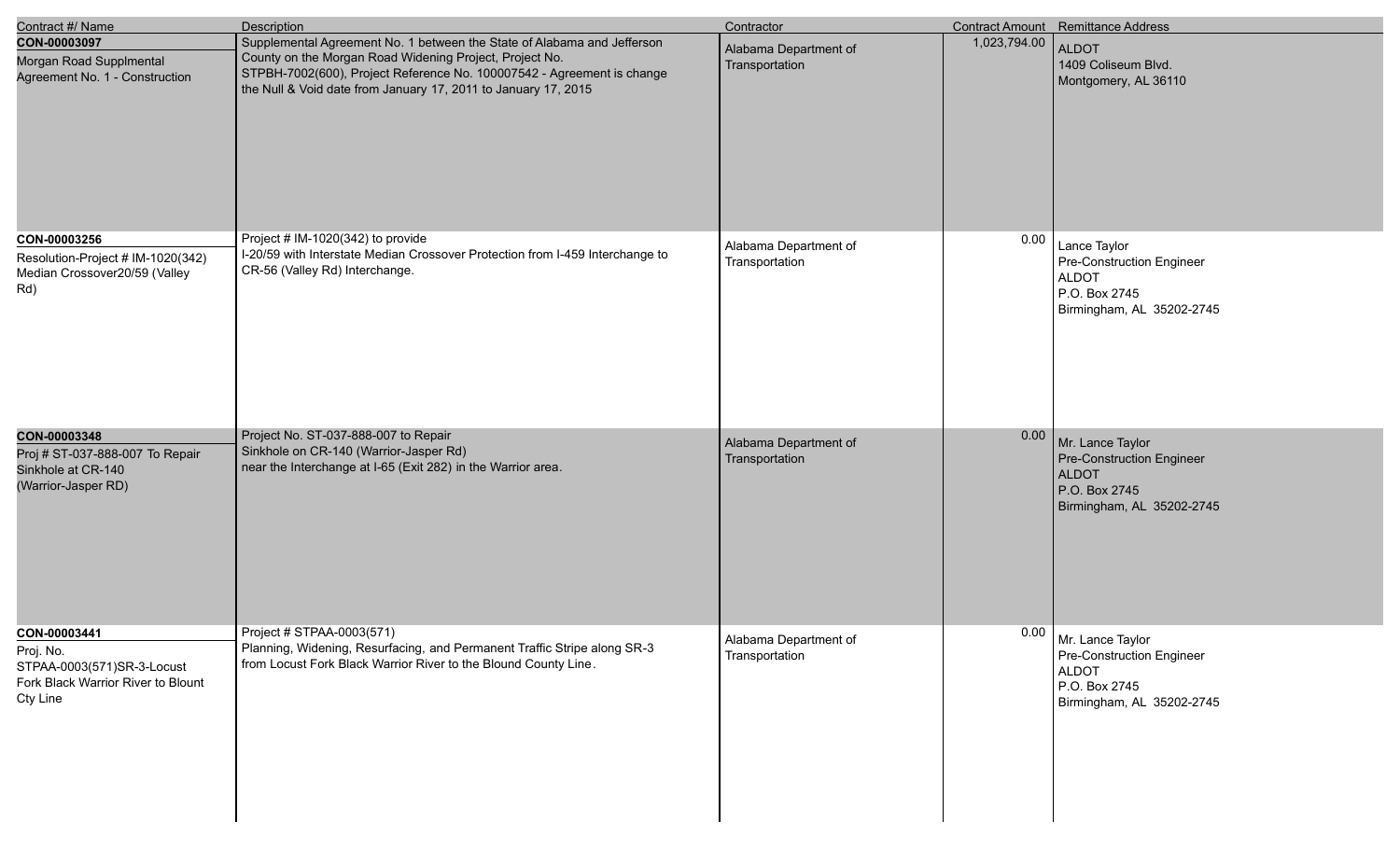| Contract #/ Name                                                                                              | <b>Description</b>                                                                                                                                                                         | Contractor                              |            | Contract Amount Remittance Address                                                                             |
|---------------------------------------------------------------------------------------------------------------|--------------------------------------------------------------------------------------------------------------------------------------------------------------------------------------------|-----------------------------------------|------------|----------------------------------------------------------------------------------------------------------------|
| CON-00003510<br>STPAA-007(532)-SR-7 (US-11)<br>from Chalkville Rd to Jefferson/St<br><b>Clair County Line</b> | Project No. STPAA-0075(532) - Planning, Widening, Resurfacing, and<br>Permanent Traffic Stripe along SR-7 (US-11) from Chalkville Rd to the<br>Jefferson/St.Clair County LIne              | Alabama Department of<br>Transportation | 0.00       | Lance Taylor<br>Pre-Construction Engineer<br><b>ALDOT</b><br>P.O. Box 2755<br>Birmingham, AL 35202-2745        |
| CON-00003511<br>STPAA-0007(531)-SR-7(US-11)fro<br>m East of SR-75 to Tutwiler Drive                           | Project No. STPAA-007(531) - Planning,<br>Resurfacing, Loop Detectors and Permanent Traffic Stripe along SR-7<br>(US-11) from East of SR-75 to Tutwiler Drive                              | Alabama Department of<br>Transportation | 0.00       | Lance Taylor<br><b>Pre-Construction Engineer</b><br><b>ALDOT</b><br>P.O. Box 2745<br>Birmingham, AL 35202-2745 |
| CON-00003515<br>STMBH-STPBH-7153() Widening<br><b>Blossburg Rd-Termination Clause</b>                         | Project No. STMBH-STPBH-7153()<br>Project Ref No. 100040507<br>Project Ref No. 100040507<br>Blossburg Widening - Utility Construction<br><b>Adding Termination Clause</b>                  | Alabama Department of<br>Transportation | 0.00       | Lance Taylor<br><b>Pre-Construction Engineer</b><br><b>ALDOT</b><br>P.O. Box 2745<br>Birmingham, AL 35202-2745 |
| CON-00003516<br>STPBH-7153()Blossburg Rd<br>Widening - ROW Acquisition                                        | Project No. STPBH-7153(); Project Ref. No. 100040506 - Widening CR-12<br>(Blossburg Rd) from Main ST in Graysville<br>to Brookville School Rd at Blossburg.<br>R-O-W Acquisition Agreement | Alabama Department of<br>Transportation | 211,994.00 | Lance Taylor<br>Pre-Construction Engineer<br><b>ALDOT</b><br>P.O. Box 2745<br>Birmingham, AL 35202-2745        |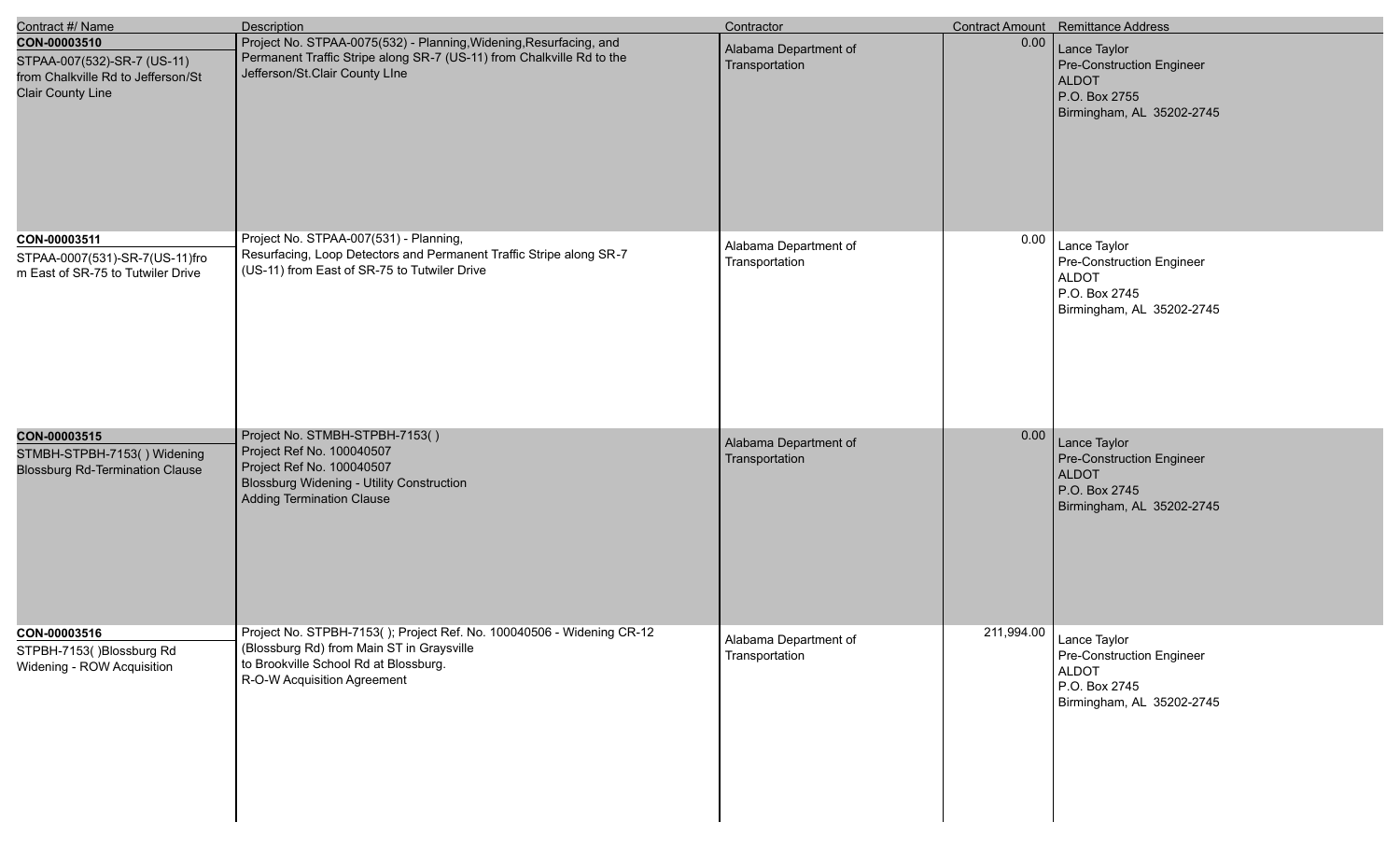| Contract #/ Name                                                                                                 | <b>Description</b>                                                                                                                                                                                                                                                         | Contractor                              |           | Contract Amount Remittance Address                                                                                               |
|------------------------------------------------------------------------------------------------------------------|----------------------------------------------------------------------------------------------------------------------------------------------------------------------------------------------------------------------------------------------------------------------------|-----------------------------------------|-----------|----------------------------------------------------------------------------------------------------------------------------------|
| CON-00003804<br>Jeff & Shelby Counties Project #<br>NHF0038(529)<br>SR-39(US-280)Brook Manor-Doug<br><b>Bake</b> | Jefferson and Shelby Counties - Project # NHF-0038(529)- Install Adaptive<br>Signal Control (25 Intersections) and Install Fiber along SR-38(US-280) from<br>Brook Manor to Doug Baker Blvd and Install Fiber Optic Cable at Various<br>Locations NO COUNTY FUNDS REQUIRED | Alabama Department of<br>Transportation | 0.00      | Lance Taylor<br>Pre-Construction Engineer<br><b>ALDOT</b><br>P.O. Box 2745<br>Birmingham, AL 35202-2745                          |
| CON-00003820<br>Proj#STPAA-HSIP-0007(532),<br>SR-7 (US-11)from Chalkville Rd to<br>JeffCo/St Clair Cty           | Project No. STPAA-HSIP-0007(532), Planning, Widening, Resurfacing, and<br>Loop Detectors along SR-7 (US-11) from Chalkville Road to the Jefferson/St<br>Clair County Line. NO COUNTY FUNDS REQUIRED.                                                                       | Alabama Department of<br>Transportation | 0.00      | Lance Taylor<br>Pre-Construction Engineer<br><b>ALDOT</b><br>P.O. Box 2745<br>Birmingham, AL 35202-2745                          |
| CON-00003836<br>STPBH-PE12 Resurfacing various<br>eligible county roads                                          | Project # STPBH-PE12 - Preliminary engineering for the resurfacing of<br>various eligible county roads. 80% Federal Funds \$100,000 and 20% County<br>funds \$25,000.                                                                                                      | Alabama Department of<br>Transportation | 25,000.00 | Mr. D.E. Phillips, Jr., P.E.<br>State County Trans. Engineer<br><b>ALDOT</b><br>1409 Coliseum Blvd.<br>Montgomery, AL 36110-2060 |
| CON-00004185<br>STPBH-CN12(907) Resurfacing<br>various eligible county roads                                     | Project # STPBH-CN12(907) Resolution for resurfacing seven roads in<br>Jefferson County                                                                                                                                                                                    | Alabama Department of<br>Transportation | 0.00      | Alabama Department of Trans<br>Third Division Lance Taylor, Pre<br>Construction Eng P.O.Box 2745 Birmingham<br>AI, 35202-2745    |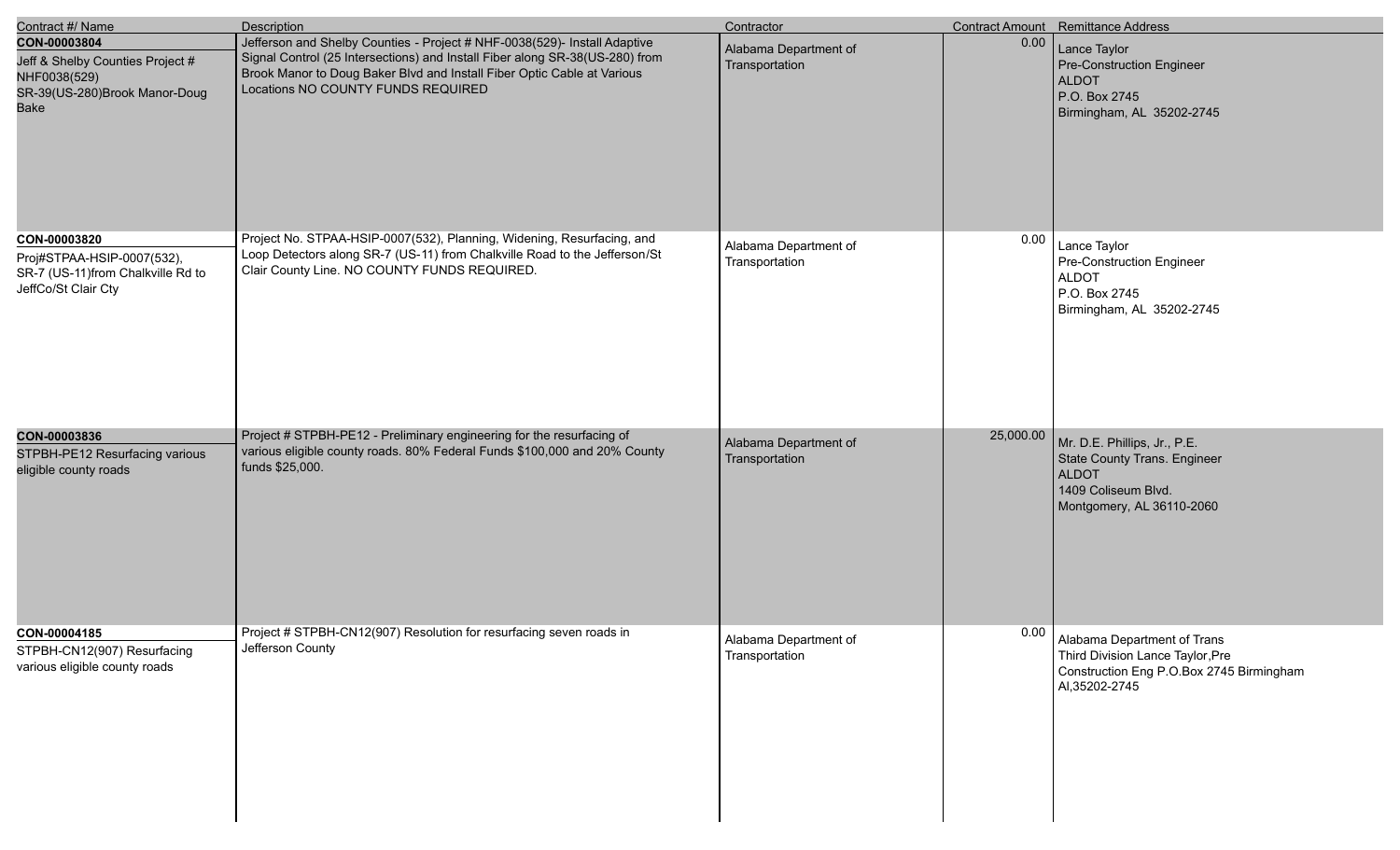| Contract #/ Name                                                                                      | Description                                                                                                                                                                                                                                                         | Contractor                              |      | Contract Amount Remittance Address                                                                                                                 |
|-------------------------------------------------------------------------------------------------------|---------------------------------------------------------------------------------------------------------------------------------------------------------------------------------------------------------------------------------------------------------------------|-----------------------------------------|------|----------------------------------------------------------------------------------------------------------------------------------------------------|
| CON-00004359<br>IM-I459(308) I-459 Pavement<br>Rehabilitation/CR143(Grants Mill<br>rd) to SR-7(US-11) | Project # IM-I459(308) Pavement Rehabilitation from CR-143(Grants Mill Rd)<br>to SR-7(US-11) Planing, Resurfacing,<br>Guard Rail and Traffic Counting Units.                                                                                                        | Alabama Department of<br>Transportation | 0.00 | Alabama Department of Transportation of Third<br><b>Division</b><br>Lance Taylor, Pre Construction<br>Eng, P.O. Box 2745 Birmingham Al, 35202-2745 |
| CON-00004458<br>STPBH-9802(088)<br>TOPICS-PhaseVIII Roadway<br>Intersection & Signal<br>Improvements  | STPBH-9802(088) TOPICS-Phase VIII Roadway Intersection & Signal<br>Improvements to site#1/ Montevallo Rd @ Mayfield Ave site#3 / GreenValley<br>Rd @ Crosshaven Drive                                                                                               | Alabama Department of<br>Transportation | 0.00 | Alabama Department of Transportation P.O. Box<br>2745<br>Birmingham Al, 35202                                                                      |
| CON-00004764<br>ALDOT HPP- 1602(537) SAHD3<br>Agreement                                               | Reimbursement Agreement for Relocation of Utility Facilities on Private or<br>Public Right-Of-Way Work to be Performed by State Contractor                                                                                                                          | Alabama Department of<br>Transportation | 0.00 | 1020 Bankhead Highway West<br>P.O. Box 2745<br>Birmingham, Alabama 35202                                                                           |
| CON-00004765<br>NHF-0038(529) Shades Crest Rd<br>@ Rocky Ridge Rd Adaptive Traffic<br>Signal Controls | NHF 0038(529)AGREEMENT for ALDOT to install materials and equipment<br>for coordinated operation of the County's traffic signal located at Shades<br>Crest Rd and Rocky Ridge Rd. with the ALDOT traffic signal located at Rocky<br>Ridge Rd.<br>and US Highwy 280. | Alabama Department of<br>Transportation | 0.00 | Alabama Department of Transportation P.O. Box<br>2745<br>Birmingham AI, 35202-2745                                                                 |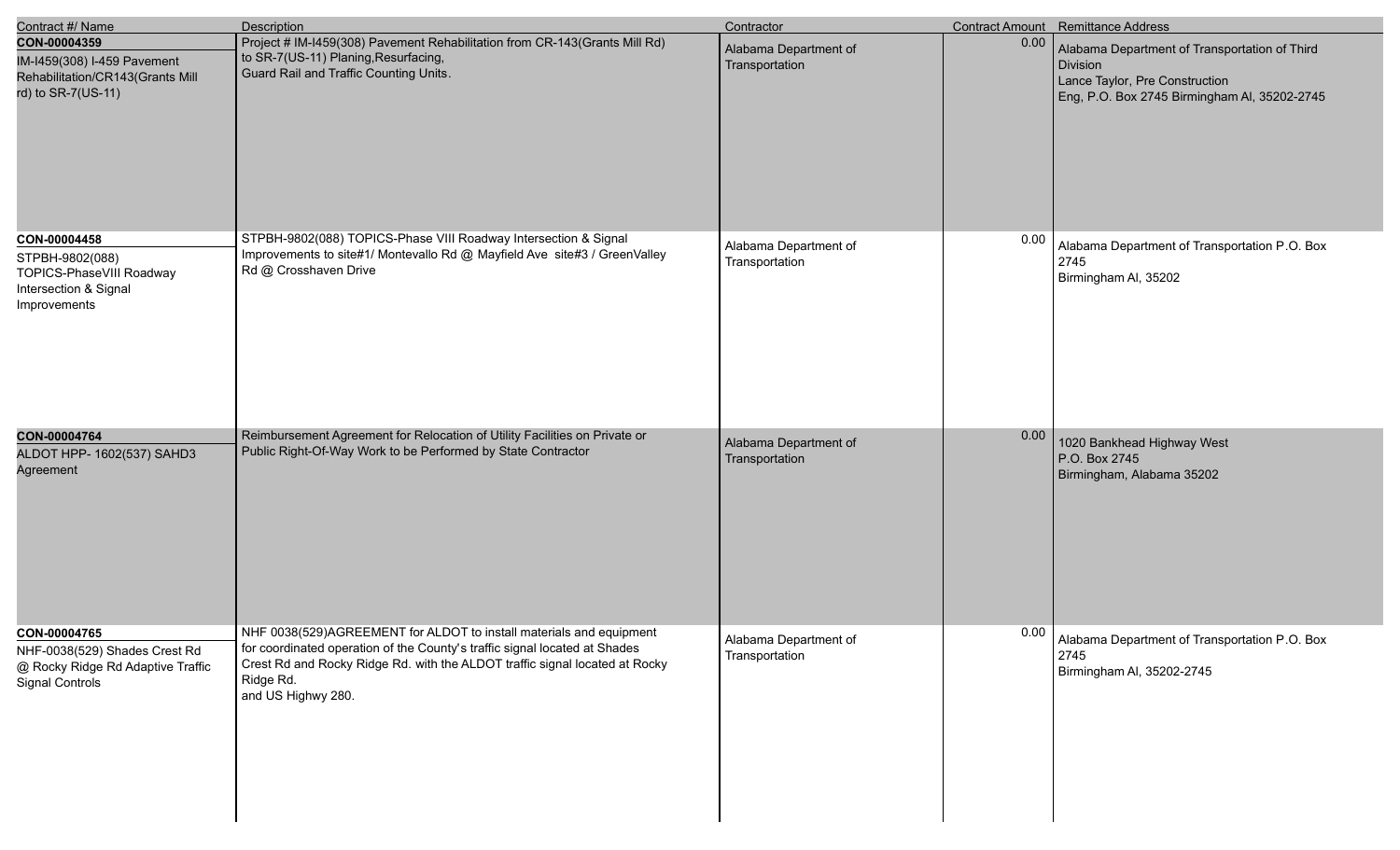| Contract #/ Name                                                                                        | Description                                                                                                                                                                               | Contractor                              |      | Contract Amount Remittance Address                                                                                                    |
|---------------------------------------------------------------------------------------------------------|-------------------------------------------------------------------------------------------------------------------------------------------------------------------------------------------|-----------------------------------------|------|---------------------------------------------------------------------------------------------------------------------------------------|
| CON-00004852<br>NH-HSIP-0003(574) Improvements<br>along SR-3(US-31) from Shades<br>Crest Rd to Hlywd    | Contract Agreement for planning, widening, resurfacing, loop detectors,<br>permanent traffic stripe and guardrail end anchors along SR-3(US-31) for<br>Shades Crest Rd to Hollywood Blvd. | Alabama Department of<br>Transportation | 0.00 | Alabama Department of Transportation of Third<br><b>Division</b><br>Pre-Construction Eng., P.O. Box 2745 Birmingham,<br>AL 35202-2745 |
| CON-00005594<br>Project No.<br>ACAA58372-ATRP(001) Lorna<br>Road from Cahaba River to SR-3<br>$(US-31)$ | Courtesy notification of ADA Ramps, Bridge Modification & Resurfacing,<br>Traffic stripe and Sidewalks on Patton Chapel Road from Lorna to US-31                                          | Alabama Department of<br>Transportation | 0.00 | Alabama Department of Transportation of Third<br>Division Pre-Construction Eng., P.O. Box 2745<br>Birmingham, AL 35202-2745           |
| CON-00005595<br>Project No. ACAA58370-Atrp(001)<br>Shady Grove Rd fr Fieldstown Rd<br>to Carrington Dr  | Courtesy notification of planning, resurfacing and restriping Shady Grove<br>Road from Fieldstown Road to carrington Drive                                                                | Alabama Department of<br>Transportation | 0.00 | Alabama Department of Transportation of Third<br>Division Pre-Construction Eng., P.O. Box 2745<br>Birmingham, AL 35202-2745           |
| CON-00005602<br>Pavement Rehabilitation from<br>CR-143(Grants Mill Road) to<br>SR-7(US-11)              | Courtesy notification of planning, resurfacing, guardrail and traffic counting<br>from CR-143(Grants Mill Road) to SR-7 (US-11)                                                           | Alabama Department of<br>Transportation | 0.00 | Alabama Department of Transportation Third<br>Division Pre-Construction Eng., P.O. Box 2745<br>Birmingham, AL 35202-2745              |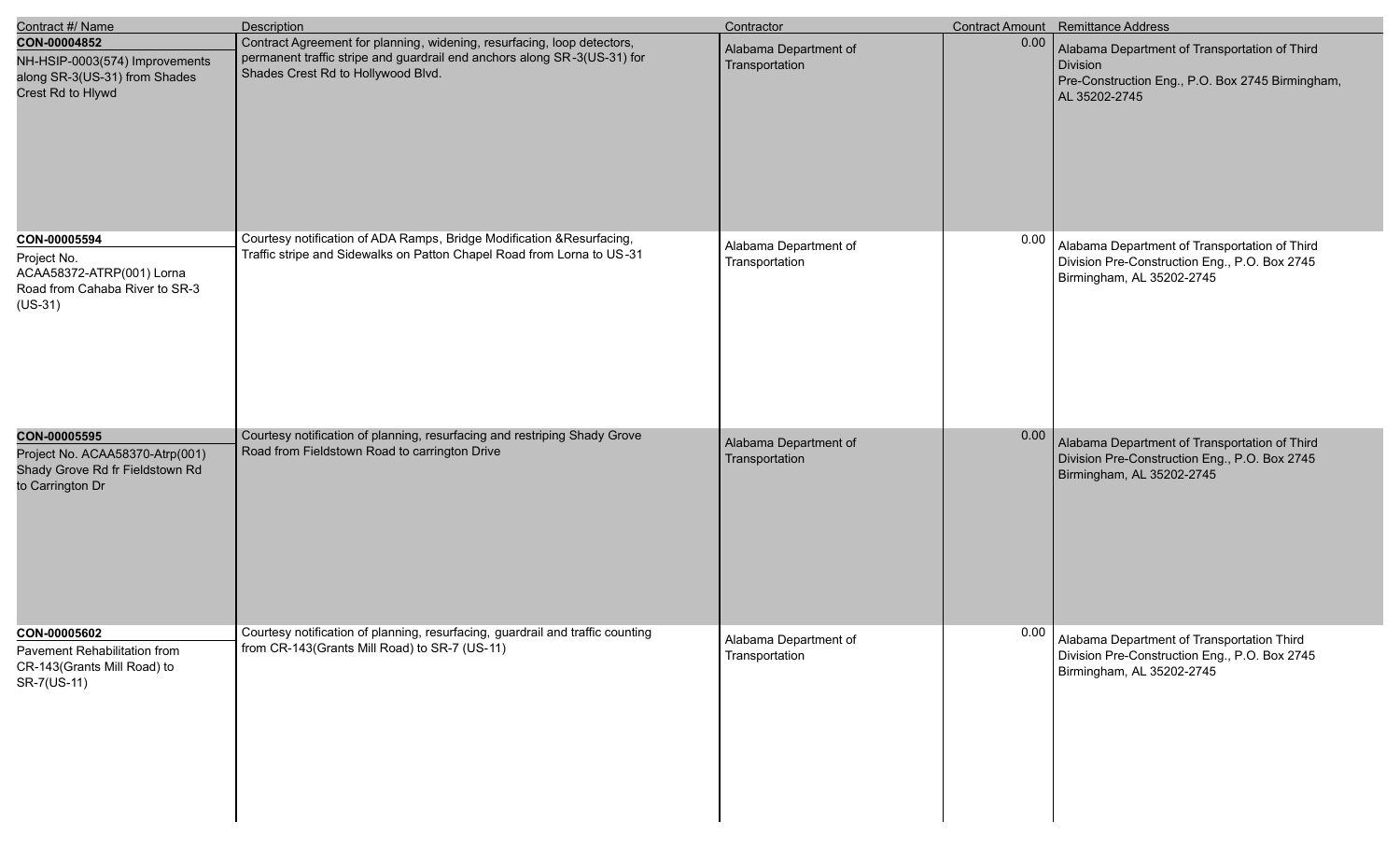| Contract #/ Name                                                             | Description                                                                                                                                                                     | Contractor                               |            | Contract Amount Remittance Address                                                                                          |
|------------------------------------------------------------------------------|---------------------------------------------------------------------------------------------------------------------------------------------------------------------------------|------------------------------------------|------------|-----------------------------------------------------------------------------------------------------------------------------|
| CON-00004594<br><b>Bridge Replacement on Dickey</b><br>Springs Road          | Construction of bridge replacement on Dickey Springs Roadusing County<br>Transportation funds.                                                                                  | Alabama Department of<br>Trarnsportation | 382,481.65 | 1409 Colesium Boulevard<br>Montgomery, AL 36110                                                                             |
| CON-00005774<br>AL DYS Grant FY14                                            | A grant award from the Department of Youth Services to fund non-residential<br>community based interventions for Family Court youth who would otherwise<br>be committed to DYS. | Alabama Department of Youth<br>Services  | 750,000.00 | PO Box 66<br>Mt. Meigs, AL 36057                                                                                            |
| CON-00004196<br>APD-471-(523)Resolution for<br>Corridor X from I-65 to US-31 | Project # APD-471(523) Resolution for Corridor X from I-65 to US-31-<br>Grade, Drain, Partial Base and Pave, Bridges, Lighting and Signing.                                     | Alabama Depertment of<br>Transportation  | 0.00       | Alabama Department of Trans Third Division-Lance<br>Taylor, Pre-Construction Eng P.O. Box 2745<br>Birmingham Al. 35202-2745 |
| CON-00004569<br>Alabama Department of Senior<br>Services                     | Funding represents 2nd Quarter Allocation for SenioRx Medcation Program<br>for FY 2014. Grant Period October 1, 2013 - September 30, 2014.                                      | Alabama Dept of Senior Services          | 48,970.00  | Alabama Dept. of Senior Serv.<br>770 Washington Avenue-Suite 570<br>Montgomery, AI 36130                                    |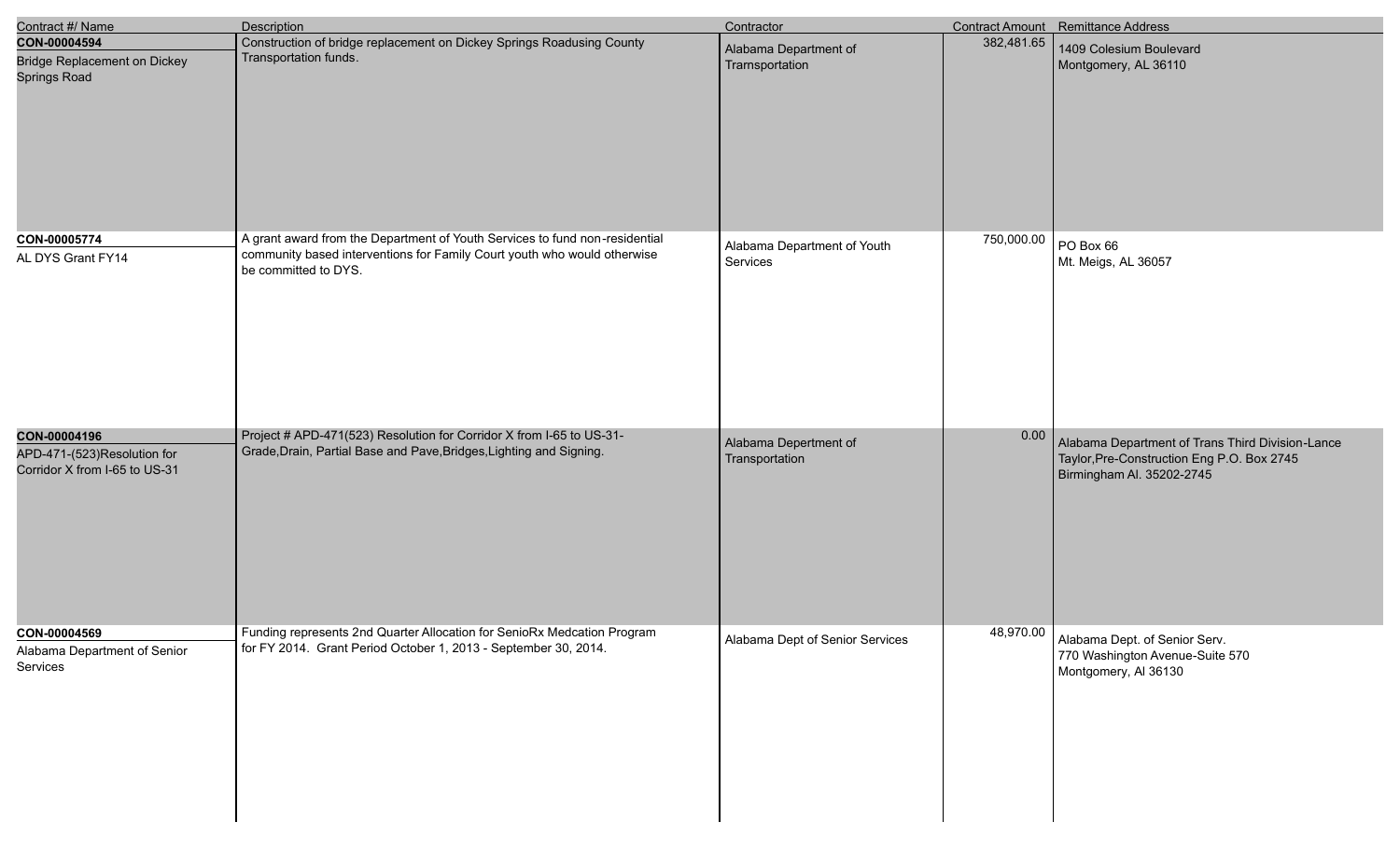| Contract #/ Name                                                                                     | <b>Description</b>                                                                                                                                                                                   | Contractor                             |            | Contract Amount Remittance Address                                                                      |
|------------------------------------------------------------------------------------------------------|------------------------------------------------------------------------------------------------------------------------------------------------------------------------------------------------------|----------------------------------------|------------|---------------------------------------------------------------------------------------------------------|
| CON-00003776<br>PATTON CHAPEL<br>RD-STPBH-7020()Hoover<br>TOPICS Phase 3-Crayrich Dr to<br>Chapel Ln | Project No. STPBH-7020(); [Proj. Ref No. 100007557] PATTON CHAPEL<br>ROAD PHASE 2 (Two); Hoover TOPICS (Phase 3) - Improvements on Patton<br>Chapel Road from Crayrich Drive to Chapel Lane<br>(ROW) | Alabama Dept. of Transportation        | 37,856.00  | Lance Taylor<br>Pre-Construction Engineer<br><b>ALDOT</b><br>P.O. Box 2745<br>Birmingham, AL 35202-2745 |
| CON-00004219<br>EMA - Hazard Mitigation Grant<br>#1971-155                                           | Federal Reimbursement for the installation of 23 residential safe rooms in<br>Jefferson County for the protection of local citizens. PN71-221 B4                                                     | Alabama EMA                            | 95,368.00  | 5898 County Road 41<br>PO Drawer 2160<br>Clanton, AL 35046-2160                                         |
| CON-00003769<br><b>EMA - Hazard Mitigation Grant</b><br>#1971-179                                    | Federal Reimbursement for the installation of 24 residential safe rooms in<br>Jefferson County for the protection of local citizens.                                                                 | Alabama Emergency Management<br>Agency | 102,177.00 | 5898 County Road 41<br>PO Drawer 2160<br>Clanton, AL 35046-2160                                         |
| CON-00003772<br>EMA - Hazard Mitigation Grant<br>#1971-192                                           | Federal Reimbursement for the installation of 24 residential safe rooms in<br>Jefferson County for the protection of local citizens.                                                                 | Alabama Emergency Management<br>Agency | 103,619.00 | 5898 County Road 41<br>PO Drawer 2160<br>Clanton, AL 35046-2160                                         |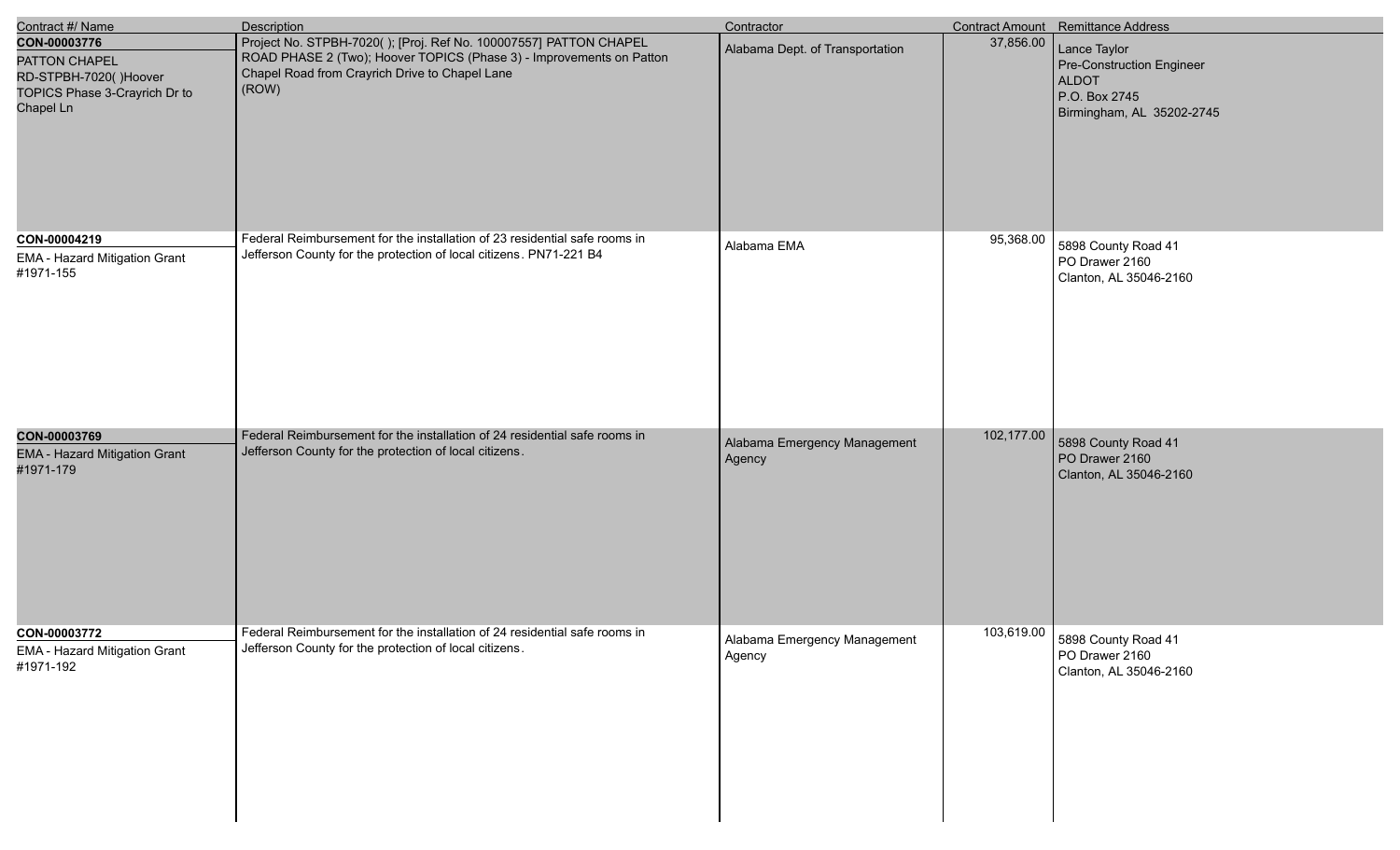| Contract #/ Name                                                  | <b>Description</b>                                                                                                                   | Contractor                             |            | Contract Amount Remittance Address                                        |
|-------------------------------------------------------------------|--------------------------------------------------------------------------------------------------------------------------------------|----------------------------------------|------------|---------------------------------------------------------------------------|
| CON-00003773<br><b>EMA - Hazard Mitigation Grant</b><br>#1971-203 | Federal Reimbursement for the installation of 24 residential safe rooms in<br>Jefferson County for the protection of local citizens. | Alabama Emergency Management<br>Agency | 101,421.00 | 5898 County Road 41<br>PO Drawer 2160<br>Clanton, AL 35046-2160           |
| CON-00003887<br>EMA - Hazard Mitigation Grant<br>#1971-160        | Federal Reimbursement for the installation of 25 residential safe rooms in<br>Jefferson County for the protection of local citizens. | Alabama Emergency Management<br>Agency | 103,078.00 | 5898 County Road 41<br>PO Drawer 2160<br>Clanton, AL 35046-2160           |
| CON-00003888<br><b>EMA - Hazard Mitigation Grant</b><br>#1971-209 | Federal Reimbursement for the installation of 24 residential safe rooms in<br>Jefferson County for the protection of local citizens. | Alabama Emergency Management<br>Agency | 99,383.00  | 5898 County Road 41<br>PO Drawer 2160<br>Clanton, AL 35046-2160           |
| CON-00003931<br>EMA - Hazard Mitigation Grant<br>#1971-320        | Federal Reimbursement for the installation of 12 residential safe rooms in<br>Jefferson County for the protection of local citizens. | Alabama Emergency Management<br>Agency |            | 51,474.00 5898 County Road 41<br>PO Drawer 2160<br>Clanton, AL 35046-2160 |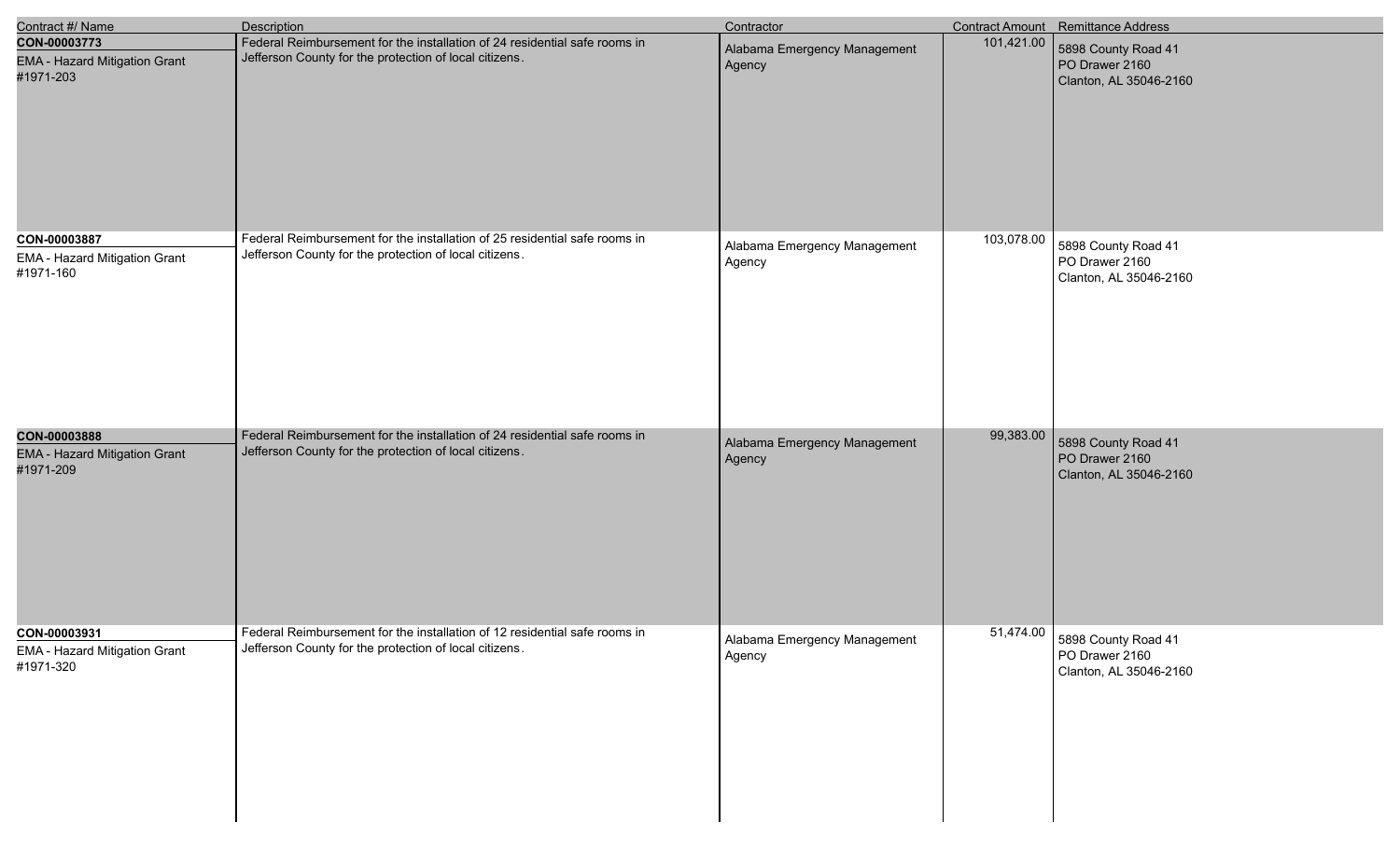| Contract #/ Name                                                  | <b>Description</b>                                                                                                                                 | Contractor                             |            | Contract Amount Remittance Address                                        |
|-------------------------------------------------------------------|----------------------------------------------------------------------------------------------------------------------------------------------------|----------------------------------------|------------|---------------------------------------------------------------------------|
| CON-00004144<br>Hazard Mitigation Grant #1971-381                 | Federal Reimbursement for the installation of 7 residential safe rooms in<br>Jefferson County for the protection of local citizens.                | Alabama Emergency Management<br>Agency | 27,693.00  | 5898 County Road 41<br>PO Drawer 2160<br>Clanton, AL 35046-2160           |
| CON-00004285<br>Hazard Mitigation Grant #1971-470                 | Federal Reimbursement for the installation of 4 residential safe rooms in<br>Jefferson County for the protection of local citizens. PN-71-799, HN4 | Alabama Emergency Management<br>Agency | 15,971.00  | 5898 County Road 41<br>PO Drawer 2160<br>Clanton, AL 35046-2160           |
| CON-00004287<br><b>EMA - Hazard Mitigation Grant</b><br>#1971-427 | Federal Reimbursement for the installation of 25 residential safe rooms in<br>Jefferson County for the protection of local citizens. PN-71-166, B3 | Alabama Emergency Management<br>Agency | 104,050.00 | 5898 County Road 41<br>PO Drawer 2160<br>Clanton, AL 35046-2160           |
| CON-00004444<br>EMA - Hazard Mitigation Grant<br>#1971-445        | Federal Reimbursement for the installation of 16 Approved residential safe<br>rooms in Jefferson County for the protection of local citizens.      | Alabama Emergency Management<br>Agency |            | 65,425.00 5898 County Road 41<br>PO Drawer 2160<br>Clanton, AL 35046-2160 |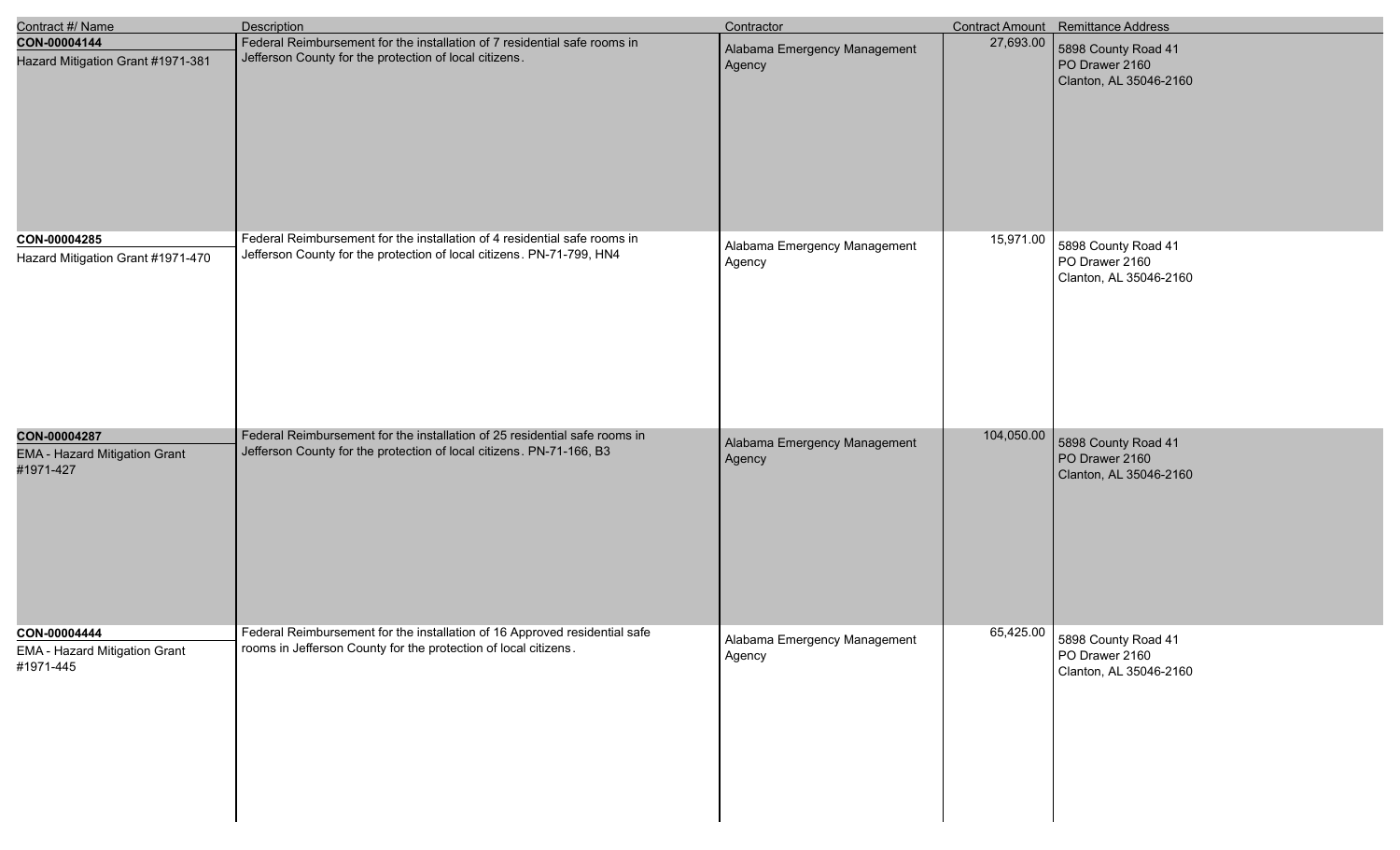| Contract #/ Name                                                  | Description                                                                                                                                   | Contractor                             |            | Contract Amount Remittance Address                                         |
|-------------------------------------------------------------------|-----------------------------------------------------------------------------------------------------------------------------------------------|----------------------------------------|------------|----------------------------------------------------------------------------|
| CON-00004445<br><b>EMA - Hazard Mitigation Grant</b><br>#1971-432 | Federal Reimbursement for the installation of 23 Approved residential safe<br>rooms in Jefferson County for the protection of local citizens. | Alabama Emergency Management<br>Agency | 98,450.00  | 5898 County Road 41<br>PO Drawer 2160<br>Clanton, AL 35046-2160            |
| CON-00004456<br>EMA - Hazard Mitigation Grant<br>#1971-219        | Federal Reimbursement for the installation of 24 Approved residential safe<br>rooms in Jefferson County for the protection of local citizens. | Alabama Emergency Management<br>Agency | 101,798.00 | 5898 County Road 41<br>PO Drawer 2160<br>Clanton, AL 35046-2160            |
| CON-00004612<br><b>EMA - Hazard Mitigation Grant</b><br>#1971-565 | Federal Reimbursement for the installation of 16 residential safe rooms in<br>Jefferson County for the protection of local citizens.          | Alabama Emergency Management<br>Agency | 65,408.00  | 5898 County Road 41<br>PO Drawer 2160<br>Clanton, AL 35046-2160            |
| CON-00004613<br><b>EMA - Hazard Mitigation Grant</b><br>#1971-553 | Federal Reimbursement for the installation of 25 residential safe rooms in<br>Jefferson County for the protection of local citizens.          | Alabama Emergency Management<br>Agency |            | 102,675.00 5898 County Road 41<br>PO Drawer 2160<br>Clanton, AL 35046-2160 |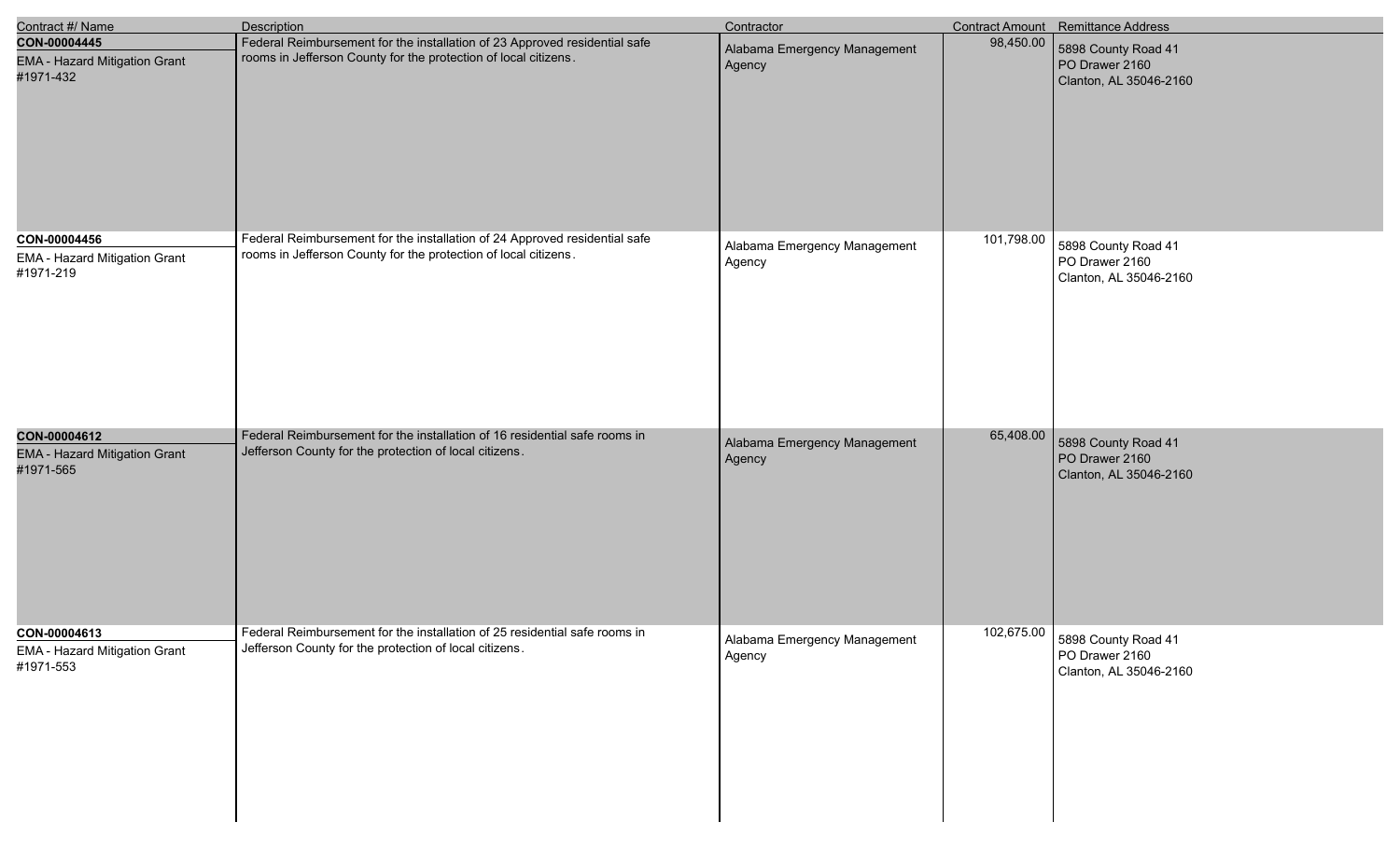| Contract #/ Name                                                        | <b>Description</b>                                                                                                                                                  | Contractor                             |           | Contract Amount Remittance Address                              |
|-------------------------------------------------------------------------|---------------------------------------------------------------------------------------------------------------------------------------------------------------------|----------------------------------------|-----------|-----------------------------------------------------------------|
| CON-00004614<br><b>EMA - Hazard Mitigation Grant</b><br>#1971-588       | Federal Reimbursement for the installation of 20 residential safe rooms in<br>Jefferson County for the protection of local citizens.                                | Alabama Emergency Management<br>Agency | 84,447.00 | 5898 County Road 41<br>PO Drawer 2160<br>Clanton, AL 35046-2160 |
| CON-00004642<br>EMA - Hazard Mitigation Grant<br>#1971-576              | Federal Reimbursement for the installation of 17 approved residential safe<br>rooms in Jefferson County for the protection of local citizens.                       | Alabama Emergency Management<br>Agency | 70,915.00 | 5898 County Road 41<br>PO Drawer 2160<br>Clanton, AL 35046-2160 |
| CON-00004676<br><b>EMA - Hazard Mitigation Grant</b><br>#1971-572       | Federal Reimbursement for the installation of 14 approved residential safe<br>rooms in Jefferson County for the protection of local citizens.                       | Alabama Emergency Management<br>Agency | 59,061.00 | 5898 County Road 41<br>PO Drawer 2160<br>Clanton, AL 35046-2160 |
| CON-00004737<br>EMA HMGP 1971-720 School<br>Warning Device Installation | Installation of 97 Informer IP Two-Way Indoor Alerting Devices in 97 Jefferson<br>County Schools. One School will be the activation point to operate the<br>system. | Alabama Emergency Management<br>Agency |           | 67,046.00 PO Drawer 2160<br>Clanton, AL 35046-2160              |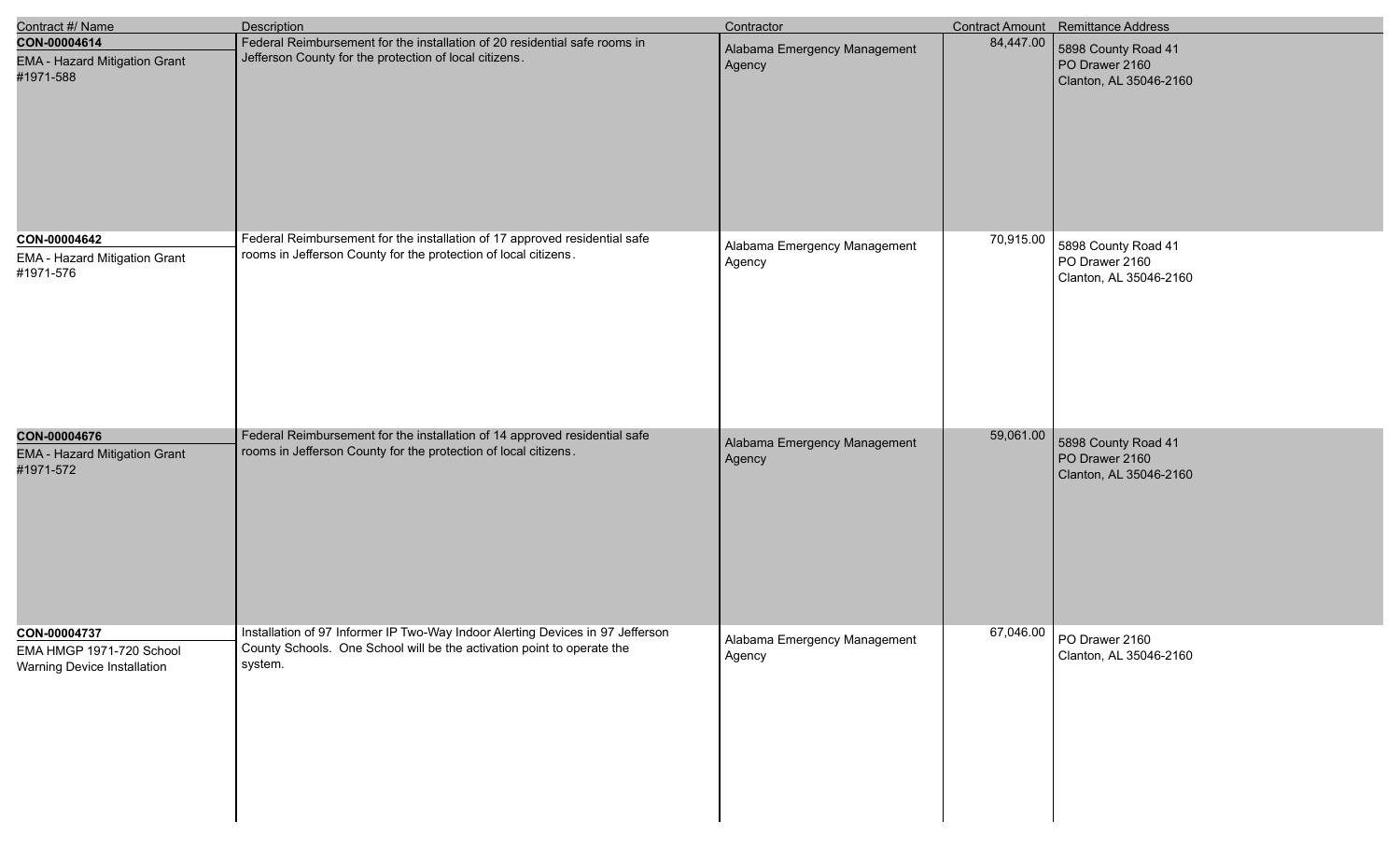| Contract #/ Name                                                                                   | <b>Description</b>                                                                                                                                                                                                                    | Contractor                             |            | Contract Amount Remittance Address                              |
|----------------------------------------------------------------------------------------------------|---------------------------------------------------------------------------------------------------------------------------------------------------------------------------------------------------------------------------------------|----------------------------------------|------------|-----------------------------------------------------------------|
| CON-00004940<br>State Subgrantee Agreement for<br><b>AEMA Hazard Mitigation Grant</b><br>#1971-415 | Reimbursable Agreement for design engineering services and construction<br>with the Alabama Emergency Management Agency for the installation of<br>backup generator power at five (5) of the County's sanitary sewer pump<br>stations | Alabama Emergency Management<br>Agency | 446,876.00 | P.O. Box 2160<br>Clanton, Alabama 35046                         |
| CON-00005846<br>2013 HMGP Planning Grant<br>DR-1971-733                                            | 2013 Hazard Mitigation Grant Program, DR 1971-733 Planning Grant for<br>HMGP Local Hazard Mitigation Plan Update                                                                                                                      | Alabama Emergency Management<br>Agency | 20,625.00  | 5898 County Road 41<br>PO Drawer 2160<br>Clanton, AL 35046-2160 |
| CON-00005920<br><b>EMA 14DOT HMEP</b>                                                              | 2014 US Department of Transportation (USDOT) Hazardous Materials<br>Emergency Preparedness (HMEP) Grant Program                                                                                                                       | Alabama Emergency Management<br>Agency | 44,995.20  | 5898 County Road 41<br>PO Drawer 2160<br>Clanton AL 35046-2160  |
| CON-00004948<br>HMGP DR1971-687 (40)<br><b>Emergency Warning Sirens</b><br>Installation            | Grant Fund Setup for the replacement of 40 Jefferson County Outdoor<br><b>Warning Sirens</b>                                                                                                                                          | Alabama Emergency Managment<br>Agency  | 588,945.00 | 5898 County Road 41<br>PO Drawer 2160<br>Clanton, AL 35046-2160 |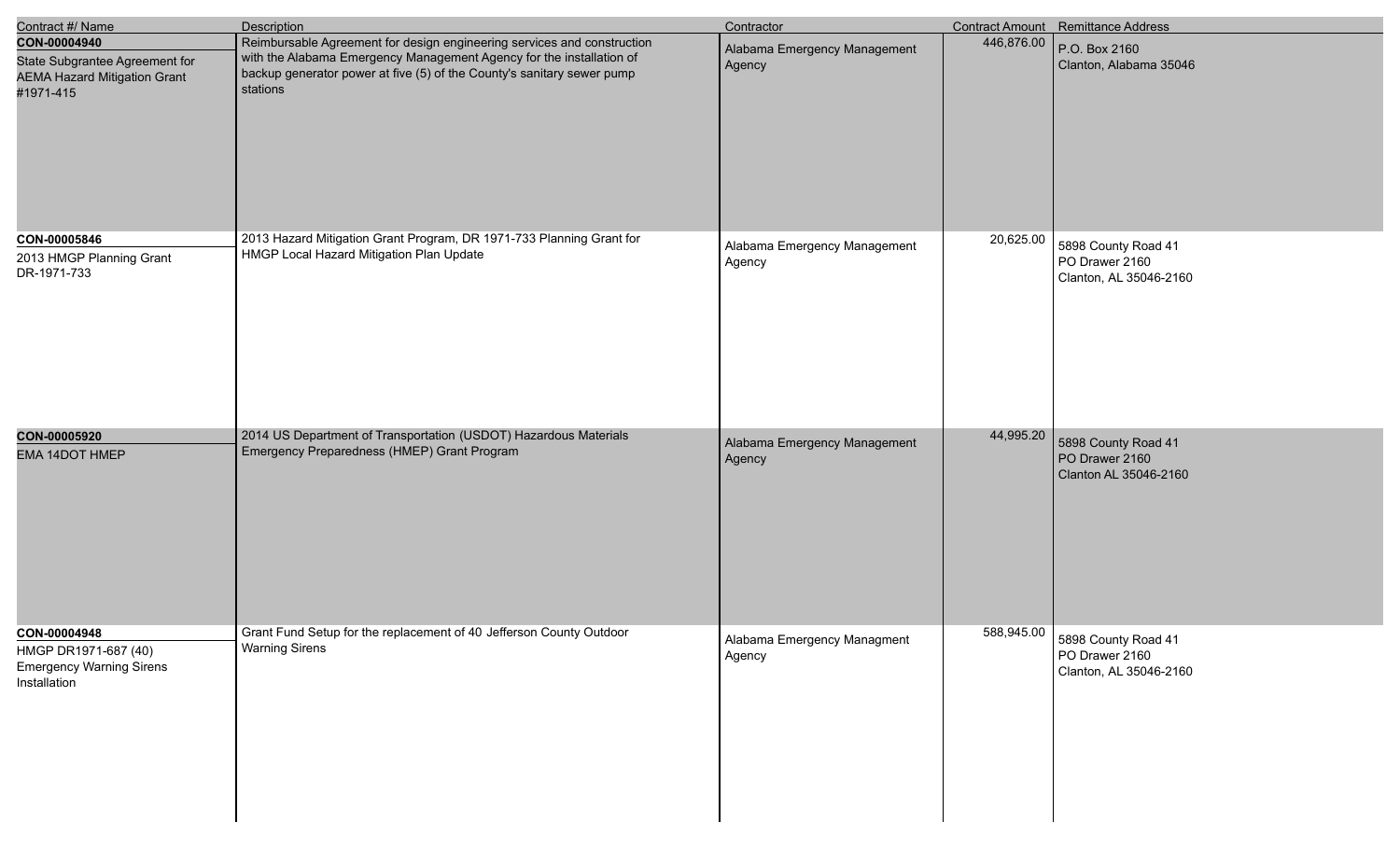| Contract #/ Name                                                 | Description                                                                                                                                                                                                                                                                                                                                                                                                                                                                                                                                                                                                                                                                                                                    | Contractor                    |            | <b>Contract Amount</b> Remittance Address                                                                  |
|------------------------------------------------------------------|--------------------------------------------------------------------------------------------------------------------------------------------------------------------------------------------------------------------------------------------------------------------------------------------------------------------------------------------------------------------------------------------------------------------------------------------------------------------------------------------------------------------------------------------------------------------------------------------------------------------------------------------------------------------------------------------------------------------------------|-------------------------------|------------|------------------------------------------------------------------------------------------------------------|
| CON-00003341<br>Alabama Environmental Council                    | JCC and Alabama Enviromental Council<br>agree to maintain a cooperative relationship to promote stormwater pollution<br>prevention.                                                                                                                                                                                                                                                                                                                                                                                                                                                                                                                                                                                            | Alabama Environmental Council | 0.00       | 2027 Second Avenue North<br>Birmingham, AL 35203                                                           |
| CON-00001230<br>HPRP Agreement with Alabama<br>Gas Corp.         | Jeffferson County and Alabama Gas Corporation wish to enter a cooperative<br>Agreement that will provide assistance to residents of the Jefferson County<br>Consortium in paying utility bills. The purpose of the Homelessness<br>Prevention and Rapid Re-Housing Program (HPRP) is to provide<br>homelessness prevention assistance to households who would otherwise<br>become homeless-many due to the economic crisis-and to provide<br>assistance to rapidly re-house persons who are homeless as defined by the<br>Mckinney-Vento Homeless Assistance Act. Payments shall be based upon<br>eligibility and availability of HPRP funds. Please see the attached Agreement<br>for regulations and terms of the Agreement. | Alabama Gas Corporation       | 0.00       | 20 Twentieth Street South<br>Birmingham, AL 35295                                                          |
| CON-00005486<br>Alabama Gas Corp License<br>Agreement Ruffner Rd | License Agreement for temporary construction area for adjoining property                                                                                                                                                                                                                                                                                                                                                                                                                                                                                                                                                                                                                                                       | Alabama Gas Corporation       | 3,000.00   | A-200 Courthouse 716 Richard Arrington Jr Blvd N.<br>Birmingham, AL 35203                                  |
| CON-00003392<br>EMA - FY2011 SMA                                 | FY2011 MAL Mutual Aid Sustainment for Rescue Teams to purchase<br>equipment and training.                                                                                                                                                                                                                                                                                                                                                                                                                                                                                                                                                                                                                                      | Alabama Homeland Security     | 110,390.45 | Alabama Department of Homeland Security<br>Accounting Office<br>PO Box 304115<br>Montgomery, AL 36130-4115 |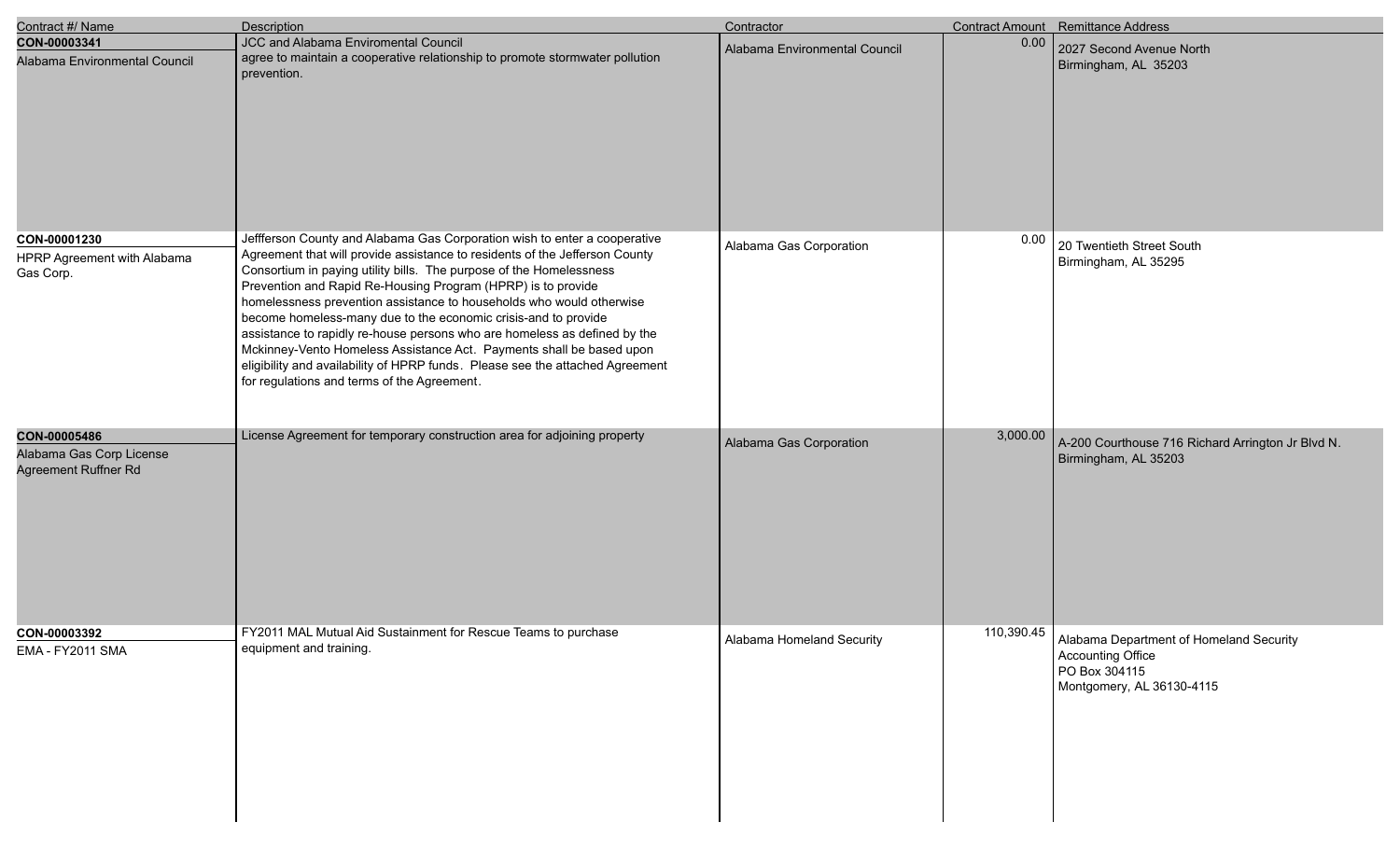| Contract #/ Name                                                  | <b>Description</b>                                                                                                                               | Contractor                                     |           | Contract Amount Remittance Address                                                                                |
|-------------------------------------------------------------------|--------------------------------------------------------------------------------------------------------------------------------------------------|------------------------------------------------|-----------|-------------------------------------------------------------------------------------------------------------------|
| CON-00003398<br>EMA - FY2011 LEL                                  | FY2011 LEL - Law Enforcement Sustainment Regional LE Team for Jefferson<br>County Sheriffs Office to purchase additional Equipment and Training. | Alabama Homeland Security                      | 12,250.00 | Alabama Department of Homeland Security<br>Accounting Office<br>PO Box 304115<br>Montgomery, AL 36130-4115        |
| CON-00004402<br>Alabama Institute For Deaf And<br>Blind 2012-2013 | To provide the service of a sign language interpreter                                                                                            | Alabama Institute For Deaf and<br><b>Blind</b> | 4,500.00  | Alabama Institute for deaf and Blind- Birmingham<br>Regional Center 220 34th Street South Birmingham,<br>AL 35222 |
| CON-00005731<br>EMA - 2013 HSG Bessemer Heavy                     | 2013 Homeland Security Grant for Bessemer Heavy Rescue Team                                                                                      | Alabama Law Enforcement Agency                 | 11,590.00 | PO Box 304115<br>Montgomery, AL 36130-4115                                                                        |
| CON-00005732<br>EMA - 2013 HSG Birmingham<br>Hazmat               | 2013 Homeland Security Grant for Birmingham Hazmat Team                                                                                          | Alabama Law Enforcement Agency                 |           | 27,235.00 PO Box 304115<br>Montgomery, AL 36130-4115                                                              |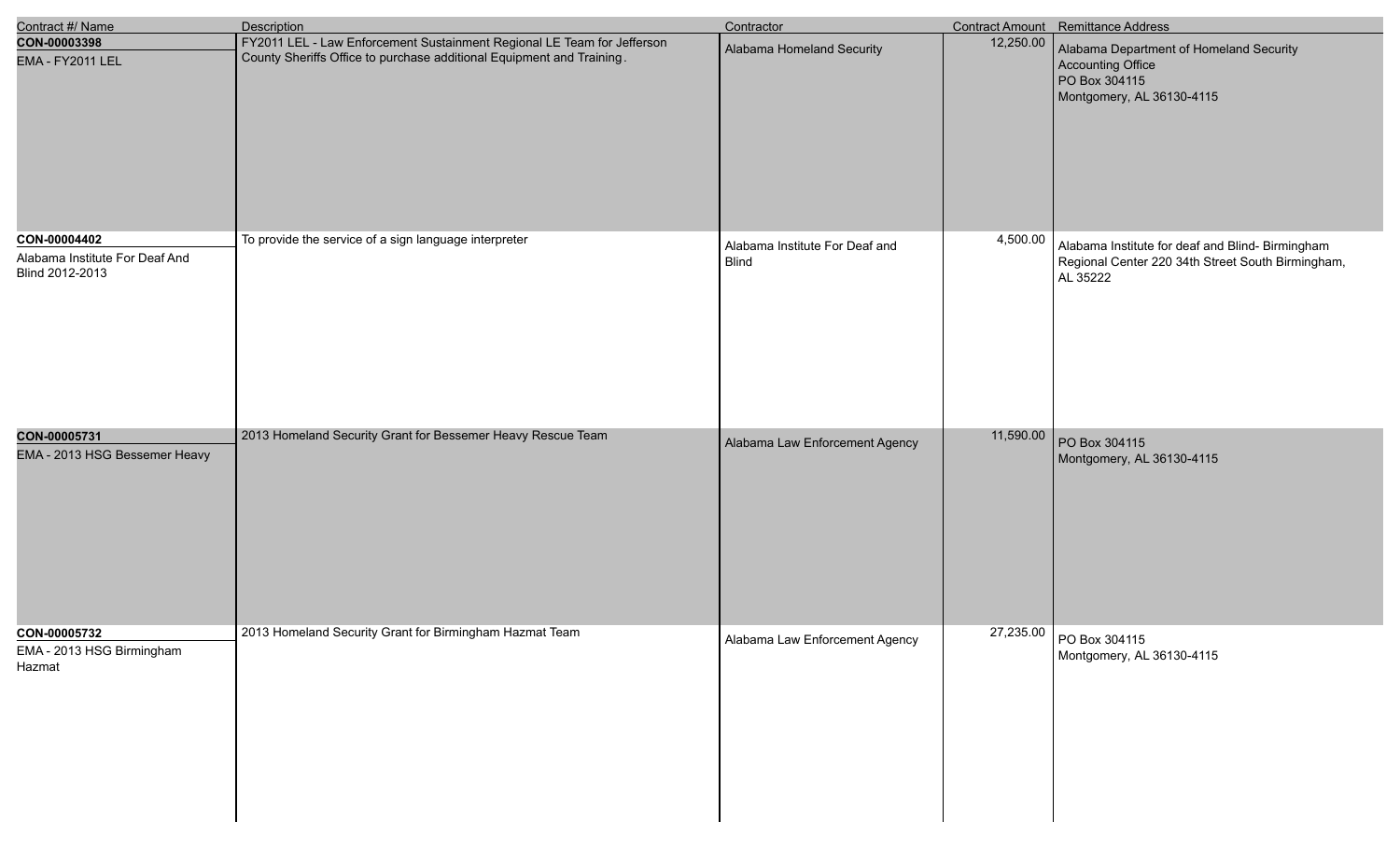| Contract #/ Name                                                       | Description                                                         | Contractor                     |           | Contract Amount Remittance Address                   |
|------------------------------------------------------------------------|---------------------------------------------------------------------|--------------------------------|-----------|------------------------------------------------------|
| CON-00005733<br>EMA-2013 HSG Birmingham<br>Heavy                       | 2013 Homeland Security Grant for Birmingham Heavy Rescue Team       | Alabama Law Enforcement Agency | 26,790.00 | PO Box 304115<br>Montgomery, AL 36130-4115           |
| CON-00005735<br>EMA - 2013 HSG Homewood<br>Medium                      | 2013 Homeland Security Grant for Homewood Medium Rescue Team        | Alabama Law Enforcement Agency | 12,560.00 | PO Box 304115<br>Montgomery, AL 36130-4115           |
| CON-00005736<br>EMA - 2013 HSG Mountain Brook<br>Medium                | 2013 Homeland Security Grant for Homewood Medium Rescue Team        | Alabama Law Enforcement Agency | 15,286.00 | PO Box 304115<br>Montgomery, AL 36130-4115           |
| CON-00005737<br>EMA - 2013 HSG Trussville Swift<br><b>Water Rescue</b> | 2013 Homeland Security Grant for Trussville Swift Water Rescue Team | Alabama Law Enforcement Agency |           | 12,961.00 PO Box 304115<br>Montgomery, AL 36130-4115 |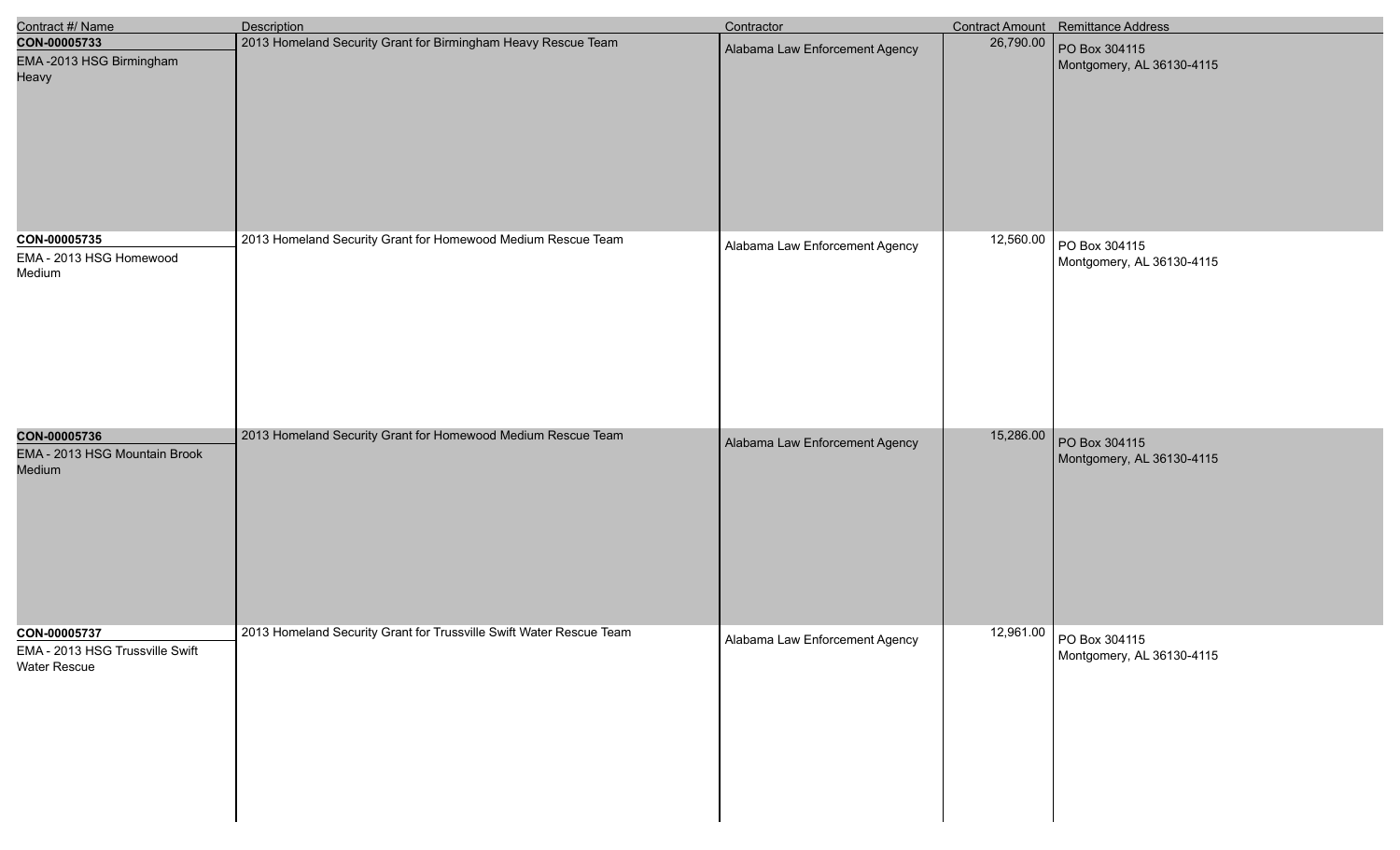| Contract #/ Name                                                      | <b>Description</b>                                                                                                                             | Contractor                     |           | Contract Amount Remittance Address            |
|-----------------------------------------------------------------------|------------------------------------------------------------------------------------------------------------------------------------------------|--------------------------------|-----------|-----------------------------------------------|
| CON-00005739<br>EMA - 2013 HSG Vestavia Hills                         | 2013 Homeland Security Grant for Vestavia Hills Medium Rescue Team                                                                             | Alabama Law Enforcement Agency | 9,793.00  | PO Box 304115<br>Montgomery, AL 36130-4115    |
| CON-00005919                                                          | 2013 Homeland Security Grant for Law Enforcement                                                                                               |                                | 50,000.00 |                                               |
| EMA - 2013 HSG Law<br>Enforcement                                     |                                                                                                                                                | Alabama Law Enforcement Agency |           | PO Box 304115<br>Montgomery, AL 36130-4115    |
| CON-00005574<br>Advertiser/Agency Advertising<br>Contract_FY14        | Advertising for public notices and legal advertisings. The contract period for<br>this agreement is September 1, 2013 thru September 30, 2014. | Alabama Media Group            | 50,000.00 | 2201 4th Avenue North<br>Birmingham, AL 35203 |
| CON-00005669<br>AdvertisingServicestoPromoteMerit<br>Positions-FY2014 | Vendor to provide online advertising services of the Personnel Board's Merit<br>System positions for FY 2014.                                  | Alabama Media Group            | 23,100.00 | 2201 4th Avenue North<br>Birmingham, AL 35203 |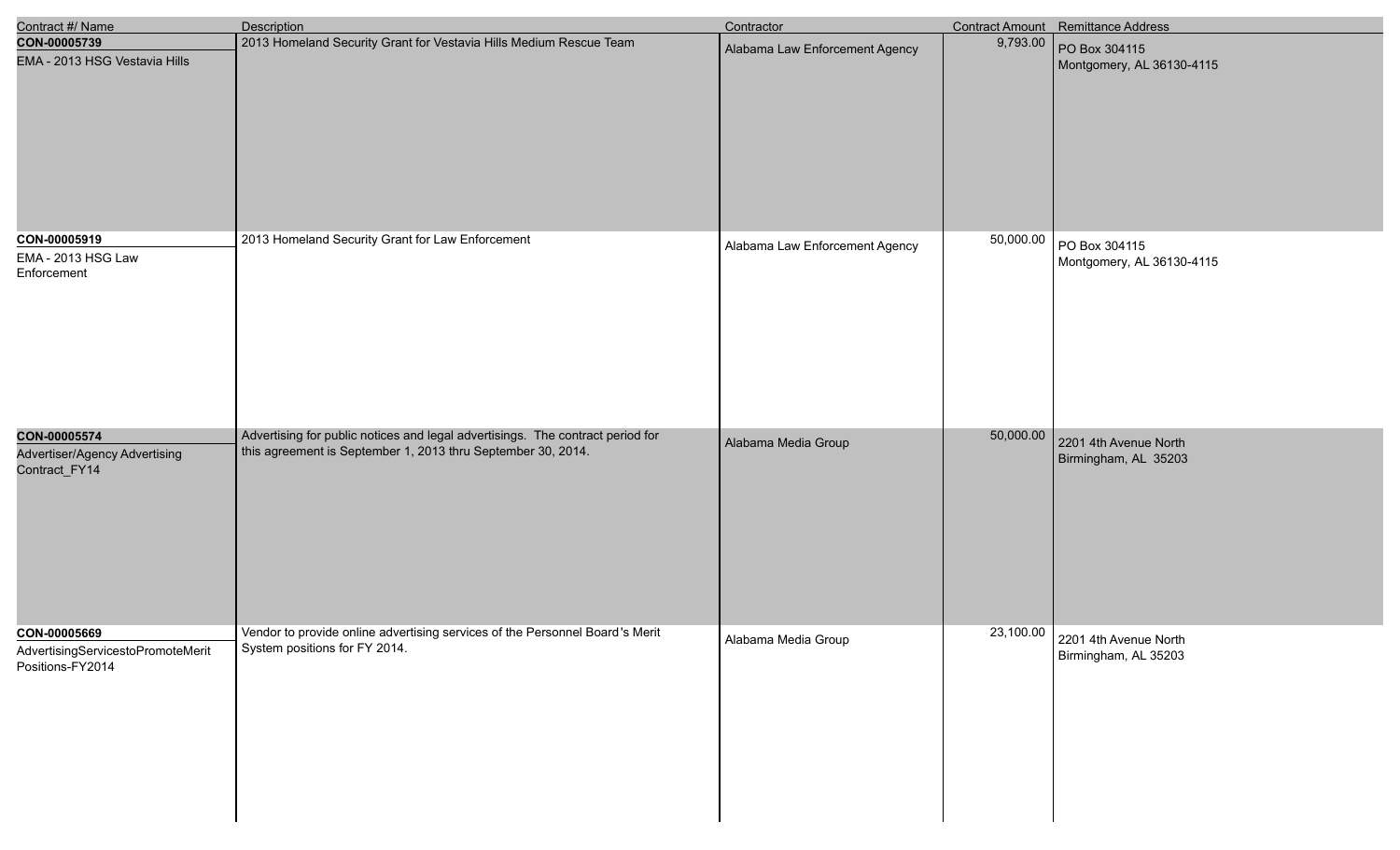| Contract #/ Name                                                                              | <b>Description</b>                                                                                                                                                                      | Contractor            |      | <b>Contract Amount</b> Remittance Address                                                   |
|-----------------------------------------------------------------------------------------------|-----------------------------------------------------------------------------------------------------------------------------------------------------------------------------------------|-----------------------|------|---------------------------------------------------------------------------------------------|
| CON-00003289<br>Dicky Springs Road Bridge<br>Replacement - Utility Agreement                  | Uilitiy Agreement with Alabama Power needed to relocated the utilities due to<br>the Dicky Springs Road Bridge Replacemet over Shades Creek, Project No.<br>ACCBBR-7004(), JCP-37-55-07 | Alabama Power         | 0.00 | P.O. Box 2641<br>Birmingham, AL 352291                                                      |
| CON-00004126<br>Utlitiy Relocation Agreement with<br>Ala.Power / Dickey Springs Rd<br>Project | Utility Relocation Project / Dickey Spring<br>Rd Bridge Replacement Project,<br>Project # ACGBBR - 7004 ()<br>County # JCP 3755-07                                                      | Alabama Power Co.     | 0.00 | PO Box 2641<br>Birmingham Ala.<br>35291-8105                                                |
| CON-00002676<br><b>Electric Service Contract</b>                                              | <b>Contract for Electric Services/</b><br>Standby Generator Program Agreement for Village Creek WWTP. Extimated<br>annual amount of \$2,000,000.00                                      | Alabama Power Company | 0.00 | 600 North 18th Street<br>Birmingham, Alabama 35203-1635                                     |
| CON-00003937<br>ROW from APCO @ Concord                                                       | Deed on Road Right of Way for JeffCo BD of ED agreement with APCO at<br>substation site.                                                                                                | Alabama Power Company |      | 0.00 Corporate Real Estate<br>600 North 18th Street<br>BIN 12N-0976<br>Birmingham, AL 35203 |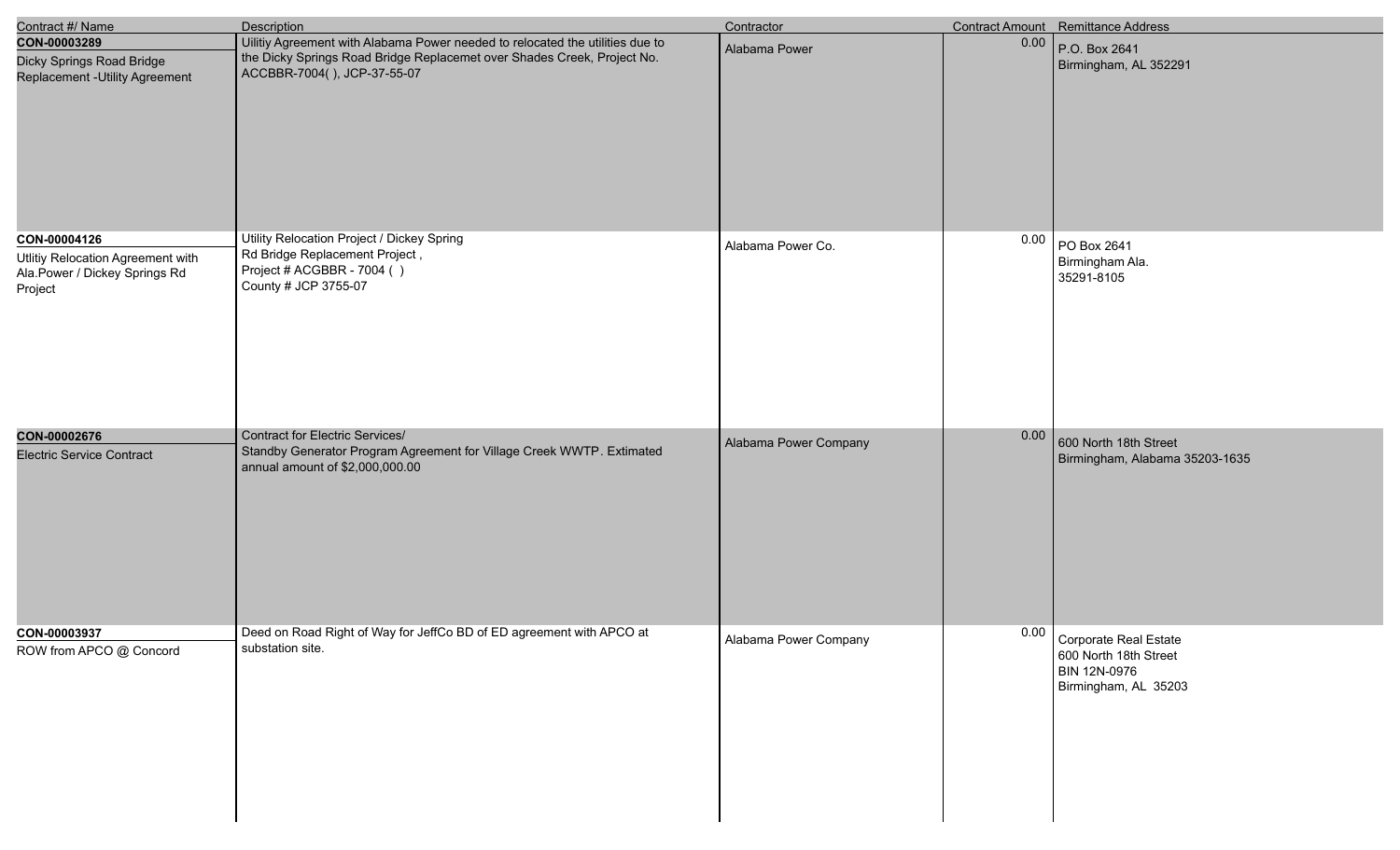| Contract #/ Name                                                                                         | Description                                                                                                                                                                                                                        | Contractor            |            | Contract Amount Remittance Address                                                                                            |
|----------------------------------------------------------------------------------------------------------|------------------------------------------------------------------------------------------------------------------------------------------------------------------------------------------------------------------------------------|-----------------------|------------|-------------------------------------------------------------------------------------------------------------------------------|
| CON-00004503<br>Alabama Power Co. purchase of<br>2220 Rev. Abraham Woods Blvd.<br>No.                    | Sale of 2220 Rev. Abraham Woods Blvd. No. to Alabama Power Company                                                                                                                                                                 | Alabama Power Company | 585,000.00 | Alabama Power Company<br>P. O. Box 2641<br>Birmingham, AL 35291                                                               |
| CON-00004920<br>Funding Agmt & Standby<br>Generator Prog. between<br>Jefferson County & Alabama<br>Power | Funding Agreement and Standby Generator Program Agreement at the Valley<br>Creek WWTP                                                                                                                                              | Alabama Power Company | 160,000.00 | 600 North 18th Street<br>Birmingham, Alabama 35203                                                                            |
| CON-00005917<br><b>Electrical Service</b>                                                                | <b>Contract for Electrical Service</b>                                                                                                                                                                                             | Alabama Power Company | 0.00       | 600 North 18th Street<br>Birmingham, Alabama 35203                                                                            |
| CON-00000400<br>Resolution-ALDOT-STPAA-0075(5<br>18) Pinson H.S.to Jeffco/Blount Cty<br>line-Guardrails/ | Project # STPAA-0075(518) to install Guardrails, Guardrail End Anchors,<br>Planning, Resurfacing and Permanent Traffic Stripe along SR-75 from 0.2<br>Miles North of Pinson Valley High School to the Jefferson/Blount County Line | <b>ALDOT</b>          |            | 0.00 Alabama Department of Trans<br>Third Division<br>Lance Taylor, Pre-Cons Eng<br>P.O. Box 2745<br>Birmingha, AL 35202-2745 |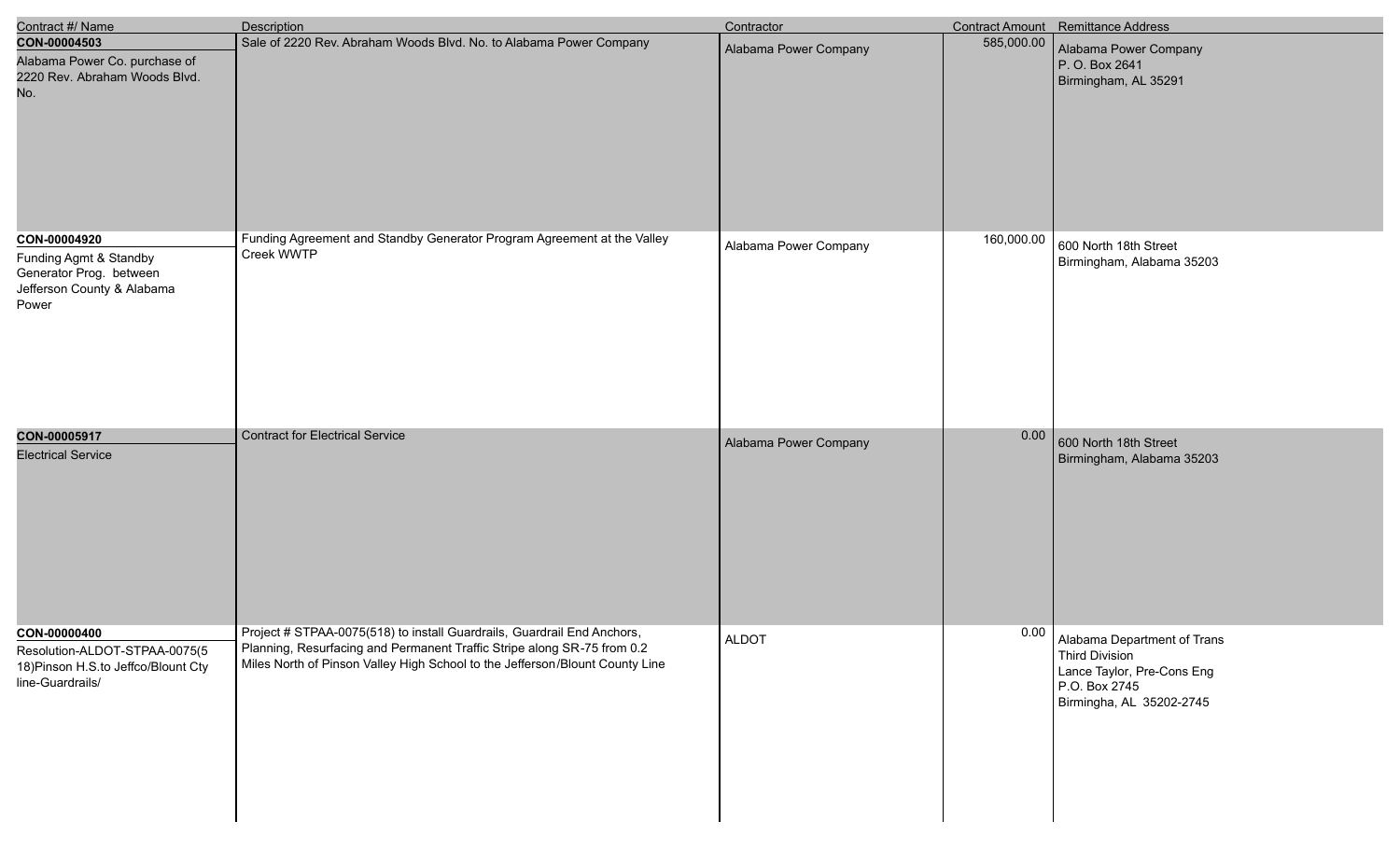| Contract #/ Name                                                                                       | <b>Description</b>                                                                                                                                                                                   | Contractor   |      | <b>Contract Amount</b> Remittance Address                                                               |
|--------------------------------------------------------------------------------------------------------|------------------------------------------------------------------------------------------------------------------------------------------------------------------------------------------------------|--------------|------|---------------------------------------------------------------------------------------------------------|
| CON-00002071<br>STPBH-9802() Proj Ref No.<br>100007628 Jeffco TOPICS, Phase                            | Project No:STPBH-9802() [Proj. Ref. No. 100007628] Supplemental<br>Agreement No. 4 Jefferson County TOPICS, Phase 7 Intersection<br>Improvements to extend the date to January, 17, 2015.            | <b>ALDOT</b> | 0.00 | Lance Taylor<br>Pre-Construction Engineer<br><b>ALDOT</b><br>P.O. Box 2745<br>Birmingham, AL 35202-2745 |
| CON-00002443<br>HIGH LINE TRAIL(CMAQ-RW07()<br>Supplement Agreement #1                                 | Supplement Agreement # 1 to Modify the Termination Clause and delete the<br>Expiration clause of the original agreement. CMAQ-RW07(). Project Ref. No.<br>100050385. High Line Rail Trail            | <b>ALDOT</b> | 0.00 | <b>ALDOT</b><br>P.O. Box 2745<br>Birmingham, AL 35202                                                   |
| CON-00002516<br>Caldwell Mill Rd Widening ROW<br>Acquisition                                           | STPBH-5939(200) [Proj. Ref. No. 100007541] SuppleImental Agreement # 2 -<br>Widening of CR-29 from Heatherwood Dr to Acton Rd to include Bridge<br>replacement over Cahaba River for ROW Acquisition | <b>ALDOT</b> | 0.00 | Alabama Department of Trans.<br>P.O. Box 2745<br>Birmingham, AL 35202                                   |
| CON-00002518<br>Resolution for Striping, Resurfac.,<br>etc for US-78 from Findley Ave to<br>Cherry Ave | NH-0005(538) [Proj. Ref. No. 100055424]<br>Resoultion for Planing, Resurfacing, and Permanent Traffic Stripe along SR-5<br>(US-78) from Findley Avenue to Cherry Avenue.                             | <b>ALDOT</b> | 0.00 | Alabama Department of Trans.<br>P.O. Box 2745<br>Birmingham, AL 35202                                   |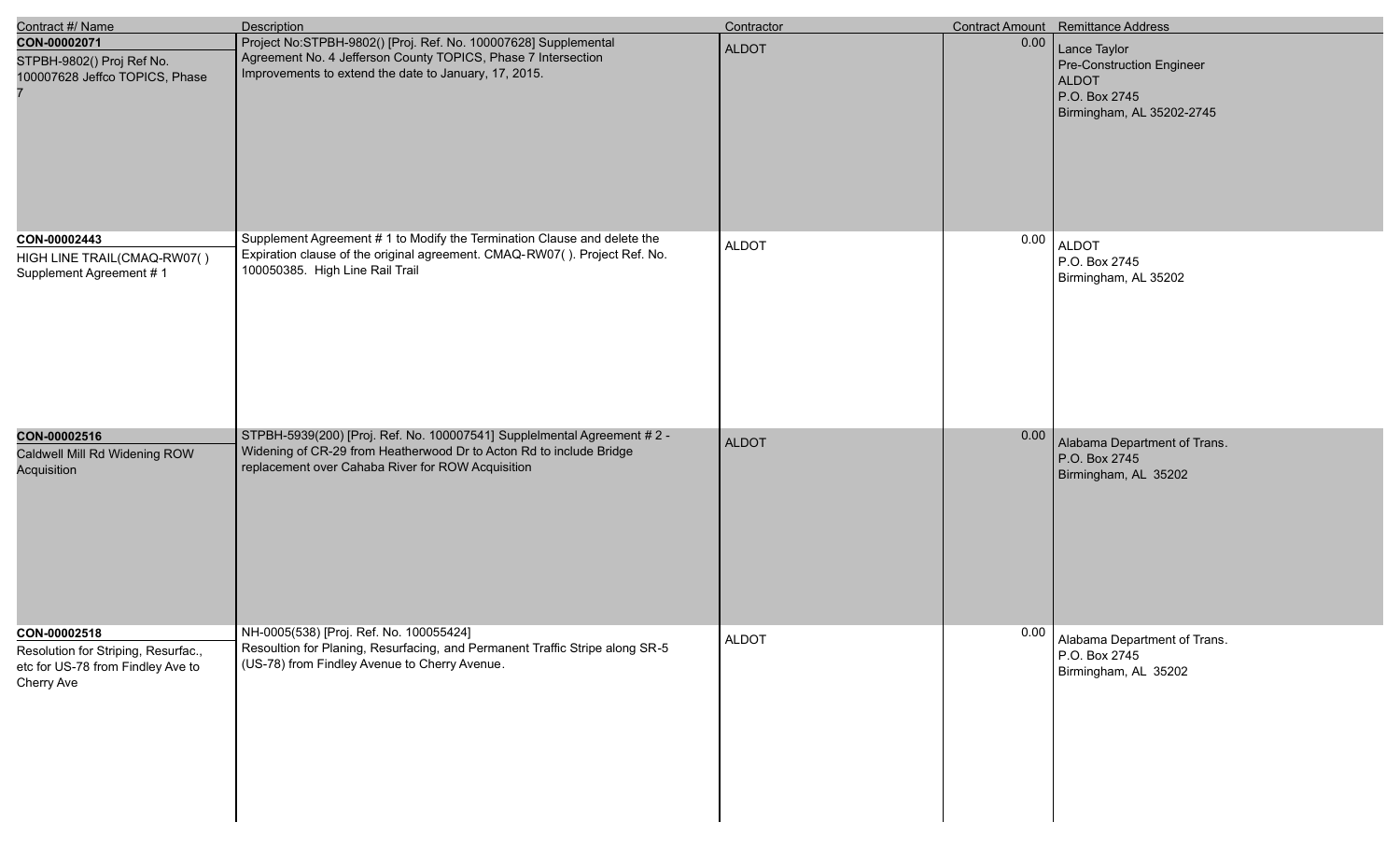| Contract #/ Name                                                                     | Description                                                                                                                                                                         | Contractor   |      | Contract Amount Remittance Address                                                                              |
|--------------------------------------------------------------------------------------|-------------------------------------------------------------------------------------------------------------------------------------------------------------------------------------|--------------|------|-----------------------------------------------------------------------------------------------------------------|
| CON-00002778<br>Galleria Blvd Extension - PE<br>CON-00002883                         | Federal funds for the design and plans for the construction of Galleria Blvd fr<br>Lorna Rd to SR-150<br>Federal funding for ROW Acquisition. Amend #3 to change expiration date of | ALDOT        |      | $\begin{array}{ c c c c c } \hline 25,000.00 & \text{P.O. Box 2745} \hline \end{array}$<br>Birmingham, AL 35202 |
| Imrovements on Main Street from<br>W. Tarrant Rd to Red Mayne Rd -<br>ROW w/ALDOT #3 | Agreement.                                                                                                                                                                          | <b>ALDOT</b> |      | $0.00$ P.O. Box 2745 Birmingham, AL 35202                                                                       |
| CON-00002897<br><b>MOA Regarding Removal and</b><br>Disposal of Debris w/ALDOT       | Agreement w/ ALDOT for debris removal                                                                                                                                               | ALDOT        |      | 0.00 P.O. Box 2745 Birmingham, AL 35202                                                                         |
| CON-00003017<br>ER-8940() Emergency Relief<br>Funds                                  | Funds for emergency repairs related to the April 27th, 2011 tornadoes.                                                                                                              | <b>ALDOT</b> | 0.00 | 1409 Coliseum Boulevard, Montgomery, AL 36110                                                                   |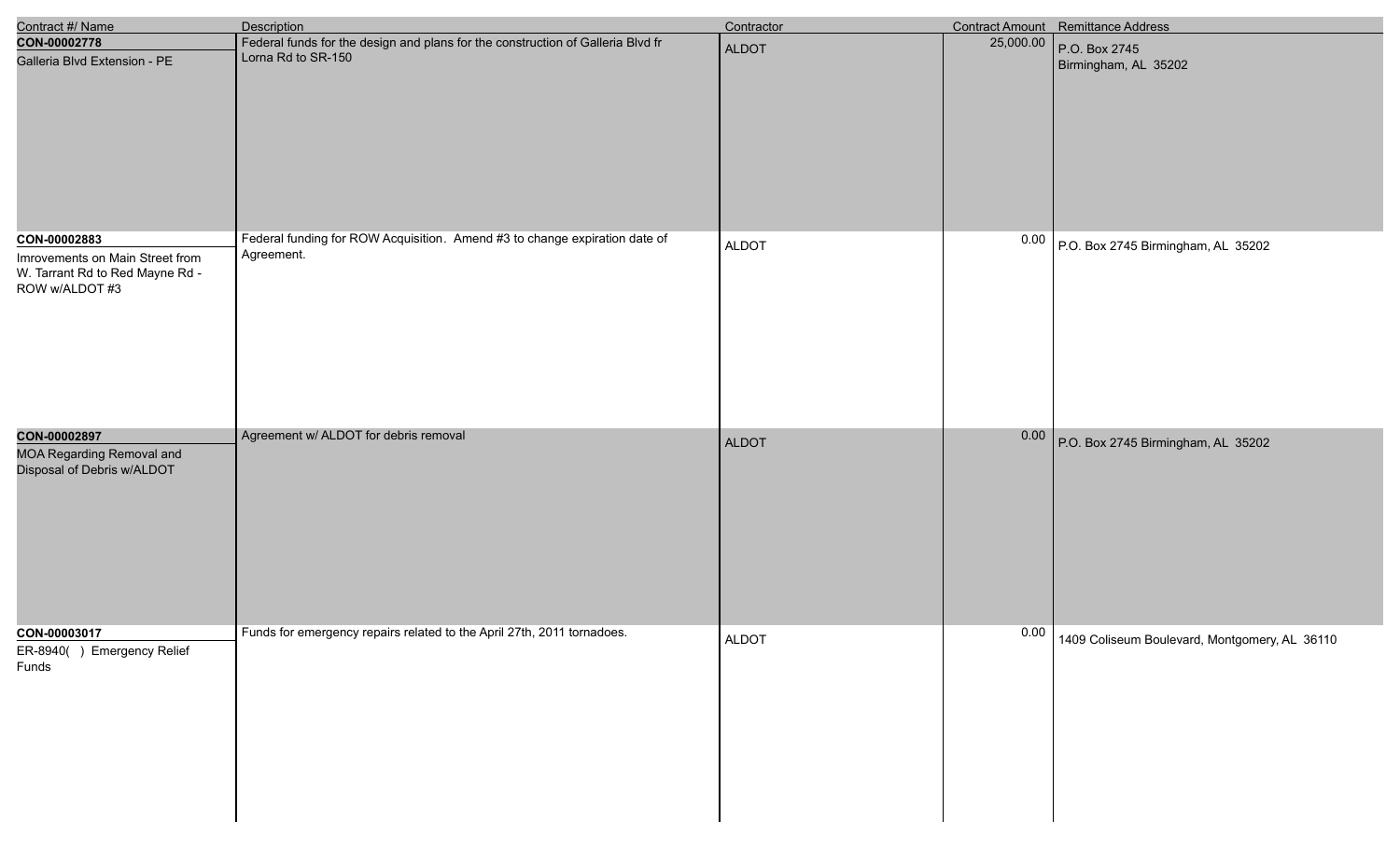| Contract #/ Name                                                                                      | <b>Description</b>                                                                                                                                                                                                                   | Contractor   |            | Contract Amount Remittance Address                                                                                  |
|-------------------------------------------------------------------------------------------------------|--------------------------------------------------------------------------------------------------------------------------------------------------------------------------------------------------------------------------------------|--------------|------------|---------------------------------------------------------------------------------------------------------------------|
| CON-00003624<br><b>NORTHERN BELTLINE</b><br>IMPROVEMENTS-APD-1602(551)<br><b>HWY 79 TO HWY 75</b>     | Birmingham Northern Beltline - Project # APD-1602(551) from West of SR-79<br>to East of SR-75 to perform improvements on Grading, Drainage, Partial<br>Base and Pavement, Bridge and Bridge Culverts, and Retaining Wall             | <b>ALDOT</b> | 0.00       | Mr. Lance Taylor<br>Pre-Constructin Engineer<br><b>ALDOT</b><br>P.O. Box 2745<br>Birmingham, AL 35202-2745          |
| CON-00004167<br>ALDOT-Safe Routes to School<br>Project /Project#SRTS-SR13(904)<br>Sidewalks/Crosswalk | Safe Road to School Project / Project # SRTS-SR13(904) ALDOT will<br>perform the preliminary engineering and construction engineering and<br>inspection activites for sidewalk and crosswalks & infrastruction SRTS<br>activities.   | <b>ALDOT</b> | 0.00       | Alabama Department of Trans Third Division Lance<br>Taylor, Per-Cons Eng P.O. Box 2745 Birmingham<br>Al, 35202-2745 |
| CON-00004819<br>Topics (Phase 9)                                                                      | Construction Agreement to implement transportation improvements on<br>Tarrant Huffman Road from SR-79(Old Pinson Hwy) to Treadwell Road in<br>Jefferson County                                                                       | <b>ALDOT</b> | 922,819.02 | Post Office Box 2745<br>Birmingham, AL 35202                                                                        |
| CON-00004854<br>TOPICS-Phase III Patton Chapel<br>Rd from Crayrich Dr to Chapel Ln                    | Contract Agreement for Construction of Project # STPBH-7020(601) TOPICS<br>Phase III Patton Chapel Road from Crayrich Drive to Chapel Lane;<br>Coordinate with Jefferson County Project Additional Third Lane in Jefferson<br>County | <b>ALDOT</b> |            | 504,129.00 Alabama Department of Transportation Third<br>Division P. O. Box 2745<br>Birmingham, AL 35202-2745       |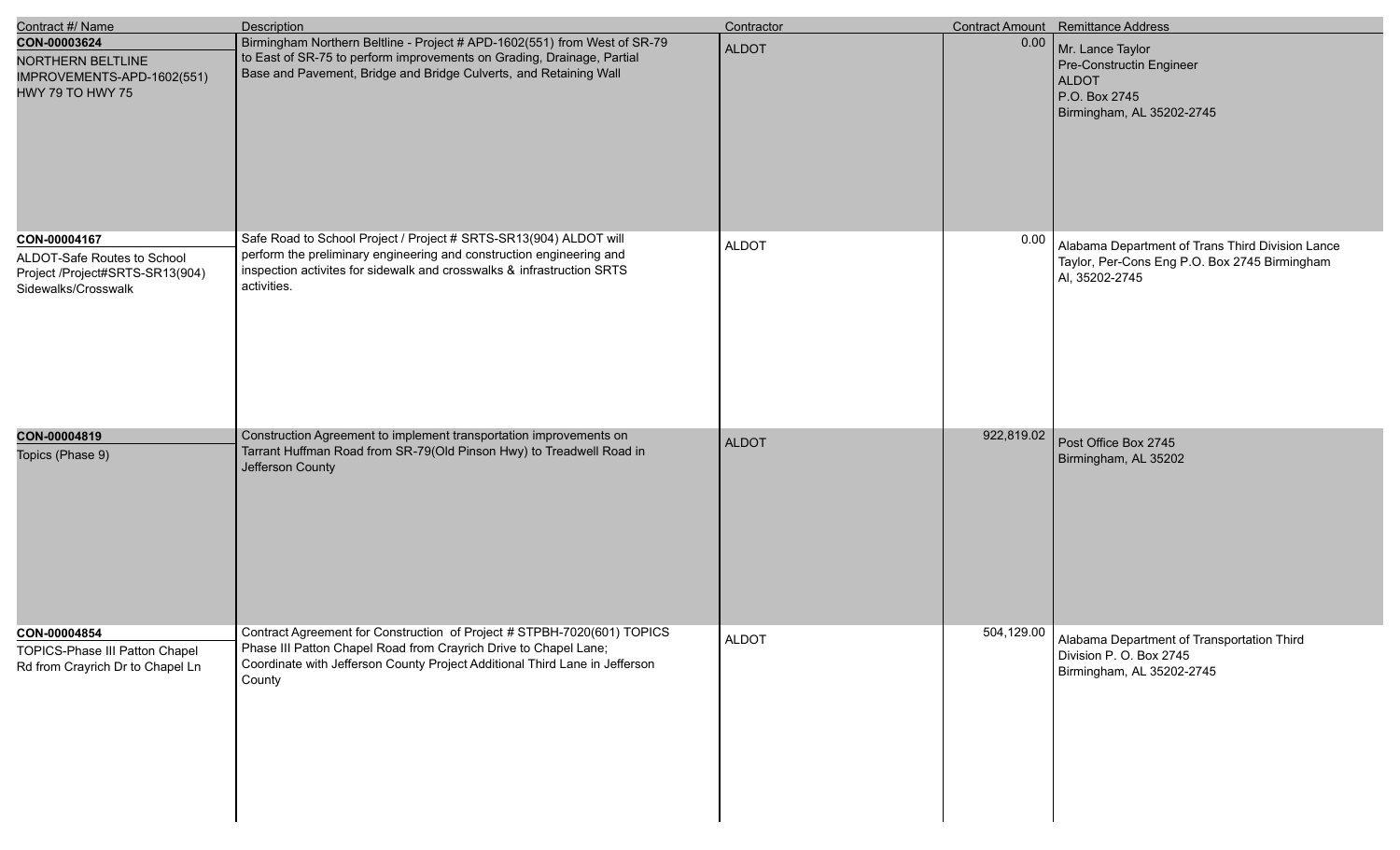| Contract #/ Name                                                                                           | <b>Description</b>                                                                                                                           | Contractor   |           | <b>Contract Amount</b> Remittance Address                                                         |
|------------------------------------------------------------------------------------------------------------|----------------------------------------------------------------------------------------------------------------------------------------------|--------------|-----------|---------------------------------------------------------------------------------------------------|
| CON-00005036<br>Topics Phase VIII Utility Agreement                                                        | Project No. STPBH-9802() Agreement for utility work. 80% Federal funds,<br>20% County funds                                                  | <b>ALDOT</b> | 30,000.00 | Alabama Department of Transportation Third<br>Division P.O. Box 2745 Birmingham, AL<br>35202-2745 |
| CON-00005037<br>ROW Supplemental #2 for High<br>Line Rail Trail                                            | Project No. CMAQ-RW 12 (900) ROW Acquisition Supplemental #2 for the<br>High Line Rail Trail. 80% Federal, 20% Red Mountain Park Commission. | <b>ALDOT</b> | 0.00      | Alabama Department of Transportation Third<br>Division P.O. Box 2745 Birmingham, AL<br>35202-2745 |
| CON-00005141<br><b>Contract Plans for Bridge</b><br>Replacement on Minor Parkway<br>South over BN Railroad | 80% Federal funds, 20% County funds for the contract plans for the bridge<br>replacement on Minor Parkway South over BN Railroad             | <b>ALDOT</b> | 62,265.60 | 1409 Coliseum Boulevard Montgomery, AL<br>36110-2060                                              |
| CON-00005513<br>STPBH-9802() Project Ref No.<br>100007628 Jeffco TOPICS Phase<br>7 (Utilities)             | Project No. STPBH-9802() [Project Ref No. 100007628] Agreement for Utility<br>Work Jeffco TOPICS Phase 7.                                    | <b>ALDOT</b> |           | 20,000.00 ALDOT P.O. Box 2745<br>Birmingham, AL 35202-2745                                        |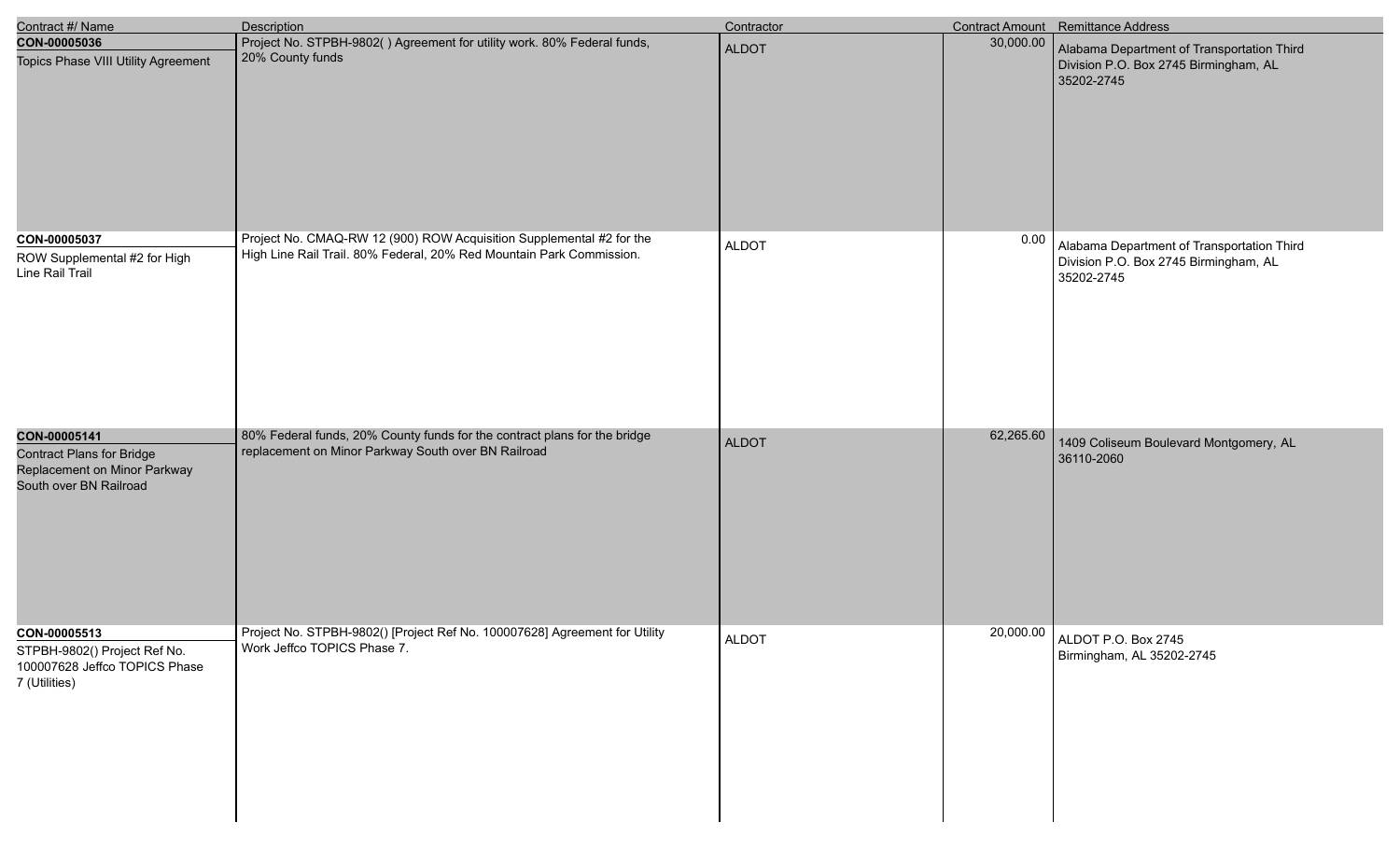| Contract #/ Name                                                                    | Description                                                                                                                                                                    | Contractor                             |                        | Contract Amount Remittance Address                        |
|-------------------------------------------------------------------------------------|--------------------------------------------------------------------------------------------------------------------------------------------------------------------------------|----------------------------------------|------------------------|-----------------------------------------------------------|
| CON-00005670<br>Deputy District Attorney Salary<br>Agreement - Dees<br>CON-00005947 | Salary Agreement for one new DDA for payment of County salary through the<br>State.<br>To enter into contract for service provider to provide homemaker/personal               | Alford Jerome Dees II                  | 42,369.45<br>25,667.00 | 801 Richard Arrington Jr. Blvd N. Birmingham, AL<br>35203 |
| All In-One Home Heath Care, Inc.                                                    | care for senior adults 60 years of age and older throughout Jefferson County.<br>Contract Period March 1, 2014 - September 30, 2014.                                           | All In One                             |                        | 1218 Center Point Parkway<br>Birmingham, Al 35215         |
| CON-00005340<br>CenterPoint 911 Tower                                               | Installation and construction of 180' Monopole for 911 services to include all<br>materials, pad etc.                                                                          | Allcomm                                | 156,950.00             | 4116 1st Ave North<br>Birmingham, AL 35222                |
| CON-00004453<br>Altadena Valley Presbyterian<br>Church License                      | Unused lots on Cahaba River Trunk Sewer to Caldwell Mill Road for use as a<br>public park by Altadena Valley Presbyterian Church for 5 years w/ 30 day<br>cancellation notice. | Altadena Valley Presbyterian<br>Church | 0.00                   | 4660 Caldwell Mill Road<br>Birmingham, AL 35243           |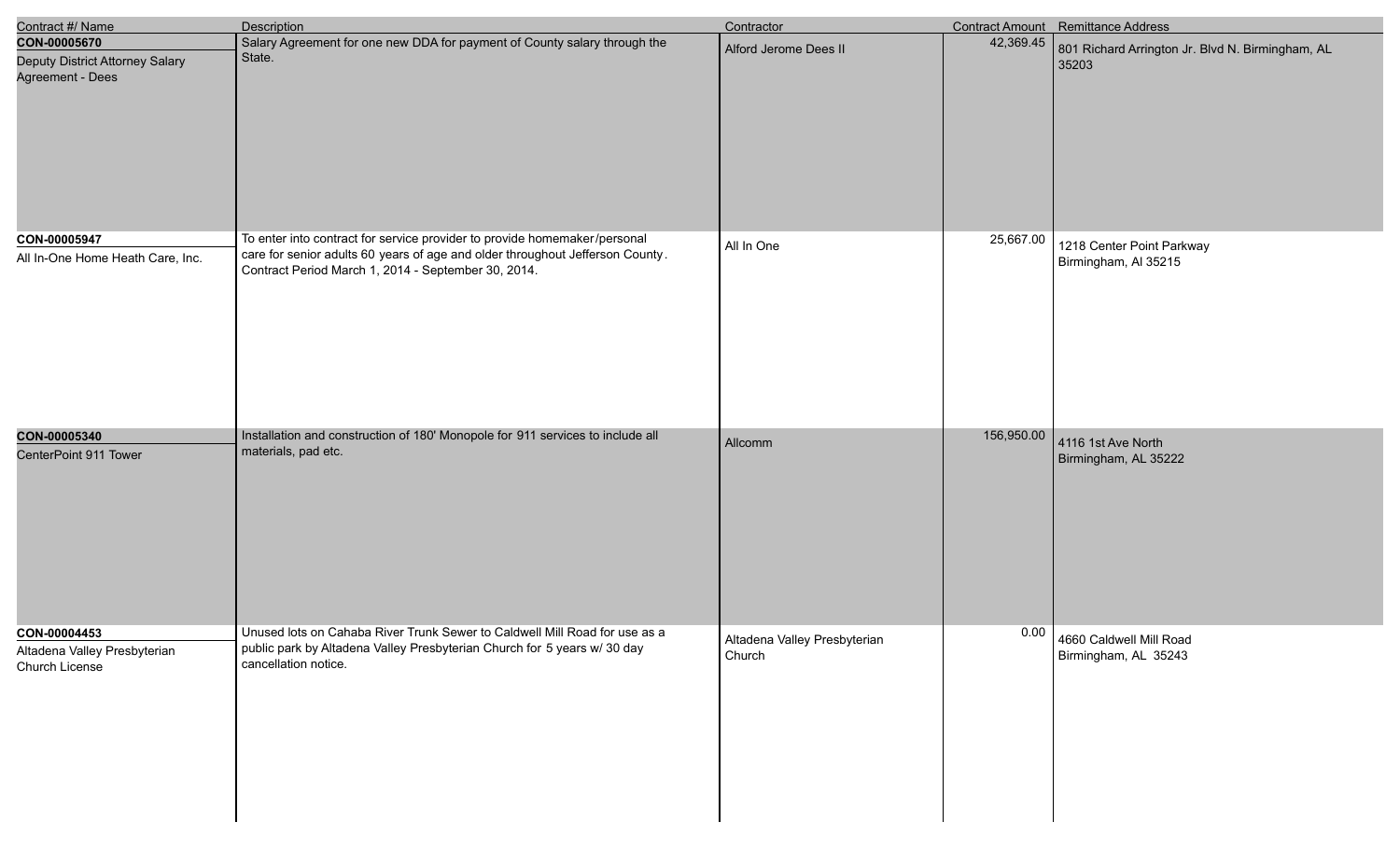| Contract #/ Name                                                     | <b>Description</b>                                                                                                                                                                                                                                                                                | Contractor                  |           | <b>Contract Amount</b> Remittance Address                                        |
|----------------------------------------------------------------------|---------------------------------------------------------------------------------------------------------------------------------------------------------------------------------------------------------------------------------------------------------------------------------------------------|-----------------------------|-----------|----------------------------------------------------------------------------------|
| CON-00001505<br>Alzheimer's of Central Alabama                       | To enter into contract to provide Case Management, Respite, Information &<br>Assistance, Supplemental Services, and Public Education to the elderly<br>population with dementia, to be funded through the Title III Older Americans<br>Grant. Contract October 1, 2013- February 28, 2014.        | Alzheimer's Central Alabama | 50,716.65 | PO Box 2273<br>B'ham, AI 35201-2273                                              |
| CON-00005927<br>Alzheimer's of Central Alabama                       | To enter into contract to provide Case Management, Respite, Information &<br>Assistance, Supplemental Services, and Public Education to the elderly<br>population with dementia, to be funded through the Title III Older Americans<br>Grant. Contract Period March 1, 2014 - September 30, 2014. | Alzheimer's Central Alabama | 66,109.59 | PO Box 2273, Birmingham, AL 35201-2273                                           |
| CON-00002823<br>Morgan Road ROW Acquisition<br>with AAG Amendment #4 | Right-of-way acquisition for Morgan Road. Amendment #4 to lengthen<br>contract time.                                                                                                                                                                                                              | American Acquisition Group  | 0.00      | 5600 Mariner Street Suite 104 Tampa, FL 33609                                    |
| CON-00003471<br>Morgan Rd-ROW-Acquistion<br>w/AAG Amendment #5       | Right-of-Way acquistion for Morgan Road, Amendment # 5 to lenghten<br>contract time.                                                                                                                                                                                                              | American Acquisition Group  | 0.00      | American Acquistion Group<br>5600 Mariner Street<br>Suite 104<br>Tampa, FL 33609 |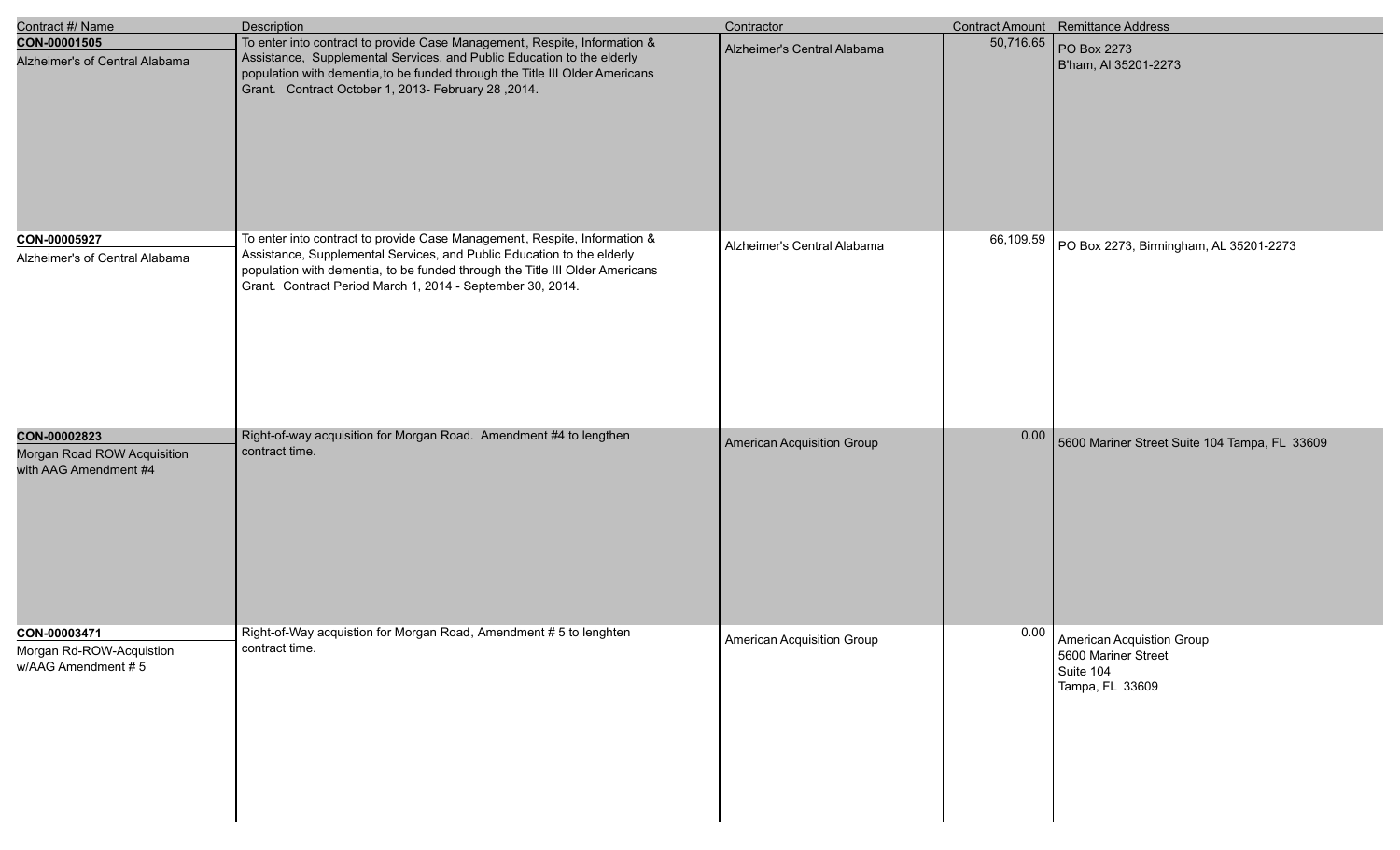| Contract #/ Name                                                              | Description                                                                                                                                                                                                                                                                                   | Contractor                                |            | Contract Amount Remittance Address                                            |
|-------------------------------------------------------------------------------|-----------------------------------------------------------------------------------------------------------------------------------------------------------------------------------------------------------------------------------------------------------------------------------------------|-------------------------------------------|------------|-------------------------------------------------------------------------------|
| CON-00005546<br><b>AiLIS Software Maintenance</b><br>Support                  | Amcad Maintenance/Support - AiLIS Software for the period 10/1/13 to<br>$\sqrt{9/3014}$ with the option to renewl for two (2) additinal one (1) year periods.                                                                                                                                 | American Cadastre, LLC                    | 180,889.63 | 13650 Dulles Technology Drive<br>Ste 400<br>Herndon, VA 20171                 |
| CON-00004140<br>American Red Cross 2012-2015                                  | To provide blood and blood product services to patients at Cooper Green<br>Mercy Hospital. \$119,551.55 is needed for May - Sept 2012. This contract<br>must be renewed (in writing) each year of the 3 year term. Funding for FY<br>2012 = \$286,924.00. Funding for FY 2013 = \$286,924.00. | American Red Cross                        | 286,924.00 | 1130 22nd Street South, Suite 100<br>Birmingham, AL 35205<br>205-568-3896 (c) |
| CON-00002784<br>IPv6 Addresses from ARIN                                      | Obtain IP version 6 addresses                                                                                                                                                                                                                                                                 | American Registry for Internet<br>Numbers | 1,250.00   | 3635 Concorde Pkwy #200<br>Chantilly, VA 20151<br>Attn: FSC Dept              |
| CON-00005788<br>American Truck Driving Academy<br>Adult Contract 3-1-30-24-34 | ITA's for Adult Commercial Truck Driver Training. Effective Date 10/2/2013<br>through 6/30/2014. Program Length 4 weeks, Amount per Participant is<br>\$3,550.96. 30 day Cancellation Clause in Agreement.                                                                                    | American Truck Driving Academy            | 0.00       | 5018 US HWY 80 West<br>Opelika, AL 36804                                      |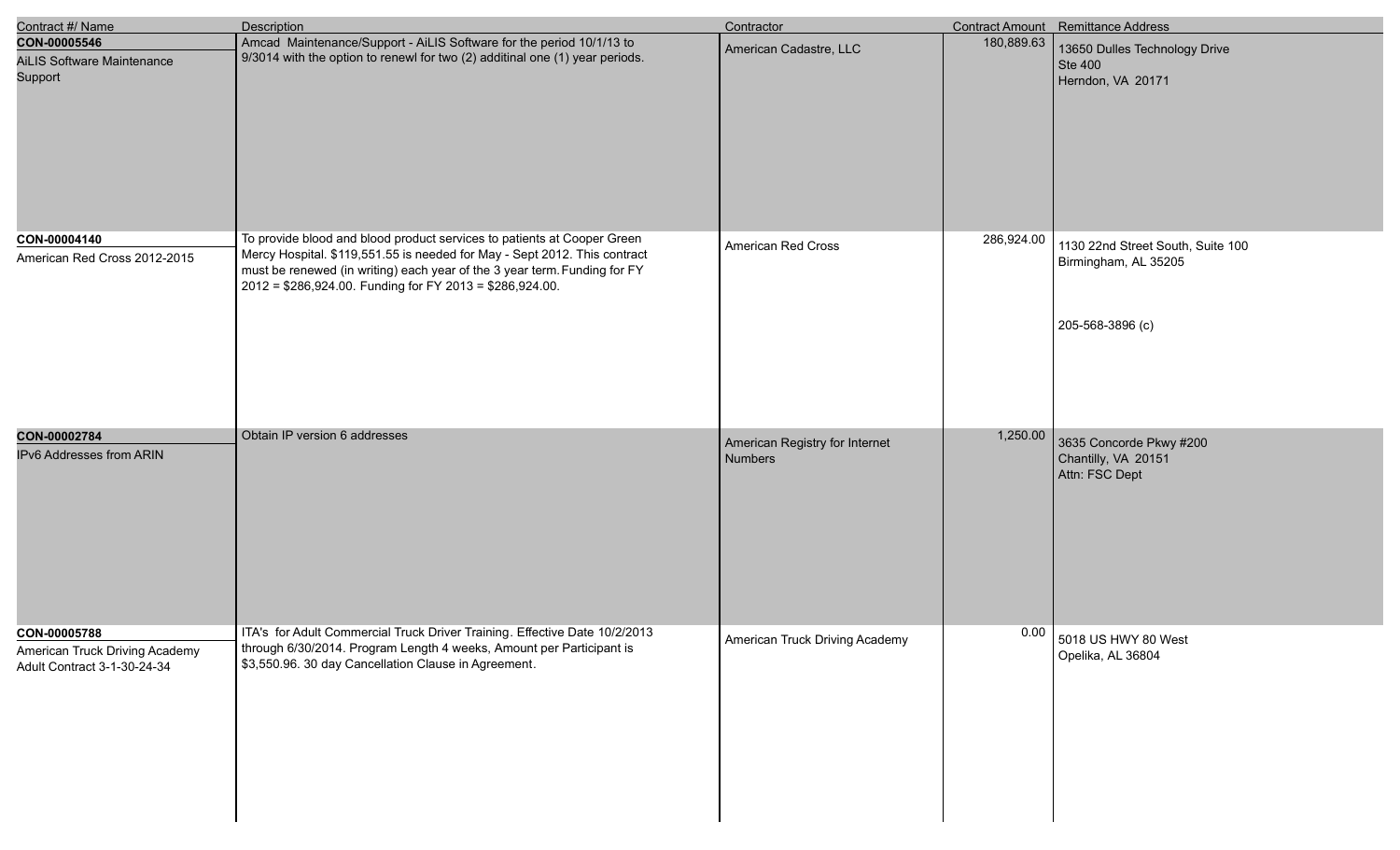| Contract #/ Name                                                                   | <b>Description</b>                                                                                                                                                                                             | Contractor                     |            | Contract Amount Remittance Address                                  |
|------------------------------------------------------------------------------------|----------------------------------------------------------------------------------------------------------------------------------------------------------------------------------------------------------------|--------------------------------|------------|---------------------------------------------------------------------|
| CON-00005789<br>American Truck Driving Academy<br>Dislocated Contract 3-6-30-24-34 | TA's for Dislocated Commercial Truck Driver Training. Effective Date<br>10/2/2013 through 6/30/2014. Program Length 4 weeks, Amount per<br>Participant is \$3,550.96. 30 day Cancellation Clause in Agreement. | American Truck Driving Academy | 0.00       | 5018 US Hwy 80 West<br>Opelika, Alabama 36804                       |
| CON-00005790<br>American Truck Driving Academy<br>Contract 3-6-30-24-34            | TA's for Dislocated Commercial Truck Driver Training. Effective Date<br>10/2/2013 through 6/30/2014. Program Length 4 weeks, Amount per<br>Participant is \$3,550.96. 30 day Cancellation Clause in Agreement. | American Truck Driving Academy | 0.00       | 5018 US Hwy 80 West<br>Opelika, AL 36804                            |
| CON-00004712<br>Temporary Nursing Services-AMT                                     | Renewal of contract to provide temporary emergency staffing personnel on an<br>as-needed basis.                                                                                                                | <b>AMT Medical Staffing</b>    | 200,000.00 | 1294 Legacy Drive<br>Birmingham, AL 35242                           |
| CON-00003719<br><b>APEX Maintenance</b>                                            | Provide upgrades and maintenance to 35 licenses for sketch software.<br>Automatic 3 year renwal with 30 day break clause for county. 100% Mapping<br>and Appraisal funds.                                      | <b>APEX Software</b>           | 4,725.00   | <b>APEX Software</b><br>PO Box 100145<br>San Antonio, TX 78201-1445 |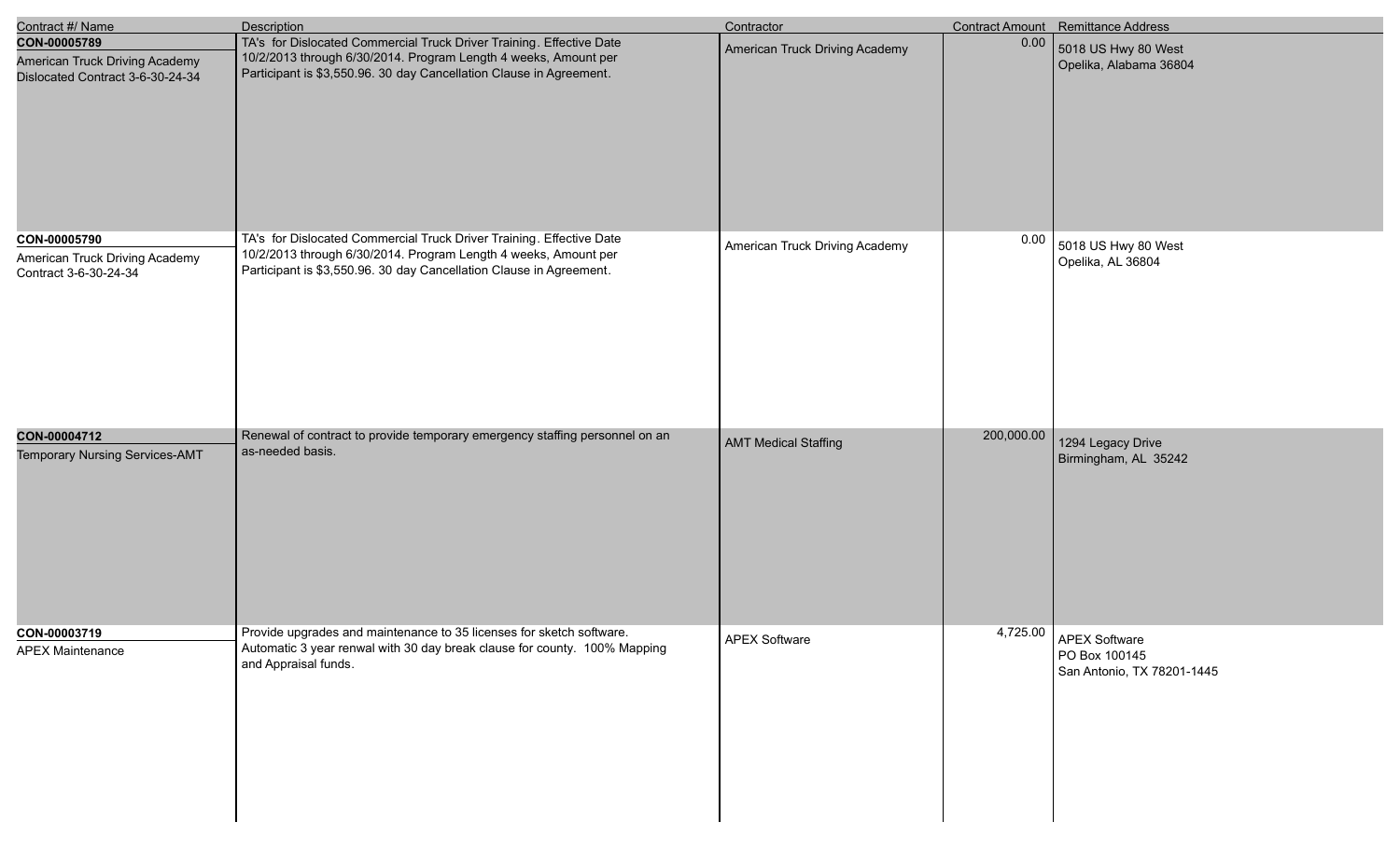| Contract #/ Name                                                                                              | <b>Description</b>                                                                                                                                                                                                                                                                                                                                                    | Contractor                                  |           | <b>Contract Amount</b> Remittance Address                    |
|---------------------------------------------------------------------------------------------------------------|-----------------------------------------------------------------------------------------------------------------------------------------------------------------------------------------------------------------------------------------------------------------------------------------------------------------------------------------------------------------------|---------------------------------------------|-----------|--------------------------------------------------------------|
| CON-00004230<br>Appellate Courts Information<br>Service                                                       | Service provides access to online appellate court records.                                                                                                                                                                                                                                                                                                            | Appellate Courts Information<br>Service     | 900.00    | 300 Dexter Avenue<br>Montgomery, AL 36104-3741               |
| CON-00005138<br>Off-Site Data Protection                                                                      | Provide Off-Site Data Protection for various Jefferson County Departments.<br>Contract amount is estimate only and not to exceed \$30,000.<br>Contract period 7/1/13 to 6/30/14                                                                                                                                                                                       | Archives Security, Inc.                     | 30,000.00 | 88 Greensprings Highway<br>Birmngham, AL 35209               |
| CON-00005336<br>WIA Asbestos Workers Local 78<br><b>ApprenticeTraining</b><br>DislocatedContract 3-6-30-24-28 | ITA Dislocated agreement to provide training & job placement skills for eligible<br>workers. Cost per asbestos insulation mechanic participant is \$6,058. This<br>agreement shall be effective from July 1, 2013 through June 30, 2014.<br>Amount paid under contract will depend on the number of participants trained.<br>30 day cancellation clause in agreement. | Asbestos Workers Local 78<br>Apprentice Tra | 0.00      | 2653 Rufner Road<br>Birmingham, Al 35210                     |
| CON-00003735<br>Asset Works Software<br>Maintenance and Support                                               | The Contractor shall be a available to render professional services to<br>Jefferson County Commission after the effective date of this contract. The<br>Contract term expires on March 31, 2014.                                                                                                                                                                      | Asset Works Inc                             | 28,275.50 | 4275 Executive Square<br>Suite 330<br>Lajolla, CA 92037-9183 |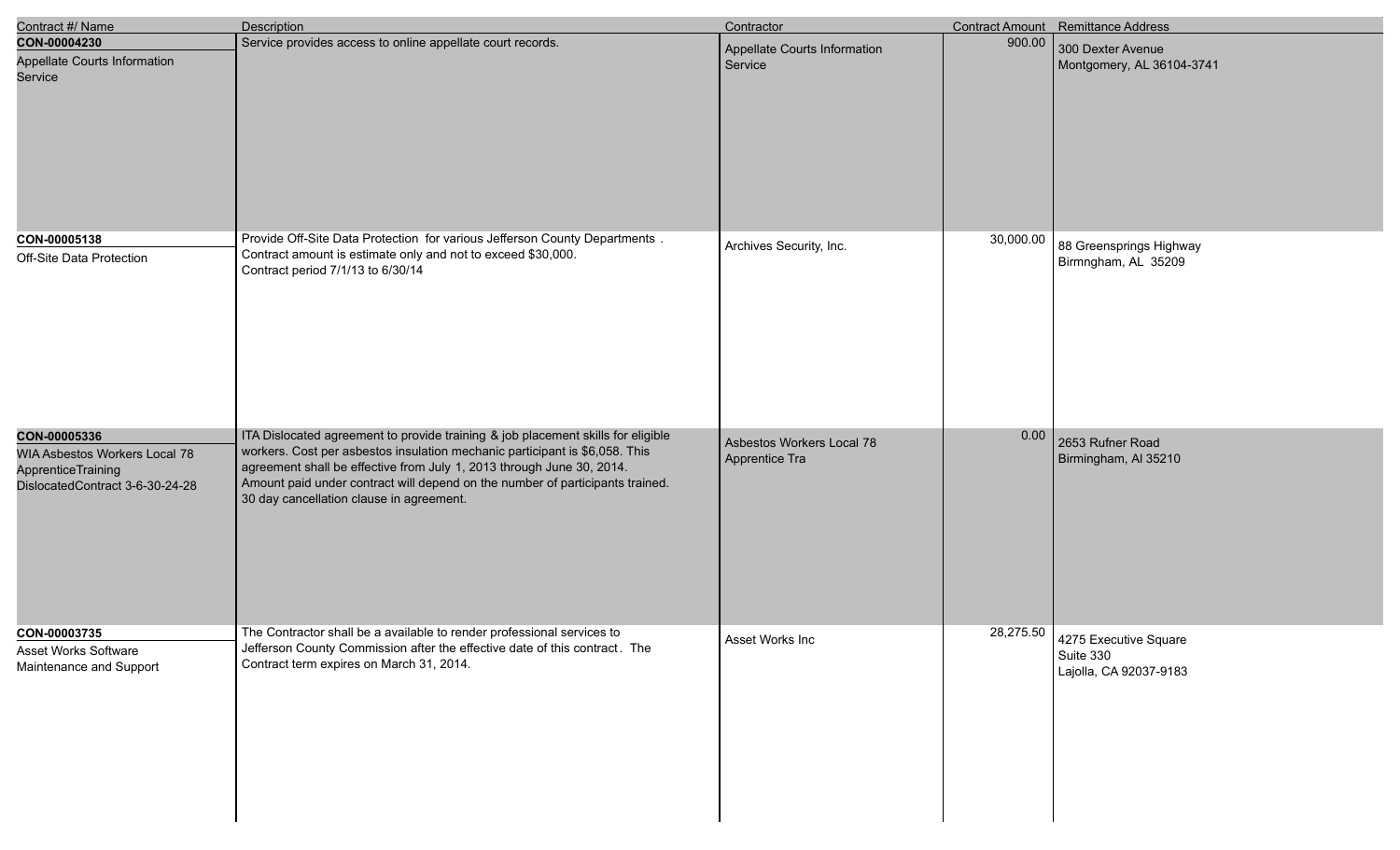| Contract #/ Name                                                      | Description                                                                                                                        | Contractor       |                 | <b>Contract Amount</b> Remittance Address          |
|-----------------------------------------------------------------------|------------------------------------------------------------------------------------------------------------------------------------|------------------|-----------------|----------------------------------------------------|
| CON-00005003<br>Upgrade FleetFocus Software,<br>Maintenance & Support | Upgrade FleetFocus Software, Maintenance & Support                                                                                 | AssetWorks, Inc. | 64,949.00       | 998 Old Eagle School RD #1215<br>Chester, PA 19087 |
| CON-00003603<br>SIP TRUNKING                                          | Provide Session Initiated Protocol (SIP) Trunking for various Jefferson County<br>locations.                                       | AT&T             | 0.00            | 3196 HWY 280<br>ROOM 5216<br>BIRMINGHAM, AL 35243  |
| CON-00004530<br>Metro Ethernet from AT&T                              | AT&T is providing Metro Ethernet connectivity between Jefferson County<br>facilities.                                              | AT&T             | 305,640.00 AT&T |                                                    |
| CON-00004760<br><b>Session Initiation Protocol</b>                    | SIP services for VoIP, including an upgrade of Internet access from 50Mbs to 200Mbs and installation of SIP data line in Bessemer. | AT&T             |                 | 106,700.00 3196 Hwy 280 East                       |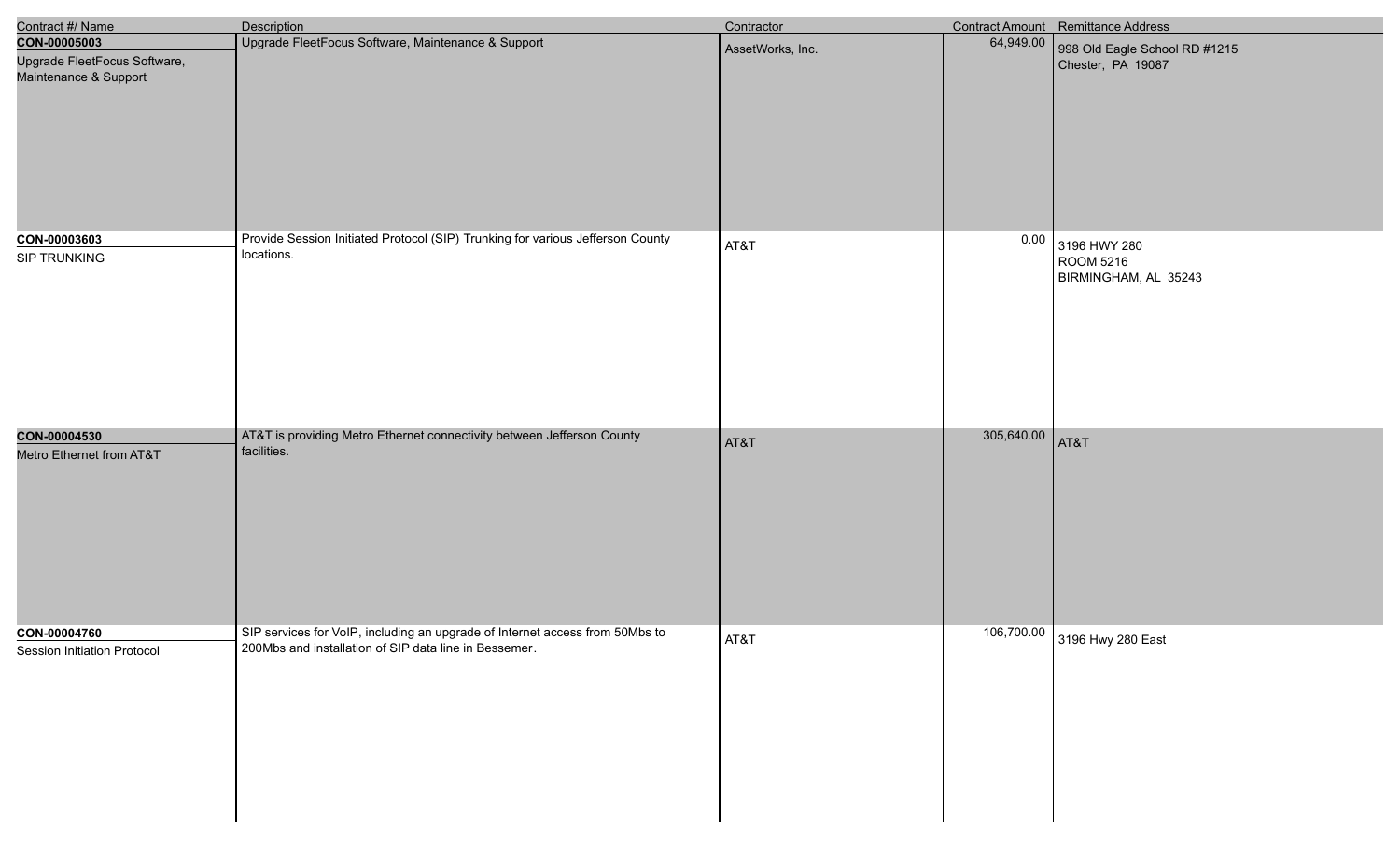| Contract #/ Name                                                                     | <b>Description</b>                                                                                                           | Contractor                                         |            | Contract Amount Remittance Address                                 |
|--------------------------------------------------------------------------------------|------------------------------------------------------------------------------------------------------------------------------|----------------------------------------------------|------------|--------------------------------------------------------------------|
| CON-00004978<br><b>Session Initiated Protocol</b>                                    | SIP - AT&T Managed Internet, Band Width and IP Flexible Reach Service                                                        | AT&T                                               | 106,700.00 | P.O. BX105262<br>Atlanta, Ga 30348-5262                            |
| CON-00004124<br>Utility Relocation Agreement with<br>AT&T/ Dickey Springs Rd Project | Utiltiy Relocation Project / Dickey Springs<br>Rd. Bridge Replacement<br>Project # ACGBBR - 7004 ()<br>County # jcp 37-55-07 | <b>AT&amp;T Communications System</b><br>Southeast | 0.00       | PO Box 79045<br>Baltimore, Maryland<br>21279-8045                  |
| CON-00004711<br>Temporary Nursing Services-ATC                                       | Renewal of contract to provide temporary emergency staffing personnel on an<br>as-needed basis.                              | ATC Healthcare Services                            | 200,000.00 | 2700 Roger Drive Birmingham, AL 35209                              |
| CON-00005695<br>Reflection, Infoconnect DtatBridge<br>Maintenance & Support          | Reflection, Infoconnect DataBridge Maintenance & Support for the period<br>11/1/13 to 10/31/14                               | Attachmate                                         |            | $49,838.00$ 705 - 5th Ave South<br>Suite 1100<br>Seattle, WA 98104 |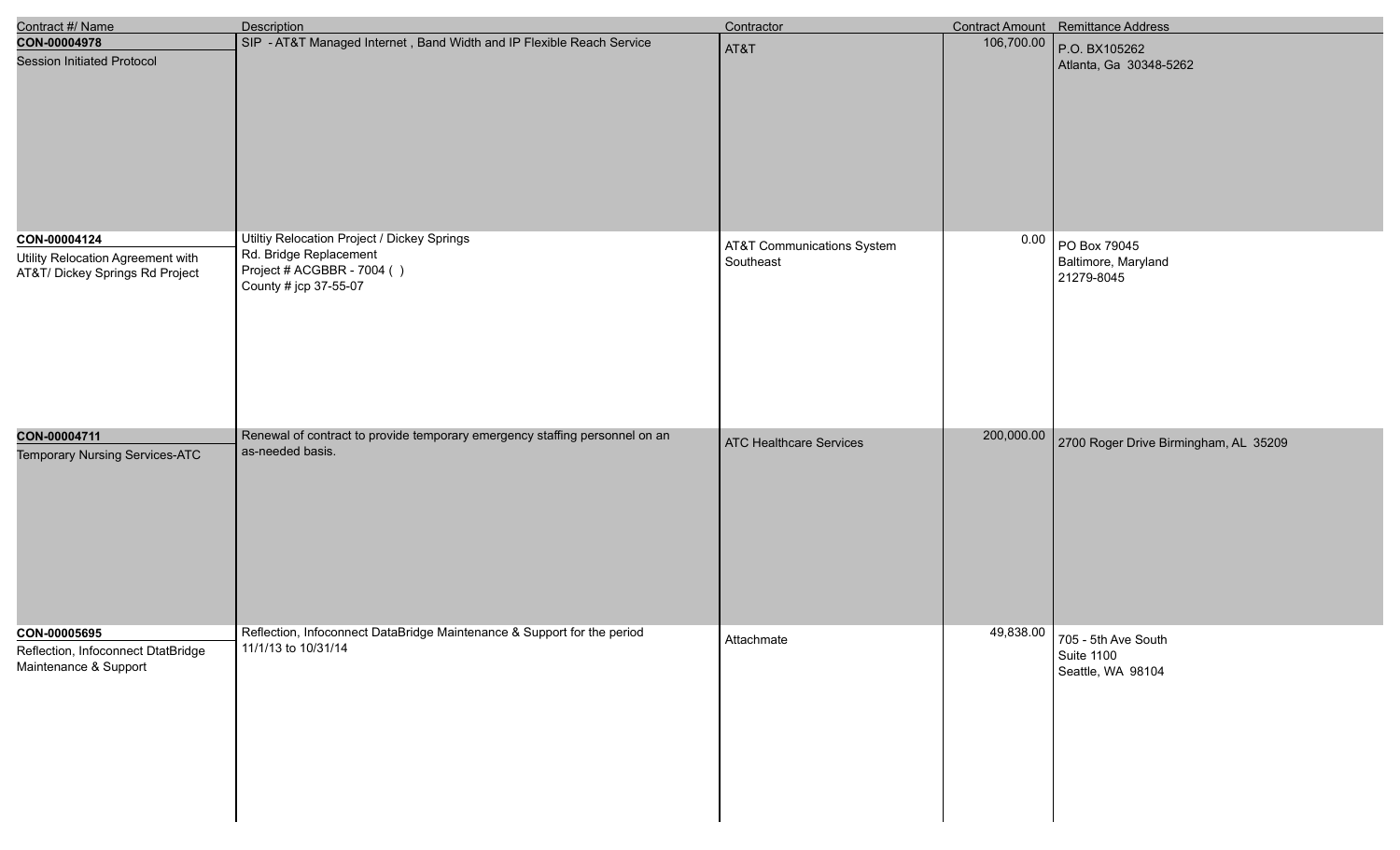| Contract #/ Name                                                  | Description                                                                                                                                | Contractor          |            | <b>Contract Amount</b> Remittance Address                    |
|-------------------------------------------------------------------|--------------------------------------------------------------------------------------------------------------------------------------------|---------------------|------------|--------------------------------------------------------------|
| CON-00004710<br><b>Temporary Nursing</b><br>Services-Augmentation | To provide temporary emergency staffing personnel on an as-needed basis.                                                                   | Augmentation        | 830,000.00 | 3415 Independence Drive<br>Suite 101<br>Birmingham, AL 35209 |
| CON-00005439<br>Lamar                                             | attached                                                                                                                                   | Austem Sims         | 9,600.00   | 920- 6th Street South<br>Birmingham, AL 35205                |
| CON-00002576<br><b>AXA Deferred Compensation</b>                  | Administrative Services Agreement                                                                                                          | AXA Advisor, LLC    | 0.00       | 3500 Colonnade Parkway<br>Suite 150<br>Birmingham, AL 35243  |
| CON-00004509<br>Cityworks Maintenance Support                     | To Provide Maintenance and Support for Cityworks Software for the period<br>01/01/14 to 12/31/14. Addition of CityWorks AMS Server License | Azteca Systems, Inc |            | 3,334.00 11075 South State Street #24<br>Sandy, UT 84070     |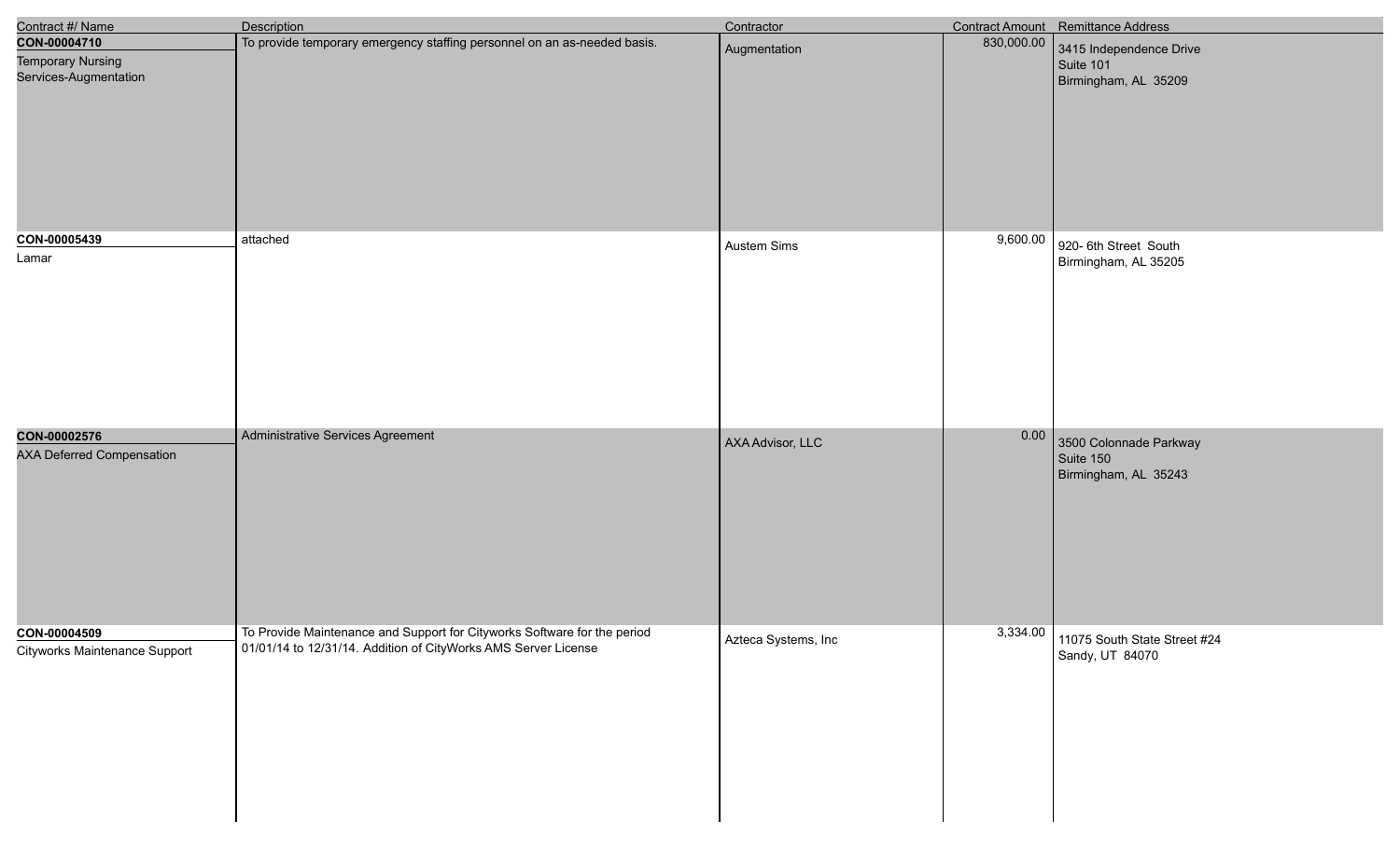| Contract #/ Name                                                                                             | <b>Description</b>                                                                                                        | Contractor                   |            | Contract Amount Remittance Address                            |
|--------------------------------------------------------------------------------------------------------------|---------------------------------------------------------------------------------------------------------------------------|------------------------------|------------|---------------------------------------------------------------|
| CON-00005690<br>Maintenance- Backup VTS<br>Hardware & Software, Time<br><b>Accounting &amp; Tape Library</b> | Annual Software and Maintenance and Support for VTS Hardware &<br>Software, Time Accounting and Tape Library              | <b>B &amp; L Associates</b>  | 28,245.00  | 13 Tech Circle<br>Natick, MA 01769                            |
| CON-00005247<br>Legal<br>Representation-Balch&Bingham-F<br>Y2014                                             | Legal services provided to the Personnel Board for fiscal year 2014.                                                      | Balch & Bingham, LLP         | 175,000.00 | 1901 Sixth Avenue North<br>Suite 1500<br>Birmingham, AL 35203 |
| CON-00001956<br>Cahaba River Trunk Sewer Temp<br><b>Esmt Release</b>                                         | Quit Claim Deed for temporary construction easement acquired for Cahaba<br>River Trunk Sewer Contract 2                   | BancorpSouth                 | $0.00$ N/A |                                                               |
| CON-00003651<br>Mary Buckelew Parkway Sale of<br>County Property to Dewey Barber                             | Statutory Warranty Deed - for sale of County owned property to Barber and<br>Barber Properties off Mary Buckelew Parkway. | Barber and Barber Properties |            | 285,035.09 9694 Highway 31 North<br>Warrior, AL 35180         |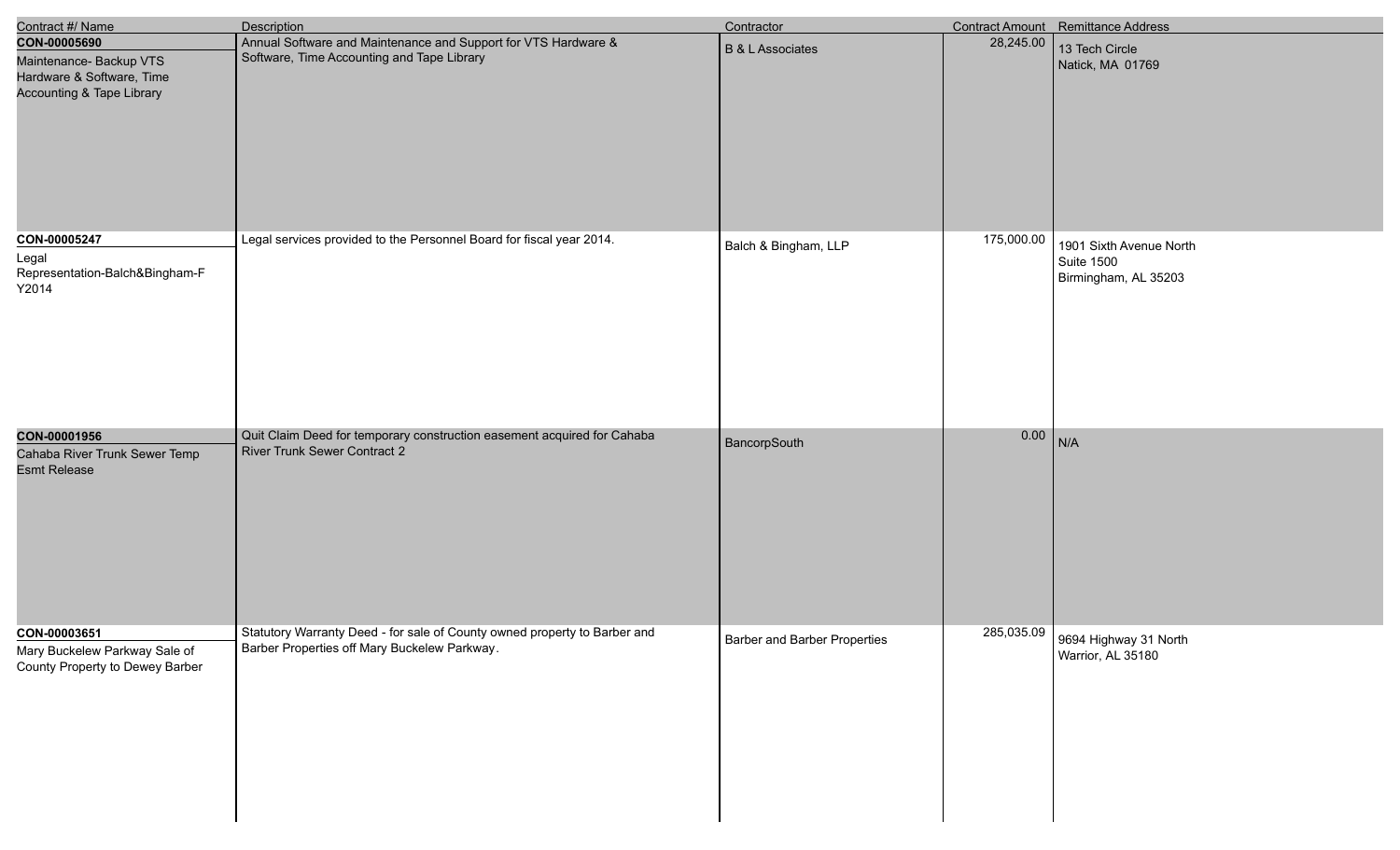| Contract #/ Name                                                          | Description                                                                                                                                                                                                                                                                                                                                                                                                                                                                                                                                                                                                                                                                   | Contractor               |            | <b>Contract Amount</b> Remittance Address           |
|---------------------------------------------------------------------------|-------------------------------------------------------------------------------------------------------------------------------------------------------------------------------------------------------------------------------------------------------------------------------------------------------------------------------------------------------------------------------------------------------------------------------------------------------------------------------------------------------------------------------------------------------------------------------------------------------------------------------------------------------------------------------|--------------------------|------------|-----------------------------------------------------|
| CON-00004927<br><b>Barton Associates</b>                                  | Barton Associates, Inc. ("Barton") agrees to provide_ ("Privuder") to Jefferson<br>County ("Client") for the locum tenens coverage at pursuant to the terms<br>and conditions of the Locum Tenens Agreement between the parties dated<br>and this Exhibit A. Rate: \$140-170/hour: to include all Provider Services<br>provided during normal hours of operation. Expenses: Jefferson County is<br>responsible for: Mileage/Lodging, Client shall also pay Barton's incidental<br>expense of \$N/A per day.                                                                                                                                                                   | <b>Barton Associates</b> | 80,000.00  | N/A                                                 |
| CON-00002493<br>Gardendale Satellite Lease                                | Gardendale Satellite Lease Agreement                                                                                                                                                                                                                                                                                                                                                                                                                                                                                                                                                                                                                                          | <b>BBA</b> Development   | 183,960.00 | P O Box 1537<br>Gardendale, AL 35071                |
| CON-00001506<br><b>Better Business Bureau</b>                             | To enter into contract to provide information & education for seniors<br>concerning scams, fraud, identify theft and other illgal activities concerning<br>seniors. Contract Period October 1, 2013- February 28, 2014.                                                                                                                                                                                                                                                                                                                                                                                                                                                       | <b>BBB-OSCS</b>          | 16,666.67  | 1210 South 20th Street<br>Birmingham, AI 35255-5268 |
| CON-00001881<br>Beckman Coulter - Unicel DxH<br>800- CGMH LABORATORY 2010 | This contract is for the following: lease of 2 Unicell DxH 800 with floor stand,<br>work station, and accessories; instrument training for 2 operators; business<br>hours service contract; and a minimum annual commitment of test kits and<br>supplies. For the remaining months in FY11: lease (\$16,719.68) will come<br>from GL#518055 and reagents and supplies (\$12,985.32) will come from GL#<br>521200. There will not be a charge for service until FY12. The analyzer<br>comes with a warranty for the first year.<br>The annual commitment for FY 2012: annual lease payment (\$50,159.04)<br>from GL# 518055 and annual supplies (\$38,955.96) from GL# 521220. | Beckman-Coulter          | 89,115.00  | 250 South Kraemer Blvd<br>Brea, Ca 92821            |

e<br>V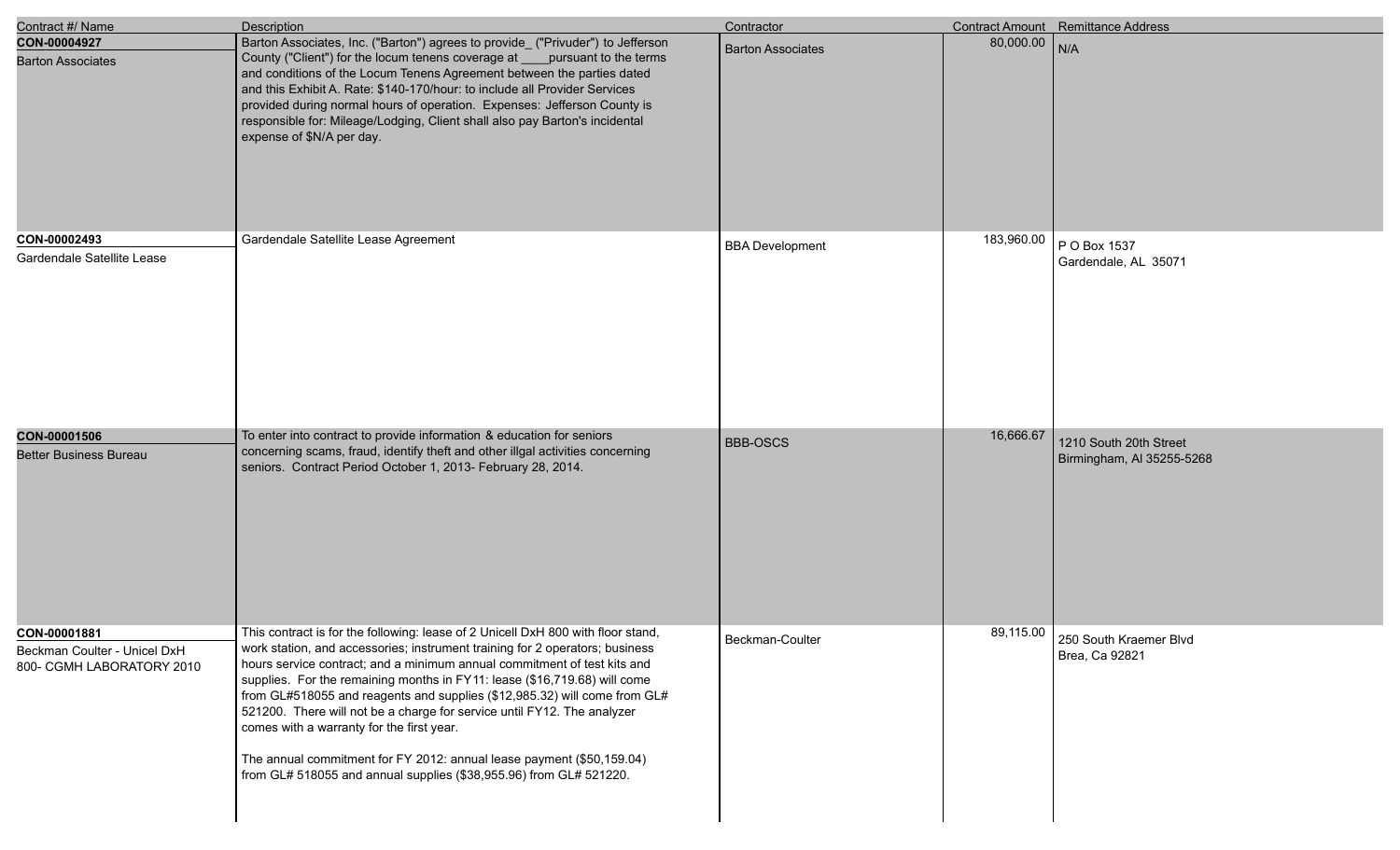| Contract #/ Name                                                  | Description                                                                                         | Contractor                      |            | Contract Amount Remittance Address                                                         |
|-------------------------------------------------------------------|-----------------------------------------------------------------------------------------------------|---------------------------------|------------|--------------------------------------------------------------------------------------------|
| CON-00002494<br>Forestdale Satellite Lease                        | Forestdale Satellite Lease                                                                          | Beers Properties, LLC           | 156,000.00 | 2100 Data Park Drive<br>Ste 400<br>Birmingham, AL 35244                                    |
| CON-00001187<br>Managed Care/Employee<br>Assistance Plan Services | Managed Care/Employee Assistance                                                                    | Behavioral Health Systems, Inc. | 450,000.00 | Managed Care/Employee Assistance<br>Two Metroplex Drive, Suite 500<br>Birmingham, AL 35209 |
| CON-00005755<br>Behavioral Health Systems, Inc.                   | <b>Business Associate Agreement</b>                                                                 | Behavioral Health Systems, Inc. | 0.00       | Managed Care/Employee Assistance Two Metroplex<br>Drive, Suite 500 Birmingham, AL 35209    |
| CON-00005614<br>Behavioral Interventions, Inc FY14                | Contractor shall provide equipment for the Electronic Monitoring Program for<br><b>Family Court</b> | Behavioral Interventions, Inc   |            | 72,000.00 6400 Lookout Rd. Boulder, CO 80301                                               |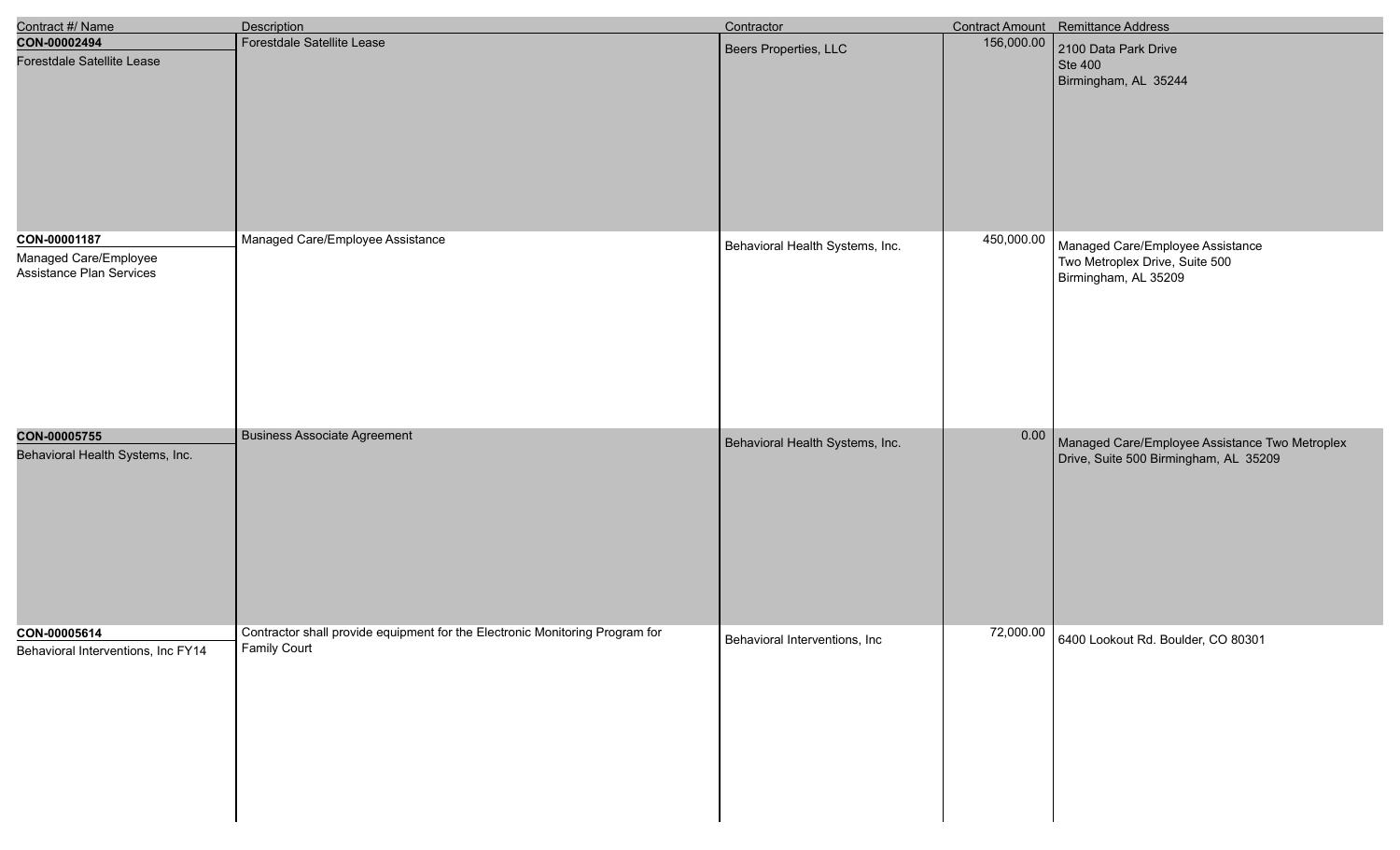| Contract #/ Name                                                                                     | <b>Description</b>                                                                                                                                                                                                                                                                                                                                                                                                                                                                                                                                                                                                                                                                                                        | Contractor                       |           | Contract Amount Remittance Address                           |
|------------------------------------------------------------------------------------------------------|---------------------------------------------------------------------------------------------------------------------------------------------------------------------------------------------------------------------------------------------------------------------------------------------------------------------------------------------------------------------------------------------------------------------------------------------------------------------------------------------------------------------------------------------------------------------------------------------------------------------------------------------------------------------------------------------------------------------------|----------------------------------|-----------|--------------------------------------------------------------|
| CON-00005831<br>MicroStation and Power InRoads<br>Software & Maintenace Support                      | Provide MicroStation and Power InRoads Software License and Maintenance<br>Support for the period 12/30/13 to 12/29/16                                                                                                                                                                                                                                                                                                                                                                                                                                                                                                                                                                                                    | Bentley Systems, INc.            | 22,002.00 | 685 Stockton DR<br>Exton, PA 19341                           |
| CON-00004122<br>Utility Reloctation Agreement with<br>Bessemer Electric/ Dickey Spring<br>Rd project | Utility Relocation Project / Dickey Springs<br>Rd. Bridge replacement<br>Project # AGCBBR-7004()<br>County # JCP 37-55-07                                                                                                                                                                                                                                                                                                                                                                                                                                                                                                                                                                                                 | <b>Bessemer Electric Service</b> | 0.00      | PO Box 1248<br>Bessemer Al. 35021                            |
| CON-00001233<br><b>HPRP Agreement with Bessemer</b><br><b>Utilities</b>                              | Jeffferson County and Bessemer Utilities wish to enter a cooperative<br>Agreement that will provide assistance to residents of the Jefferson County<br>Consortium in paying utility bills. The purpose of the Homelessness<br>Prevention and Rapid Re-Housing Program (HPRP) is to provide<br>homelessness prevention assistance to households who would otherwise<br>become homeless-many due to the economic crisis-and to provide<br>assistance to rapidly re-house persons who are homeless as defined by the<br>Mckinney-Vento Homeless Assistance Act. Payments shall be based upon<br>eligibility and availability of HPRP funds. Please see the attached Agreement<br>for regulations and terms of the Agreement. | <b>Bessemer Utilities</b>        | 0.00      | PO Box 1246<br>Bessemer, AL 35021                            |
| CON-00002326<br>West Highland Water Lines Project<br>-CD10-03J-U02-WHL                               | Jefferson County Office of Community & Economic Development &<br>Bessemer Utilities desire to enter into an Agreement that provides for the<br>water line improvements associated with the Crest Oval Mountain West<br>Highland Community through the use of CDBG Funds.                                                                                                                                                                                                                                                                                                                                                                                                                                                  | <b>Bessemer Utilities</b>        | 0.00      | 1600 1st Avenue North<br>P.O. Box 1246<br>Bessemer, AL 35021 |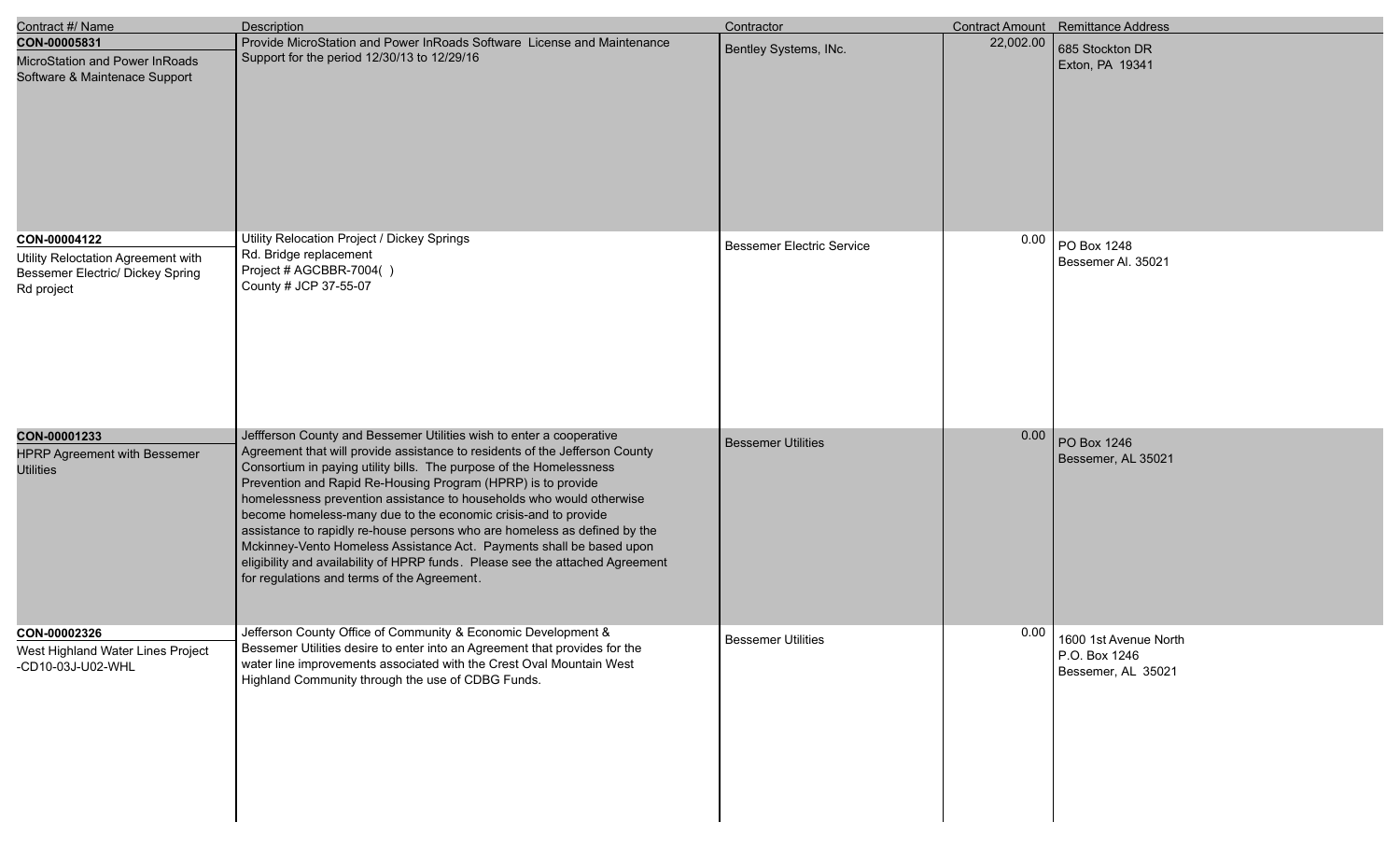| Contract #/ Name                                                                                         | <b>Description</b>                                                                                                                                                                                                                                                                                                                                                | Contractor                             |           | <b>Contract Amount</b> Remittance Address                       |
|----------------------------------------------------------------------------------------------------------|-------------------------------------------------------------------------------------------------------------------------------------------------------------------------------------------------------------------------------------------------------------------------------------------------------------------------------------------------------------------|----------------------------------------|-----------|-----------------------------------------------------------------|
| CON-00005564<br><b>Brighton EPA Water</b><br>Project: Cooperation Agreement                              | Cooperation agreement that provides water system improvements for the City<br>of Brighton.                                                                                                                                                                                                                                                                        | <b>Bessemer Utilities</b>              | 0.00      | P.O. Box 1246<br>Bessemer, AL 35021                             |
| CON-00005303<br><b>Bevill State Community College</b><br>Adult WIA Agreement 3-1-30-24-02                | ITA Adult Worker agreement for occupational training for Adult WIA<br>Participants. Agreement shall be effective from 7/1/2013 through 6/30/2013.<br>Training cost range from \$1658 to \$16,204. The amount paid under the<br>agreement depends on the number of students trained. 30 day cancellation<br>Clause in agreement. 30 day Cancellation in agreement. | <b>Bevill State Community College</b>  | 0.00      | 1411 Indiana Ave.<br>Jasper, Alabama 35501                      |
| CON-00005304<br><b>Bevill State Community College</b><br><b>WIA Dislocated Agreement</b><br>3-6-30-24-02 | ITA Dislocated Worker Agreement for Occupational Training for WIA<br>Participants. Training cost range from \$1658 to \$16 204. Agreement shall be<br>effective 7/1/2013 through 6/30/2014. The amount paid under the agreement<br>depends on the number of students trained. 30 day cancellation clause in<br>agreement.                                         | Bevill State Community College         | 0.00      | 1411 Indiana Ave.<br>Jasper, Alabama 35501                      |
| CON-00005493<br><b>BJCTA Lease</b>                                                                       | Revenue generating lease - 5th floor 2121 Bldg. \$50,000 per year.                                                                                                                                                                                                                                                                                                | Bham Jefferson Co Transit<br>Authority | 50,000.00 | 1735 Morris Avenue<br>P O Box 10212<br>Birmngham, AL 35202-0212 |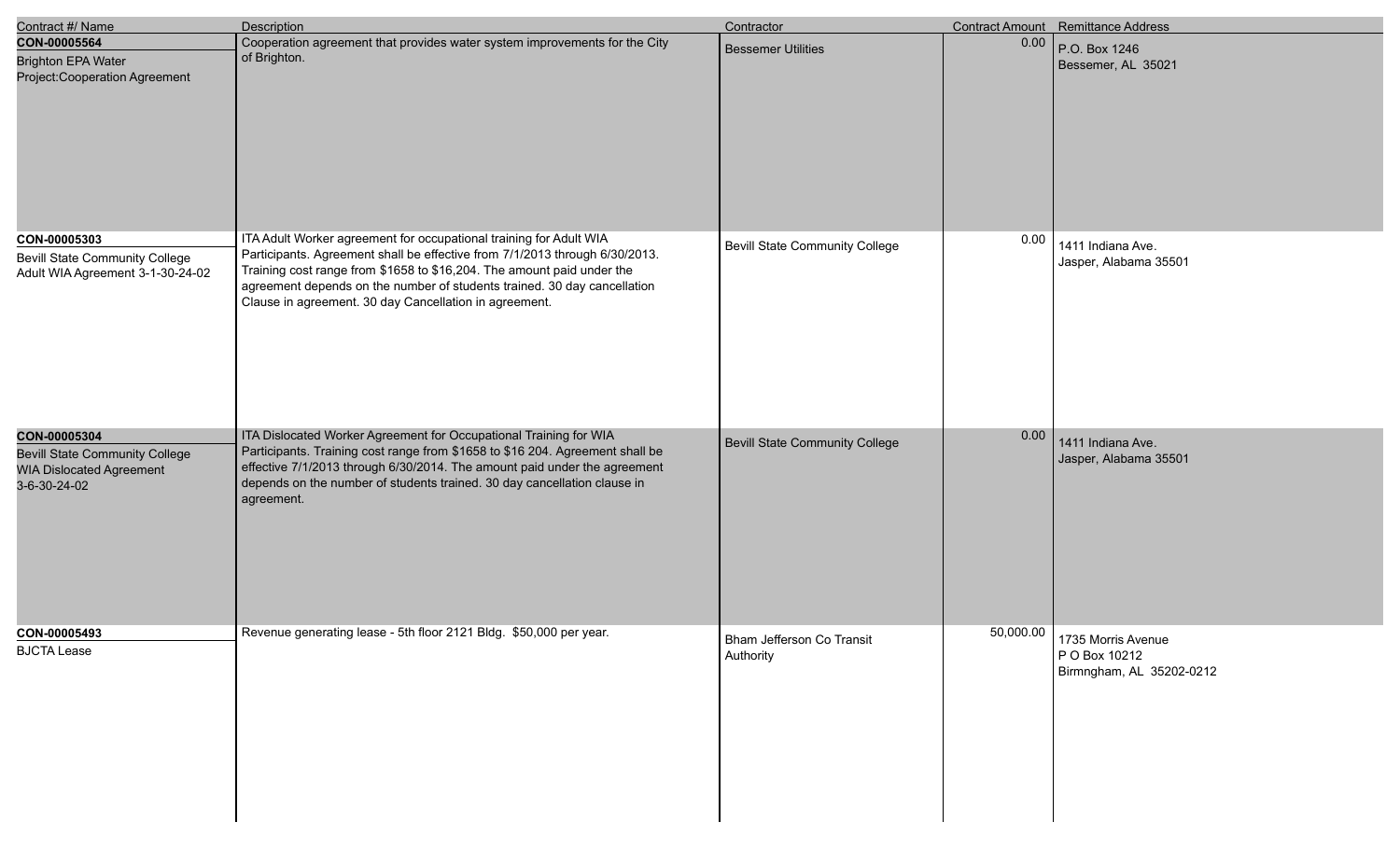| Contract #/ Name                                                    | Description                                                                                                                                                                                                                                                                                                                                                                                                                                                                                                                                                                                                                                                                                                                         | Contractor                               |            | <b>Contract Amount</b> Remittance Address                  |
|---------------------------------------------------------------------|-------------------------------------------------------------------------------------------------------------------------------------------------------------------------------------------------------------------------------------------------------------------------------------------------------------------------------------------------------------------------------------------------------------------------------------------------------------------------------------------------------------------------------------------------------------------------------------------------------------------------------------------------------------------------------------------------------------------------------------|------------------------------------------|------------|------------------------------------------------------------|
| CON-00002993<br><b>Armored Car Service</b>                          | To provide Armored Car Transportation Services on a daily and designated<br>time schedule for various locations throughout Jefferson County at a cost of<br>\$337.94 per pick-up. Pick-up areas may be added or deleted on an as<br>needed basis.                                                                                                                                                                                                                                                                                                                                                                                                                                                                                   | Birmingham Armored, Inc                  | 73,000.00  | 711 Ottawa Drive<br>Birmingham, AL 35214                   |
| CON-00004809<br>Hematology-Oncology Association,<br>L.L.C           | To engage Hematology Oncology Provider as a consultant and independent<br>contractor to support the provision of the County's Hematology-Oncology<br>services.                                                                                                                                                                                                                                                                                                                                                                                                                                                                                                                                                                      | Birmingham Hematology Oncology<br>Assoc. | 192,000.00 | 790 Montclair Road, SUite 100 Birmingham,<br>ALabama 35213 |
| CON-00001234<br>HPRP Agreement with Birmingham<br>Water Works Board | Jeffferson County and Birmingham Water Works Board wish to enter a<br>cooperative Agreement that will provide assistance to residents of the<br>Jefferson County Consortium in paying utility bills. The purpose of the<br>Homelessness Prevention and Rapid Re-Housing Program (HPRP) is to<br>provide homelessness prevention assistance to households who would<br>otherwise become homeless-many due to the economic crisis-and to provide<br>assistance to rapidly re-house persons who are homeless as defined by the<br>Mckinney-Vento Homeless Assistance Act. Payments shall be based upon<br>eligibility and availability of HPRP funds. Please see the attached Agreement<br>for regulations and terms of the Agreement. | Birmingham Water Works Board             | 0.00       | PO Box 830269<br>Birmingham, AL 35283                      |
| CON-00005408<br>Blackbaud                                           | Annual Maintenance for Fund Accounting Solutions software and support.<br>Contract period 7/1/13 to 6/30/14 with two (2) one term annual renewals.                                                                                                                                                                                                                                                                                                                                                                                                                                                                                                                                                                                  | Blackbaud                                | 7,562.57   | P.O. BX. 930256<br>Atlanta, GA 31193-0256                  |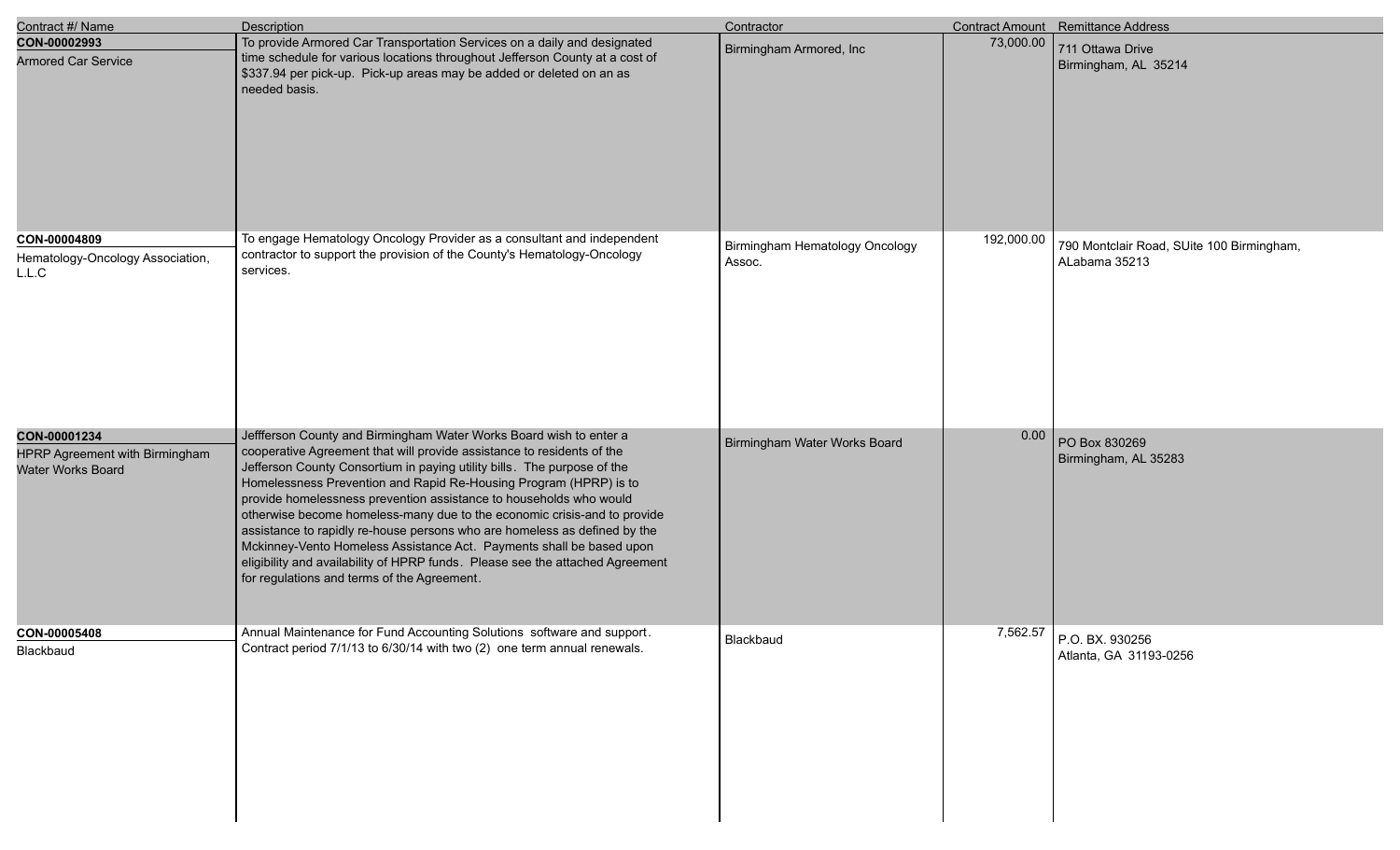| Contract #/ Name                             | <b>Description</b>                                                                                                                                                                                                                                                                                                                                          | Contractor                               |               | Contract Amount Remittance Address                                    |
|----------------------------------------------|-------------------------------------------------------------------------------------------------------------------------------------------------------------------------------------------------------------------------------------------------------------------------------------------------------------------------------------------------------------|------------------------------------------|---------------|-----------------------------------------------------------------------|
| CON-00005195<br><b>Blount Linen Service</b>  | provide laundry service for the Jefferson County Jail                                                                                                                                                                                                                                                                                                       | <b>Blount Linen Service</b>              | 150,000.00    | P.O. Box 1448<br>Oneonta, AL 35121                                    |
| CON-00005916<br><b>Blount Linen Service</b>  | This Contract results from Jefferson County's Request for Proposal No.<br>101-13, dated May 6, 2013, the terms of which are included herein by<br>reference. Jefferson County, Alabama d/b/a Cooper Green Mercy Health<br>Service desires to enter into contract with a Contractor to provide laundry<br>services for their facility on an as needed basis. | <b>Blount Linen Service</b>              | 21,300.00     | <b>Blount Linen Service</b><br>402 Blue Bell St.<br>Oneonta, AL 35121 |
| CON-00005561<br>Jefferson County Health Plan | Administrative Services Agreement for Active and Retiree Health Plans                                                                                                                                                                                                                                                                                       | Blue Cross and Blue Shield of<br>Alabama | 968,900.40    | 450 Riverchase Pkwy East Birmingham, AL 35244                         |
| CON-00005563<br>Jefferson County Health Plan | To provide group hospital, physician, major medical and prescription drug<br>benefits for certain eligible Jefferson County employees, retirees and their<br>eligible family members.                                                                                                                                                                       | Blue Cross and Blue Shield of<br>Alabama | 20,000,000.00 | 450 Riverchase Pkwy East Birmingham, AL 35244                         |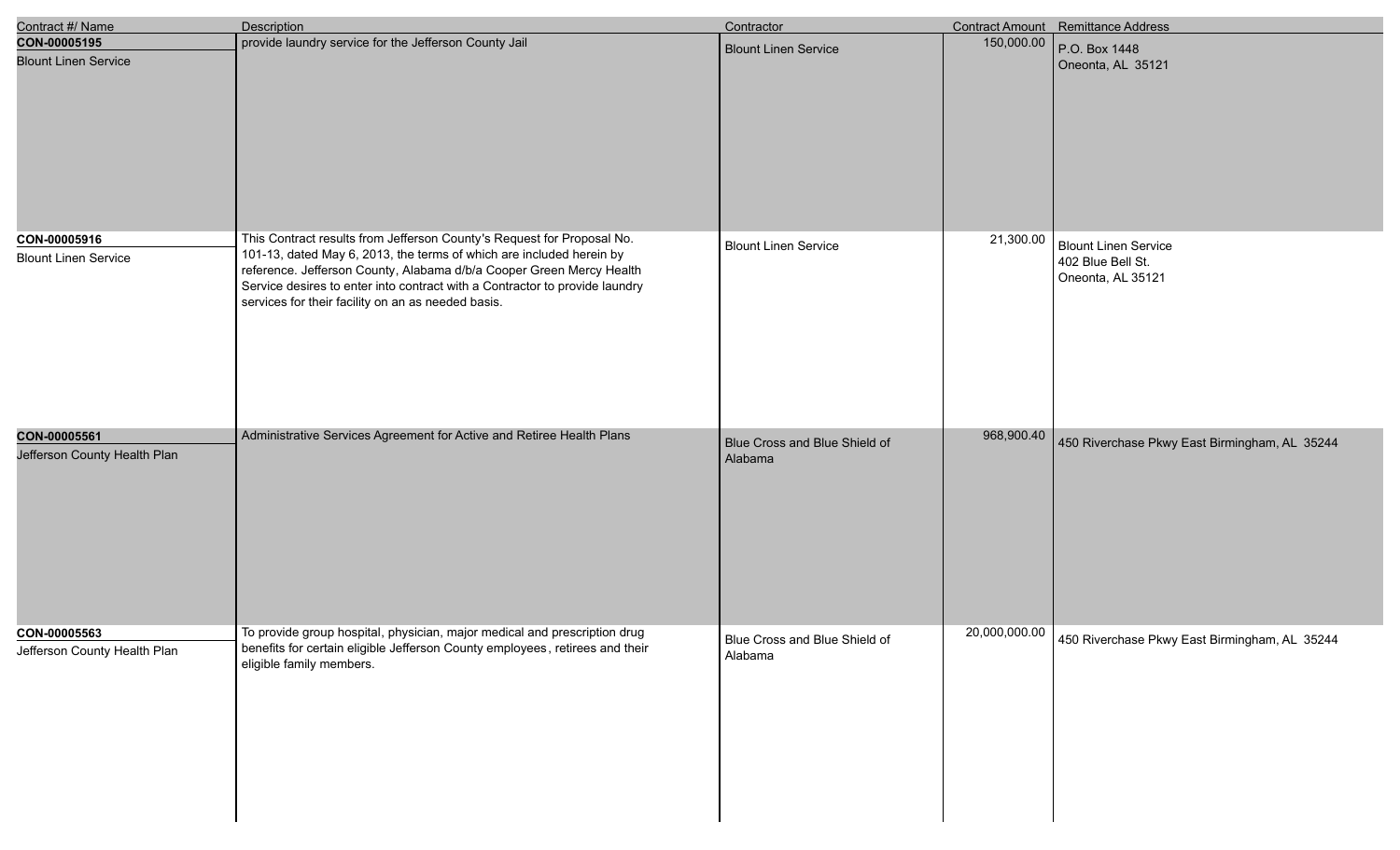| Contract #/ Name                                                     | Description                                                                                                                                                                                                | Contractor                                         |                  | Contract Amount Remittance Address                                                                                         |
|----------------------------------------------------------------------|------------------------------------------------------------------------------------------------------------------------------------------------------------------------------------------------------------|----------------------------------------------------|------------------|----------------------------------------------------------------------------------------------------------------------------|
| CON-00005752<br>Blue Cross and Blue Shield of<br>Alabama             | HIPPA BUSINESS ASSOCIATE AGREEMENT                                                                                                                                                                         | Blue Cross and Blue Shield of<br>Alabama           | 0.00             | 450 Riverchase Pkwy East<br>Birmingham, AL 35244                                                                           |
| CON-00005585<br>Stop Loss Health Insurance                           | Excess insurance coverage for medical health insurance claims exceeding<br>\$250,000.00 w/ \$90,000.00 ASD. Assignment of Benefits to assign<br>reimbursements to Blue Cross to pay claims.                | <b>Blue Cross Services</b>                         | 564,448.00       | United Trust Insurance Company, Inc.<br>C/O BCBS of Alabama, ATTN: Rob Wright, P.O.<br>Box 12523, Birmingham AL 35202-6523 |
| CON-00002898<br><b>UAB EDUCATIONAL AFFILIATION</b><br>AGREEMENT 2011 | Educational affiliation agreement for training of UAB Residents at Cooper<br>Green Mercy Hospital. No additional funds required.                                                                           | <b>BOARD OF TRUSTEES OF THE</b><br>UNIVERSITY OF A | 0.00             | 1530 3RD AVENUE SOUTH, SUITE 1170AB<br>BIRMINGHAM AL 35294-0111                                                            |
| CON-00004996<br>Board of Trustees of the University<br>of Alabama    | The Contact between the parties was approved 4/11/13, at M.B. 164, Pg.<br>559-564. Compensation shall not exceed 8,000,000.00. All other terms and<br>conditions to the original contract remain the same. | Board of Trustees of the University<br>of A        | 8,000,000.00 N/A |                                                                                                                            |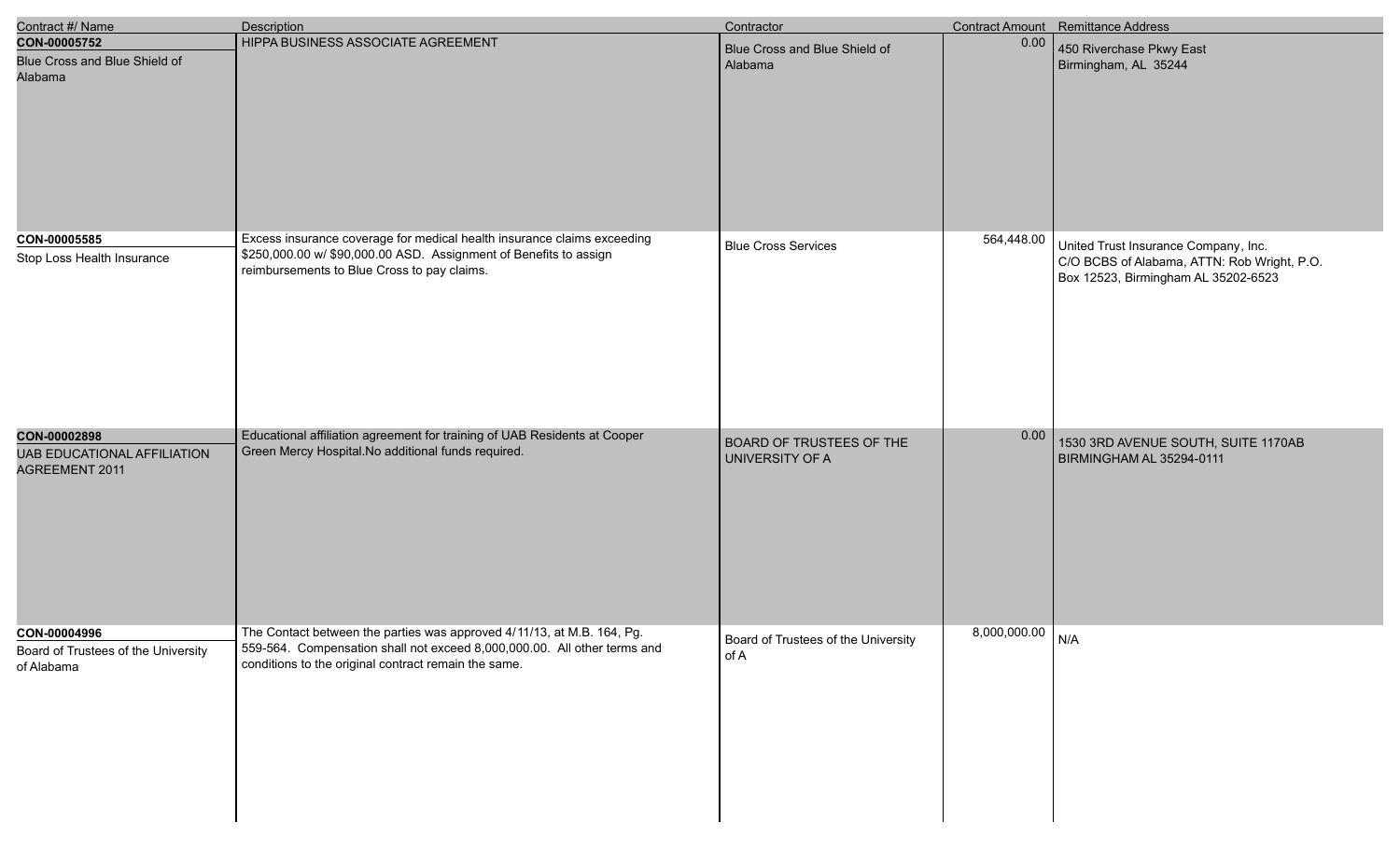| Contract #/ Name                                                            | Description                                                                                                                                                                                                                                                                                                                                                                                                                                                                                                                                                                                                                                                                                                     | Contractor                                  |            | Contract Amount Remittance Address                                                                                                                 |
|-----------------------------------------------------------------------------|-----------------------------------------------------------------------------------------------------------------------------------------------------------------------------------------------------------------------------------------------------------------------------------------------------------------------------------------------------------------------------------------------------------------------------------------------------------------------------------------------------------------------------------------------------------------------------------------------------------------------------------------------------------------------------------------------------------------|---------------------------------------------|------------|----------------------------------------------------------------------------------------------------------------------------------------------------|
| CON-00004610<br><b>Enhanced Drug Court Services</b><br>Agreement:#000501490 | Jefferson County desires to enter into contract with UAB for enhanced drug<br>court services. The agreement is for the period of October 1, 2012 through<br>September 29, 2015 and will be paid for with 100% federal funds from the<br>Department of Health and Human Services, Substance Abuse and Mental<br>Health Services Administration.                                                                                                                                                                                                                                                                                                                                                                  | Board of Trustees of UA for UAB             | 955,500.00 | Board of Trustees of the University of AL, for the<br>University of Alabama At Birmingham<br>1530 3rd Ave So, AB 1170<br>Birmingham, AL 35291-0111 |
| CON-00004621<br><b>Enhanced Drug Court Services</b><br>Agreement:#000501492 | Jefferson County desires to enter into a contract with UAB in for drug court<br>services. The agreement is for the period of October 1,2012 through<br>September 30, 2014 and will be paid for with 100% federal funds from the<br>Department of Justice.                                                                                                                                                                                                                                                                                                                                                                                                                                                       | Board of Trustees of UA for UAB             | 200,000.00 | Board of Trustees of the Univeristy of AL, for the<br>University of Alabama At Birmingham<br>1530 3rd Ave So, AB 1170<br>Birmingham, AL 35291-0111 |
| CON-00002436<br><b>UAB Educational Affiliation</b><br>Agreement - 2011      | Educational Affiliation Agreement for training of UAB residents at Cooper<br>Green Hospital. No additional funds required.                                                                                                                                                                                                                                                                                                                                                                                                                                                                                                                                                                                      | Board of Trustes of the University<br>of Al | 0.00       | Board of Trustees of the University of Alabama<br>1530 3rd Avenue South, Suite 1170AB<br>Birmingham, AI 35294-0111                                 |
| CON-00005601<br>Bracco Diagnostics, Inc.                                    | This is an amendment, dated August 6, 2013 (the "Amendment"), to the<br>Injector Placement Agreement entered into by and between Bracco<br>Diagnostics Inc. (Bracco) and Cooper Green Hospital ("Account"), effective<br>May 1, 2010 and all subsequent Amendment thereto, if any (collectively<br>hereinafter referred to as the "Agreement"). All capitalized termes used herein<br>shall have the meaning ascribed to such terms in the Agreement, except<br>modified by this Amendment. Injectors are required when using contrast in<br>CT. Bracco places the injector for their contrast customers (no capital<br>expense) as long as customer agrees to the 2 year service agreement on the<br>injector. | Bracco Diagnostics, Inc.                    |            | $5,900.00$ 259 Prospect Plains Rd.<br>Bldg. H.<br>Monroe, Twp, NJ 08831                                                                            |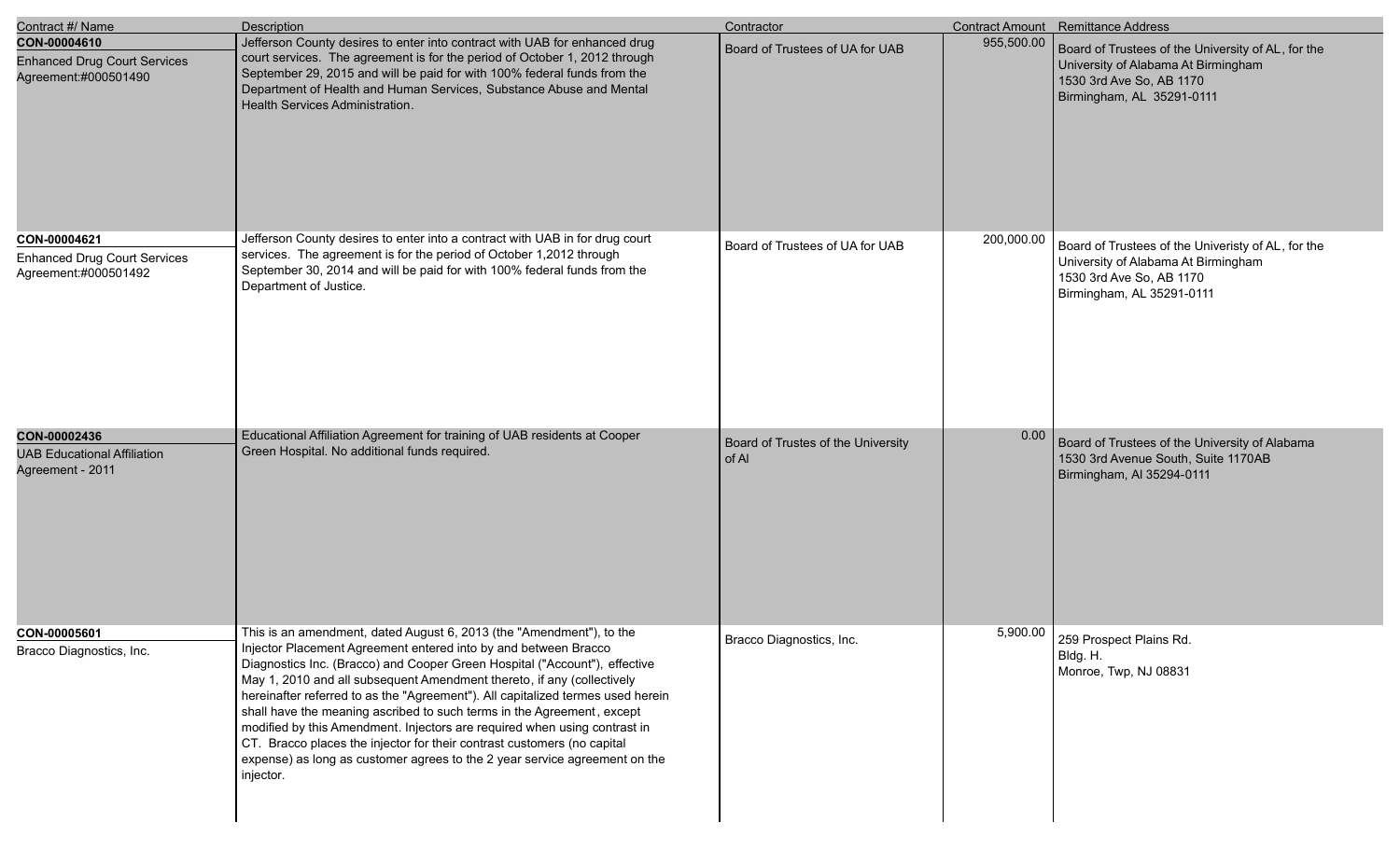| Contract #/ Name                                                                  | <b>Description</b>                                                                                                                                                                                                                                                                                                                                                                                                                                           | Contractor                   |          | <b>Contract Amount</b> Remittance Address      |
|-----------------------------------------------------------------------------------|--------------------------------------------------------------------------------------------------------------------------------------------------------------------------------------------------------------------------------------------------------------------------------------------------------------------------------------------------------------------------------------------------------------------------------------------------------------|------------------------------|----------|------------------------------------------------|
| CON-00005893<br>FESG:Bridge<br>Ministries_HESH11-HP-RRH-BM)A<br>mendment          | Amendment to the agreement, dated 5/30/13, to extend the contract time to<br>May 31, 21014 and to reallocate the budgeted funds.                                                                                                                                                                                                                                                                                                                             | <b>Bridge Ministries</b>     | 0.00     | 1016 19th Street South<br>Birmingham, AL 35205 |
| CON-00005907<br><b>FESG: Bridge Ministries</b><br>(HESG12-HP-RRH-BM)<br>Amendment | Amendment to the agreement, dated 5/30/13, to extend the contract time to<br>May 31, 2014 and to reallocate the budgeted funds.                                                                                                                                                                                                                                                                                                                              | <b>Bridge Ministries</b>     | 0.00     | 1016 19th Street South<br>Birmingham, AL 35205 |
| CON-00003979<br>Bright House Internet Service for<br><b>Disaster Recovery</b>     | This contract provides an updated component in the PBJC's Disaster<br>Recovery system. By acquiring the Bright House internet connection, outside<br>communications will be possible and the connection will provide the PBJC full<br>control over that site with all configuration changes and decisions made by<br>PBJC IT, as opposed to relying on assistance and changes by City of<br>Birmingham IT staff to implement the DR system after a disaster. | Bright House                 | 5,138.15 | P.O. Box 31334<br>Tampa, FL 33631-3334         |
| CON-00002311<br>Bright House Networks/JAG2010                                     | Contract to be paid through Justice Assistance Grant 2010. Funding not to<br>exceed \$4,800.00 for secure internet services for Internet Crimes Unit.                                                                                                                                                                                                                                                                                                        | <b>Bright House Networks</b> | 4,800.00 | 151 London Pkwy.<br>Birmingham, AL 35211       |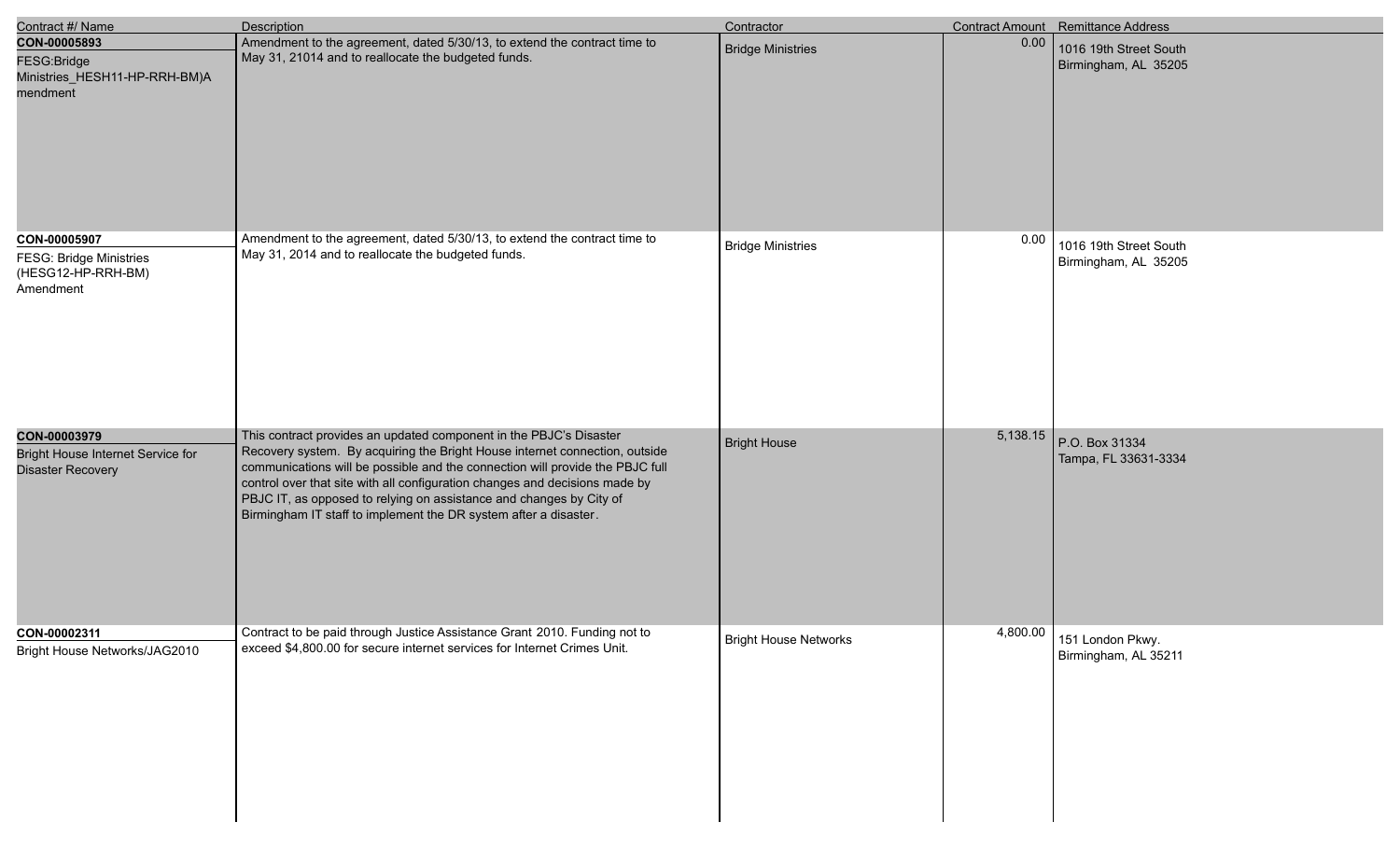| Contract #/ Name                                                                          | Description                                                                                                                                                                                                                                                                                                                                                                                                                                               | Contractor                                         |          | Contract Amount Remittance Address                         |
|-------------------------------------------------------------------------------------------|-----------------------------------------------------------------------------------------------------------------------------------------------------------------------------------------------------------------------------------------------------------------------------------------------------------------------------------------------------------------------------------------------------------------------------------------------------------|----------------------------------------------------|----------|------------------------------------------------------------|
| CON-00004291<br><b>Buffalo Rock - Vending Services</b>                                    | Revenue generating contract. Contractor shall perform all vending services to<br>various Jeff Co locations in a satisfactory and proper professional manner.                                                                                                                                                                                                                                                                                              | <b>Buffalo Rock Company</b>                        | 0.00     | 34A West Oxmoor Rd<br>Birmingham, AL 35209                 |
| CON-00005129<br><b>Business Associate</b><br>Agreement/Mercy Emergency<br>Physicians, LLP | This is Amendment 1 to the Business Associate Agreement between<br>Jefferson County Commission d/b/a Cooper Green Mercy Health Services,<br>and Mercy Emergency Physicians, LLP, which complies with the Health<br>Insurance Portability and Accountability Act of 1996. The amendment will<br>extend the date of this contract to November 8, 2013 through November 7,<br>2014. All other terms and conditions of the original contract remain the same. | <b>Business Associate</b><br>Agreement/Mercy Emerg | 0.00     | 4075 Copper Ridge Drive, Traverse City, Michigan,<br>49684 |
| CON-00004987<br><b>Business Associate Agreement</b>                                       | This Business Associate Agreement (the "Agreement") is entered into by and<br>between, Jefferson County Commission, dba Cooper Green Mercy Health<br>Services (hereinafter referred to as "Covered Entity") and University of<br>Alabama Health System (hereinafter referred to as "Business Associate").                                                                                                                                                 | <b>Business Associates Agreement</b>               | 0.00     | N/A                                                        |
| CON-00005388<br>Annual Maintenance & Support for<br>BSI Software - FY2014                 | BSI is proprietary software required for running the payroll module in the<br>Board's Lawson System. The Personnel Board uses the payroll module for<br>time reporting and maintaining accrual balances.                                                                                                                                                                                                                                                  | Business Software, Inc.                            | 9,029.47 | 155 Technology Parkway<br>#100<br>Norcross, GA 30092-2961  |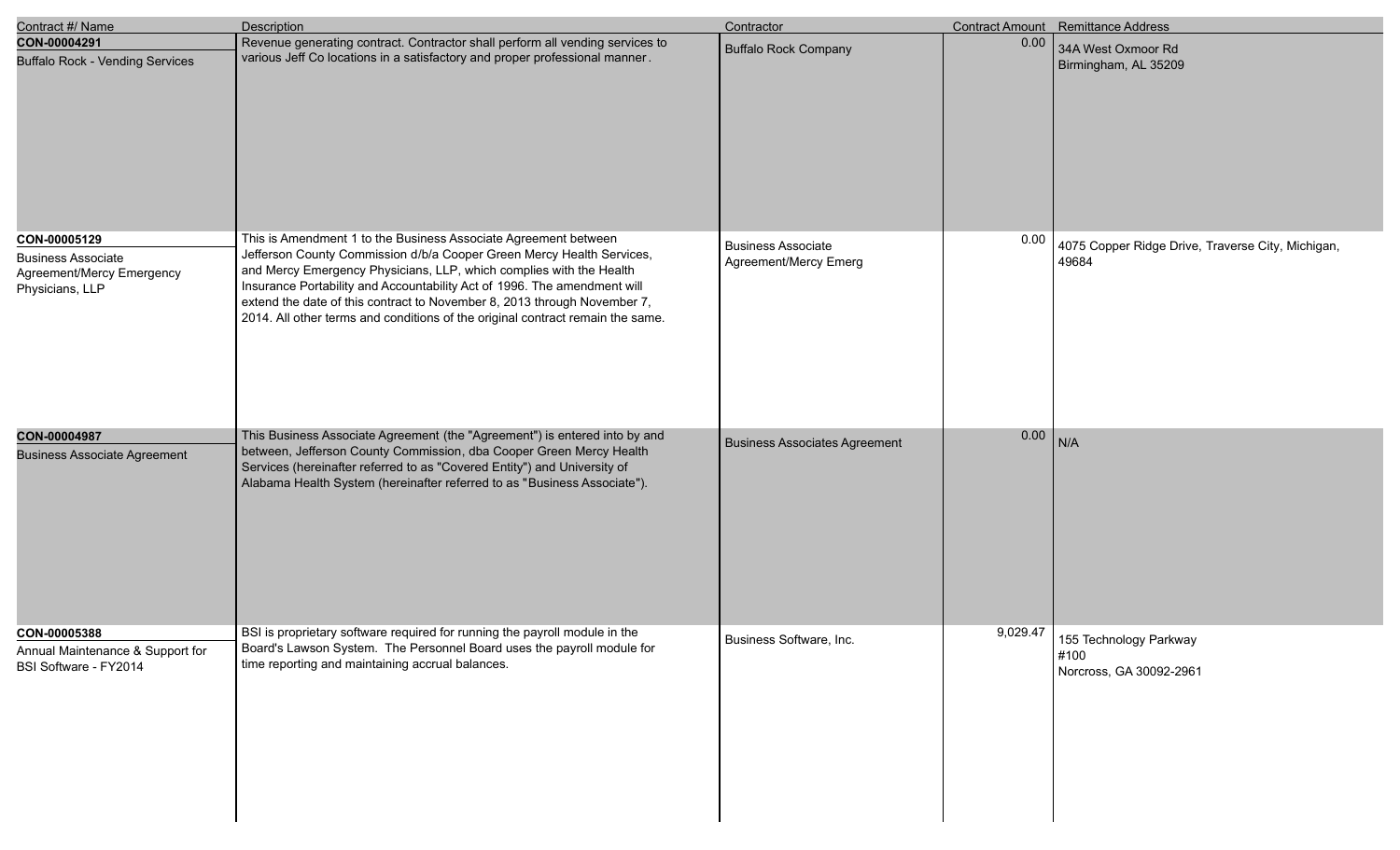| Contract #/ Name                                   | <b>Description</b>                                                                                                                                                                                                                                                                                                                                                                                                                                                                                                                                                                                                                                                                                    | Contractor                |      | Contract Amount Remittance Address                                                |
|----------------------------------------------------|-------------------------------------------------------------------------------------------------------------------------------------------------------------------------------------------------------------------------------------------------------------------------------------------------------------------------------------------------------------------------------------------------------------------------------------------------------------------------------------------------------------------------------------------------------------------------------------------------------------------------------------------------------------------------------------------------------|---------------------------|------|-----------------------------------------------------------------------------------|
| CON-00005799<br>Investment management<br>Agreement | Agreement to professionally manage investment accounts                                                                                                                                                                                                                                                                                                                                                                                                                                                                                                                                                                                                                                                | Cadence Bank              | 0.00 | 2100 3rd Ave N<br>Suite 1100<br>Birmingham, AL 35203                              |
| CON-00004967<br>Callahan Eye Hospital              | Thsi Agreement is made and entered into between the Callahan Eye Hospital<br>("CEH") and Jefferson County Commission (Cooper Green Mercy) on this 1st<br>day of February, 2013 for rotation of medical residents from CEH to Cooper<br>Green Mercy. CEH and Cooper Green Mercy desire to cooperate in the<br>education and training of Residents by providing for rotation of the Residents<br>from CEH to Cooper Green Mercy on schedules mutually agreed-upon by<br>CEH and Cooper Green Mercy. Cooper Green Mercy agrees to abide by the<br>terms of the Educational Affiliation Agreement betweeh CEH and UAB insofar<br>as they relate to oversight and supervision of the residents' rotations. | Callahan Eye Hospital     | 0.00 | N/A                                                                               |
| CON-00005521<br>Callahan Eye Hospital (CEH")       | CEH and Cooper Green Mercy desires to cooperate in the education and<br>training of Residents by providing for rotation of the Residents from CEH to<br>Cooper Green Mercy on schedules mutually agreed-upon by CEH and<br>Cooper Green Mercy.                                                                                                                                                                                                                                                                                                                                                                                                                                                        | Callahan Eye Hospital CEH | 0.00 | N/A                                                                               |
| CON-00005568<br>Carefusion 211                     | This serve agreement provides for all parts for 22 Encore Pulmonary Lab,<br>Serial #APH 000353 - A.                                                                                                                                                                                                                                                                                                                                                                                                                                                                                                                                                                                                   | Carefusion 2011, Inc.     |      | $2,500.00$ Carefusion 211, Inc.<br>22745 Savi Ranch Pkwy<br>Yorba Linda, CA 92887 |

e<br>V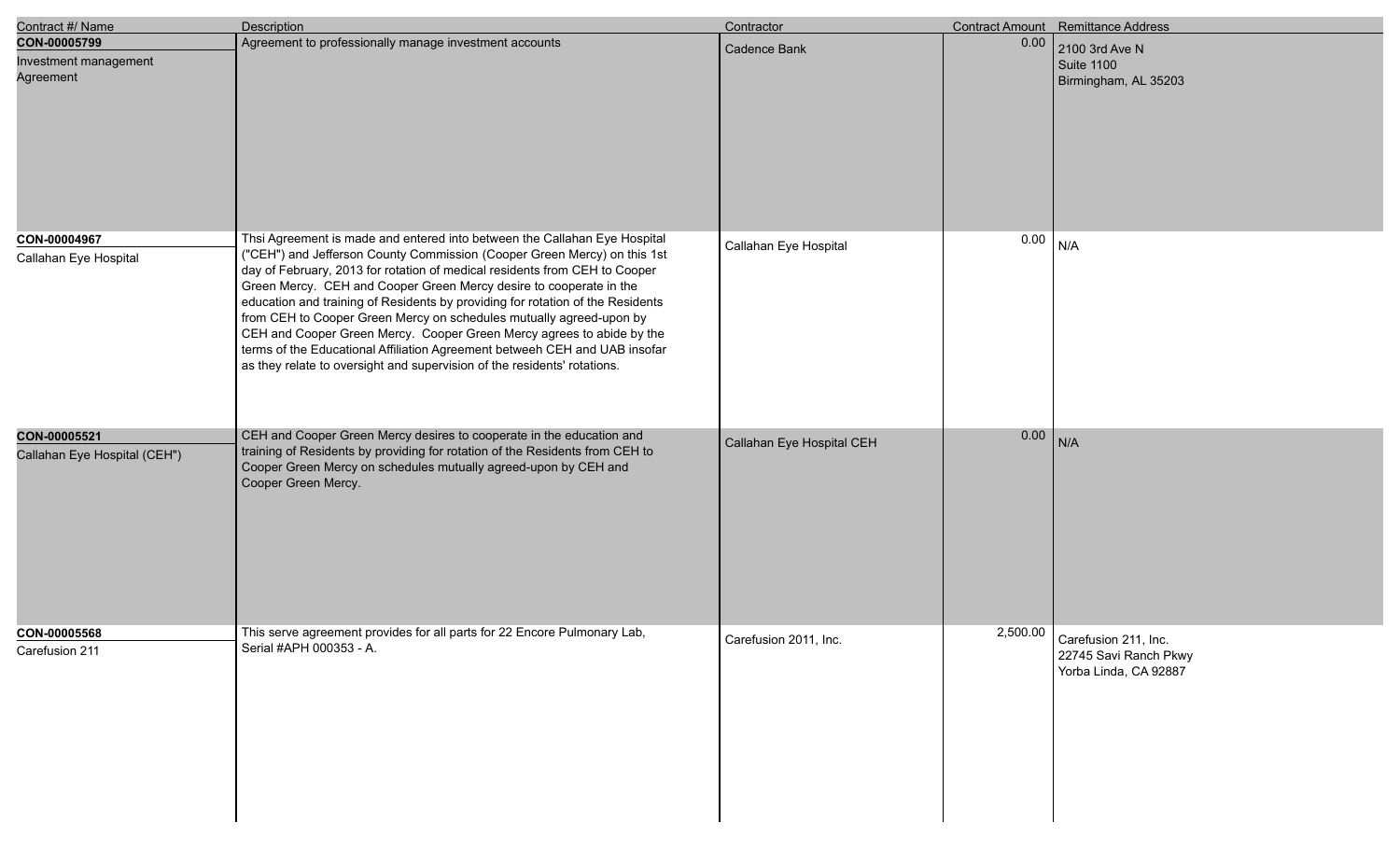| Contract #/ Name                                | Description                                                                                                                                                                                                                                                                                                                                                                                                                                                                                                                                                                                                                                  | Contractor                |            | Contract Amount Remittance Address                                                  |
|-------------------------------------------------|----------------------------------------------------------------------------------------------------------------------------------------------------------------------------------------------------------------------------------------------------------------------------------------------------------------------------------------------------------------------------------------------------------------------------------------------------------------------------------------------------------------------------------------------------------------------------------------------------------------------------------------------|---------------------------|------------|-------------------------------------------------------------------------------------|
| CON-00005639<br>Carol Leitner, MD               | The County provides Surgery Services to patients of the County's outpatient<br>clinics and wishes to engage Surgeon as a consultant and independent<br>contractor to support the provision of the County's Surgery Services                                                                                                                                                                                                                                                                                                                                                                                                                  | Carol Leitner, MD         | 212,160.00 | Carol Leitner, MD<br>3337 East Briarclift Road<br>Birmingham, Alabama 35223         |
| CON-00003572<br>Copier Lease Agreement - FY2012 | The Personnel Board's lease agreement on the Sharp MX-M950 copier<br>(located<br>in the Administration Department) will expire March 1, 2012. The Board has<br>leased the copier for three years. Due to the age of the copier, the Personnel<br>Board will lease a newer copier (Konica Minolta) for a more economical price<br>under the State of Alabama bid/PACA process. There will be a three-year<br>cost savings of \$4,387.80 based on the new copier contract. We anticipate<br>an increase in maintenance costs due to the increased maintenance rate (an<br>estimated increase of \$1,500 in maintenance costs for three years). | CCA Financial, LLC        | 13,517.52  | <b>CCA Financial LLC</b><br>7275 Glen Forest Drive, Suite 100<br>Richmond, VA 23226 |
| CON-00004850<br>CERTIFICATE OF INCUMBENCY       | Certificate of Incumbency                                                                                                                                                                                                                                                                                                                                                                                                                                                                                                                                                                                                                    | <b>CCA FINANCIAL, LLC</b> | 0.00       | 7275 GLEN FOREST DRIVE<br><b>SUITE 100</b><br>RICHMOND, VA 23226                    |
| CON-00001937<br>CDM                             | Professional Engineering Services for Cahaba River WWTP Influent Wet<br><b>Well Upgrades</b>                                                                                                                                                                                                                                                                                                                                                                                                                                                                                                                                                 | CDM                       | 99,700.00  | 3715 Northside Parkway NW, Building 300, Suite<br>400<br>Atlanta, GA 30327          |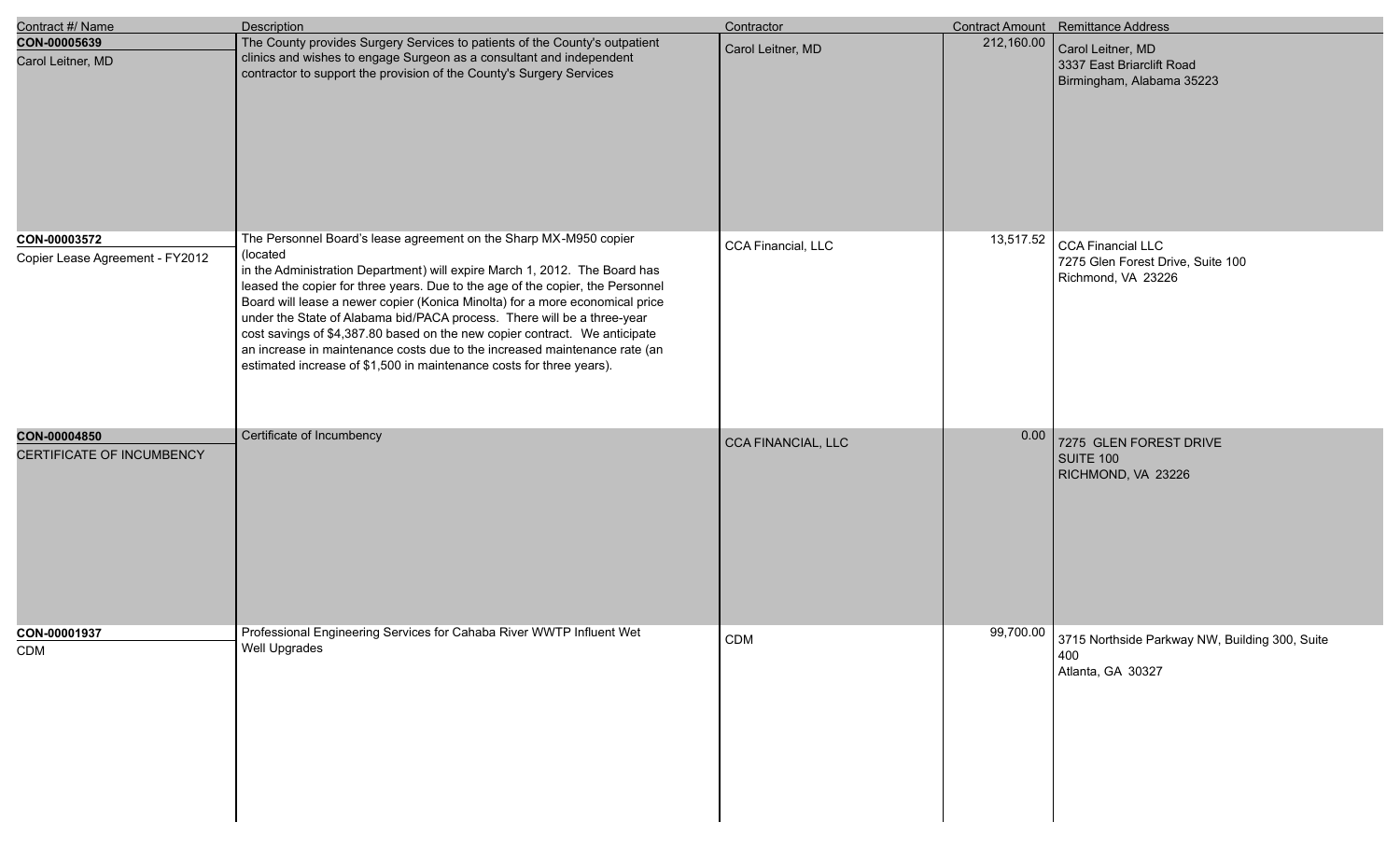| Contract #/ Name                                                        | <b>Description</b>                                                                                                                                                                                                                                                              | Contractor                                   |            | Contract Amount Remittance Address                                                            |
|-------------------------------------------------------------------------|---------------------------------------------------------------------------------------------------------------------------------------------------------------------------------------------------------------------------------------------------------------------------------|----------------------------------------------|------------|-----------------------------------------------------------------------------------------------|
| CON-00005322<br><b>CEFA Youth Out Agreement</b><br>3-4-30-01-20         | WIA Youth Agreement for training for the youth program to sponsor and train<br>up to 30 participants for work experience and job readiness for the future<br>employment. This agreement shall be effective 7/1/2013 through 6/30/2014.<br>30 day cancellation in agreement.     | <b>CEFA</b>                                  | 143,832.00 | 6700 Oporto Madrid Blvd<br>Birmingham, Alabama 35206                                          |
| CON-00004119<br><b>Center Point Flood Property</b><br>License Agreement | license agreement to use County flood mitigation properties in Center Point<br>greenway:<br>1633 & 1635 Barrington Circle 35215                                                                                                                                                 | <b>Center Point</b>                          | 0.00       | 2209 Center Point Parkway<br>Center Point, AL 35215                                           |
| CON-00002707<br>Rights-of-Way Debris Removal<br>and Disposal Services   | Amendment No. 2 to Extend the Time of Completion from July 12, 2011 to<br>July 27, 2011 on the Original Contract executed by the Commission on May 4,<br>2011, Minute Book 161, Page(s) 498 for the removal & disposal of all eligible<br>debris from Jefferson County, Alabama | <b>CERES Environmental Services,</b><br>Inc. | 0.00       | Ceres Environmental Services, Inc.<br>Suite 109<br>2323 Bainbridge Street<br>Kenner, LA 70062 |
| CON-00005042<br>CGI: County Video Tour Agreement                        | Video to showcase various aspects of Jefferson County including community<br>development activities. The contract is for two years. Jefferson County will<br>assume no cost or liability for this project.                                                                      | CGI Communications, Inc.                     | 0.00       | 130 East Main Street, 8th Floor<br>Rochester, NY 14604                                        |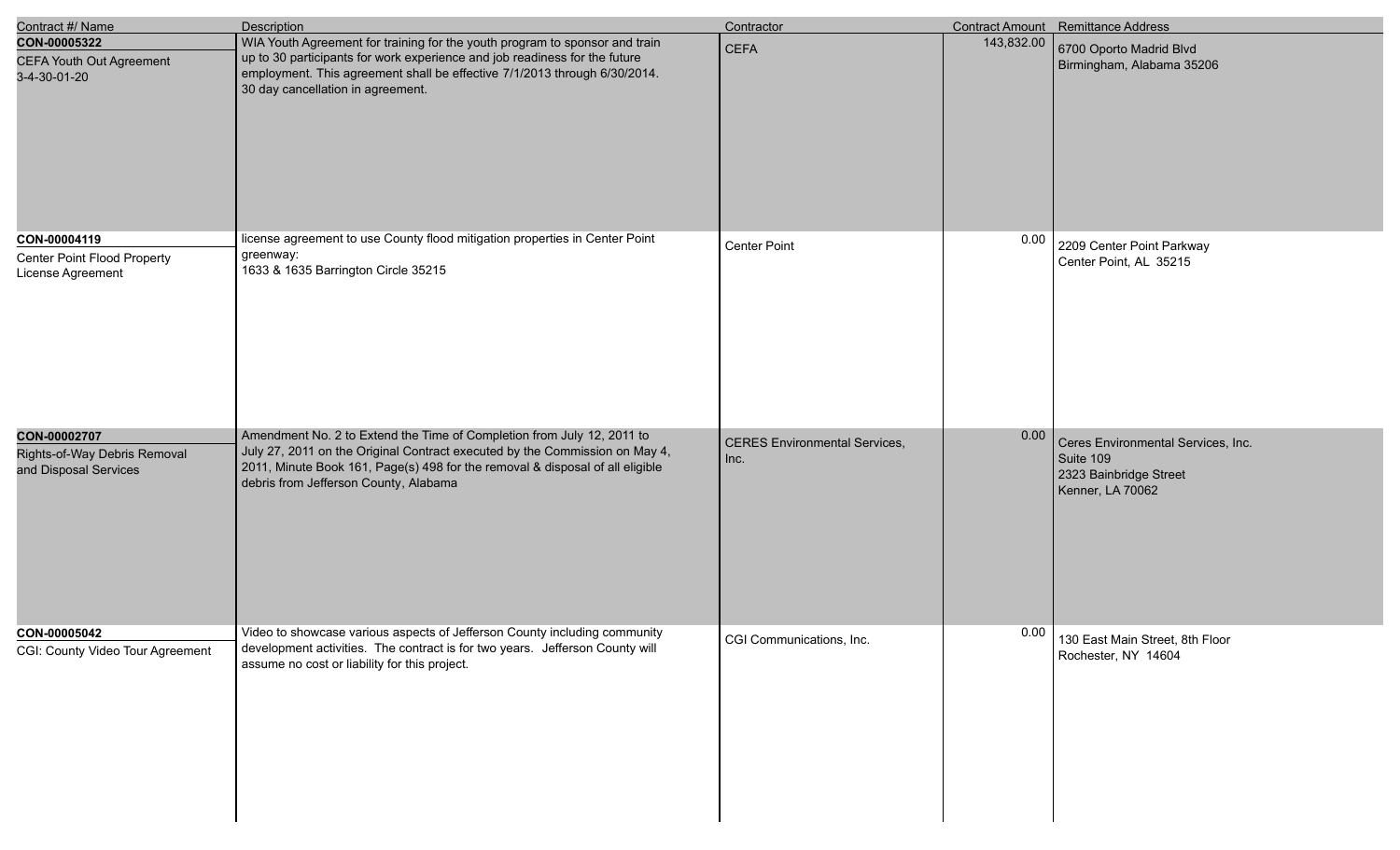| Contract #/ Name                                                                | Description                                                                                                                                                                                                                                                                                                                                                                          | Contractor                        |          | Contract Amount Remittance Address                                             |
|---------------------------------------------------------------------------------|--------------------------------------------------------------------------------------------------------------------------------------------------------------------------------------------------------------------------------------------------------------------------------------------------------------------------------------------------------------------------------------|-----------------------------------|----------|--------------------------------------------------------------------------------|
| CON-00001189<br><b>Flexible Benefits Plan</b><br><b>Administration Services</b> | To approve contract amendment to reflect the provisions of the Patient<br>Protection and Affordable Care Act 2010, the Health Care and Education<br>Reconciliation Act of 2010 reducing the maximum limitation on<br>reimbursements from the Health Flexible Spending Account for any Plan<br>Year. The remaining provisions of the Flexible Benefit Plan shall remain<br>unchanged. | <b>Chappelle Consulting Group</b> | $0.00\,$ | Chappelle Consulting Group<br>Post Office Box 59458<br>Birmingham, AL 35259    |
| CON-00002861<br>COBRA/HIPPA ADMINISTRATION<br><b>SERVICES</b>                   | Contractor to provide COBRA/HIPPA Administration Services to the County.                                                                                                                                                                                                                                                                                                             | <b>Chappelle Consulting Group</b> | 4,000.00 | <b>Chappelle Consulting Group</b><br>1747 Reese Street<br>Birmingham, AL 35209 |
| CON-00005749<br><b>Chappelle Consulting Group</b>                               | HIPPA BUSINESS ASSOCIATE AGREEMENT                                                                                                                                                                                                                                                                                                                                                   | Chappelle Consulting Group        | 0.00     | Chappelle Consulting Group<br>1747 Resse Street<br>Birmingham, AL 35209        |
| CON-00001856<br>Charles D. Hart, D.V.M.                                         | Provides services for care of dogs assigned to the K9 Unit                                                                                                                                                                                                                                                                                                                           | Charles D. Hart, D.V.M.           | 6,000.00 | Clay-Chalkville Animal Clinic<br>6415 Old Springville Road<br>Pinson, AL 35126 |

I

I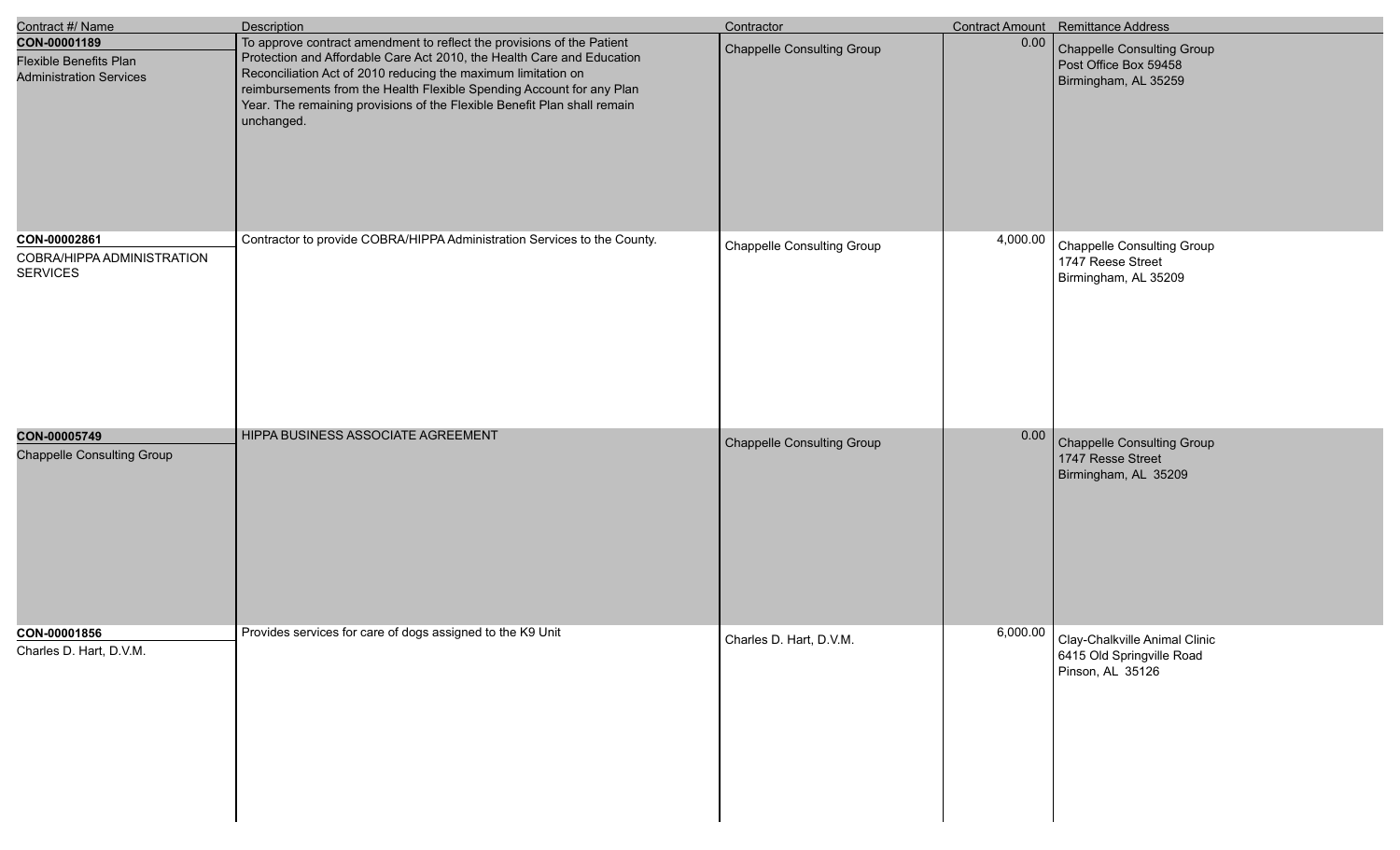| Contract #/ Name                                                          | <b>Description</b>                                                                                                                                                                                         | Contractor                    |                         | <b>Contract Amount</b> Remittance Address                |
|---------------------------------------------------------------------------|------------------------------------------------------------------------------------------------------------------------------------------------------------------------------------------------------------|-------------------------------|-------------------------|----------------------------------------------------------|
| CON-00004784<br>Charles Pritchett, Jr Contract<br>Morgan Rd Circuit Court | Appraisal of 3 tracts Morgan Road & testify in Circuit Court                                                                                                                                               | Charles H. Pritchett, Jr, MAI | 25,500.00               | 520 Springdale Road<br>Mount Olive, AL 35117-3263        |
| CON-00001517<br>Choice Home Care                                          | To enter into contract to provide homemaker/personal care to older adults age<br>60 and older throughout Jefferson county. Contract Period October 1, 2013 -<br>February 28, 2014.                         | Choice Home Care              | 23,518.76               | 3928 Montclair Road, Suite 232<br>Birmingham, AL 35213   |
| CON-00005938<br>Choice Home Care                                          | To enter into contract with service provider to provide homemaker/personal<br>care to senior 60 years of age and older throughout Jefferson County.<br>Contract Period March 1, 2014 - September 30, 2014. | Choice Home Care              | 25,667.00               | 3928 Montclair Road, Suite 232<br>Birmingham, AL 35213   |
| CON-00005619<br>Citrix - XP Desktop Virtualization<br>Assessment          | Contract for services to perform an assessment of business desktop XP<br>operating system to a virtualized supported operating system for the Jefferson<br>County Commission.                              | Citrix, Inc.                  | 116,160.00 Citrix, Inc. | 851 West Cypress Creek Road<br>Fort Lauderdale, FL 33309 |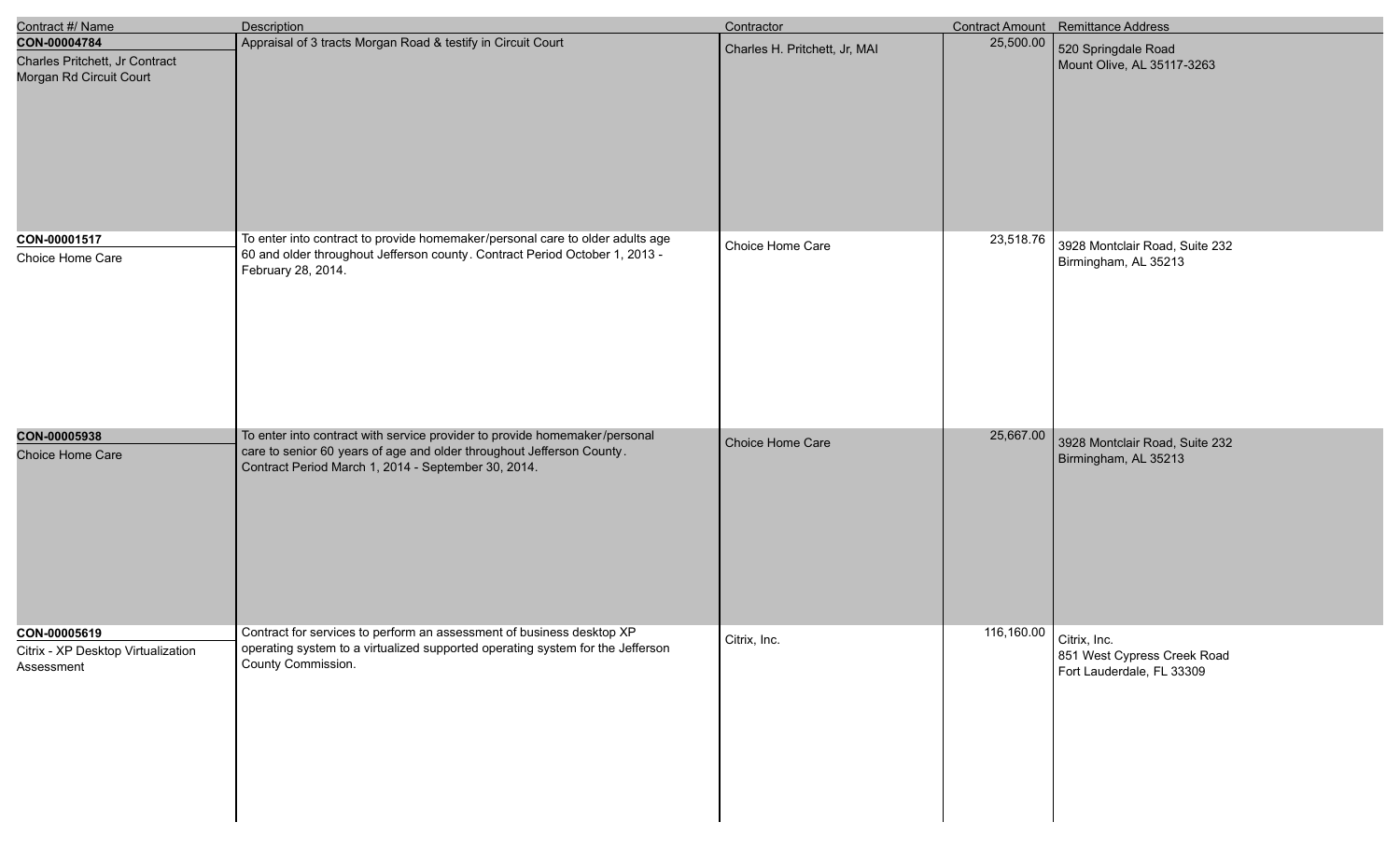| Contract #/ Name                                                     | <b>Description</b>                                                                                                                                                                        | Contractor                          |           | Contract Amount Remittance Address                                             |
|----------------------------------------------------------------------|-------------------------------------------------------------------------------------------------------------------------------------------------------------------------------------------|-------------------------------------|-----------|--------------------------------------------------------------------------------|
| CON-00001007<br><b>City of Adamsville</b>                            | To contract with City of Adamsville to house a senior center to serve seniors<br>60 and older in Adamsville and surrounding ageas. Contract Period October<br>1, 2013 September 30, 2014. | City of Adamsville-Nutrition Center | 10,000.00 | City of Adamsville<br>4828 Main Street<br>P.O. Box 309<br>Adamsville, Al 35005 |
| CON-00000665                                                         | Yearly Lease Agreement between EMA and the City of Birmingham                                                                                                                             | City of Birmingham                  | 26,350.00 | 710 North 20th Street                                                          |
| <b>EMA Lease Agreement</b>                                           |                                                                                                                                                                                           |                                     |           | Birmingham, AL 35203                                                           |
| CON-00004117                                                         | conveyance of a 15 foot wide easement for a storm sewer to the City of                                                                                                                    | City of Birmingham                  | 0.00      | 710 North 20th Street                                                          |
| Deed for Storm Sewer from Jeffco<br>to City of Bham - Five Mile Road | Birmingham.                                                                                                                                                                               |                                     |           | Room 220, City Hall<br>Birmingham, AL 35203                                    |
| CON-00005514                                                         | Quit Claim Deed to City of Birmingham for the High Line Rails to Trails                                                                                                                   | City of Birmingham                  | 0.00      | 710 North 20th Street                                                          |
| High Line QC to City of<br>Birmingham                                | project.                                                                                                                                                                                  |                                     |           | Birmingham, Alabama 35203                                                      |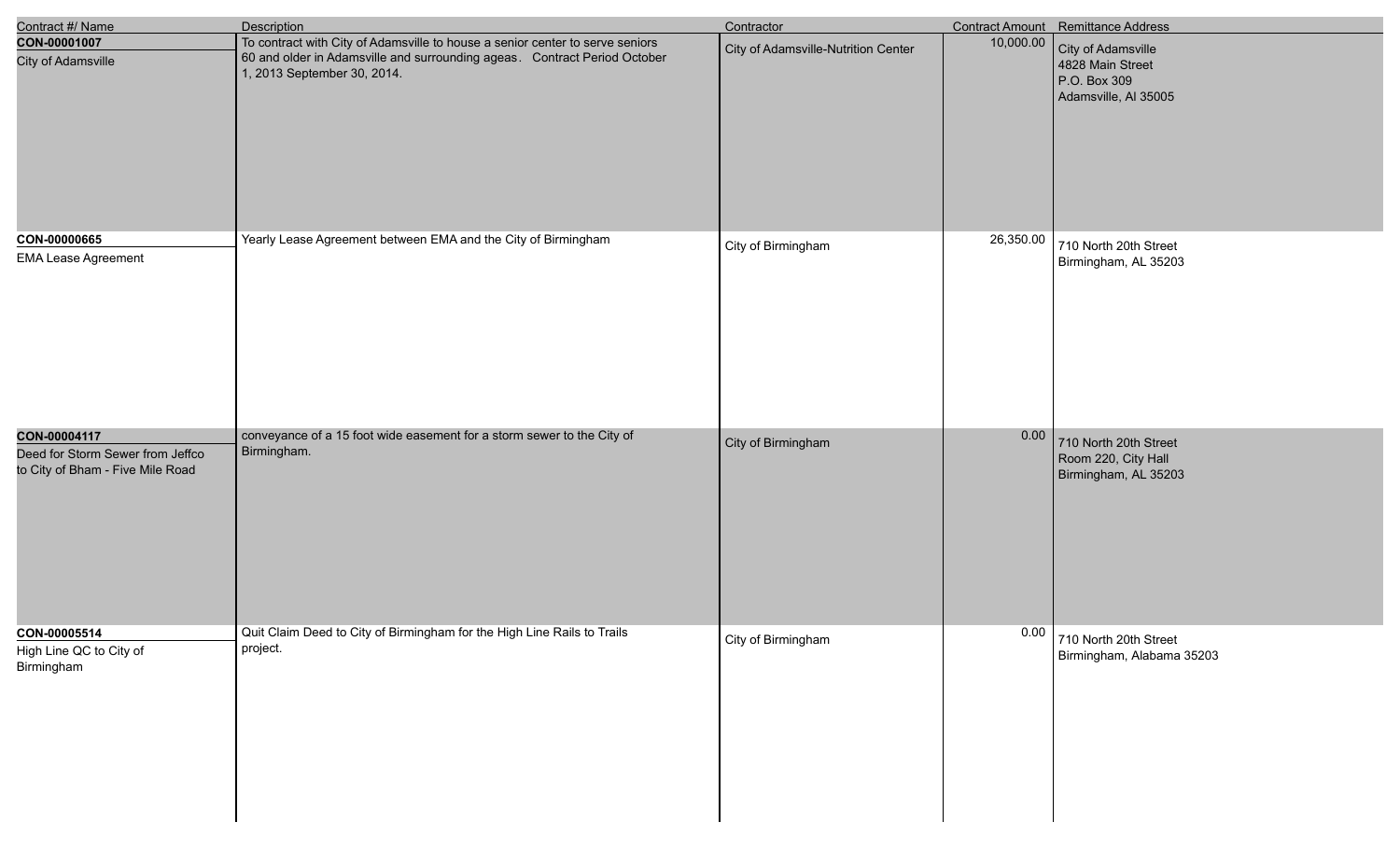| Contract #/ Name                                 | <b>Description</b>                                                                                                                                                                                                              | Contractor                           |           | Contract Amount Remittance Address                                             |
|--------------------------------------------------|---------------------------------------------------------------------------------------------------------------------------------------------------------------------------------------------------------------------------------|--------------------------------------|-----------|--------------------------------------------------------------------------------|
| CON-00000568<br>City of Brighton Quit Claim Deed | Quit Claim of excess property acquired by Jefferson County for road projects<br>maintained by the City of Brighton. Property is of no use or benefit to the<br>County. Requested by Brighton Mayor Hinkle.                      | City of Brighton                     | 0.00      | 3700 Main Street<br>Brighton, AL 35020                                         |
| CON-00001015<br>City of Brighton                 | To contract with City of Brighton to maintain a Senior Center to provide<br>services for older adults age 60 and older in Brighton and surrounding areas.<br>Contract Period October 1, 2013 - September 30, 2014.              | City of Brighton-Nutrition Center    | 10,000.00 | 3700 Main Street<br>Brighton, Al 35020                                         |
| CON-00001016<br>City of Centerpoint              | To contract with the City of Centerpoint to maintain a Senior Center to provide<br>services for older adults age 60 and older in Center Point and surrounding<br>areas. Contract period is October 1, 2013 -September 30, 2014. | City of Centerpoint-Nutrition Center | 10,000.00 | Jackie Davidson, City Clerk<br>2209 Centerpoint Road<br>Center Point, AL 35215 |
| CON-00001994<br>City of Clay                     | Provide enhanced law enforcement services in the City of Clay by supplying<br>four (4) Deputies with patrol cars and equipment.                                                                                                 | City of Clay                         |           | 84,972.60 P.O. Box 345<br>Clay, Alabama 35048                                  |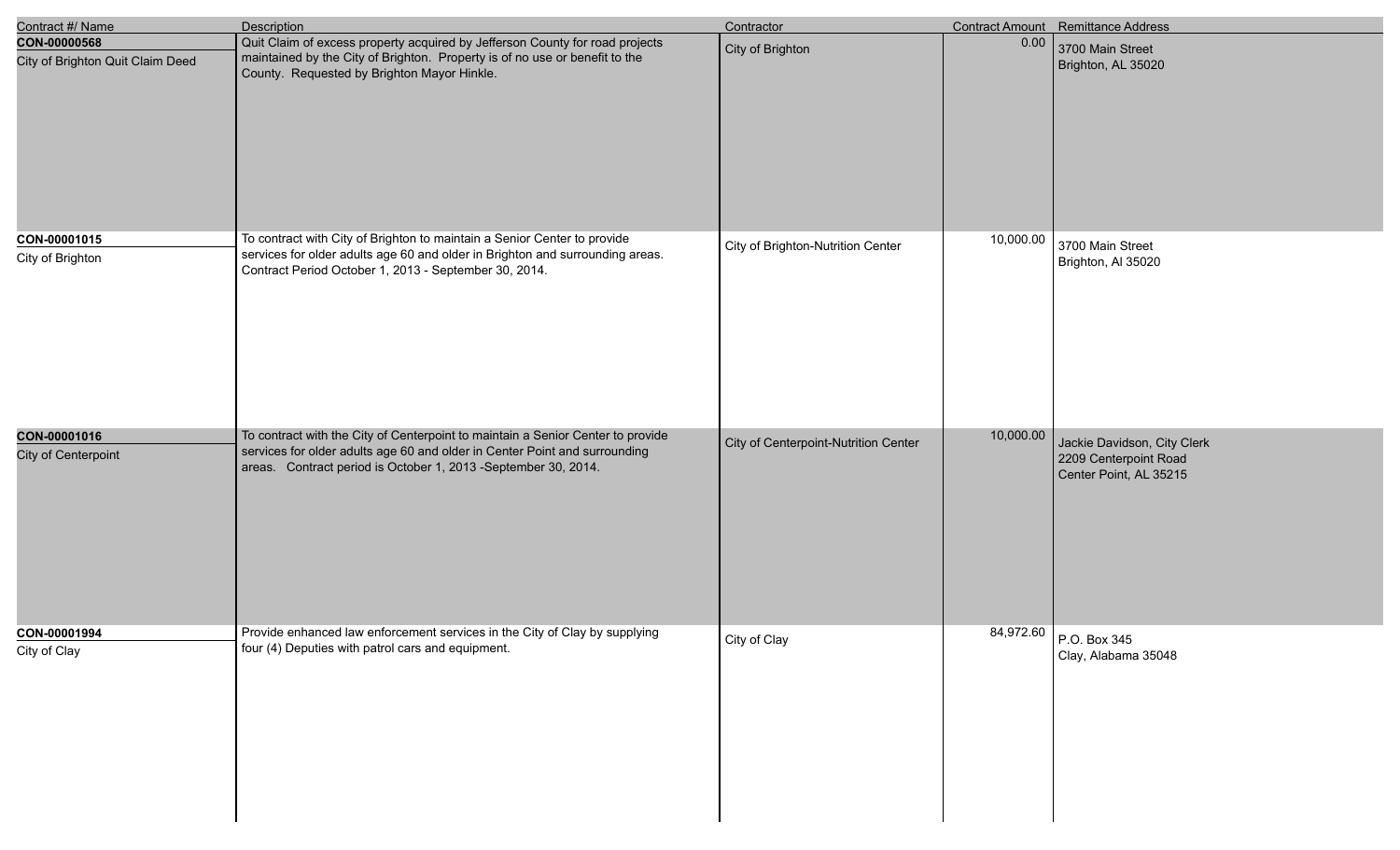| Contract #/ Name                                                    | <b>Description</b>                                                                                                                                                                                                                                                                                                                                                                                                                                                                              | Contractor                      |      | Contract Amount Remittance Address                                                                  |
|---------------------------------------------------------------------|-------------------------------------------------------------------------------------------------------------------------------------------------------------------------------------------------------------------------------------------------------------------------------------------------------------------------------------------------------------------------------------------------------------------------------------------------------------------------------------------------|---------------------------------|------|-----------------------------------------------------------------------------------------------------|
| CON-00004693<br>Cooperation Agreement with the<br>City of Clay      | The Jefferson County Commission and the City of Clay wish to enter an<br>agreement that provides for the renovations at the Clay Senior Citizens'<br>Center located at 6415 Clay Palmerdale Road, Clay, AL 35216 as associated<br>with the Clay Senior Center Renovations Project (CDBG12-03-M04-CSC)<br>through the use of Federal Community Development Block Grant Funds.<br>There are no funds associated with this agreement; however, \$160,000.00<br>has been allocated to this project. | City of Clay                    | 0.00 | 2441 Old Springville Road<br>Birmingham, AL 35215                                                   |
| CON-00004981<br>CONTRACT FOR ROADWAY<br><b>SERVICES</b>             | Contract agreement for roadway maintenance services.                                                                                                                                                                                                                                                                                                                                                                                                                                            | City of Clay                    | 0.00 | $P.O$ BOX 345<br>CLAY AL 35048-0345                                                                 |
| CON-00005597<br>Resurface Old Springville Rd.<br><b>ATRIP 80/20</b> | To resurface Old Springville Road from Southern City Limits of Clay to<br>Jefferson County Line ATRIP<br>County will pay 20% match for design<br>Clay will pay 20% match for construction<br>80% comes from Federal Funds.                                                                                                                                                                                                                                                                      | City of Clay                    | 0.00 | 2441 Old Springville Road<br>Birmingham, AL 35215<br>Mailing Address:<br>PO Box 345, Clay, AL 35048 |
| CON-00001063<br>City of Clay                                        | To contract with City of Clay to maintain a Senior Center to provide services<br>for older adults age 60 and older in Clay and surrouding areas. Contract<br>period October 1 2013- September 30, 2014.                                                                                                                                                                                                                                                                                         | City of Clay - Nutrition Center |      | 10,000.00 City of Clay<br>PO Box 345<br>Clay, AL 35048                                              |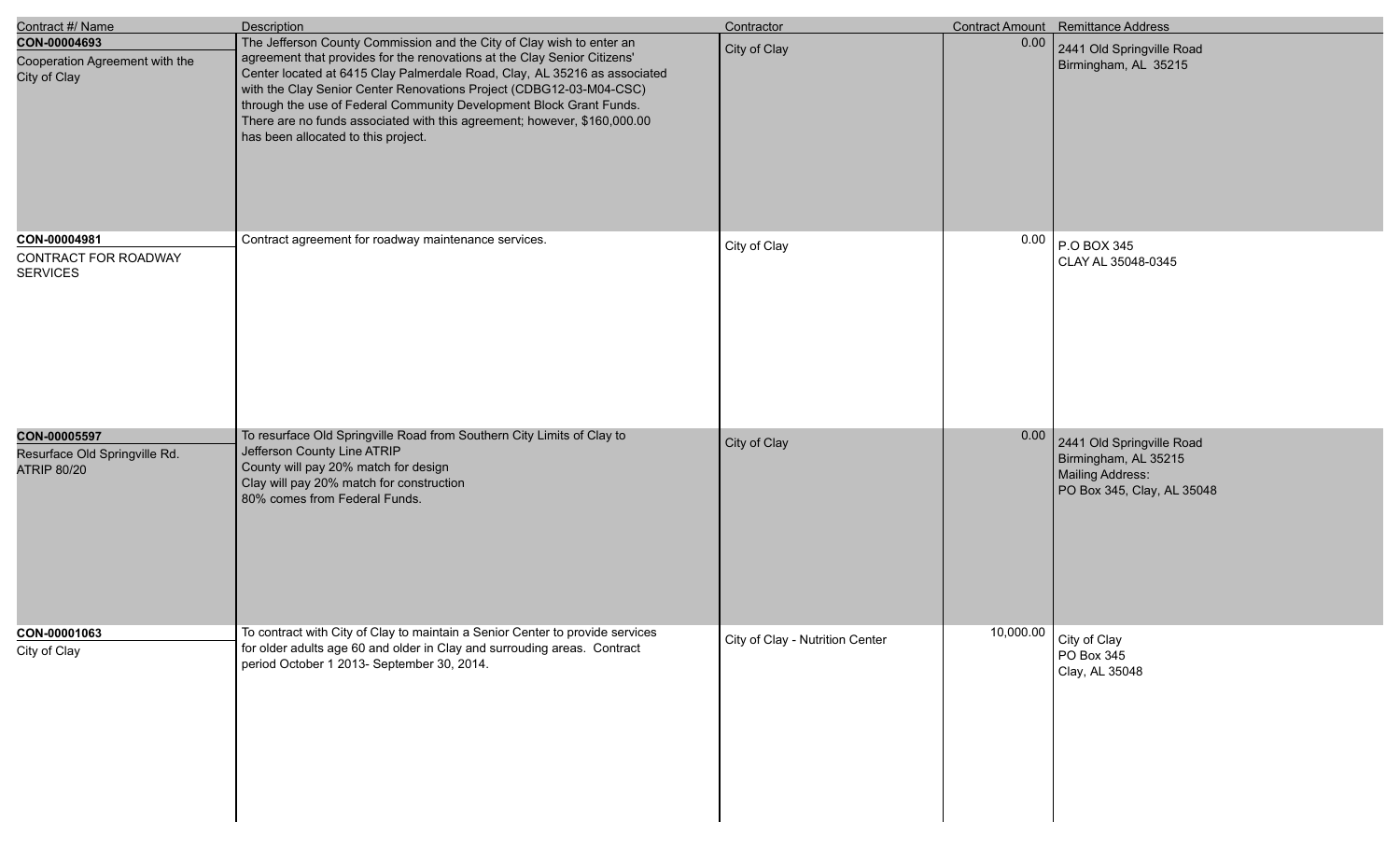| Contract #/ Name                                                           | <b>Description</b>                                                                                                                                                                                                                                                                                                 | Contractor                         |           | Contract Amount Remittance Address      |
|----------------------------------------------------------------------------|--------------------------------------------------------------------------------------------------------------------------------------------------------------------------------------------------------------------------------------------------------------------------------------------------------------------|------------------------------------|-----------|-----------------------------------------|
| CON-00004933<br>City of Clay, Alabama                                      | Provide inspection services for the City of Clay's Winchester Hills Residential<br>Subdivision, County will collect all permit fees.                                                                                                                                                                               | City of Clay, Alabama              | 0.00      | Inspection Services<br>B-200 Courthouse |
| CON-00004639<br>Cooperation Agreement with the<br>City of Fairfield        | The Jefferson County Commission and the City of Fairfield wish to enter an<br>agreement that provides for the renovations of the Fairfield Willie Mays Park<br>located at 601 66th Street Fairfield, AL 35064 as associated with the<br>Fairfield Willie Mays Park Improvements Project through the use of Federal | City of Fairfield                  | 0.00      | P.O. Drawer 437<br>Fairfield, AL 35064  |
|                                                                            | Community Development Block Grant Funds. There are no funds associated<br>with this agreement; however, \$160,000.00 has been allocated to this project.                                                                                                                                                           |                                    |           |                                         |
| <b>CON-00005056</b><br>City of Fairfield Cooperation<br>Agreement_Amend #1 | The purpose of this modification is to transfer liability to the City of Fairfield<br>regarding environmental review findings as it relates to the Fairfield Library<br>Improvement Project (CD11-03-M1-FAI).                                                                                                      | City of Fairfield                  | 0.00      | P.O. Box 437<br>Fairfield, AL 35064     |
| CON-00001039<br>City of Fairfield                                          | To add funds in the amount of \$800.00 for Outreach Activites. Grant Period<br>April 1, 2013- September 30, 2013.                                                                                                                                                                                                  | City of Fairfield-Nutrition Center | 10,000.00 | 4701 Gary Avenue<br>Fairfield, Al 35064 |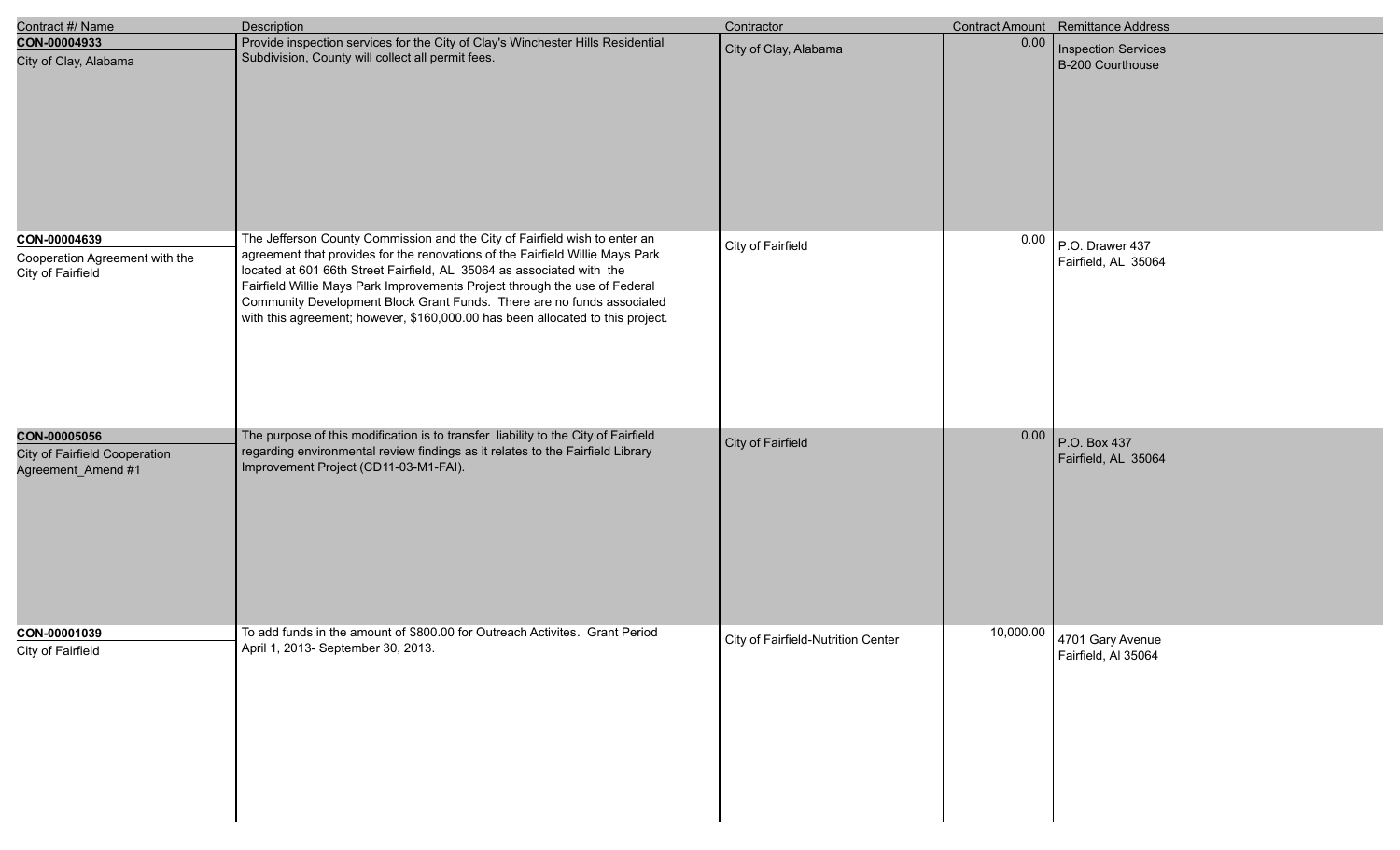| Contract #/ Name                                                                                      | <b>Description</b>                                                                                                                                                                                                        | Contractor                              |           | Contract Amount Remittance Address                                |
|-------------------------------------------------------------------------------------------------------|---------------------------------------------------------------------------------------------------------------------------------------------------------------------------------------------------------------------------|-----------------------------------------|-----------|-------------------------------------------------------------------|
| CON-00003405<br>City of Mt. Olive (Fultondale)                                                        | To contract with Mt. Olive to maintain a Senior Center to provide services for<br>older adults age 60 or older in Mt. Olive and surrounding areas. Contract<br>Term October 1 2013- September 30, 2014.                   | City of Fultondale                      | 10,000.00 | P.O. Box 699<br>Fultondale, AI 35068                              |
| CON-00000344<br>Coop Agreement City of<br>Gardendale CD09-03F-UM04-GNP                                | Jefferson County and the City of Gardendale wish to enter an Agreement that<br>provides for park improvements associated with the Gardendale New Castle<br>Park Project through the use of federal CDBG funds.            | City of Gardendale                      | 0.00      | PO Box 889<br>Gardendale, Alabama 35071                           |
| CON-00004499<br>City of Gardendale / Install lighting<br>& signage on Phillips Dr &<br>Fieldstown Rd. | Install a warning system at the intersection of Fieldstown Road and Phillips<br>Drive to alert drivers of potential traffic hazards. Revenue in amount of<br>\$12,266.30                                                  | City of Gardendale                      | 0.00      | City of Gardendale<br>P.O. 889<br>Gardendale AI, 35071            |
| CON-00001042<br>City of Gardendale                                                                    | To contract with the City of Gardendale to maintain a Senior Center to provide<br>services for older adults age 60 and older in Gardendale and surrounding<br>areas. Contract period October 1, 2013 -September 30, 2014. | City of Gardendale- Nutrition<br>Center |           | 10,000.00 970 Main Street<br>P.O. Box 889<br>Gardendale, Al 35071 |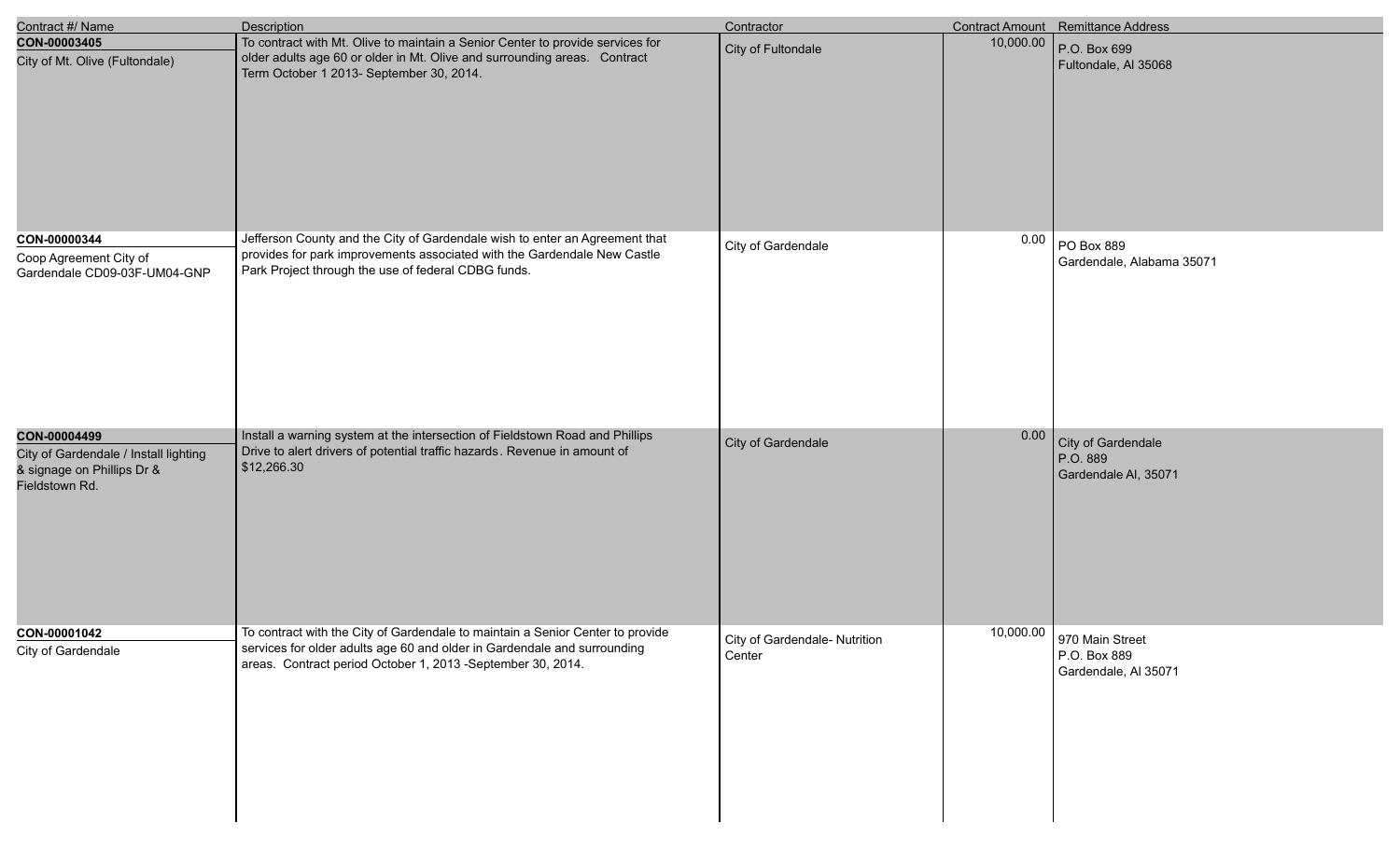| Contract #/ Name                                                     | Description                                                                                                                                                                                                                                                                                                                                                                                                                                                                                    | Contractor                           |            | Contract Amount Remittance Address                                 |
|----------------------------------------------------------------------|------------------------------------------------------------------------------------------------------------------------------------------------------------------------------------------------------------------------------------------------------------------------------------------------------------------------------------------------------------------------------------------------------------------------------------------------------------------------------------------------|--------------------------------------|------------|--------------------------------------------------------------------|
| CON-00002217<br>City of Graysville                                   | Provide enhanced law enforcement services to the City of Graysville by<br>supplying five (5) Deputies with Patrol cars and equipmpent                                                                                                                                                                                                                                                                                                                                                          | City of Graysville                   | 420,000.00 | 246 South Main Street<br>P.O. Box 130<br>Graysville, Alabama 35073 |
| CON-00004638<br>Cooperation Agreement with the<br>City of Graysville | The Jefferson County Commission and the City of Graysville wish to enter an<br>agreement that provides for the renovations to the Graysville East Ball Park<br>located at 821 8th Street Northeast Graysville, AL 35073 as associated with<br>the Graysville East Ball Park Improvements Project through the use of the<br>Federal Community Development Block Grant Funds. There are no funds<br>associated with this agreement; however; \$160,000.00 has been allocated fo<br>this project. | City of Graysville                   | 0.00       | P.O. Box 130<br>Graysville, AL 35073                               |
| CON-00005775<br>Disclaimer of 308 South Main St,<br>Graysville       | Disclaiming of parcel 15-20-4-018-008 incorrectly assessed in Jefferson<br>County's name. Request made by City of Graysville.                                                                                                                                                                                                                                                                                                                                                                  | City of Graysville                   | 0.00       | 246 South Main Street<br>Graysville, AL 35073                      |
| CON-00001043<br>City of Graysville                                   | To contract with the City of Graysville to maintain a Senior Center to provide<br>services for older adults age 60 and older in Graysville and surrounding<br>areas. Contract Period October 1 2013 - September 30, 2014.                                                                                                                                                                                                                                                                      | City of Graysville- Nutrition Center | 10,000.00  | 246 S. Main Street<br>Graysville, Al 35073                         |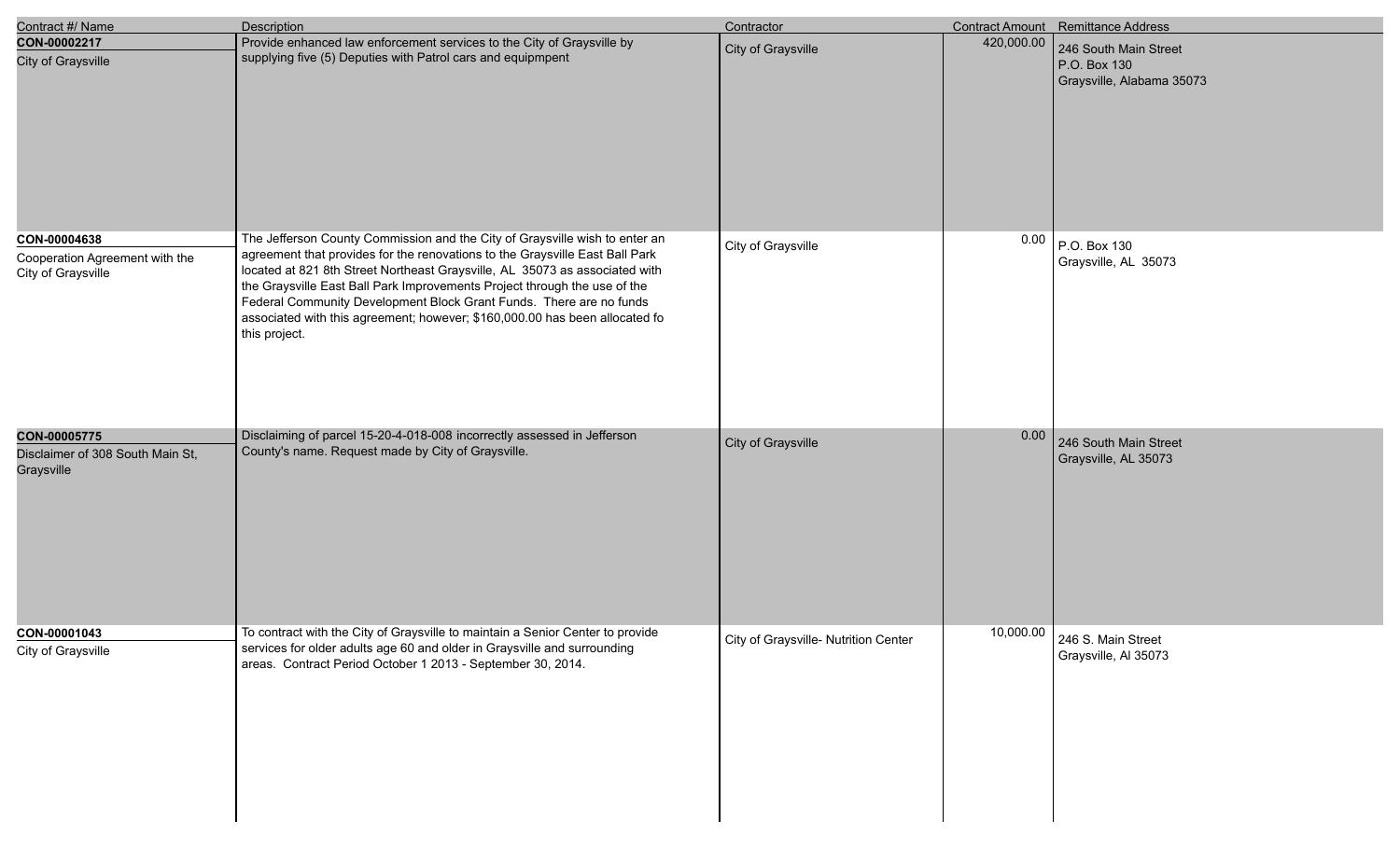| Contract #/ Name                                                     | <b>Description</b>                                                                                                                                                                                                                                                                                                                                                                                                                                             | Contractor                      |           | <b>Contract Amount</b> Remittance Address                                             |
|----------------------------------------------------------------------|----------------------------------------------------------------------------------------------------------------------------------------------------------------------------------------------------------------------------------------------------------------------------------------------------------------------------------------------------------------------------------------------------------------------------------------------------------------|---------------------------------|-----------|---------------------------------------------------------------------------------------|
| CON-00004704<br>Cooperation Agreement with the<br>City of Homewood   | The Jefferson County Commission and the City of Homewood wish to enter<br>an agreement that provides for the improvements of sidewalks in the<br>Rosedale Community, in Homewood, AL as associated with the Rosedale<br>Sidewalks Phase II Project (CDBG12-03L-M05-RS2) through the use of<br>Federal Community Development Block Grant Funds. There are no funds<br>associated with this agreement; however, \$160,000 has been allocated to this<br>project. | City of Homewood                | 0.00      | 2850 19th Street South<br>Homewood, AL 35209                                          |
| CON-00002458<br>Chapel Lane Extension ROW deed                       | Deed of ROW @ Patton Creek Waste Water Treatment Plant site                                                                                                                                                                                                                                                                                                                                                                                                    | City of Hoover                  | 75,000.00 | 100 Municipal Drive<br>Hoover, AL 35216                                               |
| CON-00001044<br>City of Hoover Parks & Recreation                    | To contract with the City of Hoover to maintain a senior center to provide<br>services for older adults age 60 and older in Hoover and surrounding area.<br>Contract Period October 1, 2013- September 30, 2014.                                                                                                                                                                                                                                               | City of Hoover Nutrition Center | 10,000.00 | 400 Munciple Drive<br>Hoover, AL 35216                                                |
| CON-00003630<br>CITY OF<br>HUEYTOWN-CONTRACT FOR<br>ROADWAY SERVICES | Contract for Roadway Services for the<br>City of Hueytown (repairs, maintenance and or improvements)                                                                                                                                                                                                                                                                                                                                                           | City of Hueytown                | 1,055.84  | Delore Baumann, Mayor<br>City of Hueytown<br>1318 Hueytown Road<br>Hueytown, AL 35203 |

e<br>V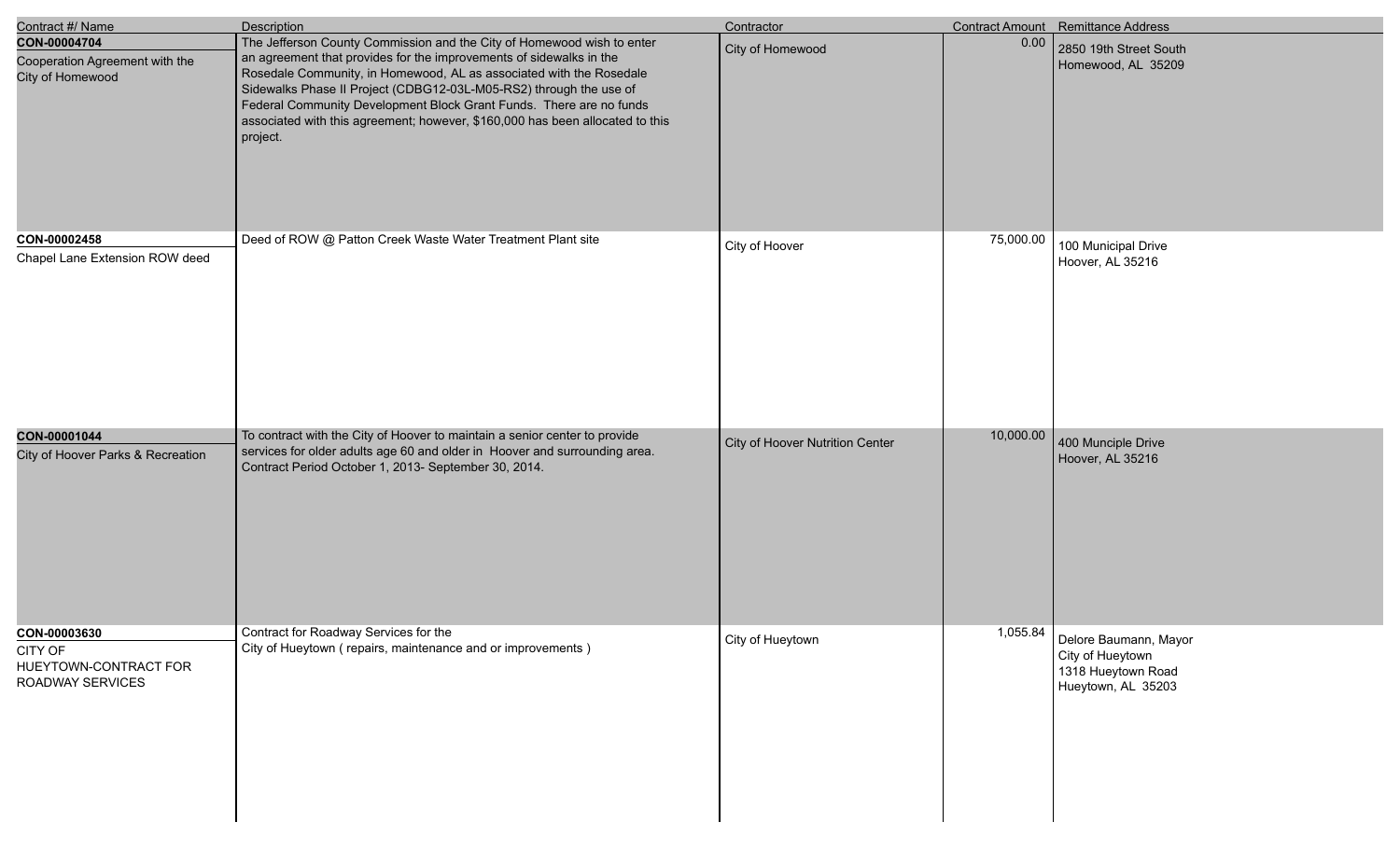| Contract #/ Name                                                          | Description                                                                                                                                                                                                                                                                                                                                                                                                                                                                     | Contractor           |              | <b>Contract Amount</b> Remittance Address                                                             |
|---------------------------------------------------------------------------|---------------------------------------------------------------------------------------------------------------------------------------------------------------------------------------------------------------------------------------------------------------------------------------------------------------------------------------------------------------------------------------------------------------------------------------------------------------------------------|----------------------|--------------|-------------------------------------------------------------------------------------------------------|
| CON-00004881<br>MOU-City of Irondale (Grants Mill<br>Road)                | Memorandum of Understanding between the Jefferson County Commission<br>and the City of Irondale regarding the proposed Widening of a portion of<br>Caldwell Mill Road                                                                                                                                                                                                                                                                                                           | City of Irondale     | 1,000,000.00 | PO Box 100188<br>Irondale, AL 35218                                                                   |
| CON-00001129<br>NSP Demolition Program City of<br>Midfield #2             | Jefferson County and the City of Midfield wish to enter an Agreement in<br>relation to the Demolition of buildings and structures in the City of Midfield.<br>This Agreement is to set out the understanding and agreement between the<br>County and the City of Midfield. Community Development Block Grant<br>Neighborhood Stabilization Program funds will be used for this project. The<br>cost of this Agreement will be funded by ADECA Federal NSP Program funds.        | City of Midfield     | 0.00         | 725 Bessemer Super Highway<br>Midfield, AL 35228                                                      |
| CON-00004630<br>Cooperation Agreement with the<br>City of Midfield        | The Jefferson County Commission and the City of Midfield wish to enter an<br>agreement that provides for the renovations to the Midfield Community Center<br>located at 410 Grant Street, Midfield, AL 35064 as associated with the<br>Midfield Community Center Renovations Project through the use of Federal<br>Community Development Block Grant Funds. There are no funds associated<br>with this agreement; however, \$160,000.00 has been allocated for this<br>project. | City of Midfield     | 0.00         | 725 Bessemer Super Hwy<br>Midfield, AL 35228                                                          |
| CON-00003834<br>City of Midfield-Contract for<br>Roadway Svcs-Midfield St | Paving and Grinding of Midfield Street in the City of Midfield, AL. Contract for<br>Roadway Services for the City of Midfield.<br>Revenue in the amount - \$78,050.50                                                                                                                                                                                                                                                                                                           | City of Midfield, AL |              | 0.00 City of Midfield<br>Attn: Gary Richardson, Mayor<br>725 Bessemer Super Hwy<br>Midfield, AL 35228 |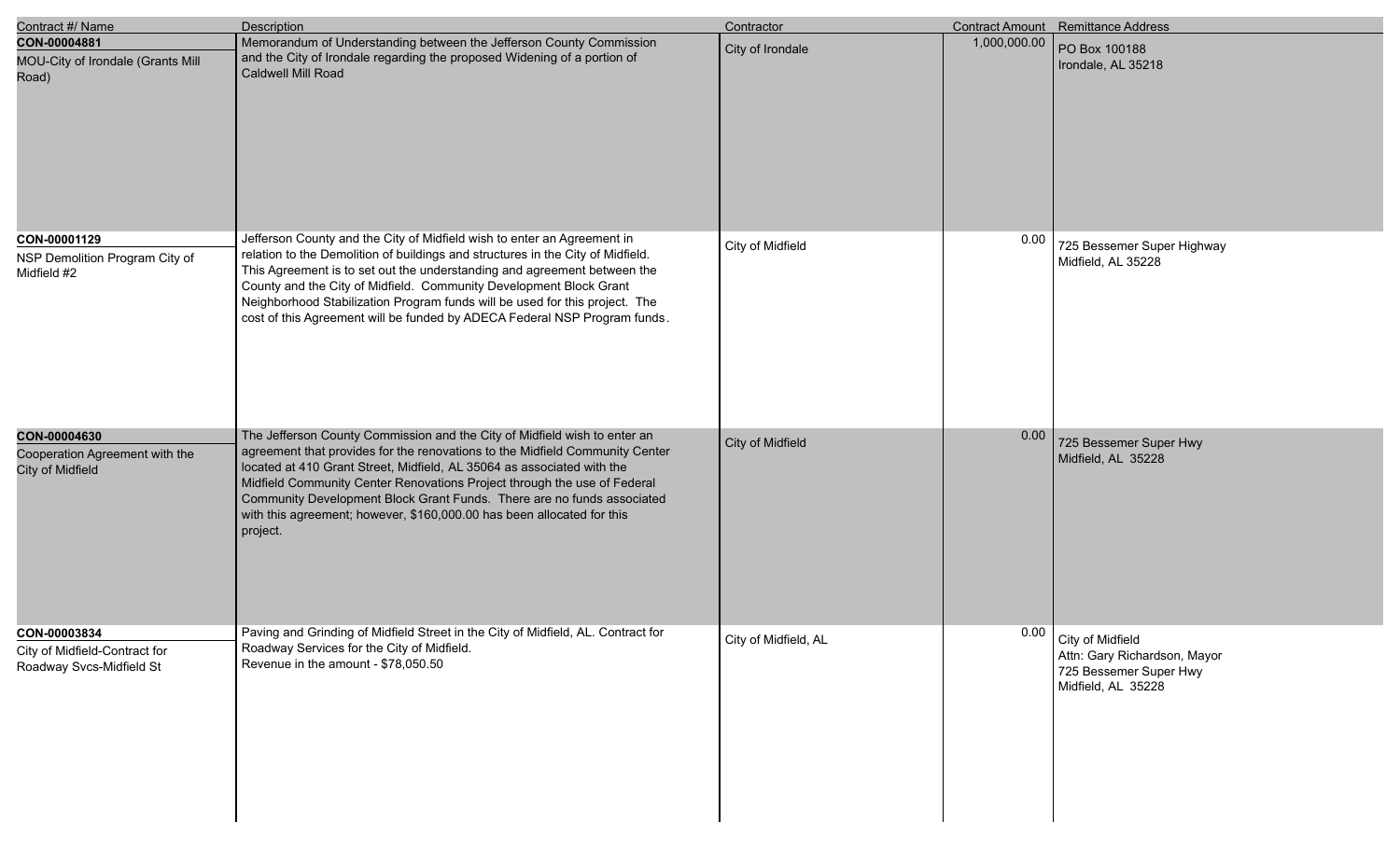| Contract #/ Name                                                                                            | <b>Description</b>                                                                                                                                                                                                             | Contractor             |           | <b>Contract Amount</b> Remittance Address                                                  |
|-------------------------------------------------------------------------------------------------------------|--------------------------------------------------------------------------------------------------------------------------------------------------------------------------------------------------------------------------------|------------------------|-----------|--------------------------------------------------------------------------------------------|
| CON-00001145<br><b>City of Morris</b>                                                                       | To contract with City of Morris to maintain a Senior Center to provide services<br>for older adults age 60 and older in Morris and surrounding areas. Contract<br>period October 1, 2013 September 30, 2014.                   | City of Morris         | 10,000.00 | Craig Drummonds, Mayor<br>C/O City Clerk - Renae Sears<br>P.O. Box 163<br>Morris, AI 35116 |
| CON-00003156<br>City of Morris                                                                              | Licensee will use Licensor's property located in Kimberly and unincorporated<br>Jefferson County for the express use as a Police and Fire Training Facility.                                                                   | City of Morris         | 1.00      | na                                                                                         |
| CON-00004486<br>Morris-Kimberly WWTP 2012-2017<br>City of Morris Police Training<br><b>Facility License</b> | license to the City of Morris for use of a 5 acre site on the Morris-Kimberly<br>WWTP site for a police and fire training facility and to provide security for the<br>entire parcel.<br>effective date of agreement 10/01/2012 | City of Morris         | 1.00      | 8304 Stouts Road Morris, AL 35116                                                          |
| CON-00002625<br>MOU-Mountain<br>Brook-FEMA-1971-DR-AL                                                       | Memorandum of Understanding for FEMA-1971-DR-AL for the Tornado's in<br>Jeffeson County on April 27, 2011. MOU is to allow the contractor CERES to<br>pickup debris in the city limits of Mountain Brook.                      | City Of Mountain Brook |           | $0.00$ P.O. Box 130009<br>Mountain Brook, AL 35213                                         |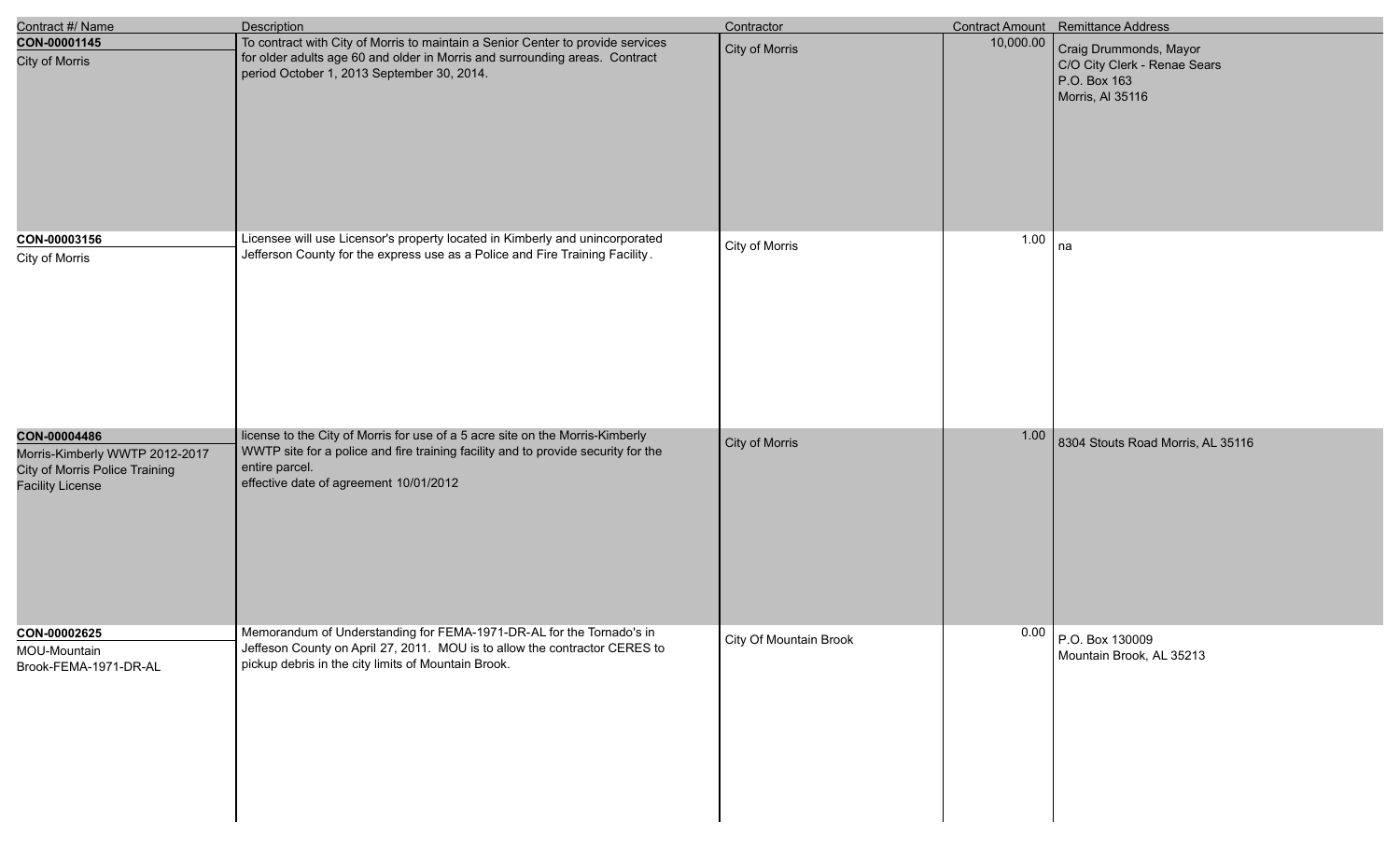| Contract #/ Name                                                                   | <b>Description</b>                                                                                                                                                                                   | Contractor             |            | Contract Amount Remittance Address                                    |
|------------------------------------------------------------------------------------|------------------------------------------------------------------------------------------------------------------------------------------------------------------------------------------------------|------------------------|------------|-----------------------------------------------------------------------|
| CON-00002719<br>MOU-City of Mtn. Brook                                             | Renewal of Memorandum of Understanding for FEMA-1971-DR-AL regarding<br>the request for assistance with Debris Removal, orginal contract with CERES<br>was executed on 5/4/2011, renewed on 6/1/2011 | City of Mountain Brook | 0.00       | City of Mountain Brook<br>P.O. Box 130009<br>Mountain Brook, AL 35213 |
| CON-00004407<br>City of Mulga-Contract for Cleaning<br>Drainage Pipe under Roadway | Cleaning Drainage Pipe under Roadway<br>with Jet Washer Equipment, Revenue in the amount of \$1030.00                                                                                                | City of Mulga, Al.     | 0.00       | City of Mulga<br>505 Mulga Rd.<br>P.O. Box 549 Mulga Ala.<br>35118    |
| CON-00001999<br>City of Pinson                                                     | provide enhanced law enforcement services to the City of Pinson by<br>supplying four (4) Deputies, with Patrol cars and equipment.                                                                   | City of Pinson         | 339,890.26 | P.O. Box 1599<br>Pinson, Alabama 35048                                |
| CON-00002514<br>City of Pinson - Roadway<br><b>Maintenance Services</b>            | Contract for Roadway Maintenance Services in the City Limits of Pinson.                                                                                                                              | City of Pinson         |            | 55,411.70   City of Pinson<br>P.O. Box 1599<br>Pinson, AL 35126       |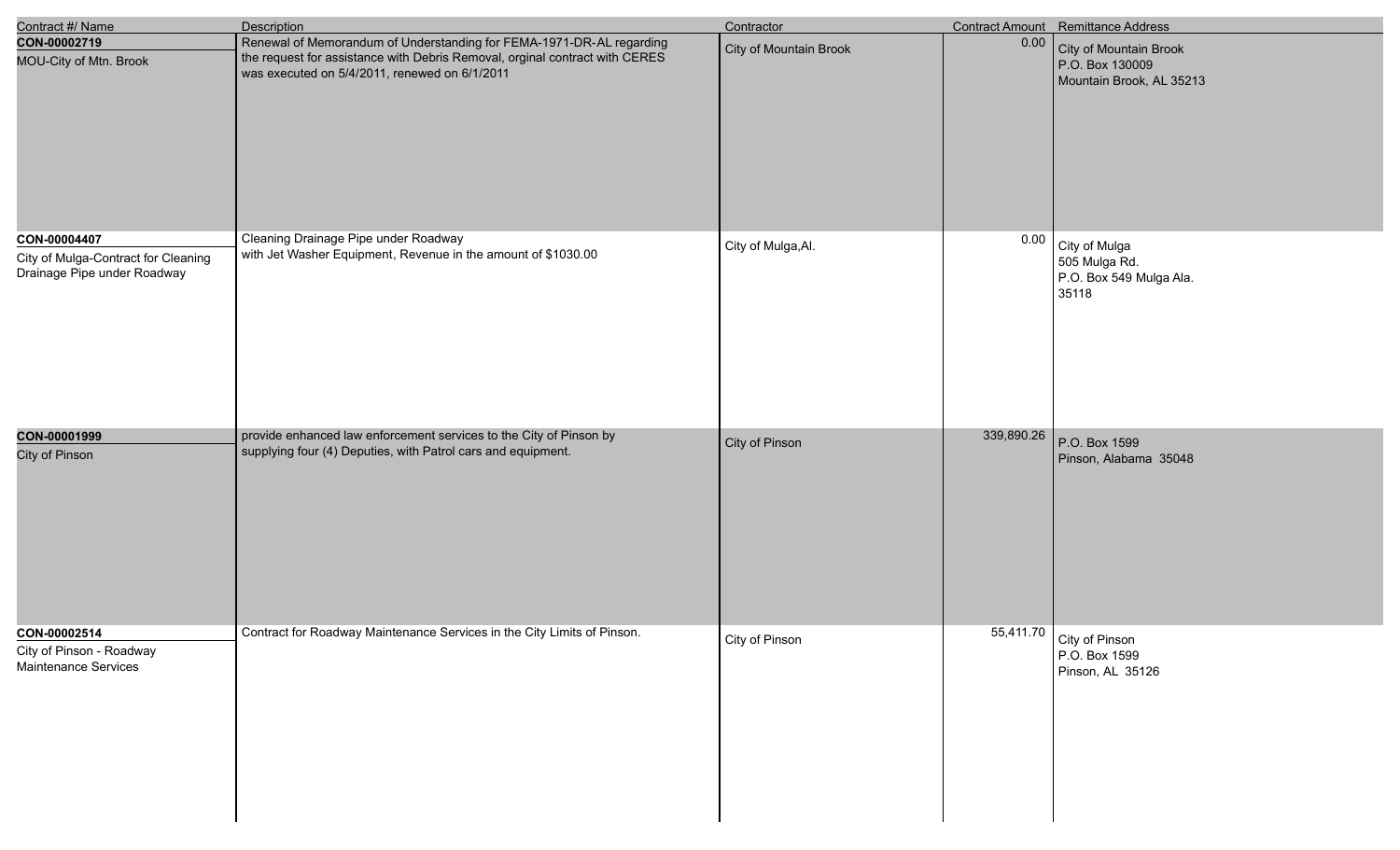| Contract #/ Name                                                                          | <b>Description</b>                                                                                                                                                                                                                                          | Contractor             |           | Contract Amount Remittance Address                                                                 |
|-------------------------------------------------------------------------------------------|-------------------------------------------------------------------------------------------------------------------------------------------------------------------------------------------------------------------------------------------------------------|------------------------|-----------|----------------------------------------------------------------------------------------------------|
| CON-00002672<br>City of Pinson-Roadway<br>Maintenance Services for Flight<br><b>Drive</b> | Contract for Roadway Maintenance on Flight Drive in the City Limits of<br>Pinson.                                                                                                                                                                           | City of Pinson         | 69,980.01 | City of Pinson<br>P.O.Box 1599<br>Pinson, AL 35126                                                 |
| CON-00003387<br>City of Pinson Contract for<br>Roadway Services                           | Resurfacing and repair of Flight Drive in the City of Pinson.                                                                                                                                                                                               | City of Pinson         | 69,258.00 | Hoyt Sanders, Mayor<br>City of Pinson<br>4410 Main Street<br>P.O. Box 1599<br>Pinson, AL 35126     |
| CON-00002609<br><b>MOU-Pleasant Grove-</b><br>FEMA-1971-DR-AL                             | Memorandum of Understanding between the Jefferson County<br>Commissionand the City of Pleasant Grove, Alabama regarding the Request<br>for Assistance with Debris Removal resulting from the toranado on<br>04/27/2011, Declared Disaster # FEMA-1971-DR-AL | City of Pleasant Grove | 0.00      | 501 Park Road<br>Pleasant Grove, AL 35127                                                          |
| CON-00002712<br>Memorandum of Understanding -<br>FEMA-1971-DR-AL                          | Renewal of Memorandum of Understanding between the County and the City<br>of Pleasant Grove regarding the request for assitance with Debris Removal<br>on the declared disaster FEMA-1971-DR-AL, original MOU executed on May<br>5, 2011                    | City of Pleasant Grove |           | $\begin{array}{ c c } \hline 0.00 & 501 \text{ Park Road} \end{array}$<br>Pleasant Grove, AL 35127 |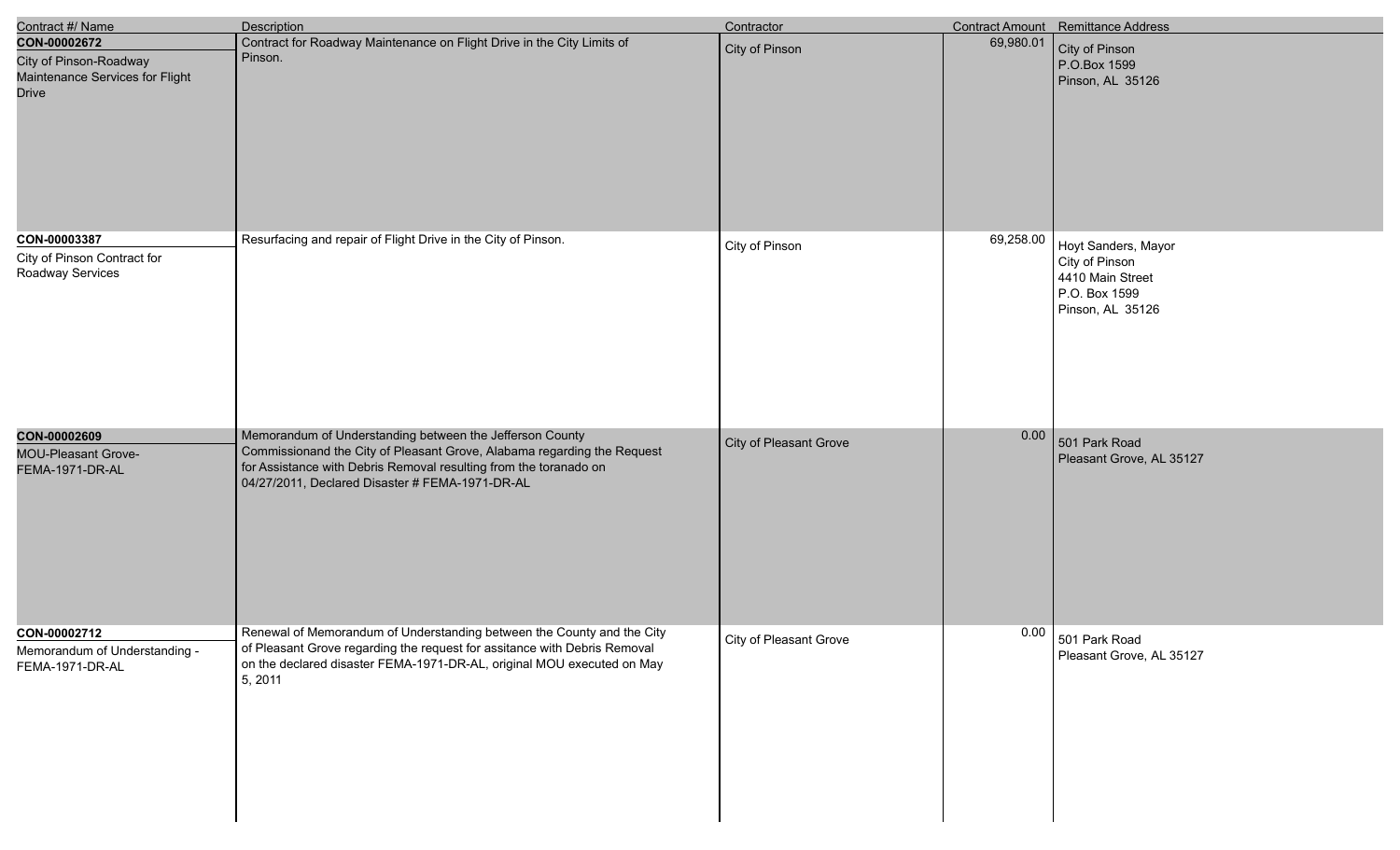| Contract #/ Name                                                                 | <b>Description</b>                                                                                                                                                                                      | Contractor                   |            | Contract Amount Remittance Address                                 |
|----------------------------------------------------------------------------------|---------------------------------------------------------------------------------------------------------------------------------------------------------------------------------------------------------|------------------------------|------------|--------------------------------------------------------------------|
| CON-00005290<br>Cooperation Agreement w/the City<br>of Pleasant Grove_CDBG-DR    | The City of Pleasant Grove will use CDBG Disaster Recovery funds to<br>conduct debris removal and demolition activities in areas impacted by the<br>April 27, 2011 tornado.                             | City of Pleasant Grove       | 0.00       | 501 Park Road<br>Pleasant Grove, AL 35127                          |
| CON-00005720<br>Pleasant Grove: CDBG-DR Debris<br>Removal & Demolition Agreement | Amendment #1 to the Agreement with the City of Pleasant Grove for<br>demolition and debris removal.                                                                                                     | City of Pleasant Grove       | 150,000.00 | 501 Park Place<br>Pleasant Grove, AL 35127                         |
| CON-00005849<br>MOU - City of Tarrant Springdale<br>Road Emergency Repairs       | Memorandum of Understand between the City of Tarrant & Jefferson County<br>for the Emergency Road Repairs on Springdale Road - the County will<br>provide Financial Assistance not to exceed \$7,500.00 | City of Tarrant              | 7,500.00   | PO Box 170220<br>1604 Pinson Valley Parkway<br>Tarrant, AL 35217   |
| CON-00001058<br>City of Tarrant                                                  | To enter into contract with the City of Tarrant to house a senior center to<br>house the seniors in Tarrant and surrounding areas. Contract Period October<br>1 2013 - September 30, 2014.              | City of Tarrant-Nutr. Center | 10,000.00  | City of Tarrant<br>1604 Pinson Valley Parkway<br>Tarrant, AL 35217 |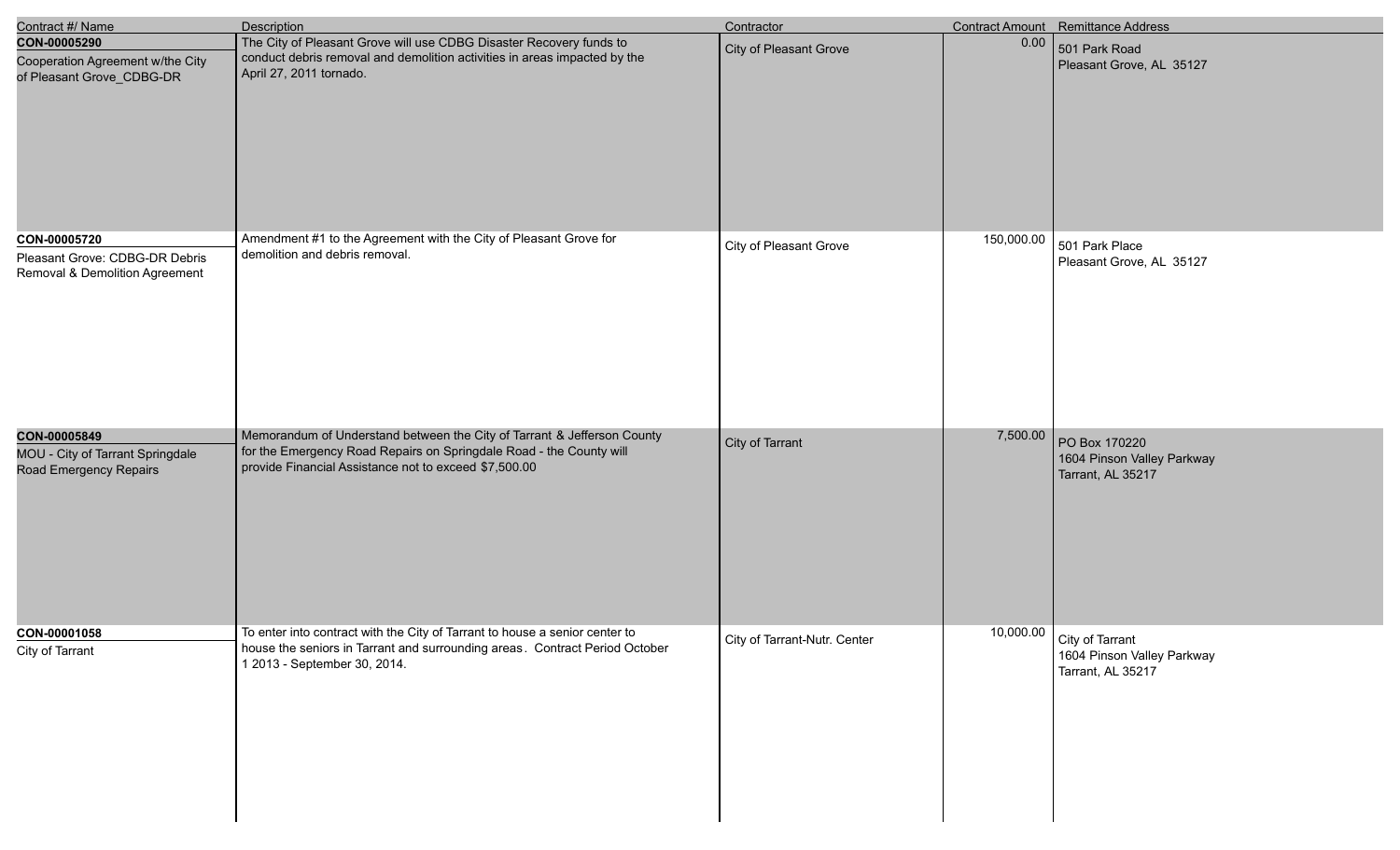| Contract #/ Name                                                                       | <b>Description</b>                                                                                                                                                                                                                                                                                                                                                                                                                                                                                                                                                                                                                                                                                                        | Contractor                              |           | Contract Amount Remittance Address              |
|----------------------------------------------------------------------------------------|---------------------------------------------------------------------------------------------------------------------------------------------------------------------------------------------------------------------------------------------------------------------------------------------------------------------------------------------------------------------------------------------------------------------------------------------------------------------------------------------------------------------------------------------------------------------------------------------------------------------------------------------------------------------------------------------------------------------------|-----------------------------------------|-----------|-------------------------------------------------|
| CON-00001056<br>City of Tarrant                                                        | To contract with the City of Tarrant to maintain a Senior Center to provide<br>services for older adults age 60 and older in Tarrat and surrounding areas.<br>Contract Period is October 1, 2013 September 30, 2014.                                                                                                                                                                                                                                                                                                                                                                                                                                                                                                      | <b>City of Tarrant-Nutrition Center</b> | 10,000.00 | 1604 Pinson Valley Parkway<br>Tarrant, AL 35217 |
| CON-00001243<br>HPRP Agreement with City of<br>Trussville                              | Jeffferson County and City of Trussville wish to enter a cooperative<br>Agreement that will provide assistance to residents of the Jefferson County<br>Consortium in paying utility bills. The purpose of the Homelessness<br>Prevention and Rapid Re-Housing Program (HPRP) is to provide<br>homelessness prevention assistance to households who would otherwise<br>become homeless-many due to the economic crisis-and to provide<br>assistance to rapidly re-house persons who are homeless as defined by the<br>Mckinney-Vento Homeless Assistance Act. Payments shall be based upon<br>eligibility and availability of HPRP funds. Please see the attached Agreement<br>for regulations and terms of the Agreement. | City of Trussville                      | 0.00      | PO Box 836<br>Trussville, AL 35173              |
| CON-00005006<br>Interlocal Agreement with City of<br>Trussville on Floyd Bradford Road | Interlocal Agreement with the City of Trussville to resurface Floyd Bradford<br>Road from US HWY 78 to Dollar Road                                                                                                                                                                                                                                                                                                                                                                                                                                                                                                                                                                                                        | City of Trussville                      | 0.00      | PO Box 159<br>Trussville, AL 35173              |
| CON-00005212<br>Cooperation Agreement_Trussville<br>Sr Ctr Project (CD11-03A-M4-TSC)   | This Amendment #1 is to decrease the age from 62 to 55 and older to<br>participate at the senior center. All other conditions and terms shall remain<br>the same.                                                                                                                                                                                                                                                                                                                                                                                                                                                                                                                                                         | City of Trussville                      | 0.00      | 131 Main Street<br>Trussville, AL 35173         |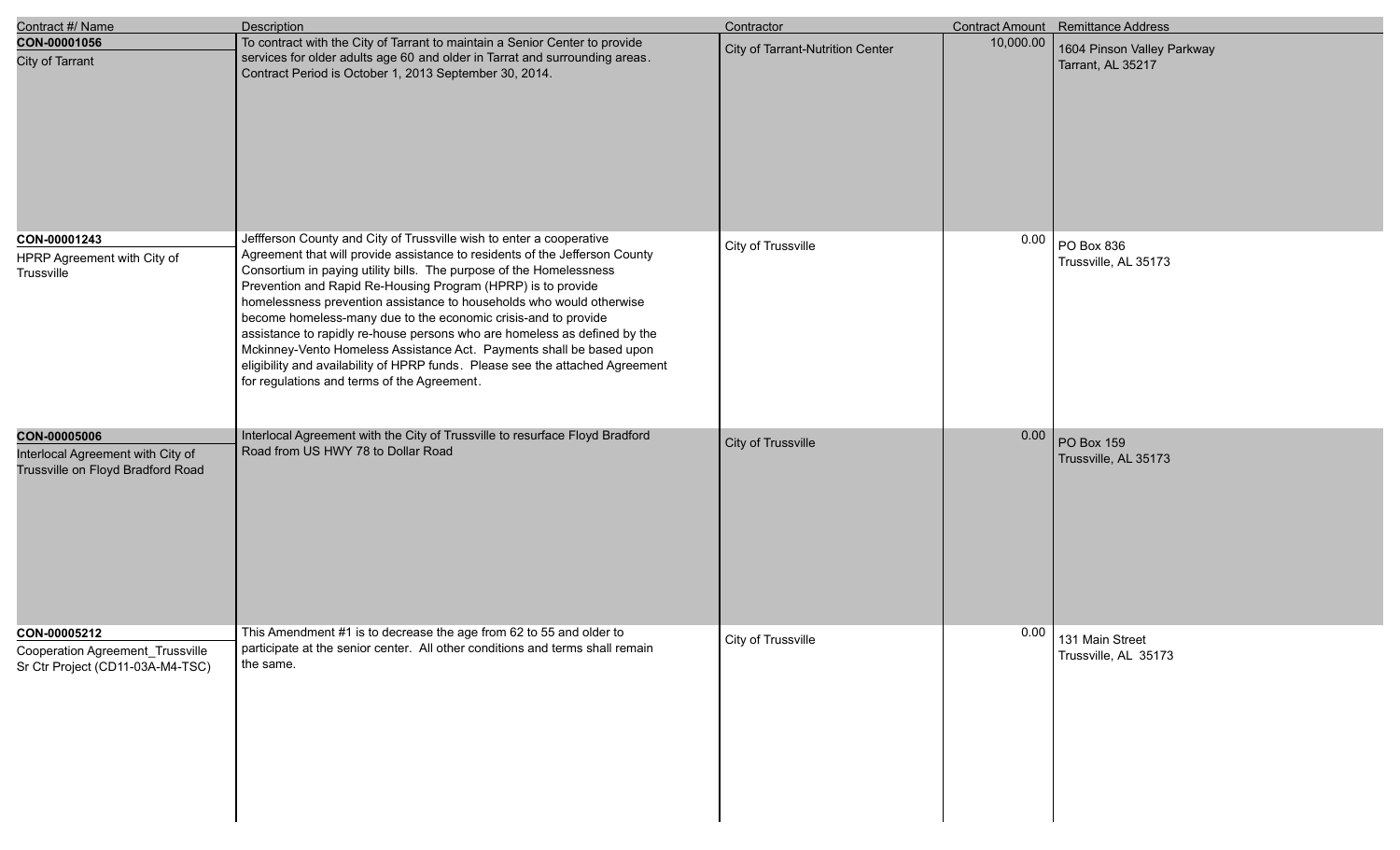| Contract #/ Name                                     | <b>Description</b>                                                                                                                      | Contractor                           |           | Contract Amount Remittance Address                                  |
|------------------------------------------------------|-----------------------------------------------------------------------------------------------------------------------------------------|--------------------------------------|-----------|---------------------------------------------------------------------|
| CON-00005897                                         | Revenue generating contract with City of Trussville for February 2014 school                                                            | City of Trussville                   | 961.00    | P.O. Box 159                                                        |
| Trussville School Tax election 2014                  | tax election                                                                                                                            |                                      |           | Trussville, Al. 35173                                               |
| CON-00003323                                         | Relocation of Utilities for Topics Phase VII                                                                                            | City of Trussville - Utilities Board | 0.00      | City of Trussville                                                  |
| Utility Relocation Agreement for<br>Topics Phase VII |                                                                                                                                         |                                      |           | <b>Utilities Board</b><br>P.O. Box 836<br>Trussville, AL 35173-8836 |
| CON-00001143                                         | To contract with City of Trussville to maintain a senior center to provide                                                              | City of Trussville- Nutrition Ctr.   | 10,000.00 | City of Trussville                                                  |
| <b>City of Trussville</b>                            | services for older adults age 60 and older in Trussville and surrounding<br>areas. Contract period October 1, 2013- September 30, 2014. |                                      |           | 5381 Trussville-Clay Road<br>Trussville, Al 35173                   |
| CON-00005909                                         | Loan of election equipment to City of Trussville.                                                                                       | City of Trussville, Alabama          | 0.00      | 131 Main Street                                                     |
| MOU Trussville Election 2-25-14                      |                                                                                                                                         |                                      |           | Trussville, AL 35173                                                |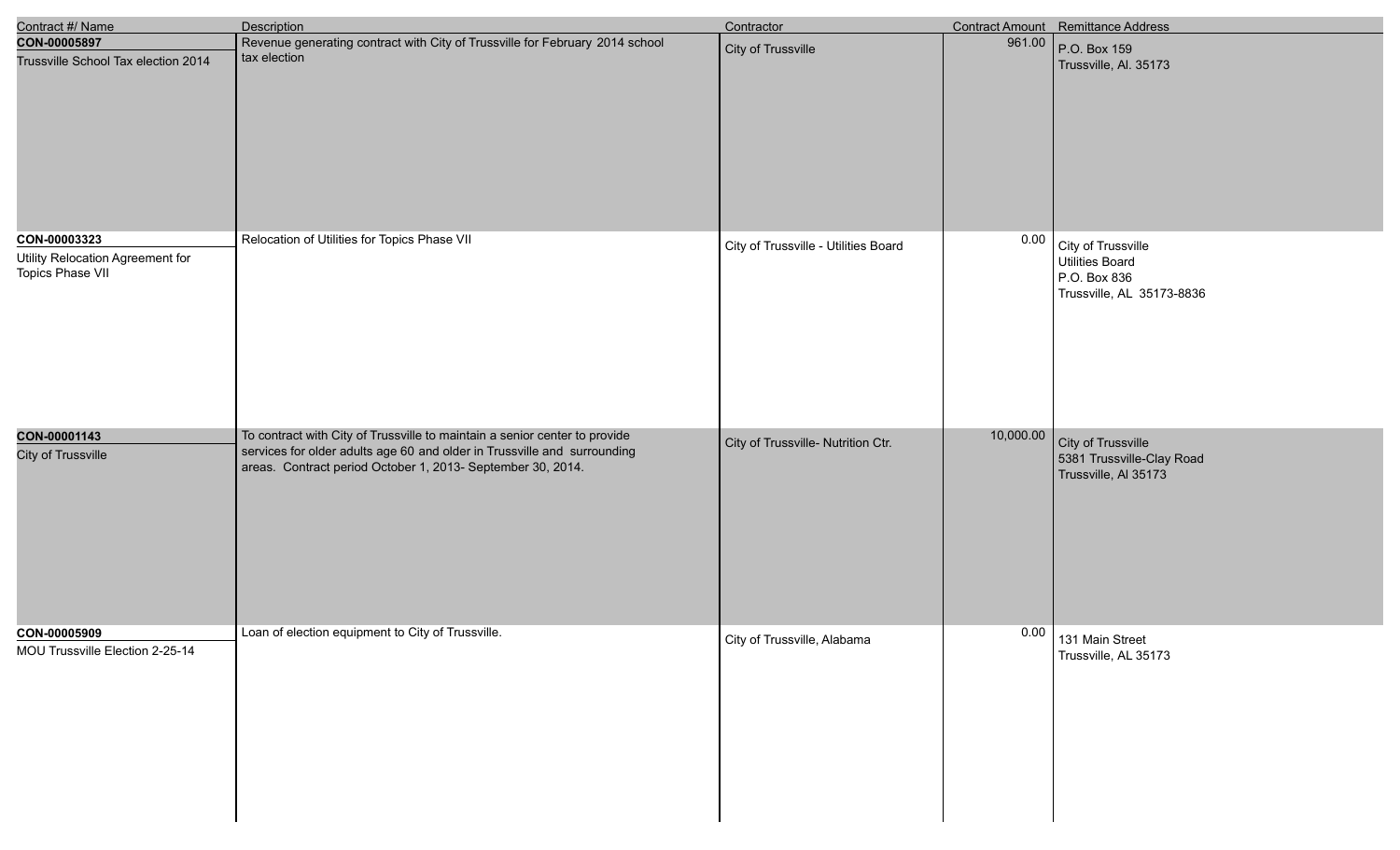| Contract #/ Name                                                      | <b>Description</b>                                                                                                                                                             | Contractor             |          | Contract Amount Remittance Address                                 |
|-----------------------------------------------------------------------|--------------------------------------------------------------------------------------------------------------------------------------------------------------------------------|------------------------|----------|--------------------------------------------------------------------|
| CON-00005923<br>Vestavia School Tax Election 2014                     | Revenue generating contract with city of Vestavia Hills for election services                                                                                                  | City of Vestavia       | 1,318.00 | 513 Montgomery Hwy<br>Vestavia Hills, Al. 35216                    |
| CON-00002631<br>Memorandum of Understanding<br>FEMA-1971-DR-AL        | Memorandum of Understanding for the City of Vestavia to be allowed to<br>contract with CERES for the Debris Removal contract from the tornado on<br>April 27, 2011             | City of Vestavia Hills | 0.00     | P.O. Box 660854<br>Vestavia, AL 35266                              |
| CON-00002713<br>MOU-City of Vestavia<br>Hills-FEMA-1971-DR-AL Renewal | Renewal of the Memoradum of Understanding for the City of Vestavia Hills<br>regarding the request for assistance with Debris Removal, original MOU<br>executed on May 12, 2011 | City of Vestavia Hills | 0.00     | City of Vestavia Hills<br>P.O. Box 660854<br>Vestavia, Hills 35266 |
| CON-00005766<br>MOU-Vestavia Hills Election                           | MOU between Jefferson County and the City of Vestavia Hills for the loan of<br>election equipment.                                                                             | City of Vestavia Hills | 0.00     | 513 Montgomery Hwy<br>Birmingham, AL 35216                         |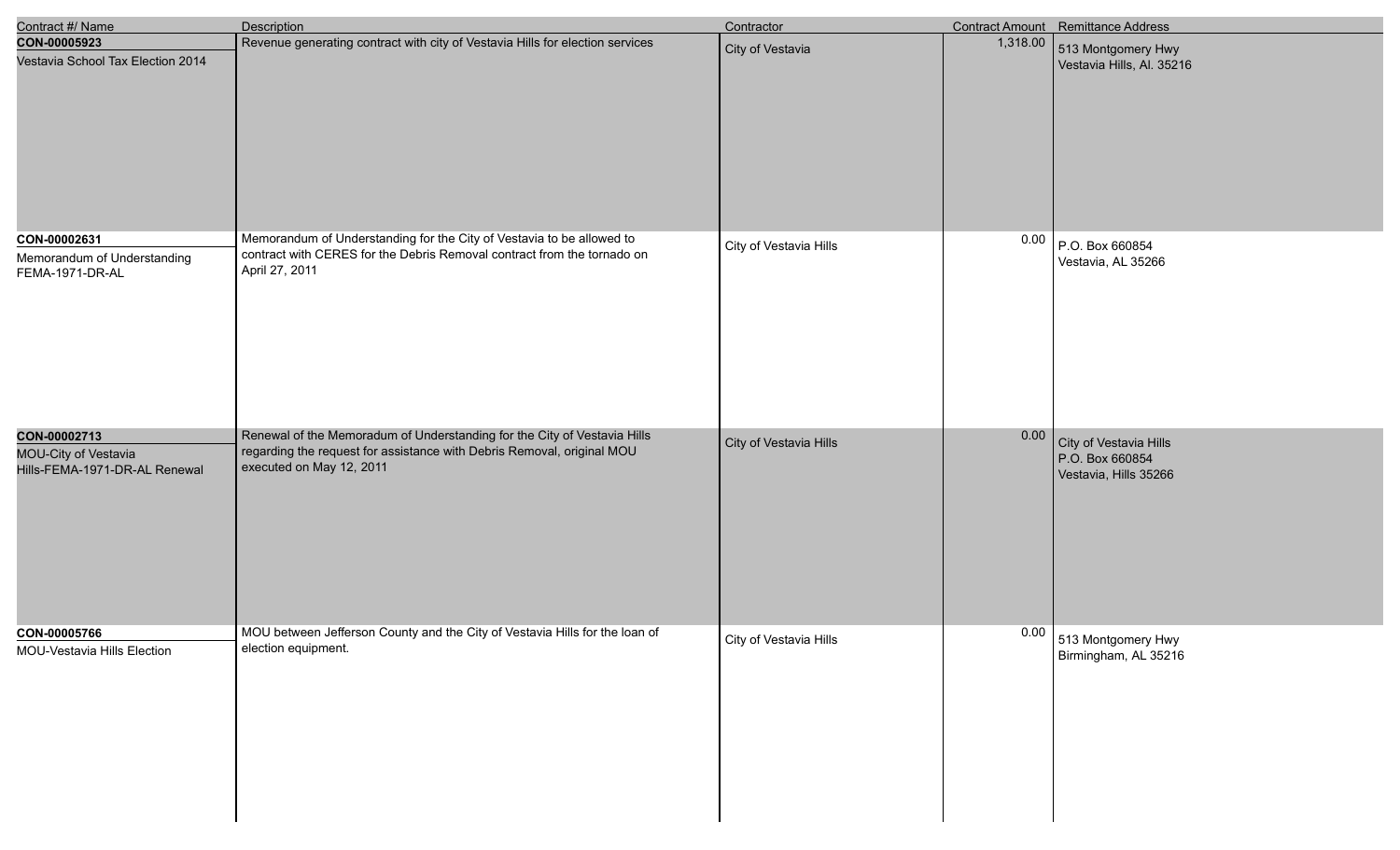| Contract #/ Name                                       | <b>Description</b>                                                                                                                                                                                                                     | Contractor                         |           | Contract Amount Remittance Address                               |
|--------------------------------------------------------|----------------------------------------------------------------------------------------------------------------------------------------------------------------------------------------------------------------------------------------|------------------------------------|-----------|------------------------------------------------------------------|
| CON-00002651<br>MOU-City of<br>Warrior-FEMA-1971-DR-AL | Memorandum of understanding for FEMA-1971-DR-AL for the Tornados in<br>Jefferson County on April 27, 2011. MOU is to allow the contractor CERES to<br>pickup debris in the City Limits of Warrior.                                     | <b>City of Warrior</b>             | 0.00      | 215 Main Street<br>Warrior, AL 35180                             |
| CON-00002717<br>MOU-City of<br>Warrior-FEMA-1971-DR-AL | Renewal of Memorandum of Understanding for FEMA-1971-DR-AL regarding<br>the request for assistance with Debris Removal, original contract was<br>executed on May 4, 2011 - extended on June 1, 2011                                    | City of Warrior                    | 0.00      | City of Warrior<br>215 Main Street<br>Warrior, AL 35180          |
| CON-00001062<br>City of Warrior                        | To contract with City of Warrior to maintain a Senior Center to provide<br>services for older adults 60 years of age and older in Warrior and surrounding<br>areas. Contract period October 1, 2013 -September 30, 2014.               | City of Warrior - Nutrition Center | 10,000.00 | Warrior City Hall<br>215 Main Street<br>Warrior, AL 35180        |
| CON-00001508<br><b>Collat Jewish Family Services</b>   | Contract agreement to provide Case Managment, Information & Assistance,<br>Respite, and Supplemental Service through Lifecare funded by Title III-VII<br>Older American Grant. Contract Period October 1, 2013 - February 28,<br>2014. | CJFS-OSCS                          |           | 33,032.02 3940 Montclair Road, Suite 205<br>Birmingham, AL 35213 |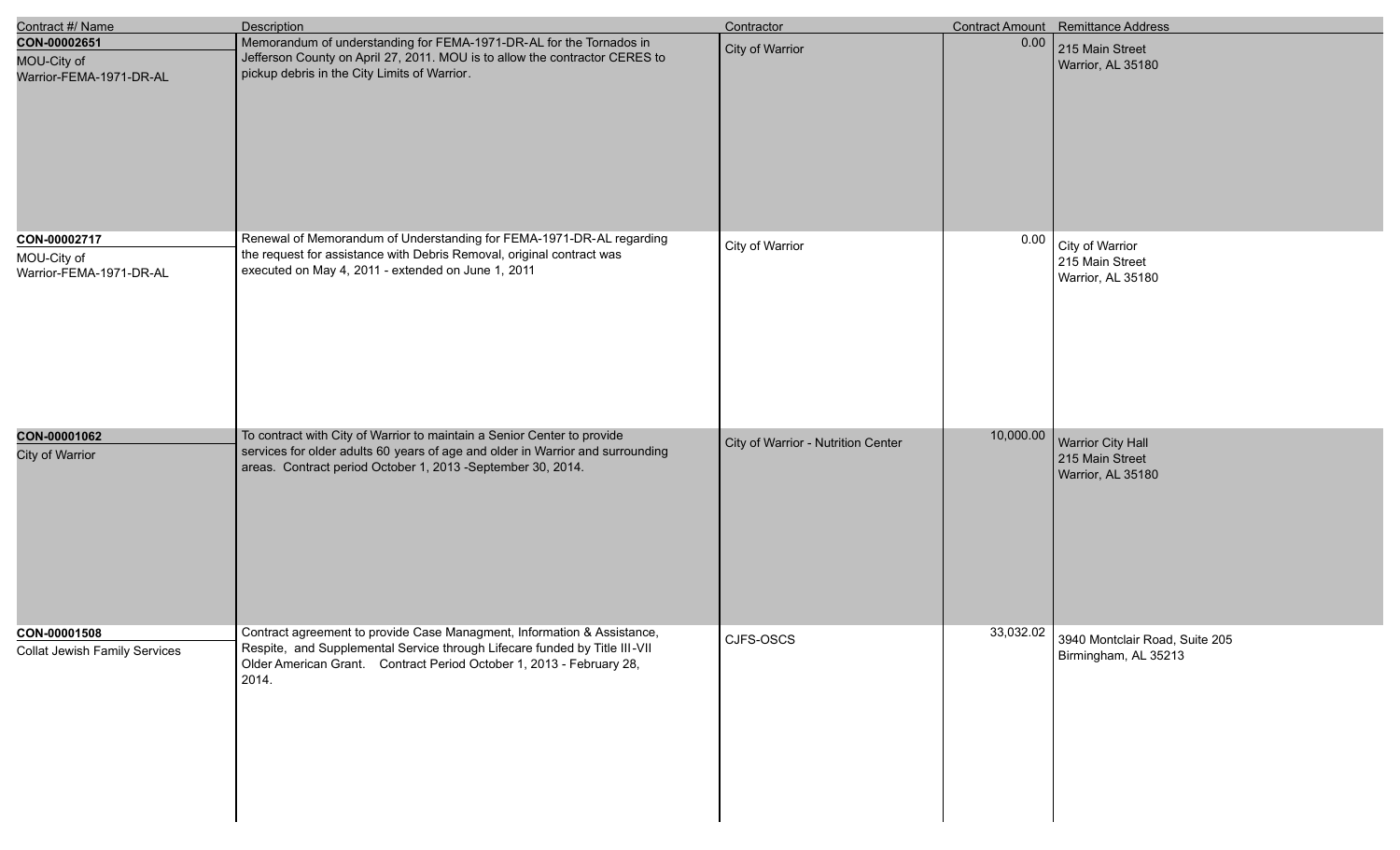| Contract #/ Name                                                 | Description                                                                                                                                                                                                                                                                                                     | Contractor           |            | Contract Amount Remittance Address                                   |
|------------------------------------------------------------------|-----------------------------------------------------------------------------------------------------------------------------------------------------------------------------------------------------------------------------------------------------------------------------------------------------------------|----------------------|------------|----------------------------------------------------------------------|
| CON-00004517<br>ClasTran                                         | Contract to provide transportaton services Monday through Friday to and from<br>senior centers for participants and 2 field trips per month per fiscal year.<br>Contract Period October 1, 2013 - September 30, 2014.                                                                                           | ClasTran             | 309,000.00 | 2121 8th Avenue, Suite 100, PO Box 10386<br>Birmingham, AL 35202     |
| CON-00005664<br>Clastran 2014                                    | One year License agreement beginning 10/1/2013 - 9/30/2014. Clastran<br>agrees to pay Jefferson County rent in the amount of \$51,930.00 per year,<br>(\$4327.50 monthly) this includes maintenance, utilities and janitorial service.<br>License may be considered for renewal as agreed upon by both parties. | Clastran             | 0.00       | 2121 Rev Abraham Woods Jr. Blvd - 11th Floor<br>Birmingham, AL 35203 |
| CON-00005854<br>State ESG Rental Asst.<br>Agreement_Client#71141 | Payment of monthly rent and applicable arrears on behalf of program<br>participant #71141.                                                                                                                                                                                                                      | Cliff at Rocky Ridge | 3,000.00   | 990 Wisteria Place<br>Hoover, AL 35216                               |
| CON-00005579<br>Cobbs Allen                                      | Broker of Record for Property & Casualty, Boiler & Pressure Vessel, Excess<br>Worker's Compensation, Crime and Dishonesty, Professional Liability and<br>General Liability (Malpractice) Insurance coverages.                                                                                                   | Cobbs Allen          | 47,000.00  | 115 Office Park Drive Mountian Brook, AL 35223                       |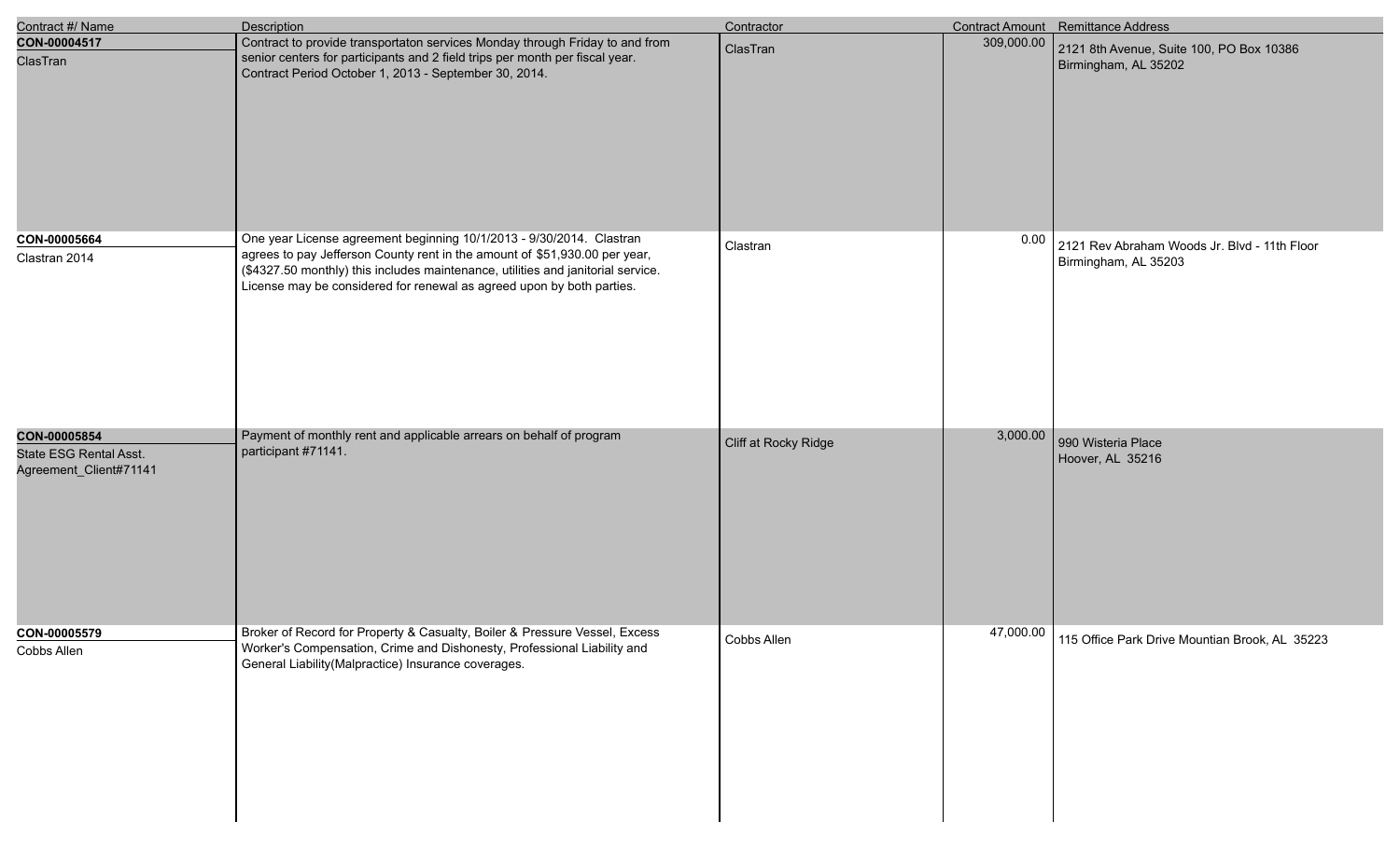| Contract #/ Name                                         | <b>Description</b>                                                                                                                                                                                                           | Contractor                                  |            | <b>Contract Amount</b> Remittance Address              |
|----------------------------------------------------------|------------------------------------------------------------------------------------------------------------------------------------------------------------------------------------------------------------------------------|---------------------------------------------|------------|--------------------------------------------------------|
| CON-00005641<br><b>Cobbs Allen</b>                       | For Property & Casualty, Broiler & Pressure Vessel (\$596,610.40),<br>Professional/General Liability (Malpractice) (\$160,175.00), Exess Worker's<br>Compensation (\$150,030.00), Crime & Dishonesty (\$22,493.00)           | Cobbs Allen                                 | 929,308.40 | 115 Office Park Drive Mountain Brook, AL 35223         |
| CON-00002495<br>Homewood Satellite Lease                 | Homewood Satellite Lease                                                                                                                                                                                                     | Coldwell Banker                             | 196,332.00 | P O Box 5311006<br>Birmingham, AL 35253                |
| CON-00005940<br><b>Collat Jewish Family Services</b>     | To enter into contract for service provider to provide Case Management,<br>Information & Assistance, Respite, Supplemental Services and assisted<br>transportation. Contract Period March 1, 2014 - September 30, 2014.      | Collat Jewish Family Services               | 82,620.35  | 3940 Montclair Road, Suite 205 Birmingham, AL<br>35213 |
| CON-00002414<br>Brookwood Mall Sewer Deed of<br>Exchange | Deed of exchange to release abandoned sewer easement and to correct<br>description of existing sewer right-of-way at Brookwood Village Mall.<br>Additional property owner involved in this exchange is the City of Homewood. | Colonial Realty Limited Partnership<br>etal |            | $0.00$ 2101 6th Avenue North<br>Birmingham, AL 35202   |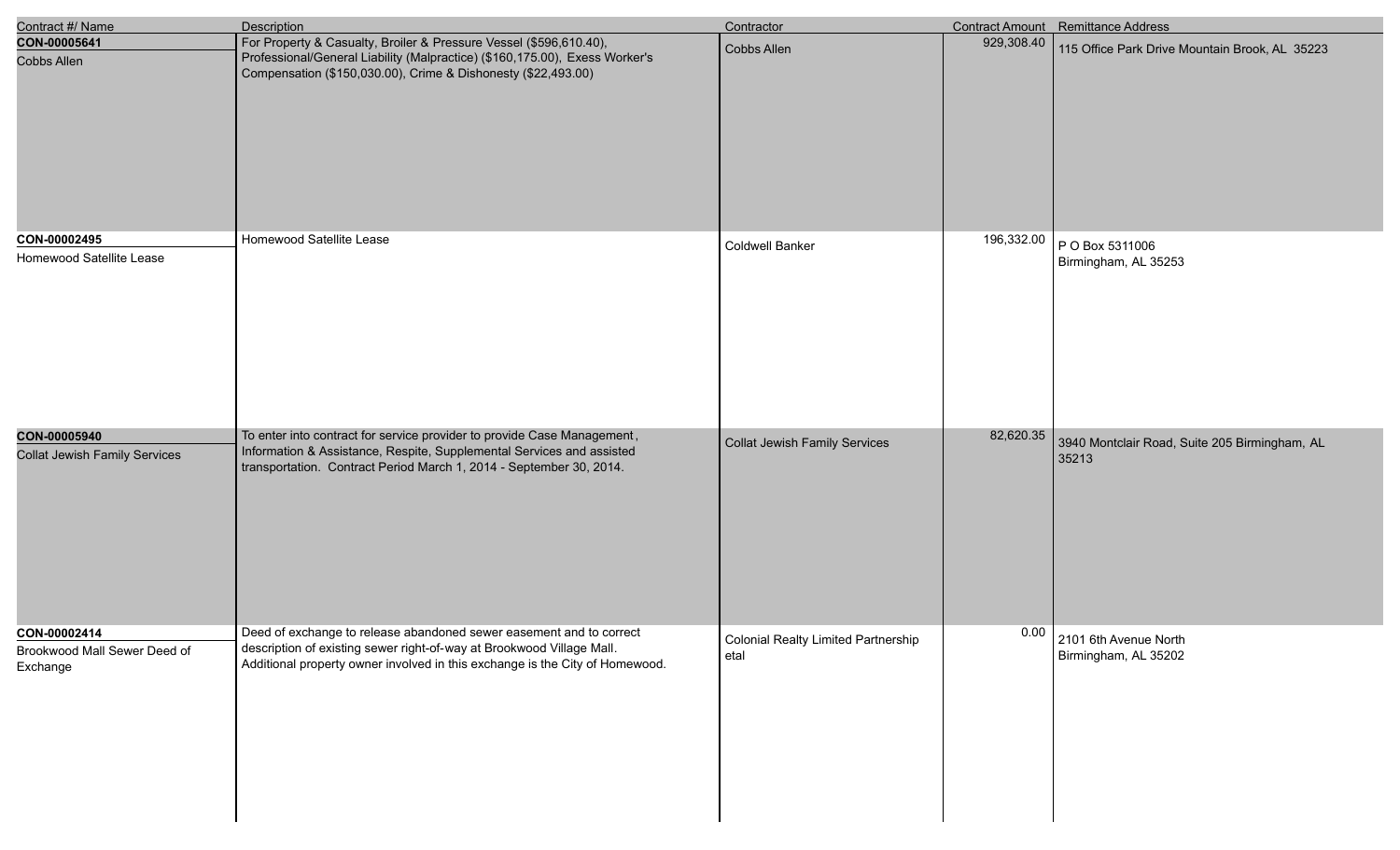| Contract #/ Name                                             | <b>Description</b>                                                                                                                               | Contractor                                             |           | Contract Amount Remittance Address                                                                                                                         |
|--------------------------------------------------------------|--------------------------------------------------------------------------------------------------------------------------------------------------|--------------------------------------------------------|-----------|------------------------------------------------------------------------------------------------------------------------------------------------------------|
| CON-00003635<br>InterAct Public Safety System<br>Maintenance | FINAL PAYMENT for Colossus, Inc. D/B/A InterAct Public Safety Systems<br>102 W. 3rd Street, Ste 750<br>Winston-Salem, NC 27101                   | Colossus, Incorporated d/b/a                           | 31,368.60 | To provide annual maintenance for Aether Software<br>for Sheriff's Patrol Vehicles Mobile Data System for<br>the period of 4/1/13-3/31/14.<br>Sole Source. |
| CON-00005348<br><b>Emerald Valley Estates Surety</b>         | Settlement Agreement & Release related to Emerald Valley Estates C.D. No.<br>5220480 by Compass Bank to Jefferson County for the surety deposit. | Compass Bank                                           | 37,988.80 | Legal Department<br><b>Suite 1802</b><br>15 20th Street South<br>Birmingham, AL 35233                                                                      |
| CON-00003686<br>Aqua Data Studio V10.0                       | To provide Aqua Data Studio V10.0 support for a three (3) year term for the<br>E-Ring project.                                                   | Computer Products & Supplies                           | 1,565.72  | 975 Nimco Dr., Unit C, Crystal Lake, IL 60014                                                                                                              |
| CON-00003584<br>Hyena Enterprise Software<br>Maintenance     | 2 yr maintenance for Hyena Enterprise Software Maintenance for the period<br>of 04/01/12 - 03/30/14.                                             | <b>Computer Products &amp; Supplies</b><br>Internation |           | 150.00 975 Nimco Drive<br>Crystal Lake, IL 60014                                                                                                           |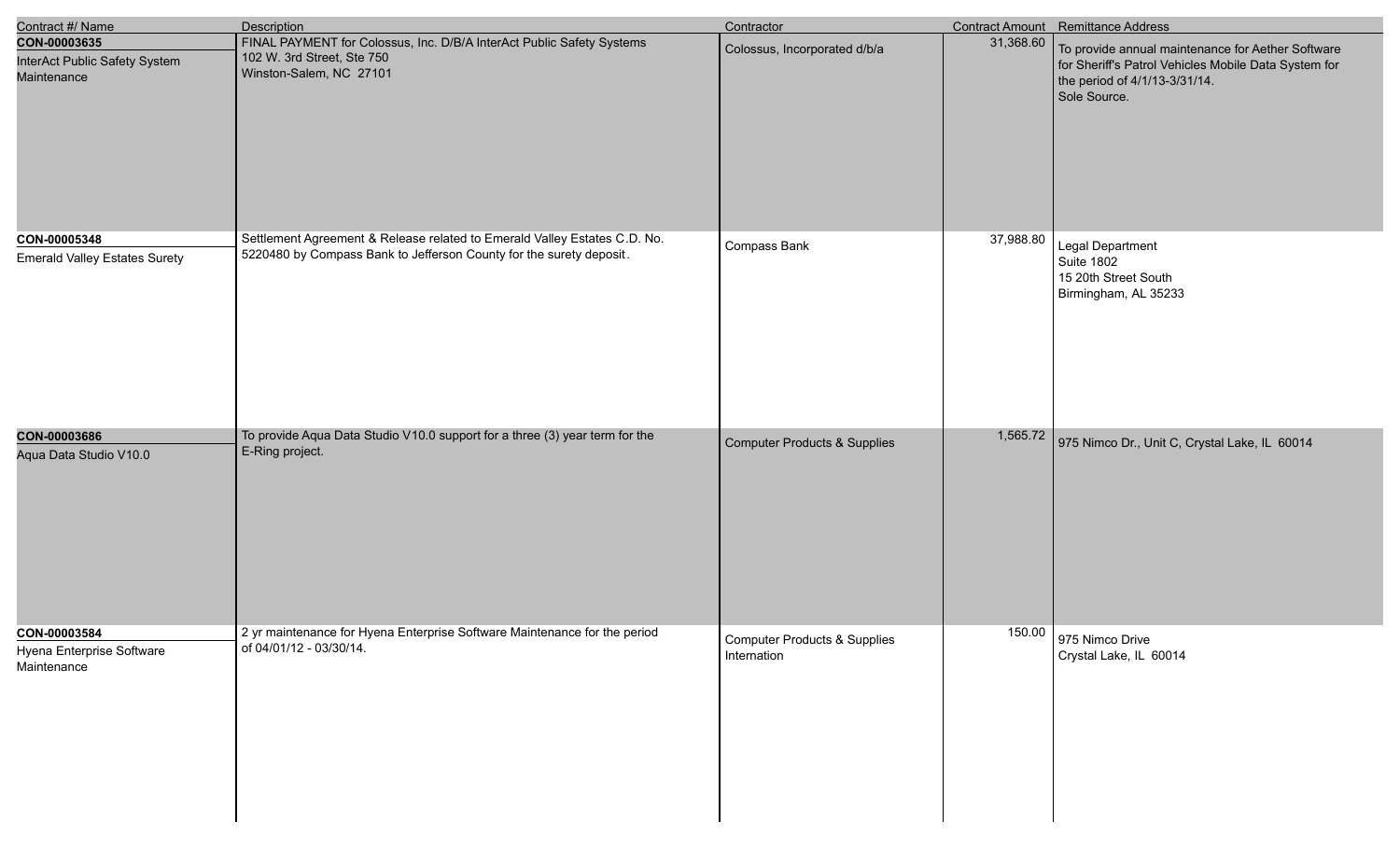| Contract #/ Name                                                                                        | <b>Description</b>                                                                                                                                                                                                                                                                                                                                             | Contractor                                         |        | Contract Amount Remittance Address                                                  |
|---------------------------------------------------------------------------------------------------------|----------------------------------------------------------------------------------------------------------------------------------------------------------------------------------------------------------------------------------------------------------------------------------------------------------------------------------------------------------------|----------------------------------------------------|--------|-------------------------------------------------------------------------------------|
| CON-00005415<br>Oak Grove Storm Shelter: Contract<br>Agreement w/Concord Fire District                  | An agreement to construct a storm shelter for the citizens of Oak Grove<br>relating to the April 2011 tornado through the use of FEMA Hazard Mitigation<br>Grant Funds.                                                                                                                                                                                        | <b>Concord Fire District</b>                       | 0.00   | 6798 Warior River Road<br>Bessemer, AL 35023                                        |
| CON-00005416<br>Concord Storm Shelter:Contract<br>Agreement w/Concord Fire District                     | An agreement to construct a storm shelter for the citizens of Concord relating<br>to the April 2011 tornado through the use of FEMA Hazard Mitigation Grant<br>Funds.                                                                                                                                                                                          | <b>Concord Fire District</b>                       | 0.00   | 6798 Warrior River Road<br>Bessemer, AL 35023                                       |
| CON-00003645<br><b>Concord Highland Baptist</b><br>Church-Private Sewer Agreement                       | Concord Highland Baptist Church Private Sewer Agreement. \$200.00 per<br>year for first three years in advance, then due on anniversary date of this<br>Agreement. Agreement is for 99 years. Make check payable to Jefferson<br>County Highway Utilities Engineer A200 Courthouse, Roads & Transportation<br>716 Richard Arrington Jr. Blvd N. Bham, AL 35203 | Concord Highland Baptist Church                    | 200.00 | Concord Highland Baptist Church<br>100 Concord Highland Drive<br>Hueytown, AL 35203 |
| CON-00005309<br><b>Constrution Education Foundation</b><br>of ALA. Dislocated Agreement<br>3-6-30-24-20 | ITA Dislocated Worker Agreement for Occupational Training for Dislocated<br>WIA Participants. This agreement shall be effective 7/1/2013 through<br>6/30/2014. Training cost range from \$3100 to \$9300. The amount paid under<br>the agreement depends on the number of paricipants. 30 day Cancellation in<br>this Agreement.                               | <b>Construction EDucation</b><br>Foundation of AL. | 0.00   | 6700 Oporto Madrid Blvd.<br>Birmingham, AL 35201                                    |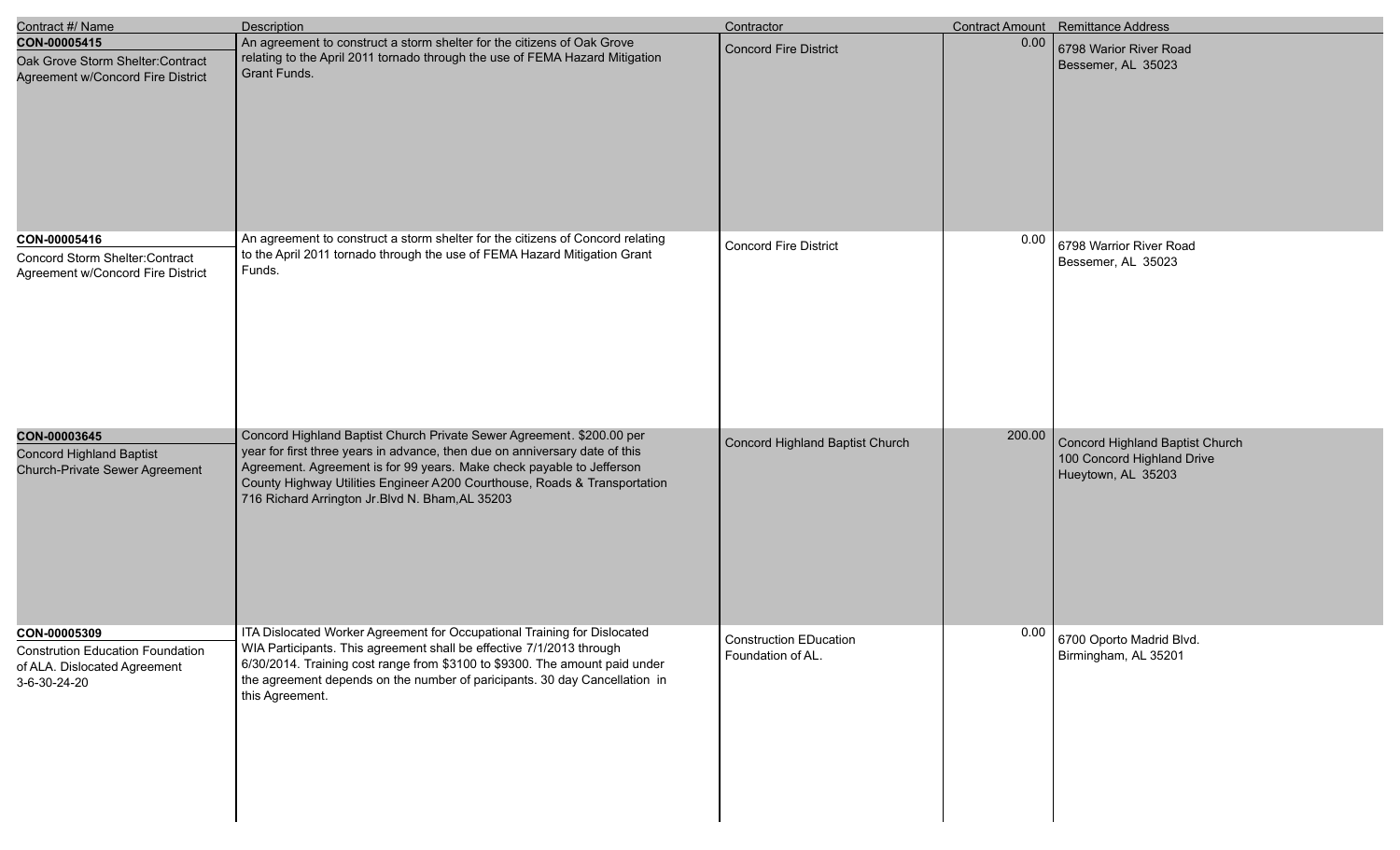| Contract #/ Name                                                                                    | <b>Description</b>                                                                                                                                                                                                                                                                                                     | Contractor                                         |          | Contract Amount Remittance Address                                                              |
|-----------------------------------------------------------------------------------------------------|------------------------------------------------------------------------------------------------------------------------------------------------------------------------------------------------------------------------------------------------------------------------------------------------------------------------|----------------------------------------------------|----------|-------------------------------------------------------------------------------------------------|
| CON-00005312<br><b>Construction Education Foundation</b><br>of Ala. Adult Agreement<br>3-1-30-24-20 | ITA Adult Worker Agreement for Occupational Training for Adult WIA<br>Participants. This agreement shall be effective 7/1/2013 through 6/30/2014.<br>Training cost range from \$3100 to \$9300. The amount paid under the<br>agreement depends on the number of paricipants. 30 day Cancellation in this<br>Agreement. | <b>Construction Education Foundation</b><br>of Ala | 0.00     | 6700 Oporto Madrid Blvd<br>Birmingham, Alabama 35206                                            |
| CON-00005531<br>CEFA Youth Mod #1, 3-4-30-01-20                                                     | Modification I, the purpose is to move funds between budget line items and to<br>add outreach activities that were not available in the original agreement.<br>There are no additional funds request.                                                                                                                  | <b>Constrution Education Foundation</b><br>of Al.  | 0.00     | 6700 Oporto Madrid Blvd<br>Birmingham, AL. 35213                                                |
| CON-00002864<br><b>UNEMPLOYMENT COST</b><br><b>CONTROL</b>                                          | Contractor to provide Unemployment Cost Control Services to Jefferson<br>County Commission.                                                                                                                                                                                                                            | <b>Consultech Cost Control</b>                     | 5,200.00 | <b>Consultech Cost Control</b><br>176 Washington Avenue<br>Albany, NY 12210                     |
| CON-00003801<br>Sewer Quit Claim Lot 4 Perimeter<br><b>Industrial Park</b>                          | Quit Claim Sewer right of way deeds for deeds at new location. New deeds<br>have been accepted and recorded.                                                                                                                                                                                                           | Conway Freight, Inc.                               | 0.00     | Maynard and Cooper<br>1901 Sixth Ave. No.<br>2400 Regions/Harbert Plaza<br>Birmingham, AL 35203 |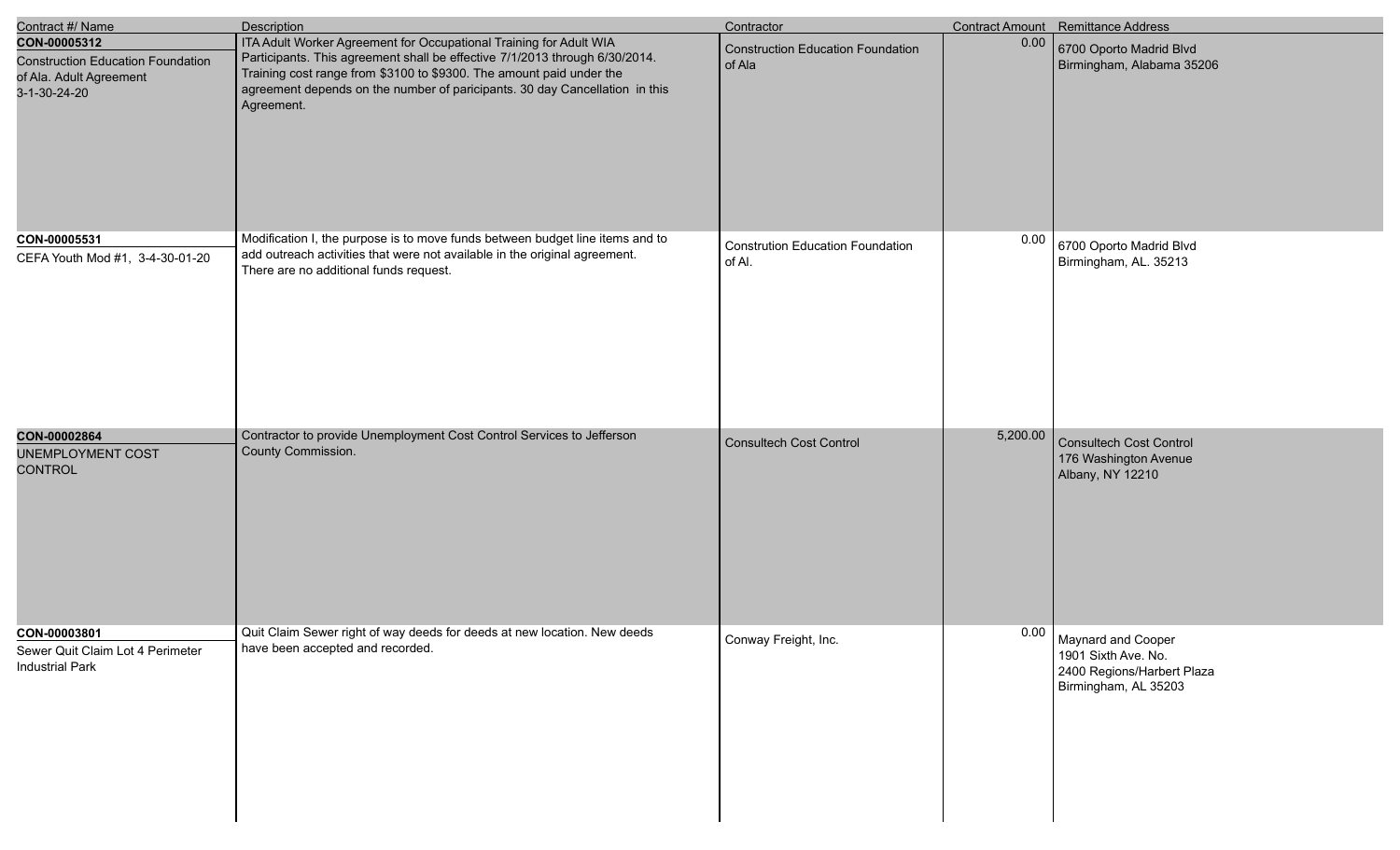| Contract #/ Name                                                                                | Description                                                                                                                                  | Contractor                             |           | Contract Amount Remittance Address                           |
|-------------------------------------------------------------------------------------------------|----------------------------------------------------------------------------------------------------------------------------------------------|----------------------------------------|-----------|--------------------------------------------------------------|
| CON-00005899<br><b>FESG: Cooperative Downtown</b><br>Ministries (HESG-11-RRH-CDM)<br>Amendment  | Amendment to the agreement, dated 5/30/13, to extend the contract time to<br>May 31, 2014.                                                   | <b>Cooperative Downtown Ministries</b> | 0.00      | 1501 Third Avenue<br>Birmingham, AL 35203                    |
| CON-00005906<br>FESG: Cooperative Downtown<br>Ministries<br>(HESG12-ES-RRH-SO-CDM)<br>Amendment | Amendment to the agreement, dated 5/30/13, to extend the contract time to<br>May 31, 2014.                                                   | <b>Cooperative Downtown Ministries</b> | 0.00      | 1501 Third Avenue<br>Birmingham, AL 35203                    |
| CON-00002852<br><b>Grounds Keeping Services</b>                                                 | Amendment No. 2 to the contract for GroundsKeeping Services at Shades<br>Valley Facility Pump Stations and Miscellaneous Lots.               | Cox Landscaping                        | 60,000.00 | Cox Landscaping<br>6208 Lupre Circle<br>Birmingham, AL 35111 |
| CON-00005780<br>Strong Girls Program Renewal<br><b>FY14</b>                                     | To provide gender specific programming for at risk girls identified by Family<br>Court. 100% funded by Alabama Department of Youth Services. | <b>Creative Wellness Institute</b>     |           | 144,390.00 1116 23rd Street South Birmingham, AL 35205       |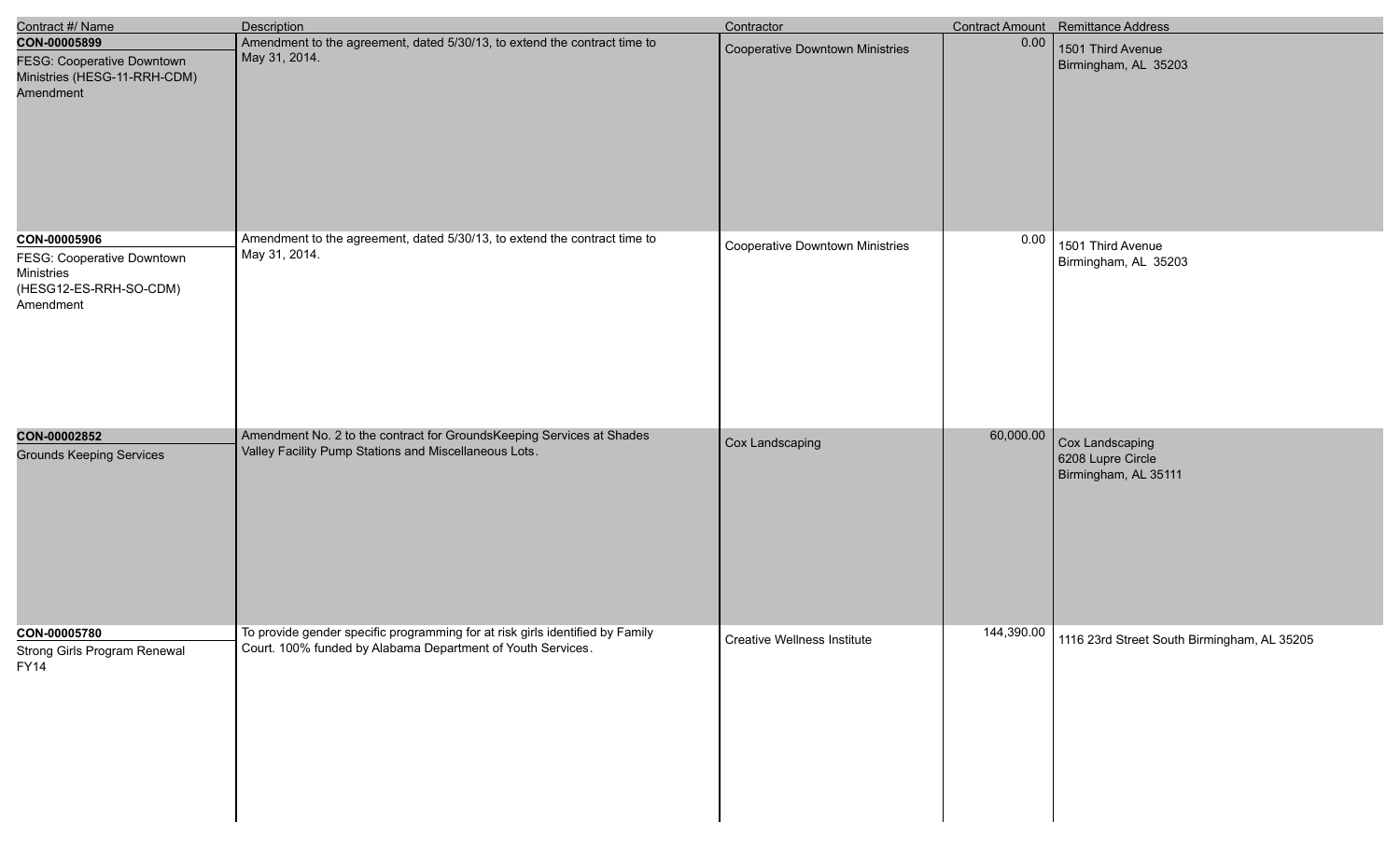| Contract #/ Name                                                                   | Description                                                                                                                                                                                                                                                                                                                                                                                                                                                                                                                                                                                                                                                                                                                           | Contractor                               |            | Contract Amount Remittance Address                                                                   |
|------------------------------------------------------------------------------------|---------------------------------------------------------------------------------------------------------------------------------------------------------------------------------------------------------------------------------------------------------------------------------------------------------------------------------------------------------------------------------------------------------------------------------------------------------------------------------------------------------------------------------------------------------------------------------------------------------------------------------------------------------------------------------------------------------------------------------------|------------------------------------------|------------|------------------------------------------------------------------------------------------------------|
| CON-00005660<br>Lease of Space Rock Mountain<br><b>Tower</b>                       | Revenue Generating \$ 10,000.00 at signing and \$ 2063.00 Annual at year<br>2020 increase of 3% then every 5 years 3% increase. Also, if Contract<br>generates revenue for Lessee they will pay 15% or revenue to County.                                                                                                                                                                                                                                                                                                                                                                                                                                                                                                             | <b>Crown Castle</b>                      | 12,063.00  | 301 North Cattlemen Rd<br>Suite 200<br>Sarasota, FL 34232                                            |
| CON-00002257<br>Sale of Co. Property off Powder<br>Plant Rd. to CSX Transportation | Statutory Warranty Deed - for the sale of<br>County-owned property to CSX Transportation, Inc. - 17.045 acres, more or<br>less, off Powder Plant Road.                                                                                                                                                                                                                                                                                                                                                                                                                                                                                                                                                                                | CSX Transportation, Inc.                 | 776,500.00 | 6737 Southpoint Drive S.<br>Jacksonville, FL 32216-6177                                              |
| CON-00001236<br><b>HPRP Agreement with</b><br>Cullman-Jefferson Gas District       | Jeffferson County and Cullman-Jefferson Gas District wish to enter a<br>cooperative Agreement that will provide assistance to residents of the<br>Jefferson County Consortium in paying utility bills. The purpose of the<br>Homelessness Prevention and Rapid Re-Housing Program (HPRP) is to<br>provide homelessness prevention assistance to households who would<br>otherwise become homeless-many due to the economic crisis-and to provide<br>assistance to rapidly re-house persons who are homeless as defined by the<br>Mckinney-Vento Homeless Assistance Act. Payments shall be based upon<br>eligibility and availability of HPRP funds. Please see the attached Agreement<br>for regulations and terms of the Agreement. | <b>Cullman-Jefferson Gas District</b>    | 0.00       | PO Box 399<br>Cullman, AL 35055                                                                      |
| CON-00003258<br>Daniel Staton - Radiation Physicist<br>Services                    | Amendment 1 to the Radiation Physicist Services contract to amend the term<br>to October 1, 2012 through September 30, 2014. All other terms and<br>conditions to the original contract remain the same.                                                                                                                                                                                                                                                                                                                                                                                                                                                                                                                              | Daniel J Staton (Physica Imaging<br>LLC) | 24,000.00  | Daniel J Staton, Ph. D<br>Certified Medical Physicist (ABR)<br>PO Box 660462<br>Birmingham, Al 35266 |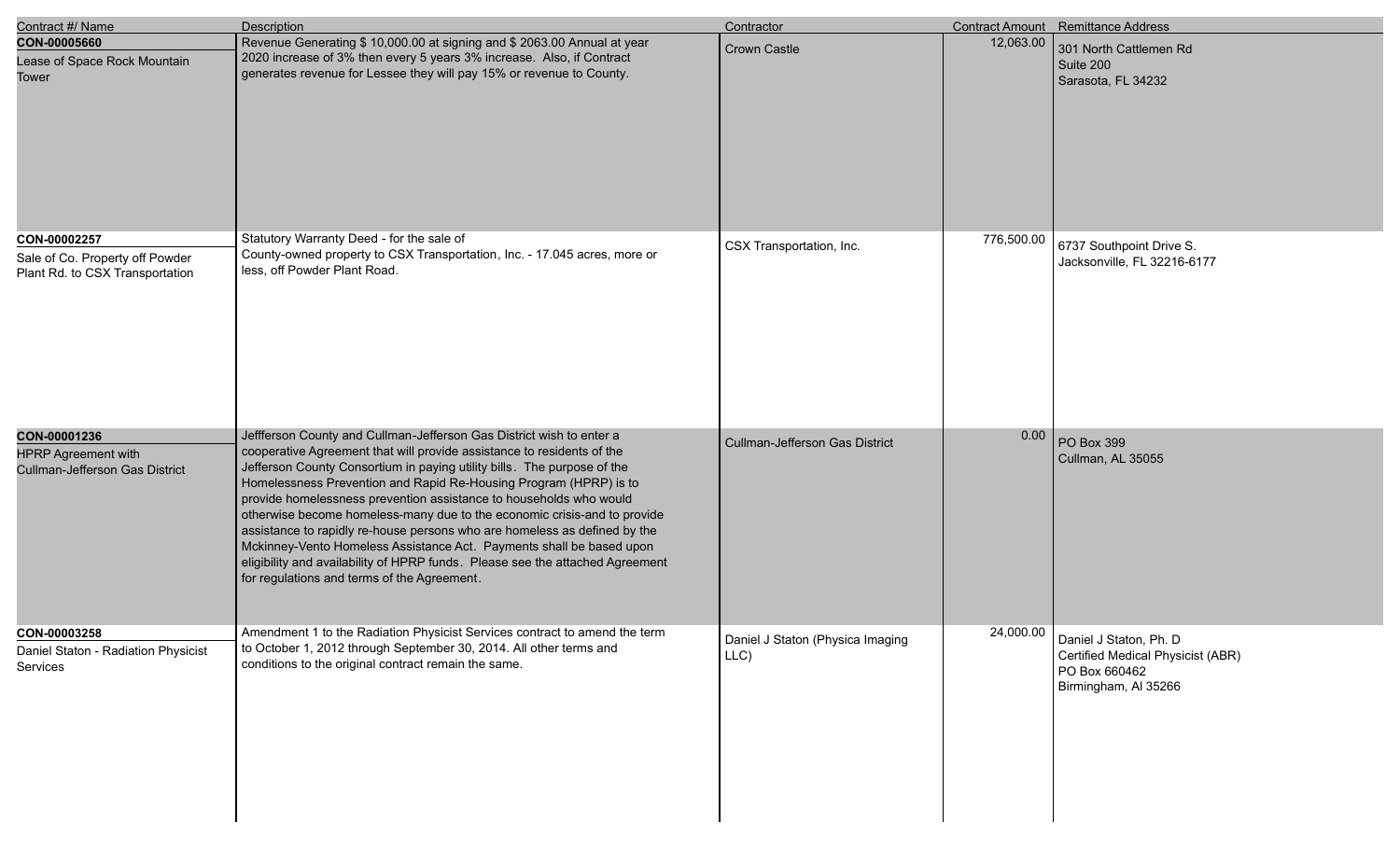| Contract #/ Name                               | Description                                                                                                                                                                                                                                                                                                                                       | Contractor           |            | Contract Amount Remittance Address                     |
|------------------------------------------------|---------------------------------------------------------------------------------------------------------------------------------------------------------------------------------------------------------------------------------------------------------------------------------------------------------------------------------------------------|----------------------|------------|--------------------------------------------------------|
| CON-00004914<br>Daniel & Yeager Inc            | This Agreement shall have an initial tern beginning Friday, February 08,2013<br>and ending Saturday, February 08,2014. This Agreement shall automatically<br>renew for successive one year terms unless either party provides notice of<br>intent not to renew, in writing, at least 30 days prior to the expiration of the<br>then current term. | Daniey & Yeager Inc. | 80,000.00  | 6767 Old Madison Pike Ste 690<br>Huntsville, AL 35806  |
| CON-00004050<br>MicroTrend Security            | Provide TrendMicro Security Software, License and Support for the period<br>7/10/2012 thru 7/9/2015.                                                                                                                                                                                                                                              | Dasher Technologies  | 183,615.24 | 554 -37th Street North<br>Birmingham, AL 35222         |
| CON-00005124<br>Data Storage Maintenance       | Data Storage Manintenance - (EMC Celerra NS-120 Hardware & Software)                                                                                                                                                                                                                                                                              | Dasher Technologies  | 18,279.35  | 554 - 37th Street North<br>Birmingham, AL 35222        |
| CON-00002889<br>Lab Instruments Interface-CGMH | Lab Instrument Manager Solution to interface with a Medsphere Open Vista<br>Clinical System Maintenace and Suppport                                                                                                                                                                                                                               | Data Innovations LLC | 6,745.00   | 120 Kimball Ave, Ste 100<br>South Burlington, VT 05403 |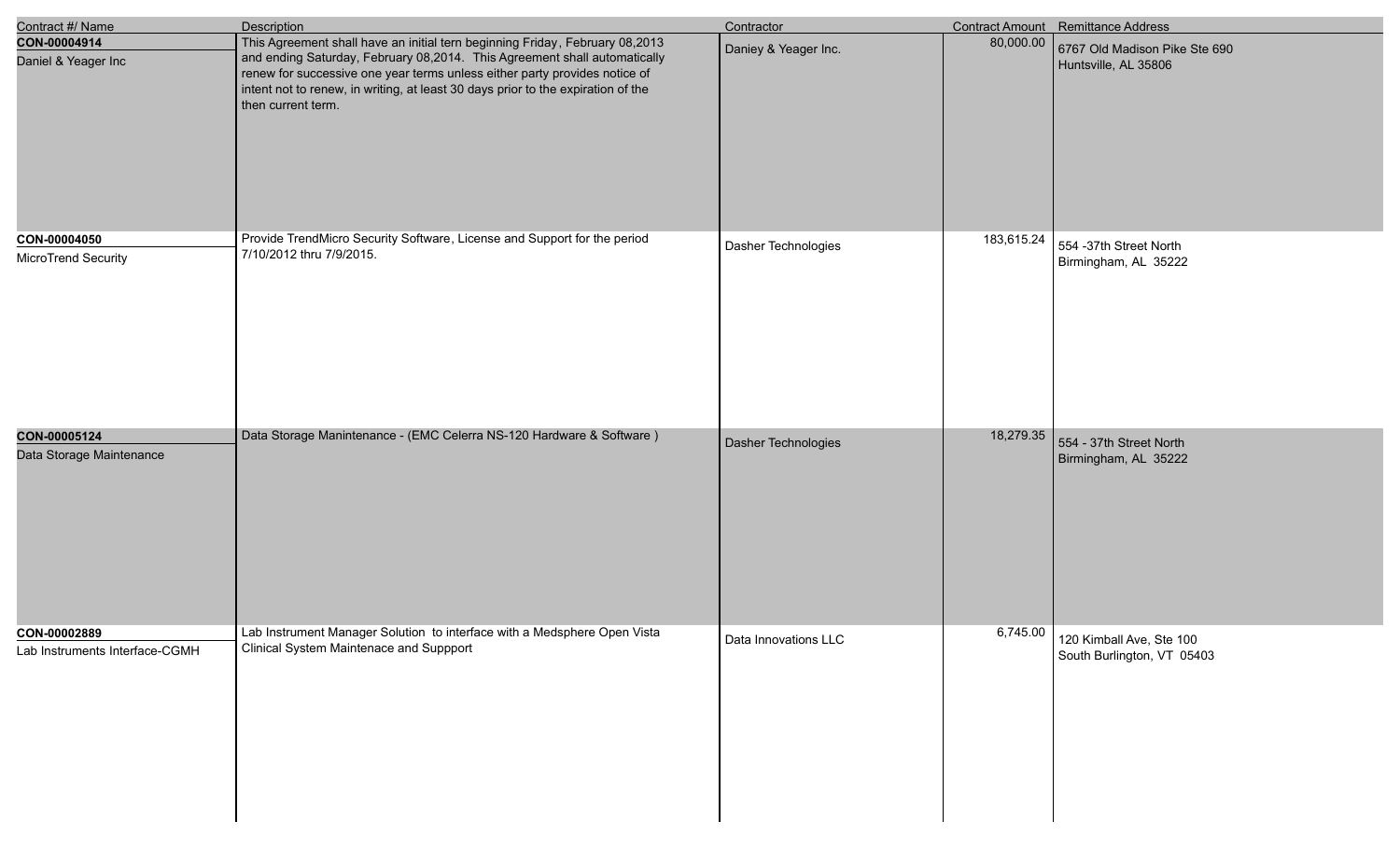| Contract #/ Name                                                                     | Description                                                                                                        | Contractor         |          | Contract Amount Remittance Address              |
|--------------------------------------------------------------------------------------|--------------------------------------------------------------------------------------------------------------------|--------------------|----------|-------------------------------------------------|
| CON-00005135<br>David Mullins MAI appraisal of tr.<br>52 Tarrant Huffman Road        | Professional Appraisal Services for tract 52 Tarrant Huffman Road as<br>recommended by ALDOT - Federal Aid Project | David Mullins      | 6,500.00 | P. O. Box 1933<br>Pell City, AL 35125           |
| CON-00005136<br>David Mullins MAI appraisal of tr. 8<br>Sweeney Hollow Road Widening | Professional Services Contract for appraisal of Tr. 8 Sweeney Hollow Road<br>and court time.                       | David Mullins      | 8,500.00 | P. O. Box 1933<br>Pell City, AL 35125           |
| CON-00003653<br>DHR building Appraisal - David<br><b>Mullins</b>                     | Appraisal Services for DHR building at 1301 5th Avenue South. \$5500 for<br>appraisal and \$150/hr for court work  | David Mullins, MAI | 6,000.00 | P. O. Box 1933<br>Pell City, AL 35125           |
| CON-00004040<br>Mullins appraisal of 2220 Rev.<br>Abraham Woods Blvd                 | Appraisal services for 2220 Rev. Abraham Woods Blvd. \$2500 plus \$150/hr<br>for court work.                       | David Mullins, MAI |          | $3,000.00$ P.O. Box 1933<br>Pell City, AL 35125 |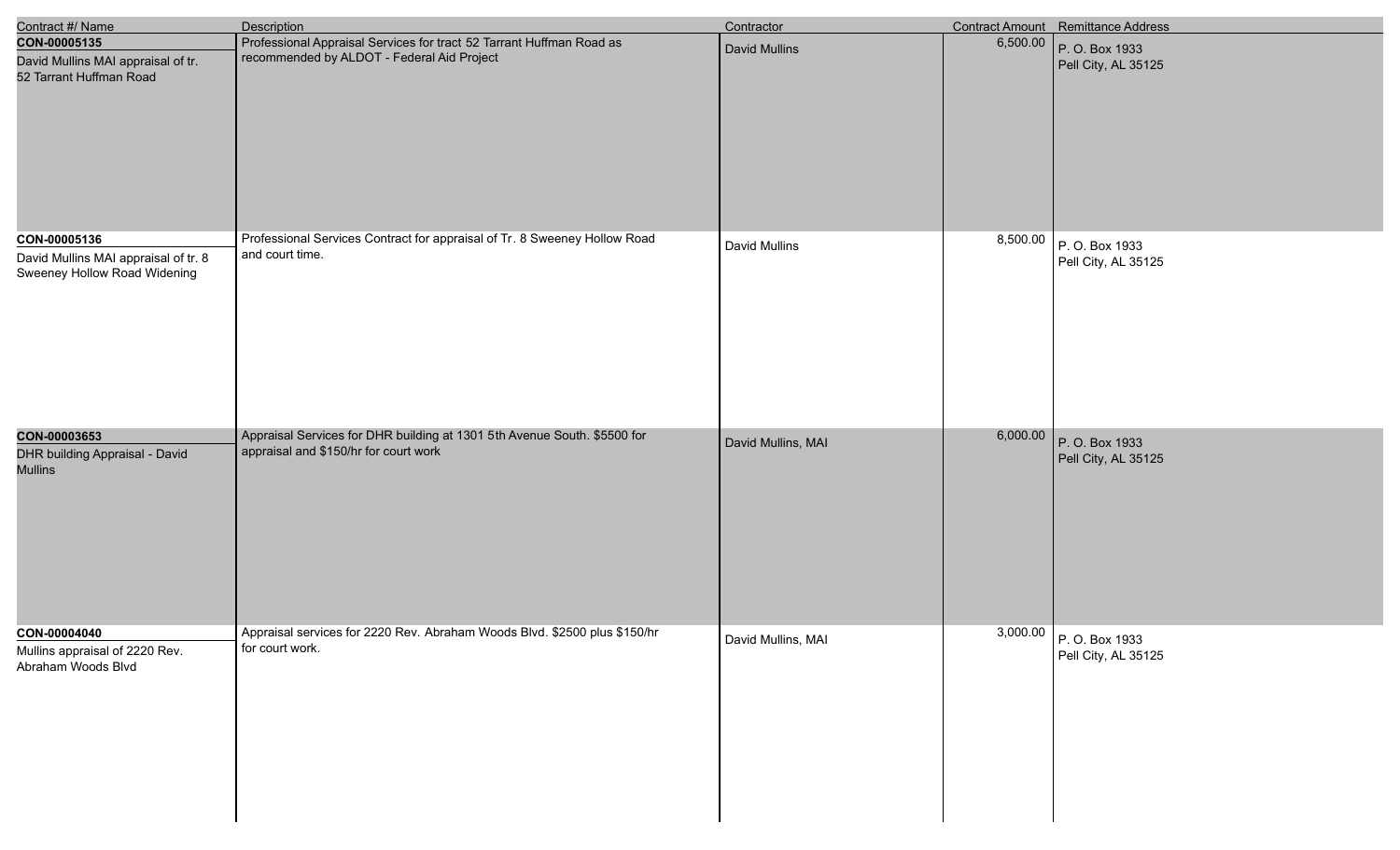| Contract #/ Name                                                               | <b>Description</b>                                                                                                                   | Contractor            |          | Contract Amount Remittance Address              |
|--------------------------------------------------------------------------------|--------------------------------------------------------------------------------------------------------------------------------------|-----------------------|----------|-------------------------------------------------|
| CON-00004097<br>Mullins appraisal of High Line<br>Railroad for Rails to Trails | Appraisal Services for High Line Railroad Rails to Trails. 8500 for appraisal<br>and 500 for court time if needed. 80% reimburseable | David Mullins, MAI    | 9,000.00 | P. O. Box 1933 Pell City, AL 35125              |
| CON-00002530<br>Mullins Appraisal of Patton Chapel<br>Tract 5                  | Appraisal Services on Patton Chapel Road Phase I STPBH 7020(600) Tract 5<br>for Circuit Court                                        | David P. Mullins      |          | $8,000.00$ P.O. Box 1933<br>Pell City, AL 35125 |
| CON-00003466<br>Mullins Appraisal on Mary<br><b>Buckelew Parkway</b>           | Appraisal Services of 47 acres on Mary Buckelew Parkway next to I-65.<br>\$3500 for appraisal and \$150/hr for court work.           | David P. Mullins, MAI |          | 4,000.00 P.O. Box 1933<br>Pell City, AL 35125   |
| CON-00004783<br>David Mullins Contract Morgan<br>Road Circuit Court            | Appraisal of 2 tracts Morgan Road & testify in circuit court                                                                         | David P. Mullins, MAI |          | 16,500.00 P.O. Box 1933<br>Pell City, AL 35125  |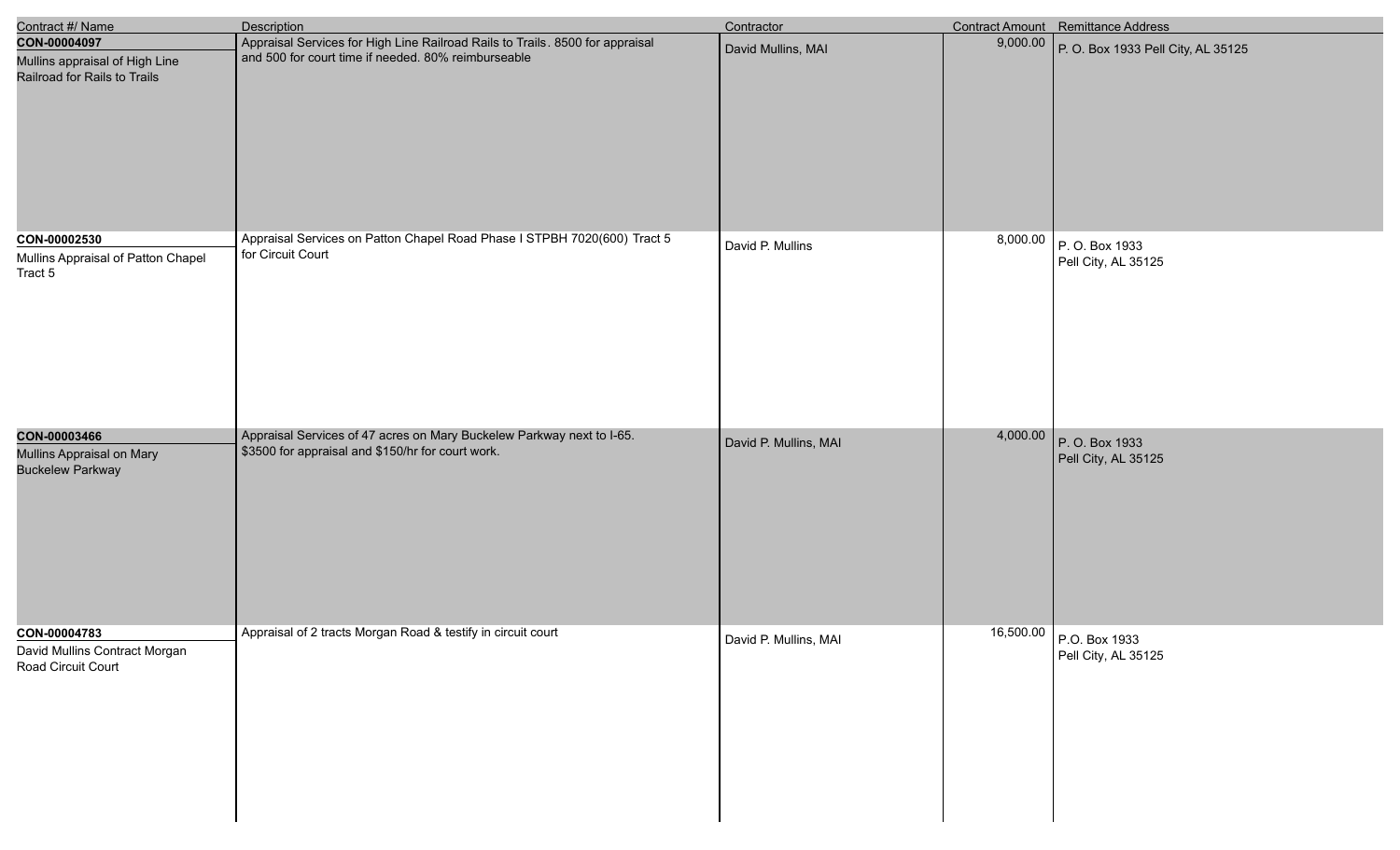| Contract #/ Name                                                                               | Description                                                                               | Contractor              |            | Contract Amount Remittance Address                           |
|------------------------------------------------------------------------------------------------|-------------------------------------------------------------------------------------------|-------------------------|------------|--------------------------------------------------------------|
| CON-00005724<br>Central Laundry Appraisal of Land<br>and Building                              | Professional Appraisal Services for land and building of Central Laundry                  | David P. Mullins, MAI   | 5,500.00   | P. O. Box 1933<br>Pell City, AL 35125                        |
| CON-00001564<br>David Mullins Appraisal Contract<br>on remaining tract on TOPICS,<br>Phase VII | Personal Services Contract for Appraisal of remaining tracts on TOPICS,<br>Phase VII      | David P.Mullins, MAI    | 10,000.00  | P.O. Box 1933<br>Pell City, AL 35125                         |
| CON-00001854<br>David T. Fuller, D.V.M.                                                        | Provide services for care of dogs assigned to the K9 Unit.                                | David T. Fuller, D.V.M. | 6,000.00   | Hope Animal Clinic<br>3051 Morgan Road<br>Bessemer, AL 35022 |
| CON-00002664<br><b>Groundskeeping Services</b>                                                 | Amendment No. 2 to the contract for Groundskeeping Services at the Village<br>Creek WWTP. | Davlin, LLC             | 204,000.00 | 305 Misty Water Drive, Columbiana, AL 35051                  |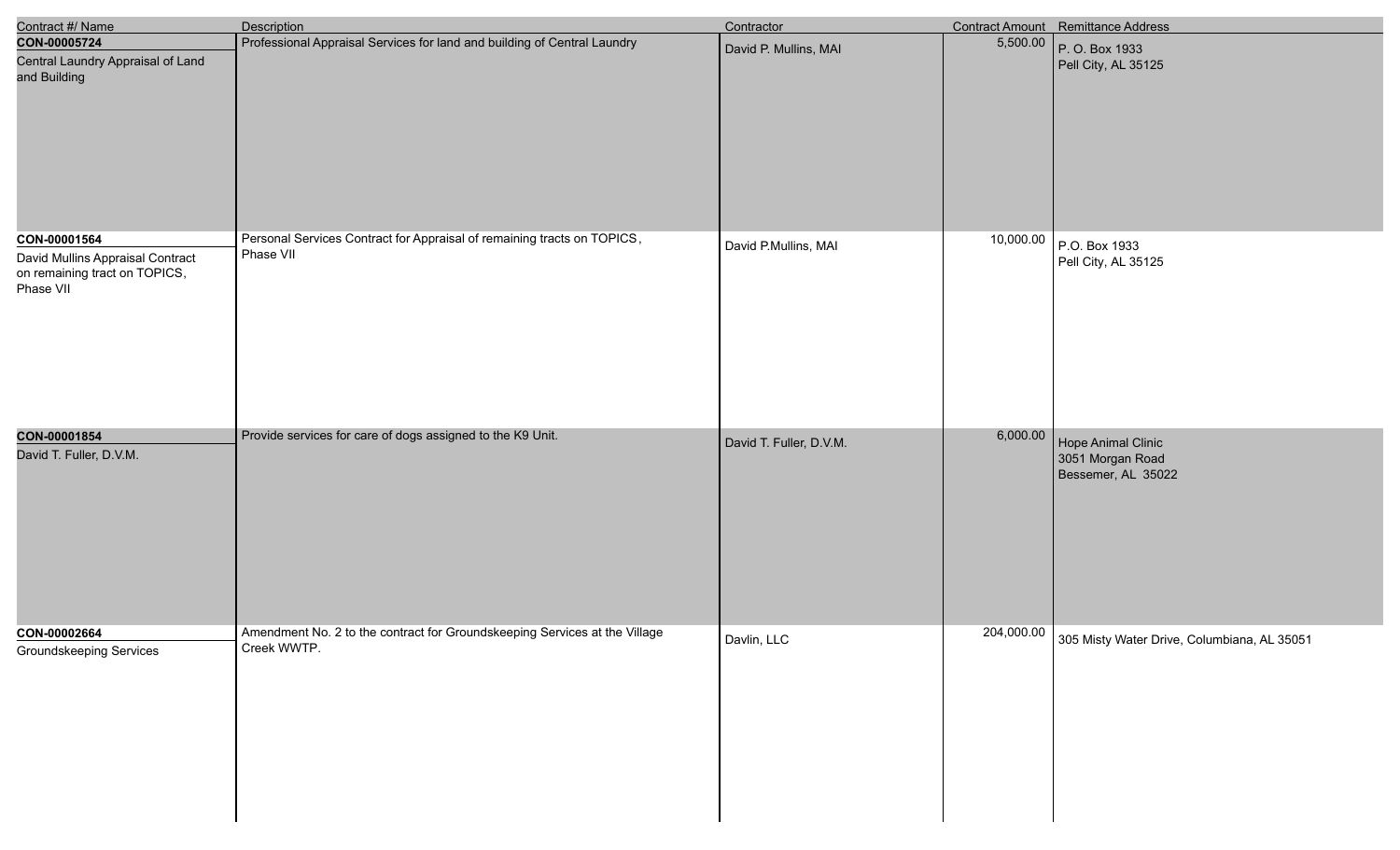| Contract #/ Name                                  | <b>Description</b>                                                                                                 | Contractor            |            | Contract Amount Remittance Address |
|---------------------------------------------------|--------------------------------------------------------------------------------------------------------------------|-----------------------|------------|------------------------------------|
| CON-00003123                                      | To provide basic life and Accidental Death & Dismemberment Insurance                                               | Dearborn National     | 303,600.00 | 300 East Randolph Street           |
| Basic Life and AD & D Insurance<br>Services       | services for employees of Jefferson County Commission.                                                             |                       |            | Chicago, IL 60601                  |
| CON-00005648                                      | URSA InforSuite Software Maintenance                                                                               | Decision Support, LLC | 32,144.56  | 3326 Siskey Parkway                |
| <b>URSA InfoSuite Software</b>                    |                                                                                                                    |                       |            | Suite #300                         |
| CON-00005557                                      | VMWare vSphere Upgrade and Maintenance Support                                                                     | Dell Marketing, L.P.  | 31,954.60  | One Dell Way                       |
| VMWare vSphere Upgrade and<br>Maintenance Support |                                                                                                                    |                       |            | Round Rock, TX 78682               |
| CON-00005625                                      | Provide Printers (Laser & Dot Matrix), for various County Departments on as                                        | Dell Marketing, LP    | 0.00       | One Dell Way                       |
| Printers (Laser & Dot Matrix)                     | needed basis as requested and budgeted. Contract Period 10/1/13 to<br>9/30/14. Not to exceed \$50,000.00 annually. |                       |            | Round Rock, TX 78682               |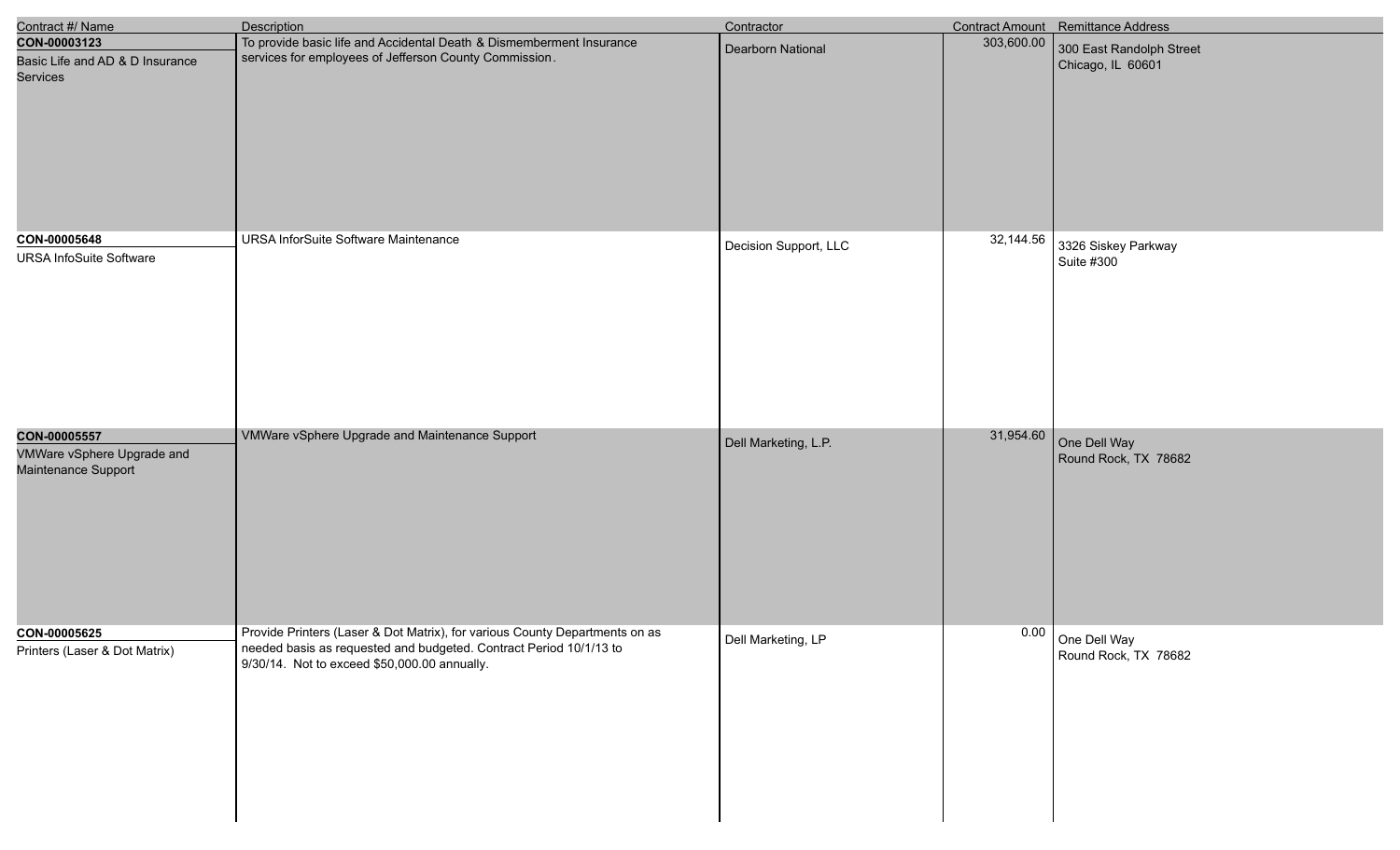| Contract #/ Name                                                         | <b>Description</b>                                                                                                                                                                                                                                                                                                                                                                                                                                                                                                          | Contractor                      |      | <b>Contract Amount</b> Remittance Address                 |
|--------------------------------------------------------------------------|-----------------------------------------------------------------------------------------------------------------------------------------------------------------------------------------------------------------------------------------------------------------------------------------------------------------------------------------------------------------------------------------------------------------------------------------------------------------------------------------------------------------------------|---------------------------------|------|-----------------------------------------------------------|
| CON-00005292<br>Dental Staff School WIA Adult<br>Agreement 3-1-30-24-34  | ITA Adult Agreement for Dental Assistants. Tuition amount depends on the<br>number of students enrolled. This agreement shall be effective from July 1,<br>2013 through June 30, 2014.                                                                                                                                                                                                                                                                                                                                      | <b>Dental Staff</b>             | 0.00 | 3020 Roswell Road<br><b>Ste 100</b><br>Marietta, Ga 30062 |
| CON-00005291<br>Dental Staff School Dislocated<br>Agreement 3-6-30-24-34 | ITA Dislocated Agreement for Dental Assistants. Tuition amount depends on<br>the number of students enrolled. This agreement shall be effective from July<br>1, 2013 through June 30, 2014.                                                                                                                                                                                                                                                                                                                                 | Dental Staff School             | 0.00 | 3020 Roswell Road<br>Ste. 100<br>Marietta, GA 30062       |
| CON-00004855<br>Depfa Bank PLC                                           | plan support agreement                                                                                                                                                                                                                                                                                                                                                                                                                                                                                                      | Depfa Bank                      | 0.00 | 622 Third Avenue, 29th Floor<br>New York, NY 10017        |
| CON-00002018<br>ESG Agreement S-10-UC-01-0006<br>Amendment               | The purpose of this Amendment #1 (Original Agreement approved by the<br>Commission on 10/26/10, MB 160, PG 565) is to include award terms in the<br>Agreement as required by the United States Office of Managment and Budget<br>(OMB). The award terms set forth uniform requirements concerning the Duns<br>and Bradstreet Data Universal Numbering (DUNS), the Central Contractor<br>Registration (CCR) database and the Federal Funding Accountability and<br>Transparency Act. No other changes are made at this time. | Dept. of Housing and Urban Dev. | 0.00 | US Dept. of HUD CPD Div.<br>Birmingham, Al.               |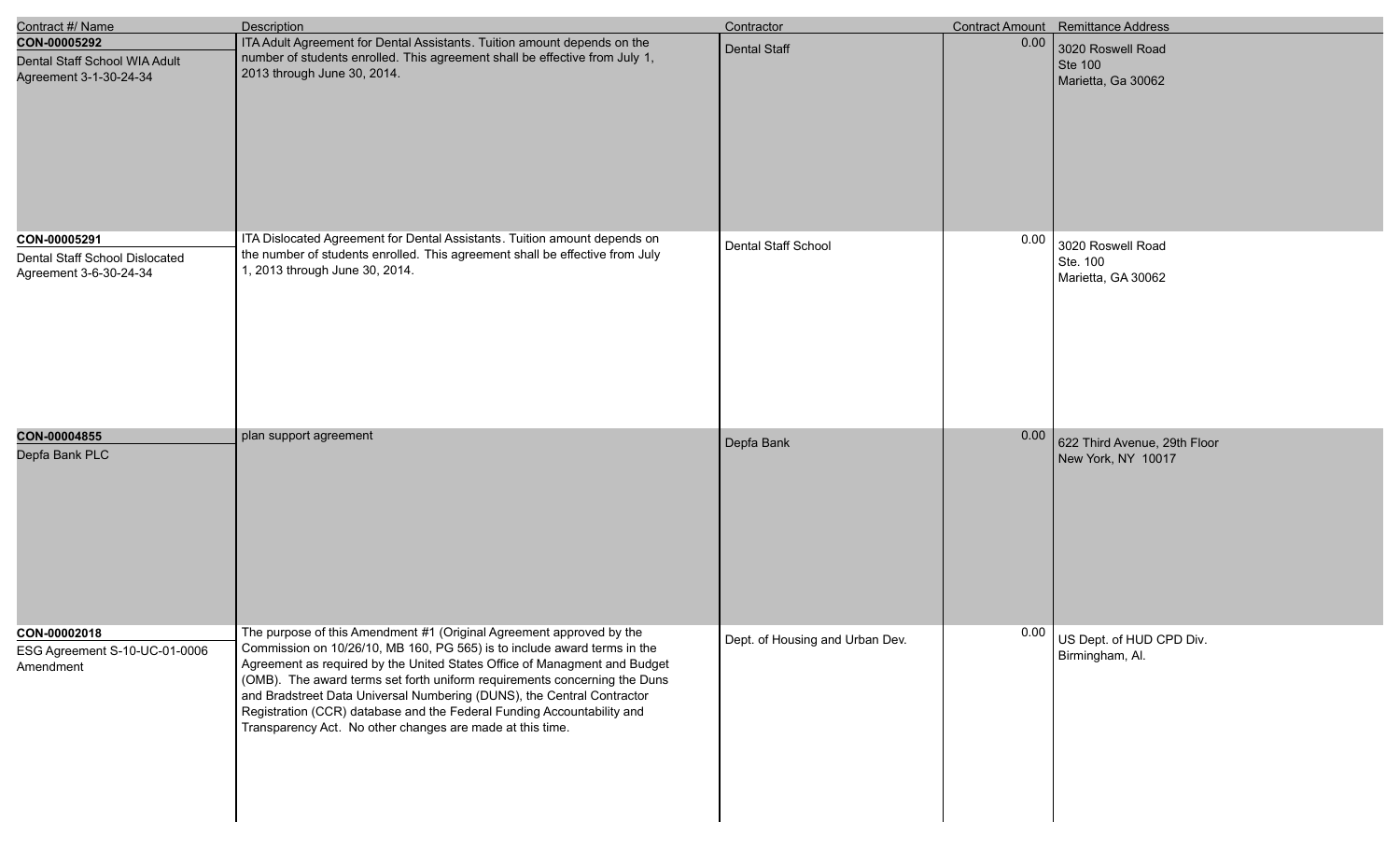| Contract #/ Name                                                                                   | <b>Description</b>                                                                                                                                                                                                                                                                                                               | Contractor                      |            | Contract Amount Remittance Address                      |
|----------------------------------------------------------------------------------------------------|----------------------------------------------------------------------------------------------------------------------------------------------------------------------------------------------------------------------------------------------------------------------------------------------------------------------------------|---------------------------------|------------|---------------------------------------------------------|
| CON-00005320<br>Diverse Community Networks, Inc<br>Adult Agreement 3-1-30-24-23                    | ITA Adult Worker agreement for Occupational Training for WIA particiipants.<br>This agreement shall be effective from 7/1/2013 through 6/30/2014. Training<br>cost range from \$1585 to \$5,000. The amount paid under the agreement<br>depends on the number of students trained. 30 day Cancellation in the<br>agreement.      | Diverse Community Network, Inc. | 0.00       | 7001 Crestwood Blvd<br>Ste. 610<br>Birmingham, Al 35210 |
| CON-00005319<br>Diverse Community Network, Inc.<br><b>WIA Dislocated Agreement</b><br>3-6-30-24-23 | ITA Dislocated Worker agreement for Occupational Training for WIA<br>particiipants. This agreement shall be effective from 7/1/2013 through<br>6/30/2014. Training cost range from \$1585 to \$5,000. The amount paid under<br>the agreement depends on the number of students trained. 30 day<br>Cancellation in the agreement. | Diverse Community Networks, INC | 0.00       | 1560 Cunningham Drive<br>Helena, Al 35080               |
| CON-00002549<br>Morris Cemetery - 2011 Mulvehill<br><b>Hayfield License</b>                        | Unused Morris Cemetery property to be used for Agricultural Purposes from<br>April 2011 until March 2014                                                                                                                                                                                                                         | Donald Mulvehill, Licensee      | 200.00     | 8224 Mulvehill Road<br>Morris, AL 35116                 |
| CON-00004381<br>DR Solutions PAC/RIS-2012                                                          | Provide software and hardware for Unlimited DR Systems Unity Software<br>PACS-Mammo-Reporting for 53,500 annual exams annual exams.                                                                                                                                                                                              | DR Solutions PAC/RICs           | 868,000.00 | 10140 Mesa Rim Road<br>San Diego, CA92121               |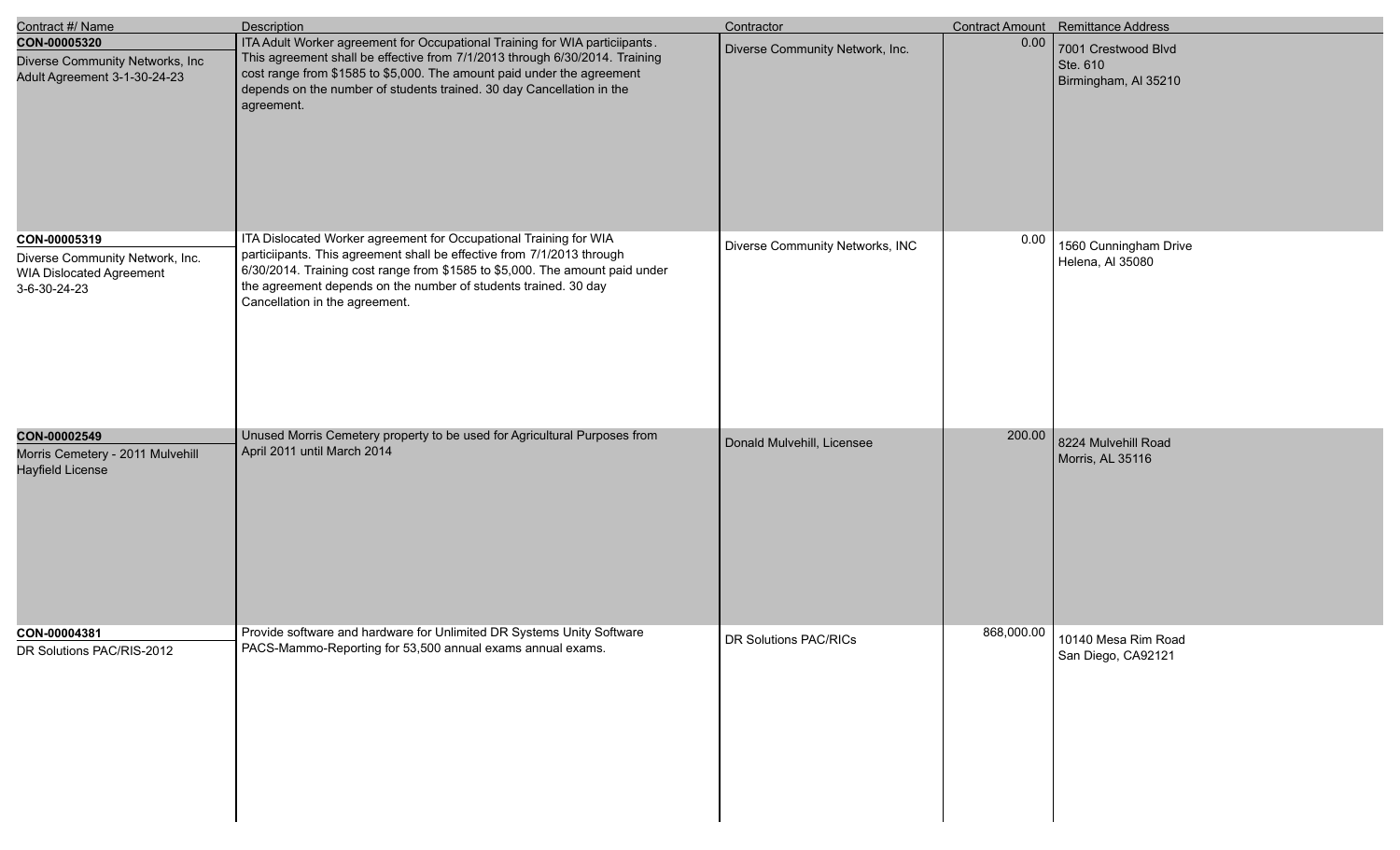| Contract #/ Name                                                                        | Description                                                                                                                                                                                                                                                                                                                                                                                                                                                                                                                                              | Contractor                                |            | Contract Amount Remittance Address                          |
|-----------------------------------------------------------------------------------------|----------------------------------------------------------------------------------------------------------------------------------------------------------------------------------------------------------------------------------------------------------------------------------------------------------------------------------------------------------------------------------------------------------------------------------------------------------------------------------------------------------------------------------------------------------|-------------------------------------------|------------|-------------------------------------------------------------|
| CON-00004798<br>Dr. Delbert Hahn M.D. LLC                                               | Amendment 2 to the contract will extend the completed date from February<br>28, 2014 to September 30, 2014. Compensation shall not exceed<br>\$158,400.00. All other terms and conditions of the original contract remain the<br>same.                                                                                                                                                                                                                                                                                                                   | Dr. Delbert Hahn M.D.                     | 158,400.00 | 4134 Ternview Road Vestavia Hills, AL 35242                 |
| CON-00001850<br>Dr. Durwood Sims                                                        | Provide educational services to jail inmates and maintain the Birmingham Jail<br>Library                                                                                                                                                                                                                                                                                                                                                                                                                                                                 | Dr. Durwood Sims                          | 36,000.00  | 2221 Circle Drive<br>Birmingham, AL 35214                   |
| CON-00002582<br>Quitclaim by Jefferson County of<br>Lots 19 and 20 of the Central Tract | Quitclaim of County's interest in Lots 19 and 20 of Central Tract MB3 Pg10 to<br>clear title from 1940 Sheriff's Deed. Jefferson County makes no claim to the<br>property                                                                                                                                                                                                                                                                                                                                                                                | Dr. Eunice Banks, Mina L. Dickens<br>etal | 290.12     | 3500 Colonnade Parkway<br>Suite 350<br>Birmingham, AL 35243 |
| CON-00004930<br>Dr. Iona Shirley                                                        | As part of this Agreement between Jefferson County and Psychiatric Services<br>Provider will fulfill the following professional obligations: The Professional<br>service of Psychiatric Services during the week. Physician shall provide<br>Psychiatric Service to the County patients as requested by the County and as<br>agreed to by the Physician. Psychiatric Services Provider will provide for<br>outpatient clinic consults during clinic operations and telephone support as<br>needed from other County affiliated or contracted physicians. | Dr. Iona Shirley                          | 150,000.00 | N/A                                                         |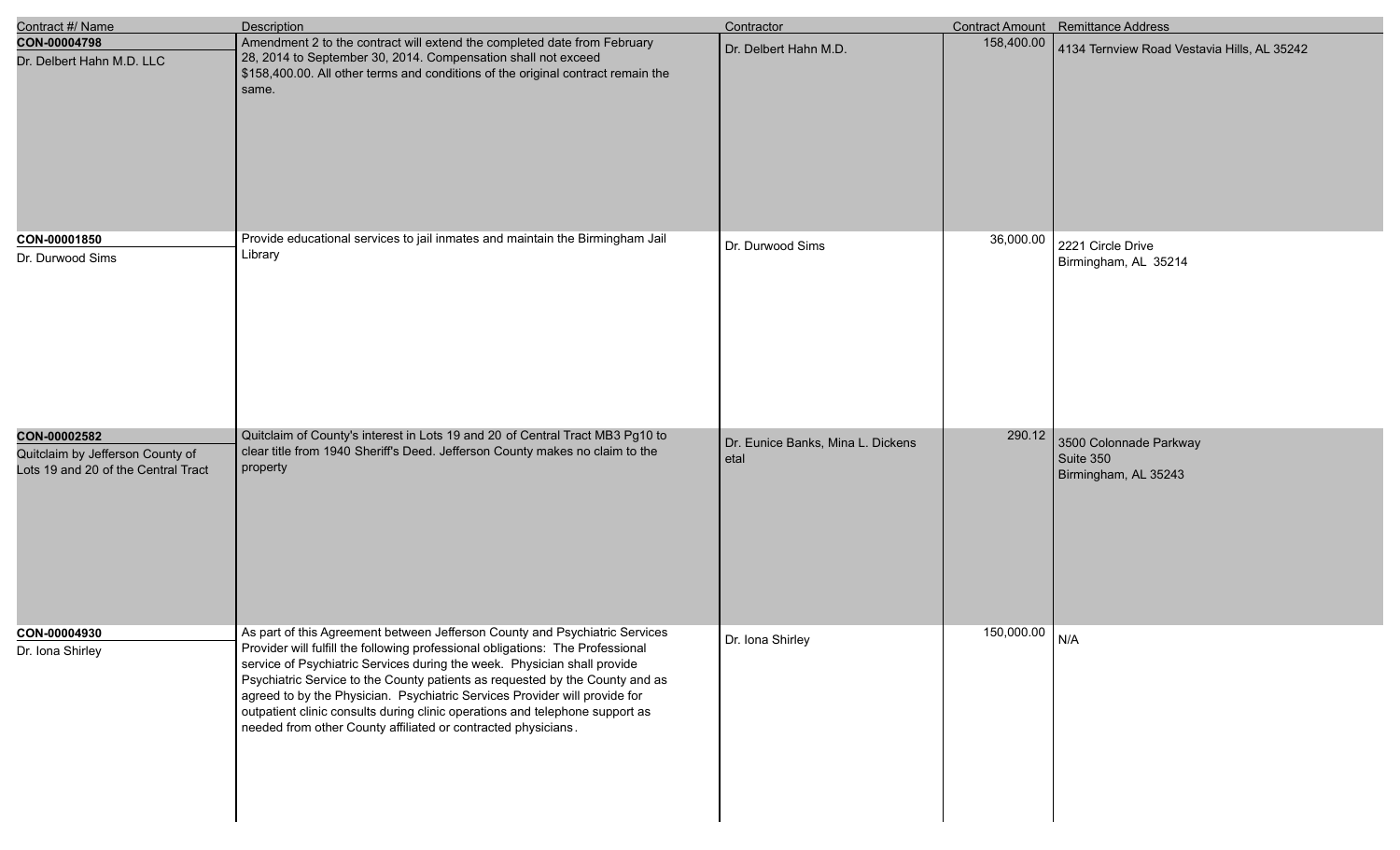| Contract #/ Name                                                                 | Description                                                                                                                                                                                                                                                                                                                                                                                                                                                                                  | Contractor                      |            | <b>Contract Amount</b> Remittance Address           |
|----------------------------------------------------------------------------------|----------------------------------------------------------------------------------------------------------------------------------------------------------------------------------------------------------------------------------------------------------------------------------------------------------------------------------------------------------------------------------------------------------------------------------------------------------------------------------------------|---------------------------------|------------|-----------------------------------------------------|
| CON-00004882<br>Dr. J. Walden Retan, M.D.                                        | Amendment 2 to contract to extend the completed date from February 18,<br>2014 to September 30, 2014. Compensation shall not exceed \$166,400.00.<br>All other terms and conditions of the original contract remain the same.                                                                                                                                                                                                                                                                | Dr. J. Walden Retan, M.D.       | 166,400.00 | 177 Oak Ridge Lane<br>Talladega, AL 35160-8303      |
| CON-00004872<br>Dr. Jacquline Perry M.D.                                         | Utilization Review Director shall perform the duties and responsibilities as set<br>forth in Exhibit A. Utilization Review Director shall perform all such duties and<br>responsibilities ("Utilization Review Services") in accordance with accepted<br>professional standards, all applicable federal, state, and local laws and<br>regulations, County policies, and JCAHO standards (if County maintains or<br>seeks JCAHO accreditation), as the same may be revised from time to time. | Dr. Jacquline Perry M.D.        | 75,000.00  | N/A                                                 |
| CON-00005332<br>Dynamic Educational System, Inc.<br>Youth Agreement 3-4-30-07-35 | WIA Youth for training up to 40 participants. Training for work experience and<br>job rediness for futurer employment. Agreement shall be effective from<br>7/1/2013 through 6/30/2014. Cost per participant \$6,680. 30 day cancellation<br>clause in agreement.                                                                                                                                                                                                                            | Dynamic Educational System, Inc | 267,223.74 | 8433 N. Black Canyon HWY #184<br>Phoenix, Az. 85021 |
| CON-00004522<br>Sun/Oracle Production Server<br>Maintenance                      | Sun/Oracle Production Hardware and Software Server Maintenance                                                                                                                                                                                                                                                                                                                                                                                                                               | Dynamic Systems, Inc.           | 39,954.47  | 124 Maryland Street<br>El Segundo, CA 90245         |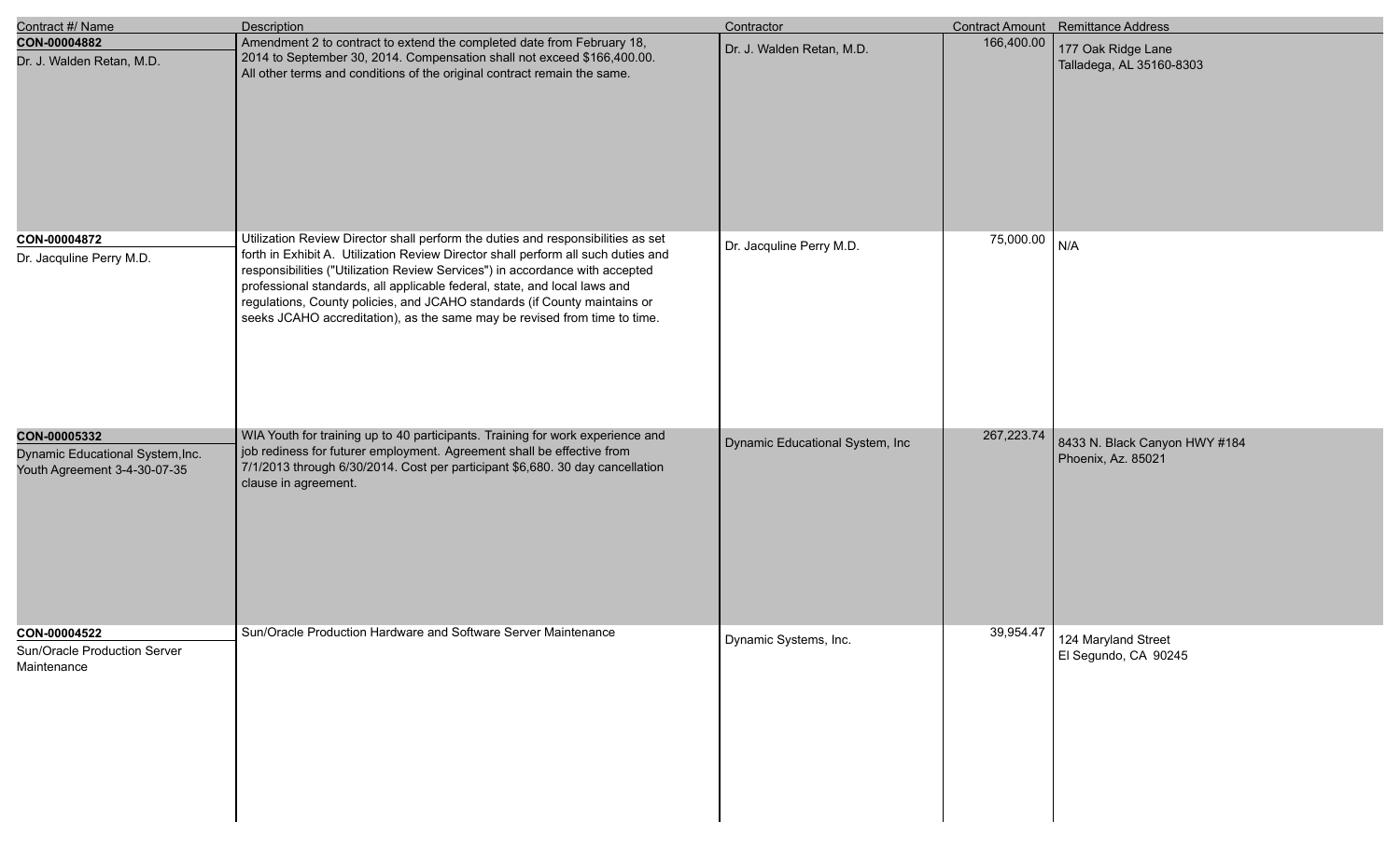| Contract #/ Name                                                      | <b>Description</b>                                                                                                                                                                                                                                                                                                                                                           | Contractor                         |           | Contract Amount Remittance Address                                                |
|-----------------------------------------------------------------------|------------------------------------------------------------------------------------------------------------------------------------------------------------------------------------------------------------------------------------------------------------------------------------------------------------------------------------------------------------------------------|------------------------------------|-----------|-----------------------------------------------------------------------------------|
| CON-00004942<br>Santek Environmental of Alabama<br><b>LLC</b>         | County shall post & maintain with ADEM a cash account or other type of<br>readily available funds in an initial amount equal to \$4,476,321.                                                                                                                                                                                                                                 | Edward A. Caylor                   | 0.00      | N/A                                                                               |
| CON-00005244<br><b>EMD Millipore</b>                                  | Service for 2 Millipore water systems with extended warranty. Parts and labor<br>are included.                                                                                                                                                                                                                                                                               | <b>EMD Millipore</b>               | 5,048.00  | N/A                                                                               |
| CON-00003741<br><b>EMA Outdoor Early Warning Siren</b><br>Maintenance | InterDepartmental Agreement between Roads & Transportation and the<br>Emergency Management Agency. Roads & Transportaion will provide<br>Outdoor Early Warning Siren Maintenance Services for \$50.000 (Revenue).<br>Contract will expire 09/30/2012. This figure is 85% of the labor cost and EMA<br>responsible for procurement and cost of siren equipment and materials. | <b>Emergency Management Agency</b> | 50,000.00 | Allen Kniphfer<br><b>EMA</b><br>709 19th Street North<br>Birmingham, AL 35203     |
| CON-00004514<br><b>EMA Outdoor Early Warning Siren</b><br>Maintenance | InterDepartmental Agreement between Roads & Transportation and<br>Emergency Management Agency. Roads & Transportation will provide<br>Outdoor Early Warning Siren Maintence Services for \$100,000.00 (Revenue).<br>Contract will expire Sept 30, 2013. This figure is 85% of labor cost amd EMA<br>responsible for procurement and cost of siren equipment and materials.   | <b>Emergency Management Agency</b> |           | 100,000.00   Emergency Management<br>709 19th Street North<br>Birmingham Al 35203 |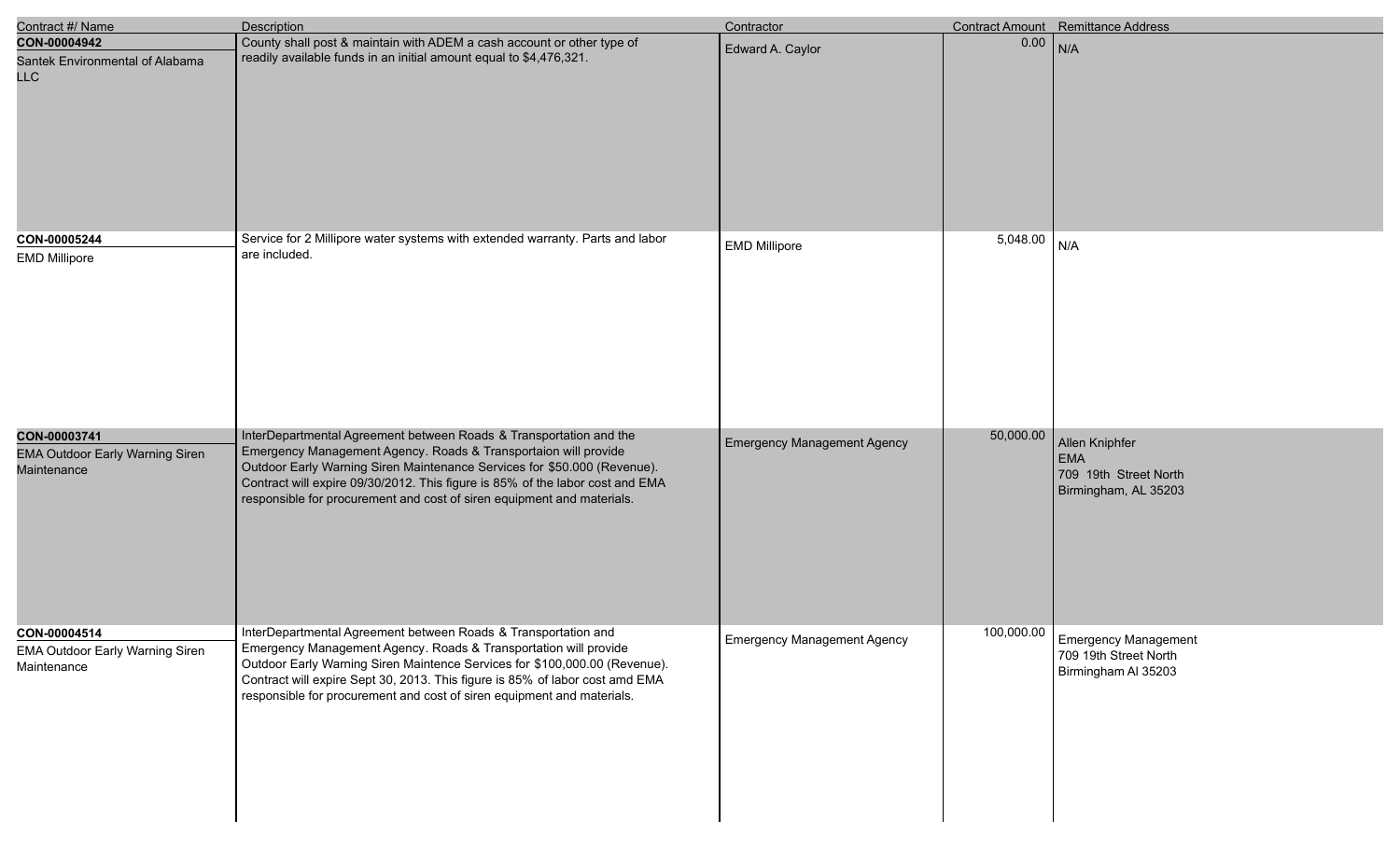| Contract #/ Name                               | <b>Description</b>                                                                                                                           | Contractor                     |           | Contract Amount Remittance Address                                                    |
|------------------------------------------------|----------------------------------------------------------------------------------------------------------------------------------------------|--------------------------------|-----------|---------------------------------------------------------------------------------------|
| CON-00003885<br><b>EnerNOC Demand Response</b> | Revenue generating contract with EnerNOC/TVA, demand response sales<br>and service agreement.                                                | EnerNOC                        | 0.00      | 2020 Fieldstone Pkwy<br>Suite 900-189<br>Franklin, TN 37069                           |
| CON-00002133<br><b>Enersolv Corporation</b>    | Amendment No. 1 to Perform Whole Effluent Toxicity testing, total organic<br>halogen testing and GM/MS testing and other laboratory testing. | <b>Enersolv Corporation</b>    | 60,000.00 | 2220 Beltline Road SW<br>Decatur, AL 35601                                            |
| CON-00005924<br><b>Enersolv Corporation</b>    | Contract No. 2133                                                                                                                            | <b>Enersolv Corporation</b>    | 60,000.00 | 2220 Beltline Road SW<br>Decatur, Alabama 35601                                       |
| CON-00005297<br>Engineering and Land Surveying | GIS Non-Disclosure and Data License Agreement between Jefferson County<br>Commission, Alabama and Engineering adn Land Surveying             | Engineering and Land Surveying | 0.00      | The E & LS Group, LLC<br>2320 Highland Ave South<br>Suite 240<br>Birmingham, AL 35205 |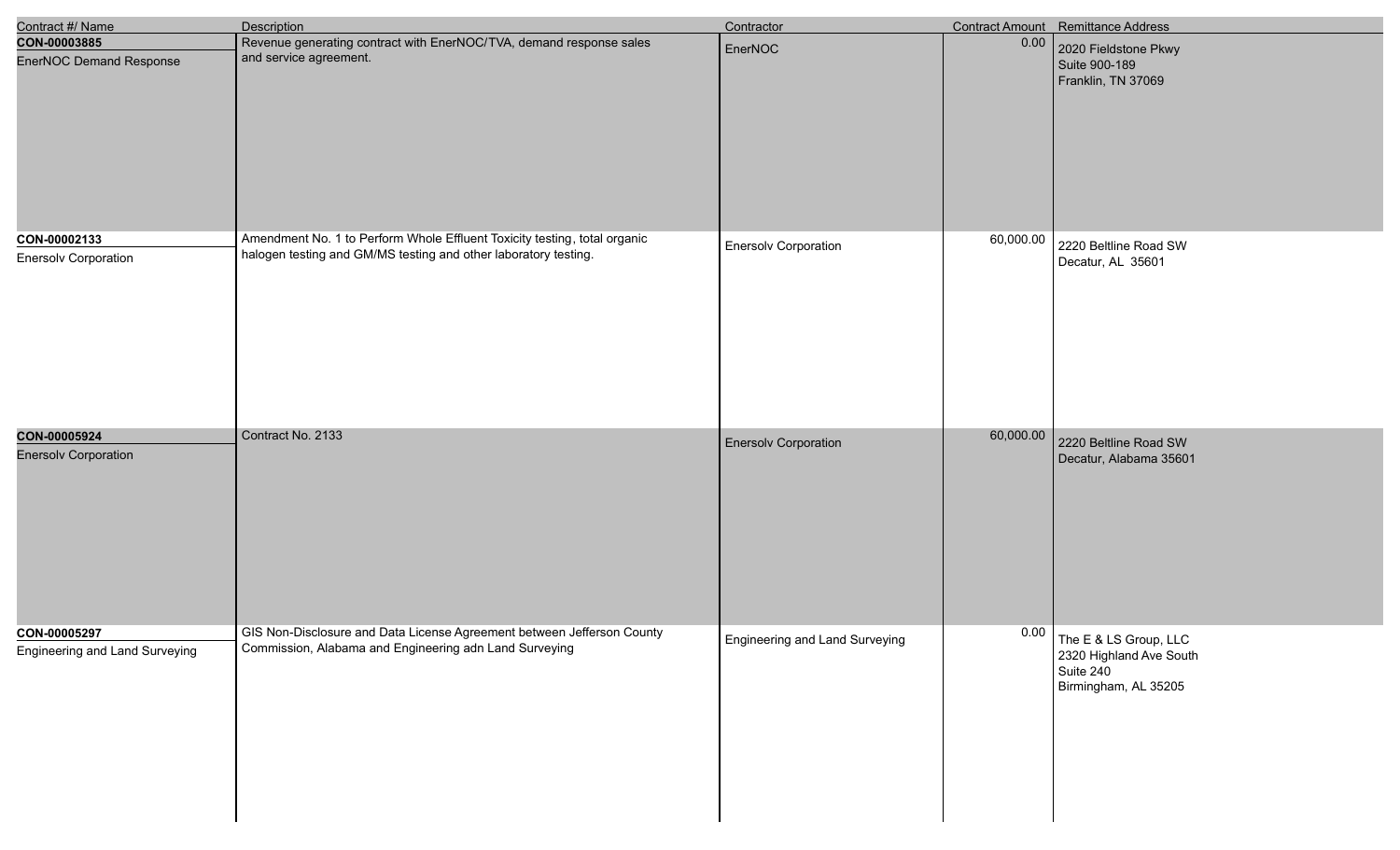| Contract #/ Name                                                               | <b>Description</b>                                                                                                                                                                            | Contractor                               |           | Contract Amount Remittance Address                                                                                                       |
|--------------------------------------------------------------------------------|-----------------------------------------------------------------------------------------------------------------------------------------------------------------------------------------------|------------------------------------------|-----------|------------------------------------------------------------------------------------------------------------------------------------------|
| CON-00003627<br>PATTON CHAPEL RD -<br>STPBH-7020(2) AMEND # 2                  | Patton Chapel Road widening - Project # STPBH-7020(2). To extend the<br>contract exipration date to March 03, 2013                                                                            | Engineering Design Technologies,<br>Inc. | 0.00      | Mr. Fred Hawkins<br>Vice-President<br>Engineering Design Technologies, Inc.<br>600 Beacon Pkwy West<br>Suite 930<br>Birmingham, AL 35209 |
| CON-00004982<br>PATTON CHAPEL RD<br>-STPBH-7020(2) AMEND#3                     | Patton Chapel Road widening- Project #STPBH-7020(2) Amendment #3. To<br>extend the scope of work.                                                                                             | Engineering Design Technologies,<br>Inc. | 31,687.00 | 600 Beacon Parkway West<br>Suite 930<br>Birmingham, AL 35209                                                                             |
| CON-00001526<br><b>IMS AMENDMENT#5</b>                                         | Amendment # 5 to the original contract                                                                                                                                                        | Engineering Service Associates,<br>Inc.  | 68,590.74 | Engineering Service Associates, Inc.<br>Two Perimeter Park South<br>Suite 160 East<br>Birmingham, AL 35243                               |
| CON-00005275<br>Rosedale Sidewalk II: Engineering<br>Svcs (CDBG12-03L-M05-RS2) | Contract between Engineering Service Associates, Inc. and Jefferson County<br>Commission for engineering services related to the Rosedale Sidewalk Phase<br>Il Proeject (CDBG12-03L-M05-RS2). | Engineering Service Associates,<br>Inc.  |           | 35,255.00 5300 Cahaba River Road<br>Birmingham, AL 35243                                                                                 |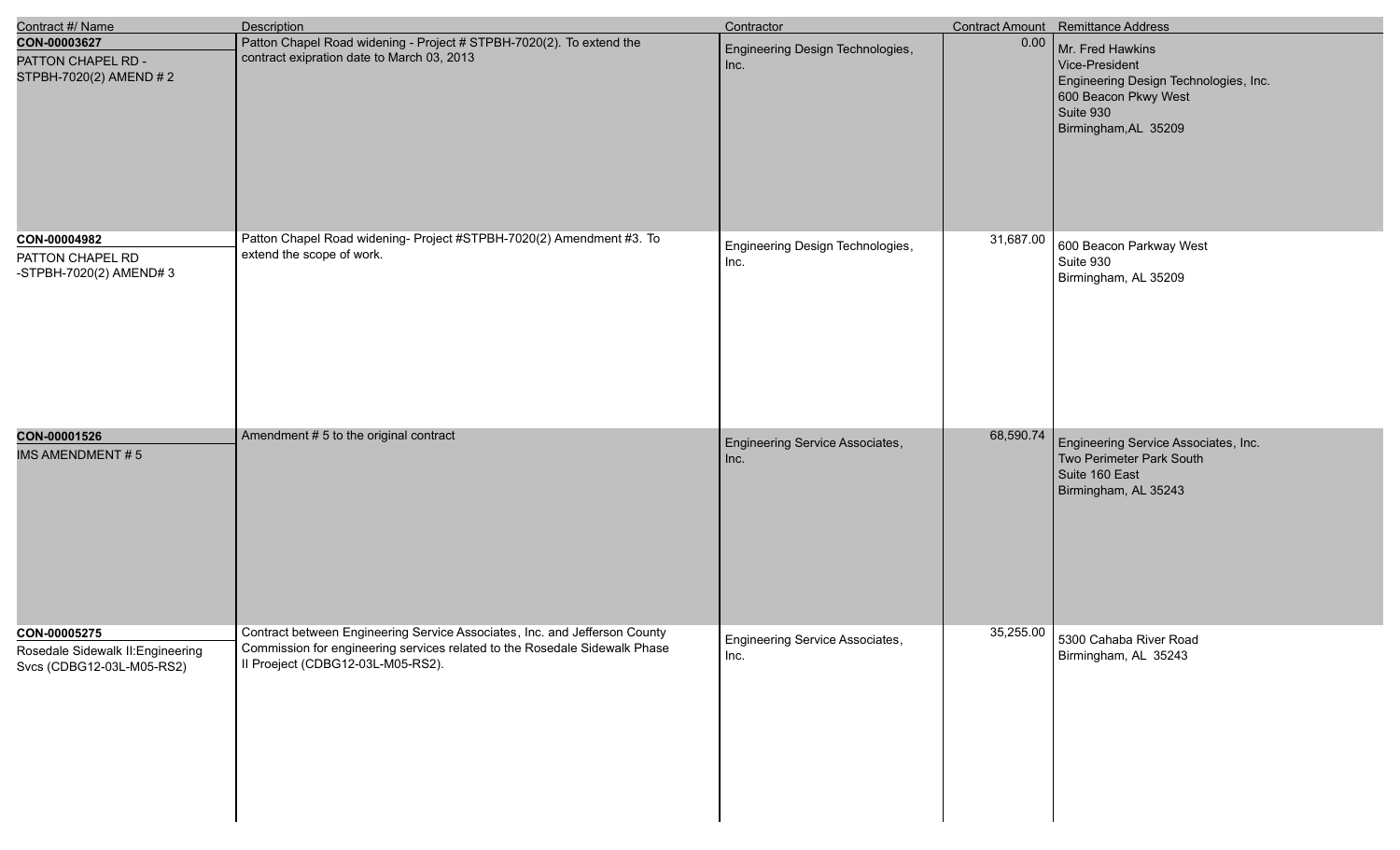| Contract #/ Name                                                                                          | <b>Description</b>                                                                                                                                                                                       | Contractor                               |            | Contract Amount Remittance Address                                                                          |
|-----------------------------------------------------------------------------------------------------------|----------------------------------------------------------------------------------------------------------------------------------------------------------------------------------------------------------|------------------------------------------|------------|-------------------------------------------------------------------------------------------------------------|
| CON-00005278<br><b>Graysville East Ball Park</b><br>Project: Engineering Services<br>(CDBG12-03F-M03-GEP) | Contract between Engineering Service Associates, Inc. and Jefferson County<br>Commission for engineering services related to the Graysville East Ball park<br>Improvements Project (CDBG12-03F-M03-GEP). | Engineering Service Associates,<br>Inc.  | 37,375.00  | 5300 Cahaba River Road<br>Birmingham, AL 35243                                                              |
| CON-00005934<br>2014 Solid Waste Management<br>Plan Update                                                | Agreement for Engineering Services for 2014 Solid Waste Management Plan<br>Update                                                                                                                        | Engineering Service Associates,<br>Inc.  | 85,131.00  | 5300 Cahaba River Road<br>Suite 250<br>Birmingham, Alabama 35243                                            |
| CON-00003626<br>IMS - Amendment # 6-Engineering<br><b>Svcs</b>                                            | Amendment # 6 to Agreement for Infrastructure Management System to<br>extend the expiration date of contract to May 30, 2-12.                                                                            | Engineering Services Associates,<br>Inc. | 0.00       | Engineering Services Associates, Inc.<br>Two Perimeter Park South<br>Suite 160 East<br>Birmingham, AL 35243 |
| CON-00004971<br>IMS-Amendment #7-Engineering<br>Services                                                  | Amendment #7 to Agreement for Infrastructure Management System to<br>extend the scope of services.                                                                                                       | Engineering Services Associates,<br>Inc. | 110,259.57 | 5300 Cahaba River Road<br>Suite 250<br>Birmingham, AL 35242                                                 |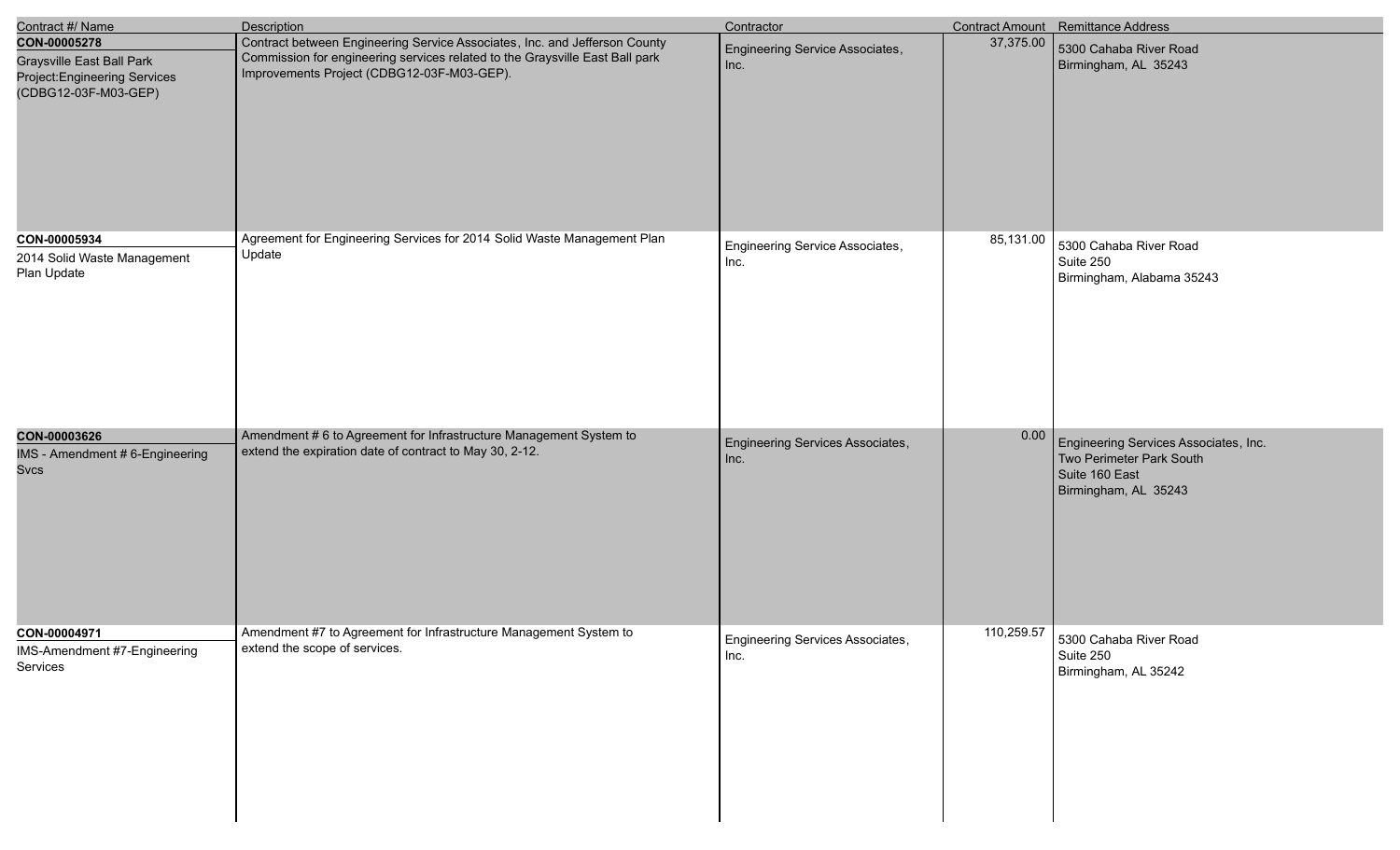| Contract #/ Name                                                      | <b>Description</b>                                                                                                                                                                                               | Contractor                          |              | Contract Amount Remittance Address                         |
|-----------------------------------------------------------------------|------------------------------------------------------------------------------------------------------------------------------------------------------------------------------------------------------------------|-------------------------------------|--------------|------------------------------------------------------------|
| CON-00001555<br><b>E-Ring Capture Software</b>                        | Tax Assessment, Appraisal, Collection and Remittance                                                                                                                                                             | E-Ring                              | 3,684,079.00 | 6703 Odyssey Drive NW<br>Suite 104<br>Huntsville, AL 35806 |
| CON-00005889<br>E-Ring Tax Collector Services                         | Ammendment to Contract to provide enhancements to the existing software                                                                                                                                          | E-Ring Inc                          | 230,000.00   | 4910 Corporate Drive Suite B, Huntsville, AL 35805         |
| CON-00005420<br>E-Ring - PP Online Renditions                         | Software Module controlled by Jefferson County Tax Assessor to allow it's<br>taxpayers to file personal property renditions online - includes 1st year<br>maintenance                                            | E-Ring, Inc                         | 435,000.00   | 4910 Corporate Drive Suite B Huntsville, AL 35805          |
| CON-00005289<br>ESD Trucking Driving School LLC<br>Adult 3-1-30-24-32 | ITA Adult Worker Agreement for training commercial truck drivers. Cost per<br>participant \$3500.00. This agreement shall be effective from July 1, 2013<br>through June 30, 2014. A 30 day cancellation clause. | <b>ESD Truck Driving School LLC</b> | 0.00         | 1436 Shoal Creek Road<br>Decatur, Alabama 35603            |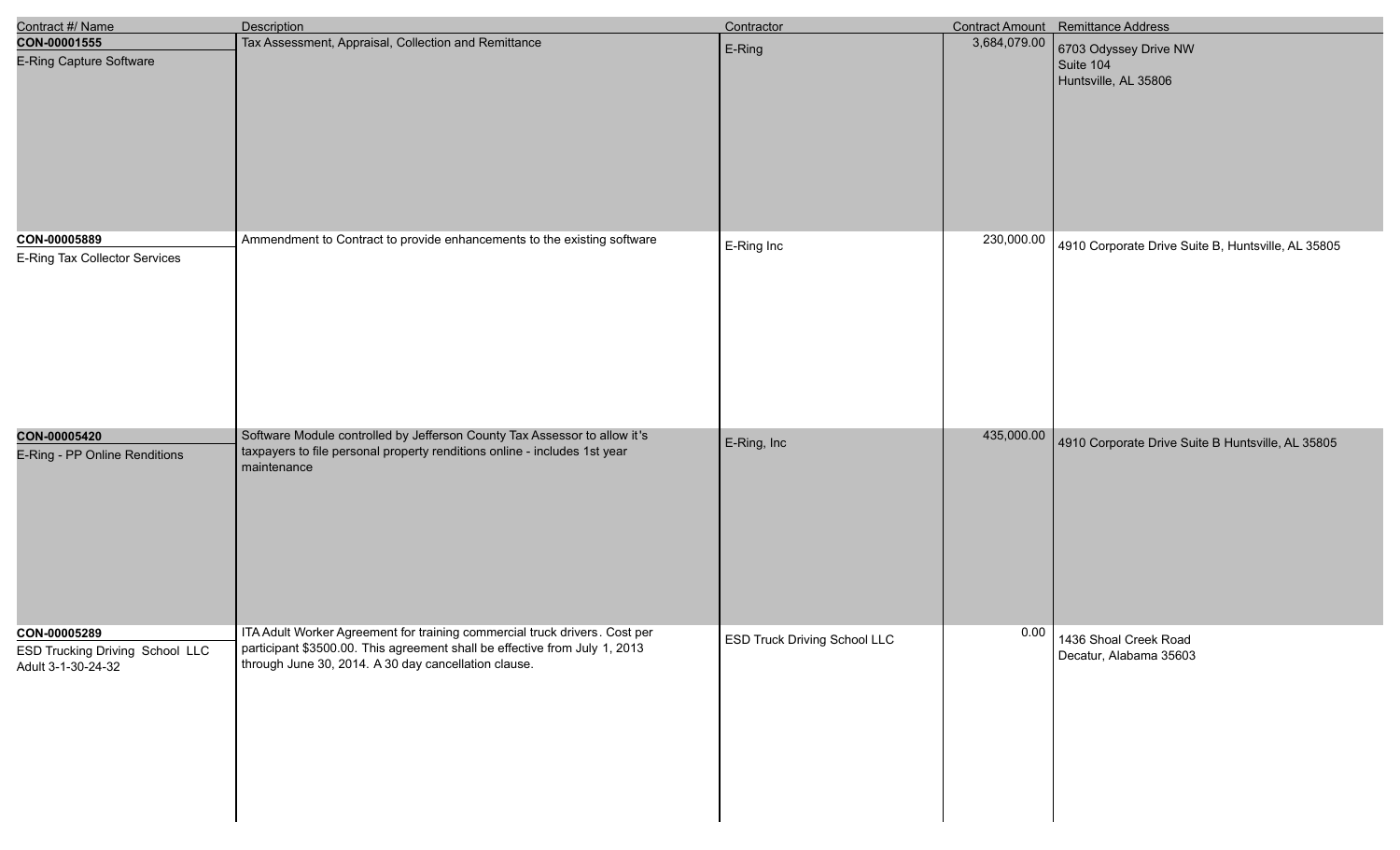| Contract #/ Name                                                                                     | <b>Description</b>                                                                                                                                                                                                             | Contractor                      |            | Contract Amount Remittance Address                                                                          |
|------------------------------------------------------------------------------------------------------|--------------------------------------------------------------------------------------------------------------------------------------------------------------------------------------------------------------------------------|---------------------------------|------------|-------------------------------------------------------------------------------------------------------------|
| CON-00005288<br><b>ESD Trucking Driving Training LLC</b><br>Dislocated WIA Agreement<br>3-6-30-24-32 | ITA Dislocated Worker Agreement for training commercial truck drivers. Cost<br>per participant \$3500.00 This agreement shall be effective from July 1, 2013<br>through June 30, 2014. There is a 30 days cancellation clause. | ESD Truck Driving Training, LLC | 0.00       | 1436 Shoal Creek Road<br>Decatur, Alabama 35603                                                             |
| CON-00005508<br>WebEOC                                                                               | WebEOC Soft Support Silver - Contract Period 6/1/13 to 5/31/14                                                                                                                                                                 | ESI Acquisitions, Inc.          | 16,700.00  | 823 Broad Street<br>Augusta, GA 30901                                                                       |
| CON-00004589<br><b>GIS MAPPING SOFTWARE</b><br><b>MAINTENANCE</b>                                    | GIS MAPPING SOFTWARE MAINTENANCE<br>FOR THE PERIOD 12/16/13 TO 12/15/14                                                                                                                                                        | <b>ESRI</b>                     | 116,700.00 | 380 NEW YORK STREET<br>REDLANDS, CA 92373                                                                   |
| CON-00001152<br>City of Bessemer Housing<br>Authority                                                | To contract with Bessemer Housing Authority to maintain a Senior Center to<br>provide services for older adults age 60 and older in Bessemer and<br>surrounding areas. Contract period October 1 2013- September 30, 2014.     | Exeter-Fairfax Nutrition Center |            | 10,000.00   City of Bessemer Housing Authority<br>1515 Fairfax Avenue<br>P.O Box 1390<br>Bessemer, AL 35021 |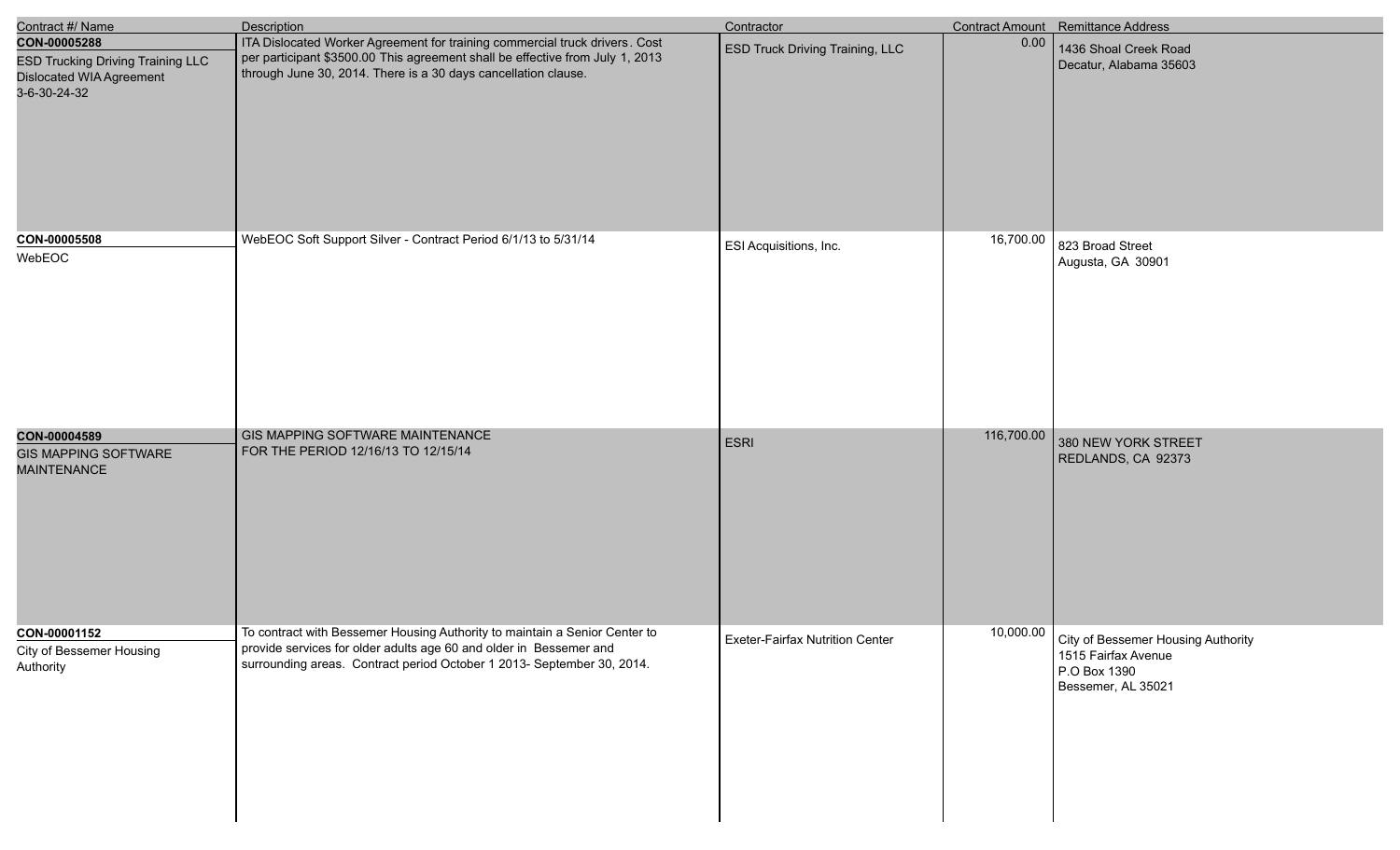| Contract #/ Name                                                        | <b>Description</b>                                                                                                                                                                                                                                                                                                                                                                                                                                                                                                                                      | Contractor                                  |           | Contract Amount Remittance Address                                        |
|-------------------------------------------------------------------------|---------------------------------------------------------------------------------------------------------------------------------------------------------------------------------------------------------------------------------------------------------------------------------------------------------------------------------------------------------------------------------------------------------------------------------------------------------------------------------------------------------------------------------------------------------|---------------------------------------------|-----------|---------------------------------------------------------------------------|
| CON-00003261<br>Sewer Deed of Exchange Powder<br>Plant Rd Exit 108      | deed of exchange to release prior sewer easements in exchange for<br>right-of-way for correct line location                                                                                                                                                                                                                                                                                                                                                                                                                                             | Exit 108, L.L.C.                            | 0.00      | 2201 Jack Warner Pkwy, Suite 2<br>Tuscaloosa, AL 35401                    |
| CON-00005224<br>Facility Technology Group Inc.                          | Engagement of Contractor: The County hereto agrees to engage the<br>Contractor and the Contractor hereby agrees to perform the service<br>hereinafter set forth. Scope of the services is to provide remote hosting of<br>program on secure servers, daily back-up with historical archiving, level 1<br>technical support, full SiteFM program with Web Request, Facilities and EOC<br>Management with BMP Support of proprietary software licensing and support<br>services. Contractor shall be compensated in the amount of \$8,500.00<br>annually. | Facility Technology Group                   | 25,500.00 | 5608 Parkcrest Drive, Suite 325, Austin TX, 78731                         |
| CON-00005628<br>Printers (Laser, Dot Matrix and<br>All-In-One)          | Provide All-In-One Printers for various Jefferson County Departments as<br>needed basis as requested and budgeted by Jefferson County Departments.<br>Contract Not to Exceed \$50,000. Contract Period 10/1/20/13 to 9/30/14, with<br>option to renew two (2) additional one (1) year terms.                                                                                                                                                                                                                                                            | Federalgraphics, LLC                        | 0.00      | 135 West Oxmoor Road<br>Suite 319<br>Birmingham, AL 35209                 |
| CON-00005419<br><b>Online Skills Testing Services</b><br>Renewal-FY2014 | Vendor to provide online skills testing services to the Board. Several clerical<br>and call center jobs require keyboarding and data entry testing that is more<br>efficiently administered using an external vendor.                                                                                                                                                                                                                                                                                                                                   | First Advantage Enterprise<br>Screening Cor |           | $\boxed{12,000.00}$ 209 Burlington Road<br>Suite 215<br>Bedford, MA 01730 |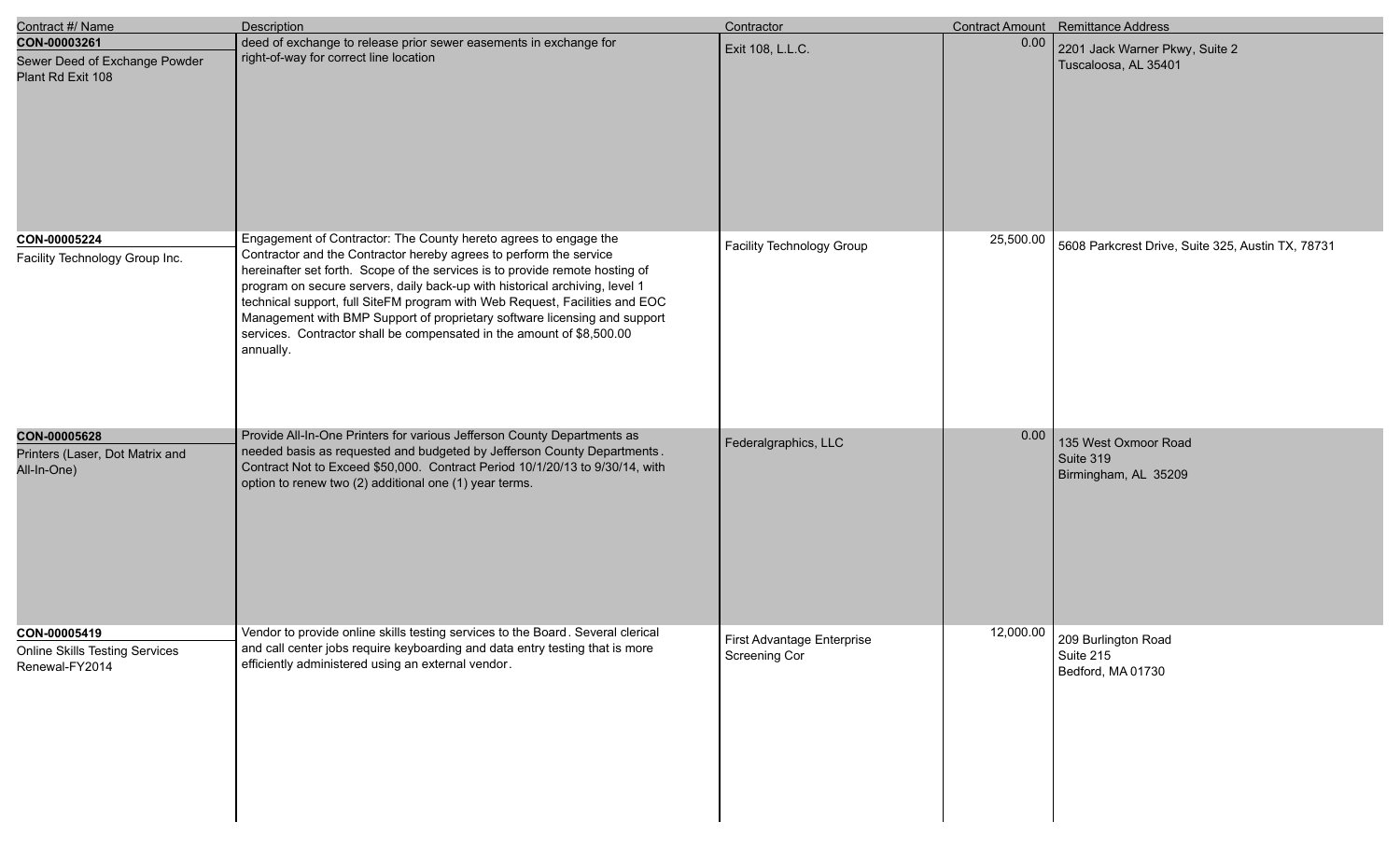| Contract #/ Name                                                               | <b>Description</b>                                                                                                                                                                              | Contractor                                  |           | Contract Amount Remittance Address                   |
|--------------------------------------------------------------------------------|-------------------------------------------------------------------------------------------------------------------------------------------------------------------------------------------------|---------------------------------------------|-----------|------------------------------------------------------|
| CON-00001040<br><b>First United Presbyterian</b><br>Church-Forestdale          | To contract with First United Presbyterian Forestdale to maintain a senior<br>center for seniors 60 years of age and older in the Forestdale Community.<br>October 1, 2013 - September 30, 2014 | First United Forestdale-Nutrition<br>Center | 10,000.00 | 1375 Tomahawk Road<br>Birmingham, AL 35214           |
| CON-00005613<br>Foreign Language Services FY14                                 | To provide translation/interpretation services to Family Court Probation and<br>Intake officers.                                                                                                | Foreign Language Services                   | 3,000.00  | 3609 A5 Memorial Parkway SW, Huntsville, AL<br>35801 |
| CON-00005055<br><b>Surety Deposit Agreement -</b><br>Chesire Parc Phase II-D   | Surety Deposit Agreement for the posting of surety for completion of the<br>roads within Cheshire Parc, Phase II-D                                                                              | Foresight Development, LLC                  | 21,000.00 | 3477 Indian Lake Way<br>Birmingham, AL 35124         |
| CON-00005756<br>Trussville Senior Center Project<br>(CD11-03A-M4-TSC) Amend #1 | The purpose of the amendment is to extend the contract between Formworks<br>Architect and Jefferson County Commission.                                                                          | Formwork Architects                         | 0.00      | 3000 7th Avenue South<br>Birmingham, AL 35233        |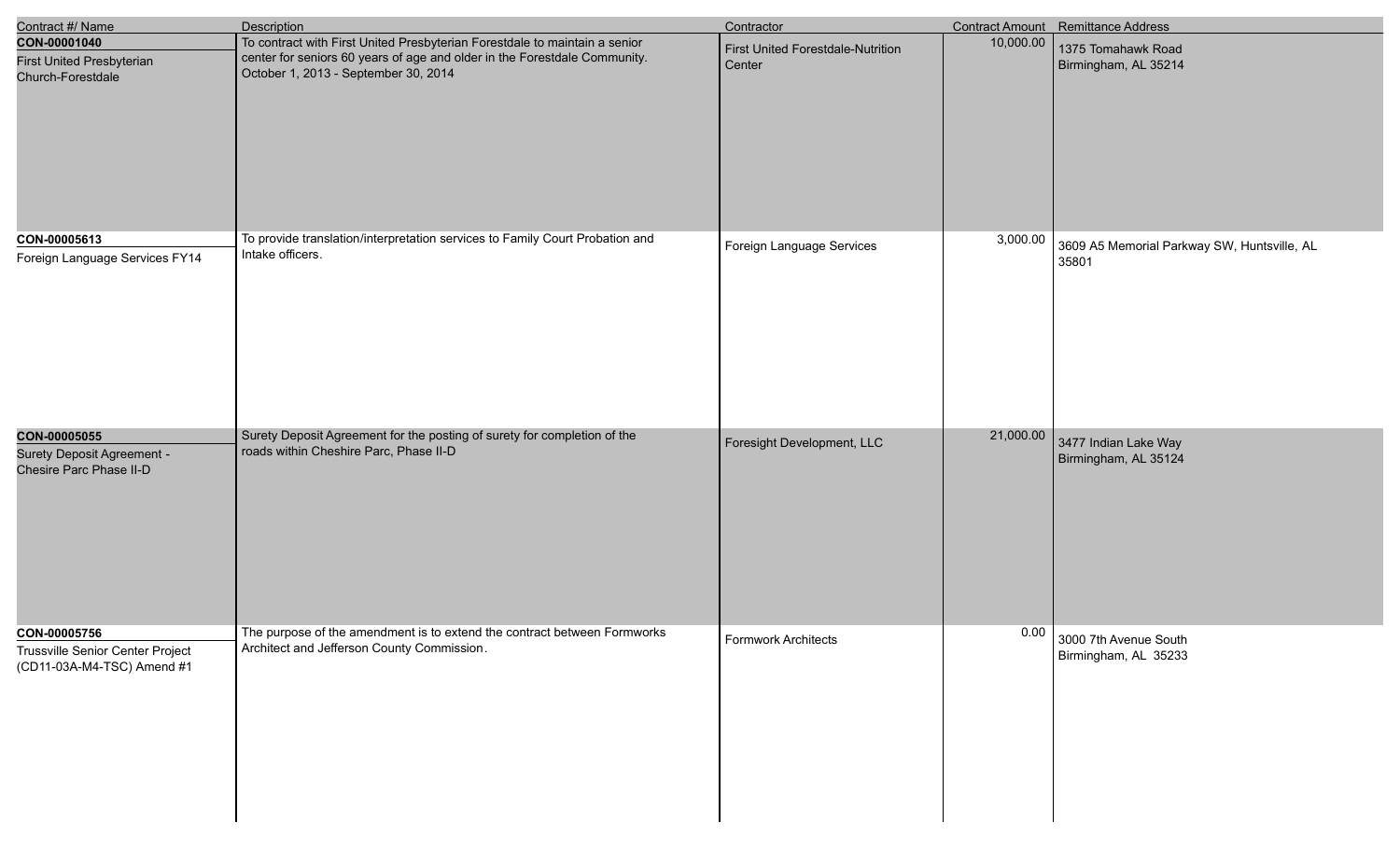| Contract #/ Name                                                                    | <b>Description</b>                                                                                                                                                                                                                                                                                                                         | Contractor                              |           | Contract Amount Remittance Address                           |
|-------------------------------------------------------------------------------------|--------------------------------------------------------------------------------------------------------------------------------------------------------------------------------------------------------------------------------------------------------------------------------------------------------------------------------------------|-----------------------------------------|-----------|--------------------------------------------------------------|
| CON-00005252<br>Fortis Institute LLC Dislocated WIA<br>Agreement #3-6-30-24-27      | ITA Dislocated WIA Workers for occupational training for WIA participants.<br>The agreement shall be effective from July 1, 2013 through June 30, 2014.<br>Training cost range from \$14,530 to \$38,254 per participant. The amount paid<br>under the agreement depends on the number of students trained. 30 day<br>cancellation clause. | Fortis Institute LLC                    | 0.00      | 100 London Parkway, Suite 150<br>Birmingham, Alabama 35211   |
| CON-00005253<br>Fortis Institute LLC Adult WIA<br>Agreement # 3-1-30-24-27          | ITA Adult Worker WIA Agreement for training for Adult Participants.<br>Agreement shall be effective from 7/1/2013 through 6/30/2014. Cost range<br>from \$14,500 to \$38,284.00 per participants. The agreement depends on the<br>number of students trained. 30 day cancellation Clause.                                                  | Fortis Institute LLC                    | 0.00      | 100 London Parkway<br>Suite 150<br>Birmingham, Alabama 35211 |
| CON-00005360<br><b>Transcription Services Renewal</b><br>FY2014                     | Contract renewal for services of Freedom Reporting for transcription services<br>for the Board for fiscal year 2014.                                                                                                                                                                                                                       | Freedom Reporting                       | 25,000.00 | 367 Valley Avenue<br>Birmingham, Alabama 35209               |
| CON-00005169<br>JCC & FBBG / STORMWATER<br>POLLUTION PREVENTION<br><b>AGREEMENT</b> | JCC AND FBBG agree to maintain a cooperative relationship to promote<br>stormwater pollution prevention.                                                                                                                                                                                                                                   | Friends Birmingham Botanical<br>Gardens | 0.00      | 2612 Lane Park Road<br>Birmingham, AL 35223                  |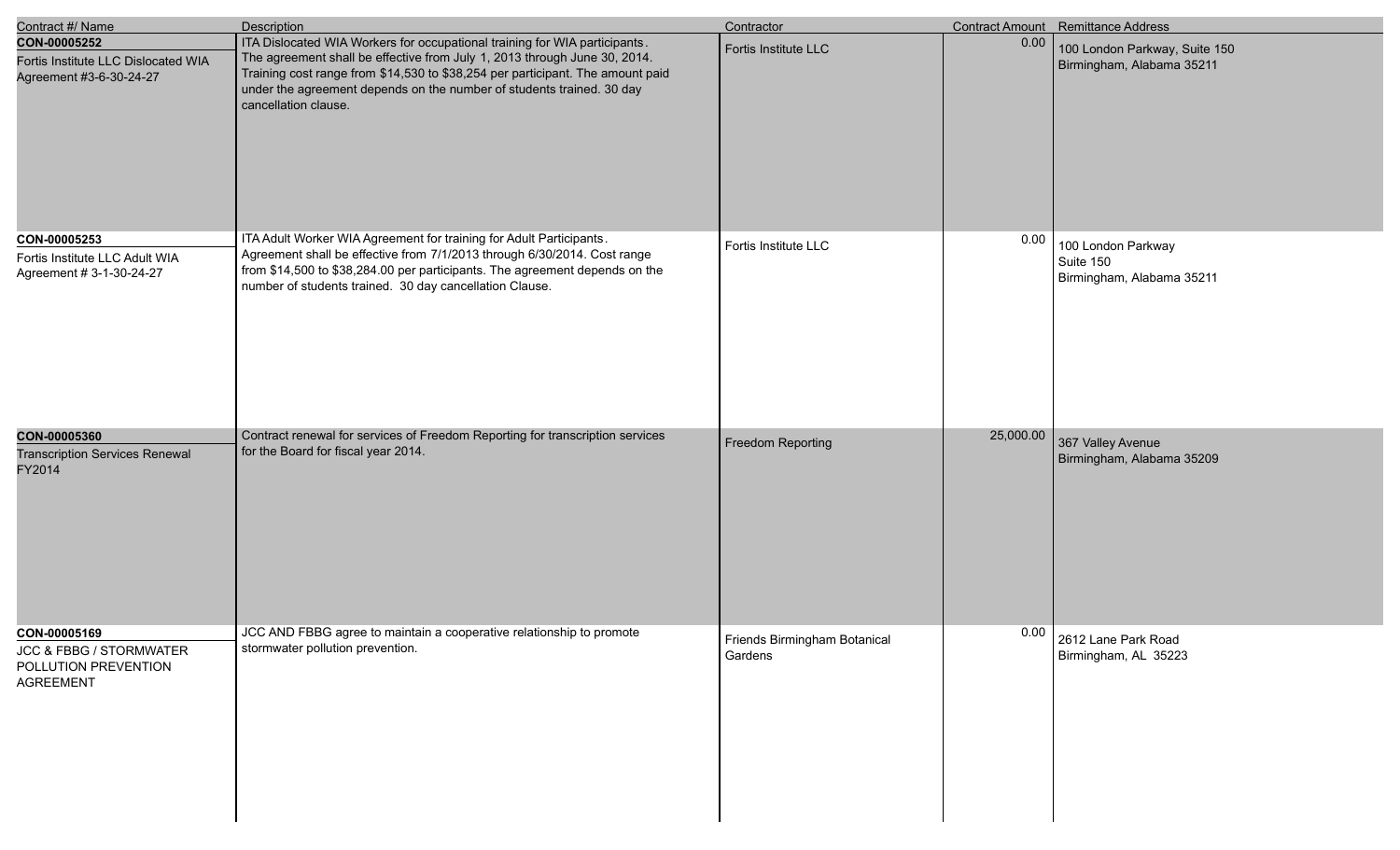| Contract #/ Name                                                        | Description                                                                                                                                                                                                                                                                                                                                                                                                                                                                                                                                                                                                                                                                                                                                                                     | Contractor                                 |           | Contract Amount Remittance Address                                                                                   |
|-------------------------------------------------------------------------|---------------------------------------------------------------------------------------------------------------------------------------------------------------------------------------------------------------------------------------------------------------------------------------------------------------------------------------------------------------------------------------------------------------------------------------------------------------------------------------------------------------------------------------------------------------------------------------------------------------------------------------------------------------------------------------------------------------------------------------------------------------------------------|--------------------------------------------|-----------|----------------------------------------------------------------------------------------------------------------------|
| CON-00004369<br>FTG - SiteFM                                            | Remove Jefferson Rehab & Health Center from contract reducing total cost<br>per year by \$1,905.57. Contract amounts for years two and three will be<br>\$18,433.44 per year.                                                                                                                                                                                                                                                                                                                                                                                                                                                                                                                                                                                                   | FTG (Facilities Technology Group,<br>Inc.) | 65,700.88 | 5608 Parkcrest Drive<br><b>Ste 325</b><br>Austin, TX 31                                                              |
| CON-00001237<br>HPRP Agreement with Fultondale<br><b>Gas Department</b> | Jeffferson County and Fultondale Gas Department wish to enter a<br>cooperative Agreement that will provide assistance to residents of the<br>Jefferson County Consortium in paying utility bills. The purpose of the<br>Homelessness Prevention and Rapid Re-Housing Program (HPRP) is to<br>provide homelessness prevention assistance to households who would<br>otherwise become homeless-many due to the economic crisis-and to provide<br>assistance to rapidly re-house persons who are homeless as defined by the<br>Mckinney-Vento Homeless Assistance Act. Payments shall be based upon<br>eligibility and availability of HPRP funds. Please see the attached Agreement<br>for regulations and terms of the Agreement.                                                | <b>Fultondale Gas Department</b>           | 0.00      | PO Box 609<br>Fultondale, AL 35068                                                                                   |
| CON-00001041<br>City of Fultondale                                      | To contract with the City of Fultondale to maintain a Senior Center to provide<br>services for older adults age 60 and older in Fultondale and surrounding<br>areas. Contract Period October 1 2013- September 30, 2014.                                                                                                                                                                                                                                                                                                                                                                                                                                                                                                                                                        | <b>Fultondale Nutrition Center</b>         | 10,000.00 | P.O. Box 699<br>Fultondale AL 35068                                                                                  |
| CON-00005187<br>Geoffrey S. Connors, MD                                 | This Physician Services Agreement (the "Agreement") is made and entered<br>into as of the 14th day of May between Jefferson County Commission d/b/a<br>Cooper Green Mercy Health Services (CGMHS) of Birmingham, Alabama<br>(the"County") and Geoffrey S. Connor, MD, and independent contractor<br>(Physician"). 1.1 Services. Physician shall perform the duties and<br>responsibilities as set forth in Exhibit A. Physician shall perform all such<br>duties and responsibilities ("Physician Services") in accordance with accepted<br>professional standards, all applicable federal, state, and local laws and<br>regulations, County policies, and JCAHO standards (if County Maintains or<br>seeks JCAHO accreditation), as the same may be revised from time to time. | Geoffrey S. Connor, MD                     |           | 138,714.00   D1Sports Medicine and Orthopedic Center, 1651<br>Independence Court, Suite 211, Birmingham, AL<br>35209 |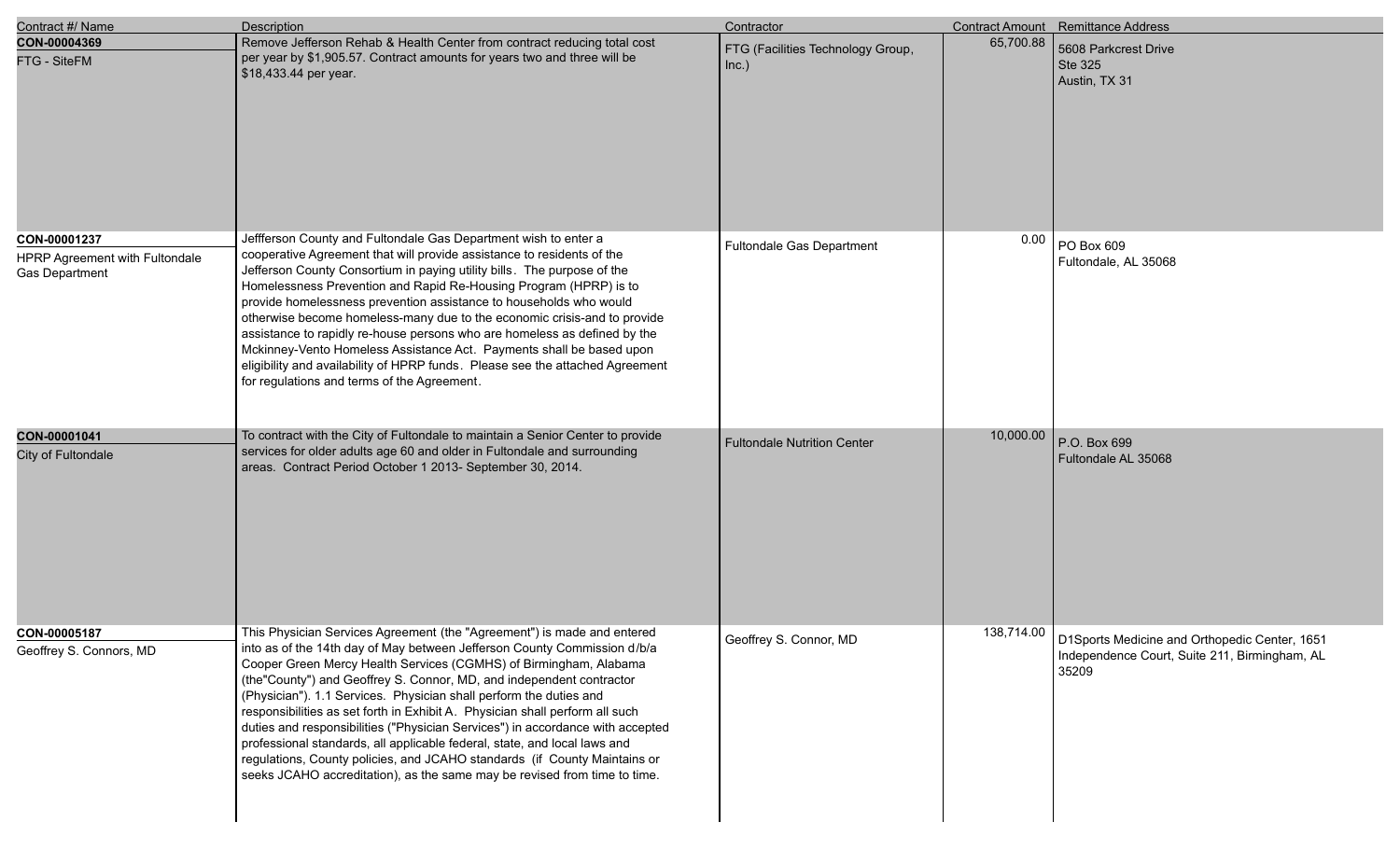| Contract #/ Name                                                           | Description                                                                                                                                                                                                                                                   | Contractor                  |            | Contract Amount Remittance Address                          |
|----------------------------------------------------------------------------|---------------------------------------------------------------------------------------------------------------------------------------------------------------------------------------------------------------------------------------------------------------|-----------------------------|------------|-------------------------------------------------------------|
| CON-00003357<br>Solarwind Netflow Traffic Analyzer<br>Maintenance          | To provide License Upgrade (support up to 2000 licenses) and maintenance<br>for Net flow Traffic Analyzer Module for Orion support.                                                                                                                           | <b>GHA Technology Inc</b>   | 7,918.00   | 409 Badger Lane<br>Oswego, IL 60543                         |
| CON-00005827<br>West Highlands Water Line<br>Improvements: Contract Review | Contract review for contract between Jefferson County Commission and<br>Gillespie Construction, LLC.                                                                                                                                                          | Gillespie Construction, LLC | 320,000.00 | 4565 Hwy 5<br>Jasper, AL 35503                              |
| CON-00005482<br>Roofing Projects - various                                 | Change order #1; Various Roof Replacements and Repairs, Ketona, per AIA<br>Doc G701-2007. Add \$17,340.04 to project total, deduct from contingency.                                                                                                          | GKL Companies, Inc.         | 17,340.04  | 112 Rainbow Industrial Drive<br>Rainbow City, AL 35906      |
| CON-00004716<br><b>Actuarial Analysis Services</b>                         | Contract renewal for Glicksman Consulting to provide Actuarial Analysis<br>Services for the County's self-insured auto liability, general liability and<br>worker's compensation programs for a one year period from January 17,<br>2014 to January 16, 2015. | Glicksman Consulting        |            | 3,250.00 3124 NW 59th Street<br>#100<br>Bom Raton, FL 33496 |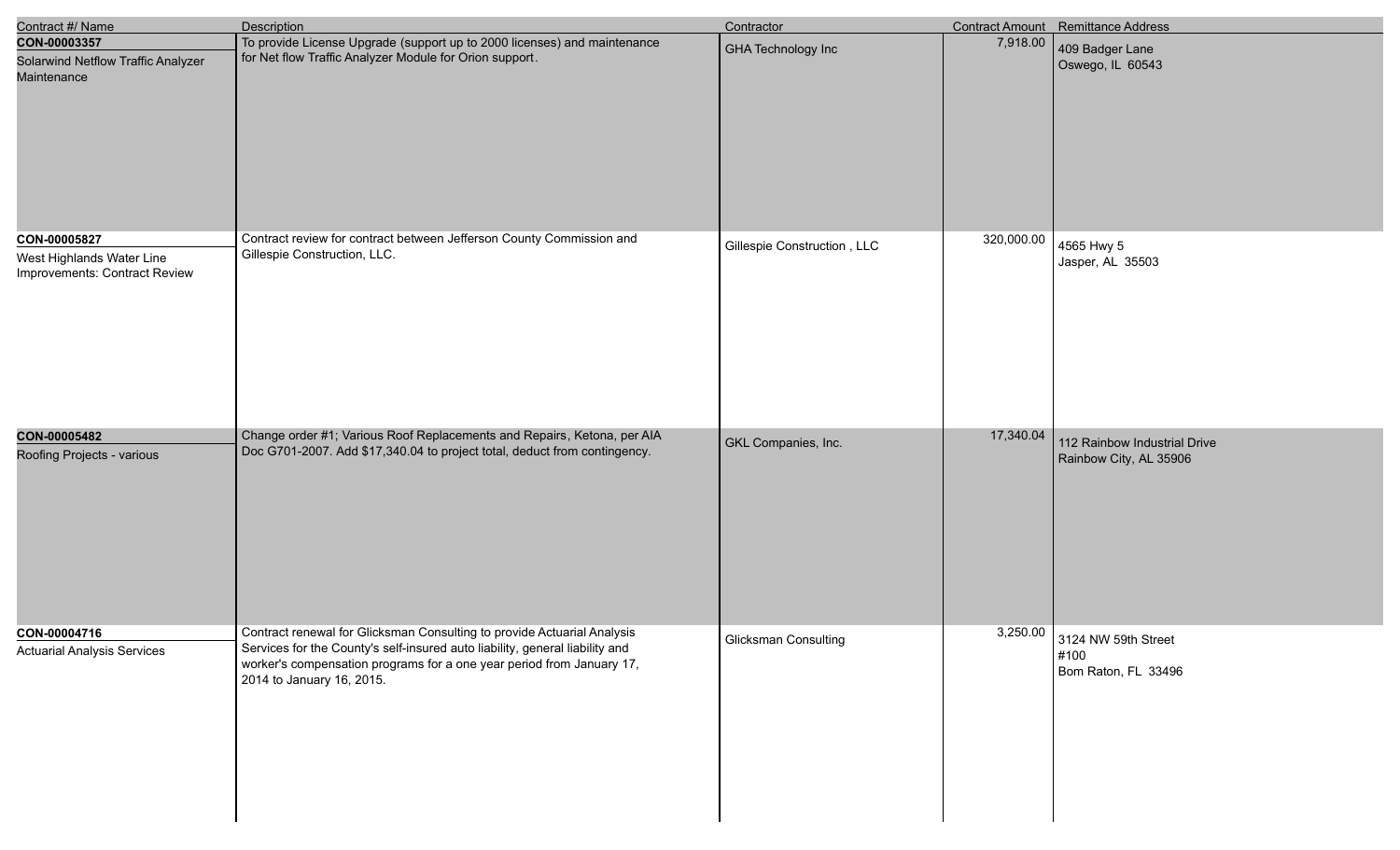| Contract #/ Name                                                               | <b>Description</b>                                                                                                                                                                                                                                                                    | Contractor                                 |            | Contract Amount Remittance Address                              |
|--------------------------------------------------------------------------------|---------------------------------------------------------------------------------------------------------------------------------------------------------------------------------------------------------------------------------------------------------------------------------------|--------------------------------------------|------------|-----------------------------------------------------------------|
| CON-00005829<br>Eastern Valley Road Force Main<br>Replacement                  | Eastern Valley Road Force Main Replacement                                                                                                                                                                                                                                            | Global Construction & Engineering,<br>Inc. | 171,739.00 | 12 Office Park Circle<br>Suite 209<br>Birmingham, Alabama 35223 |
| CON-00005860<br><b>State ESG Rental Assistance</b><br>Agreement_Client #121860 | Payment of monthly rent and applicable arrears on behalf of program<br>participant #121860.                                                                                                                                                                                           | Golden Key, LLC                            | 6,000.00   | 1701 Oxmoor Road<br>Homewood, AL 35209                          |
| CON-00003866<br><b>AEMA/FEMA Shelters Project</b>                              | The agreement with Goodwyn, Mills and Cawood is for geotechnical, civil and<br>design support for the AEMA/FEMA Shelter Project approved 7/26/11 in<br>Minute Book 162, Page 71. The purpose of this amendment is to shift line<br>items only. The contract amount remains unchanged. | Goodwyn, Mills and Cawood, Inc.            | 26,000.00  | 2701 1st Avenue South<br>Suite 100<br>Birmingham, AL 35233      |
| CON-00005758<br>Environmental Professional<br>Agreement                        | Environmental Professional and engineering services required for HUD<br>environmental compliance.                                                                                                                                                                                     | Goodwyn, Mills and Cawood, Inc.            | 15,000.00  | 2701 First Avenue South<br>Birmingham, AL 35233                 |

I

I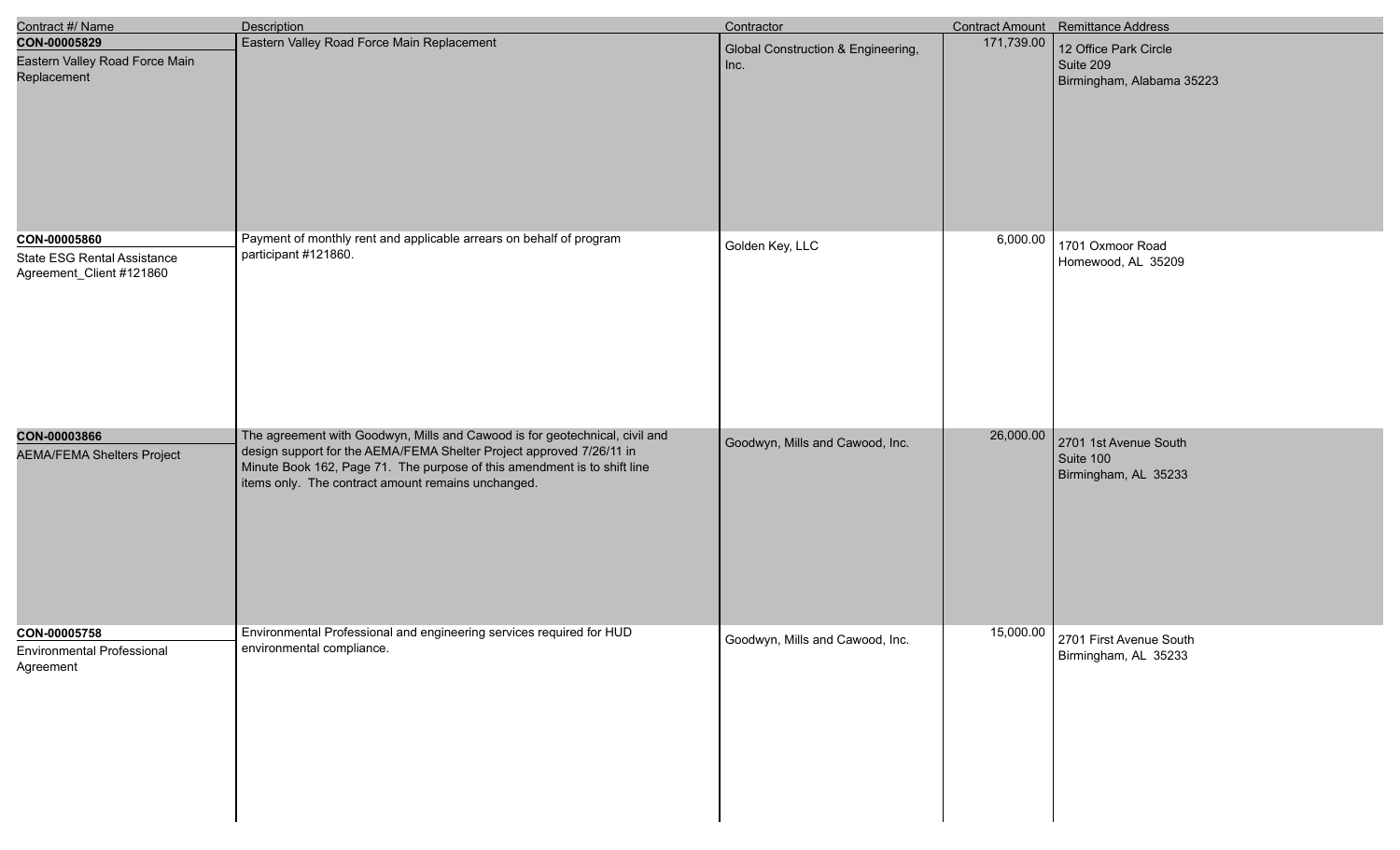| Contract #/ Name                                                                                              | <b>Description</b>                                                                                                                                                                                                                                                                                                                                                                                                                                                                                                                                                                                                                                                                                                          | Contractor                               |           | Contract Amount Remittance Address                                           |
|---------------------------------------------------------------------------------------------------------------|-----------------------------------------------------------------------------------------------------------------------------------------------------------------------------------------------------------------------------------------------------------------------------------------------------------------------------------------------------------------------------------------------------------------------------------------------------------------------------------------------------------------------------------------------------------------------------------------------------------------------------------------------------------------------------------------------------------------------------|------------------------------------------|-----------|------------------------------------------------------------------------------|
| CON-00001238<br><b>HPRP Agreement with Graysville</b><br>Water/Gas                                            | Jeffferson County and Graysville Water/Gas wish to enter a cooperative<br>Agreement that will provide assistance to residents of the Jefferson County<br>Consortium in paying utility bills. The purpose of the Homelessness<br>Prevention and Rapid Re-Housing Program (HPRP) is to provide<br>homelessness prevention assistance to households who would otherwise<br>become homeless-many due to the economic crisis-and to provide<br>assistance to rapidly re-house persons who are homeless as defined by the<br>Mckinney-Vento Homeless Assistance Act. Payments shall be based upon<br>eligibility and availability of HPRP funds. Please see the attached Agreement<br>for regulations and terms of the Agreement. | Graysville Water/Gas                     |           | 0.00 PO Box 130<br>Graysville, AL 35073                                      |
| CON-00004644<br>License Agreement with the Great<br>Western Development Corporation                           | License agreement between Jefferson County and the Great Western<br>Development Corporation to License the corporation to use the park to<br>benefit the citizens of the Edgewater Community in Unincorporated Jefferson<br>County, Alabama. The Edgewater Community Park Project<br>(CDBG10-03F-U03-EDG) will occupy property owned by Jefferson County<br>located at 7000 Arabia Avenue, Edgewater, AL. The license shall cost the<br>coporation \$1.00. There is \$200,000 in federal CDBG funds allocated to this<br>project. This project is from the 2010 program year.                                                                                                                                               | Great Western Development<br>Corporation | 1.00      | 4000 Lloyd Noland Pkwy<br>Fairfield, AL 35064                                |
| CON-00005674<br>Deputy District Attorney Salary<br>Agreement - Stewart                                        | Salary Agreement for one new DDA for payment of County salary through the<br>State.                                                                                                                                                                                                                                                                                                                                                                                                                                                                                                                                                                                                                                         | <b>Gregory Dain Stewart</b>              | 42,369.45 | 801 Richard Arrington Jr. Blvd. N. Birmingham, AL<br>35203                   |
| CON-00004880<br>Barton Lab & Newfound Number 1<br>Pump Station Improvements &<br><b>Shades Facility Study</b> | Agreement to Provide Professional Engineering Services for Barton Lab and<br>Newfound Number One Pump Station Facility Improvements and Shades<br><b>Facility Study</b>                                                                                                                                                                                                                                                                                                                                                                                                                                                                                                                                                     | Gresham, Smith and Partners              |           | $27,000.00$ 3595 Grandview Parkway<br>Suite 300<br>Birmingham, Alabama 35243 |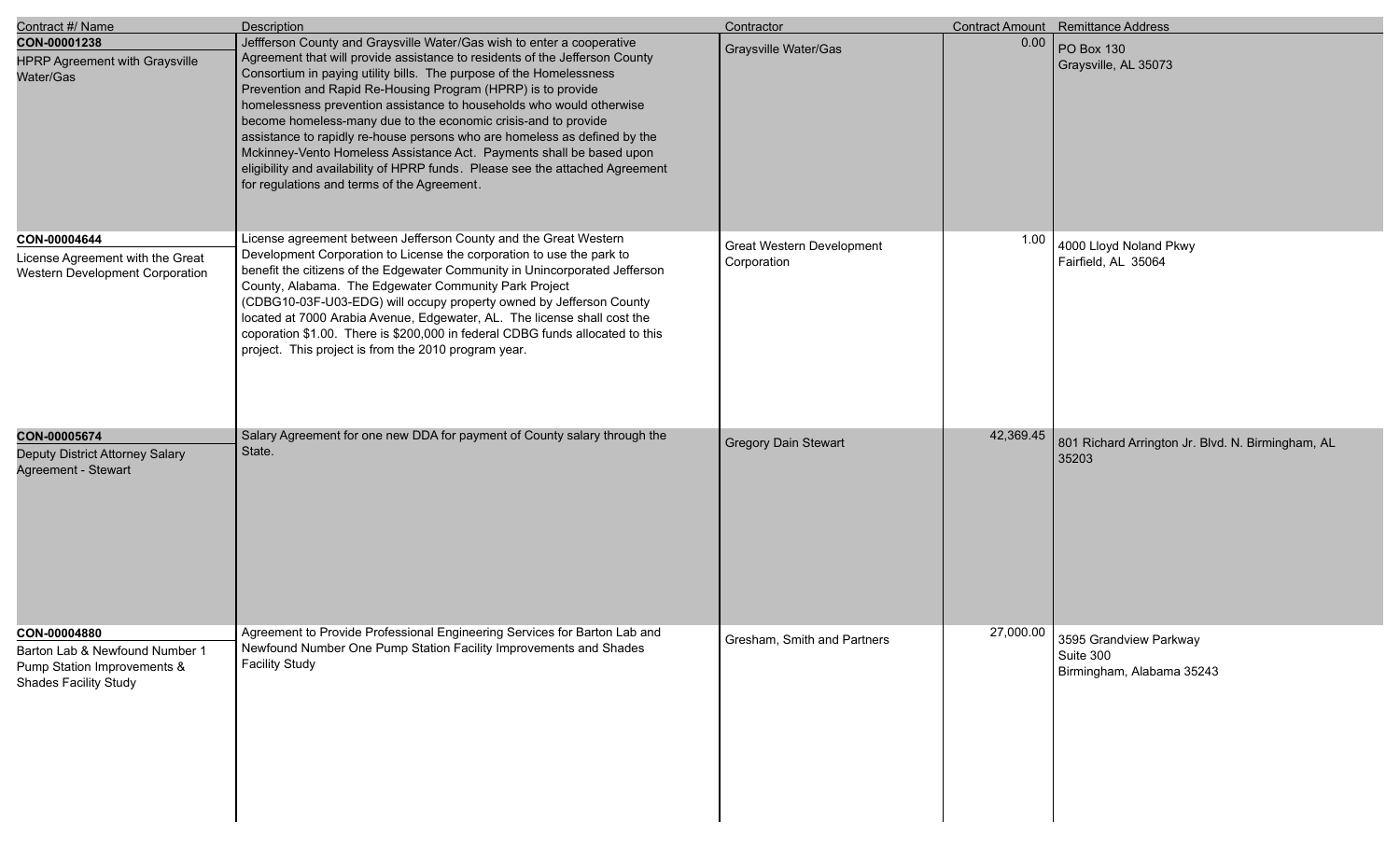| Contract #/ Name                                                           | Description                                                                                                                                                                                                              | Contractor            |           | Contract Amount Remittance Address                          |
|----------------------------------------------------------------------------|--------------------------------------------------------------------------------------------------------------------------------------------------------------------------------------------------------------------------|-----------------------|-----------|-------------------------------------------------------------|
| CON-00004036<br><b>Water Quality Analysis</b>                              | Provide water quality analysis and other laboratory tests as needed for the<br>Stormwater Division of Inspection Services for compliance with ADEM and<br>EPA requirements.                                              | Guardian Systems, Inc | 36,000.00 | 1108 Ashville Road<br>Leeds, AL 35094                       |
| CON-00005385<br>H&M Tom Gloor Boiler<br>Replacement                        | Replace existing hot water boiler and pumps at the Tom Gloor Building.                                                                                                                                                   | H&M Mechanical, Inc   | 96,200.00 | 3100 Richard Arrington Jr. Blvd. N.<br>Birmingham, AL 35203 |
| CON-00005021<br>MAINTENANCE FOR UVAS<br><b>SENSORS</b>                     | MAINTENANCE FOR UVAS SENSOR                                                                                                                                                                                              | <b>HACH COMPANY</b>   | 11,881.42 | % AMERICAN SIGMA<br>P.O. BOX 608<br>LOVELAND, CO 80539-0608 |
| CON-00005028<br><b>UVAS sc Organic Sensor Field</b><br>Service Partnership | Agreement to provide UVAS sc Organic Sensor Field Service Partnership<br>(FSP) for All inclusive parts, 2 scheduled periodic, preventative maintenance<br>visits to be performed by Hach Field Service Manager/Associate | Hach Company          |           | 11,881.42 P.O. Box 608<br>Loveland, CO 80539-0608           |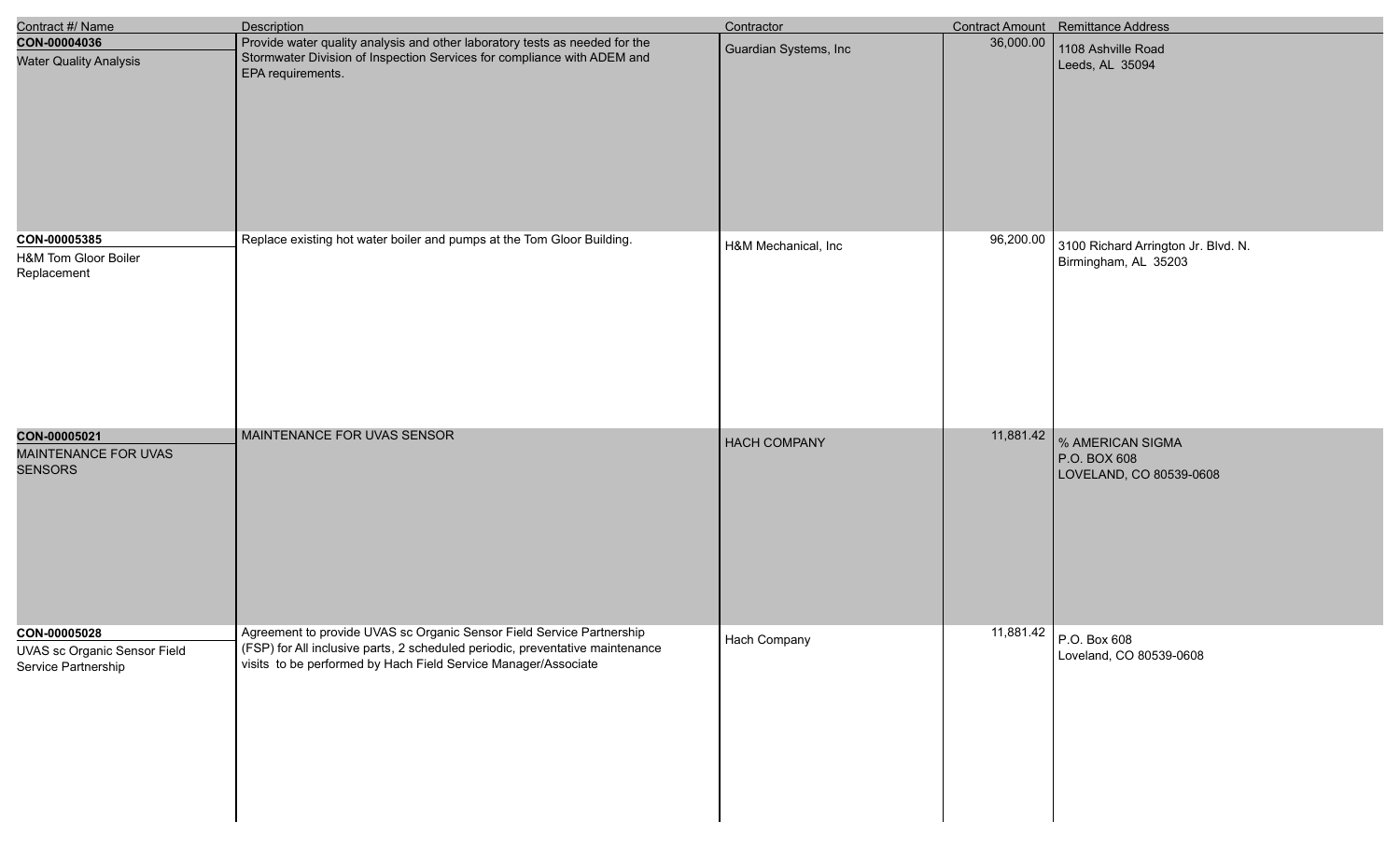| Contract #/ Name                                                         | <b>Description</b>                                                                                                                                                                                                                                                                                                                                                                                                                 | Contractor                                    |           | Contract Amount Remittance Address                                                                 |
|--------------------------------------------------------------------------|------------------------------------------------------------------------------------------------------------------------------------------------------------------------------------------------------------------------------------------------------------------------------------------------------------------------------------------------------------------------------------------------------------------------------------|-----------------------------------------------|-----------|----------------------------------------------------------------------------------------------------|
| CON-00005483<br>HP Blade System Matrix                                   | HP Blade System Matrix (c700 Platinum Enclosure)                                                                                                                                                                                                                                                                                                                                                                                   | Hewlett - Packard Company                     | 0.00      | 139 Lake Davidson Lane<br>Helena, AL 35080                                                         |
| CON-00005822<br>Annual Maintenance for IVR<br>System-FY14                | Renew the Board's contract with High Ground Solutions to provide support<br>and maintenance for the Board's IVR (Interactive Voice Response).                                                                                                                                                                                                                                                                                      | <b>High Ground Solutions</b>                  | 2,495.00  | 2100 River Haven Drive<br>Suite 210<br>Birmingham, AL 35244                                        |
| CON-00004687<br><b>ADMINISTRATION OF</b><br><b>WORKERS' COMPENSATION</b> | Contract renewal for the administration of the County's Workers'<br>Compensation Program in respect to the investigation, case management<br>and payment of Workers' Compensation claims for the period of January 1,<br>2014 thru December 31, 2014.<br>\$57,750 flat fee price plus an additional \$300 per claim for open claims over<br>two years, not to exceed \$2000, for a total contract price not to exceed<br>\$59,750. | <b>HILL ADMINISTRATIVE</b><br><b>SERVICES</b> | 59,750.00 | HILL ADMINISTRATIVE SERVICES<br>115 OFFICE PARK DRIVE<br>BIRMINGHAM, AL 35223                      |
| CON-00005666<br>2014 EMA Warehouse Lease                                 | EMA Warehouse / Storage Rental<br>Continental Gin Industrial Park<br>46,000 Sq Ft Warehouse Space<br>4500 5th Av S, Birmingham, AL 35222                                                                                                                                                                                                                                                                                           | Hill Realty LLC c/o Southpace<br>Mgmt Inc     |           | 69,000.00   Hill Realty LLC<br>C/O Southpace Management LLC<br>PO Box 3015<br>Birmingham, AL 35202 |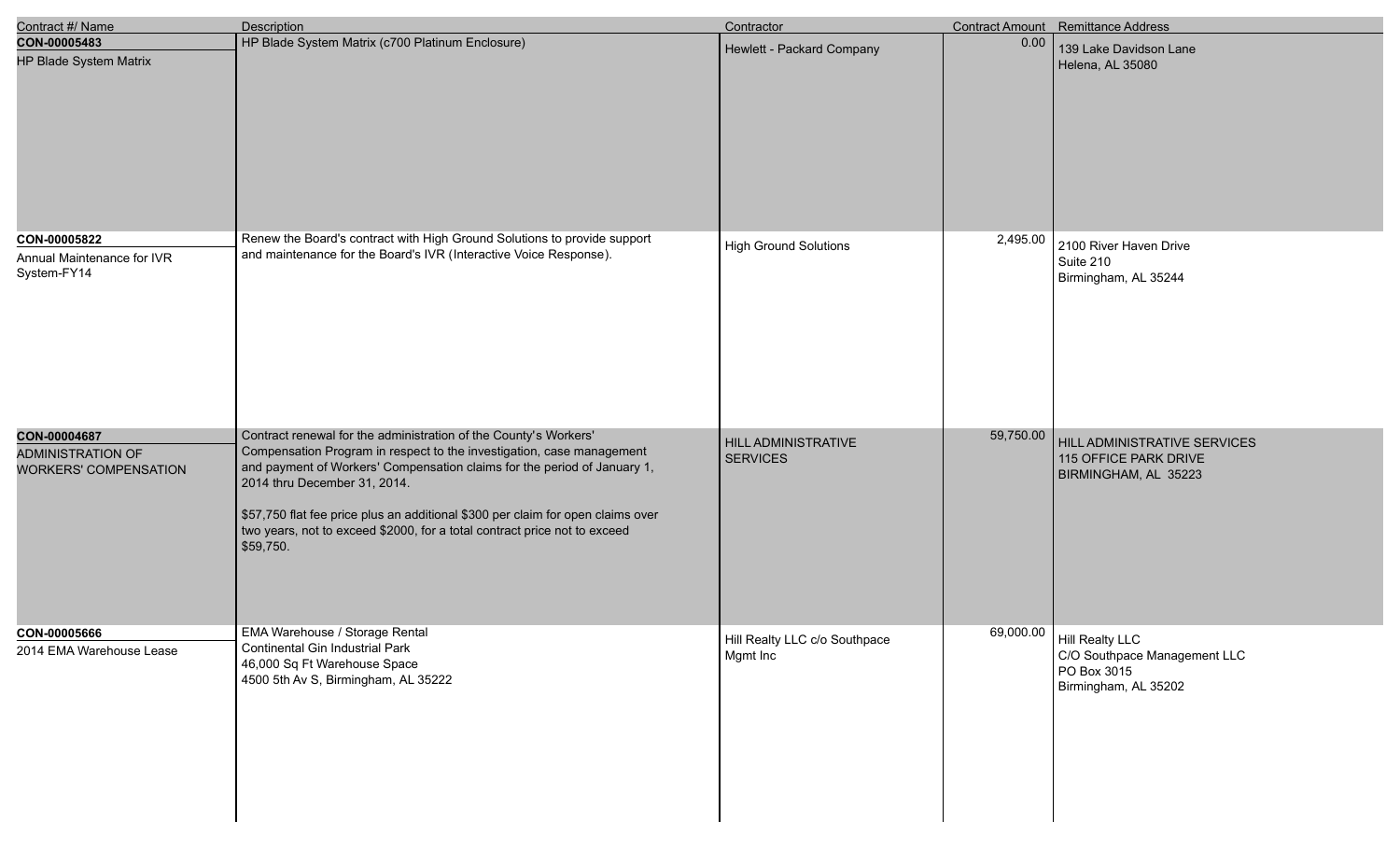| Contract #/ Name                                                    | Description                                                                                                                                                                                                                                         | Contractor                                  |           | Contract Amount Remittance Address                                 |
|---------------------------------------------------------------------|-----------------------------------------------------------------------------------------------------------------------------------------------------------------------------------------------------------------------------------------------------|---------------------------------------------|-----------|--------------------------------------------------------------------|
| CON-00001079<br>City of Homewood                                    | To contract with the City of Homewood to maintain a Senior Center to provide<br>services for older adults age 60 and older in Homewood and surrounding<br>areas. Contract period October 1, 2013-September 30, 2014.                                | Homewood Park &<br>Recreation-Nutr. Center  | 10,000.00 | City of Homewood<br>632 Oxmoor Road<br>Homewood, Al 35209          |
| CON-00000430<br><b>Hopewell Baptist Church</b>                      | To contract with Hopewell Baptist Church to maintain a Senior Center to<br>provide services for older adults age 60 and older in Hillman Gardens/ Riley<br>Stations and surrounding areas. Contract Period October 1, 2013 -<br>September 30, 2014. | <b>Hopewell Baptist Church</b>              | 10,000.00 | P.O. Box 28066<br>4817 Jefferson Avenue SW<br>Birmingham, AL 35221 |
| CON-00001188<br><b>Voluntary Group Vision Insurance</b><br>Services | To provide CompBenefits voluntary group vision insurance coverage to<br>participating employees of the County for the period of October 1, 2013<br>100% Employee Paid<br>through September 30, 2014.                                                | Humana Specialty Benefits,<br>(Humana, Inc) | 0.00      | Post Office Box 219051<br>Kansas City, MO 64121-9051               |
| CON-00005811<br><b>Investment Mangement Agreement</b>               | Agreement to professionally manage investment account                                                                                                                                                                                               | Iberia Bank                                 |           | 0.00 2340 Woodcrest Place<br>Birmingham, AL 35209                  |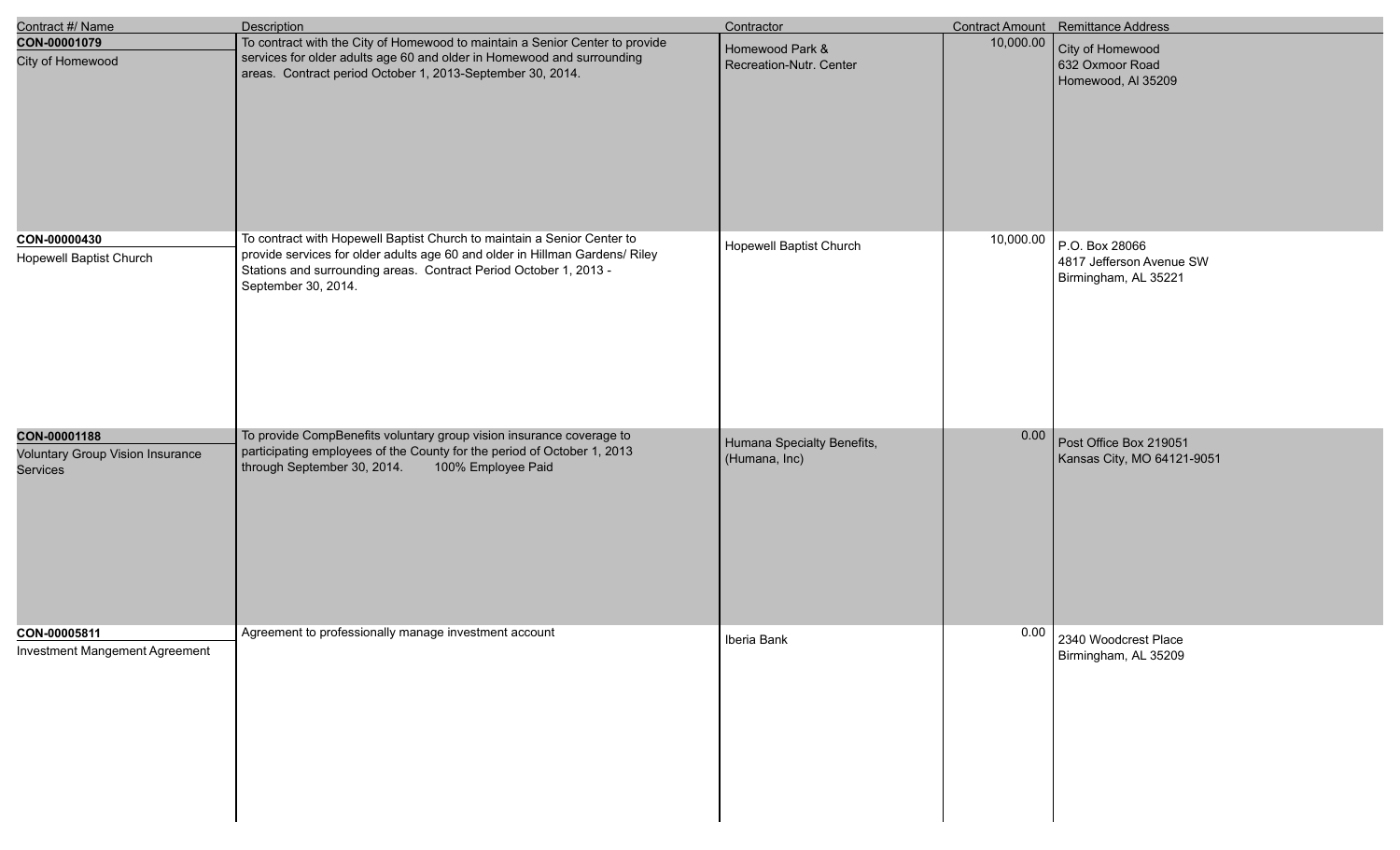| Contract #/ Name                                                                            | <b>Description</b>                                                                                                                                                       | Contractor                               |           | Contract Amount Remittance Address                                                             |
|---------------------------------------------------------------------------------------------|--------------------------------------------------------------------------------------------------------------------------------------------------------------------------|------------------------------------------|-----------|------------------------------------------------------------------------------------------------|
| CON-00004237<br>Data Center IBM Equipment<br>Maintenance                                    | Maintenance and support for Data Center IBM equipment and software.                                                                                                      | <b>IBM</b>                               | 47,604.18 | <b>IBM Corporation</b><br>P O BOX 534151<br>Atlanta, GA 30353-4151                             |
| CON-00005777<br>Immucor Inc.                                                                | This is a Reagent purchase agreement between Immucor, Inc. and Jefferson<br>County, Alabama d/b/a Cooper Green Mercy Health Services for blood bank<br>reagent products. | Immucor                                  | 8,344.46  | Immucor, Inc.<br>3130 Gateway Drive<br>Norcross, GA 30071                                      |
| CON-00004028<br>Lawson Software Technical<br><b>Support Consulting Services -</b><br>FY2013 | Provide technical Lawson software support for three years.                                                                                                               | Implementation Services Group,<br>Inc.   | 13,300.00 | 8216 Big View Drive<br>Austin, TX 78730                                                        |
| CON-00003803<br>Sewer Quit Caim Deed Lots 1&3<br>Perimeter Industrial Park                  | Quit Claim Sewer right of way deeds for deeds at new location. New deeds<br>have been accepted and recorded.                                                             | Industrial Development<br>Board-Bessemer | 0.00      | Maynard & Cooper<br>1901 Sixth Ave North<br>2400 Regions/Harbert Plaza<br>Birmingham, AL 35203 |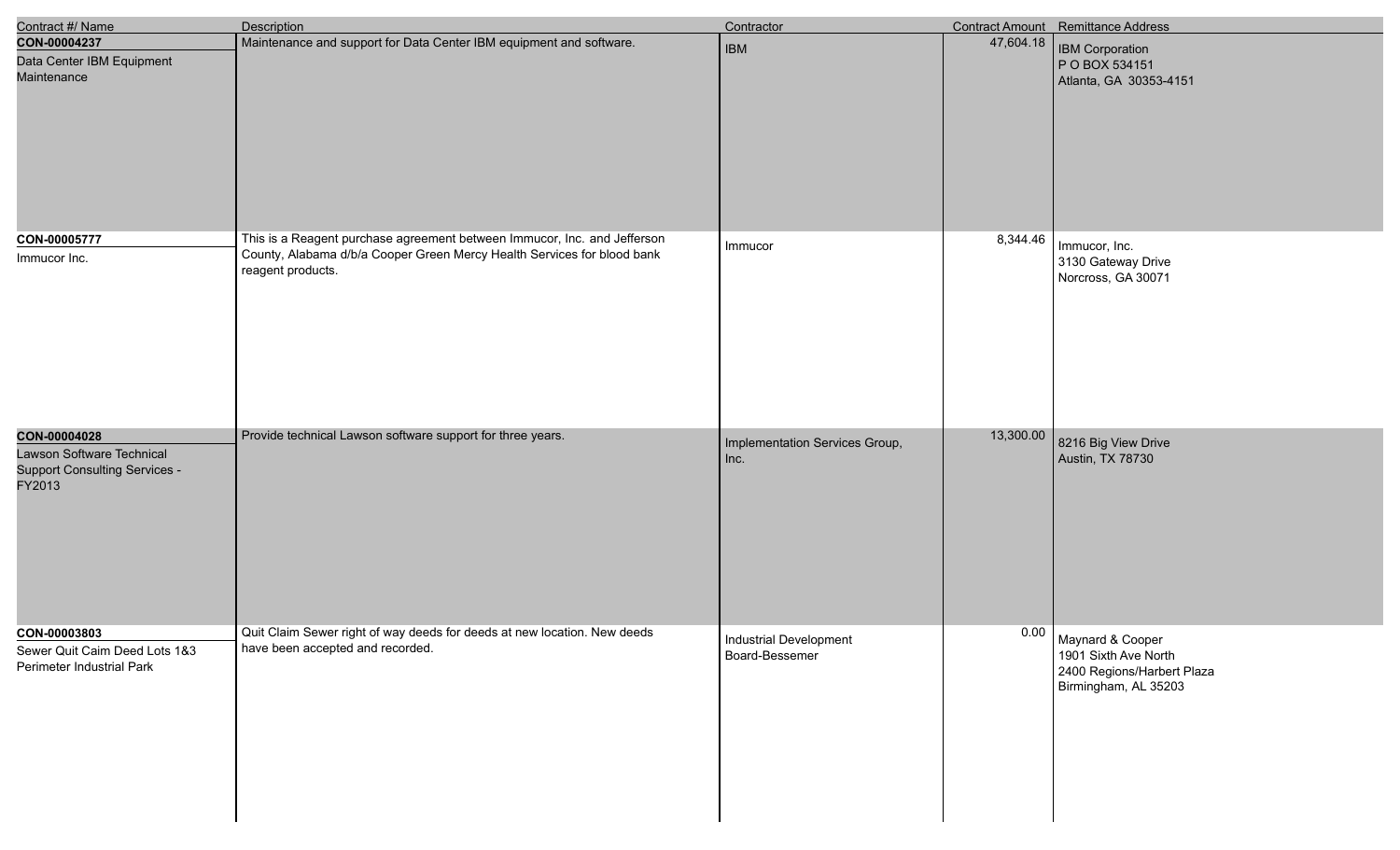| Contract #/ Name                                                                      | Description                                                                                                                                   | Contractor       |            | <b>Contract Amount</b> Remittance Address                      |
|---------------------------------------------------------------------------------------|-----------------------------------------------------------------------------------------------------------------------------------------------|------------------|------------|----------------------------------------------------------------|
| CON-00005632<br>LawsonMaintenance&Support-FY2<br>014                                  | Renew maintenance and support contract with Infor (US), Inc. Infor provides<br>maintenance and support for the Board's HRIMS (Lawson) system. | Infor (US), Inc. | 116,266.14 | NW 7418<br>P.O. Box 1450<br>Minneapolis, MN 55485-7418         |
| CON-00005713<br>Infor (US), Inc.                                                      | Vendor to provide maintenance and support for the Board's Lawson system<br>for FY 2014.                                                       | Infor (US), Inc. | 116,266.14 | 380 Saint Peter Street<br>Saint Paul, Minnesota 55102-1302     |
| CON-00004985<br>Web Development Content<br>Management System &<br>Maintenance Support | Web Development Content Management System & Maintenance Support                                                                               | Ingenuity        | 25,000.00  | 8137 Helena RD., STE 200<br>Pelham, AL 35124                   |
| CON-00004778<br>Web Development Content<br>Management System                          | Provide Web Development Content Management System and Maintenance<br>Support                                                                  | Ingenuity, Inc.  |            | 25,000.00 8137 Helena RD<br><b>STE 200</b><br>Pelham, AL 35124 |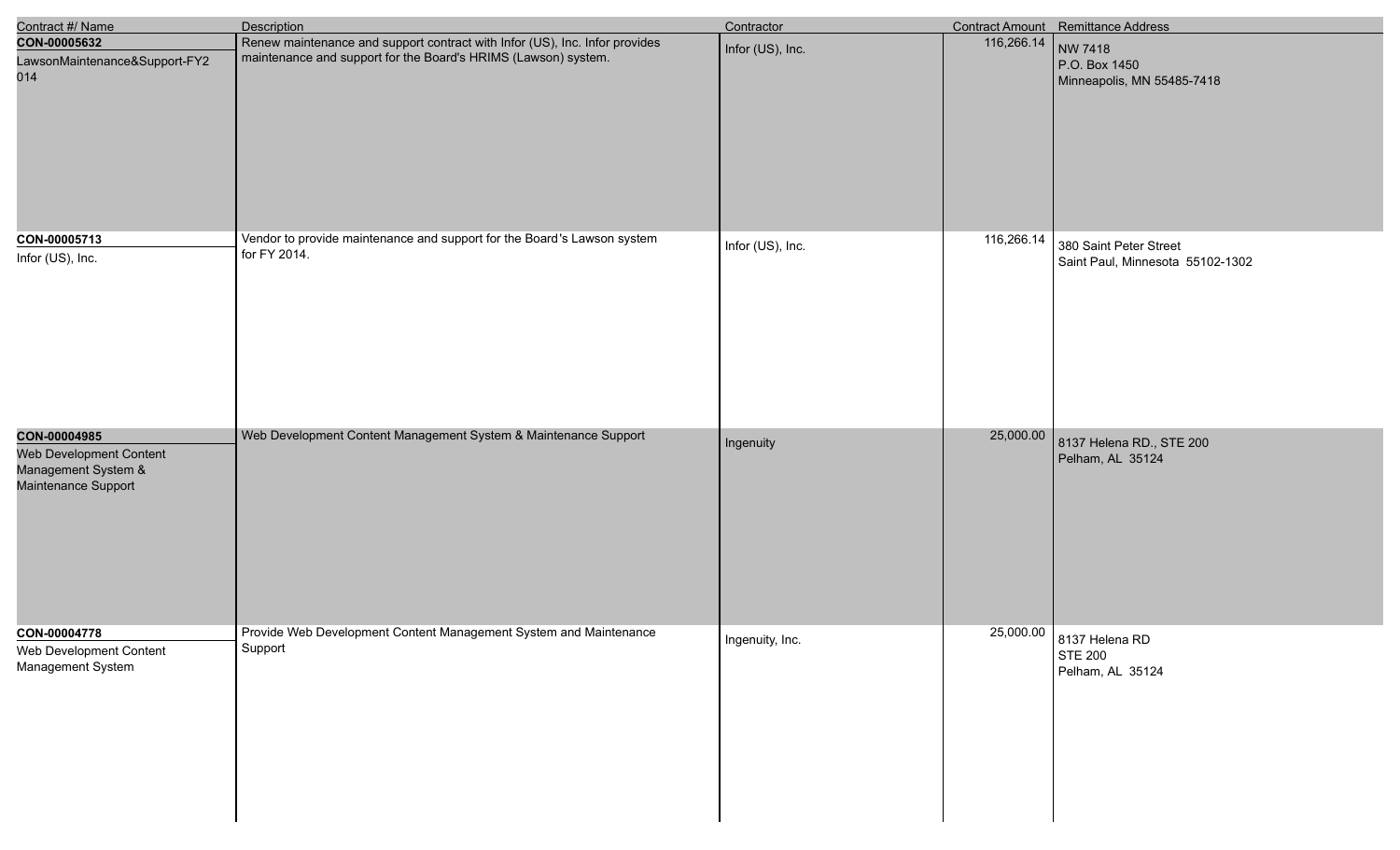| Contract #/ Name                                             | <b>Description</b>                                                                                                                                                                                       | Contractor                                     |           | <b>Contract Amount</b> Remittance Address    |
|--------------------------------------------------------------|----------------------------------------------------------------------------------------------------------------------------------------------------------------------------------------------------------|------------------------------------------------|-----------|----------------------------------------------|
| CON-00005680                                                 | Maintenance Support for PharmAssist Robotic for contract period 10/1/13 to                                                                                                                               | Innovation Associates, Inc.                    | 14,148.00 | 627 Field Street                             |
| Maintenance Support PharmAssist<br><b>Robotic</b>            | 9/30/14 with option to renewal two (2) additional one (1) year terms                                                                                                                                     |                                                |           | Johnson City, NY 13790                       |
| CON-00002911                                                 | To provide maintenance and support for Sun Servers for the period of                                                                                                                                     |                                                | 6,352.68  |                                              |
| Maintenance/Support - Sun &<br>Centera Servers               | 10/01/2013-09/3/2014                                                                                                                                                                                     | <b>International Business Machines</b><br>Corp |           | 3500 Blue Lake Drive<br>Birmingham, AL 35243 |
| CON-00005423                                                 | Renew maintenance & support with IBM for technical support of SPSS. SPSS                                                                                                                                 | <b>International Business Machines</b>         | 9,229.22  | 200 W Madison Street                         |
| Annual Maintenance & Support for<br>SPSS-FY2014              | is a statistical software package that is used frequently by the Testing<br>Department to conduct various statistical analyses<br>Contract renewal for sole source software support for GeoElections and | Corporat                                       | 8,216.00  | 23rd Floor<br>Chicago, IL 60606              |
| CON-00004825                                                 | MapInfo software                                                                                                                                                                                         | <b>International Computer Works</b>            |           | 111 South River Hills Drive                  |
| <b>International Computer Works</b><br>2013 contract renewal |                                                                                                                                                                                                          |                                                |           | Temple Terrace, FI 33617                     |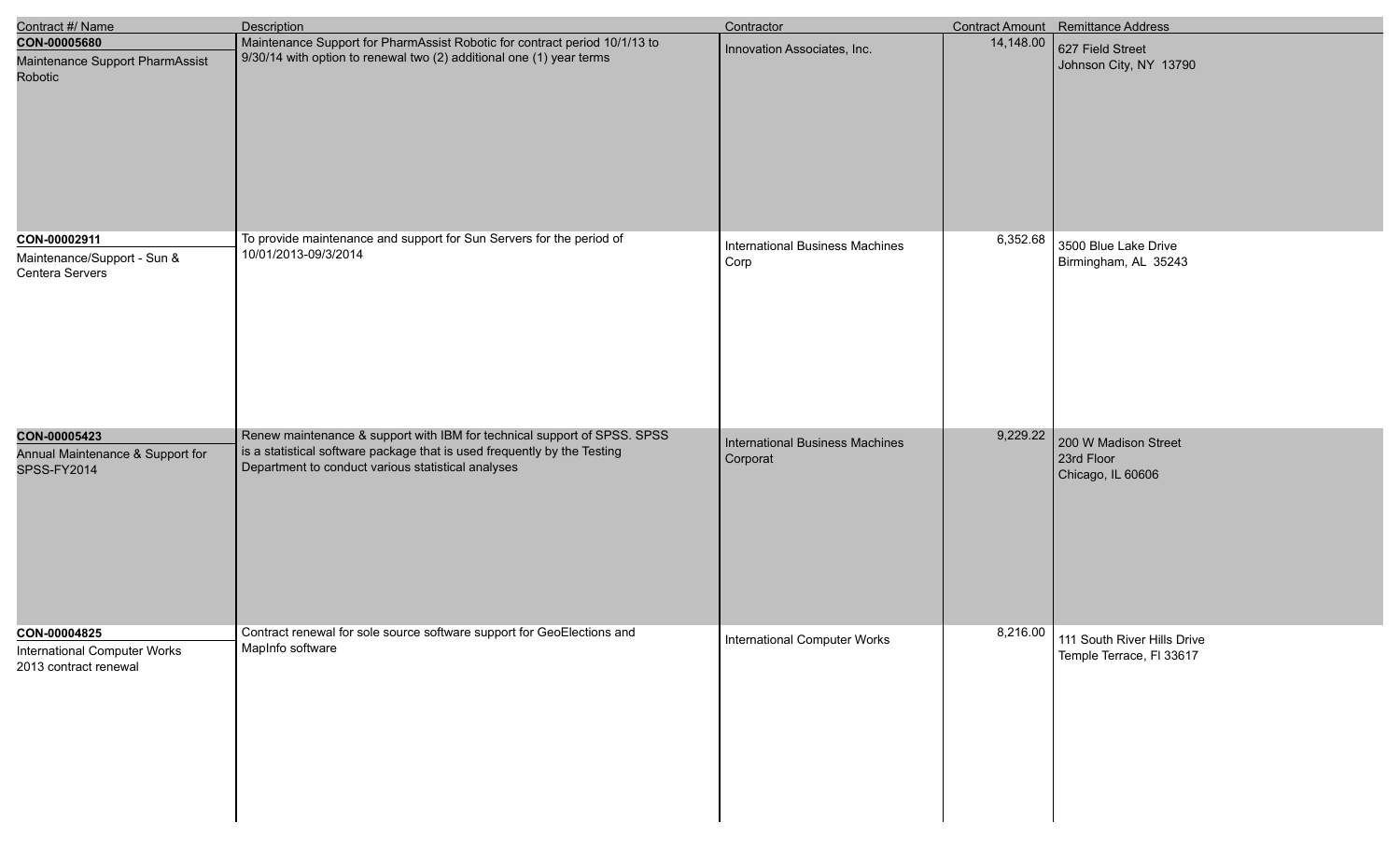| Contract #/ Name                                                             | Description                                                                                                                                                                                                                                                                                                                                                                                                                                                                                                                                                                                                                                                                                                                  | Contractor              |          | Contract Amount Remittance Address                                 |
|------------------------------------------------------------------------------|------------------------------------------------------------------------------------------------------------------------------------------------------------------------------------------------------------------------------------------------------------------------------------------------------------------------------------------------------------------------------------------------------------------------------------------------------------------------------------------------------------------------------------------------------------------------------------------------------------------------------------------------------------------------------------------------------------------------------|-------------------------|----------|--------------------------------------------------------------------|
| CON-00003973<br>Annual Maintenance and Support<br>Intersystem Cache Licenses | Amendment III to Annual Maintenance and support for Cache Entree with<br>Shadow Server Subscription Software. This Amendment will change the<br>scope of services to add 30 additional licenses, and amend compensation.<br>The Contractor shall be compensated for 30 additional licenses in the amount<br>of \$8,600. All other terms and conditions of the original contract remain the<br>same.                                                                                                                                                                                                                                                                                                                          | Intersystem Corporation | 8,600.00 | One Memorial Drive<br>Cambridge, MA 02142                          |
| CON-00001239<br>HPRP Agreement with Irondale<br>Water System                 | Jeffferson County and Irondale Water System wish to enter a cooperative<br>Agreement that will provide assistance to residents of the Jefferson County<br>Consortium in paying utility bills. The purpose of the Homelessness<br>Prevention and Rapid Re-Housing Program (HPRP) is to provide<br>homelessness prevention assistance to households who would otherwise<br>become homeless-many due to the economic crisis-and to provide<br>assistance to rapidly re-house persons who are homeless as defined by the<br>Mckinney-Vento Homeless Assistance Act. Payments shall be based upon<br>eligibility and availability of HPRP funds. Please see the attached Agreement<br>for regulations and terms of the Agreement. | Irondale Water System   |          | $0.00$ PO Box 100727<br>Irondale, AL 35210                         |
| CON-00004505<br>Dial Up Service Medicare Claims                              | Dial in service to able JRHC to access Medicare claims from 10-1-2012 to<br>9-30-2013                                                                                                                                                                                                                                                                                                                                                                                                                                                                                                                                                                                                                                        | Ivan's Inc.             | 2,000.00 | PO Box 850001<br>Orlando, FL 32885-0033                            |
| CON-00005048<br>IVans, Inc.                                                  | This COmmunication Service Agreement (the "Agreement") is made and<br>entered into by and between Ivans, Inc. ("Ivans") and Cooper Green Mercy<br>Hospital ("Customer"). By signing this Agreement, Customer agrees to<br>purchase IVANS Dial Services (the "Service"). This agreement will remain in<br>effect until written notice of termination for any reason is rendered by either<br>party to the other. If dedicated lines, frame relay or similar products are in<br>use, the Customer must provide sixty (60) days advance written notice of<br>termination.                                                                                                                                                       | Ivans, Inc              |          | 10,500.00 5405 Cypress Center Drive, Suite 150, Tampa, FL<br>33609 |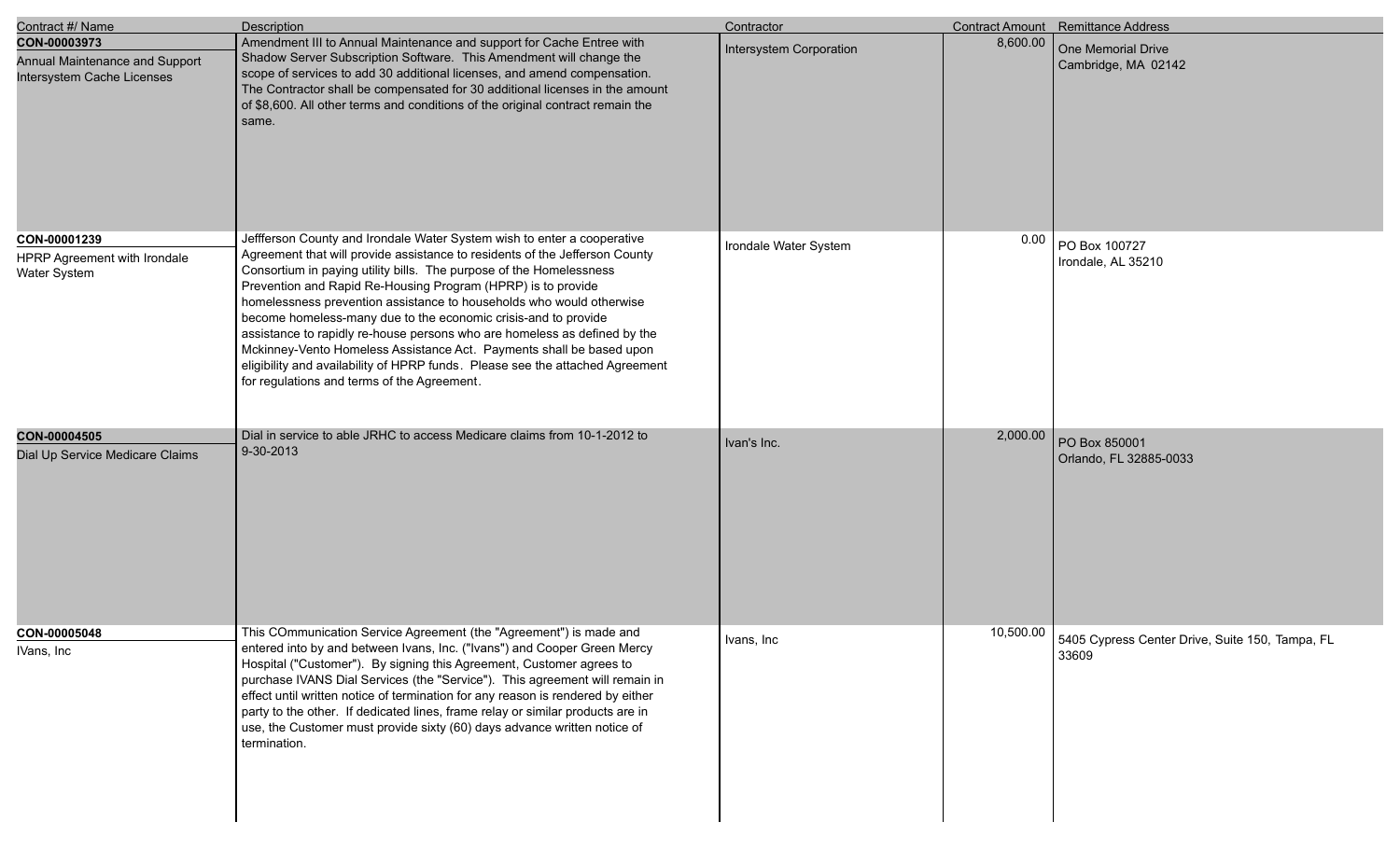| Contract #/ Name                                                  | <b>Description</b>                                                                                                                                                                                                                                                                                                                                                                                                                                                                                                                                                                                                                                                                                                                                       | Contractor            |            | Contract Amount Remittance Address                    |
|-------------------------------------------------------------------|----------------------------------------------------------------------------------------------------------------------------------------------------------------------------------------------------------------------------------------------------------------------------------------------------------------------------------------------------------------------------------------------------------------------------------------------------------------------------------------------------------------------------------------------------------------------------------------------------------------------------------------------------------------------------------------------------------------------------------------------------------|-----------------------|------------|-------------------------------------------------------|
| CON-00004869<br>James C. Lasker, M.D.                             | This is Amendment 1 which extends the completed date of this contract from<br>February 28, 2014 to January 31, 2015. Compensation shall not exceed<br>\$117,000.00. Insurance shall be amended to state in its entirety, "County<br>agrees to reimburse provider \$1,079 for one year, and \$875.00 for year 2 of<br>medical malpractice liability insurance, with minimum limits of liability of One<br>Million Dollars per incident and 3 Million Dollars in the aggregate, upon<br>delivery of a certificate of insurance. Said medical malpractice liability<br>coverage should be exclusive to the provider's support of the County's<br>Hematology-Oncology services." All other terms and conditions of the original<br>contract remain the same. | James C. Lasker, M.D. | 117,000.00 | 790 Montclair Road, Suite 100 Birmingham, AL<br>35213 |
| CON-00005851<br>James Coffey, MD                                  | This Physician Services Agreement is entered into by and between Jefferson<br>County, Alabama d/b/a Cooper Green Mercy Health Services and James<br>Coffey, MD. The Physician provides medical services to patients of the<br>County's outpatient clinics and engages as an independent contractor to<br>support the provision of the County's outpatient clinic service.                                                                                                                                                                                                                                                                                                                                                                                | James Coffey, MD      | 208,000.00 | 2645 Kemp Court<br>Homewood, AL 35226                 |
| CON-00005828<br>State ESG Rental Asst.<br>Agreement_Client#118831 | Payment of monthly rent and applicable arrears on behalf of program<br>participant #118831.                                                                                                                                                                                                                                                                                                                                                                                                                                                                                                                                                                                                                                                              | James Varner          | 6,000.00   | 12369 McMath Trail<br>McCalla, AL 35111               |
| CON-00005324<br>JCCEO Youth Out Agreement<br>3-4-30-15-30         | WIA Youth Out Workers for training for WIA Participants. This agreement<br>shall be effective from 7/1/2013 through 6/30/2014. Cost per participant is<br>\$9,620.18. This agreement is to train up to 50 ea youth participants.                                                                                                                                                                                                                                                                                                                                                                                                                                                                                                                         | <b>JCCEO</b>          | 481,008.97 | 300 8th Avenue West<br>Birmingham, Alabama 35204      |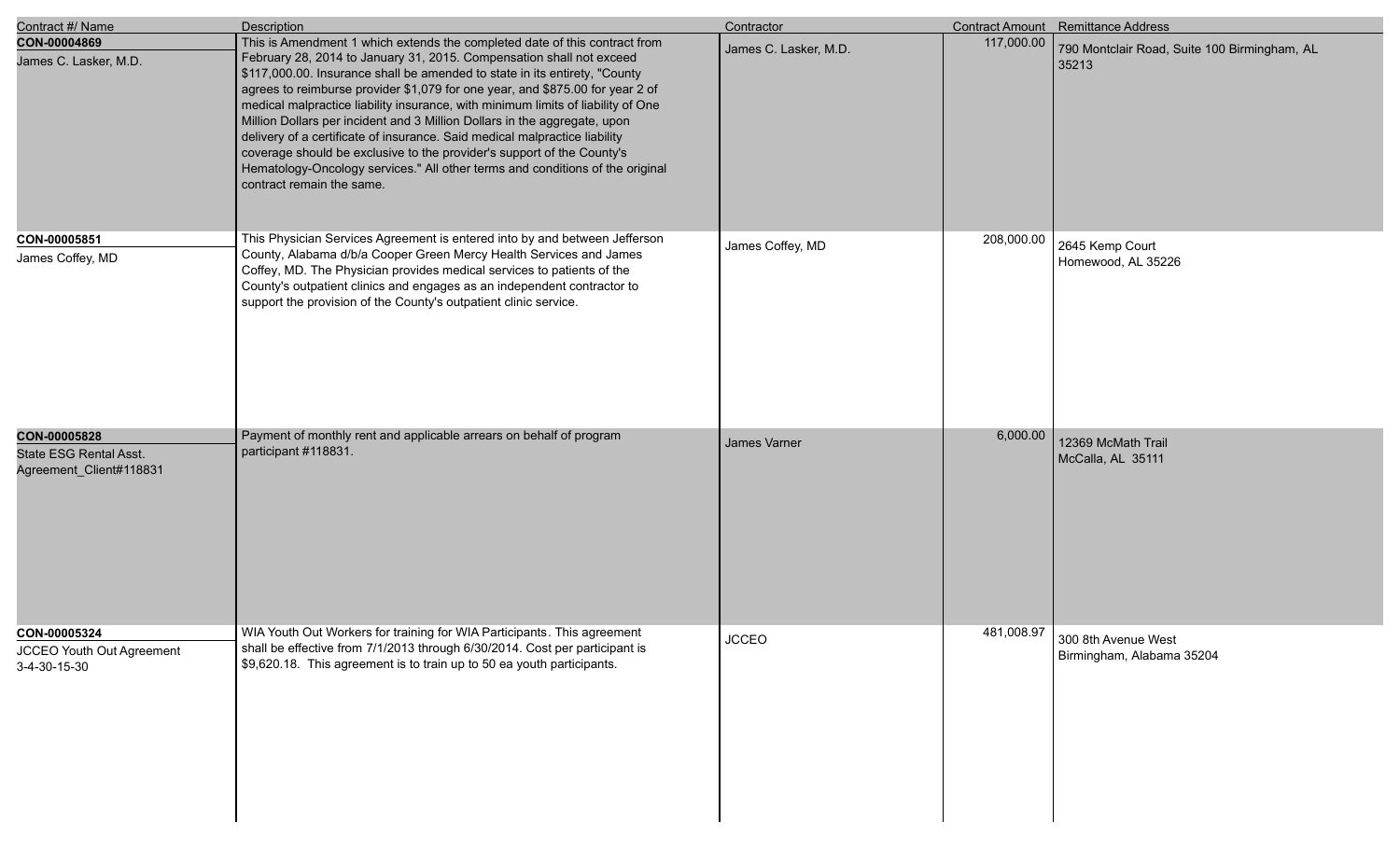| Contract #/ Name                                                          | <b>Description</b>                                                                                                                                                                                       | Contractor                             |            | Contract Amount Remittance Address                    |
|---------------------------------------------------------------------------|----------------------------------------------------------------------------------------------------------------------------------------------------------------------------------------------------------|----------------------------------------|------------|-------------------------------------------------------|
| CON-00005880<br>JCCEO Mod I Agreement<br>3-4-30-15-30                     | Mod #1 to decrease the original amount of \$481,008.97 to \$324,264.97 due<br>to the decrease in participants trained. All other terms and conditions of the<br>original contract remains the same.      | JCCEO Youth Out of School<br>Program   | 324,264.97 | 300 8th Avenue West<br>Birmingham, AL 35204           |
| CON-00001046<br>Jefferson County Committee<br><b>Economic Opportunity</b> | To contract with JCCEO to maintain a Senior Center to provide services for<br>senior age 60 and older in the area and surrounding areas. Contract period<br>October 1, 2013 - September 30, 2014.        | JCCEO-Hoopersville Nutrition<br>Center | 10,000.00  | 300 8th Avenue West<br>Birmingham, AL 35204           |
| CON-00001048<br>Jefferson County Economic<br>Development                  | To contract with JCCEO to house a senior center in Midfield to serve the<br>seniors in Midfield and surrounding areas. Contract Period October 1 2013-<br>September 30, 2014.                            | JCCEO-Midfield                         | 10,000.00  | 300 8th Avenue West<br>Birmingham, AL 35204           |
| CON-00001047<br>Jefferson County Committee<br>Economic Develop.           | To contract with JCCEO to maintain a Senior Center to provide services for<br>older adults age 60 and older at St. Joseph and surrounding areas. Contract<br>period October 1, 2013- September 30, 2014. | JCCEO-St. Joseph                       |            | 10,000.00 300 8th Avenue West<br>Birmingham, AL 35204 |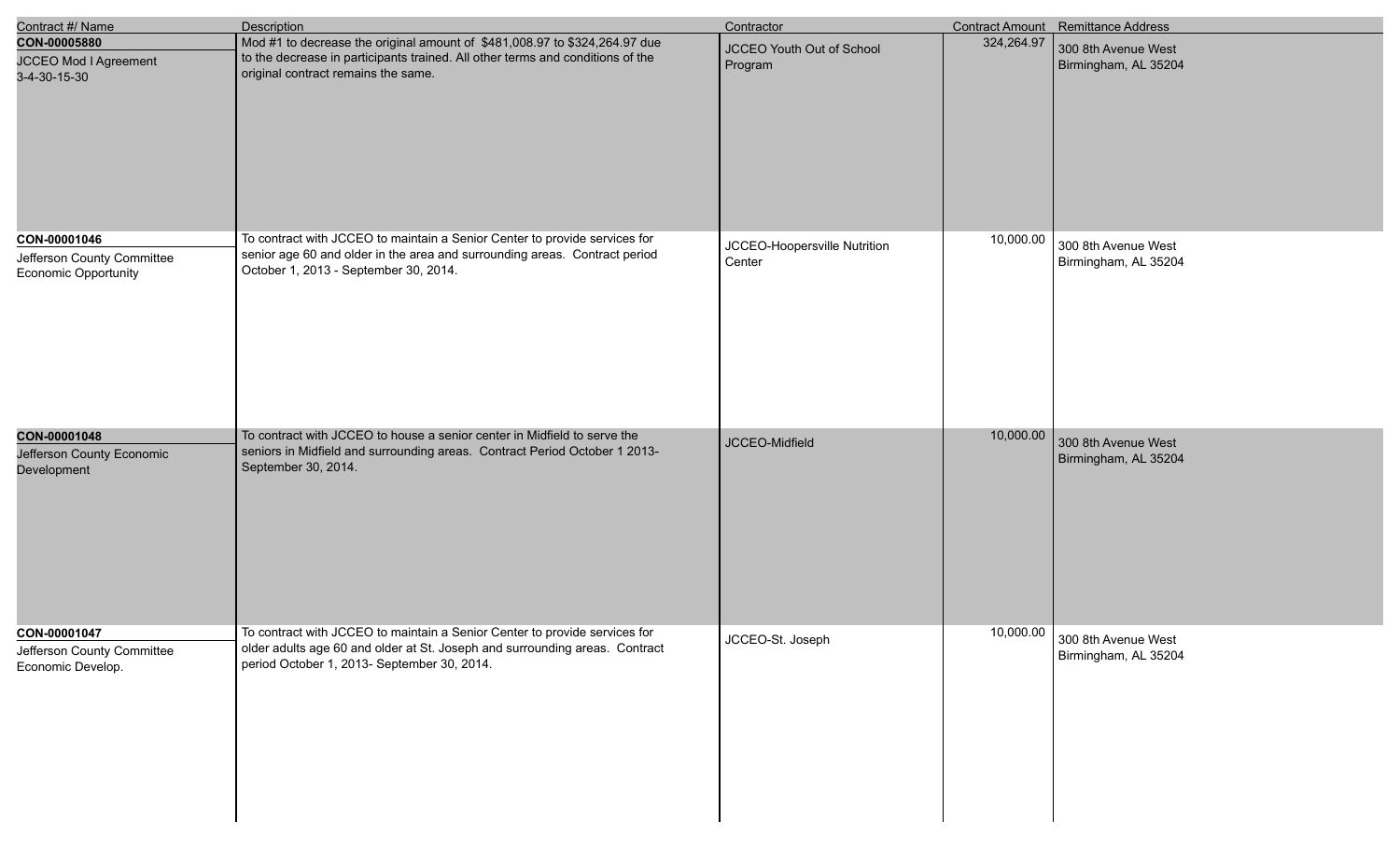| Contract #/ Name                                  | <b>Description</b>                                                                                                                                                                                                        | Contractor      |           | Contract Amount Remittance Address                      |
|---------------------------------------------------|---------------------------------------------------------------------------------------------------------------------------------------------------------------------------------------------------------------------------|-----------------|-----------|---------------------------------------------------------|
| CON-00001529<br><b>JCCOA-MOW</b>                  | To contract to provide a MOW program for the delivery of a hot meal for olcer<br>adults age 60 and older, residing in Jefferson County. Contract period<br>October 1 2013- February 28, 2014.                             | JCCOA-MOW       | 30,255.00 | 3712 4th Avenue South<br>Birmingham, Al 35222           |
| CON-00005942<br>Jefferson County Council on Aging | To enter into contract for service provider to delivery home bound meals to<br>seniors 60 years of age and older throughout Jefferson County. Contract<br>Period March 1, 2014 - September 30, 2014.                      | JCCOA-MOW       | 60,504.50 | 3712 4th Avenue South<br>Birmignham, Al 35222           |
| CON-00001530<br>JCCOA- Ombudsman                  | To enter into contract for two qualified Ombudsman to be advocacy for<br>patients in nursing homes, domicilaries and boarding homes. Contract Period<br>October 1, 2013 - February 28, 2014.                              | JCCOA-Ombudsman | 54,076.21 | 3712 4th Avenue South<br>Birmingham, Al 35222           |
| CON-00005944<br>Jefferson County Council on Aging | to enter into contract for services provider to provide two full-two Ombudsman<br>to advocate for patient rights in nursing homes, board homes, and<br>domiciliaries. Contract Period March 1, 2014 - September 30, 2014. | JCCOA-Ombudsman |           | 84,605.00 3712 4th Avenue South<br>Birmingham, Al 35222 |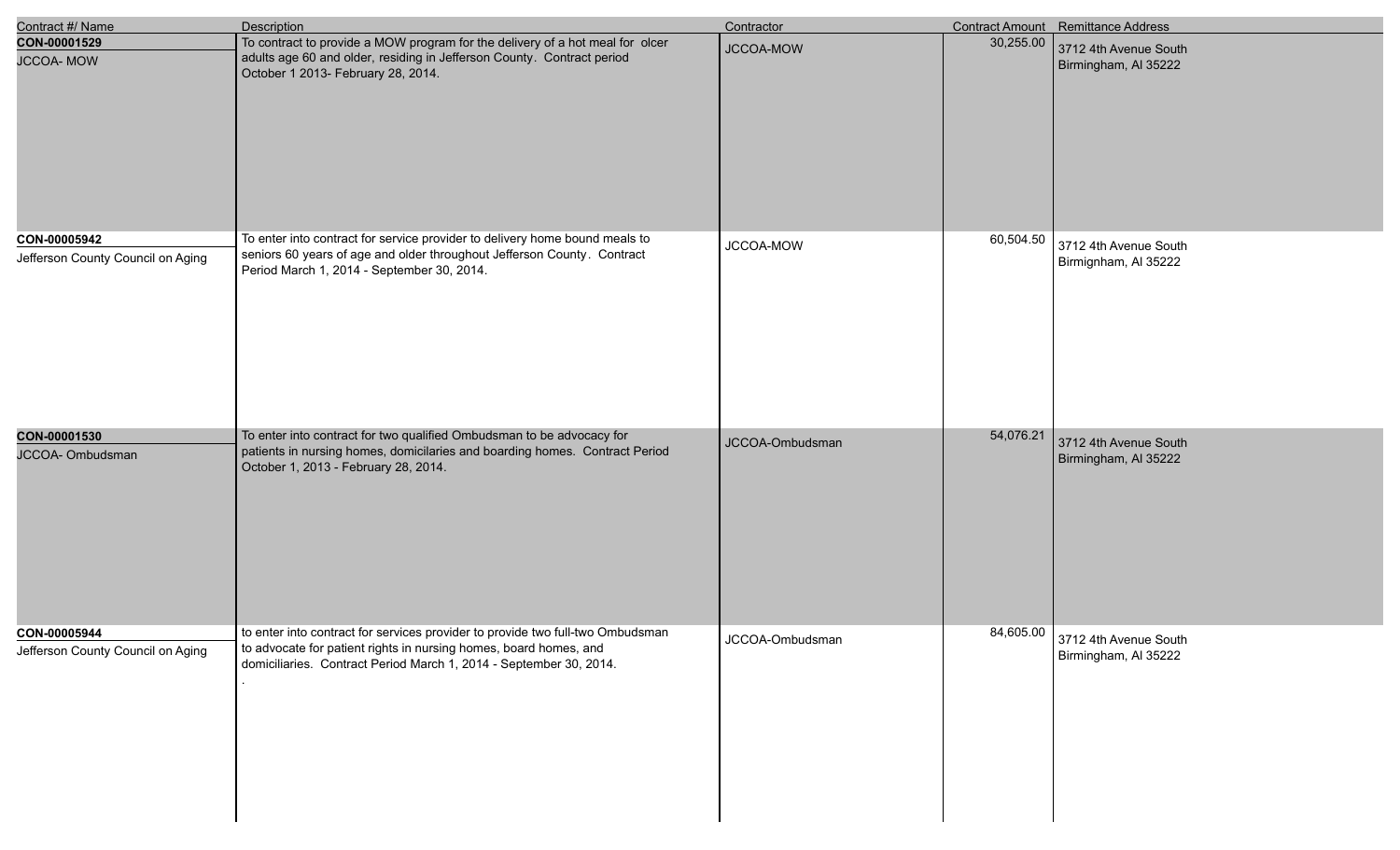| Contract #/ Name                                                                  | Description                                                                                                                                                                                                                                                                                                                                                                                                                                                                                                                                                                                                                                                       | Contractor                                |            | Contract Amount Remittance Address                |
|-----------------------------------------------------------------------------------|-------------------------------------------------------------------------------------------------------------------------------------------------------------------------------------------------------------------------------------------------------------------------------------------------------------------------------------------------------------------------------------------------------------------------------------------------------------------------------------------------------------------------------------------------------------------------------------------------------------------------------------------------------------------|-------------------------------------------|------------|---------------------------------------------------|
| CON-00004314<br><b>Hickory Ridge-HOME Special</b><br><b>Needs Rental Phase II</b> | Hickory Ridge Development - Phase II: Provide for the design, construction<br>and rental of eight (8) new units of Special Needs Rental Housing for the<br>Elderly located in the Ketona area of unincorporated Jefferson County. The<br>Agreement is in the amount of \$555,608.00 in County HOME funds and<br>\$500,000.00 in private grant funds for a total of \$1,055,608.00 and will be<br>paid for with Federal funds and private grant funds.                                                                                                                                                                                                             | JCHA Housing & Development<br>Corp.       | 555,608.00 | 3700 Industrial Parkway<br>Birmingham, AL 35217   |
| CON-00005510<br>Hickory Ridge HOME Special<br>Needs Rental Phase II_Amend #1      | Hickory Ridge Development - Phase II: Amendment #1 to the Hickory Ridge<br>Phase 2 Development Agreement with JCHA Housing and Development<br>(HOME Special Needs Rental Housing for the Elderly) which was approved<br>by Resolution dated September 11, 2012 and recorded in MB 163, Page 534.<br>The Amendment increases the County HOME Program loan amount from<br>\$555,608.00 to 1,060,608.00 and increases the amount of the private grant<br>and owner funds from \$500,000.00 to \$2,234,069.00 for a project total of<br>\$3,294,677.00. The number of units will increase from eight to twenty units.<br>Only Federal and private funds are involved. | JCHA Housing & Development<br>Corporation | 505,000.00 | 3700 Industrial Parkway<br>Birmingham, AL 35217   |
| CON-00000331<br>Agreement Regarding Loan<br>Assumption and Modification           | Jefferson County and JCHA HDC wish to enter an Agreement that will allow<br>for HDC's assumption and management of Brighton Gardens which will then<br>be operated as a special needs rental housing facility for the elderly. Please<br>see attached Agreement for further details.                                                                                                                                                                                                                                                                                                                                                                              | JCHA Housing and Development<br>Corp.     | 0.00       | 3700 Industrial Parkway<br>Birmingham, Al. 35217  |
| CON-00005863<br><b>JCIM Tax Abatement Agreement</b>                               | Abatement of all state and local property taxes and sales taxes except those<br>levied for educational purposes.                                                                                                                                                                                                                                                                                                                                                                                                                                                                                                                                                  | JCIM US, LLC                              | 0.00       | 6900 Jefferson Metro Parkway<br>McCalla, AL 35111 |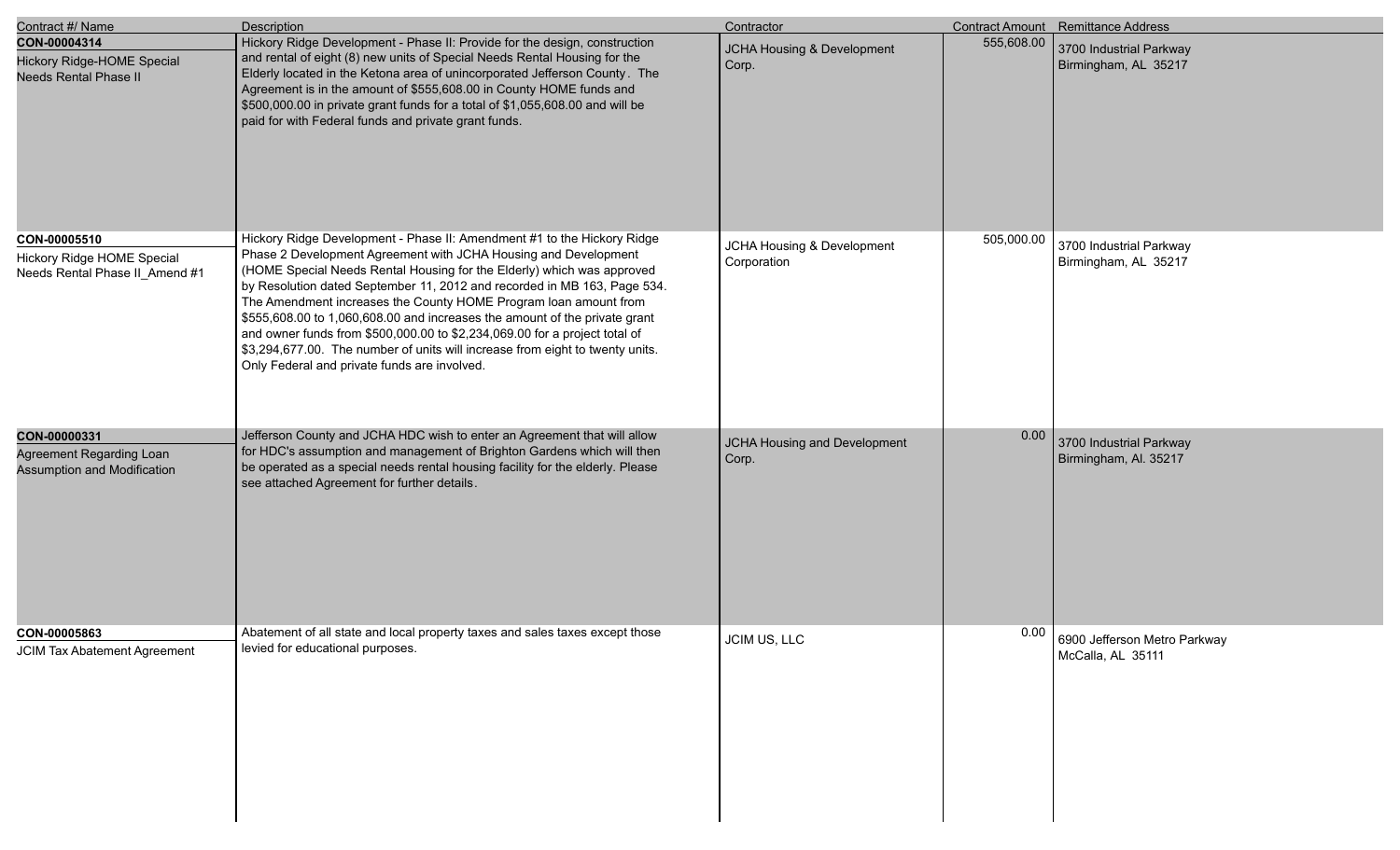| Contract #/ Name                                                                | <b>Description</b>                                                                                                                                                                                                                                                                                                                                                                                                                                                                                                                                                                                     | Contractor                                  |           | Contract Amount Remittance Address                                                     |
|---------------------------------------------------------------------------------|--------------------------------------------------------------------------------------------------------------------------------------------------------------------------------------------------------------------------------------------------------------------------------------------------------------------------------------------------------------------------------------------------------------------------------------------------------------------------------------------------------------------------------------------------------------------------------------------------------|---------------------------------------------|-----------|----------------------------------------------------------------------------------------|
| CON-00000386<br><b>MBSH PromisAL End User</b><br>Agreement for HPRP             | Jefferson County and Jefferson County Office of Community and Economic<br>Development wish to enter an Agreement that will authorize the following staff<br>members use of the MBSH PromisAL database in relation to the HPRP<br>program; Akirashanti Byrd, Chandra Calhoun, Yolanda Caver, Cynthia<br>Daniels, Sandra Foster, and Felicia Smith. PromisAL contains a wide range<br>of personal and private information on individuals and ALL such information<br>must be treated carefully, confidentially, and professionally by all who access<br>it. No funds are associated with this Agreement. | Jeff Co Off. of Comm. and Econ.<br>Dev.     | 0.00      | 716 Richard Arrington Jr. Blvd. N, Suite A-430<br>Birmingham, AL 35203                 |
| CON-00003206<br>Jefferson County Soil and Water<br><b>Conservation District</b> | JCC and JCS & WCD agree to maintain a cooperative relationship to promote<br>stormwater pollution prevention.                                                                                                                                                                                                                                                                                                                                                                                                                                                                                          | Jeff Co Soil & Water Conservation<br>Dist   | 0.00      | n/a                                                                                    |
| CON-00003674<br>Jefferson County 911 Emergency<br>Communications District, Inc. | Revenue generating lease agreement for 18 years effective April 1, 2012, in<br>the amount of \$50,000 with a 2% increase every two years.                                                                                                                                                                                                                                                                                                                                                                                                                                                              | Jefferson Co 911 Emergency<br>Communication | 50,000.00 | Jefferson County Commission<br>716 Richard Arrington Jr Blvd N<br>Birmingham, AL 35203 |
| CON-00003430<br>QC ROW Mary Buckelew PKWY &<br>Drainage Easement                | Quit Claim of ROW back to County and deeding Drainage Easement as<br>needed.                                                                                                                                                                                                                                                                                                                                                                                                                                                                                                                           | Jefferson County                            |           | $0.00$   A 200 Courthouse<br>716 Richard Arrington, Jr. Blvd<br>Birmingham, AL 35203   |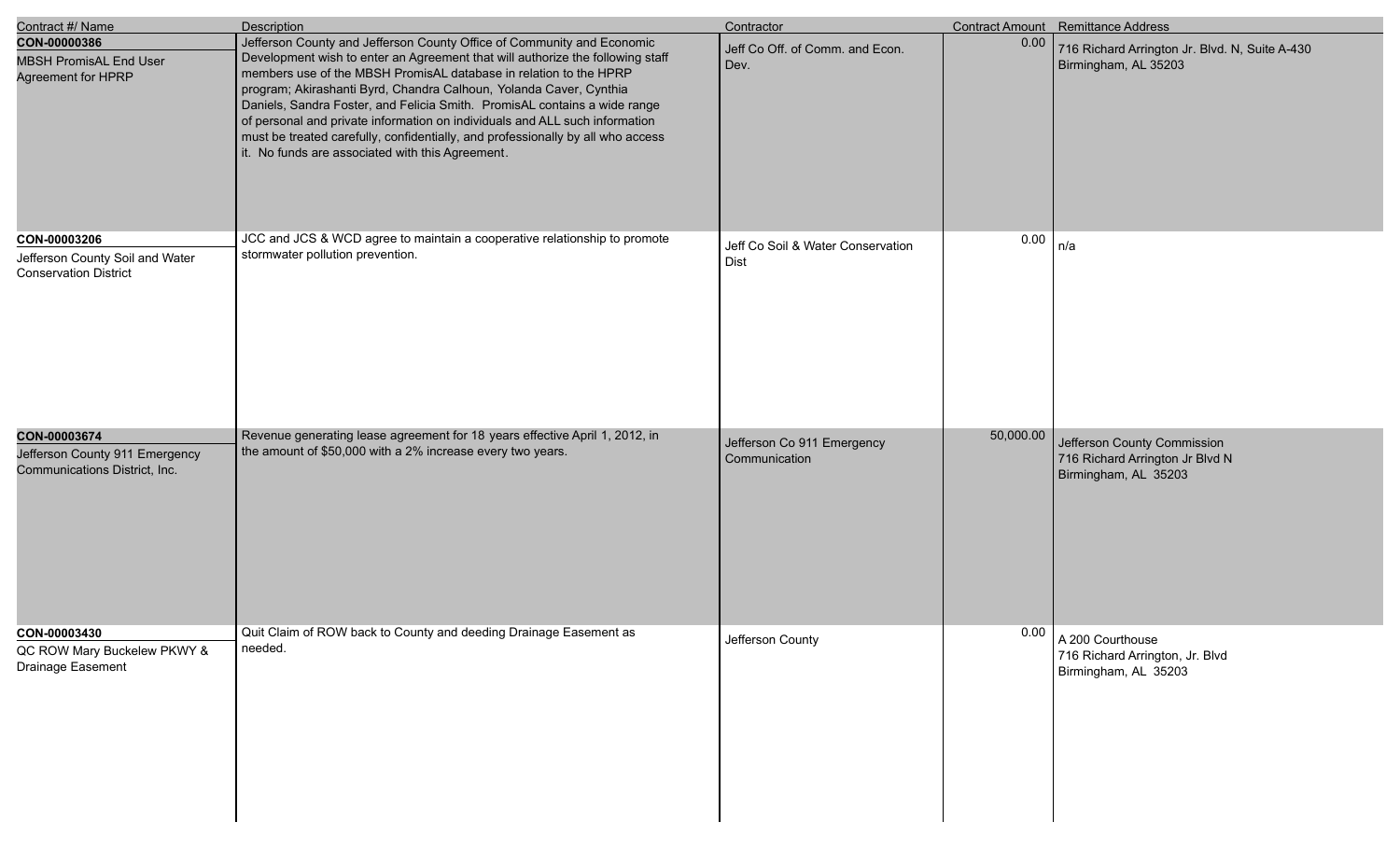| Contract #/ Name                                                     | <b>Description</b>                                                                                                                                                                                  | Contractor                             |           | Contract Amount Remittance Address                                                           |
|----------------------------------------------------------------------|-----------------------------------------------------------------------------------------------------------------------------------------------------------------------------------------------------|----------------------------------------|-----------|----------------------------------------------------------------------------------------------|
| CON-00005172<br>Nursing Home Parking Lot Sewer<br>Deed of Correction | Deed of Correction for sewer Authorized by Co. Attny. Shawnna Smith                                                                                                                                 | Jefferson County                       | 0.00      | Jefferson County Courthouse<br>716 Richard Arrington, Jr. Blvd N.<br>Birmingham, AL 35203    |
| CON-00005630<br><b>ACES Contract</b>                                 | Appropriation for Regular Salaries 2013-2014                                                                                                                                                        | Jefferson County                       | 98,948.92 | 2121 Building, Suite 1700<br>2121 Reverend Abrahm<br>Woods, Jr Blvd.<br>Birmingham, Al 35203 |
| CON-00005598<br>MOU with 9-1-1 ECD, Inc.                             | This is an MOU between the Jefferson County Commission and the Jefferson<br>County 911 ECD, Inc This is for use of the Center Point Courthouse Tower<br>and Data Center Storage in main Courthouse. | Jefferson County 911 ECD, Inc          | 0.00      | <b>Center Point Courthouse</b>                                                               |
| CON-00001829<br>Jefferson County Board of<br>Education               | Sheriff's Office to provide Law Enforcement to the Jefferson County Board of<br>Education by supplying deputies and supervisors along with vehicles and<br>equipment                                | Jefferson County Board of<br>Education |           | 685,114.07 2100 18th Street, South<br>Homewood, Alabama 35209                                |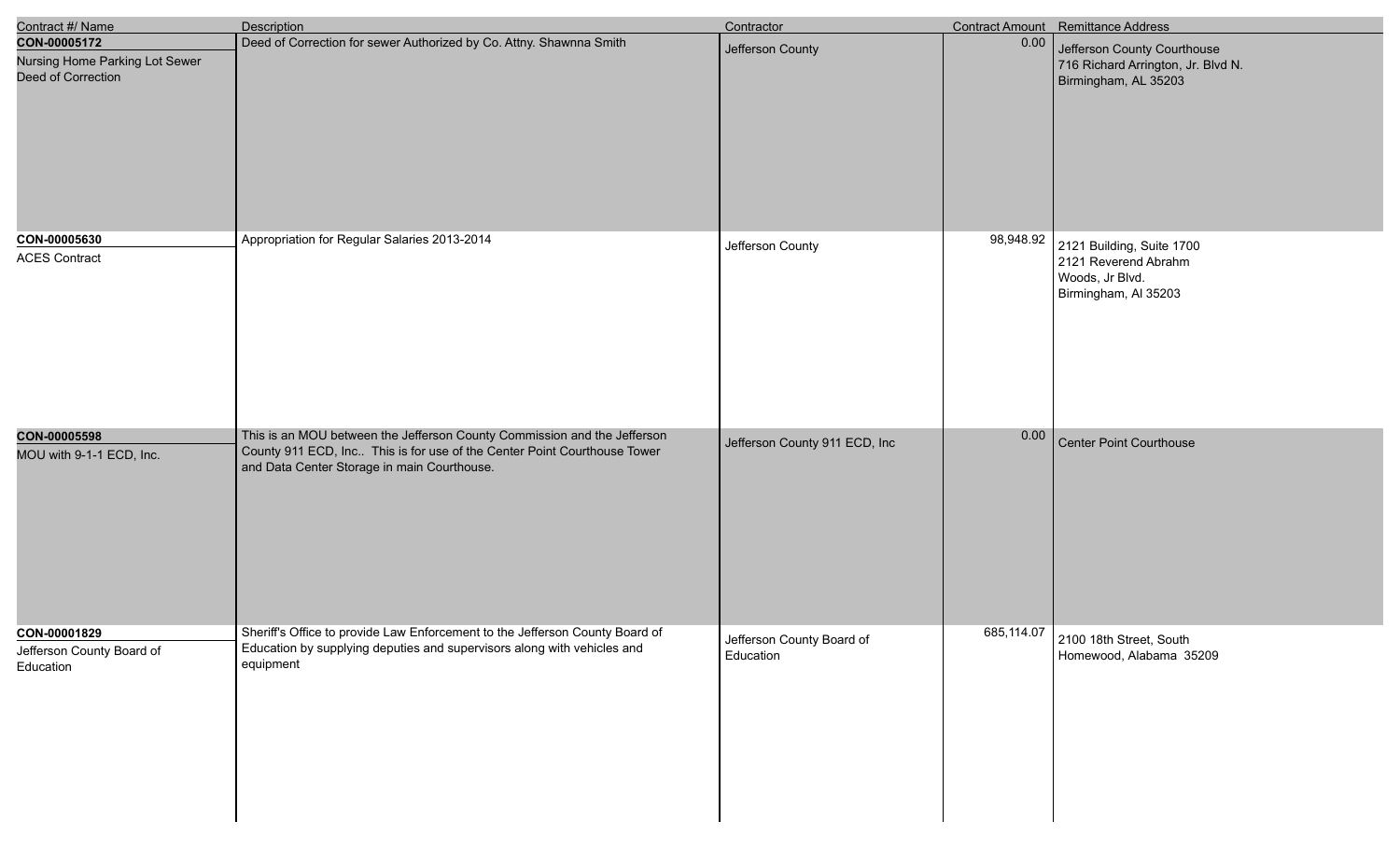| Contract #/ Name                                                                | <b>Description</b>                                                                                                                                                                       | Contractor                        |            | <b>Contract Amount</b> Remittance Address     |
|---------------------------------------------------------------------------------|------------------------------------------------------------------------------------------------------------------------------------------------------------------------------------------|-----------------------------------|------------|-----------------------------------------------|
| CON-00003024<br>Jefferson County Health Dept<br>Midfield Sewer Deed of Exchange | Deed of exchange to release sewer easement of abandoned sewer and<br>dedicated new sewer easement at site of relocated sewer                                                             | Jefferson County Board of Health  | 0.00       | 1400 6th Ave South<br>Birmingham, AL 35233    |
| CON-00005302<br>Title V-Senior Workers Grant State                              | See agreement from ADSS                                                                                                                                                                  | Jefferson County Council on Aging | 246,589.00 | 3712 4th Avenue South<br>Birmingham, AL 35222 |
| CON-00005945<br>JCCOA- Title V (Federal)                                        | To enter into contract for services provider to provide administrative cost for<br>Title V Senior Workers for 69 older adults. Contact period March 1, 2014 -<br>June 30, 2014.          | Jefferson County Council on Aging | 287,550.00 | 3712 4th Avenue South<br>Birmingham, AI 35222 |
| CON-00005946<br>JCCOA-Title V (State)                                           | To enter into contract for service provider to provide administrative cost for 24<br>older adults funded by ADSS-Senior Workers Grant. Contract Period March<br>1, 2014 - June 30, 2014. | Jefferson County Council on Aging | 110,765.00 | 3712 4th Avenue South<br>Birmingham, AI 35222 |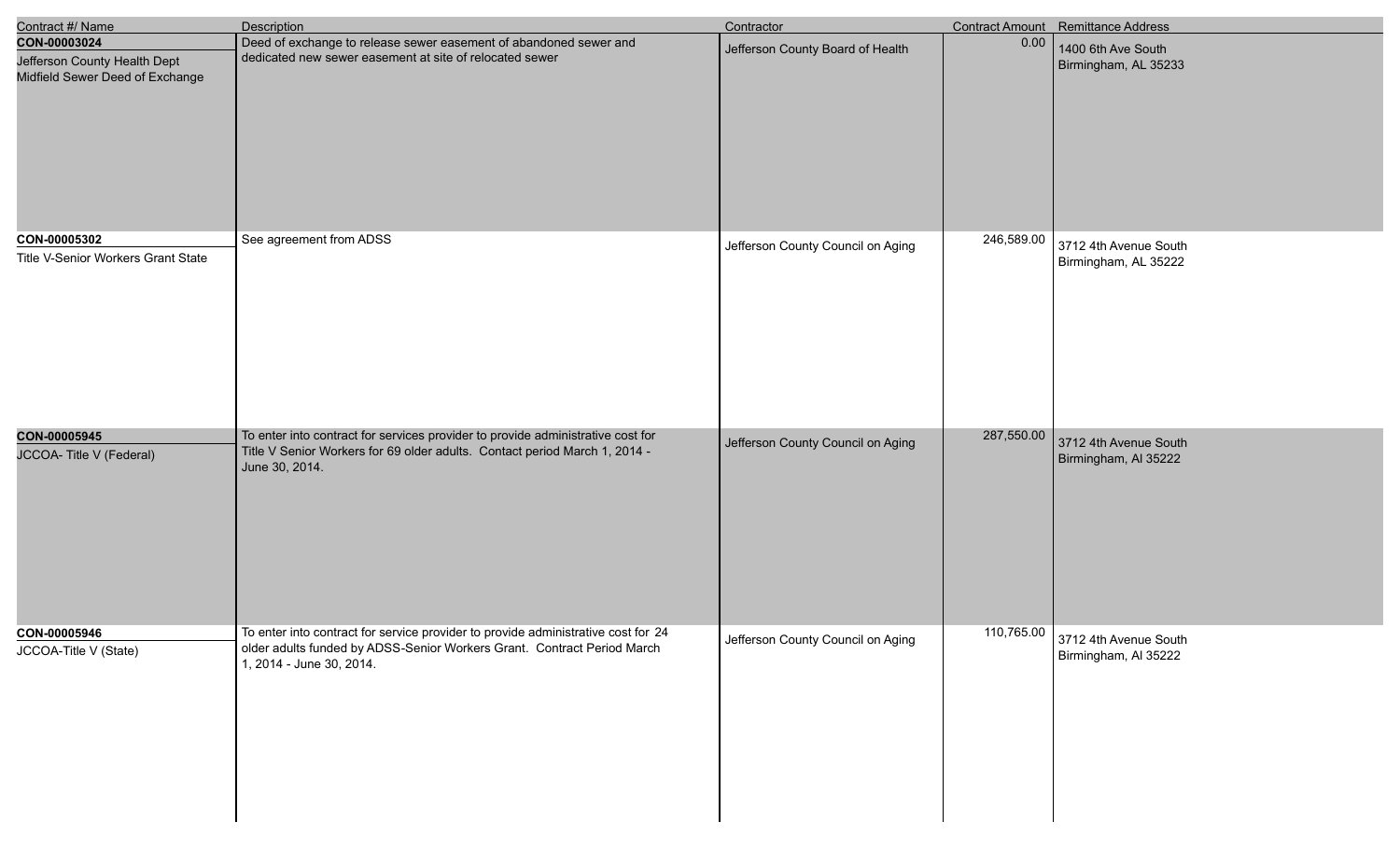| Contract #/ Name                                                                  | Description                                                                                                                                                                 | Contractor                         |           | Contract Amount Remittance Address              |
|-----------------------------------------------------------------------------------|-----------------------------------------------------------------------------------------------------------------------------------------------------------------------------|------------------------------------|-----------|-------------------------------------------------|
| CON-00002960                                                                      | FY 2011 contract for the lease of space for pharmacies at the Jefferson                                                                                                     | Jefferson County Department of     | 49,152.00 | 1400 6th Ave South                              |
| Jefferson County Department of<br>Health 2012                                     | County Department of Health clinic sites: Arlington Ave, 6th Ave South,<br>Tuscaloosa Ave Sw, West Blvd, and Ave E Ensley Locations.                                        | Health                             |           | Birmingham, AL 35202                            |
| CON-00005566                                                                      | Agreement with Jefferson County Housing Authority to provide fair housing                                                                                                   |                                    | 25,000.00 |                                                 |
| Fair Housing Counseling<br>Agreement:CD13-05J-F50HO-FHC                           | counseling activities to eligible consortium residents. The contract period for<br>this agreement is October 1, 2013 thru September 30, 2014.                               | Jefferson County Housing Authority |           | 3700 Industrial Parkway<br>Fultondale, AL 35217 |
| CON-00001153                                                                      | To contract with Jefferson County Housing Authority (Spring Gardents) to                                                                                                    | Jefferson County Housing           | 10,000.00 | Jefferson County Housing Corp                   |
| <b>JCHA-Spring Gardens</b>                                                        | maintain a Senior Center to provide services for older adults age 60 and<br>older in Ketona and surrounding areas. Contract period October 1, 2013 -<br>September 30, 2014. | Authority-                         |           | 3700 Industrial Parkway<br>Birmingham, Al 35217 |
| CON-00005746                                                                      | Inter-Departmental agreement between Community & Economic<br>Development and Inspection Services for the Disaster Demolition & Debris                                       | Jefferson County Inspection        | 0.00      | Jefferson County Courthouse                     |
| <b>CDBG-DR Demolition &amp; Debris</b><br>Removal Inter-Departmental<br>Agreement | Removal Project.                                                                                                                                                            | Services                           |           | Suite B200                                      |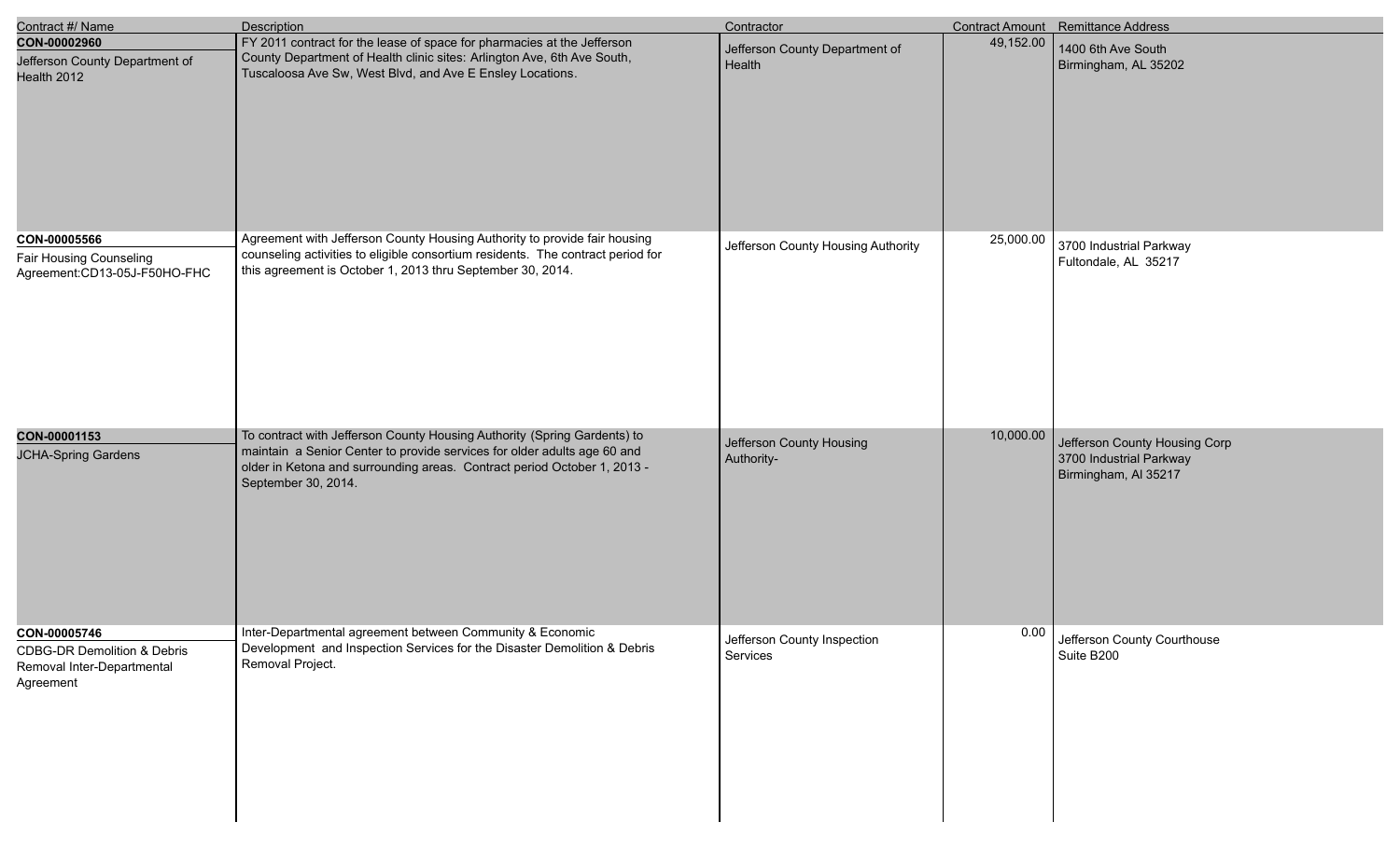| Contract #/ Name                                                                                    | Description                                                                                                                                                                                                                                                                                                                                                                                                                                                                                                                                                   | Contractor                                  |      | Contract Amount Remittance Address                                      |
|-----------------------------------------------------------------------------------------------------|---------------------------------------------------------------------------------------------------------------------------------------------------------------------------------------------------------------------------------------------------------------------------------------------------------------------------------------------------------------------------------------------------------------------------------------------------------------------------------------------------------------------------------------------------------------|---------------------------------------------|------|-------------------------------------------------------------------------|
| CON-00005298<br>Jefferson County Joint<br>Apprenticeship Adult Agreement<br>3-1-30-24-29            | ITA Adult WIA Worker Agreement for Occupational Training for WIA<br>participants. Cost per Pariticipant \$5,147. Agreement shall be effective<br>7/1/2013 through 6/30/2014. 30 day cancellation clause.                                                                                                                                                                                                                                                                                                                                                      | Jefferson County Joint<br>Apprenticeship    | 0.00 | 3625 9th Avenue Norht<br>Birmingham, AI 35222                           |
| CON-00005299<br>Jefferson County Joint<br>Apprenticeship Comm. Dislocated<br>Agreement 3-6-30-24-29 | ITA Dislocated WIA Worker Agreement for Occupational Training for WIA<br>Participants. Thies Agreement shall be effective 7/1/2013 through 6/30/2014.<br>Cost for per participant is \$5,147.00. 30 day Cancellation Clause.                                                                                                                                                                                                                                                                                                                                  | Jefferson County Joint<br>Apprenticeship Co | 0.00 | 3625 9th Ave. North<br>Birmingham, Al 35222                             |
| CON-00000328<br>Cooperation Agreement Between<br>Jeff Co and Jeff Co Office of<br>Comm and ED       | Jefferson County, Alabama and Jefferson County Commission Office of<br>Community and Economic Development wish to enter an Agreement that will<br>provide for park improvements to the Westhighland Community Park.<br>\$135,000.00 in Community Development Block Grant funds has been set<br>aside for this project.                                                                                                                                                                                                                                        | Jefferson County Off. of Comm<br>and ED     | 0.00 | 716 Richard Arrington Jr. Blvd. N, Suite A-430<br>Birmingham, Al. 35203 |
| CON-00002731<br>Jefferson County Renewable<br><b>Consortium Agreements</b><br>FY2012-2014           | Jefferson County, Alabama and 30 municipalities (see attached document<br>list) wish to enter a Cooperation Agreement. This Cooperation Agreement will<br>allow Jefferson County Consortium to receive CDBG, HOME and other HUD<br>funds available. This Agreement was executed in 2005 and is automatically<br>renewable for FY2012-2014. All 30 municipalities were contacted and none<br>elected to withdraw from the consortium. Therefore, all 30 municipalities shall<br>continue on as part of the Jefferson County Consortium through<br>FY2012-2014. | Jefferson County, Alabama                   | 0.00 | 716 Richard Arrington Jr. Blvd. N, Ste. A-430<br>Birmingham, Al. 35203  |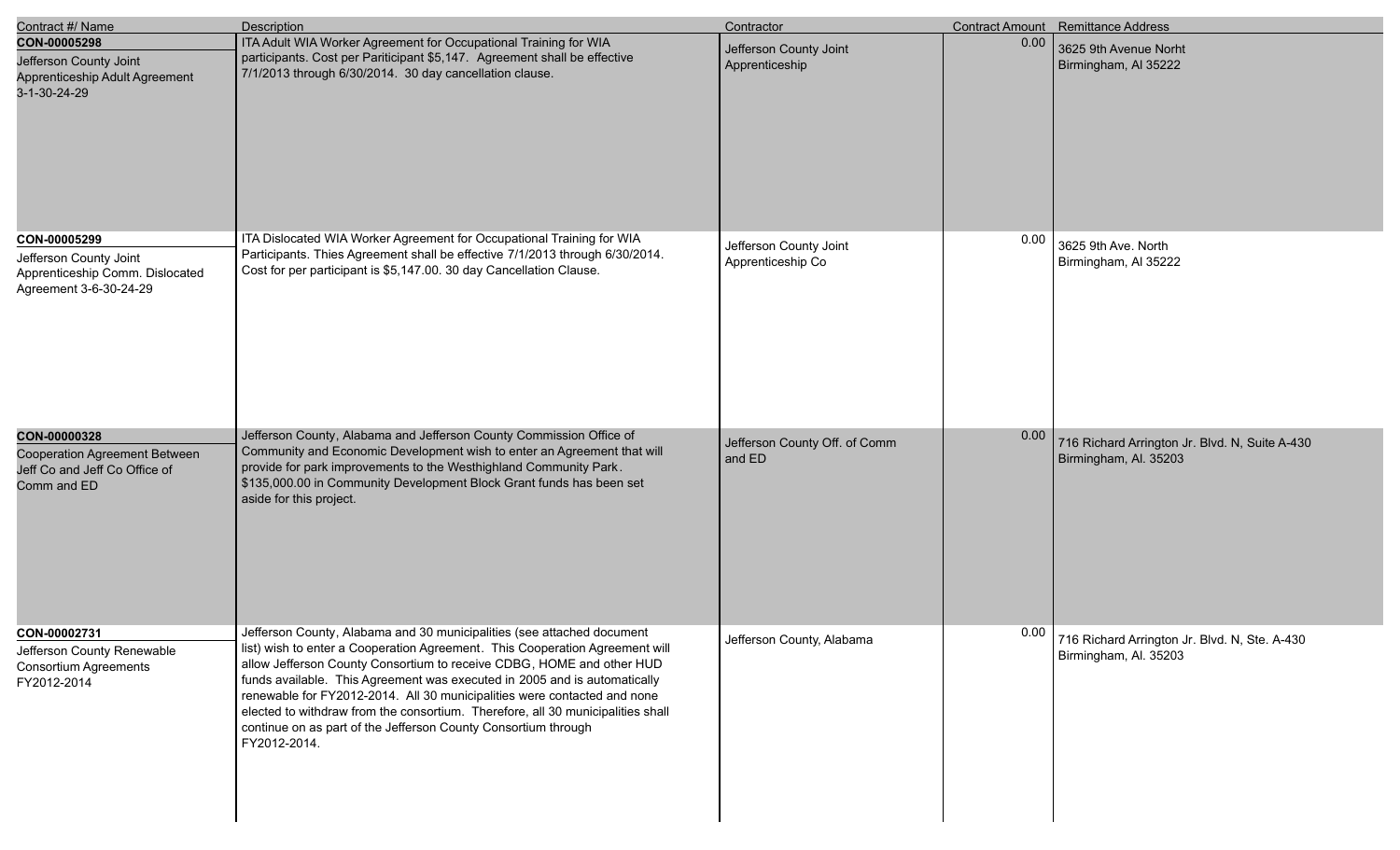| Contract #/ Name                                                                                     | <b>Description</b>                                                                                                                                                                                                                                                                                                          | Contractor                           |           | <b>Contract Amount</b> Remittance Address     |
|------------------------------------------------------------------------------------------------------|-----------------------------------------------------------------------------------------------------------------------------------------------------------------------------------------------------------------------------------------------------------------------------------------------------------------------------|--------------------------------------|-----------|-----------------------------------------------|
| CON-00005353<br>Jefferson Credit Union                                                               | Revenue generating lease agreement reducing the leasable square footage<br>from approximately 6,434 to approximately 1,660 per year. Total annual<br>amount of lease is \$19,670.                                                                                                                                           | Jefferson Credit Union               | 19,670.00 | P O Box 71050<br>Charlotte, NC 28272          |
| CON-00005316<br>Jefferson State Community<br><b>College WIA Dislocated Agreement</b><br>3-6-30-24-03 | ITA Dislocated Worker Agreement for Occupational Training for WIA<br>participants. This agreement shall be effective 7/1/2013 through 6/30/2014.<br>Training cost range from \$799 to \$17,639. The amount paid under the<br>agreement depends on the number of participants. 30 day cancellation in the<br>agreement.      | Jefferson State Community<br>College | 0.00      | 2601 Carson Road<br>Birmingham, Alabama 35215 |
| CON-00005318<br>Jefferson State Community<br>College Adult Agreement<br>$3 - 1 - 30 - 24 - 03$       | ITA Adult Worker agreement for Occupational Training for WIA particiipants.<br>This agreement shall be effective from 7/1/2013 through 6/30/2014. Training<br>cost range from \$799 to \$17,639. The amount paid under the agreement<br>depends on the number of students trained. 30 day Cancellation in the<br>agreement. | Jefferson State Community<br>College | 0.00      | 2601 Carson Road<br>Birmingham, Alabama 35215 |
| CON-00005502<br>Jefferson State Community<br>College                                                 | The purpose of this agreement shall be to establish an affiliation between the<br>"School" and the "Facility" to provide clinical education for Medical Laboratory<br>Technician students.                                                                                                                                  | Jefferson State Community<br>College | 0.00      | N/A                                           |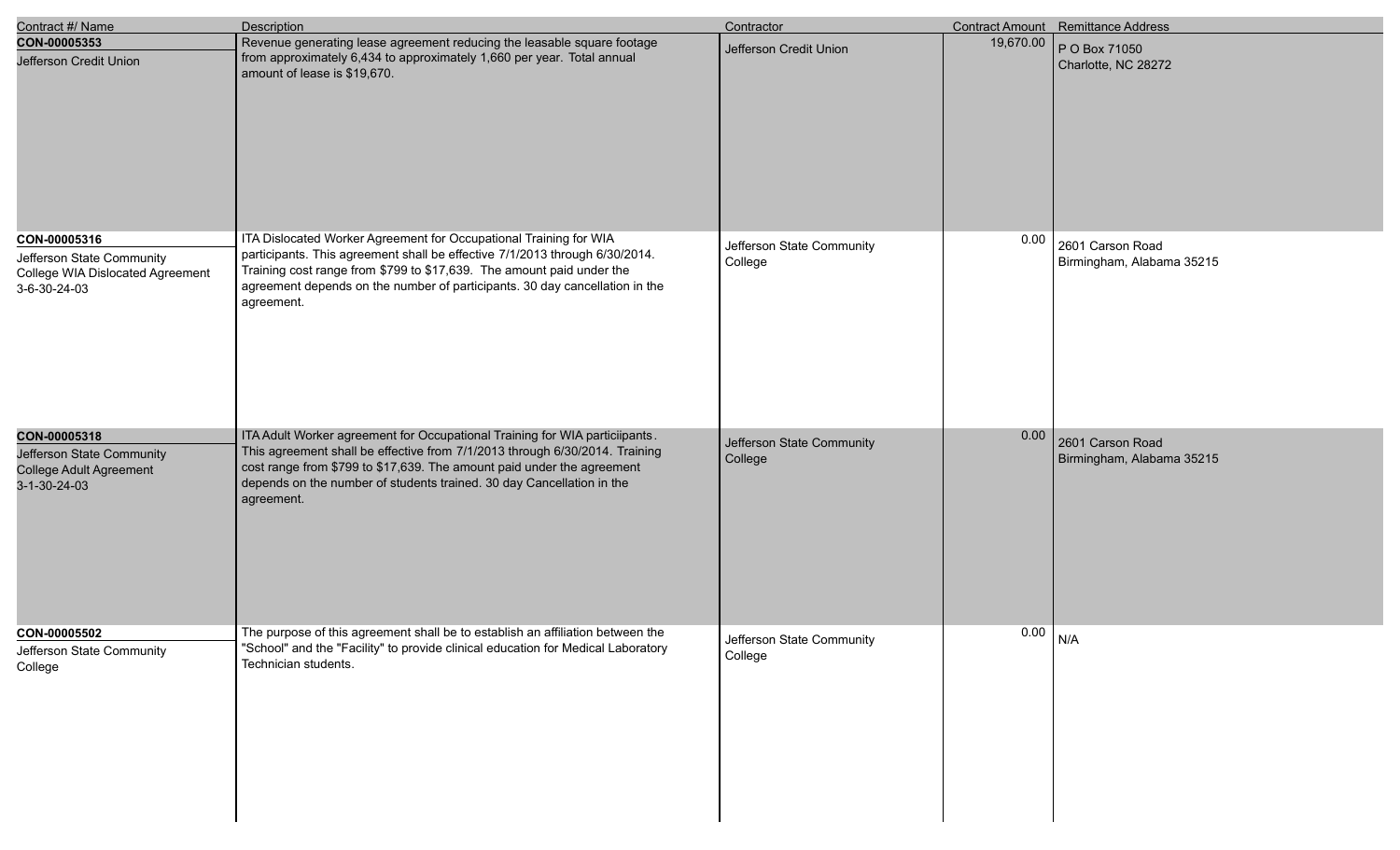| Contract #/ Name                                                                                  | <b>Description</b>                                                                                                                                                                                                                                        | Contractor                                  |            | <b>Contract Amount</b> Remittance Address                      |
|---------------------------------------------------------------------------------------------------|-----------------------------------------------------------------------------------------------------------------------------------------------------------------------------------------------------------------------------------------------------------|---------------------------------------------|------------|----------------------------------------------------------------|
| CON-00005633<br><b>JBS Mental Health Renewal FY14</b>                                             | Contractor shall provide on site mental health services to Jefferson County<br>Family Court including evaluations, psychological assessments, mental health<br>consultations with Family Court staff and case management services.                        | Jefferson-Blount-St. Clair Mental<br>Health | 159,900.00 | 940 Montclair Rd. Suite 200 Birmingham, AL 35213               |
| CON-00005665<br><b>JBS Youth Advocacy Program</b><br><b>FY14</b>                                  | Contractor will develop, staff and manage the Jefferson County Youth<br>Advocacy Program. 100% funded through AL Dept. of Youth Services Grant.                                                                                                           | Jefferson-Blount-St. Clair Mental<br>Health | 171,974.00 | 940 Montclair Rd. Suite 200 Birmingham, AL 35213               |
| CON-00005301<br>Jeremiah's Hope/St Vincent's<br><b>Birmingham Adult Agreement</b><br>2-1-30-24-18 | ITA for training for Adult WIA Participants. This agreement shall be effective<br>7/1/2013 through June 30, 2014. Training cost range from \$1550 through<br>\$2,057. Amount paid depends on the number of participants. 30 day<br>cancellation clause.   | Jeremiah's Hope/St Vincent's<br>Birmingham  | 0.00       | 2800 University Blvd<br>Suite 234<br>Birmingham, Alabama 35233 |
| CON-00004430<br>TROJAN WASTE WATER<br><b>TREATMENT SYSTEM</b>                                     | AGREEMENT TO PROVIDE UV BULBS, BALLAST & ACCESSORIES FOR<br>SANITATION SYSTEM FOR JEFFERSON COUNTY WASTE WATER<br>TREATMENT FACILITIES. PRICING (INCLUDING FREIGHT)<br>GUARANTEED FOR FY2013, FY2014, FY2015 (FREIGHT NOT INCLUDED<br>ON ANTI-CLEAN GEL). | <b>JIM HOUSE &amp; ASSOCIATES</b>           | 135,000.00 | 16 NORTH 49TH STREET<br>BIRMINGHAM, AL 35222                   |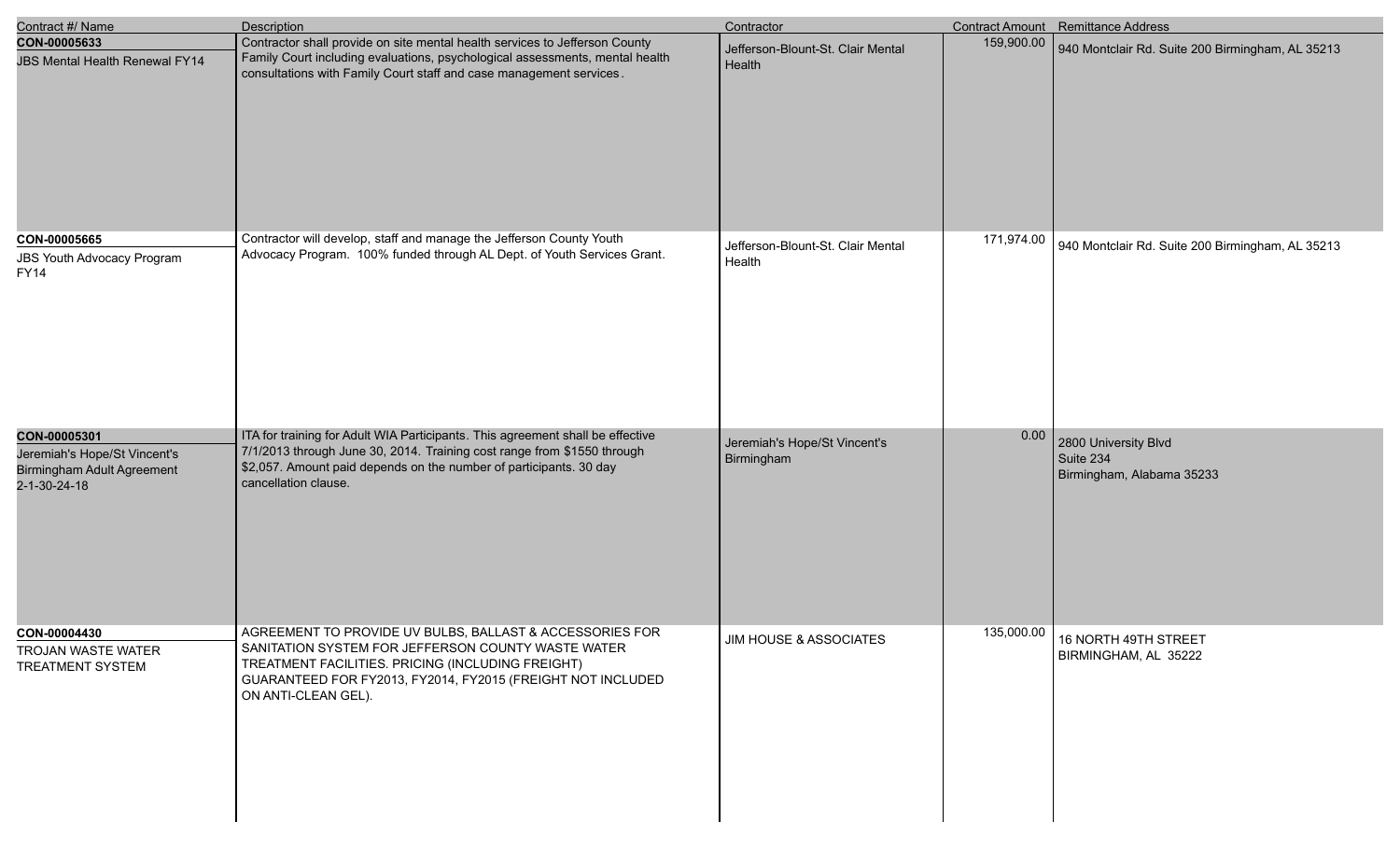| Contract #/ Name                                                                                   | Description                                                                                                                                                                                                                                                                                                                                                                                                                                                                                                                                                                                                                                                                                                                                            | Contractor                  |            | Contract Amount Remittance Address                    |
|----------------------------------------------------------------------------------------------------|--------------------------------------------------------------------------------------------------------------------------------------------------------------------------------------------------------------------------------------------------------------------------------------------------------------------------------------------------------------------------------------------------------------------------------------------------------------------------------------------------------------------------------------------------------------------------------------------------------------------------------------------------------------------------------------------------------------------------------------------------------|-----------------------------|------------|-------------------------------------------------------|
| CON-00004859<br>Jimmie H. Harvey, Jr., M.D.                                                        | This is Amendment 1 which extends the completed date of this contract from<br>February 28, 2014 to January 31, 2015. Compensation shall not exceed<br>\$117,000.00. Insurance shall be amended to state in its entirety "County<br>agrees to reimburse provider \$1,079 for one year, and \$875.00 for year 2 of<br>medical malpractice liability insurance with minimum limits of liability of One<br>Million Dollars per incident and 3 Million Dollars in the aggregate, upon<br>delivery of a certificate of insurance. Said medical malpractice liability<br>coverage should be exclusive to the provider's support of the County's<br>Hematology-Oncology services." All other terms and conditions of the original<br>contract remain the same. | Jimmie H. Harvey, Jr., M.D. | 117,000.00 | 790 Montclair Road, Suite 100 Birmingham, AL<br>35213 |
| CON-00003757<br>Morgan Road Sale of Mobile Home<br>and bld. Tr. 29.002                             | Sale of mobile home Tr. 29.002 and metal storage building Tr. 29.002A                                                                                                                                                                                                                                                                                                                                                                                                                                                                                                                                                                                                                                                                                  | Jimmy Horsley               | 2,650.00   | 265 Country Wood Circle<br>Pell City, AL 35124        |
| CON-00003821<br>Johnson Controls - Federal Supply<br>Schedule Contract and Purchasing<br>Agreement | Enclosure centrally installed in Main Hospital for existing doors on 3rd floor<br>and below. Pricing is based on the Federal Supply Schedule Contract and<br>Purchasing Agreement Contract ID: COn-00003821 between JCI and<br>Jefferson County executed by Jefferson County Commission on 4/23/12.                                                                                                                                                                                                                                                                                                                                                                                                                                                    | Johnson Controls            | 40,400.00  | 511 Mineral Trace, Suite 200<br>Hoover, AL 35224      |
| CON-00003822<br>Johnson Controls - Chiller<br>Maintenance Service Agreement                        | Amendment to reduce year 2 and 3 cost of Chiller Maintenance Service<br>Agreement for "Basic" preventative and repair services for 4/01/2012 until<br>4/01/2015. Year 2 reduced by \$8,543. Year 3 reduced by \$8,799.                                                                                                                                                                                                                                                                                                                                                                                                                                                                                                                                 | Johnson Controls            | 315,690.71 | 511 Mineral Trace<br>Hoover, AL 35244                 |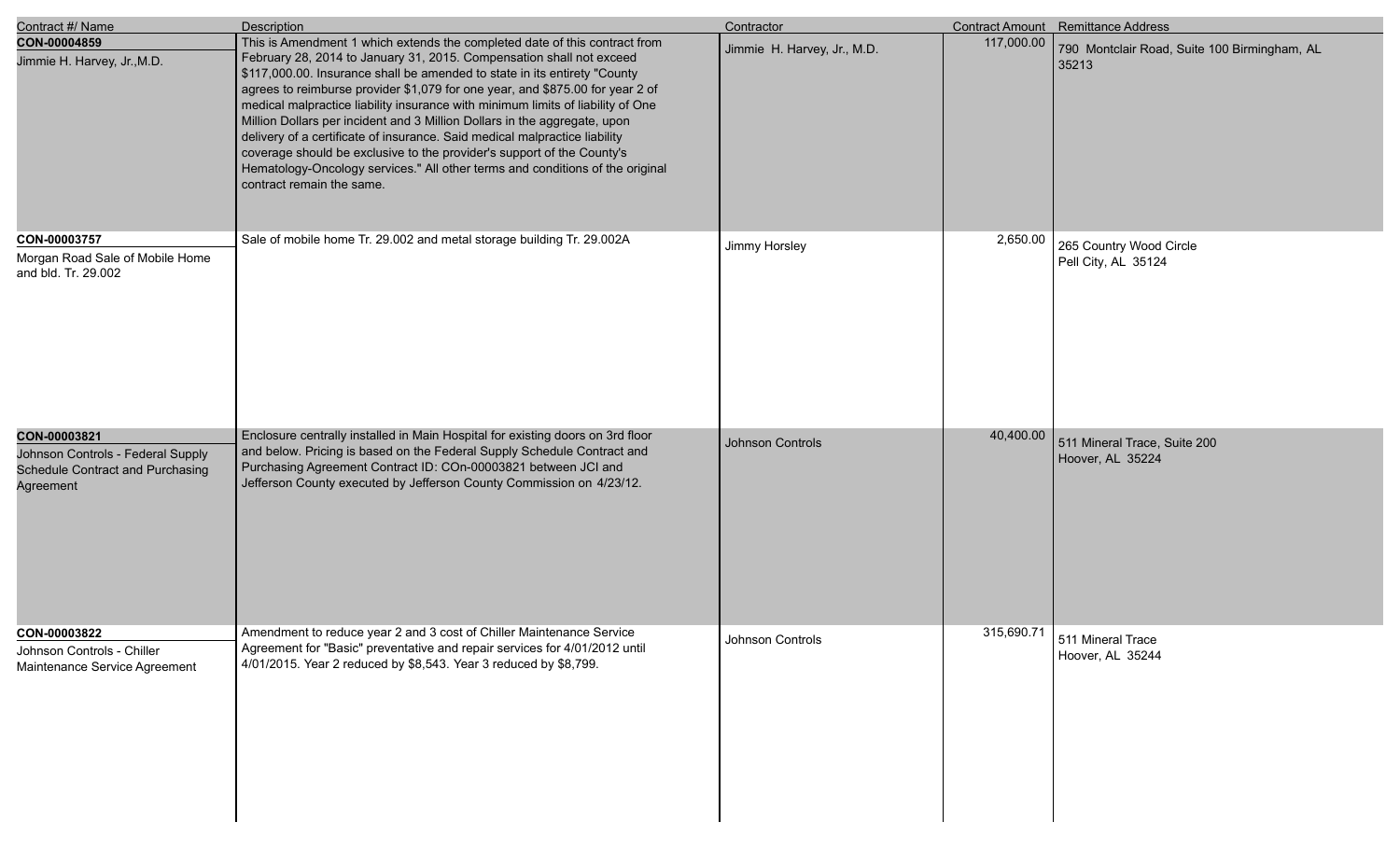| Contract #/ Name                                                                                     | <b>Description</b>                                                                                                                                                                                                                                                                                                                   | Contractor                |              | Contract Amount Remittance Address                                         |
|------------------------------------------------------------------------------------------------------|--------------------------------------------------------------------------------------------------------------------------------------------------------------------------------------------------------------------------------------------------------------------------------------------------------------------------------------|---------------------------|--------------|----------------------------------------------------------------------------|
| CON-00004335<br><b>JCI - PSA</b>                                                                     | Amendment to existing "PSA" agreement to allow JCI to furnish and install<br>hardware and software to enable remote communication by JCI with County's<br>equipment. County will allow JCI remote access to monitor, store and trend<br>equipment data thereby increasing efficiency to our existing contol system<br>configuration. | Johnson Controls          | 0.00         | 511 Mineral Trace<br>Birmingham, AL 35244                                  |
| CON-00004571<br>Johnson Controls - 2013 HVAC<br>Service                                              | Amendment 1 to Service Agreement for the chillers and controls on HVAC to:<br>change the term of this contract to 11/1/13 through 10/31/14; compensation<br>shall not exceed \$87,596.35; and all other terms and conditions of the original<br>contract remain the same.                                                            | Johnson Controls          | 87,596.35    | Johnson Controls Inc<br>511 Mineral Trace<br>Suite 200<br>Hoover, Al 35244 |
| CON-00005815<br>Co Wide Card Access System<br>Upgrade                                                | County wide Card Access "Card Key" system upgrade.                                                                                                                                                                                                                                                                                   | Johnson Controls, Inc     | 1,797,183.00 | 511 Mineral Trace<br>Birmingham, AL 35244                                  |
| CON-00005500<br>Joiner Fire Sprinkler OJT<br>Adult/Dislocated Contract<br>3-1-30-30-26, 3-6-30-30-26 | OJT Contract for Adult and Dislocated Workers hire upto 4 Helpers for Pipe<br>layers and Steam fitters, Plumbers. Salary \$10 hr reimbursement 50% of<br>wages for up to 1000 hrs. Total \$10,000 for Adult and \$10,000 Dislocated.<br>Effective September 1, 2013 to September 1, 2014.                                            | Jointer Fire Sprinkler Co | 20,000.00    | 3408 Messer Airport Hwy<br>Birmingham, Al 35222                            |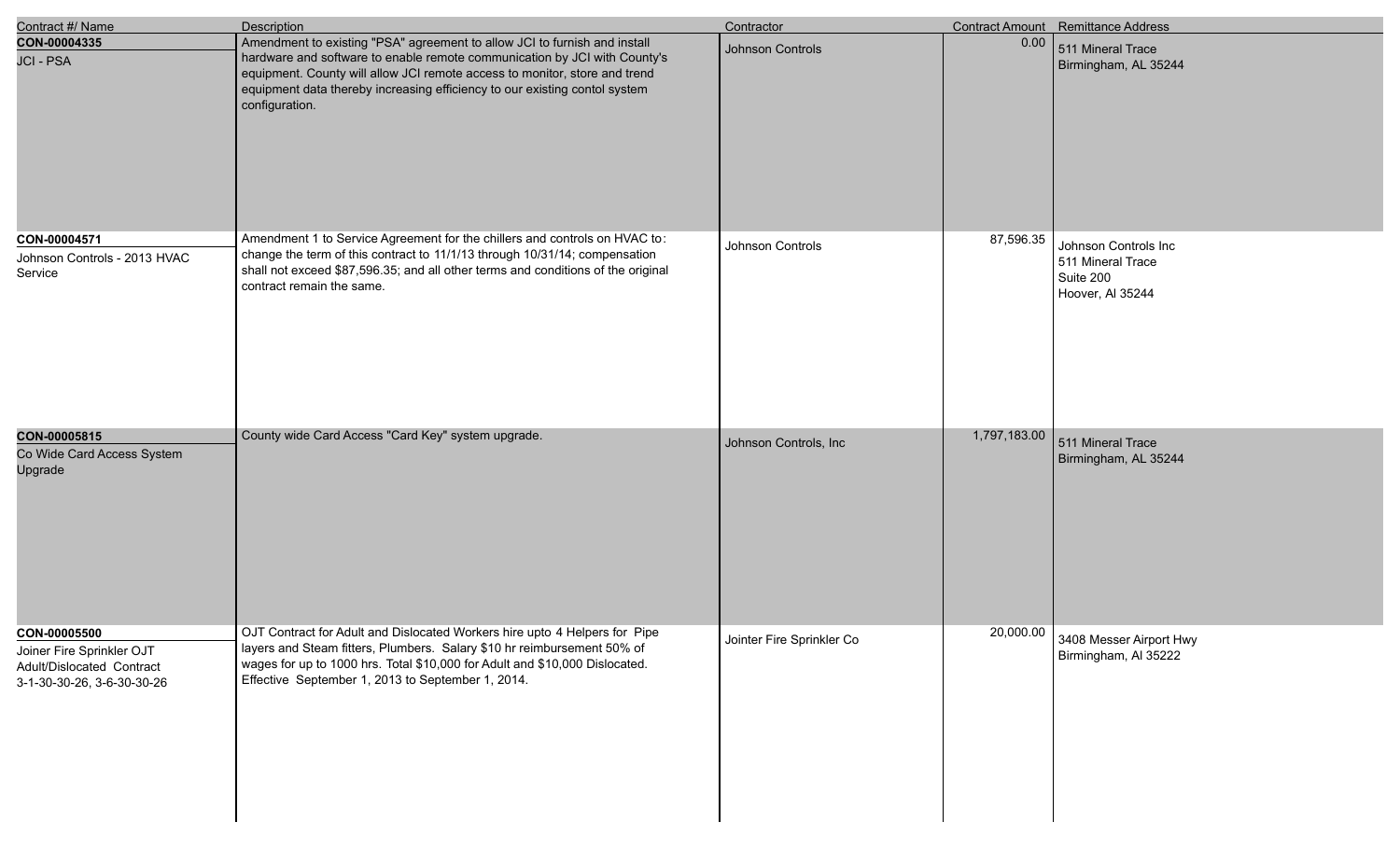| Contract #/ Name                                                  | Description                                                                                                                                                                                                                 | Contractor        |           | Contract Amount Remittance Address             |
|-------------------------------------------------------------------|-----------------------------------------------------------------------------------------------------------------------------------------------------------------------------------------------------------------------------|-------------------|-----------|------------------------------------------------|
| CON-00003495<br>Legal Services for Morgan Road<br>Amend 1         | Legal Services for Condemnation Actions on Morgan Road Federal Aid<br>Highway Project as required by ALDOT - Amendment for additional funding.<br>Orig. Contract executed 5-25-10 - Min. Bk. 160, Pg(s) 18-23.              | Jones & Berry PC  | 20,000.00 | 1205 North 19th Street<br>Birmingham, AL 35234 |
| CON-00004239<br>Legal Services for Morgan Road<br>Amend 2         | Legal Services for Condemnation Actions on Morgan Road Federal Aide<br>Highway Project as required by ALDOT - Amendment for additional funding.<br>Original contract Min Bk 160, Pgs 18-23. Admen 1 Min Bk 162, Pgs 623-624 | Jones & Berry PC  | 75,000.00 | 1205 North 19th Street Birmingham, Al 35234    |
| CON-00000338<br>Legal Services for Morgan Road                    | Legal Services for Condemnation Actions on the Morgan Road Federal Aid<br><b>Highway Project</b>                                                                                                                            | Jones & Berry, PC | 40,000.00 | 1205 North 19th Street<br>Birmingham, AL 35234 |
| CON-00003665<br>Morgan Road sale of mobile home<br>Tr. No. 29.001 | \$500 down and balance upon receipt of title                                                                                                                                                                                | Joseph Todd       |           | 2,000.00 145 Lilly Ln.<br>Pell City, AL 35125  |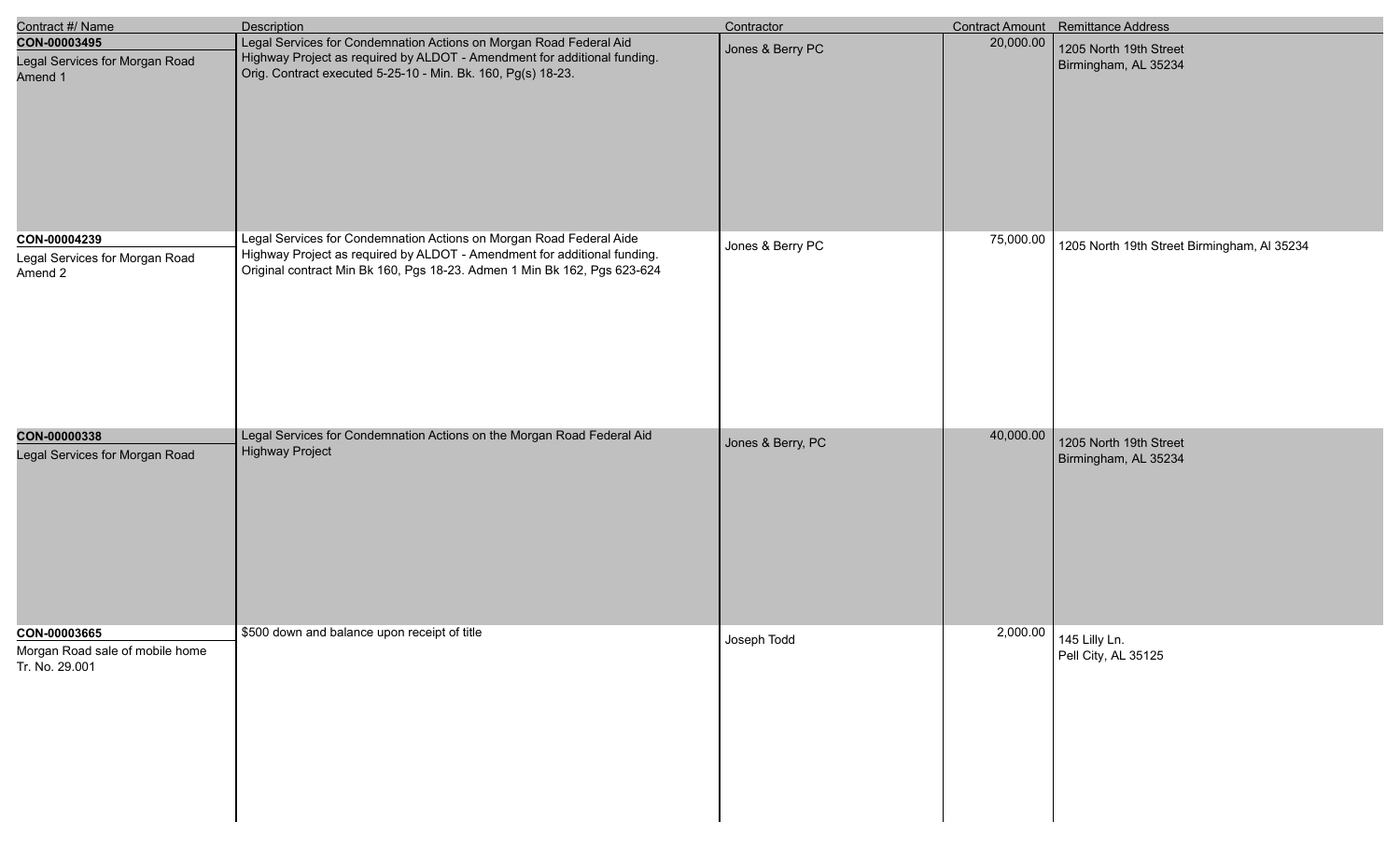| Contract #/ Name                                                                       | <b>Description</b>                                                                                      | Contractor              |           | Contract Amount Remittance Address                   |
|----------------------------------------------------------------------------------------|---------------------------------------------------------------------------------------------------------|-------------------------|-----------|------------------------------------------------------|
| CON-00004481<br>Rockwell Automaton Software<br>Support                                 | Provide Rockwell Automation Software<br>Support Services for the period<br>11/13/12 to 11/12/15         | Kendal Electric Inc.    | 9,960.00  | 3317 - 5th Avenue South<br>Birmingham, AL 35222-2310 |
| CON-00005910<br>State ESG Rental Assistance<br>Agreement_Client #119250<br>(Amendment) | Amendment to extend the contract time to February 28, 2014.                                             | Kings Forest Apartments | 0.00      | 7251 Parkway Dr. #301<br>Leeds, AL 35094             |
| CON-00003727<br>Kronos Maintenance/Support                                             | To provide annual maintenance for knronos hardware and software for the<br>period of 04/02/12-04/01/13. | Kronos Inc              | 52,471.95 | 297 Billerica Road<br>Chelmsford, MA 01824           |
| CON-00005949<br>Kronos Maintenance Contract<br><b>FY14</b>                             | To provide annual maintenance for Kronos hardware and software for the<br>period of 4/2/14-4/1/15.      | Kronos Inc              |           | 52,471.95 297 Bellerica Rd<br>Chelmsford, MA 01824   |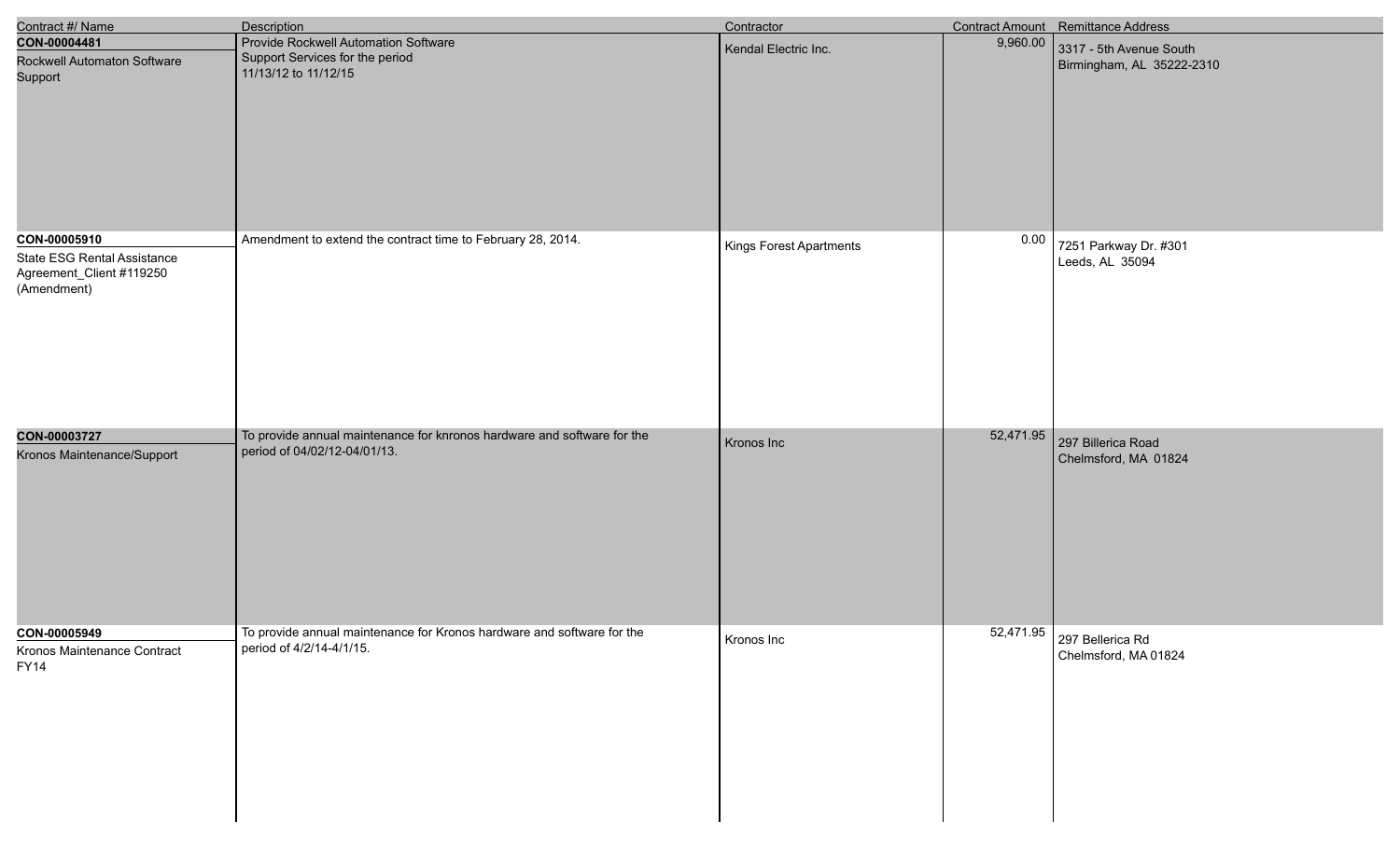| Contract #/ Name                                              | Description                                                                                       | Contractor                       |            | Contract Amount Remittance Address                                                   |
|---------------------------------------------------------------|---------------------------------------------------------------------------------------------------|----------------------------------|------------|--------------------------------------------------------------------------------------|
| CON-00004753<br>Kronos                                        | Equipment and Soft Support Services                                                               | Kronos Inc.                      | 50,453.90  | 297 Billerica Road<br>Chelmsford, MA 01824                                           |
| CON-00003337<br>NOTICING, CLAIMS AND BALLOT<br><b>AGENT</b>   | Contractor to provide Noticing, Claim and Ballot Agent Services.                                  | Kurtzman Carson Consultants      | 500,000.00 | 2335 Alaska Avenue<br>El Segundo, CA 90245                                           |
| CON-00004999<br>/ASmartNet Maintenance for Cisco<br>Equipment | SmartNet Maintenance for Cisco Equipment                                                          | LaSalle Systems Leasing, Inc.    | 80,663.46  | 8401 Azalea Drive<br>Pinson, AL 35126                                                |
| CON-00005218<br>Bess Jail Control Mods - 3rd Floor            | Provide Architectural Services for the Bessemer Jail Contol Station<br>Modifications - 3rd Floor. | Lathan Associates Architects, PC |            | $\boxed{20,000.00}$   1550 Woods of Riverchase Dr, Suite 200<br>Birmingham, AL 35244 |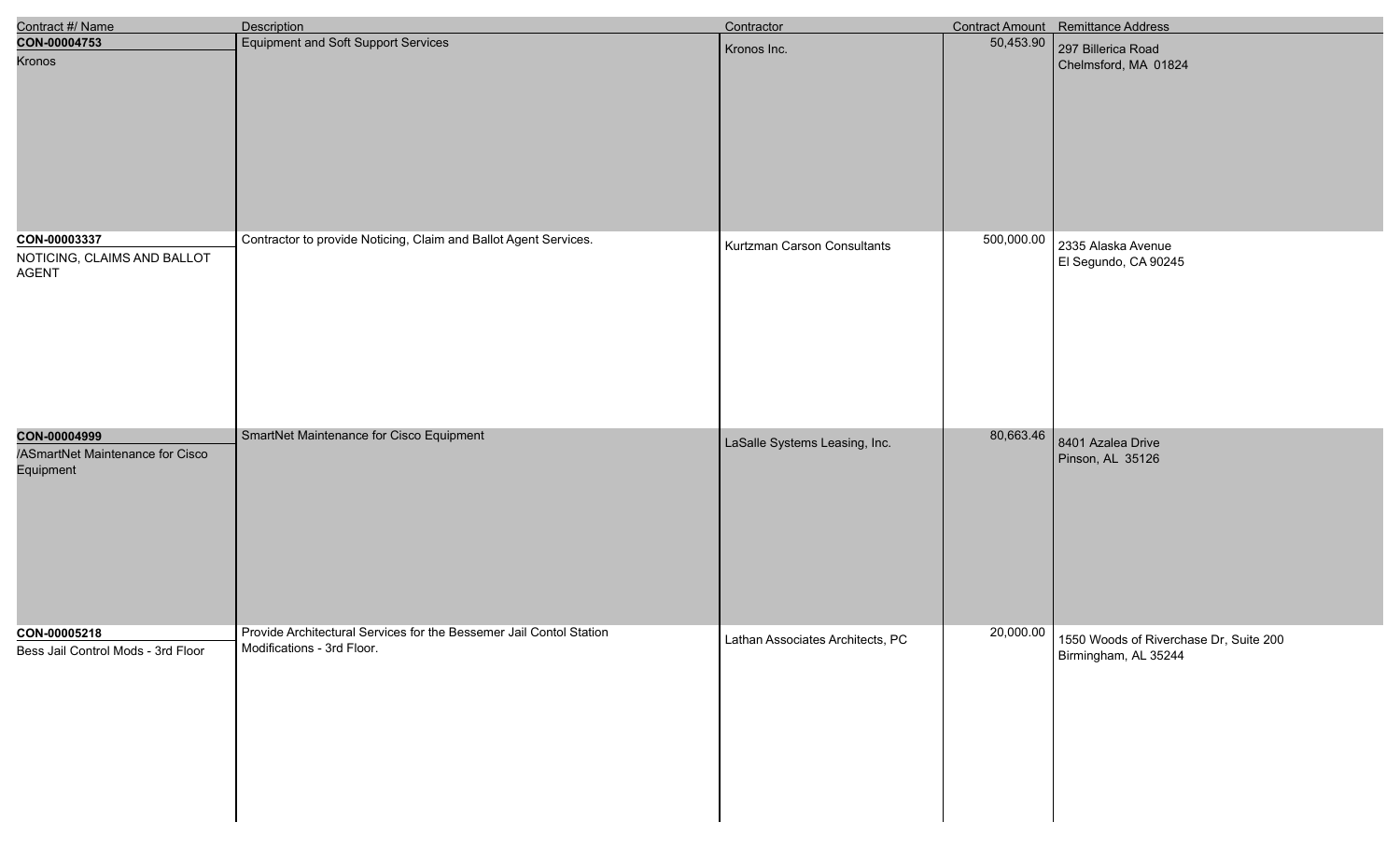| Contract #/ Name                                                               | <b>Description</b>                                                                                                                                                                                                                                        | Contractor                           |            | <b>Contract Amount</b> Remittance Address                    |
|--------------------------------------------------------------------------------|-----------------------------------------------------------------------------------------------------------------------------------------------------------------------------------------------------------------------------------------------------------|--------------------------------------|------------|--------------------------------------------------------------|
| CON-00005583<br>Legal Services - Deborah Byrd<br>Walker_Amendment #2           | Provision of legal services in support of Jefferson County's Community &<br>Economic Development Programs. The contract period for this agreement is<br>October 1, 2013 - September 30, 2014.                                                             | Law Office of Deborah Byrd<br>Walker | 25,000.00  | 2323 - 2nd Avenue North<br>Birmingham, AL 35203              |
| CON-00005326<br>Lawson State Community College<br>Adult Agreement 3-1-30-24-04 | ITA Adult WIA Worker Agreement for Occupational Training for WIA<br>Participants. Cost per participant should range from \$3,458 to & 15,602. The<br>agreement shall be effective 7/1/2013 through 6/30/2014. 30 day<br>Cancellation Clause in agreement. | Lawson State Community College       | 0.00       | 3060 Wilson Road SW<br>Birmingham, Alabama 35221             |
| CON-00005331<br>Lawson State Communtiy College<br>Dislocated 3-6-30-24-04      | ITA Dislocated WIA agreement for occupational training for WIA participants.<br>Agreement shall be effective from 7/1/2013 through 6/30/2014. Cost per<br>participant should range from \$3,458 to \$15,602. 30 day cancellation clause<br>in agreement.  | Lawson State Community College       | 0.00       | 3060 Wilson Road<br>Birmingham, Alabama 35221                |
| CON-00005824<br>2014 Annual Sewer System<br>Rehabilitation, Contract 1         | 2014 Annual Sewer System Rehabilitation, Contract 1                                                                                                                                                                                                       | Layne Inliner, LLC                   | 890,347.00 | 2090 Tucker Industrial Road<br>Suite A-1<br>Tucker, GA 30084 |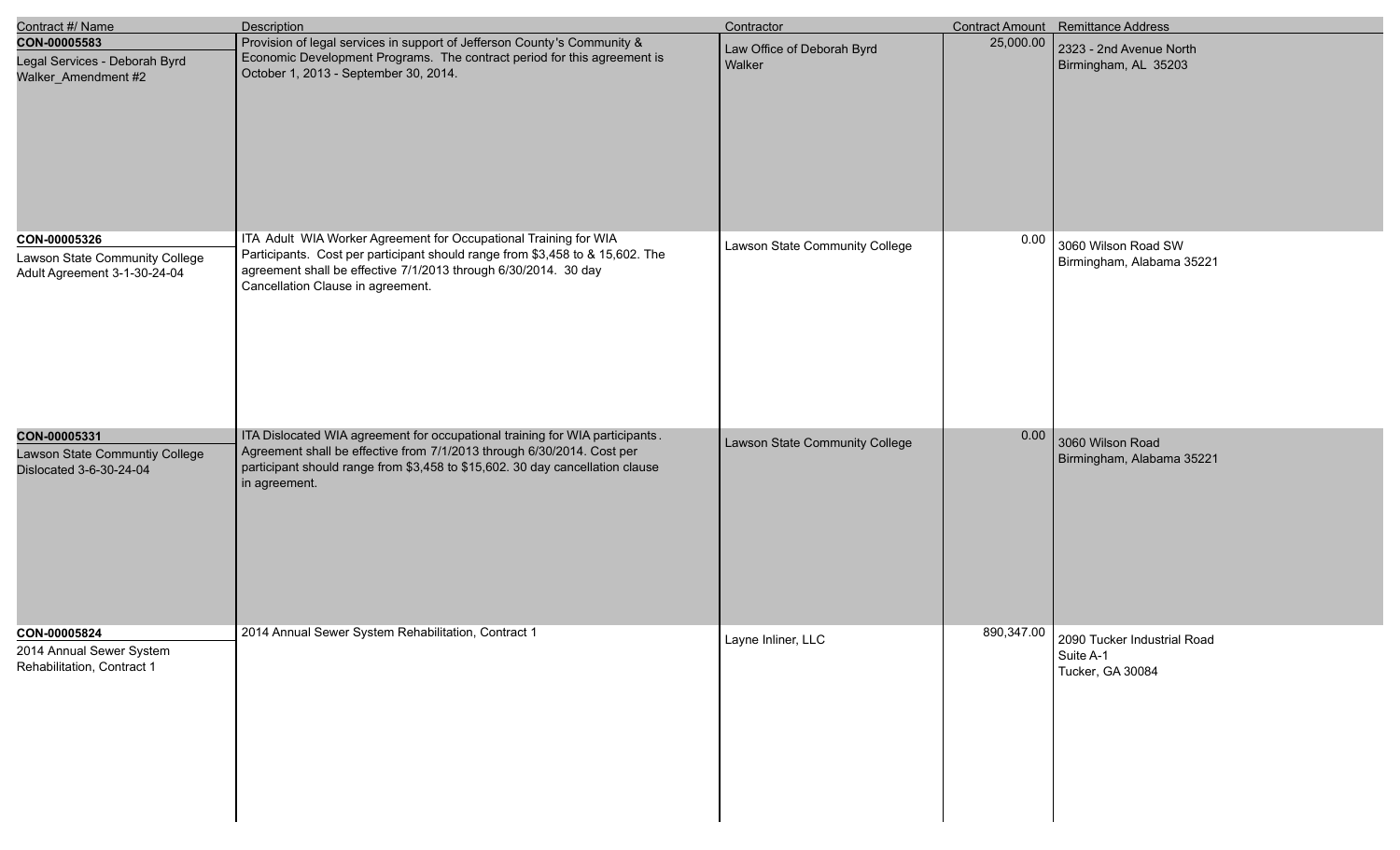| Contract #/ Name                                                      | Description                                                                                                                                                                                                                                                                                                                                                                                                                                                                                                                                                                                                                                                                                                                    | Contractor                |           | Contract Amount Remittance Address                                        |
|-----------------------------------------------------------------------|--------------------------------------------------------------------------------------------------------------------------------------------------------------------------------------------------------------------------------------------------------------------------------------------------------------------------------------------------------------------------------------------------------------------------------------------------------------------------------------------------------------------------------------------------------------------------------------------------------------------------------------------------------------------------------------------------------------------------------|---------------------------|-----------|---------------------------------------------------------------------------|
| CON-00001240<br><b>HPRP Agreement with Leeds</b><br>Water Works Board | Jeffferson County and Leeds Water Works Board wish to enter a cooperative<br>Agreement that will provide assistance to residents of the Jefferson County<br>Consortium in paying utility bills. The purpose of the Homelessness<br>Prevention and Rapid Re-Housing Program (HPRP) is to provide<br>homelessness prevention assistance to households who would otherwise<br>become homeless-many due to the economic crisis-and to provide<br>assistance to rapidly re-house persons who are homeless as defined by the<br>Mckinney-Vento Homeless Assistance Act. Payments shall be based upon<br>eligibility and availability of HPRP funds. Please see the attached Agreement<br>for regulations and terms of the Agreement. | Leeds Water Works Board   | 0.00      | <b>PO Box 100</b><br>Leeds, AL 35094                                      |
| CON-00001510<br>Legal Services of Alabama                             | To enter into a contract to provide legal services for older adults 60 years of<br>age and older in Jefferson County. Contract Period October 1, 2013-<br>February 28, 2014                                                                                                                                                                                                                                                                                                                                                                                                                                                                                                                                                    | Legal Services of Ala.    | 4,394.17  | 207 Montgomery Street<br>Suite 1200 Bell Building<br>Montgomery, Al 36104 |
| CON-00005928<br>Legal Services of Alabama                             | To enter into a contract to provide legal services for older adults 60 years of<br>age and older throughout Jefferson County. Contract Period March 1, 2014 -<br>September 30, 2014.                                                                                                                                                                                                                                                                                                                                                                                                                                                                                                                                           | Legal Services of Alabama | 55,979.60 | 207 Montgomery Street suite 1200, Montgomery,<br>AL 36104                 |
| CON-00003554<br>Leitman-Perlman Warehouse<br>Lease 2012               | Commercial warehouse lease. \$22,456.00 budgeted/available for the<br>remaining 7 months in FY 2012.                                                                                                                                                                                                                                                                                                                                                                                                                                                                                                                                                                                                                           | Leitman-Perlman           |           | 22,456.00 PO Box 11086<br>Birmingham, Al 35202                            |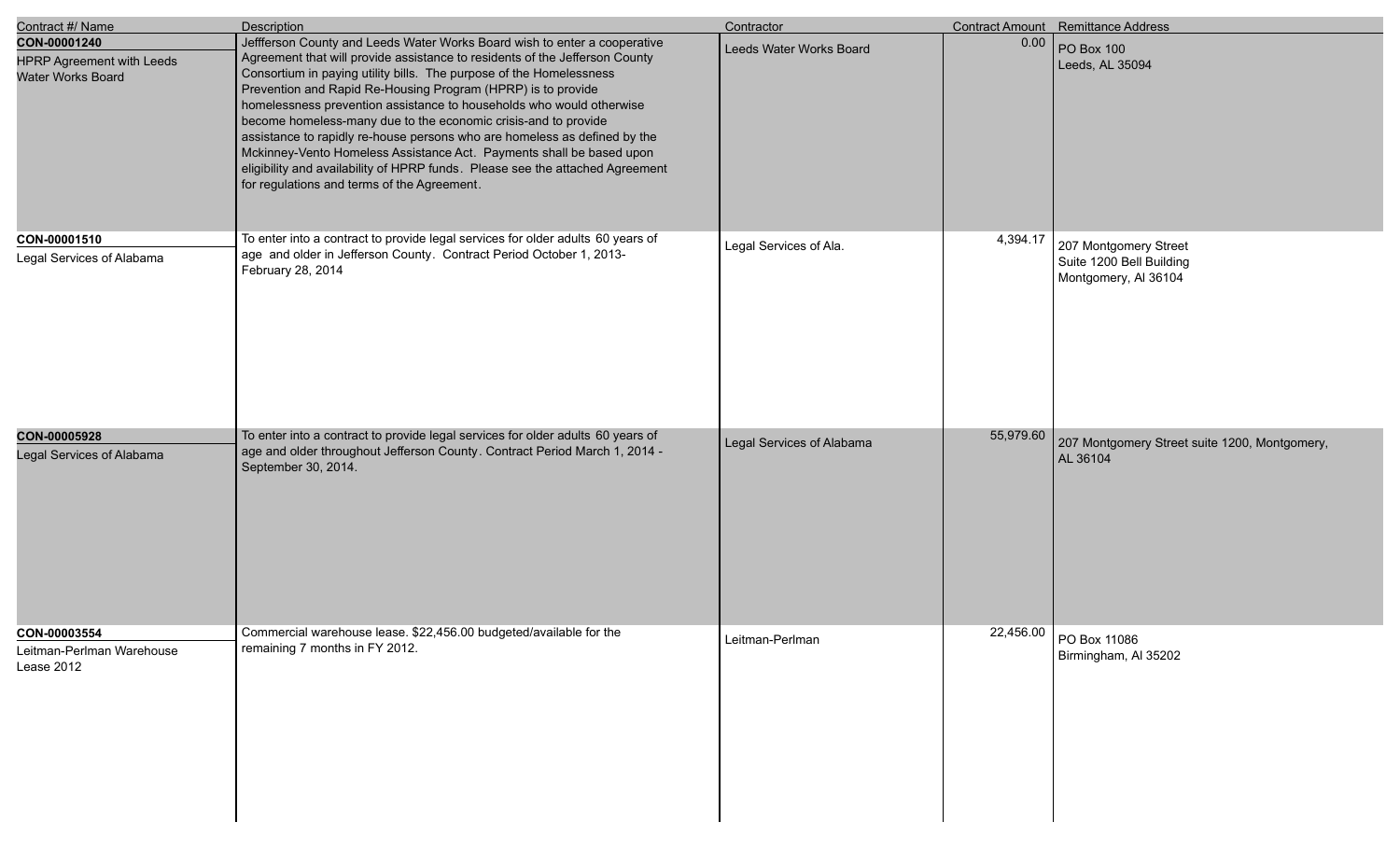| Contract #/ Name                                                                                      | <b>Description</b>                                                                                                                                                                           | Contractor                            |            | Contract Amount Remittance Address                              |
|-------------------------------------------------------------------------------------------------------|----------------------------------------------------------------------------------------------------------------------------------------------------------------------------------------------|---------------------------------------|------------|-----------------------------------------------------------------|
| CON-00000705<br>Lion's Den Club, Inc., (Lincensee)                                                    | Revokable license agreement replacing lease agreement. The term of the<br>license begins upon execution and automatically terminates not more than<br>ten (10) years from date of execution. | Lion's Den Club, Inc.                 | 0.00       | 3116 Hillcrest Trace<br>Adamsville, AL 35005                    |
| CON-00005248<br>Legal<br>Representation-Lloyd, Gray, Whiteh<br>ead&Monroe-FY2014                      | Legal services provided to the Personnel Board for fiscal year 2014.                                                                                                                         | Lloyd, Gray, Whitehead & Monroe<br>PC | 175,000.00 | 2501 Twentieth Place South<br>Suite 300<br>Birmingham, AL 35223 |
| CON-00005140<br>Richard Maloy, MAI update of<br>appraisal for court on TOPICS Ph.<br>7 Chalkville Rd. | Appraisal update for Circuit Court and court time on Chalkville Road @ Green<br>Drive TOPICS Phase 7 site 6, tract 1.                                                                        | Maloy & Company, Inc                  | 4,000.00   | 2212 3rd Ave. No.<br>Birmingham, AL 35203                       |
| CON-00005867<br>Eastwood Village Sanitary Sewer<br>Deed of Exchange                                   | Deed of exchange to correct the legal description of sanitary sewer<br>right-of-ways conveyed to Jefferson County by previous deeds.                                                         | MAP Eastwood, L.L.C.                  | 0.00       | 421 Office Park Drive<br>Birmingham, AL 35223                   |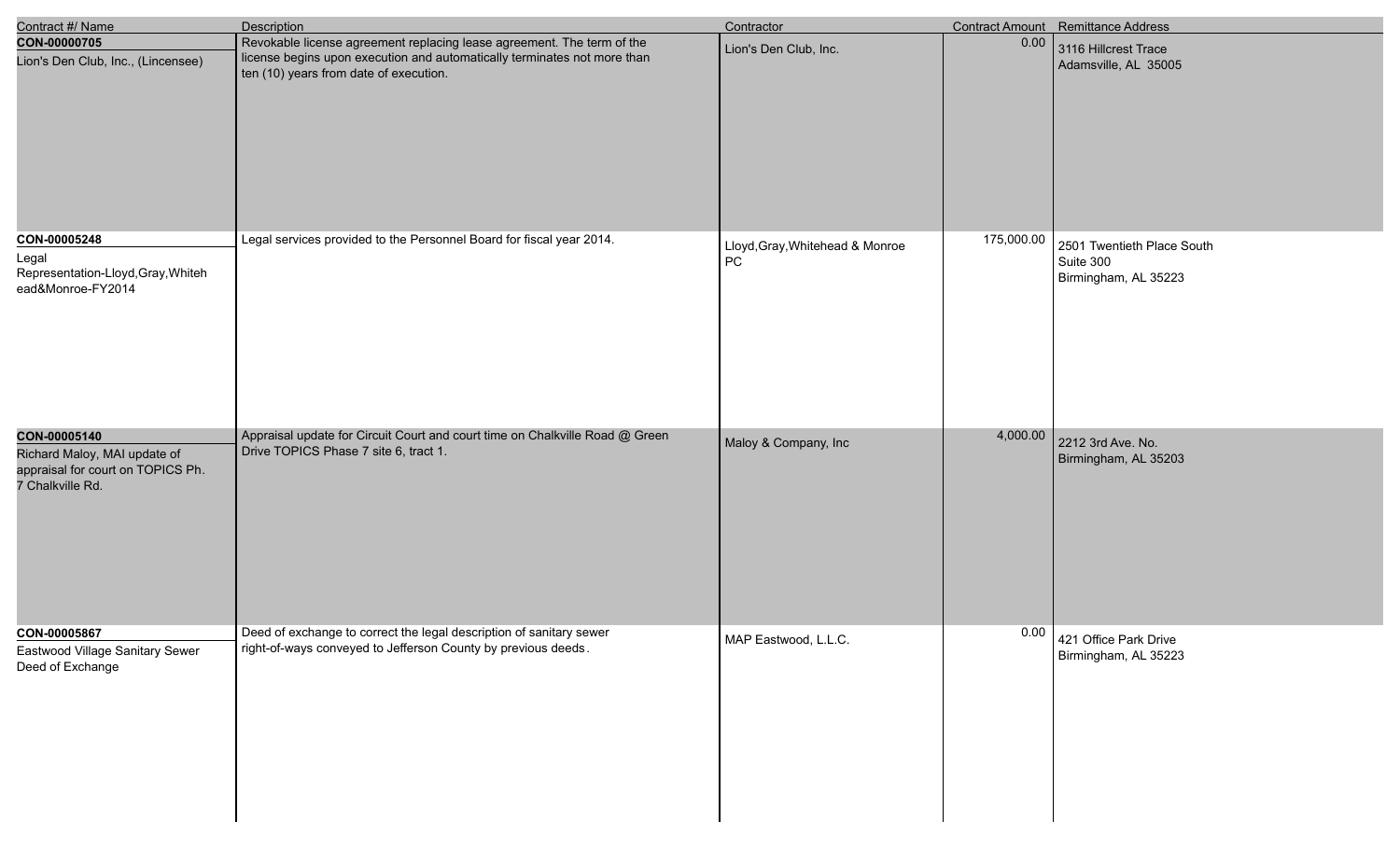| Contract #/ Name                                                   | <b>Description</b>                                                                                                                                                          | Contractor                                 |           | Contract Amount Remittance Address                                            |
|--------------------------------------------------------------------|-----------------------------------------------------------------------------------------------------------------------------------------------------------------------------|--------------------------------------------|-----------|-------------------------------------------------------------------------------|
| CON-00004849<br>Mill Creek Subdivision Surety<br>Deposit Agreement | Mill Creek Meadows Subdivision (Phase I) Surety Deposit Agreement - surety<br>is from the original CD placed with the County in 2006 and is part of a divorce<br>settlement | Marilyn Rice dba Mill Creek<br>Meadows Sub | 33,974.17 | 9764 Trammel Road<br>Dora, AL 35062                                           |
| CON-00005409<br>Maynard, Cooper & Gale, PC                         | Adjust personnel and rates                                                                                                                                                  | Maynard, Cooper & Gale, PC                 | 0.00      | 1901 Sixth Avenue North<br>2400 AmSouth Harbert Plaza<br>Birmingham, AL 35203 |
| CON-00005541<br>MBA Engineers, Inc - Parking Deck                  | Provide structural evaluation, engineering and architectural assessment and<br>report of the County's main parking deck.                                                    | MBA Engineers, Inc                         | 17,750.00 | 300 20th Street North<br>Suite 100<br>Birmingham, AL 35203                    |
| CON-00005796<br><b>Bham Parking Deck Structural</b><br>Repair      | Professional engineering services to provide plans and specifications for<br>structural repair - Birmingham Courthouse Parking Deck.                                        | MBA Engineers, Inc                         | 64,500.00 | 300 20th Street No<br>Suite 100<br>Birmingham, AL 35203                       |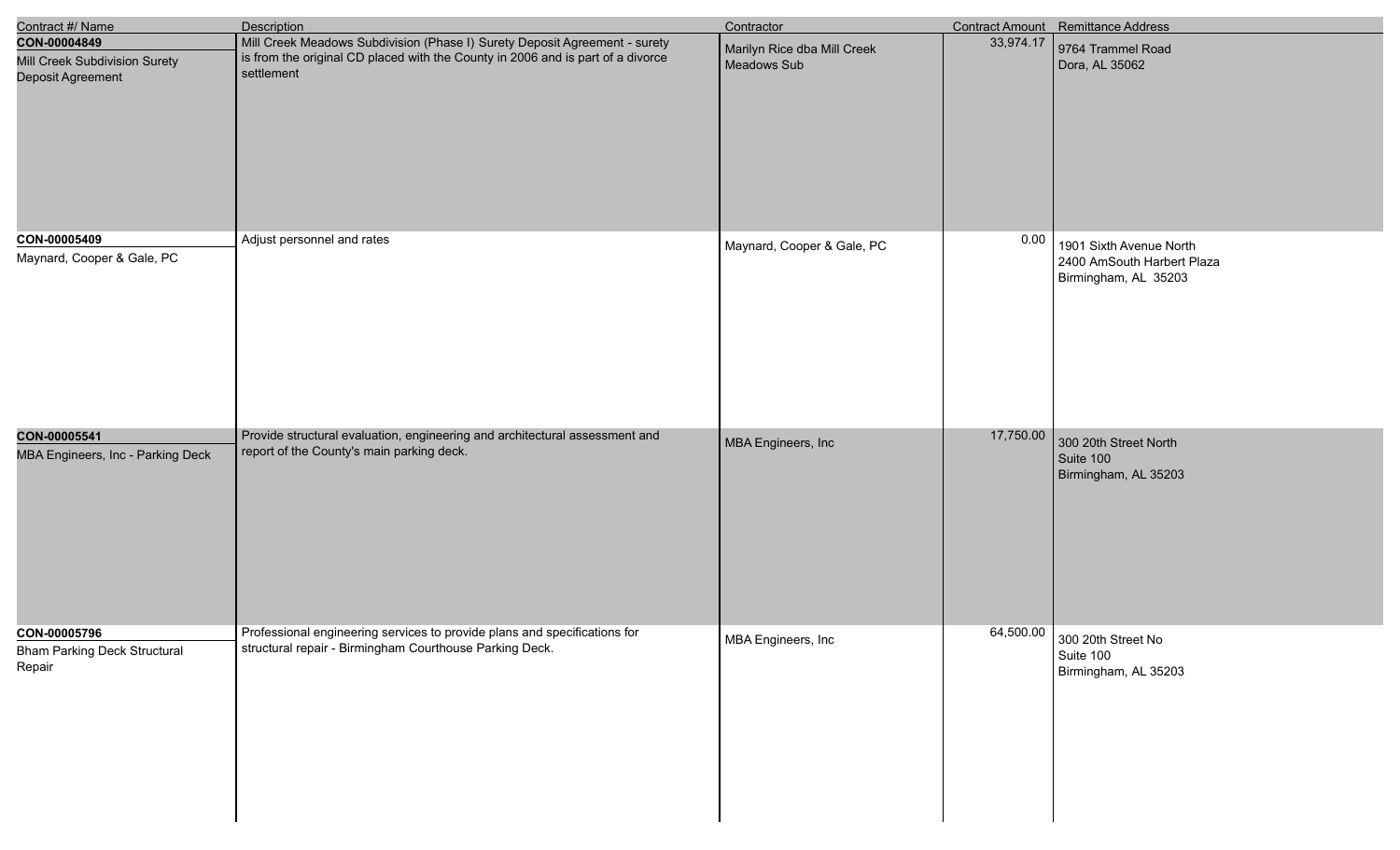| Contract #/ Name                                                             | Description                                                                                                                                                                                                                                                                                                                                                                                                                                                                                                   | Contractor                                  |              | Contract Amount Remittance Address                            |
|------------------------------------------------------------------------------|---------------------------------------------------------------------------------------------------------------------------------------------------------------------------------------------------------------------------------------------------------------------------------------------------------------------------------------------------------------------------------------------------------------------------------------------------------------------------------------------------------------|---------------------------------------------|--------------|---------------------------------------------------------------|
| CON-00005495<br><b>Executive Search Services</b>                             | Contract for professional services for recruitment of a Deputy County<br>Manager for Infrastructure. Contractor agrees to perform services outlined in<br>scope of work at the fixed rate of \$17,500, plus expenses, which shall not<br>exceed \$7,500.                                                                                                                                                                                                                                                      | MBN Services Inc. d/b/a Bob<br>Murray & Ass | 25,000.00    | 2910 Kerry Forest Pkwy D4-242, Tallahassee, FL<br>32309       |
| CON-00004790<br>Dr. Martin Palmer M.D.                                       | To engage Laboratory Medical Director as a consultant and independent<br>contractor to support the provision of the County's laboratory services.<br>\$100/hr with a maximum of 50 hours per month. \$60,000/year                                                                                                                                                                                                                                                                                             | MedPath LLC                                 | 60,000.00    | 3105 Sterling Road Birmingham, AL 35213                       |
| CON-00001140<br>Clinical (HIS) and<br>Financial/Revenue Cycle<br>System-CGMH | Clinical health information system and financial/Revenue cycle enterprise<br>system utilized throughout the hosptial including clinics and satellite offices.                                                                                                                                                                                                                                                                                                                                                 | Medsphere Systems Corporation               | 2,565,485.00 | 1917 Palomar Oaks Way<br><b>Ste 200</b><br>Carlsbad, CA 92008 |
| CON-00004928<br>Mercy Emergency Physicians, LLP                              | This is an amendment to the Contract by and between Jefferson County,<br>Alabama d/b/a Cooper Green Mercy Health Services of Birmingham,<br>Alabama (hereinafter called "the County") and Mercy Emergency Physicians,<br>LLP, a limited liability partnership authorized to provide professional medical<br>services in the State of Alabama, of Traverse City, Michigan (hereinafter<br>called "Contractor"). Amendment reduces the hours of urgent care clinic, cost<br>per year, and term of the contract. | Mercy Emergency Physicians, LLP             | 809,060.00   | N/A                                                           |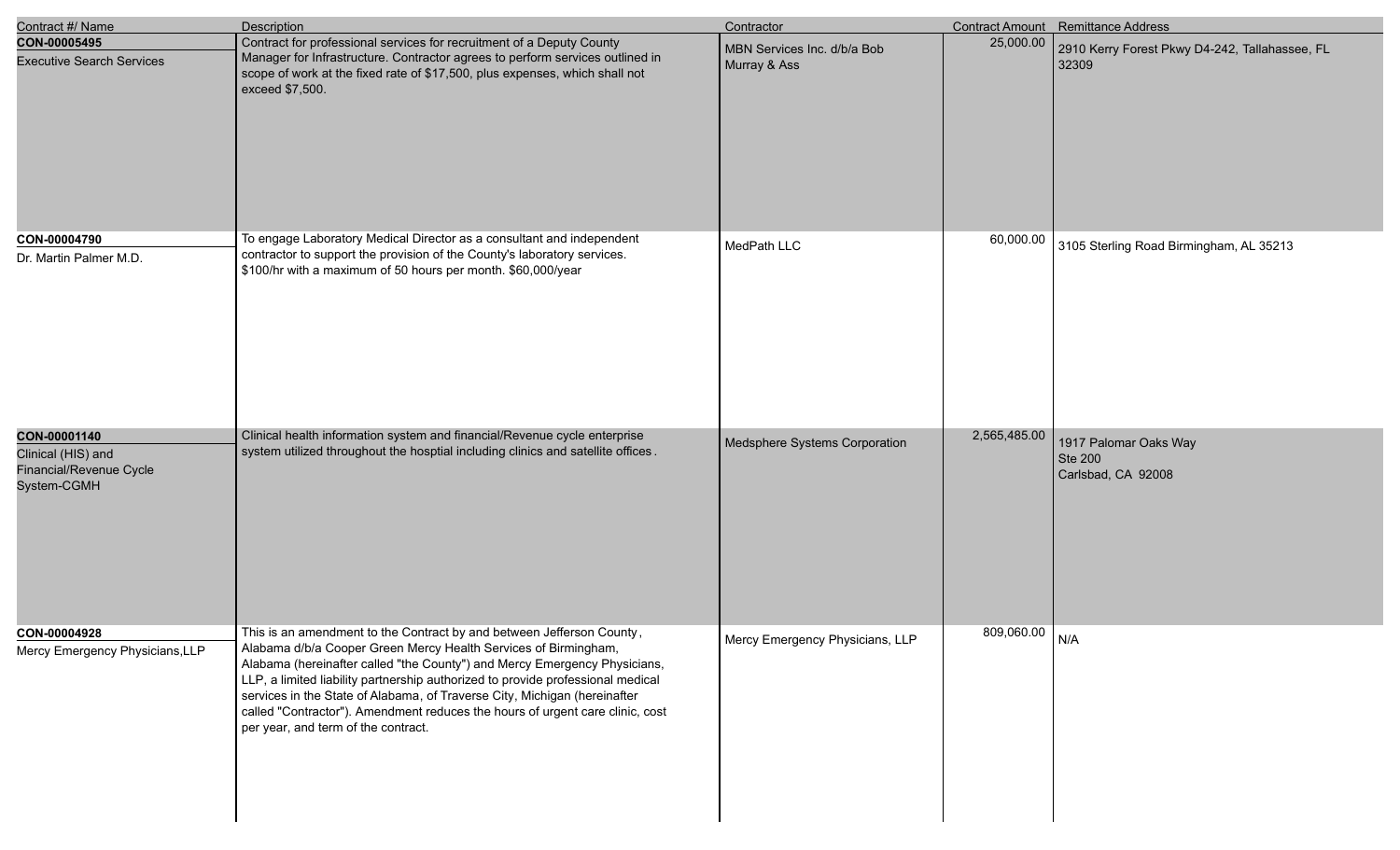| Contract #/ Name                                                  | <b>Description</b>                                                                                                                                                                                                                     | Contractor                      |            | Contract Amount Remittance Address                                                                         |
|-------------------------------------------------------------------|----------------------------------------------------------------------------------------------------------------------------------------------------------------------------------------------------------------------------------------|---------------------------------|------------|------------------------------------------------------------------------------------------------------------|
| CON-00005769<br>Mercy Emergency Physicians, LLP                   | This is a contract by and between Jefferson County, Alabama d/b/a Cooper<br>Green Mercy Health Services and Mercy Emergency Physicians, LLP,<br>authorized to provide professional medical services in the Primary Care<br>Department. | Mercy Emergency Physicians, LLP | 540,000.00 | Mercy Emrgency Physicians, LLP<br>4075 Copper Ridge Drive<br>Traverse City, Michigan 49684                 |
| CON-00005835<br>Bess Jail Control Mods - Metro D                  | Renovations to Bessemer Jail Control Station - 3rd Floor                                                                                                                                                                               | Metro D Construction, LLC       | 211,520.00 | P O Box 1139<br>Talladega, AL 35161                                                                        |
| CON-00005903<br>Microsoft Enterprise Renewal                      | Annual Renewal of Enterprise License Enrollment                                                                                                                                                                                        | Microsoft                       | 0.00       | Microsoft Licensing, GP<br>Dept. 551, Volume Licensing<br>6100 Nell Road, Suite<br>Reno, Nevada 89511-1137 |
| CON-00005177<br>Miller Pipeline License @ Central<br>Av. Homewood | License agreement for rental of 2 lots off Central Ave. Homewood for the use<br>as construction materials stockyard.                                                                                                                   | Miller Pipeline Corp.           | 3,000.00   | A-200 Courthouse<br>716 Richard Arrington, Jr. Blvd. N.<br>Birmingham, AL 35203                            |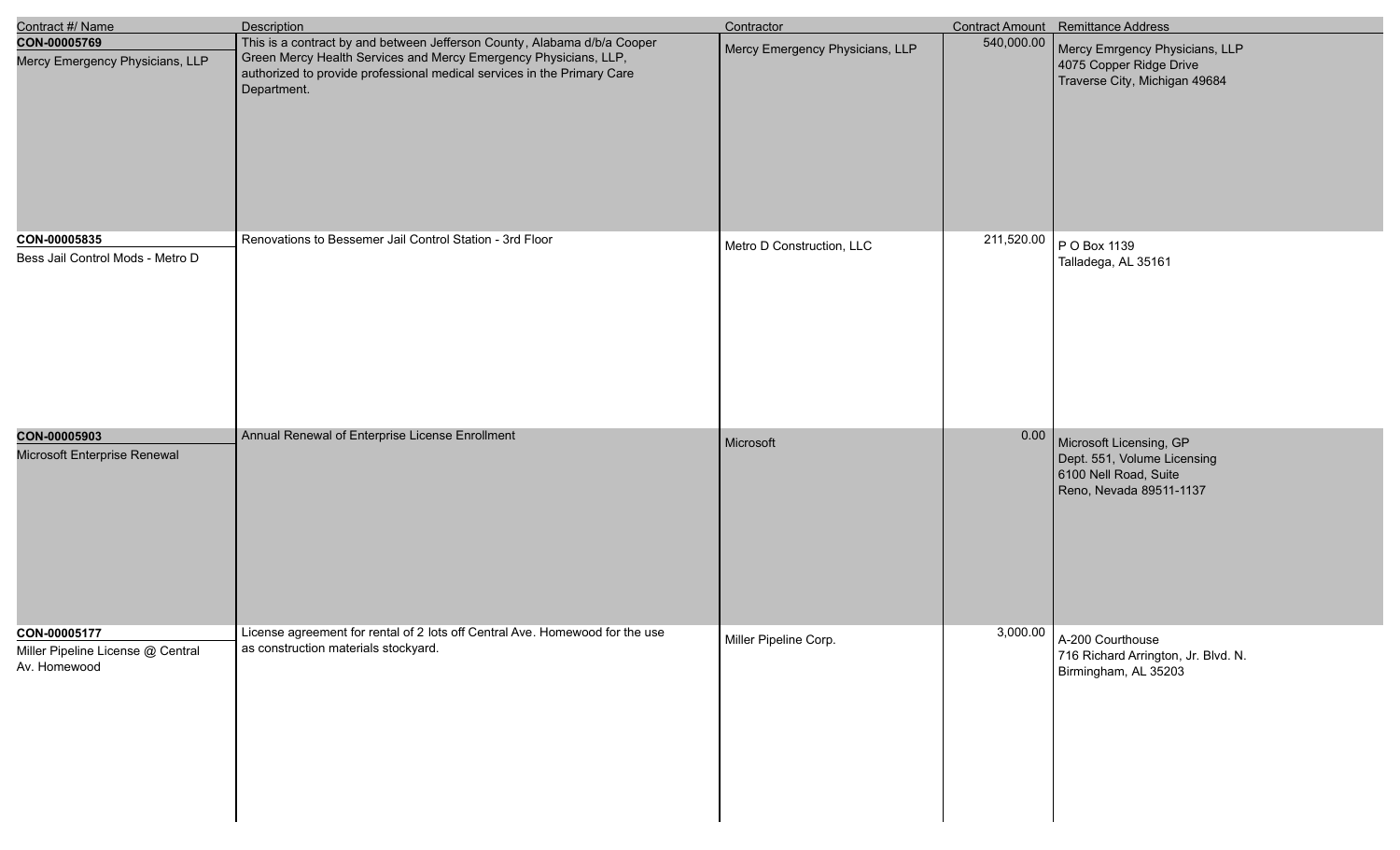| Contract #/ Name                                                  | <b>Description</b>                                                                                                                                                                                                                         | Contractor                    |              | Contract Amount Remittance Address                           |
|-------------------------------------------------------------------|--------------------------------------------------------------------------------------------------------------------------------------------------------------------------------------------------------------------------------------------|-------------------------------|--------------|--------------------------------------------------------------|
| CON-00004640<br><b>Pump Station Units</b><br>Maintenance/Support  | Amendment 2 to Provide Maintenance and Support Services for Pump<br>Station Remote Monitoring to amend as follows: October 1, 2013 to<br>September 30, 2014                                                                                | Mission Communications, LLC   | 53,834.73    | 3060 C Business Park Drive<br>Norcross, GA 30071-5400        |
| CON-00004066<br>Molton, Allen & Williams, LLC                     | <b>Broker of Record</b><br>One year with the option for two additional one-year periods, not to exceed<br>three full years                                                                                                                 | Molton, Allen & Williams, LLC | 50,000.00    | 1000 Urban Center Drive<br>Suite 400<br>Birmingham, AL 35243 |
| CON-00005294<br>Motorola SmartX/Microwave<br>Upgrades             | Upgrade existing Microwave Tower Network<br>Install 7.13 Astro 25 Smart X Converter for RF Sites<br>New Microwave Link from Ruffner to Center Point<br>Nice radio IP Logger and 3 Relay Stations                                           | Motorola                      | 2,175,339.00 | 4505 Highland Crest Circle<br>Birmingham, AL 35226           |
| CON-00005659<br>Motorola 2014 Renewal of<br>Maintenance Agreement | Renewal of Proprietary Hardware and Software Maintenance Service<br>Agreement for 800 MHZ 911 Public Safety System, Radio and Logging<br>System for FY14. 10-1-13 thru 9-30-14. Contract S00001008114 Sole Source<br>Proprietary Contract. | Motorola                      | 685,025.16   | PO Box 404059<br>Atlanta, GA 30384-4059                      |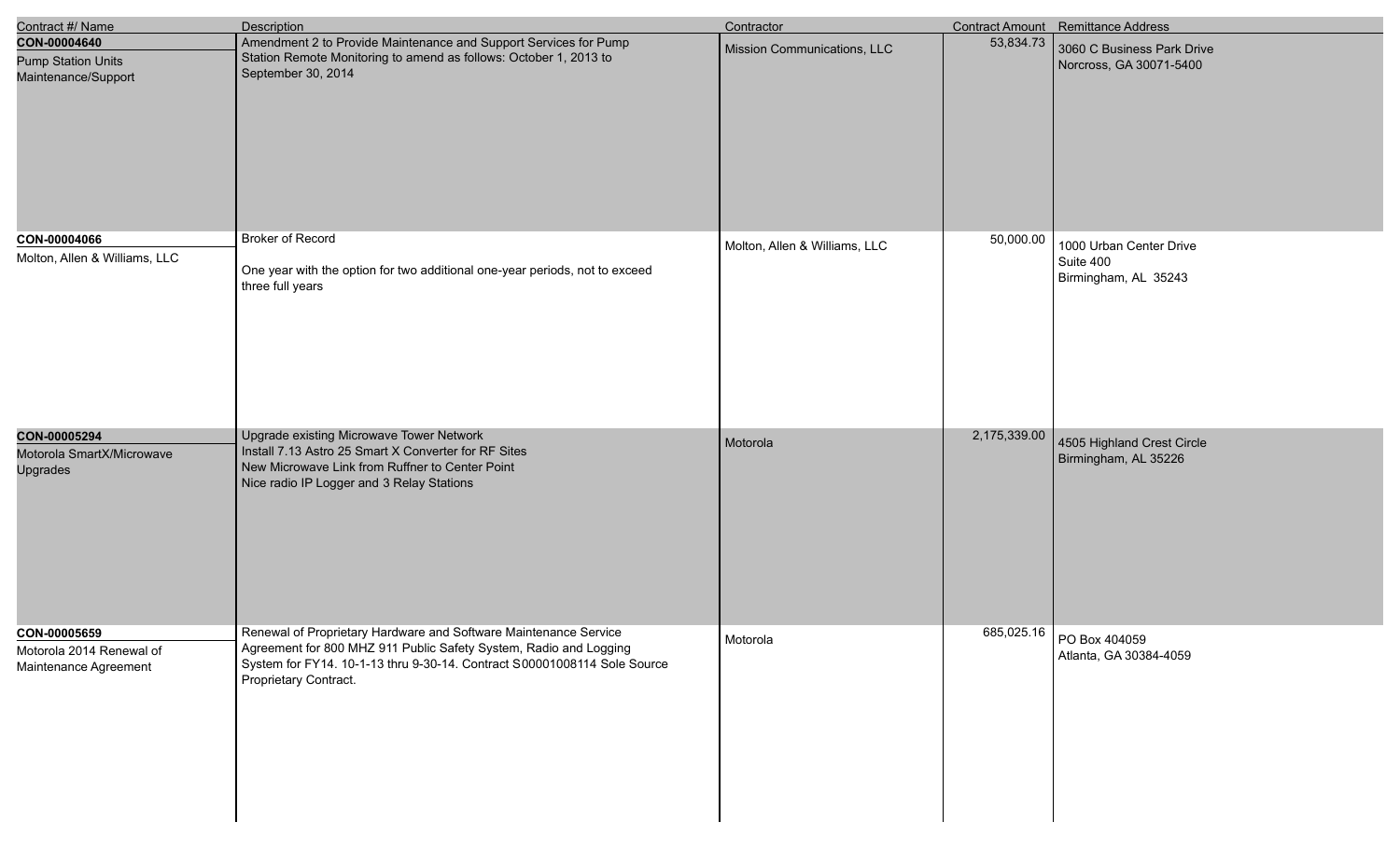| Contract #/ Name                                                 | Description                                                                                                                                                                                                                                                                                                                                                                                                                                                                                                                                                                                                                                                                                                                    | Contractor                           |              | Contract Amount Remittance Address            |
|------------------------------------------------------------------|--------------------------------------------------------------------------------------------------------------------------------------------------------------------------------------------------------------------------------------------------------------------------------------------------------------------------------------------------------------------------------------------------------------------------------------------------------------------------------------------------------------------------------------------------------------------------------------------------------------------------------------------------------------------------------------------------------------------------------|--------------------------------------|--------------|-----------------------------------------------|
| CON-00005688<br>Motorola P25 SmartX/Microwave<br><b>Upgrades</b> | P25 Trunking SmartX Project and Microwave upgrades to our 911 Towers<br>that provide services to the Sheriff, Municipalities and Citizens of the County.<br>Also includes the NICE Radio logger for the towers.                                                                                                                                                                                                                                                                                                                                                                                                                                                                                                                | Motorola Solutions                   | 1,900,000.00 | PO Box 404059<br>Atlanta, GA 30384-4059       |
| CON-00001241<br>HPRP Agreement with Mulga<br>Water Works Board   | Jeffferson County and Mulga Water Works Board wish to enter a cooperative<br>Agreement that will provide assistance to residents of the Jefferson County<br>Consortium in paying utility bills. The purpose of the Homelessness<br>Prevention and Rapid Re-Housing Program (HPRP) is to provide<br>homelessness prevention assistance to households who would otherwise<br>become homeless-many due to the economic crisis-and to provide<br>assistance to rapidly re-house persons who are homeless as defined by the<br>Mckinney-Vento Homeless Assistance Act. Payments shall be based upon<br>eligibility and availability of HPRP funds. Please see the attached Agreement<br>for regulations and terms of the Agreement. | Mulga Water Works Board              | 0.00         | $PO$ Box 40<br>Mulga, AL 35118                |
| CON-00004191<br>Courthouse Boiler - Davis Dumas                  | Decrease contract amount by \$8,000.                                                                                                                                                                                                                                                                                                                                                                                                                                                                                                                                                                                                                                                                                           | MW/Davis Dumas & Associates,<br>Inc. | 22,000.00    | 2720 3rd Avenue South<br>Birmingham, AL 35233 |
| CON-00005580<br>MW/Davis Dumas - 2121 Bldg<br>Water              | Contract to provide engineering services for Division 15<br>(Mechanical/Plumbing) in connection with the inspection/testing of existing<br>domestic water tank located on the roof of the 2121 Building and<br>produce/deliver evaluation report and engineering recommendation.                                                                                                                                                                                                                                                                                                                                                                                                                                               | MW/Davis Dumas & Associates,<br>Inc. | 3,000.00     | 2720 3rd Avenue South<br>Birmingham, AL 35203 |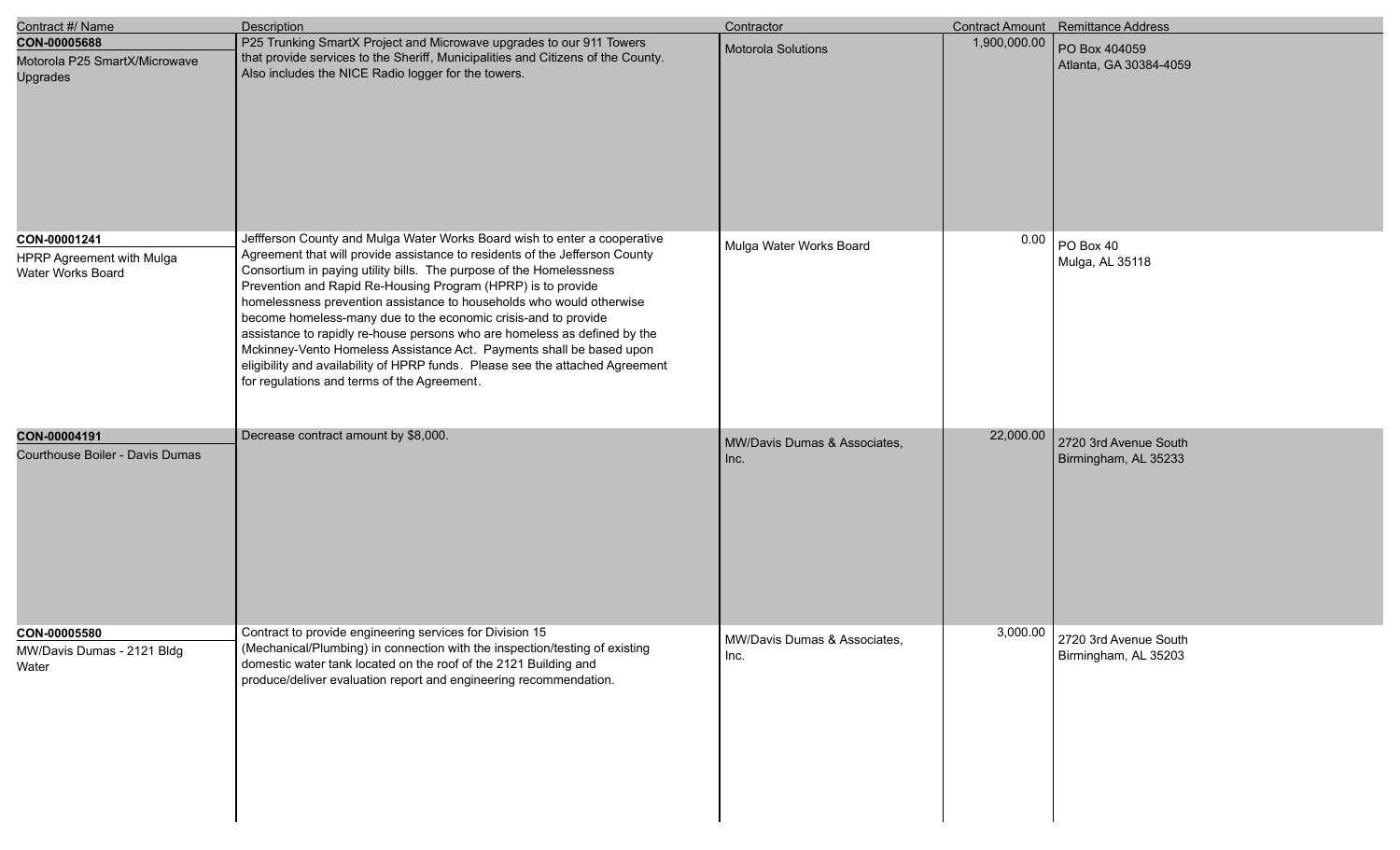| Contract #/ Name                                                             | <b>Description</b>                                                                                                                                                                                                                                                                                                          | Contractor                                  |           | <b>Contract Amount</b> Remittance Address                                                                                        |
|------------------------------------------------------------------------------|-----------------------------------------------------------------------------------------------------------------------------------------------------------------------------------------------------------------------------------------------------------------------------------------------------------------------------|---------------------------------------------|-----------|----------------------------------------------------------------------------------------------------------------------------------|
| CON-00005874<br>2121 Bldg Cooling Tower Repl Prof<br>Svs                     | Engineering services for design and construction documents for Cooling<br>Tower Replacement - 2121 Bldg.                                                                                                                                                                                                                    | MW/Davis Dumas & Associates,<br>Inc.        | 45,900.00 | 2720 3rd Avenue South<br>Birmingham, AL 35233                                                                                    |
| CON-00001735<br>N. Smithfield Manor Pk. Imprv.<br>Project CDBG10-03F-U01-NSM | Jefferson County Office of Community and Economic Development and North<br>Smithfield Manor Greenleaf Heights Neighborhood Civic League, wish to<br>enter an Agreement that provides for park improvements as associated with<br>the North Smithfield Manor Park Improvements. CDBG funds will be used for<br>this project. | N. Smithfield Manor Greenleaf<br>Heights    | 0.00      | North Smithfield Manor<br><b>Greenleaf Heights</b><br>Neighborhood Civic League<br>4821 YonderHill Drive<br>Birmingham, AL 35207 |
| CON-00005565<br>North Smithfield Manor Storm<br><b>Shelter Agreement</b>     | Revenue contract for a license fee for use of county owned property to be<br>used as a dual purpose storm shelter by the citizens of North Smithfield<br>Manor Greenleaf Heights.                                                                                                                                           | N.Smithfield Manor Greenleaf Civic<br>Leagu | 1.00      | P.O. Box 142<br>Fultondale, AL 35207                                                                                             |
| CON-00001117<br>Deputy District Attorney Salary<br>Agreement                 | Salary Agreement for one new DDA for payment of county salary through the<br>State                                                                                                                                                                                                                                          | na                                          | 0.00      | na                                                                                                                               |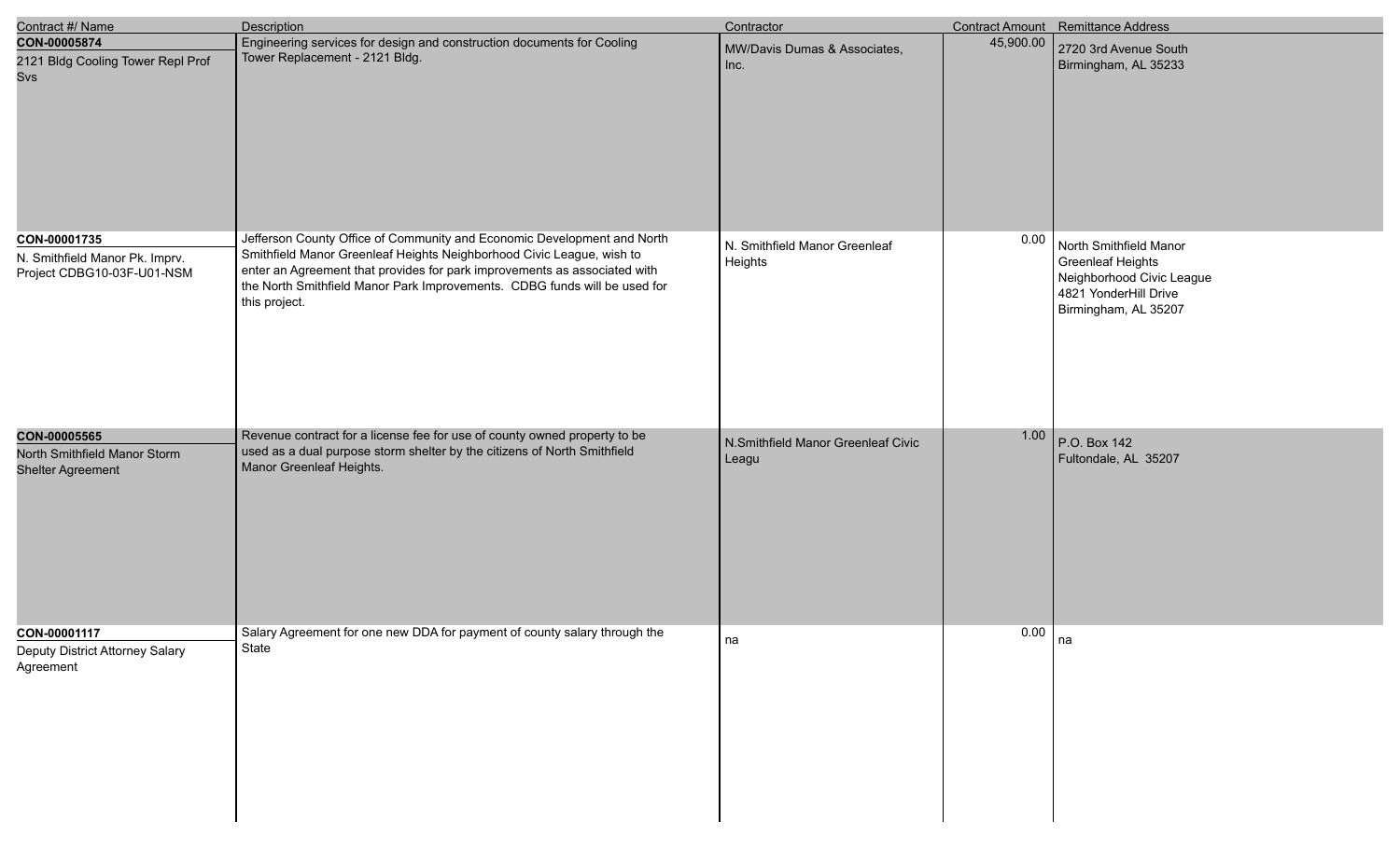| Contract #/ Name                                                               | <b>Description</b>                                                                                                                                                                                                                                                                                                                                                         | Contractor                      |            | Contract Amount Remittance Address                                                      |
|--------------------------------------------------------------------------------|----------------------------------------------------------------------------------------------------------------------------------------------------------------------------------------------------------------------------------------------------------------------------------------------------------------------------------------------------------------------------|---------------------------------|------------|-----------------------------------------------------------------------------------------|
| CON-00004550<br>Alabama Department of Senior<br>Services-SMP2                  | Grant to strenthen the capability of SMP (Senior Medicare Patrol Program)<br>by recruiting, screening, training, managing and supporting an increase in the<br>numbr of SMP volunteer. Contract term September 30, 2013 - September<br>29, 2014.                                                                                                                           | <b>NA</b>                       | 11,933.00  | 2601 Highland Avenue South<br>Birmingham, AL 35205                                      |
| CON-00005819<br>Cannon, Nassif, MD                                             | This Physician Services Agreement is entered into by and between Jefferson<br>County, Alabama d/b/a Cooper Green Mercy Health Services and Nassif<br>Cannon, MD. The Physician provides medical services to patients of the<br>County's outpatient clinics and engages as an independent contractor to<br>support the provision of the County's outpatient clinic service. | Nassif Cannon, MD               | 200,000.00 | Nassif Cannon, MD<br>1822 Woodcrest Road<br>Birmingham, Alabama 35209                   |
| CON-00004983<br>Jefferson County Commission<br>Mutual Non-Disclosure Agreement | Jefferson County Commission Mutual Non-Disclosure Agreement between<br><b>National Recovery Agency</b>                                                                                                                                                                                                                                                                     | <b>National Recovery Agency</b> | 0.00       | 2491 Paxton Street<br>Harrisburg, PA 17111<br>PO box 67015<br>Harrisburg, PA 17106-7015 |
| CON-00004960<br>Galeria Boulevard Extension                                    | Federal funds for Right Of Way acquisition.                                                                                                                                                                                                                                                                                                                                | Neal Shaffer, Inc               | 150,557.00 | 15 Southlake Lane<br>Suite 200<br>Hoover, AL 35244                                      |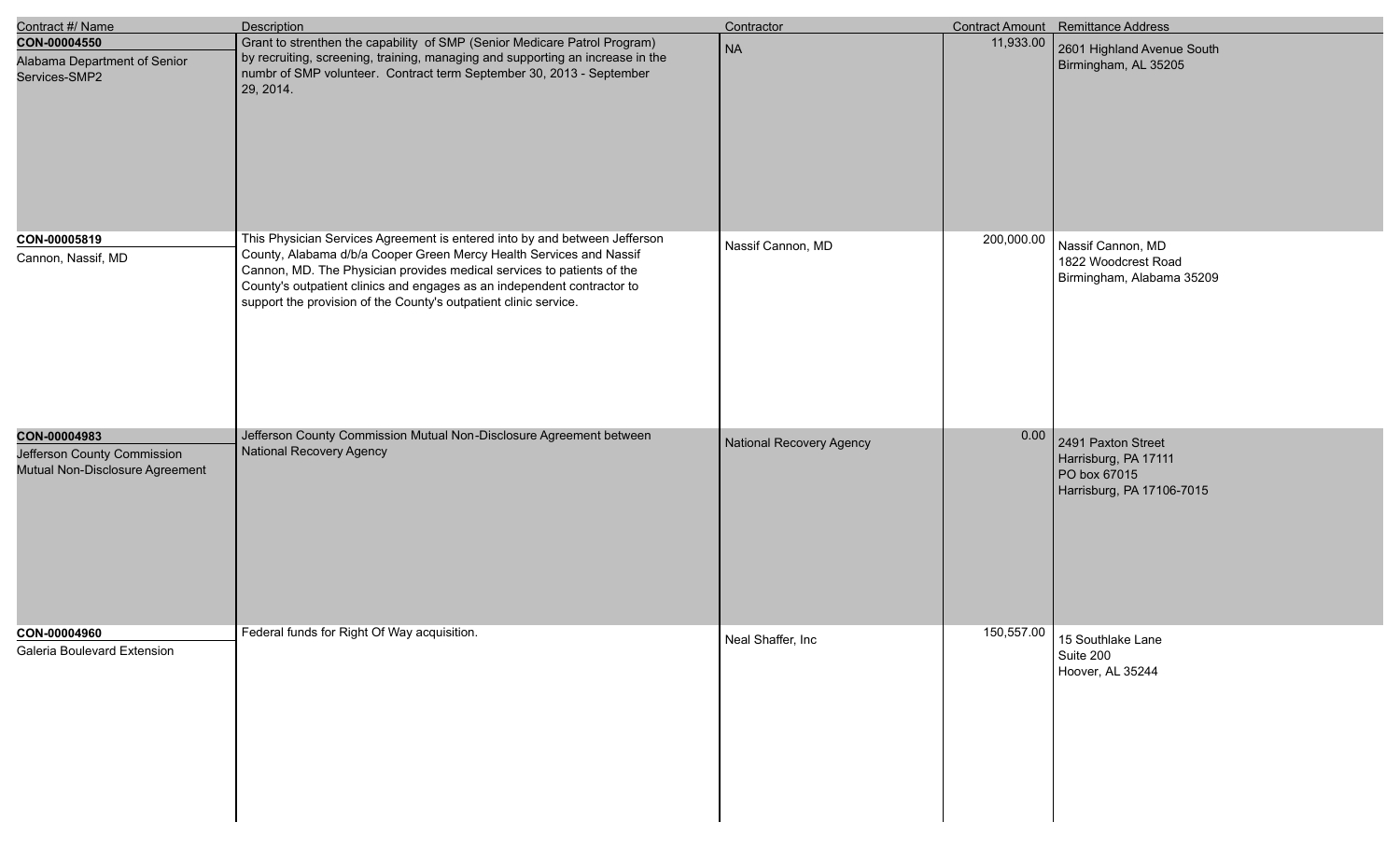| Contract #/ Name                                                                          | Description                                                                                                                                       | Contractor                 |            | Contract Amount Remittance Address                                    |
|-------------------------------------------------------------------------------------------|---------------------------------------------------------------------------------------------------------------------------------------------------|----------------------------|------------|-----------------------------------------------------------------------|
| CON-00003210<br>Corridor Study for Caldwell Mill Rd<br>Widening & Bridge Replacement      | Amendment # 1 - Engineering Design for Widening of Caldwell Mill Road and<br>Replacing Bridge for additional corridor study. Project # STPBH-5939 | Neel - Schaffer, Inc       | 14,729.00  | Neel - Schaffer, Inc<br>504 5th Avenue South<br>Birmingham, AL 35212  |
| CON-00003625<br>Caldwell Mill<br>Rd-STPBH-5939-Amend# 2-extent<br>contract                | Caldwell Mill Road widening - STPBH-5939 - To extend contract expiration<br>date to March 1, 2013.                                                | Neel - Schaffer, Inc.      | 0.00       | Neel - Schaffer, Inc.<br>504 5th Avenue South<br>Birmingham, AL 35212 |
| CON-00004972<br><b>Galleria Boulevard Extension</b>                                       | Contract agreement for the road extension of Galleria Boulevard from Lorna<br>Road to SR-150 in Jefferson County                                  | Neel Shaffer, Incorporated | 150,557.00 | 15 Southlake Lane<br>Suite 200<br>Hoover, AL 35244                    |
| CON-00005152<br><b>Contract Plans for Bridge</b><br>Replacement on Minor Parkway<br>South | Engineering Services for the contract plans for the Bridge Replacement on<br>Minor Parkway South. 80% Federal funds and 20% County funds          | Neel-Shaffer               | 62,265.60  | 15 Southlake Lane<br>Hoover, AL 35244                                 |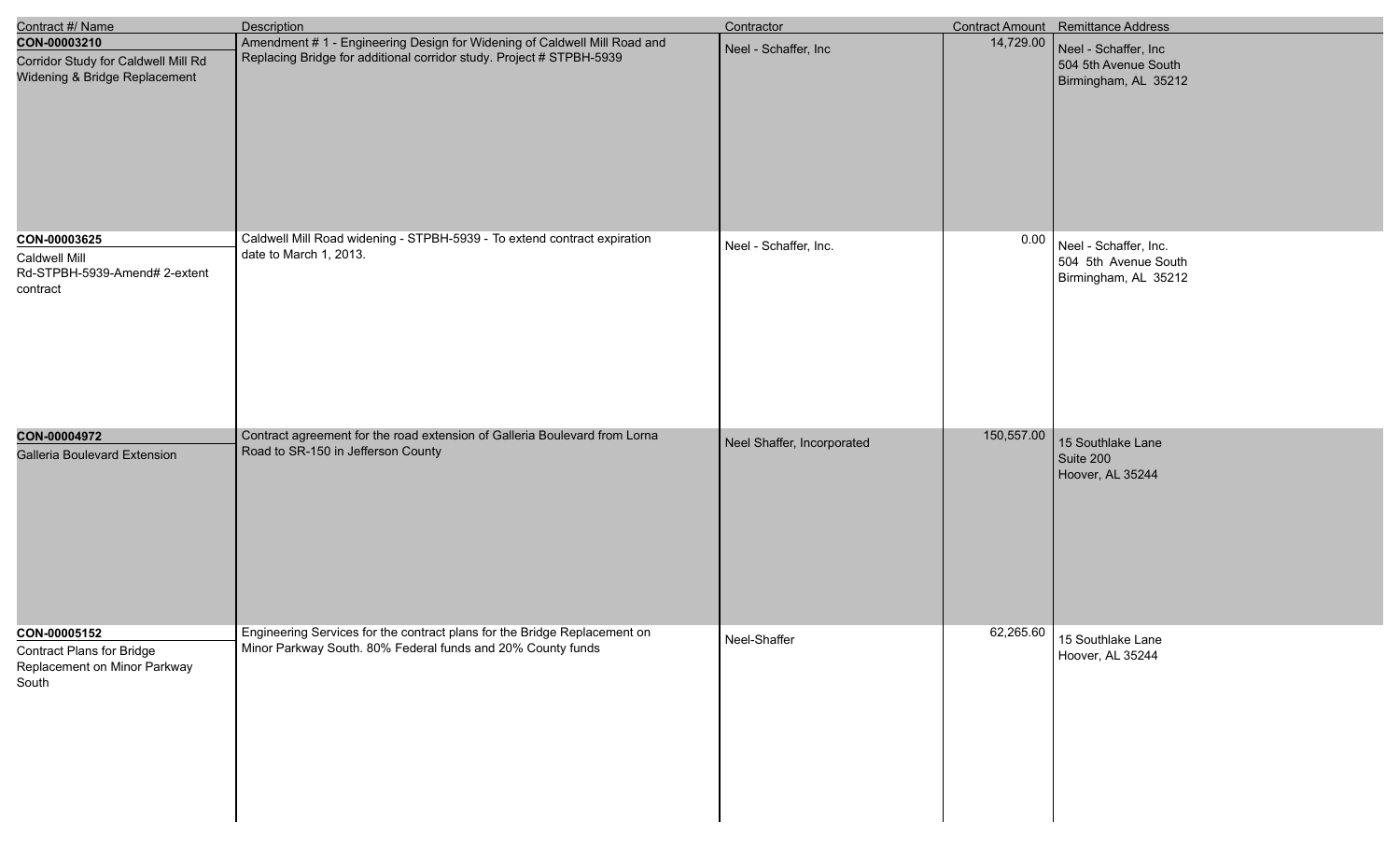| Contract #/ Name                                                                                     | <b>Description</b>                                                                                                                                                                                 | Contractor                               |           | Contract Amount Remittance Address              |
|------------------------------------------------------------------------------------------------------|----------------------------------------------------------------------------------------------------------------------------------------------------------------------------------------------------|------------------------------------------|-----------|-------------------------------------------------|
| CON-00005154<br><b>Contract Plans for Bridge</b><br>Replacement on Minor Parkway<br>over BN Railroad | Consultant for the Contract plans for the bridge replacement on Minor<br>Parkway South over BN Railroad. 80% federal funds and 20% county funds                                                    | Neel-Shaffer                             | 62,265.60 | 15 Southlake Lane<br>Hoover, AL 35244           |
| CON-00005163<br>Resurfacing Floyd Bradford Road                                                      | Engineering Services for the contract plans for the resurfacing of Floyd<br>Bradford Road.<br>Trussville to pay 100%                                                                               | Neel-Shaffer                             | 77,474.00 | 15 Southlake Lane<br>Hoover, AL 35244           |
| CON-00005711<br>LanDesk Maintenance                                                                  | Provide LanDesk Maintenance for the period 11/1/13 to 10/31/14                                                                                                                                     | Network America, Inc.                    | 19,872.00 | 118 - 107th Avenue<br>Treasure Island, FL 66706 |
| CON-00001050<br>New Hope Baptist Chuch                                                               | To contract with New Hope Baptist church to house a senior center in the<br>West End area to serve seniors in this and surrounding areas. Contract<br>period October 1, 2013 - September 30, 2014. | New Hope -South Avondale Nutr.<br>Center | 10,000.00 | 1740 Cleburn Avenue SW<br>Birmingham, AL 35211  |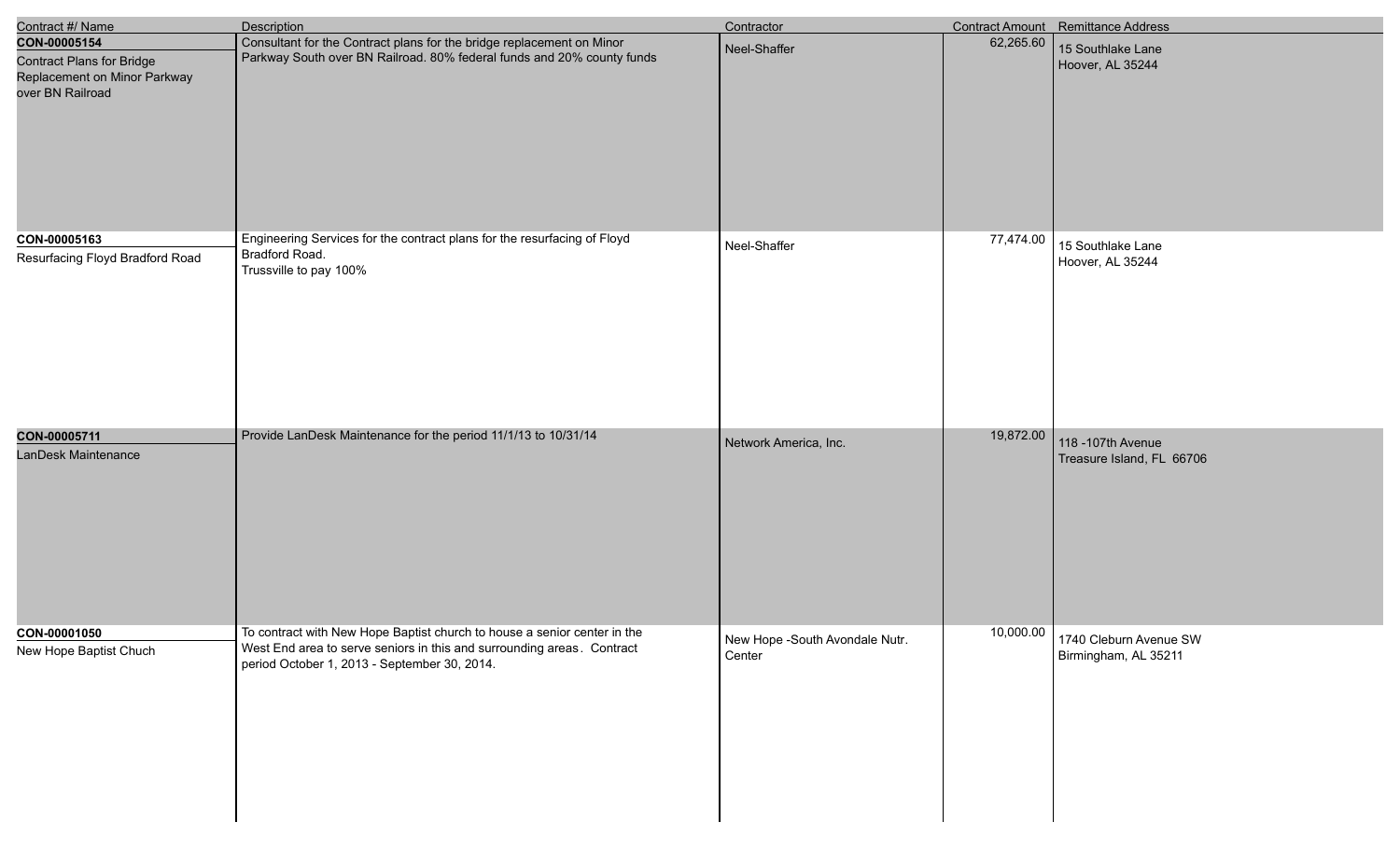| Contract #/ Name                                                                          | <b>Description</b>                                                                                                                                                                                                                                                                                                                          | Contractor                      |            | Contract Amount Remittance Address                           |
|-------------------------------------------------------------------------------------------|---------------------------------------------------------------------------------------------------------------------------------------------------------------------------------------------------------------------------------------------------------------------------------------------------------------------------------------------|---------------------------------|------------|--------------------------------------------------------------|
| CON-00005283<br>New Horizons CLC of Alabama<br>Dislocated WIA Agreement #<br>3-6-30-24-07 | ITA Dislocated Worker Agreement for Occupational Training for Adult<br>Dislocated WIA participants. Agreement shall be effective from July 1, 2013<br>through June 30, 2014. Training cost range frome \$2500 to \$13,000. The<br>amount paid under the agreement depends on the number of students<br>trained. 30 day cancellation clause. | New Horizons CLC of Alabama     | 0.00       | 601 Beacon Pkwy<br>Suite 106<br>Birmingham, Al 35209         |
| CON-00005285<br>New Horizon CLC of Alabama<br>Adult Agreement # 3-1-30-24-07              | ITA Adult Worker Ageement for Occupational Training for Adult WIA<br>participants. This agreemt shall be effective from July 1, 2013 through June<br>30, 2014. Training cost range from \$2500 to \$13,000. The amount paid under<br>the agreement depends on the number of students trained. 30 day<br>Cancellation Clause.                | New Horizons CLC of Alabama     | 0.00       | 601 Beacon Parkway<br>Suite 106<br>Birmingham, Alabama 35209 |
| CON-00002627<br>New Tech Computer Systems, Inc                                            | Outpatient pharmacy prescription management software and hardware.                                                                                                                                                                                                                                                                          | New Tech Computer Systems, Inc. | 10,000.00  | 410 Kay Lane<br>Shreveport, LA 71115                         |
| CON-00005488<br>Software Maintenance Agreement                                            | New World to provide software maintenance, per contract schedule                                                                                                                                                                                                                                                                            | New World                       | 750,000.00 | 888 W. Big Beaver Road, #600<br>Troy, Michigan 48084         |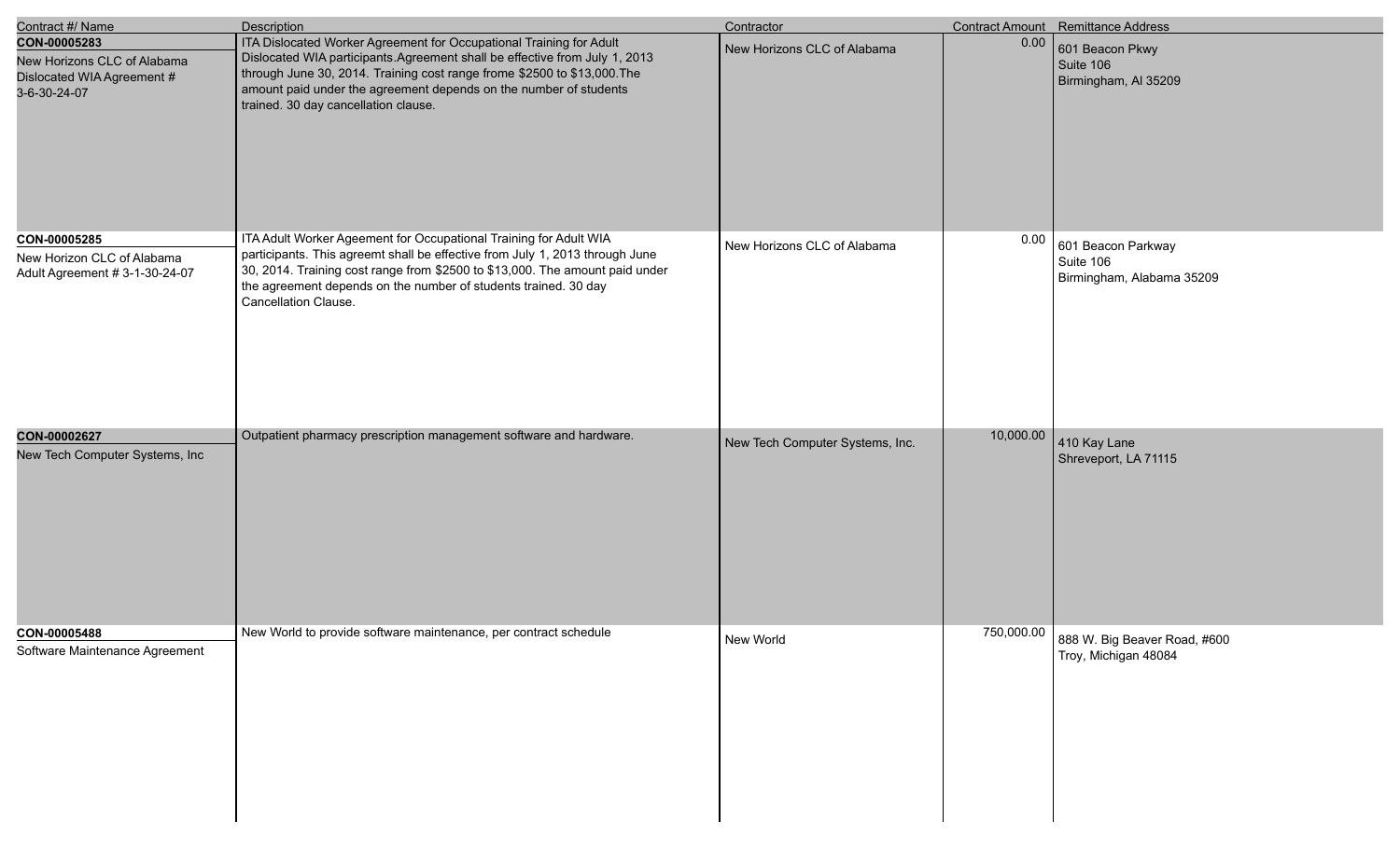| Contract #/ Name                                            | <b>Description</b>                                                                                                                                                                                                                    | Contractor                            |            | Contract Amount Remittance Address                                                            |
|-------------------------------------------------------------|---------------------------------------------------------------------------------------------------------------------------------------------------------------------------------------------------------------------------------------|---------------------------------------|------------|-----------------------------------------------------------------------------------------------|
| CON-00004633<br>Standard SW Maintenance Agr<br>w/New World  | This Standard Software 3 year Maintenance Agreement (SSMA) is between<br>New World Systems Corporation (New World) and Jefferson County, AI sets<br>forth the standard software maintenance support services provided by New<br>World | New World Systems Corporation         | 750,000.00 | 888 West Big Beaver Road<br>Suite 600<br>Troy, Michigan 48084-4749<br>www.newworldsystems.com |
| CON-00001051<br>New Hope Baptist Church                     | to contract with New Hope Baptist Church to maintain a Senior Center to<br>provide services for older adults age 60 and older at New Hope and<br>surrounding areas. Contract period October 1, 2013 - September 30, 2014.             | Newe Hope Baptist Church<br>$-039-11$ | 10,000.00  | 1740 Cleburn Avenue SW<br>Birmingham, AL 35211                                                |
| CON-00005902<br>Animal Control Facility - NHB<br>Group, LLC | Building & associated euipment condition assessment to determine final<br>scope, design and construction admin services for the modifications of the<br>Animal Shelter.                                                               | NHB Group, LLC                        | 37,000.00  | 1721 4th Ave North<br>Suite 101<br>Birmingham, AL 35203                                       |
| CON-00005870<br>Motor Vehicle Registration System           | Professional technical support services to provide data conversion, software<br>implementation, training and ongoing maintenance of the motor vehicle<br>regisration system.                                                          | Nitorco, Inc                          | 200,000.00 | 151 North Bay Drive<br>Villa Rica, GA 30180                                                   |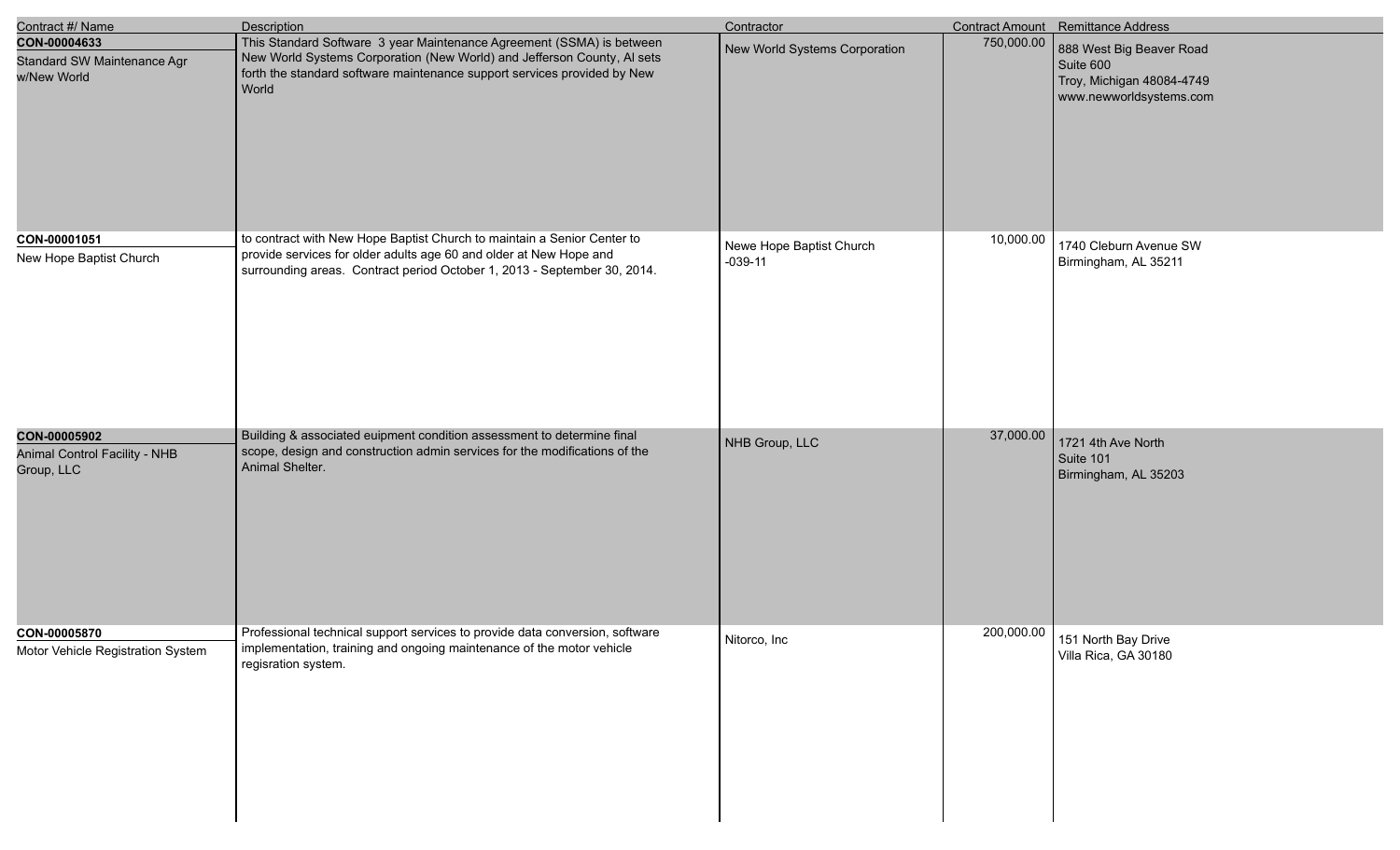| Contract #/ Name                                                                                 | <b>Description</b>                                                                                                                                                                                                                                                                                                                 | Contractor                          |           | Contract Amount Remittance Address                                                                               |
|--------------------------------------------------------------------------------------------------|------------------------------------------------------------------------------------------------------------------------------------------------------------------------------------------------------------------------------------------------------------------------------------------------------------------------------------|-------------------------------------|-----------|------------------------------------------------------------------------------------------------------------------|
| CON-00004077<br>Tower Lease, Shaddock Rd,<br>Norfolk Southern                                    | Jefferson County is leasing to Norfork Southers space at the Shaddock Road<br>tower for 10 years. \$1000/month first year with 3% increase annually.                                                                                                                                                                               | Norfolk Southern Railway            | 12,000.00 | JEFFERSON COUNTY, ALABAMA<br>ROOM 830 COURTHOUSE<br>716 RICHARD ARRINGTON JR BLVD N<br>BIRMINGHAM, AL 35203-0009 |
| CON-00003842<br>Norfolk Southern Railway Co.<br>Lease                                            | Revenue generating contract for 10 Years for space leased on Forestdale<br>Tower. First year amount \$ 12,000.00 with a 3% annual increase annually<br>paid to Jefferson County Commission. They will also maintain the grounds at<br>the tower location as part of this agreement.                                                | Norfolk Southern Railway<br>Company | 12,000.00 | Director of Real Estate<br>Real Estate Dept.<br>12th Floor<br>1200 Peachtree Street NE<br>Atlanta, GA 30309      |
| CON-00005286<br><b>Nursing Assistant Solution Adult</b><br>Agreement 3-1-30-24-22                | ITA Adult Worker Agreement for Occupational Training for Adult WIA<br>Participants. The Agreement shall be effective from July 1, 2013 through June<br>30, 2014. Training costs range from \$1700 to \$5800. The amount under the<br>agreement depends on the number of students trained. 30 day cancellation<br>Clause.           | <b>Nursing Assistant Solution</b>   | 0.00      | 609 Bessemer Super Hwy<br>Midfield, AL 35228                                                                     |
| CON-00005287<br><b>Nursing Assistant Solution</b><br><b>Dislocated Agreement</b><br>3-6-30-24-22 | ITA Dislocated Worker Agreement for occupational training for dislocated WIA<br>participants. This agreement shall be effective July 1, 2013 through June 30,<br>2014. Training cost range from \$1700 to \$5800. The amount paid under the<br>agreement depends on the number of students trained. 30 day cancellation<br>clause. | <b>Nursing Assistant Solution</b>   | 0.00      | 609 Bessemer Super Hwy.<br>Midfield, AL 35228                                                                    |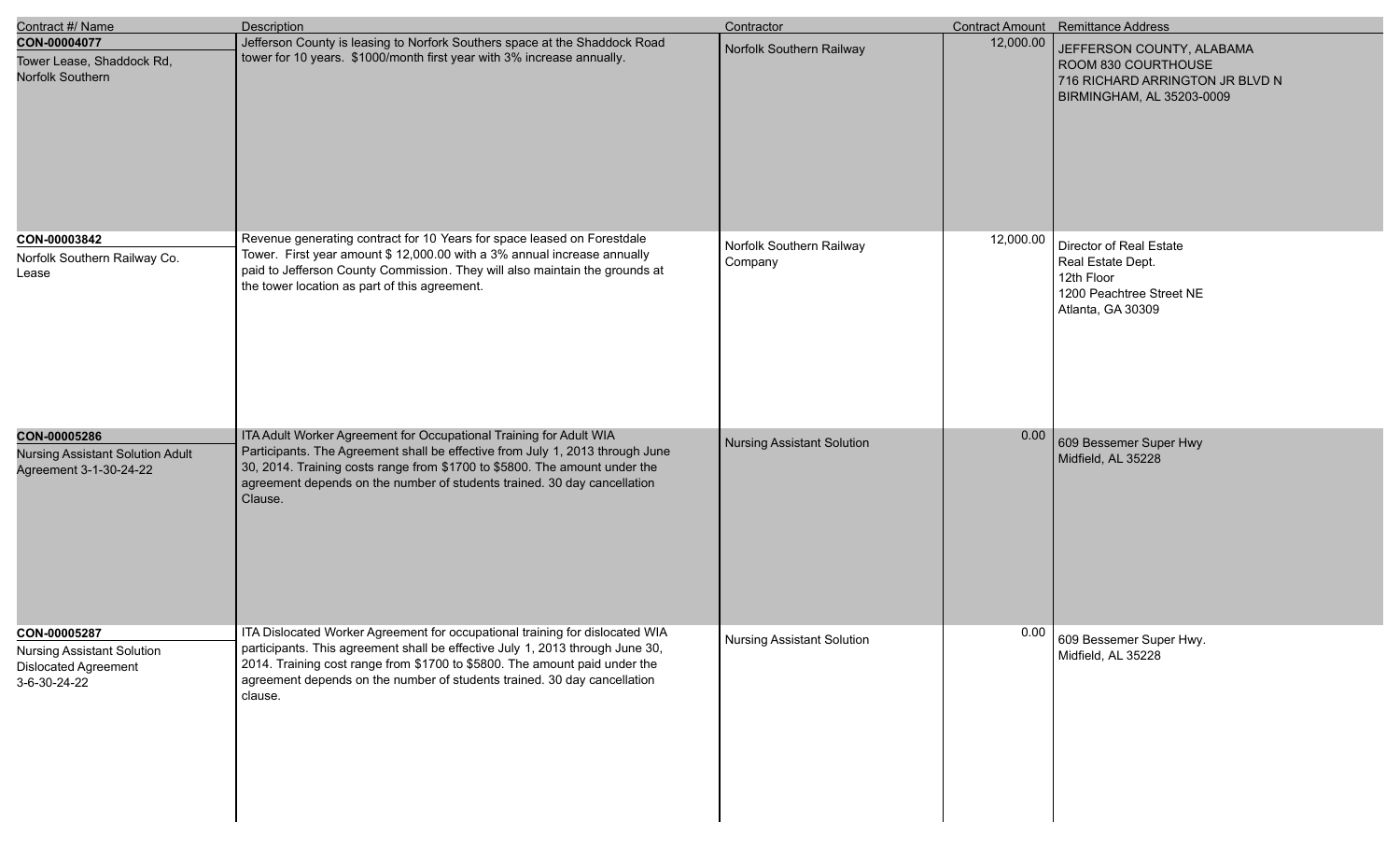| Contract #/ Name                                              | <b>Description</b>                                                                                                                                 | Contractor                         |           | <b>Contract Amount</b> Remittance Address |
|---------------------------------------------------------------|----------------------------------------------------------------------------------------------------------------------------------------------------|------------------------------------|-----------|-------------------------------------------|
| CON-00005603<br><b>Compensation Agreement</b>                 | Compensation agreement for Assistant District Attorney.                                                                                            | Office of Prosecution Service      | 86,629.89 | P.O. Box 4780<br>515 Perry Street         |
|                                                               |                                                                                                                                                    |                                    |           | Montgomery, AL 36104                      |
|                                                               |                                                                                                                                                    |                                    |           |                                           |
|                                                               |                                                                                                                                                    |                                    |           |                                           |
|                                                               |                                                                                                                                                    |                                    |           |                                           |
|                                                               |                                                                                                                                                    |                                    |           |                                           |
|                                                               |                                                                                                                                                    |                                    |           |                                           |
| CON-00005216                                                  | The purpose of this agreement is to provide training to a senior aide through a<br>grant funded through the Alabama Department of Senior Services. | Office of Senior Citizen Services  | 0.00      | 2601 Highland Avenue South                |
| ADSS/SSAI SCSEP Host Agency<br>Agreement PY 2013              |                                                                                                                                                    | (OSCA)                             |           | Birmingham, AL 35205                      |
|                                                               |                                                                                                                                                    |                                    |           |                                           |
|                                                               |                                                                                                                                                    |                                    |           |                                           |
|                                                               |                                                                                                                                                    |                                    |           |                                           |
|                                                               |                                                                                                                                                    |                                    |           |                                           |
|                                                               |                                                                                                                                                    |                                    |           |                                           |
| CON-00005676                                                  | Amended Assurance for Fiscal Year 2014 that OSCS (AAA) will provide                                                                                | Office of Senior Citizens Services | 0.00      | 2601 Highland Avenue South                |
| Alabama Department of Senior<br>Services-Compliance Agreement | services as required under the Older Americans Act of 1965, As Amended<br>and the approved Area Plan.                                              |                                    |           | Birmingham, AL 35205                      |
|                                                               |                                                                                                                                                    |                                    |           |                                           |
|                                                               |                                                                                                                                                    |                                    |           |                                           |
|                                                               |                                                                                                                                                    |                                    |           |                                           |
|                                                               |                                                                                                                                                    |                                    |           |                                           |
|                                                               |                                                                                                                                                    |                                    |           |                                           |
| CON-00005763                                                  | Grant for the local implementation of the Medicare Improvements for Patients                                                                       | Office of Senior Citizens Services |           | 56,262.00 2601 Highland Avenue South      |
| ADSS-MIPPA AAA, ADRC, SHIP                                    | and Providers, as a part of the Alabama's effort to enhance beneficiary<br>outreach through funding to SHIP, AAAs and ADRCs. Grant Period          |                                    |           |                                           |
|                                                               | September 30, 2013 - September 30, 2014.                                                                                                           |                                    |           |                                           |
|                                                               |                                                                                                                                                    |                                    |           |                                           |
|                                                               |                                                                                                                                                    |                                    |           |                                           |
|                                                               |                                                                                                                                                    |                                    |           |                                           |
|                                                               |                                                                                                                                                    |                                    |           |                                           |
|                                                               |                                                                                                                                                    |                                    |           |                                           |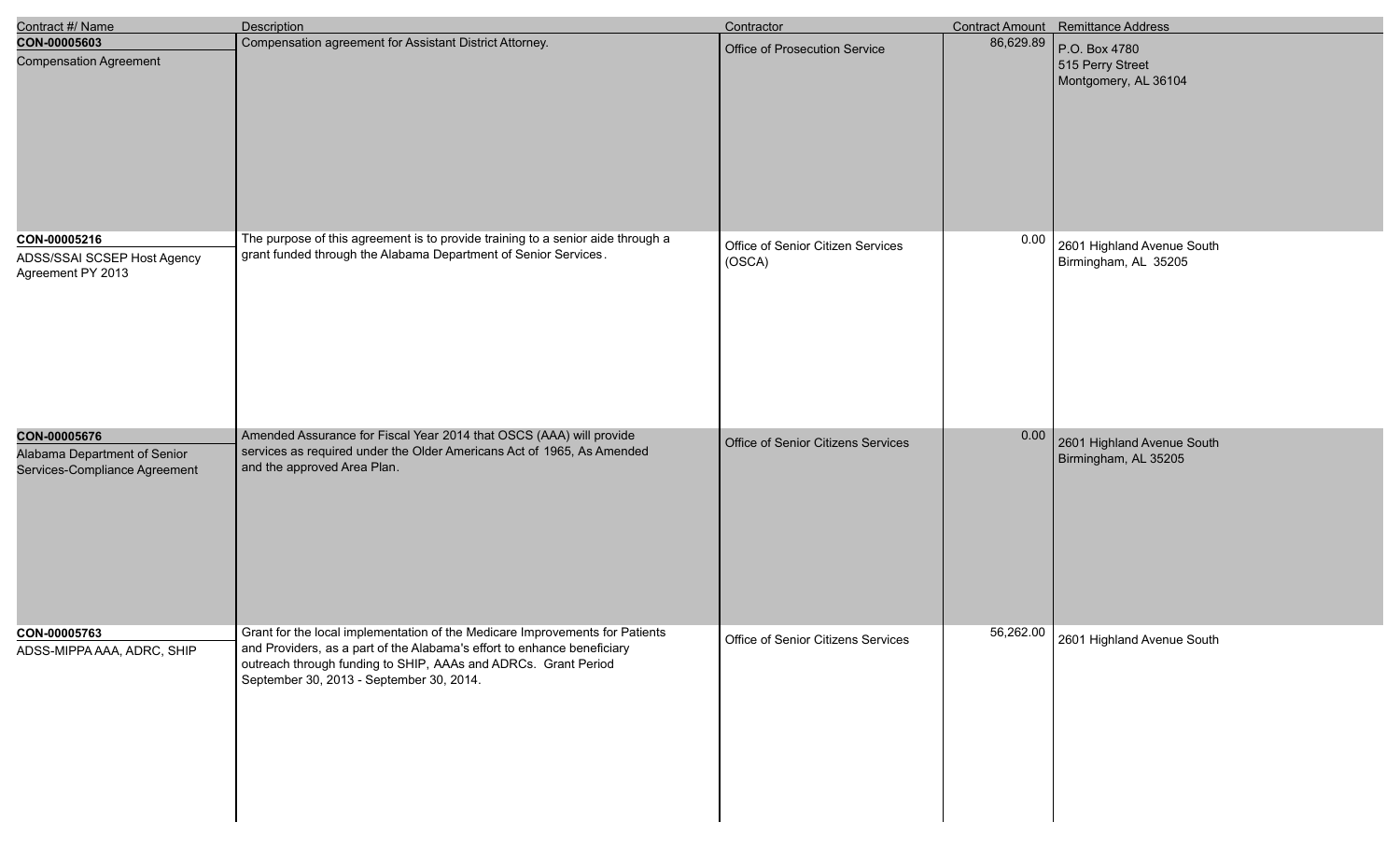| Contract #/ Name                                                           | Description                                                                                                                                                                                                                                                                            | Contractor                         |          | <b>Contract Amount</b> Remittance Address                 |
|----------------------------------------------------------------------------|----------------------------------------------------------------------------------------------------------------------------------------------------------------------------------------------------------------------------------------------------------------------------------------|------------------------------------|----------|-----------------------------------------------------------|
| CON-00005823<br>Alabama Department of Senior<br><b>Services</b>            | Certificate of Compliance with the Beason-Hammon Alabama Taxpayer and<br>Citizen Protection Act (ACT 2011-535, as amended by Act 2012-491)                                                                                                                                             | Office of Senior Citizens Services | 0.00     | 2601 Highland Avenue South<br>Birmingham, AL 35205        |
| CON-00005884<br>Alabama Dept. of Senior Services<br>-Emergency Prepardness | Emergency Prepardness for purchasing and distributing fans to those older<br>adults without adequate cooling devices and at greater risk of developing heat<br>stroke and /or suffering heat exhaustion in the service area. Contract Term<br>December 23, 2013 through June 30, 2014. | Office of Senior Citizens Services | 2,733.00 | 2601 Higjland Avenue South<br>Birmingham, Al 35205        |
| CON-00005390<br>Annual Maintenance for IVR<br>System-FY2014                | OPAY provides the Personnel Board with IVR capabilities 24 hours a day,<br>seven days a week.                                                                                                                                                                                          | Official Payments Holdings, Inc.   | 3,948.00 | 3550 Engineering Drive<br>Suite 400<br>Norcross, GA 30092 |
| CON-00005685<br><b>IVR WebEncore Annual</b><br>Maintenance                 | Provide IVR WebEncore Maintenance Support for the period 10/1/2013 to<br>9/30/2014.                                                                                                                                                                                                    | Officical Payment Holdings, Inc.   | 3,570.00 | 177 Technology Parkway<br>Auburn, AL 36830                |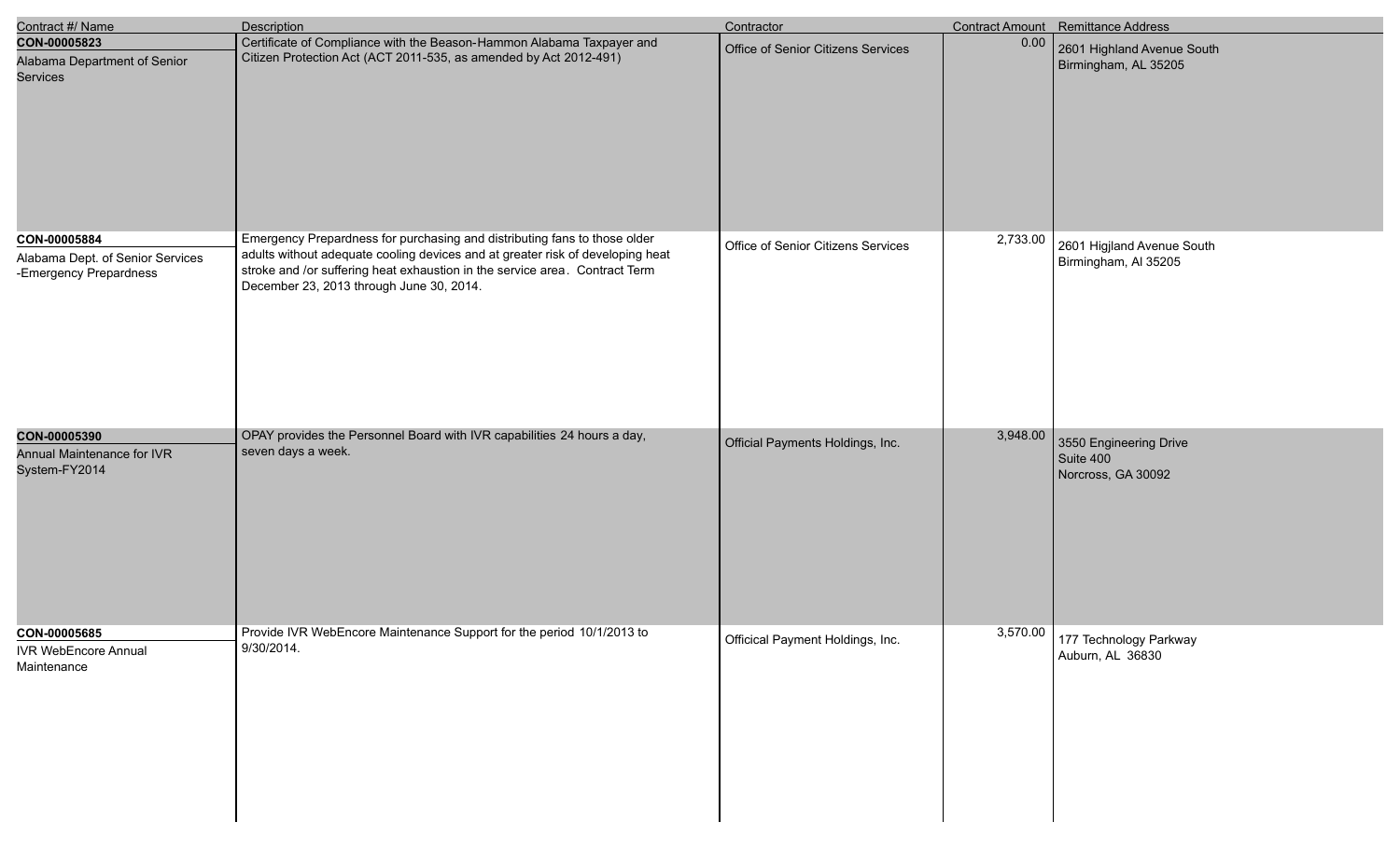| Contract #/ Name                                                               | Description                                                                                                                                                                     | Contractor           |          | Contract Amount Remittance Address                  |
|--------------------------------------------------------------------------------|---------------------------------------------------------------------------------------------------------------------------------------------------------------------------------|----------------------|----------|-----------------------------------------------------|
| CON-00004984<br>Jefferson County Commission<br>Mutual Non-Disclosure Agreement | Jefferson County Commission Mutual Non-Disclosure Agreement between<br>On Line Collections                                                                                      | On Line Collections  | 0.00     | 685 W. Firetower Road<br>Winterville, NC 28590      |
| CON-00005097<br>SHESG_One<br>Roof:SHESG-12-007-HMIS-OR                         | Payment of staff salaries for the Homeless Management System (HMIS) for<br>the 2012 Program Year (SHESG-12-007-HMIS-OR).                                                        | One Roof             | 1,500.00 | 1704 Fifth Avenue North<br>Birmingham, AL 35203     |
| CON-00005929<br>One Roof<br>(SHESG12-007-HMS-OR)<br>Amendment                  | Amendment to the agreement, dated 5/30/13, to extend the contract time to<br>March 15, 2014.                                                                                    | One Roof             | 0.00     | 1704 Fifth Avenue North<br>Birmingham, AL 35203     |
| CON-00002429<br>One Rain Annual Software Support<br>and Maintenance            | <b>EMA Annual software Technical Support Fees for Servlet Data Collection and</b><br>(1) Stand Alone Base Station for the period of 04/01/2013 - 03/31/2014.<br>Amendment No. 2 | OneRain Incorporated | 1,125.00 | 1531 Skyway Dr. Suite D<br>Longmont, Colorado 80504 |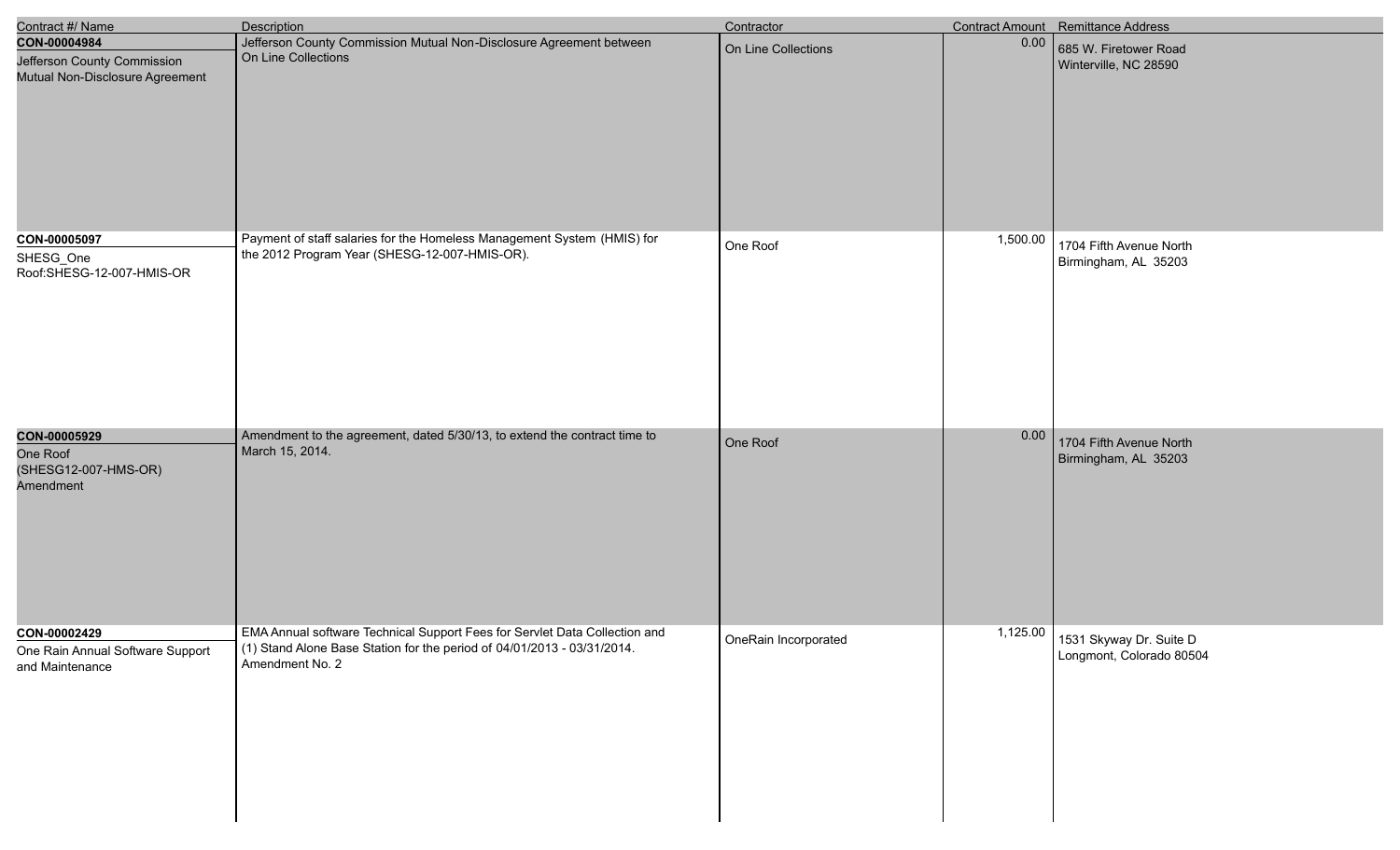| Contract #/ Name                                    | Description                                                                                                                                                                                                                                            | Contractor                      |           | Contract Amount Remittance Address                                   |
|-----------------------------------------------------|--------------------------------------------------------------------------------------------------------------------------------------------------------------------------------------------------------------------------------------------------------|---------------------------------|-----------|----------------------------------------------------------------------|
| CON-00000864<br><b>Fairfield Radio Tower Lease</b>  | Revenue generating contract for five years for space leased on Fairfield<br>Radio Tower. First year amount \$15,600.00 with a 5% increase in lease<br>amount annually, paid to Jefferson County Commission. Contract begins from<br>date of execution. | Open Range Communications, Inc. | 15,600.00 | 8100 E. Maplewood Avenue<br>Suite 200<br>Greenwood Village, CO 80111 |
|                                                     |                                                                                                                                                                                                                                                        |                                 |           |                                                                      |
| CON-00005939<br>Oxford Health Care, Inc             | To enter into contract with service provider to provide homemaker/personal<br>care to senior adults 60 years of age and older throughout Jefferson County.<br>Contract period March 1, 2014- September 30, 2014.                                       | Oxford Health Care              | 25,667.00 | 1119 Pecan Avenue<br>Gardendale, Al 35055                            |
| CON-00001524<br>Oxford Health Care, Inc.            | To enter into contract to provide homemake and personal care services to<br>frail older adults 60 Years and older. October 1, 2013 - February 28, 2014.                                                                                                | Oxford HealthCare, Inc.         | 23,518.76 | 1119 Pecan Avenue<br>Gardendale, AL 35055                            |
| CON-00004831<br>Data Center Hardward<br>Maintenance | To provide post-warranty maintenance on select equipment at the customer's<br>specified location(s).                                                                                                                                                   | Park Place Technologies         |           | 13,164.00 8401 Chagrin Road Cleveland, OH 44023                      |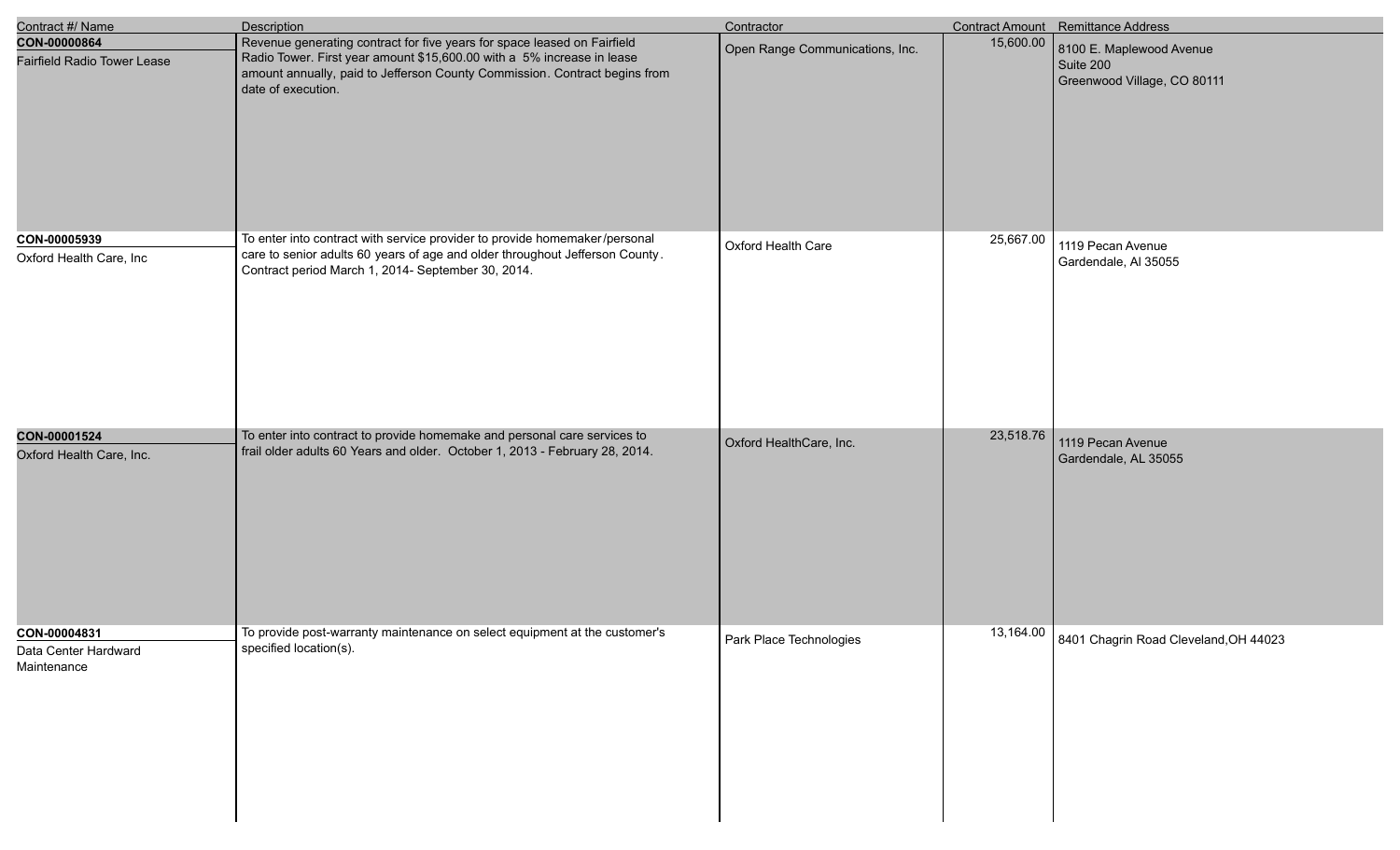| Contract #/ Name                                                    | Description                                                                                                                                                                                                                                                                                                         | Contractor                   |            | <b>Contract Amount</b> Remittance Address                                                           |
|---------------------------------------------------------------------|---------------------------------------------------------------------------------------------------------------------------------------------------------------------------------------------------------------------------------------------------------------------------------------------------------------------|------------------------------|------------|-----------------------------------------------------------------------------------------------------|
| CON-00005901<br>FESG: Pathways<br>(HESG12-ES-PW) Amendment          | Amendment to the agreement, dated 5/30/13, to extend the contract time to<br>May 31, 2014 and to reallocate budgeted funds.                                                                                                                                                                                         | Pathways                     | 0.00       | 409 Richard Arrington Jr. Blvd North, Birmingham,<br>AL 35203                                       |
| CON-00005325<br>Paxen Leaning Corporation<br>Agreement 3-4-30-07-30 | Youth Program to train up to 60 participants for experience and readiness for<br>the future employment. cost per participant is \$3,665. Contract shall be<br>effective from 7/1/2013 through 6/30/2014. 30 day cancellation clause in<br>agreement                                                                 | Paxen Learinging Corporation | 219,878.68 | 710 Atlantis Road<br>Melbourne, Florida 35904                                                       |
| CON-00005190<br><b>VmWare Annual</b><br>Maintenance-FY2013          | Renew the Board's annual maintenance and support agreement with PCM-G<br>for fiscal year 2013.                                                                                                                                                                                                                      | PCM-G Inc.                   | 3,475.89   | PCMG, Inc.<br>14120 Newbrook Drive<br>Suite 100<br>Chantilly, VA 20151                              |
| CON-00005525<br>PACA MEMBERSHIP                                     | REVENUE AGREEMENT. PURCHASING ASSOCIATION OF CENTRAL<br>ALABAMA (PACA) AGREEMENT WITH PELL CITY SCHOOL SYSTEM TO<br>ESTABLISH MEMBERSHIP. PACA MEMBERS MAY PURCHASE FROM<br>PACA DESIGNATED CONTRACTS ON AN 'AS NEEDED' BASIS. PACA<br>MEMBERS ARE FISCALLY AND LOGISTICALLY RESPONSIBLE FOR<br>THEIR OWN PURCHASES | PELL CITY SCHOOL SYSTEM      |            | 878.00 PELL CITY SCHOOL SYSTEM<br>1000 BRUCE ETHEREDGE PARKWAY<br>SUITE 201<br>PELL, CITY, AL 35128 |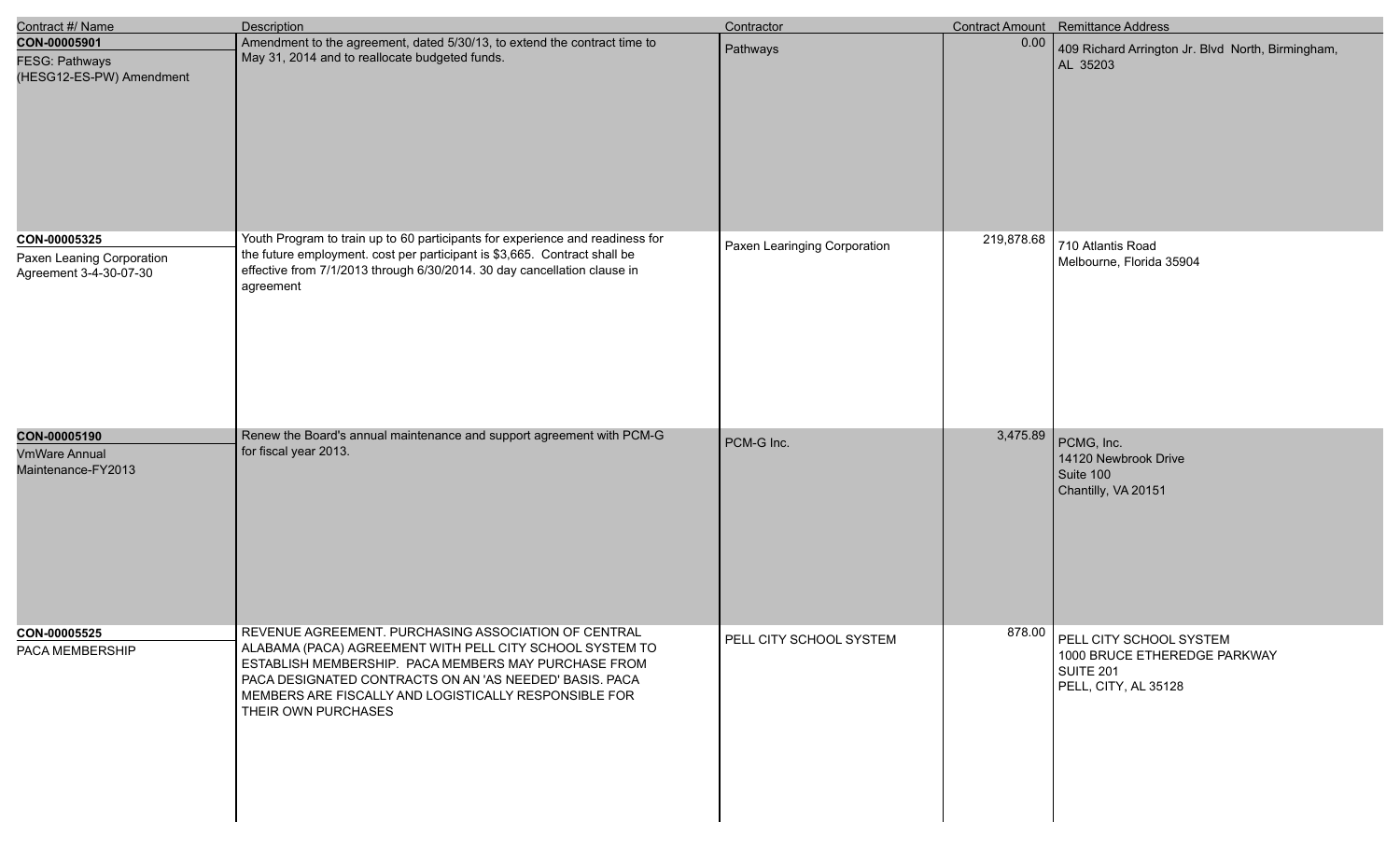| Contract #/ Name                                                                                       | <b>Description</b>                                                                                                                                                                                                                                             | Contractor                                  |           | <b>Contract Amount</b> Remittance Address              |
|--------------------------------------------------------------------------------------------------------|----------------------------------------------------------------------------------------------------------------------------------------------------------------------------------------------------------------------------------------------------------------|---------------------------------------------|-----------|--------------------------------------------------------|
| CON-00005485<br><b>ONLINE APPLICATION &amp;</b><br>SOFTWARE HOSTING                                    | ONLINE APPLICATION & SOFTWARE HOSTING                                                                                                                                                                                                                          | PeopleAdmin                                 | 59,500.00 | 805 Las Cimas Parkway<br>Suite 400<br>Austin, TX 78746 |
| CON-00005249<br>Annual Maintenance for Perceptive<br>Software (ImageNow) - FY2014                      | Provide maintenance for the Board's ImageNow system, the PBJC's<br>document imaging and management software tool. Perceptive Software. Inc.<br>provides the Board with document imaging capability.                                                            | Perceptive Software                         | 12,418.00 | P.O. Box 846261<br>Dallas, TX 75284-6261               |
| CON-00005784<br>Phlebotomy Ink Training & Staffing<br>Agency, LLC DW ITA Contract<br>3-6-30-24-33      | Training for DW Workers for ECG Technician and Patient Care Technicians.<br>Contract shall be effective from 10/2/2013 through 06/30/2014. Amount paid<br>under the contract will depend on the number of participants trained. 30 day<br>cancellation clause. | Phlebotomy Ink Training & Staffing<br>Agenc | 0.00      | 1512 Center Point Pkwy, S201<br>Birmingham, AL 35215   |
| CON-00005786<br>Phlebotomy Ink Training & Staffing<br>Agency, LLC Adult ITA's Contract<br>3-1-30-24-33 | ITA's for Adult Workers Agreement for training for ECG Technician training<br>and Patient Carte Technician Training. Effective date 10/02/2013 through<br>06/30/2024. 30 day cancellation clause.                                                              | Phlebotomy Ink Training & Staffing<br>Agenc | 0.00      | 1512 Center Pt. Pkwy, S 201<br>Birmingham, Al 35215    |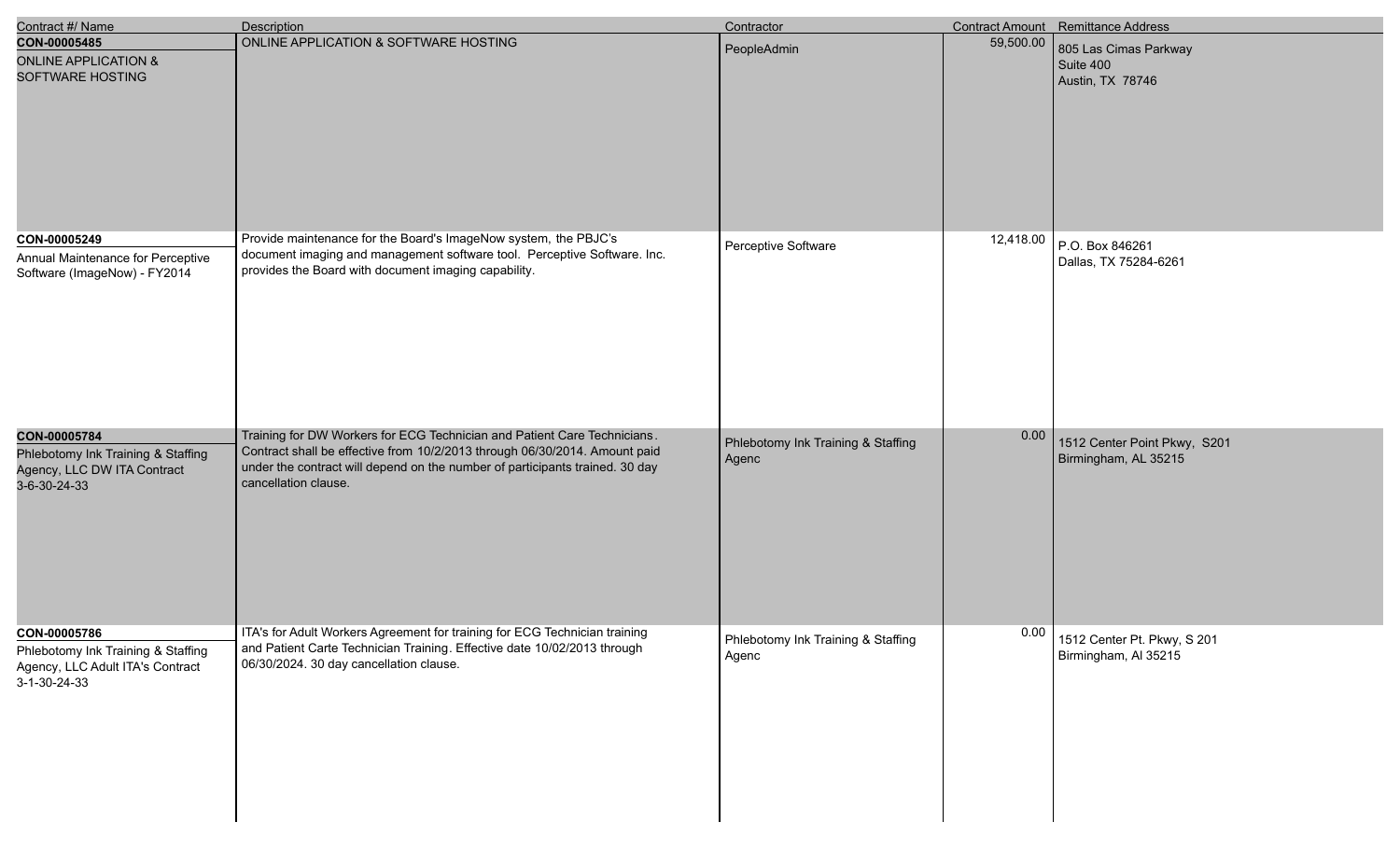| Contract #/ Name                                                                | <b>Description</b>                                                                                                                                                                                                                                                                                                                                                                                                                                                                                                                                                                                                                                                                                                                                 | Contractor               |           | <b>Contract Amount</b> Remittance Address                                                              |
|---------------------------------------------------------------------------------|----------------------------------------------------------------------------------------------------------------------------------------------------------------------------------------------------------------------------------------------------------------------------------------------------------------------------------------------------------------------------------------------------------------------------------------------------------------------------------------------------------------------------------------------------------------------------------------------------------------------------------------------------------------------------------------------------------------------------------------------------|--------------------------|-----------|--------------------------------------------------------------------------------------------------------|
| CON-00001149<br>Positive Maturity-AKA Shepherd<br><b>Center East</b>            | To contract with Positive Maturity to maintain a Senior Center to provide<br>services for older adults age 60 and older in East Lake and surrounding<br>areas. Contract period October 1, 2013 - September 30, 2014.                                                                                                                                                                                                                                                                                                                                                                                                                                                                                                                               | PM Shepherd Ctr. East    | 10,000.00 | Penny Kakoliris<br><b>Executive Director</b><br>3918 Montclair Road, Suite 200<br>Birmingham, AL 35213 |
| CON-00005864<br><b>Precision Graphics Voter</b><br><b>Notification Contract</b> | Contract with Precision Graphics for mail services to comply with voter<br>notification requirements of the National Voter Registration Act, Help America<br>Vote Act and Section 5 of the Civil Rights Act                                                                                                                                                                                                                                                                                                                                                                                                                                                                                                                                        | Precision Graphics, Inc. | 7,038.00  | 4121 Lewisburg Rd<br>Birmingham, Al. 35207                                                             |
| CON-00004746<br>GPO Provista - Pharmacy Program<br>Participation                | Authorizes Provista, and its agents, to act as its non-exclusive group<br>purchasing agent for purposes of negotiating and entering into Provista<br>Supplier Agreements. Three (3) year term, which shall renew automatically.                                                                                                                                                                                                                                                                                                                                                                                                                                                                                                                    | Provista LLC             | 0.00      | 125 E. John Carpenter Freeway Irving, TX<br>75062-2324                                                 |
| CON-00004813<br>Provista - Pharmacy Program<br>Participation (GPO)              | Agreement, made and entered into as of the date of signature between<br>Novation, LLC, a Deleware limited liability company ("Novation"), and Cooper<br>Green Merch Health Services located in Birmingham, AL. (the "HCO").<br>WHEREAS, the HCO desires to purchase pharmaceuticals, over-the-counter<br>drugs, health and beauty aids, medicine, drugs, and goods related to the use<br>thereof (collectively "Pharmaceuticals") through Novation's Pharmacy<br>Program for its own use, as described in Section 5, in connection with its<br>operations; Whereas, the HCo desires that Novation negotiate certain<br>agreements on behalf of the HCO regarding, among other things, the<br>ordering, purchasing, and storage of Pharmaceuticals. | Provista LLC             | 0.00      | 125 E. John Carpenter Freeway Irving, TX<br>75062-2324                                                 |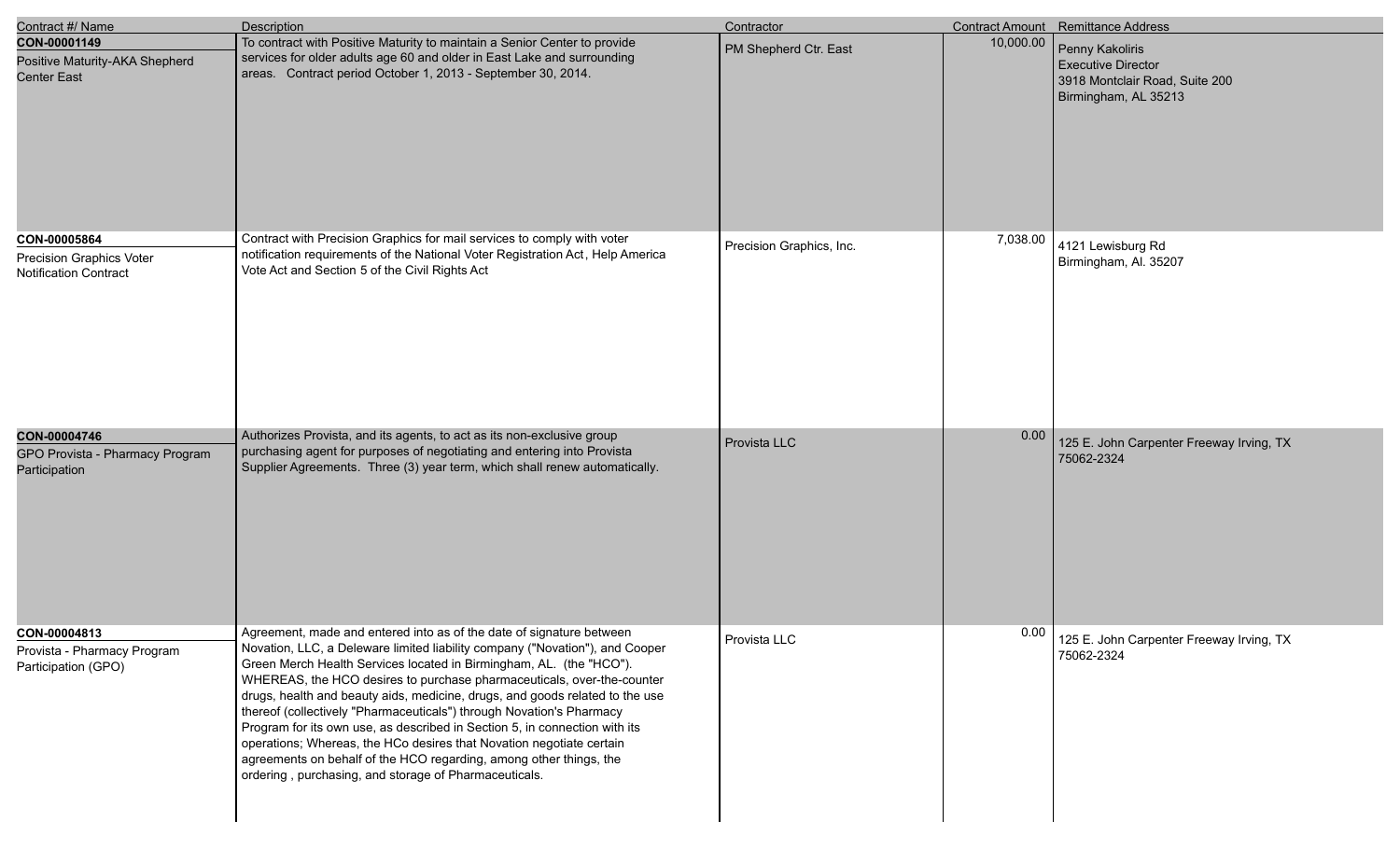| Contract #/ Name                                                                   | <b>Description</b>                                                                                                                                                                                                                                                 | Contractor                        |            | Contract Amount Remittance Address                             |
|------------------------------------------------------------------------------------|--------------------------------------------------------------------------------------------------------------------------------------------------------------------------------------------------------------------------------------------------------------------|-----------------------------------|------------|----------------------------------------------------------------|
| CON-00005327<br>Rapiscan                                                           | Contract for maintenance and repair for 10 electronic scanners is \$39,524.30<br>year one, \$40,710 year two and \$41,931.30 year three. Total three year<br>amount of contract is \$122,165.60. Term of contract is September 1, 2013<br>thorugh August 31, 2016. | Rapiscan Systems, Inc.            | 122,165.60 | 2805 Columbia Street<br>Torrance, CA 90503                     |
| CON-00003092<br>Surety for Lot 2 K. Richardson's<br>Addition to Mt. Olive S-10-018 | Surety Completionof a driveway on an as yet undeveloped lot within Driveway<br>Installation for Lot 2 K. Richardson's Addition to Mt. Olive S-10-018                                                                                                               | Rayburn H. Stricklin              | 1,500.00   | 21202 S. Lakeview Drive<br>Panama City, FL 32413               |
| CON-00005812<br><b>Investment Management</b><br>Agreement                          | Agreement to professionally manage primary liquidity and total return<br>accounts.                                                                                                                                                                                 | Regions Bank                      | 0.00       | 1901 6th Ave N<br>4th Floor<br>Birmingham, AL 35203            |
| CON-00003312<br>2011 Nancy Ann Bend Drainage                                       | Drainage Easement                                                                                                                                                                                                                                                  | RGGS Land & Minerals, Ltd., L. P. | 0.00       | 6200 E. J. Oliver Blvd., Suite 126<br>Fairfield, Alabama 35064 |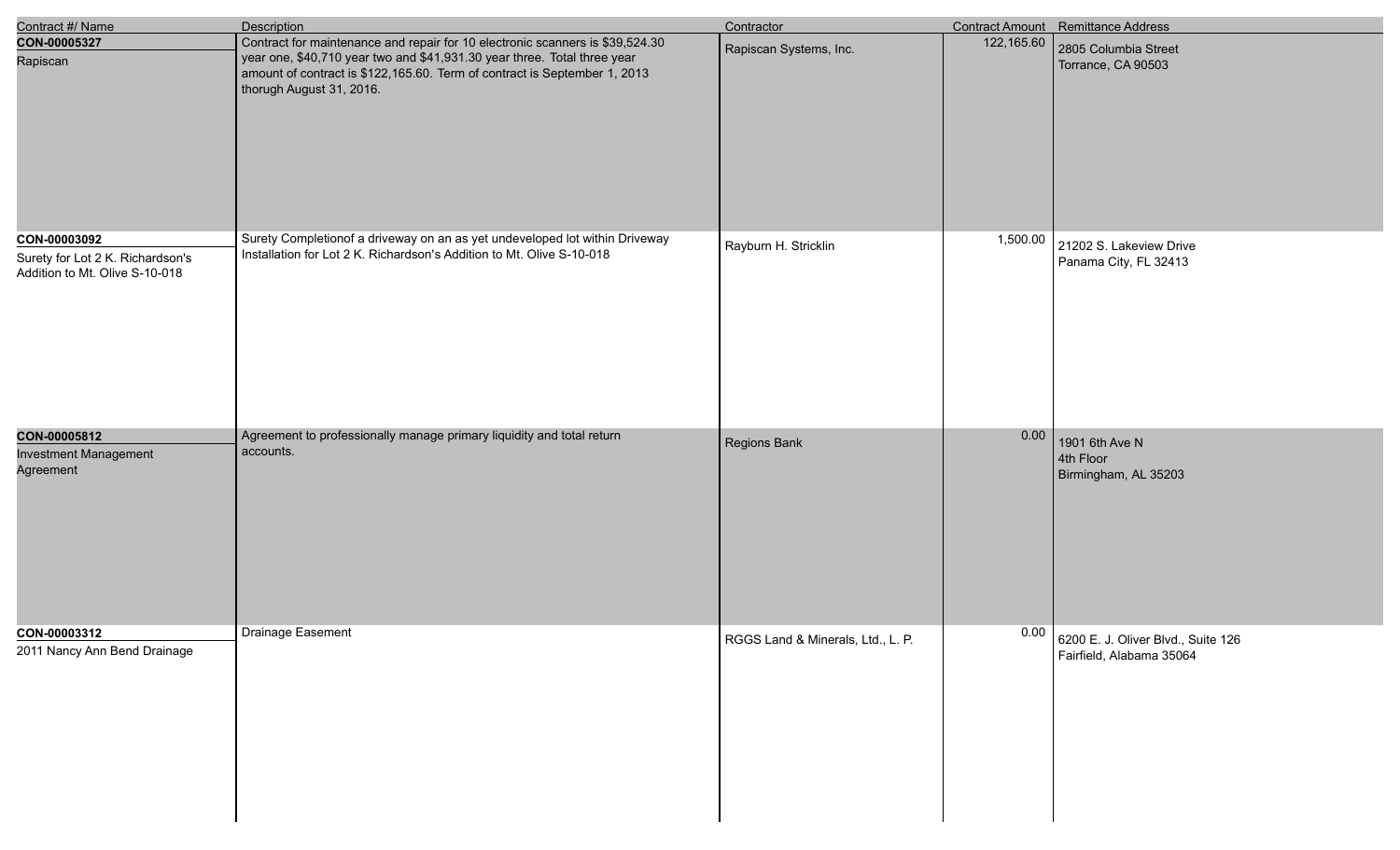| Contract #/ Name                                                                                      | Description                                                                                                                                                                                                                                                                                                                                                              | Contractor                               |            | <b>Contract Amount</b> Remittance Address                                         |
|-------------------------------------------------------------------------------------------------------|--------------------------------------------------------------------------------------------------------------------------------------------------------------------------------------------------------------------------------------------------------------------------------------------------------------------------------------------------------------------------|------------------------------------------|------------|-----------------------------------------------------------------------------------|
| CON-00005861<br>Rick Player, MD                                                                       | This Physician Services Agreement is entered into by and between Jefferson<br>County, Alabama d/b/a Cooper Green Mercy Health Services and Rick<br>Player, MD. The Physician provides medical services to patients of the<br>County's outpatient clinics and engages as an independent contractor to<br>support the provision of the County's outpatient clinic service. | Rick Player, MD                          | 271,304.00 | 5099 Greystone Way<br>Birmingham, AL 35242                                        |
| CON-00001478<br>ROW Sewer Deed for JeffCo<br>Laundry Facility at Camp Ketona                          | Deed for a Sanitary Sewer Easement serving the JeffCo Laundry Facility at<br>Camp Ketona. No easements were ever obtained on this county property.                                                                                                                                                                                                                       | Roads & Transportation                   | 0.00       | A200 Courthouse 716 Richard Arrington, Jr. Blvd.<br>N. Birmingham, AL 35203       |
| CON-00001675<br>Sewer ROW Deed - JeffCo Rehab.<br>Fac. and Health Center -<br>Springdale Branch Sewer | Sewer ROW Deed for a sanitary sewer easement serving JeffCo<br>Rehabilitation Facility and Health Center from the west, identified as<br>Springdale Branch Sewer.                                                                                                                                                                                                        | Roads & Transportation                   | 0.00       | A200 Courthouse 716 Richard Arrington, Jr. Blvd.<br>Birmingham, AL 35203          |
| CON-00000952<br>ROW Deed-JeffCo-Acq. 7th Ave<br><b>Brighton</b>                                       | Purchased entire parcel now converting to ROW portion needed for street<br>improvement.                                                                                                                                                                                                                                                                                  | Roads & Transportation - Right of<br>Way | 0.00       | A200 Courthouse<br>716 Richard Arrington, Jr.<br>Blvd. N.<br>Birmingham, AL 35203 |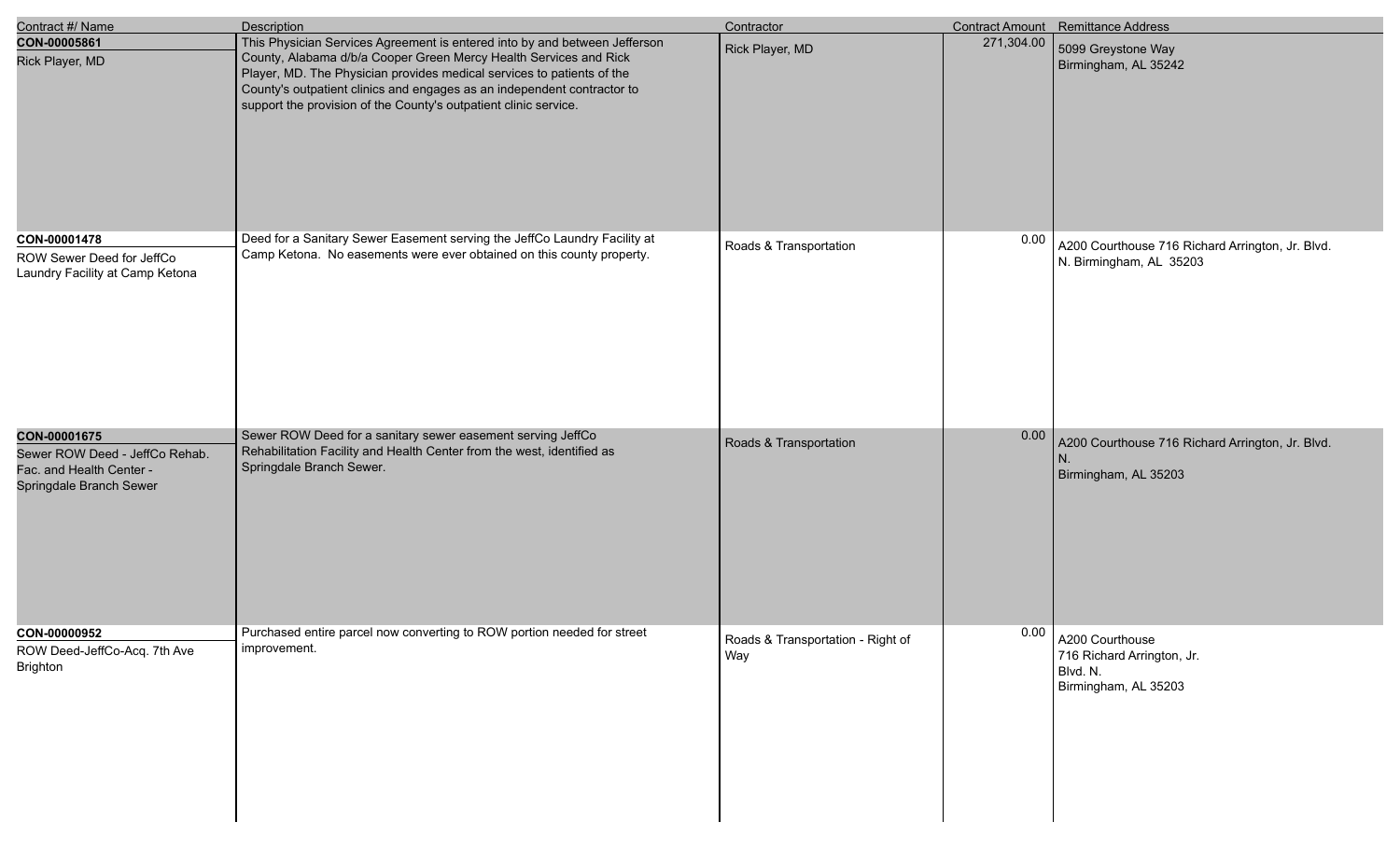| Contract #/ Name                                                                                  | <b>Description</b>                                                                                                                                                                                                                      | Contractor                                      |      | Contract Amount Remittance Address                                                |
|---------------------------------------------------------------------------------------------------|-----------------------------------------------------------------------------------------------------------------------------------------------------------------------------------------------------------------------------------------|-------------------------------------------------|------|-----------------------------------------------------------------------------------|
| CON-00001201<br>ROW "Deed of Correction" - Tr 10<br>Tarrant Rd. at Piney Wood and<br>Skelton Ave. | "Deed of Correction" to correct ROW land description due to a change in<br>design required for Tr 10 Tarrant Rd at Piney Wood and Skelton Ave. - Rd<br>229 Recorded in Deed Bk 200709, Pg 20095 Probate Ct. Jeff Co, AL B'ham.,<br>Div. | Roads & Transportation - Right of<br><b>Way</b> | 0.00 | A200 Courthouse-716 Richard Arrington, Jr. Blvd.<br>N. B'ham., AL 35203           |
| CON-00002273<br>ROW Deed Fee Acq to ROW<br>Linndale Rd Tr No. 10                                  | Convert Fee Property to Right of Way<br>Tract No. 10 - Linndale Road #124.015                                                                                                                                                           | Roads and Transportation                        | 0.00 | A200 Courthouse<br>716 Richard Arrington, Jr. Blvd. N.<br>Birmingham, AL 35203    |
| CON-00003632<br>Morgan Rd. 7 Deeds acq. in fee to<br><b>ROW</b>                                   | Request to Convert fee ownership to Right of Way Tracts 10A, 13, 15, 30, 64,<br>67, and 76 on Morgan Rd STPBH-7002(600)                                                                                                                 | Roads and Transportation                        | 0.00 | A200 Courthouse<br>716 Richard Arrington, Jr. Blvd. North<br>Birmingham, AL 35203 |
| CON-00000343<br>Berkley Hills Drainage Ditch                                                      | Converting Fee Property to Right-of-Way as it was Acquired for Road Project<br>on 13th Avenue N.W.                                                                                                                                      | Roads and Transportation<br>Right-of-Way        | 0.00 | A200 Courthouse<br>716 Richard Arrington Jr. Blvd. North<br>Birmingham, AL 35203  |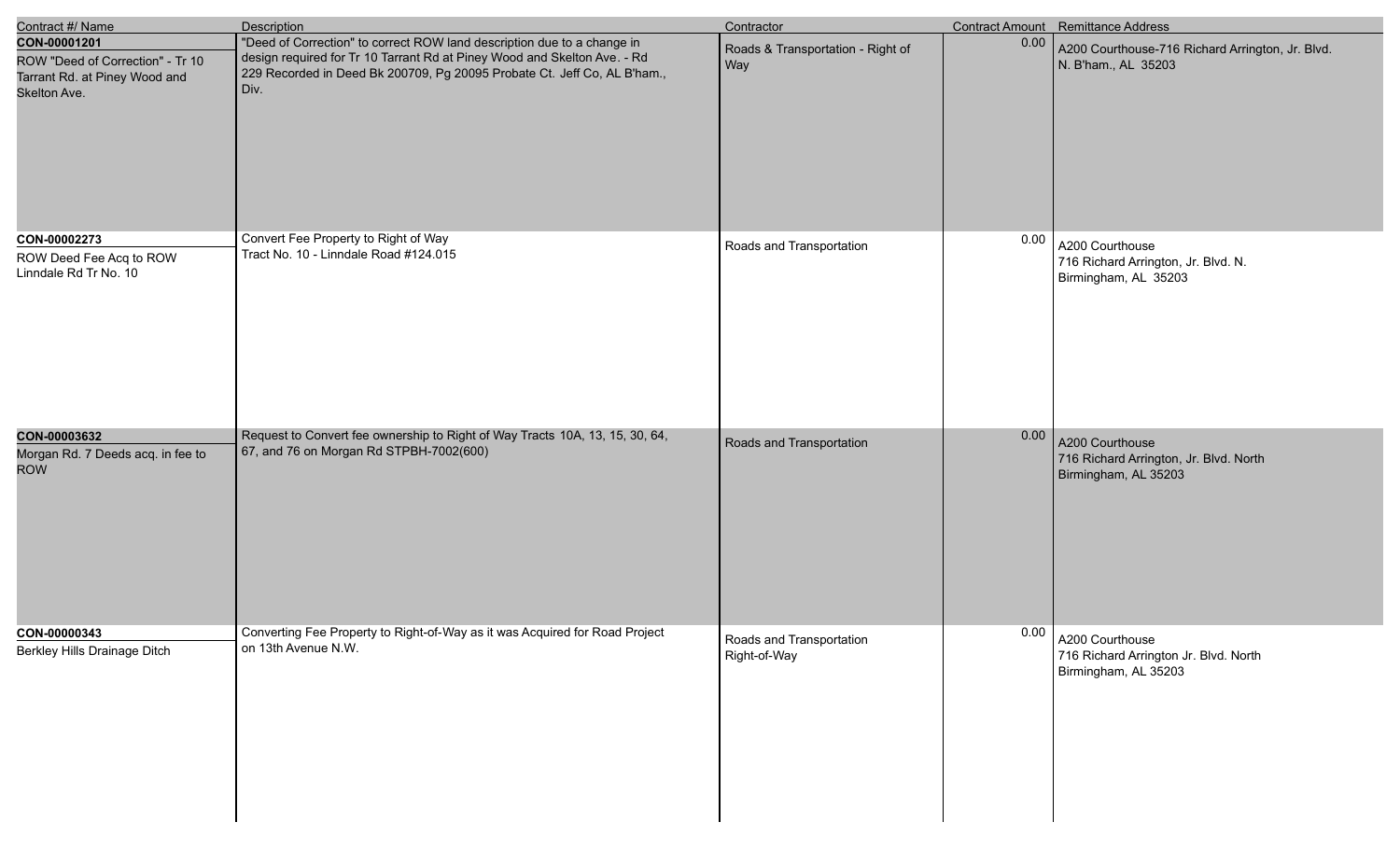| Contract #/ Name                                                    | <b>Description</b>                                                                                                                                                                                                                                                                                                                                                                                                                                                                                                                                                                   | Contractor                   |           | Contract Amount Remittance Address                             |
|---------------------------------------------------------------------|--------------------------------------------------------------------------------------------------------------------------------------------------------------------------------------------------------------------------------------------------------------------------------------------------------------------------------------------------------------------------------------------------------------------------------------------------------------------------------------------------------------------------------------------------------------------------------------|------------------------------|-----------|----------------------------------------------------------------|
| CON-00002460<br>Morgan Road Closing Atty Fees<br>Amendment 1        | Amendment No. 1 to Attorney Real Estate Closing Serivice related to the<br>Morgan Road Project, Project No. STPBH-7002(600). Amendment to Article<br>IV - Payment to add \$5,000.00 & Article III - Time & Beginning of Completion<br>from 1 Year to 3 Years. Original Contracted executed thru Commission on<br>March 3, 2009, Minute Book 157, Page(s) 514-519 in the amount of<br>\$30,000.00                                                                                                                                                                                     | Robert A. Jones Jr.          | 5,000.00  | 1205 North 19th Street<br>Birmingham, AL 35224                 |
| CON-00001391<br>ROCHE DIAGNOSTIC                                    | This Amendment to Encompass Agreement 45012284 by and between<br>Roche Diagnostics Corporation and Jefferson County Commission d/b/a<br>Cooper Green Mercy Health Services shall; 1) offer additional 60 month<br>extention, 2) the annual commitment for the Accu-check Comfort Curve has<br>decreased from an annual quantity of 1,728 vials to 144 vials, therefore the<br>price has increased from \$20.36 per vial to \$22.75, and 3) customer agrees<br>to purchase the RALS PLUS valued at \$35,500 (plus interest) in five (5)<br>consecutive annual payments of \$8,292.11. | Roche diagnostic Corporation | 8,292.11  | 9115 Hague Road<br>Indianapolis, IN 46250-0457                 |
| CON-00005133<br>Ronald Parker Appraisal of Patton<br>Chapel Phase 3 | Professional Services Contract for appraisal and court work on Patton Chapel<br>Road Phase 3 as recommended by ALDOT for Federal Aid Project                                                                                                                                                                                                                                                                                                                                                                                                                                         | Ronald M. Parker             | 28,000.00 | 508 Crest Avenue<br>Birmingham, AL 35206                       |
| CON-00003512<br>Sophia's Deli                                       | Reassignment of a revenue generating lease agreement for three years<br>effective 2/1/2012 thru 1/31/2015, with one three year renewal option at a rate<br>increase of 3% annually after the first year.                                                                                                                                                                                                                                                                                                                                                                             | Ronny Summers                | 12,579.96 | 723 Richard Arrington Jr., Blvd. North<br>Birmingham, AL 35203 |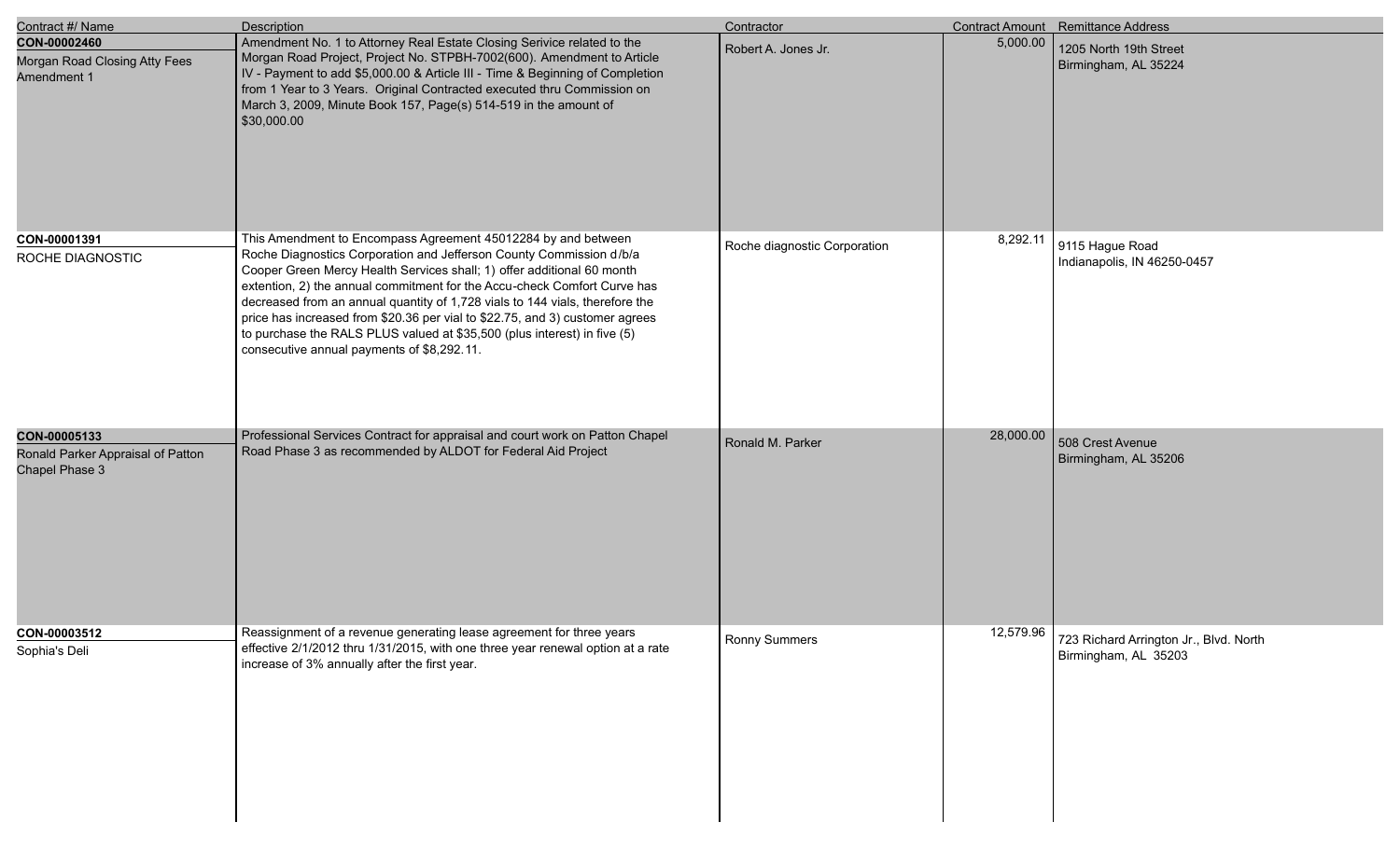| Contract #/ Name                                                                 | Description                                                                                                                               | Contractor              |                 | Contract Amount Remittance Address                        |
|----------------------------------------------------------------------------------|-------------------------------------------------------------------------------------------------------------------------------------------|-------------------------|-----------------|-----------------------------------------------------------|
| CON-00005726<br>Central Laundry Appraisal of<br>Equipment and Machinery in place | Professional Appraisal Services for Equipment and Machinery in place at<br><b>Central Laundry</b>                                         | Rosen Systems, Inc.     | 3,200.00        | 2323 Langford Street<br>Dallas, TX 75208                  |
| CON-00005355<br>SACS INC.                                                        | To provide services of qualified Electroencephographic Technologist to<br>CGMHS.                                                          | SACS INC.               | 6,000.00        | 1708 Indian Summer Dr.<br>Birmingham, AL. 35215           |
| CON-00002270<br>Sanofi-Aventis U.S IPAP - 2-2011                                 | This agreement provides for free replacement of qualified drugs from the<br>manufacturer if the patient does not have insurance coverage. | Sanofi-Aventis U.S IPAP | 0.00            | inVentiv Health<br>500 Atrium Drive<br>Somerset, NJ 08873 |
| CON-00004469<br>Deputy District Attorney Salary<br>Agreement                     | Salary agreement for one DDA for payment of county salary through the<br>State.                                                           | Sarah Beth Ritchey      | $41,082.64$ N/A |                                                           |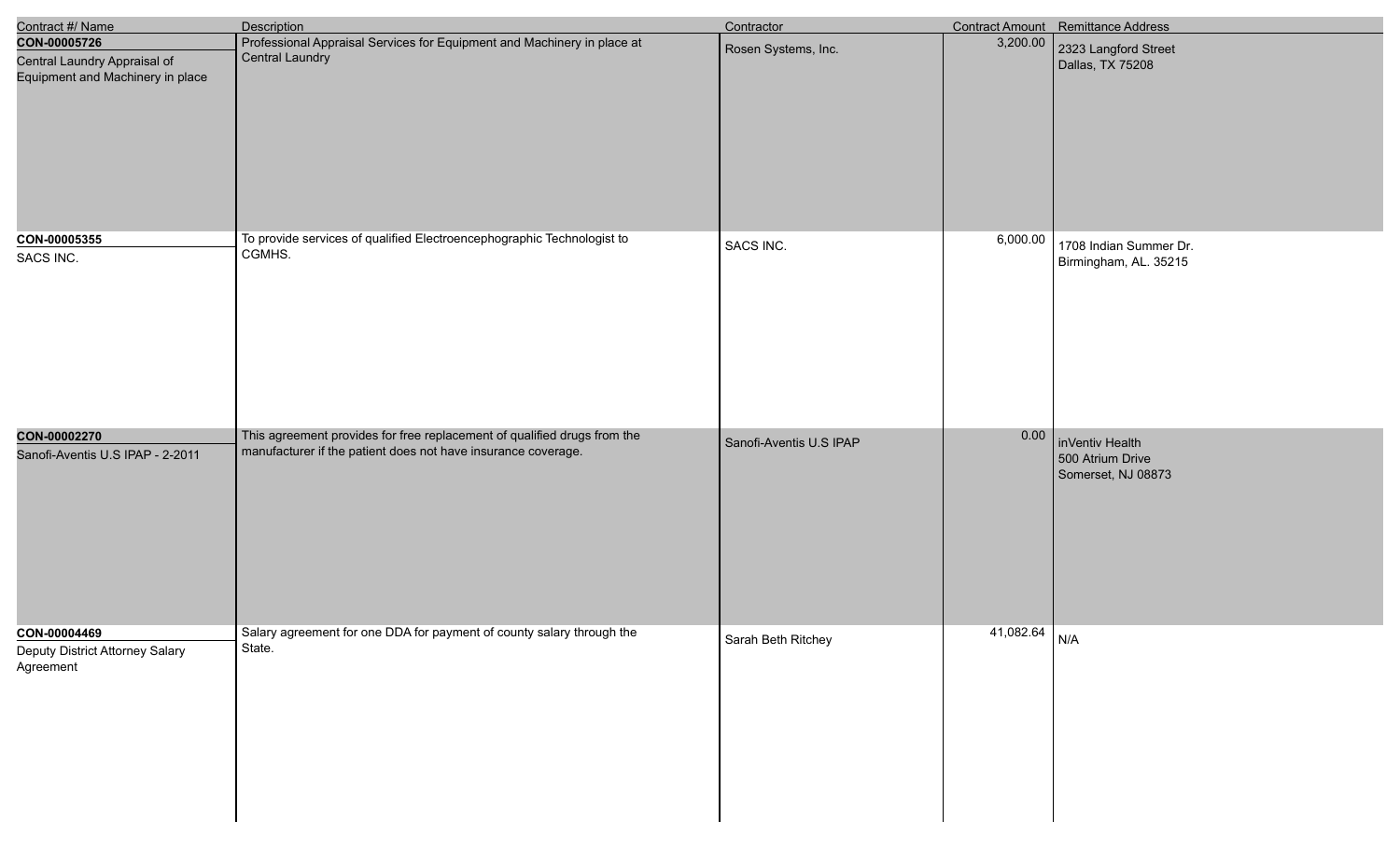| Contract #/ Name                                                                 | <b>Description</b>                                                                                                                                                                                                                                                                                                                                                                                                                                                     | Contractor                      |           | <b>Contract Amount</b> Remittance Address                    |
|----------------------------------------------------------------------------------|------------------------------------------------------------------------------------------------------------------------------------------------------------------------------------------------------------------------------------------------------------------------------------------------------------------------------------------------------------------------------------------------------------------------------------------------------------------------|---------------------------------|-----------|--------------------------------------------------------------|
| CON-00005182<br>CitectSCADA & Uunity Support                                     | CitectSCADA Gold & Unity Bronze Support and Upgrades                                                                                                                                                                                                                                                                                                                                                                                                                   | <b>Schneider Elctric</b>        | 16,185.00 | 30000 Mill Creen Avenue<br>Suite 300<br>Alpharetta, GA 30022 |
| CON-00005519<br>CitectSCADA & Vijeo Historian<br>Software and Mainteance Support | CitectSCADA & Vijeo Historian Software and Maintenance Support                                                                                                                                                                                                                                                                                                                                                                                                         | Schneider Electric              | 39,518.00 | 30000 Mill Creek Avenue, Suite 300, Alpharetta, GA<br>30022  |
| CON-00005931<br><b>Seasoned Performers</b>                                       | To contract with service provider to provide theater-art performance at the the<br>senior centers and other senior organzaitons in rural Jefferson County.<br>Contract Period March 1, 2014 - September 30, 2014.                                                                                                                                                                                                                                                      | <b>Seasoned Performers</b>      | 17,500.00 | 701 Montgomery Highway, Suite 204, Vestavia, AL<br>35216     |
| CON-00004966<br>Seller Dorsey & Associates LLC                                   | This agreement ("Agreement") is entered into between The County of<br>Jefferson, Alabama (the "Client" or the "County") and Sellers Dorsey, &<br>Associates LLC ("Seller Dorsey") effective March 1st, 2013 ("Effective Date").<br>This Agreement shall continue from the Effective Date for a term as outlined<br>in Exhibit A of this Agreement. Sellers Dorsey shall provide strategic<br>consulting and other services as outlined in Exhibit A of this Agreement. | Sellers Dorsey & Associates LLC | 0.00      | 230 S. Broad Street, Suite 1802, Philadelphia, PA<br>19102   |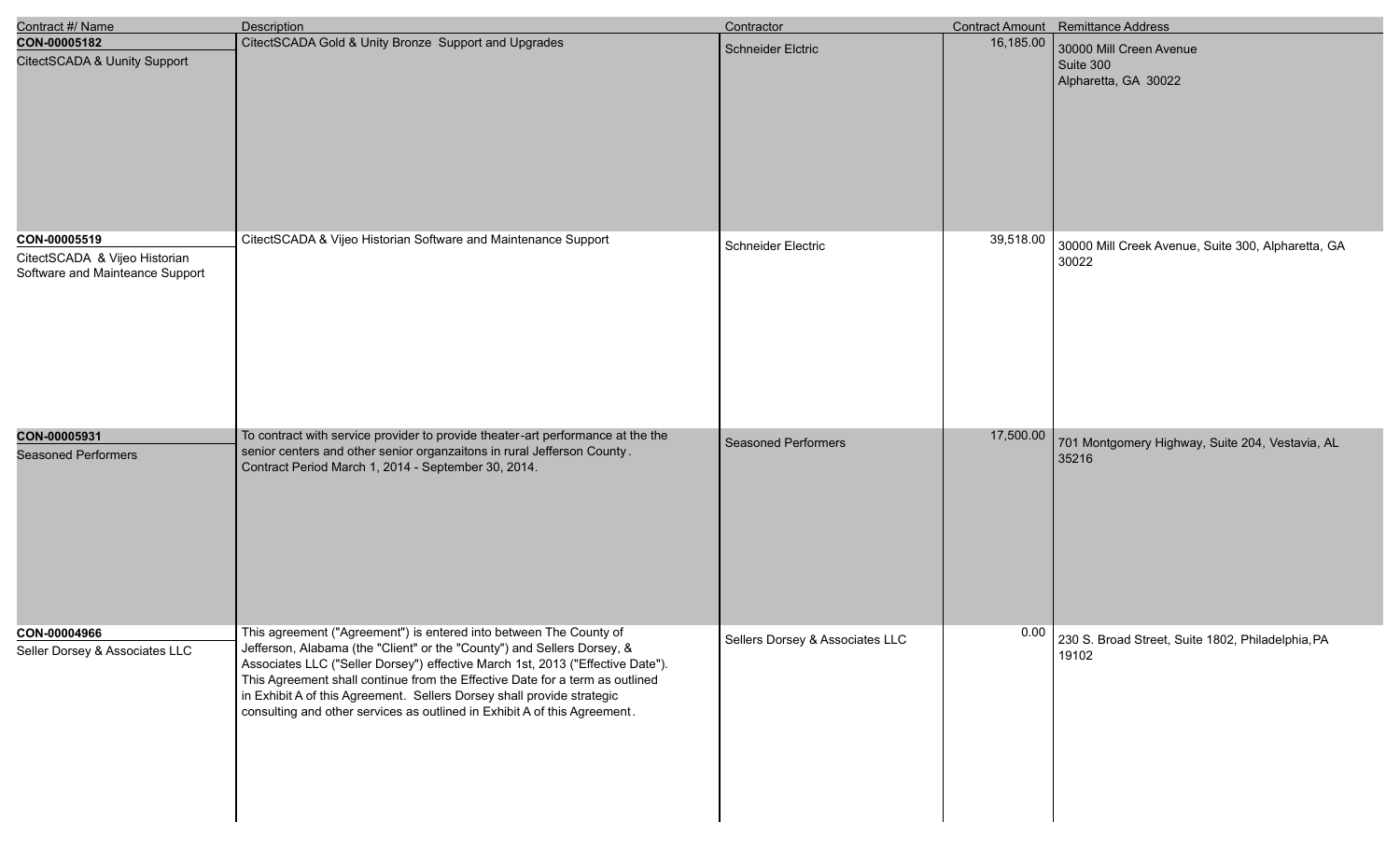| Contract #/ Name                                                          | <b>Description</b>                                                                                                                                                                                                                                        | Contractor                   |            | Contract Amount Remittance Address                                                                          |
|---------------------------------------------------------------------------|-----------------------------------------------------------------------------------------------------------------------------------------------------------------------------------------------------------------------------------------------------------|------------------------------|------------|-------------------------------------------------------------------------------------------------------------|
| CON-00003056<br>Senior Service America, Inc                               | Agreement to accept federal funds for the Title V - Federal Senior Workers<br>grant for 69 slots                                                                                                                                                          | Senior Service America, Inc. | 649,937.00 | SSAI SCSEP<br>Senior Service America, Inc<br>8403 Colesville Road,<br>Suite 1200<br>Silver Spring, MD 20910 |
| CON-00005932<br>Seniority Group                                           | To contract with service provider to provide financial management and case<br>managment, to older adults 60 years of age and older, funded through Title III<br>& VII Older Americans Act Grant. Terms of Contract March 1, 2014 -<br>Sepetmber 30, 2014. | Senority Group               | 31,166.65  | 328 Killough Springs Road<br>Birmimgham, AL 35215                                                           |
| CON-00005656<br>Concord Drainage Improvements<br>(CDBG-DR-12-03I-U03-CDI) | Payment for engineering services associated with the Concord Drainage<br>Improvements Project. This project will be paid for in full with Federal<br>Disaster Relief Funds.                                                                               | Sentell Engineering, Inc.    | 130,000.00 | P. O. Box 1246<br>Tuscaloosa, AL 35403                                                                      |
| CON-00001511<br><b>Seasoned Performers</b>                                | To contract to provide theater-art performance at the senior centers and other<br>senior organizations in Jefferson County. Contract Period October 1, 2013-<br>February 28 2014.                                                                         | Sesoned Performers           | 12,500.00  | 701 Montgomery Highway<br>Suite 204<br>Vestavia, AL35216                                                    |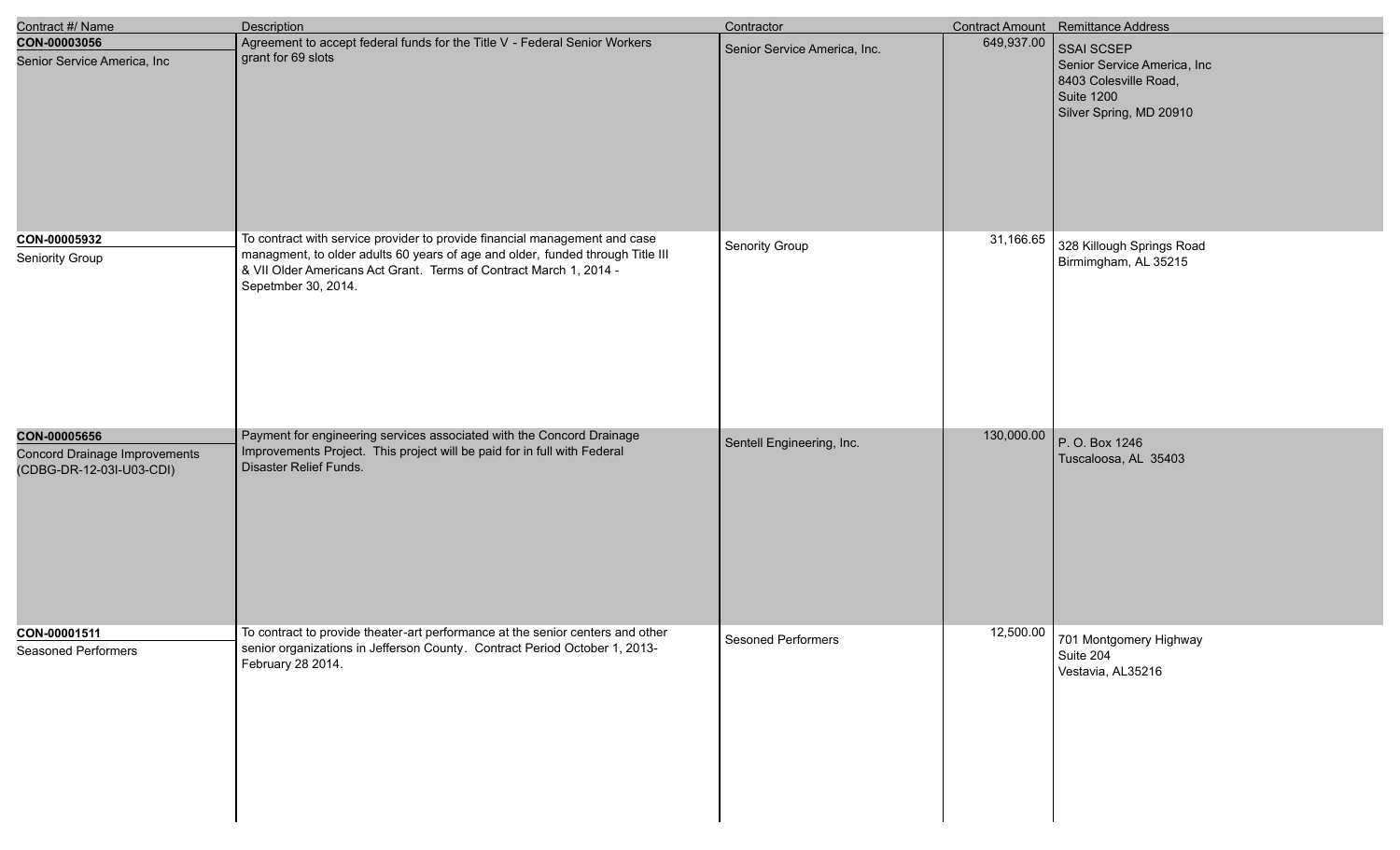| Contract #/ Name                                                      | Description                                                                                                                       | Contractor            |           | Contract Amount Remittance Address                                 |
|-----------------------------------------------------------------------|-----------------------------------------------------------------------------------------------------------------------------------|-----------------------|-----------|--------------------------------------------------------------------|
| CON-00002175<br>Annual Maintenance Red Hat<br><b>Enterprise Linux</b> | Annual maintenance and support for Linux OS used to run Blue Coat<br>(Internet) Reporter. Term: April 6, 2013 thru April 5, 2014. | Shadow Software LLC   | 650.00    | 185 Wentworth Terrace<br>Alpharetta, GA 30022                      |
| CON-00003583<br>Red Hat Enterprise Linux<br>Maint/Support             | Annual maintenance and support for Linux OS used to run Blue Coat<br>(Internet) Reporter.                                         | Shadow Software LLC   | 650.00    | 185 Wentworth Terrace<br>Alpharetta, GA 30022                      |
| CON-00005675<br>Deputy District Attorney Salary<br>Agreement - Givan  | Salary Agreement for one new DDA for payment of County salary through the<br>State.                                               | Shardae Juanice Givan | 42,369.45 | 801 Richard Arrington Jr. Blvd. N. Birmingham, AL<br>35203         |
| CON-00005841<br>Shealy and Holt Pre-Employment<br>Evaluations         | Provides pre-employment psychological testing for deputies and reserve<br>deputies.                                               | Shealy and Holt       |           | 5,000.00 1613 Richard Arrington Jr. Blvd S<br>Birmingham, AL 35205 |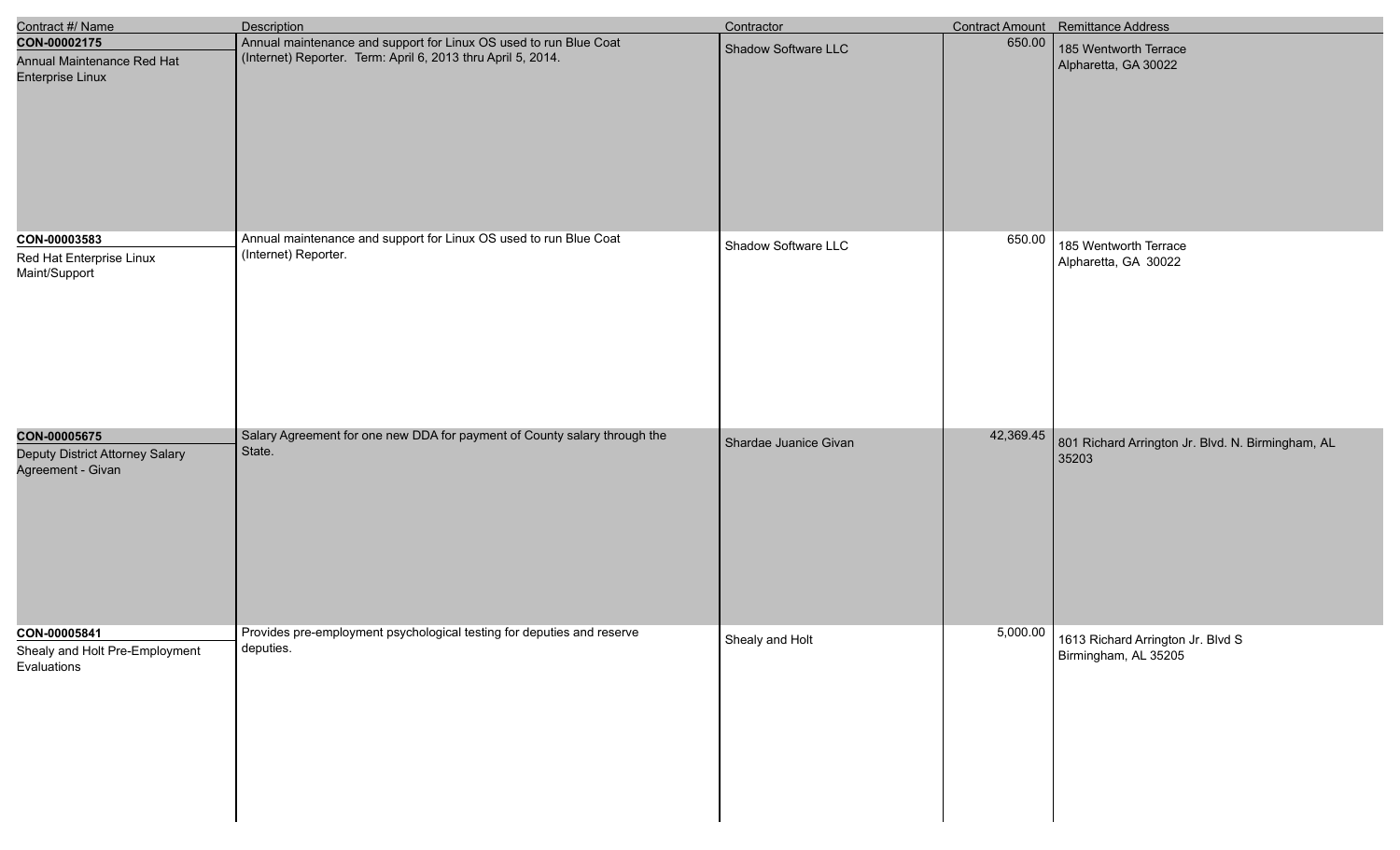| Contract #/ Name                                                              | Description                                                                                                                                                                                                           | Contractor                      |           | Contract Amount Remittance Address                                                |
|-------------------------------------------------------------------------------|-----------------------------------------------------------------------------------------------------------------------------------------------------------------------------------------------------------------------|---------------------------------|-----------|-----------------------------------------------------------------------------------|
| CON-00004336<br>Oak Mtn Tower Lease                                           | Revenue generating for five years for space leased on Oak Mtn Radio Tower.<br>Shelby County shall pay \$ 1,000.00 annually to cover cost of utilities. This<br>may be negotiated annually if utility rates fluctuate. | <b>Shelby County Commission</b> | 1,000.00  | 102 Depot Street<br>Columbiana, AL 35051                                          |
| CON-00005402<br><b>Hotel Accommodation Contract</b><br>with Sheraton - FY2014 | The purpose of this contract is to secure hotel accommodations and services<br>for individuals travling to Birmingham to provide volunteer work for the<br>Personnel Board's assessment.                              | Sheraton Birmingham Hotel       | 29,924.00 | 2101 Richard Arrington Jr. Boulevard North<br>Birmingham, AL 35203                |
| CON-00005759<br>Sheriff's License Agreement for<br>Academy                    | License Agreement for use of property to establish Sheriff's Academy.                                                                                                                                                 | Sheriff's Department            |           | 0.00 Academy Director<br>3500 Happy Hollow Lane<br>Fultondale, AL 35068           |
| CON-00003958<br>COBOL SOFTWARE SUPPORT                                        | PROVIDE COBOL SOFTWARE AND SUPPORT                                                                                                                                                                                    | SHI INTERNATIONAL CORP          |           | 35,173.00 SHI INTERNATIONAL CORP<br>P.O. BX. 8500-41155<br>PHILADELPHIA, PA 19178 |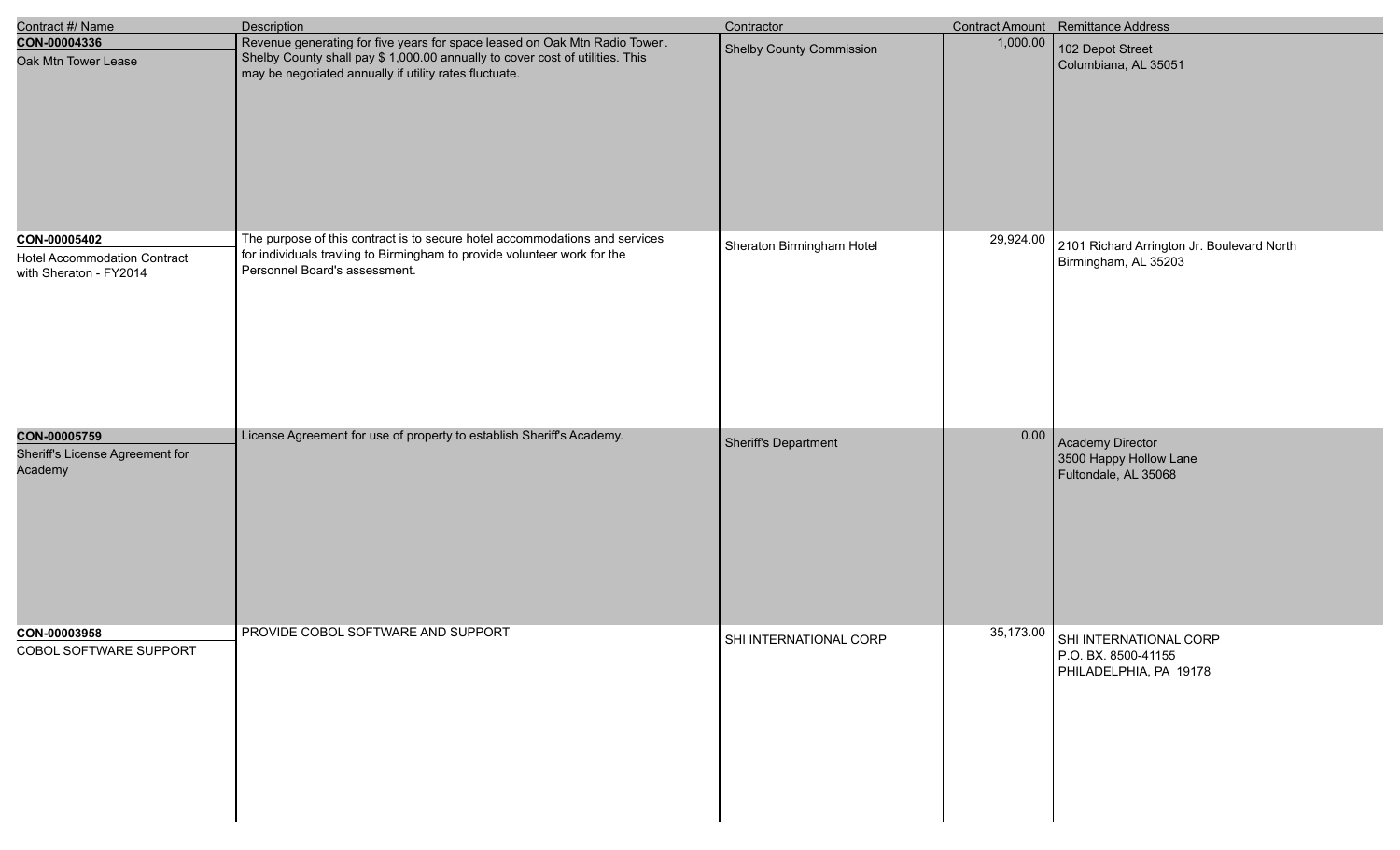| Contract #/ Name                                                  | Description                                                                                                                                                                                                          | Contractor                     |            | Contract Amount Remittance Address                                                             |
|-------------------------------------------------------------------|----------------------------------------------------------------------------------------------------------------------------------------------------------------------------------------------------------------------|--------------------------------|------------|------------------------------------------------------------------------------------------------|
| CON-00004990<br>Microsoft Enterprise License<br>Renewal           | Microsoft Annual Renewal Enterprise License Agreement                                                                                                                                                                | SHI International Corparation  | 0.00       | 290 Davidson Ave<br>Somerset, NJ 08873                                                         |
| CON-00004221<br>Microsoft Exchange 365                            | Microsoft Exchange Email Hosting \ Office 365                                                                                                                                                                        | SHI International Corporation  | 129,162.55 | P O BOX 952121<br>Dallas, TX 75395-2121                                                        |
| CON-00005878<br>Siemens Water Technologies, LLC                   | This contract will provide annual service and part for the laboratory DI<br>(de-ionized) water system.                                                                                                               | Siemen's Water Technology, LLC | 2,621.00   | Siemens Water Technologies<br>Industry Sector<br>4579-A NW 6th Street<br>Gainesville, FL 32609 |
| CON-00004846<br><b>Timberleaf Subdivision Surety</b><br>Agreement | Contract is to replace previous contract with Timberleaf LLC and represents<br>of ownership and interests that have already been placed with Jefferson<br>County - no new estimate has been provided for this surety | Sierra Bulding Company, LLC    |            | 28,980.00 Sierra Building Company, LLC<br>PO Box 612<br>Helena, AL 35080                       |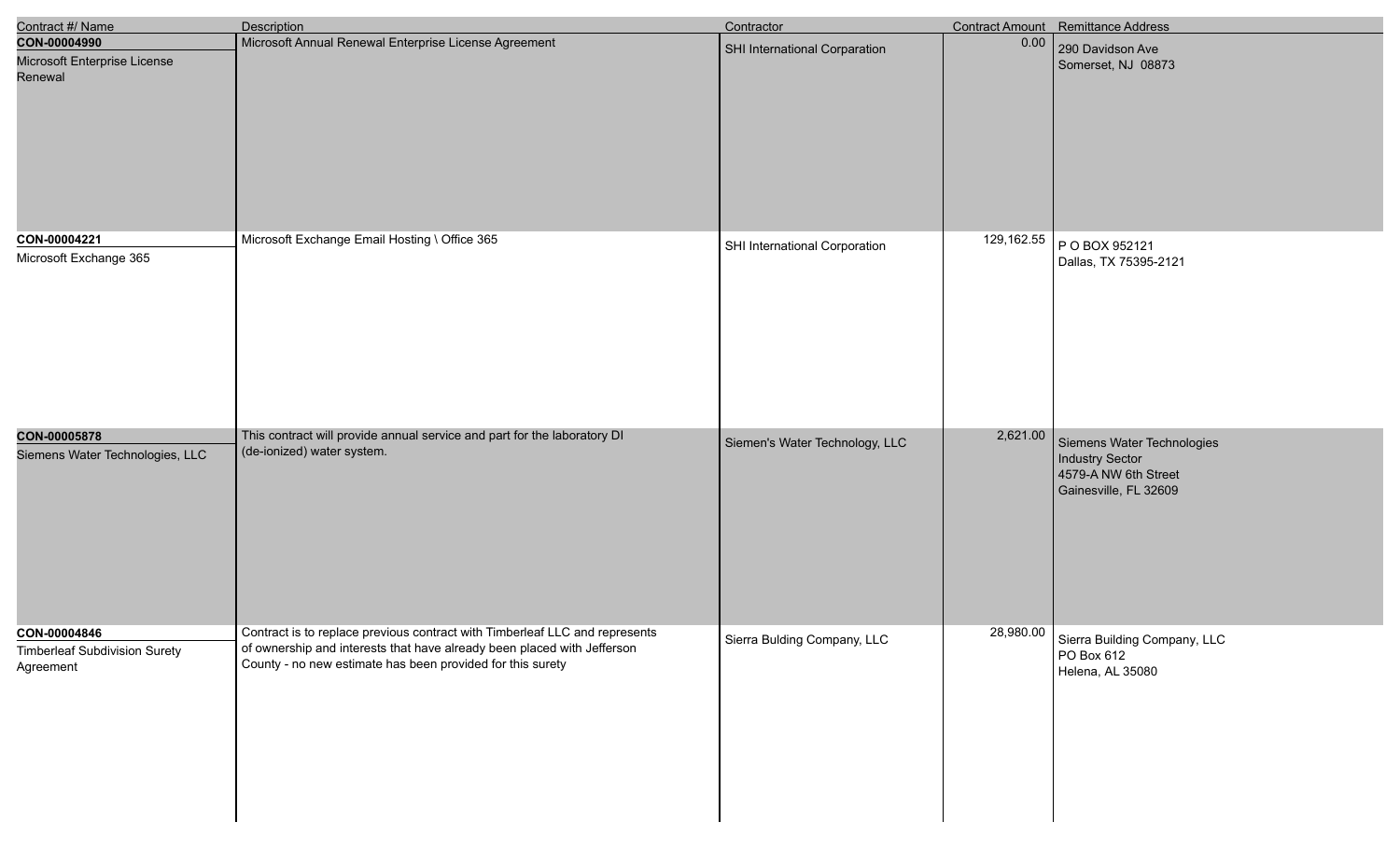| Contract #/ Name                              | <b>Description</b>                                                                                                                                                                                                                                                                                                                                                                                                                                                                                                                       | Contractor            |           | <b>Contract Amount</b> Remittance Address                |
|-----------------------------------------------|------------------------------------------------------------------------------------------------------------------------------------------------------------------------------------------------------------------------------------------------------------------------------------------------------------------------------------------------------------------------------------------------------------------------------------------------------------------------------------------------------------------------------------------|-----------------------|-----------|----------------------------------------------------------|
| CON-00005933<br>Smart Moves AKA Jackie Talley | To contract with service provider to provide professional services, i.e. disease<br>& health prevention activities, along with recreational activities for older adults<br>60 years of age and older. Contract Period March 1, 2014 - September 30,<br>$\vert$ 2014.                                                                                                                                                                                                                                                                     | <b>Smart Moves</b>    | 36,923.00 | 2018 Shadybrook Lane, Birmingham, AL 35226               |
| CON-00004719<br>Sophia's Deli 1-8-13          | Three year lease with option to renew for two three year extensions with an<br>automatice increase of 3% for the option terms.                                                                                                                                                                                                                                                                                                                                                                                                           | Sophia's Deli         | 37,739.88 | 723 Richard Arrington Jr Blvd N<br>Birmingham, AL 35203  |
| CON-00003269<br>SOURCEONE HEALTHCARE          | The contract is amended to extend the term to October 31, 2013 through<br>September 30, 2014. The annual cost of the contract for the service<br>agreement covering major radiology equipment was \$53,940<br>(CON-00003269); Processor repair and maintenance was covered under a<br>separate contract at an annual cost of \$29,430 (CON-00003263). This<br>contract includes the major equipment and processor repair and<br>maintenance, eliminating the need for CON-00003263. The annual cost for<br>the new contract is \$46,380. | SOURCEONE HEALTHCARE  | 46,380.00 | P.O. BOX 8004<br>MENTOR, OH 44061-8004                   |
| CON-00005059<br>MASTER LEASING PROGRAM        | CONTRACT FOR LEASING EQUIPMENT COPIER, COMPUTER, ETC.<br>THIS IS A COUNTY-WIDE AND PACA MASTER LEASE CONTRACT.<br>CONTRACT TO BE USED FOR ALL COUNTY FACILITIES FOR THE<br>LEASING OF OFFICE EQUIPMENT.                                                                                                                                                                                                                                                                                                                                  | SOUTHLAKE CAPITAL LLC | 0.00      | 1500 SOUTHLAKE PARK<br>SUITE 250<br>BIRMINGHAM, AL 35244 |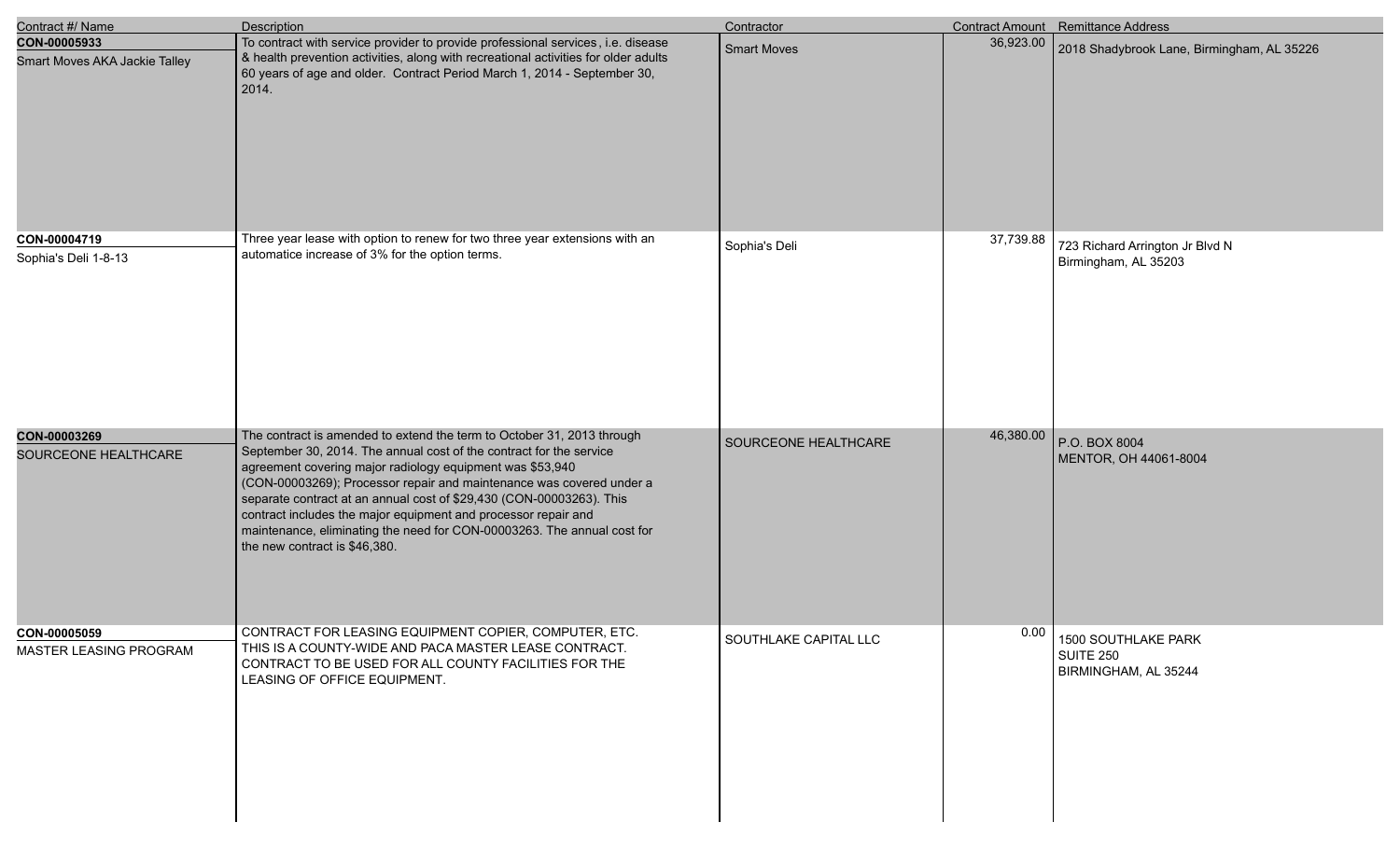| Contract #/ Name                                                                    | <b>Description</b>                                                                                                                                 | Contractor                       |            | Contract Amount Remittance Address |
|-------------------------------------------------------------------------------------|----------------------------------------------------------------------------------------------------------------------------------------------------|----------------------------------|------------|------------------------------------|
| CON-00004440                                                                        | Cellular and Two-Way Communications and SmartDevices                                                                                               | Sprint                           | 384,000.00 | P O Box 4181                       |
| Cellular & Two-Way<br>Communications                                                |                                                                                                                                                    |                                  |            | Carol Stream, IL 60197             |
| CON-00004008                                                                        | Data circuit with SIP trunking from Sprint                                                                                                         | Sprint Solutions, Inc            | 169,846.80 | 2001 Edmnd Halley Drive            |
| SIP Trunking from Sprint                                                            | \$14,153.90 per month for total of \$169,846.80 annually.<br>3 Year Contract August 1, 2012-July 31, 2015                                          |                                  |            | Reston, Va 20191                   |
| CON-00004939                                                                        | n/a                                                                                                                                                | Srintra                          | 0.00       | n/a                                |
| Daniel testing                                                                      |                                                                                                                                                    |                                  |            |                                    |
| CON-00005300                                                                        | ITA Dislocated Worker Agreement for Occupational Training for WIA<br>participants. This agreement shall be effective July 1, 2013 through June 30, | St Vincent's Bham d/b/a Jeremiah | 0.00       | 2800 University Blvd, Suite 101    |
| Jeremiah's Hope/St Vincent's<br>Birmingham WIA Dislocated<br>Agreement 3-6-30-24-18 | 2014. Training cost range from \$1550 to \$2,057. Amount Paid depends on<br>the number of participants. 30 day cancellation clause.                | Hope                             |            | Birmigham, Alabama 35233           |

e<br>V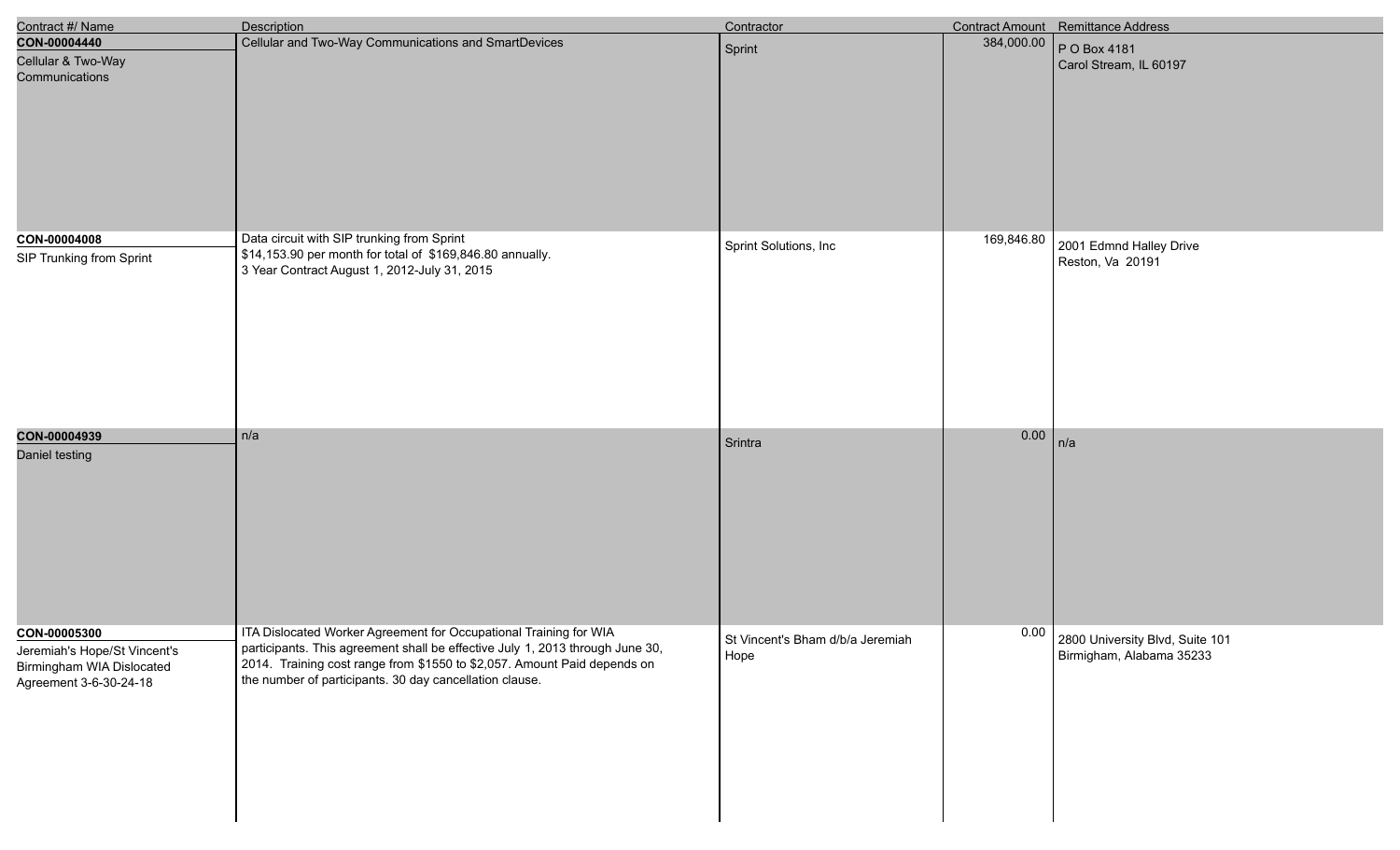| Contract #/ Name                                                               | Description                                                                                                                                                                                                                                                                                                                                                                                                 | Contractor                |           | Contract Amount Remittance Address            |
|--------------------------------------------------------------------------------|-------------------------------------------------------------------------------------------------------------------------------------------------------------------------------------------------------------------------------------------------------------------------------------------------------------------------------------------------------------------------------------------------------------|---------------------------|-----------|-----------------------------------------------|
| CON-00004947<br>PACA Membership                                                | Revenue Agreement Purchasing Association of Central Alabama (PACA)<br>agreement with St. Clair County Schools to establish membership. PACA<br>members may purchase from PACA designated contracts on an "as needed"<br>basis. PACA members are fiscally and logistically responsible for their own<br>purchases                                                                                            | St. Clair County Schools  | 2,230.71  | 410 Roy Drive<br>Ashville, AL 35953           |
| CON-00001052<br>St. John Baptist Church                                        | To contract with St. John Baptist Church to maintain a Senior Center to<br>provide services for older adults age 60 and older in Dolomite and<br>surrounding areas. Contract Period October 1, 2013- September 30, 2014.                                                                                                                                                                                    | St. John Nutrition Center | 10,000.00 | 1101 Alexander Street<br>Birmingham, AL 35061 |
| CON-00004664<br>St. Vincent's Hospital South Tower<br>Sewer Line S-2 Quitclaim | Quitclaim of unused sanitary sewer right-of-way to St Vincent's Hospital.<br>Original right-of-way required for development but sewer line never built.                                                                                                                                                                                                                                                     | St. Vincent's Hospital    | 0.00      | P.O Box 968<br>Birmingham, AL 35201           |
| CON-00004923<br>Staff Care                                                     | This Order is a part of the Agreement for Locums tenens Coverage ("the<br>Agreement") dated February 8,2013 between Jefferson County d/b/a Cooper<br>Green ("Client") shall be incorporated therein for all placements of<br>PROVIDERS under this ORDER. Unless the contex indicates otherwise,<br>capitalized terms used herein without definition have the meanings ascribed<br>to them in the AGREEMENT. | Staff Care                | 80,000.00 | N/A                                           |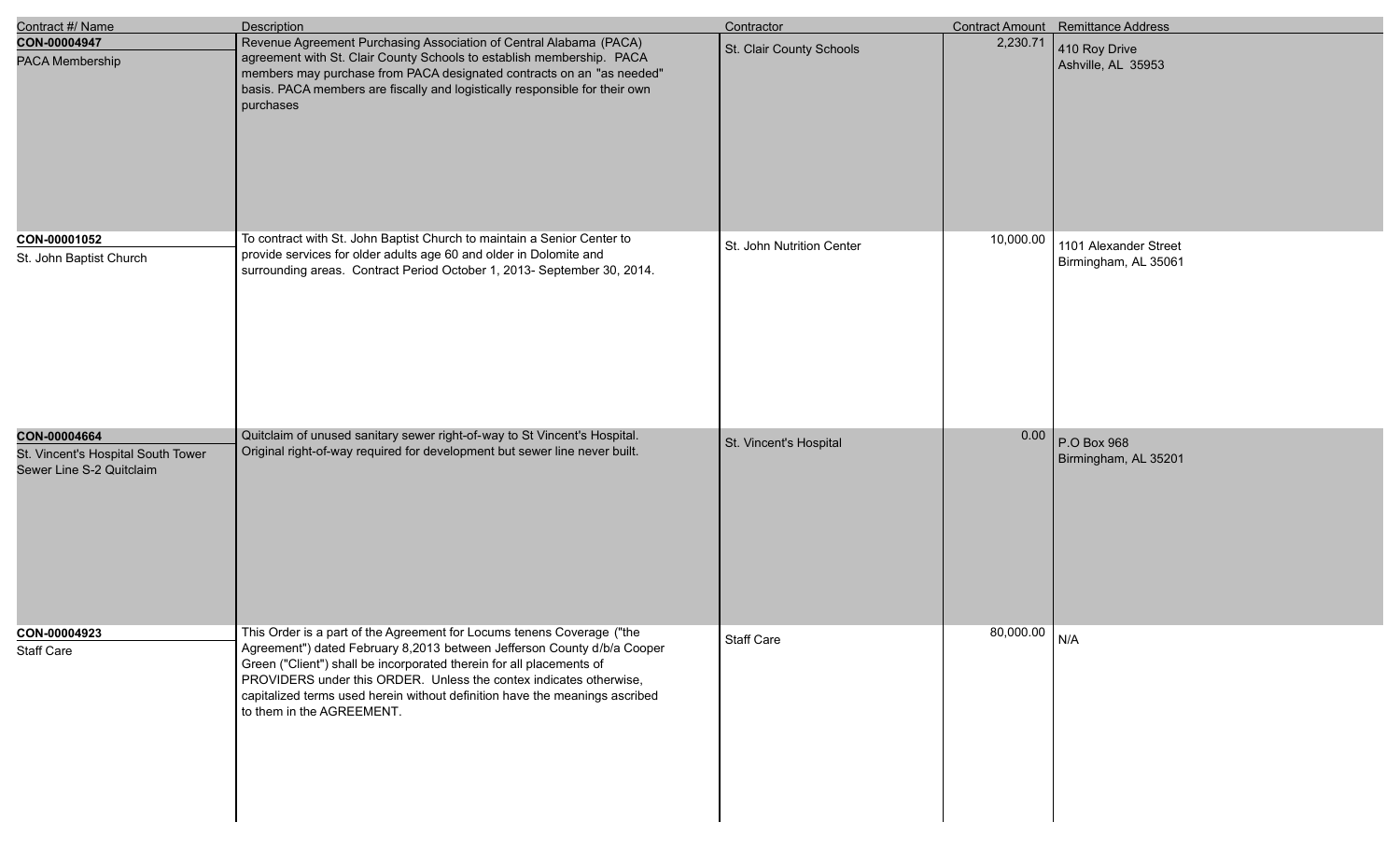| Contract #/ Name                                                     | <b>Description</b>                                                                                                                                                                                                                                                                                                                                                                                               | Contractor                               |              | <b>Contract Amount</b> Remittance Address                              |
|----------------------------------------------------------------------|------------------------------------------------------------------------------------------------------------------------------------------------------------------------------------------------------------------------------------------------------------------------------------------------------------------------------------------------------------------------------------------------------------------|------------------------------------------|--------------|------------------------------------------------------------------------|
| CON-00004797<br><b>Staff Care Inc</b>                                | Amendment 1 to contract to 1) extend the completed date of this contract<br>from February 1, 2014 to January 31, 2015, and 2) County shall pay for the<br>services rendered persuant to this Agreement the amount of \$275 per hour,<br>plus administrative services of \$16 per scheduled day, not to exceed<br>\$213,200 annually. All other items and conditions of the original contract<br>remain the same. | <b>Staff Care Inc</b>                    | 213,200.00   | 5001 Statesman Drive, Irvine, TX 75063                                 |
| CON-00005540<br>State of Ala Dept of Human<br>Resources FY14 & FY 15 | 66% Reimbursement to County for Admin<br>staff support for IV-D case filings and<br>IV-D collection costs. Estimated total cost to be \$1,058,798.46. Estimated<br>reimbursement to County to be \$698,807                                                                                                                                                                                                       | State of Ala Dept of Human<br>Resources  | 1,058,798.46 | S. Gordon Persons Bldg<br>50 Ripley St<br>Montgomery, AL 36130         |
| CON-00005817<br>FY 14 DYS Subsidy Award                              | Funding is subsidy from Alabama DYS to Jefferson County Youth Detention<br>Facility for each licensed bed in detention center in accordance with the<br>minimum standards for Juveniles                                                                                                                                                                                                                          | State of Alabama DYS                     | 310,619.00   | PO Box 66<br>Mt. Meigs, AI 36057                                       |
| CON-00004465<br>State-Subgrantee Agreement                           | Hazard Mitigation Grant Program HMGP DR (1971-269) Jefferson County<br>Environmental Services-Generators (4) (24) PN 71-804                                                                                                                                                                                                                                                                                      | State of Alabama Emergency<br>Management | 300,800.00   | 5898 County Road 41<br>P.O. Drawer 2160<br>Clanton, Alabama 35046-2160 |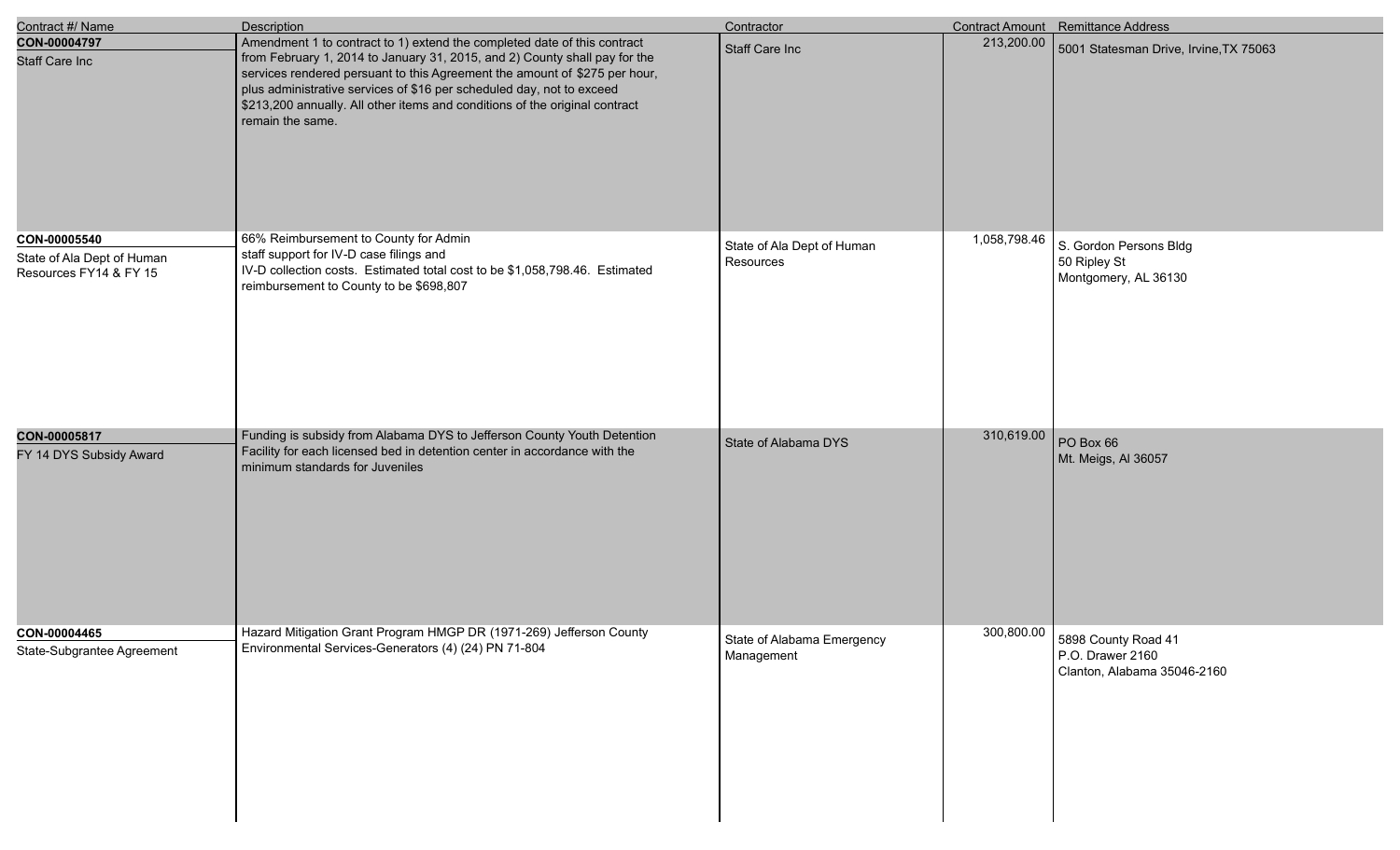| Contract #/ Name                                                                | Description                                                                                                                                                                                                                                                                                                   | Contractor                                       |            | Contract Amount Remittance Address        |
|---------------------------------------------------------------------------------|---------------------------------------------------------------------------------------------------------------------------------------------------------------------------------------------------------------------------------------------------------------------------------------------------------------|--------------------------------------------------|------------|-------------------------------------------|
| CON-00004883<br><b>FEMA Community Safe Room</b><br>Project: North Smithfield    | Jefferson County, AL and the State of Alabama EMA wishes to enter a grant<br>agreement for a Grant Aard for a FEMA Community Safe Room project in the<br>North Smithfield Community. The total project cost is \$430,511.00. Match of<br>\$154,772.00 will be provided from the CDBG Disaster Recovery Grant. | State of Alabama Emergency<br>Mgmt Agency        | 275,739.00 | P.O. Drawer 2160<br>Clanton, AL 35046     |
| CON-00004886<br>FEMA Community Safe Room<br>Project: Concord Community          | Jefferson County, AL and the State of Alabama EMA wishes to enter a grant<br>agreement for a Grant Award for a FEMA Community Safe Room Project in<br>the Concord Community. The total project cost is \$482,927.00. Match of<br>\$184,147.00 will be provided from the CDBG Disaster Recovery Grant.         | State of Alabama Emergency<br><b>Mgmt Agency</b> | 275,739.00 | P.O. Drawer 2160<br>Clanton, AL 35046     |
| CON-00004885<br><b>FEMA Community Safe Room</b><br>Project: Oak Grove Community | Jefferson County, AL and the State of Alabama EMA wishes to enter a grant<br>agreement for a Grant Award for a FEMA Community Safe Room Project in<br>the Oak Grove Community. The total project cost is \$180,693.00. Match of<br>\$45,174.00 will be provided from the CDBG Disaster Recovery Grant.        | State of Alabama Emergency<br>Mgmt. Agency       | 135,519.00 | P.O. Drawer 2160<br>Clanton, AL 35046     |
| CON-00003468<br>STELLA SEAGLE, RHIT, CTR                                        | Contractor is to provide a Cancer Registry Services; abstracting and coding<br>for all oncology cases and submission to the Alabama State Registry.                                                                                                                                                           | Stella Seagle                                    | 10,000.00  | 536 8th Street, SW<br>Alabaster, AL 35007 |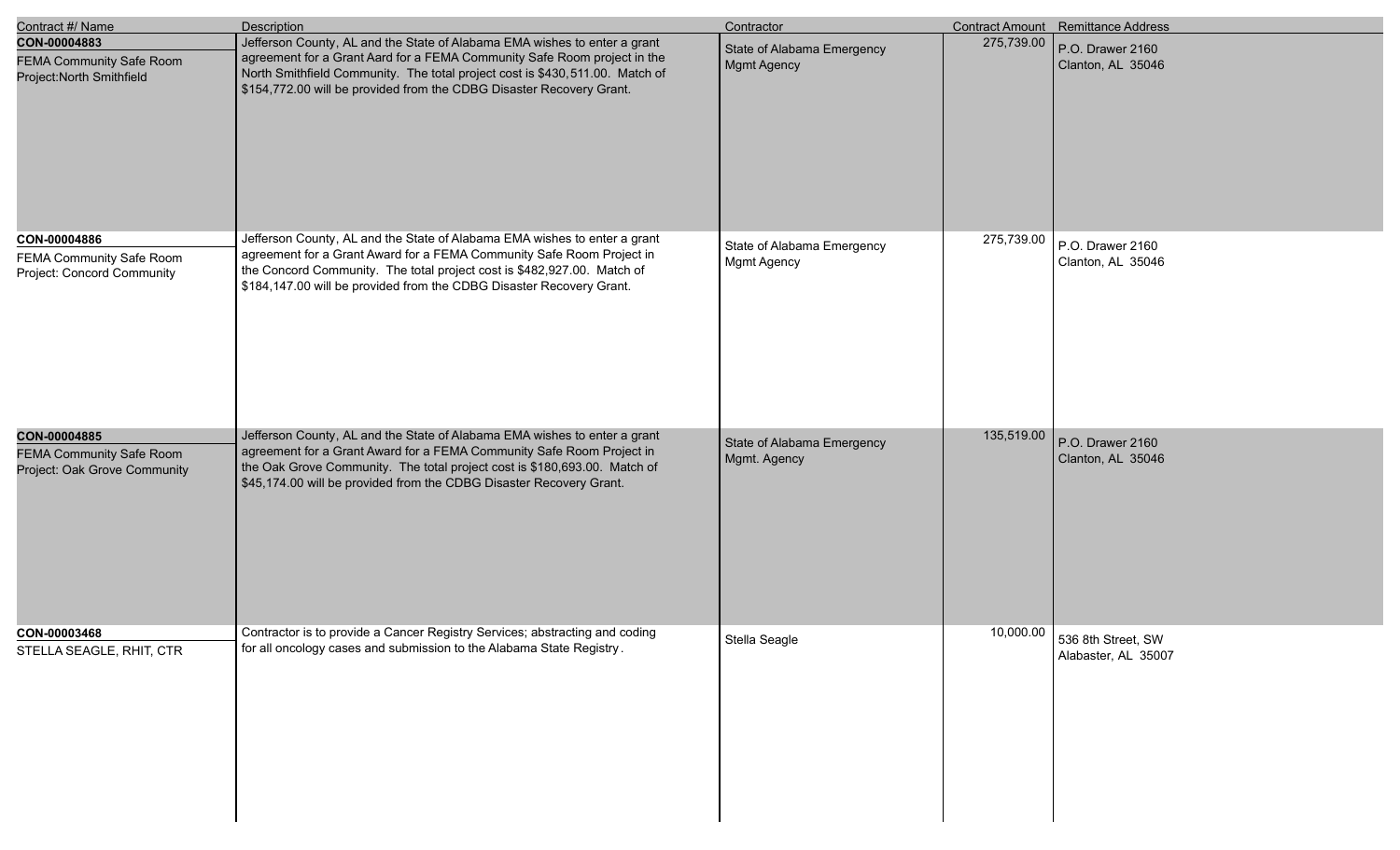| Contract #/ Name                                                    | <b>Description</b>                                                                                                                                                                                                                                            | Contractor                        |           | Contract Amount Remittance Address                         |
|---------------------------------------------------------------------|---------------------------------------------------------------------------------------------------------------------------------------------------------------------------------------------------------------------------------------------------------------|-----------------------------------|-----------|------------------------------------------------------------|
| CON-00004449<br>SEAGLE, STELLA RHIT, CTR                            | Contractor is to provide a Cancer Registry Services; abstracting and coding<br>for all oncology cases and submission to the Alabama State Registry.                                                                                                           | Stella Seagle, RHIT, CTR          | 10,000.00 | 536 8th Street, SW<br>Alabaster, AL 35007                  |
| CON-00005892<br>Roofing Consultant - Survey/Sign<br>Shop            | Provide review & development of Design, Drawings & Specs, Bidding & Work<br>monitoring for Ketona Sign Shop Roof Replacement and to provide Roofing<br>Consultant services for Roof Surveys.                                                                  | Stephen Ward & Associates, Inc    | 28,300.00 | 300 Office Park Drive<br>Suite 120<br>Birmingham, AL 35223 |
| CON-00004543<br>Stephen Ward - Roofing<br>Consultant                | Provide roofing design, drawings and specification development, bidding and<br>installation contractor work monitoring for the following projects:<br>2121 Building, Camp Ketona, GSOC, and Old Laundry Warehouse.<br>Reimbursables included in lump sum fee. | Stephen Ward & Associates, Inc.   | 60,525.00 | 300 Office Park Drive<br>Suite 120<br>Birmingham, AL 35223 |
| CON-00003538<br>Maintenance/Support Brocade<br><b>Fiber Channel</b> | To provide Annual Maintenance and Support for Brocade Fiber Channel<br>switches.                                                                                                                                                                              | Strategic Allied Technologies Inc | 8,172.70  | 15 Southlake Lane, Ste 140<br>Birmingham, AL 35244         |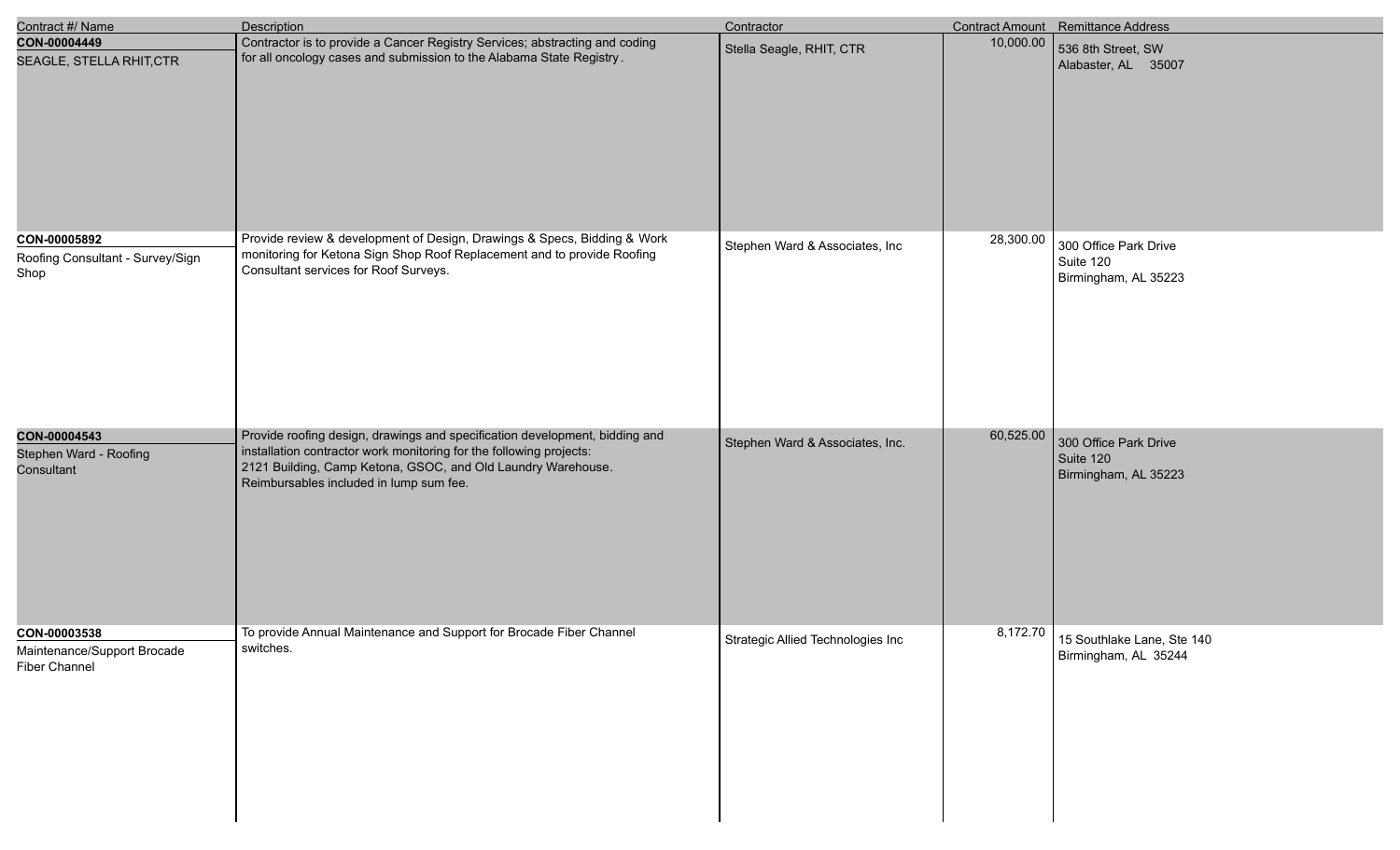| Contract #/ Name                                                              | Description                                                                                                                                                                                                                                                                                                                                                                                                                                                                                                                                                                                                                                                                                                                        | Contractor                                 |            | Contract Amount Remittance Address |
|-------------------------------------------------------------------------------|------------------------------------------------------------------------------------------------------------------------------------------------------------------------------------------------------------------------------------------------------------------------------------------------------------------------------------------------------------------------------------------------------------------------------------------------------------------------------------------------------------------------------------------------------------------------------------------------------------------------------------------------------------------------------------------------------------------------------------|--------------------------------------------|------------|------------------------------------|
| CON-00004031<br>Elevator Consultant 7/1/12 - Swett                            | Amend contract to remove 4 elevators located at Jefferson Rehab & Health<br>Center. Reduce year 2 by \$1,890 and year 3 by \$1,060. Total reduction is<br>\$2,950                                                                                                                                                                                                                                                                                                                                                                                                                                                                                                                                                                  | Swett & Associates/Elevator<br>Consultants | 120,960.00 | P O Box 7429<br>Houston, TX 77248  |
|                                                                               |                                                                                                                                                                                                                                                                                                                                                                                                                                                                                                                                                                                                                                                                                                                                    |                                            |            |                                    |
| CON-00005012                                                                  | Inmate Telephone Services and Video Visitation System Agreement.                                                                                                                                                                                                                                                                                                                                                                                                                                                                                                                                                                                                                                                                   | Talton/Telmate                             | 0.00       | 234 Front Street, Second Floor     |
| Pay and Inmate Telephone<br>Services and Optional Video<br>Visistation System |                                                                                                                                                                                                                                                                                                                                                                                                                                                                                                                                                                                                                                                                                                                                    |                                            |            | San Francisco, CA 94111            |
| CON-00005173                                                                  | Sell of Nursing Home Parking Lot to TARA (North Hill Property Company)                                                                                                                                                                                                                                                                                                                                                                                                                                                                                                                                                                                                                                                             | <b>TARA</b>                                | 56,000.00  | 430 Main Street, Suite 716         |
| Sell of Parking Lot @ Nursing<br>Home                                         |                                                                                                                                                                                                                                                                                                                                                                                                                                                                                                                                                                                                                                                                                                                                    |                                            |            | Buffalo, New York 14202            |
| CON-00001242<br>HPRP Agreement with Tarrant<br>Electric Dept.                 | Jeffferson County and Tarrant Electric Department wish to enter a cooperative<br>Agreement that will provide assistance to residents of the Jefferson County<br>Consortium in paying utility bills. The purpose of the Homelessness<br>Prevention and Rapid Re-Housing Program (HPRP) is to provide<br>homelessness prevention assistance to households who would otherwise<br>become homeless-many due to the economic crisis-and to provide<br>assistance to rapidly re-house persons who are homeless as defined by the<br>Mckinney-Vento Homeless Assistance Act. Payments shall be based upon<br>eligibility and availability of HPRP funds. Please see the attached Agreement<br>for regulations and terms of the Agreement. | Tarrant Electric Dept.                     | 0.00       | PO Box 170220<br>Tarrant, AL 35217 |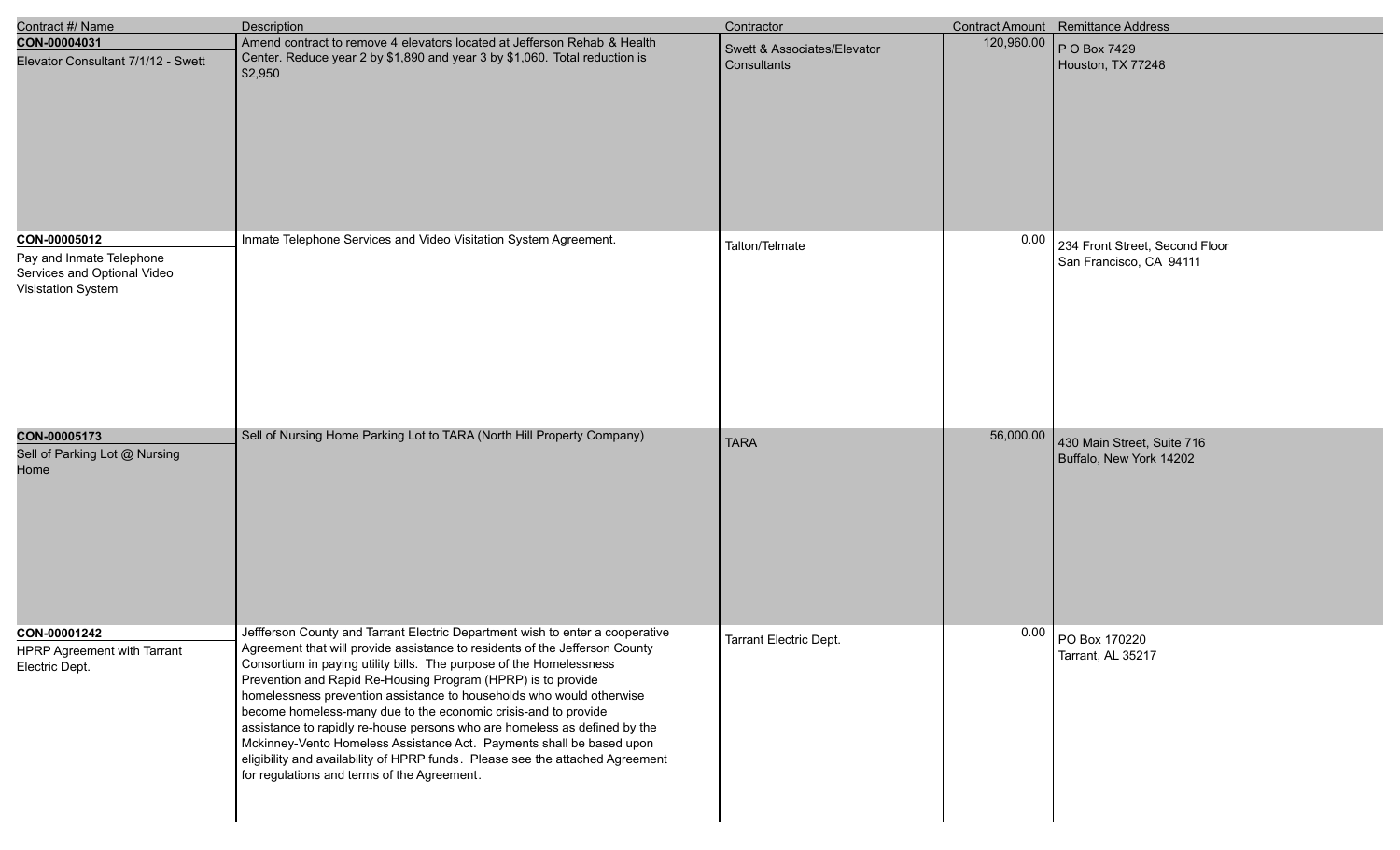| Contract #/ Name                                                       | <b>Description</b>                                                                                                                                                                                              | Contractor                               |            | Contract Amount Remittance Address                     |
|------------------------------------------------------------------------|-----------------------------------------------------------------------------------------------------------------------------------------------------------------------------------------------------------------|------------------------------------------|------------|--------------------------------------------------------|
| CON-00005549<br>Tax Mantra Support Services                            | Tax Mantra Support Services for the<br>period 7/1/13 to 6/30/14 with the County's option to renew for two (2)<br>additional one (1) year periods                                                                | Tata American Internation<br>Corporation | 485,625.00 | 111 Wood Avenue South<br>2nd Floor<br>Iselin, NJ 08830 |
| CON-00005361<br>Annual Maintenance of Audio<br>Visual Equipment FY2014 | Contract renewal for audio and visual maintenance services for the Personnel<br>Board's test administration facility audio visual recording equipment, front<br>counter area video, and hearing room equipment. | <b>Technical Innovation</b>              | 36,100.00  | 140 Business Center Drive<br>Birmingham, AL 35244      |
| CON-00004775<br><b>VNX5300 Env Services</b>                            | Provide VNX5300 Professional Services, Maintenance and Support for the<br>period 2/14/13 to 2//13/16                                                                                                            | <b>Teklinks</b>                          | 19,798.87  | 201 Summit Parkway<br>Homewood, AL 35209               |
| CON-00005107<br>VNX5700 Data Storage<br>Maintenance                    | VNX5700 Data Storage Maintenance                                                                                                                                                                                | Teklinks                                 | 56,705.45  | 201 Summit Parkway<br>Homewood, AL 35209               |

I

I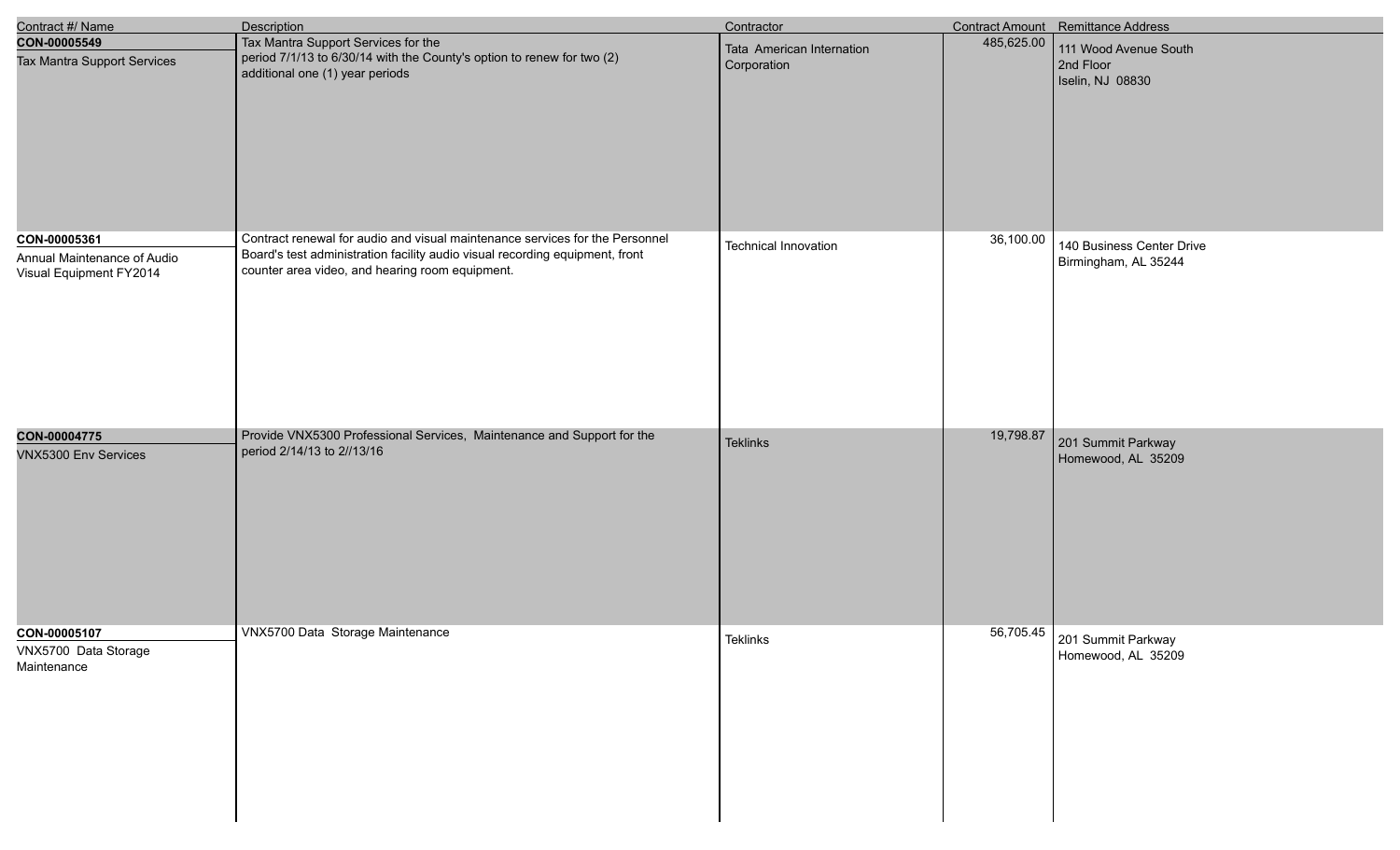| Contract #/ Name                                      | <b>Description</b>                                                                                                                                                                          | Contractor            |           | Contract Amount Remittance Address                   |
|-------------------------------------------------------|---------------------------------------------------------------------------------------------------------------------------------------------------------------------------------------------|-----------------------|-----------|------------------------------------------------------|
| CON-00005363<br><b>Cisco Ironport Maintenance</b>     | Cisco Ironport Subscription Maintenance and Support                                                                                                                                         | <b>Teklinks</b>       | 39,266.60 | 201 Summit Parkway<br>Homewood, AL 35209             |
| CON-00003473<br>VNX-5700 Migration Services           | VNX-5700 Maintenance and Support                                                                                                                                                            | Teklinks Incorporated | 11,189.87 | 201 Summit Parkway<br>Birmingham, AL 35209           |
| CON-00005875<br>WirelessImplementation                | Vendor will install, mount and configure equipment and software associated<br>with the Board's wireless network and to provide a block of 75 hours of<br>support services for all hardware. | TekLinks, Inc.        | 26,625.00 | 201 Summit Parkway<br>Birmingham, AL 35209           |
| CON-00005586<br>Private Meter Database<br>Application | Private Meter Database Application and Support                                                                                                                                              | TekSouth              |           | 85,000.00 1420 Northbrook DR<br>Gardendale, AL 35071 |

e<br>V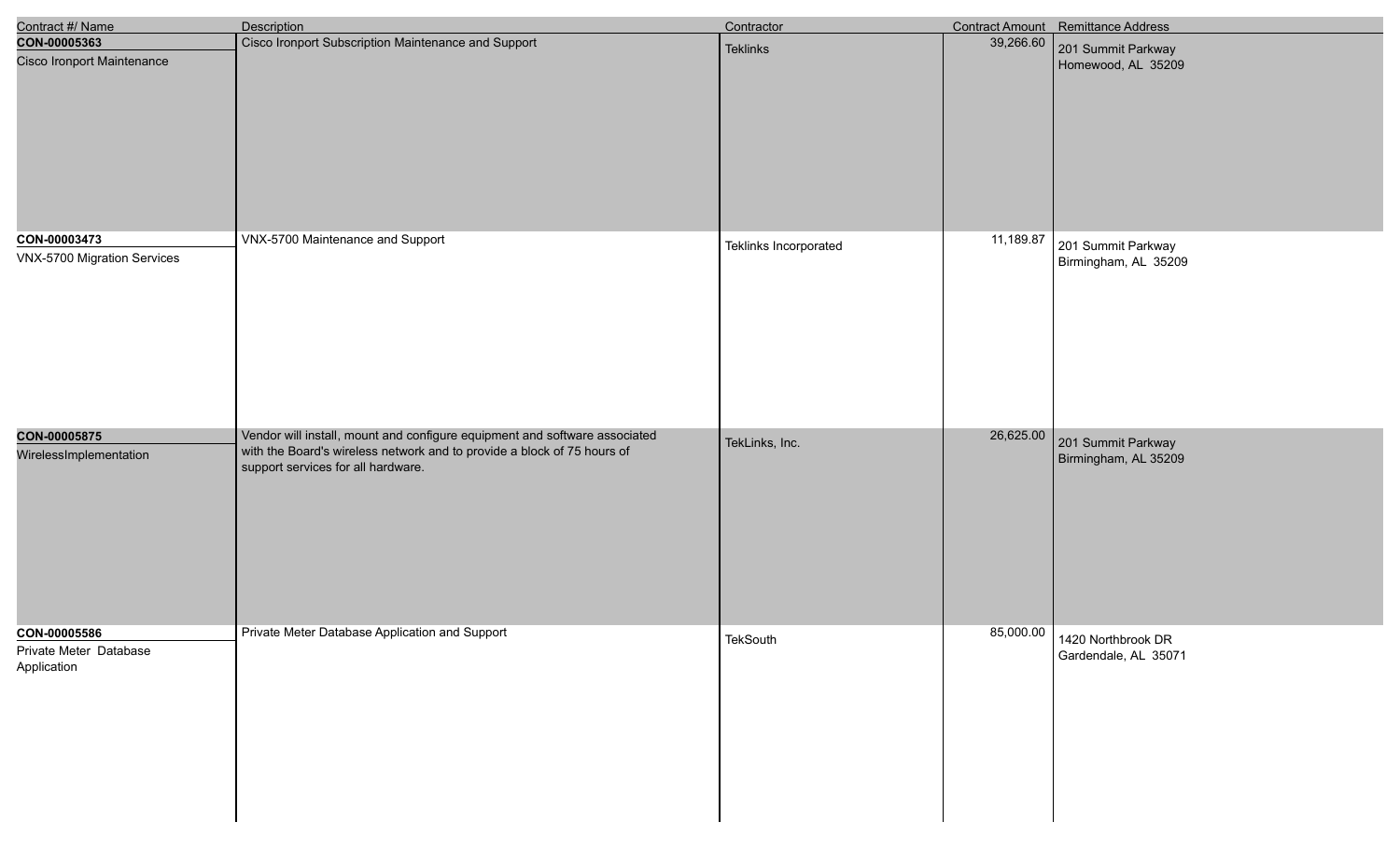| Contract #/ Name                                                                                            | <b>Description</b>                                                                                                                                                                                                                                                                                                                                                                                                  | Contractor                                 |            | Contract Amount Remittance Address                        |
|-------------------------------------------------------------------------------------------------------------|---------------------------------------------------------------------------------------------------------------------------------------------------------------------------------------------------------------------------------------------------------------------------------------------------------------------------------------------------------------------------------------------------------------------|--------------------------------------------|------------|-----------------------------------------------------------|
| CON-00004961<br>Private Meter Application Update                                                            | Agreement to Provide programming services for application developement<br>related to implementation of the new sewer rate structure.                                                                                                                                                                                                                                                                                | <b>TekSouth Corporation</b>                | 45,870.00  | 1420 Northbrook Drive<br>Gardendale, Alabama 35071        |
| CON-00004962<br><b>TekSouth Master Agreement</b>                                                            | Agreement to Provide programming services for application developement<br>related to implementation of the new sewer rate structure                                                                                                                                                                                                                                                                                 | <b>TekSouth Corporation</b>                | 45,870.00  | 1420 Northbrook Drive<br>Gardendale, Alabama 35071        |
| CON-00005254<br><b>HOME:Special Needs Rental</b><br>Housing fo rthe Elderly-The Arbors<br>@ Ellington_Amd#1 | Amendment #1 to Agreement executed 9/11/12; Minute Book 163; Page 534.<br>Amendment increases amount of private first mortgage to \$460,000; adds<br>\$100,000 in HOME funds to County loan amount; and to authorize check for<br>closing to be issue to the closing attorney. Only Federal funds are involved.                                                                                                     | The Arbors at Ellington, c/o Mercy<br>Hsng | 710,000.00 | 260 Peachtree Street,<br><b>Suite 1800</b><br>Atlanta, GA |
| CON-00004311<br><b>HOME:Special Needs Rental</b><br>Housing for the Elderly_The Arbors<br>at Ellington      | The Jefferson County, Alabama HOME Investment Partnership Agreement<br>with The Arbors at Ellington, Ltd., a Limited Partnership and any related loan<br>documents required for the 40 units of Special Needs Rental Housing for the<br>Elderly know as The Arbors at Ellington and located in the City of Pleasant<br>Grove. The Agreement amount is \$610,000.00 and will be paid for with<br>Federal HOME funds. | The Arbors at Ellington, Ltd.,             | 610,000.00 | 621 North Avenue, NE<br>Suite A-150<br>Atlanta, GA 30308  |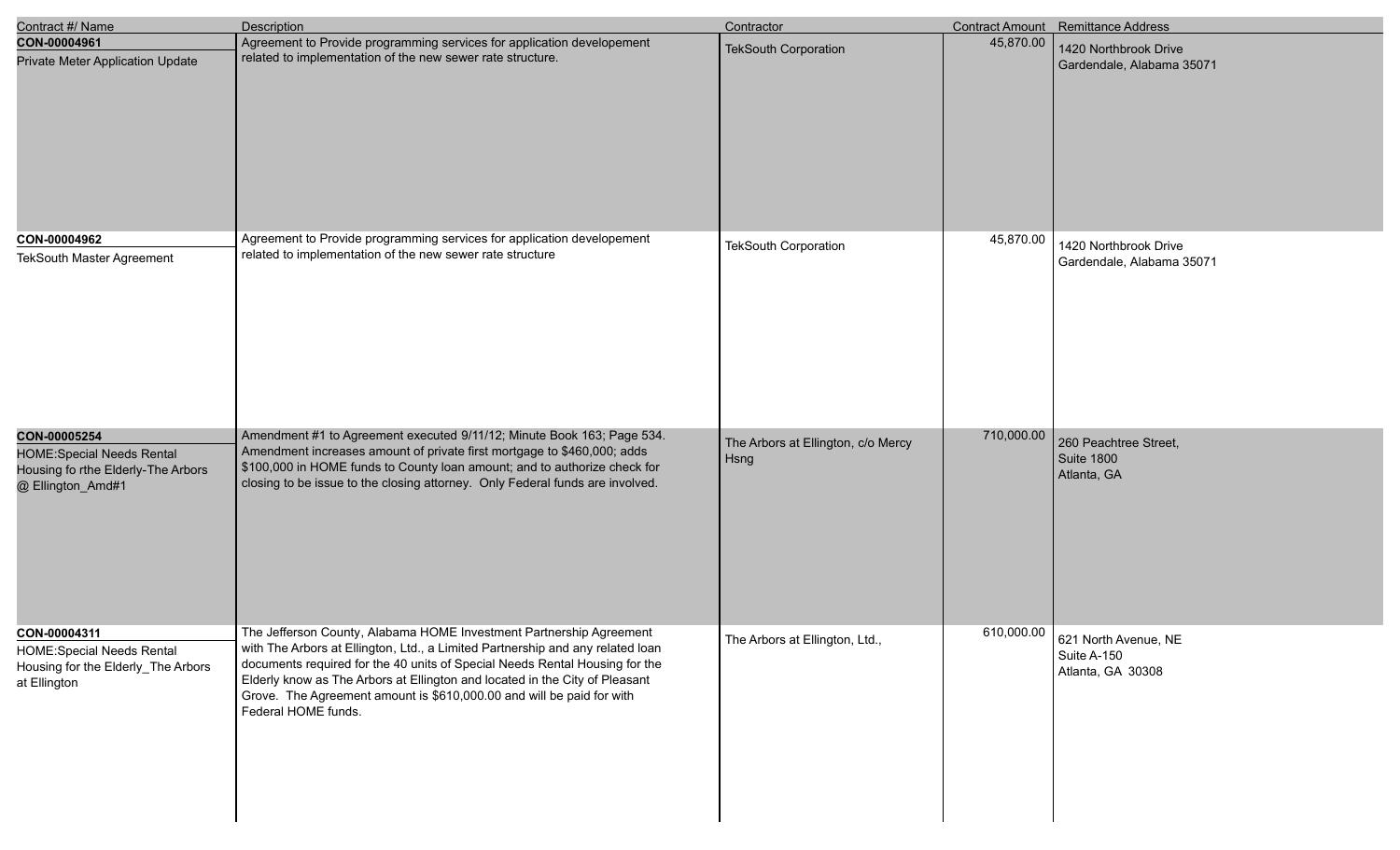| Contract #/ Name                                                             | <b>Description</b>                                                                                                                                                                                                                                                                                                                                                                                                                                                                                                                                                                                                                                                                                                                                                                                              | Contractor                                  |            | <b>Contract Amount</b> Remittance Address                                            |
|------------------------------------------------------------------------------|-----------------------------------------------------------------------------------------------------------------------------------------------------------------------------------------------------------------------------------------------------------------------------------------------------------------------------------------------------------------------------------------------------------------------------------------------------------------------------------------------------------------------------------------------------------------------------------------------------------------------------------------------------------------------------------------------------------------------------------------------------------------------------------------------------------------|---------------------------------------------|------------|--------------------------------------------------------------------------------------|
| CON-00004965<br>UASOM Patient care, education<br>and trainning programs      | A. To provide postdoctoral (graduate) medical education in the medical<br>specialties as set forth in Program Letters of Agreement in a residency<br>training program as defined by the Accreditation Council for Graduate Medical<br>Education (ACGME). B. To provide postdoctoral (graduate) medical education<br>in the other medical specialties for which board certification is available in the<br>United States, as provided for in future amendments to this agreement. C. To<br>offer predoctoral (i.e., "undergraduate" or M.D. candidates) education for<br>medical students enrolled in UASOM. D. To Provide educational services to<br>practicing physicians via continuing medical educational programs. E. To<br>provide training and educational programs in other related health professions. | The Board of Trustees of UAB                | 0.00       | n/a                                                                                  |
| CON-00005576<br>Board of Trustees of UAB for the<br>School Of Nursing        | The purpose of the agreement shall be to establish an affiliation between the<br>"School" and the "Facility" to provide clinical education for graduate and<br>undergraduate nursing students.                                                                                                                                                                                                                                                                                                                                                                                                                                                                                                                                                                                                                  | The Board of Trustees of UAB for<br>the Sch | 0.00       | N/A                                                                                  |
| CON-00004585<br>Sewer Deed of Exchange<br>Trussville Industrial Park Phase 3 | deed of exchange to release prior sewer easements in exchange for new<br>easement at correct location                                                                                                                                                                                                                                                                                                                                                                                                                                                                                                                                                                                                                                                                                                           | The City of Trussville                      | 0.00       | <b>Hatch Mott MacDonald</b><br>2320 Highland Ave S., Ste 175<br>Birmingham, AL 35205 |
| CON-00005323<br>The Dannon Project Youth Out<br>WIA Agreement 3-4-30-15-22   | WIA Youth Out workers for training WIA participants. Up to 60 WIA<br>participants for occupational training. Cost per participant \$5,035.57. This<br>agreement shall be effective from July 1, 2014 through June 30, 2014. 30 day<br>cancellation clause.                                                                                                                                                                                                                                                                                                                                                                                                                                                                                                                                                      | The Dannon Project                          | 305,314.39 | 1600 20th Street South<br>Suite B<br>Birmingham, Alabama 35205                       |

e<br>V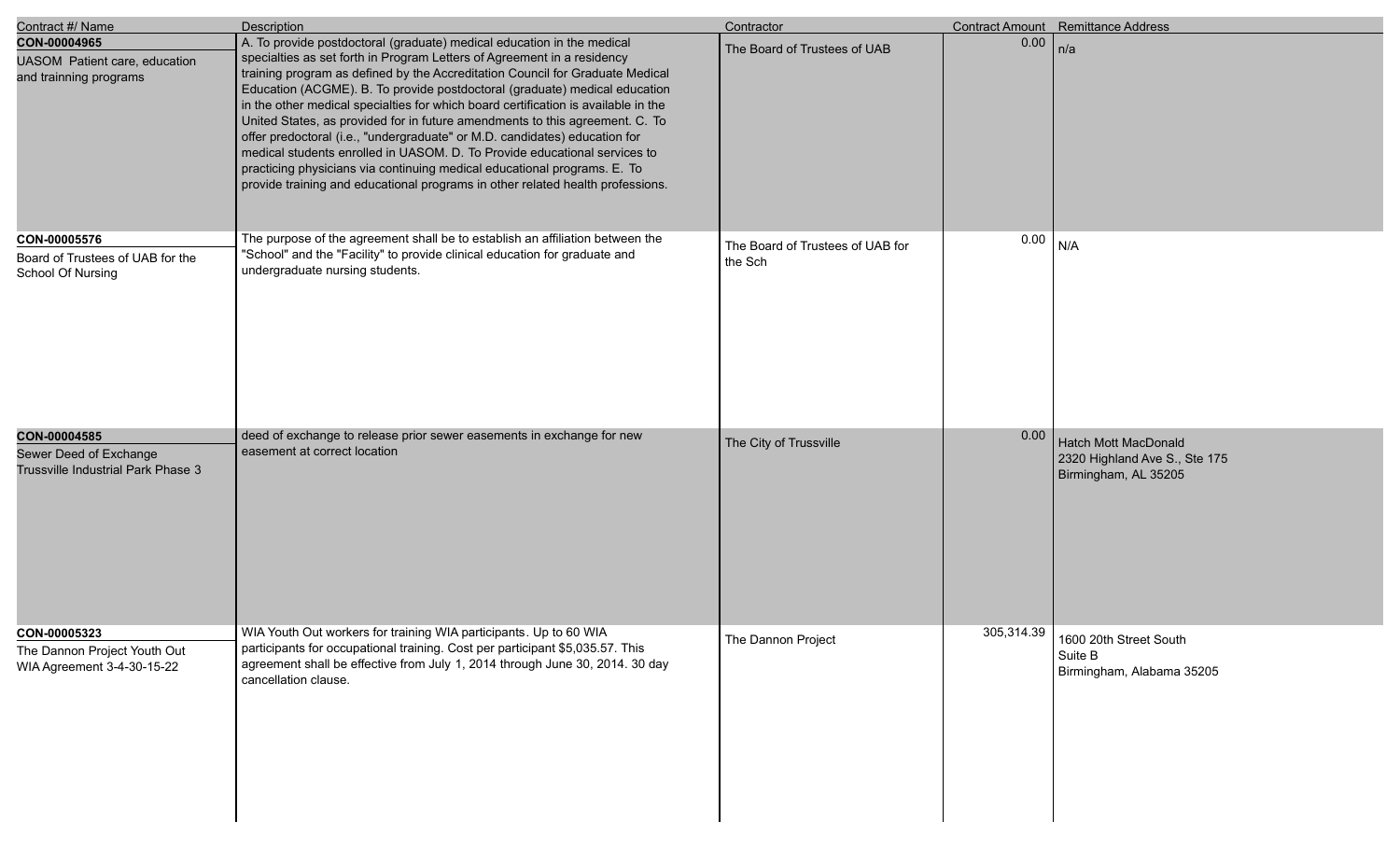| Contract #/ Name                                                         | <b>Description</b>                                                                                                                                                                                            | Contractor                    |          | <b>Contract Amount</b> Remittance Address                                  |
|--------------------------------------------------------------------------|---------------------------------------------------------------------------------------------------------------------------------------------------------------------------------------------------------------|-------------------------------|----------|----------------------------------------------------------------------------|
| CON-00005682<br>The Hartford Deferred<br>Compensation                    | Deferred Compensation Plan Document                                                                                                                                                                           | The Hartford                  | 0.00     | Retirement Plan Service Center<br>P.O. Box 1583<br>Hartford, CT 06144-1583 |
| CON-00005071<br>The Ike Gulas Law Firm, P.C.                             | The Gulas firm has been engaged to explore whether or not Jefferson County<br>is eligible to receive a portion of the BP Oil Spill Settlement. If no monies are<br>collected, the county will bear no expense | The Ike Gulas Law Firm, P. C. | 0.00     | 2031 2nd Avenue N.<br>Birmingham, AL                                       |
| CON-00005462<br>The Lamar Companies                                      | Attached to cover sheet                                                                                                                                                                                       | The Lamar Companies           | 9,600.00 | 920 - 6th Street South<br>Birmingham, AL 35205                             |
| CON-00002998<br>2011-2014 License of Signboard<br>Site at Delonah Quarry | License Agreement between Jefferson County and The Lamar Company,<br>L.L.C. for the right to use and maintain an advertising signboard on property<br>belonging to Jefferson County                           | The Lamar Company, L.L.C.     |          | 4,000.00 920 6th Street South<br>Birmingham, AL 35205                      |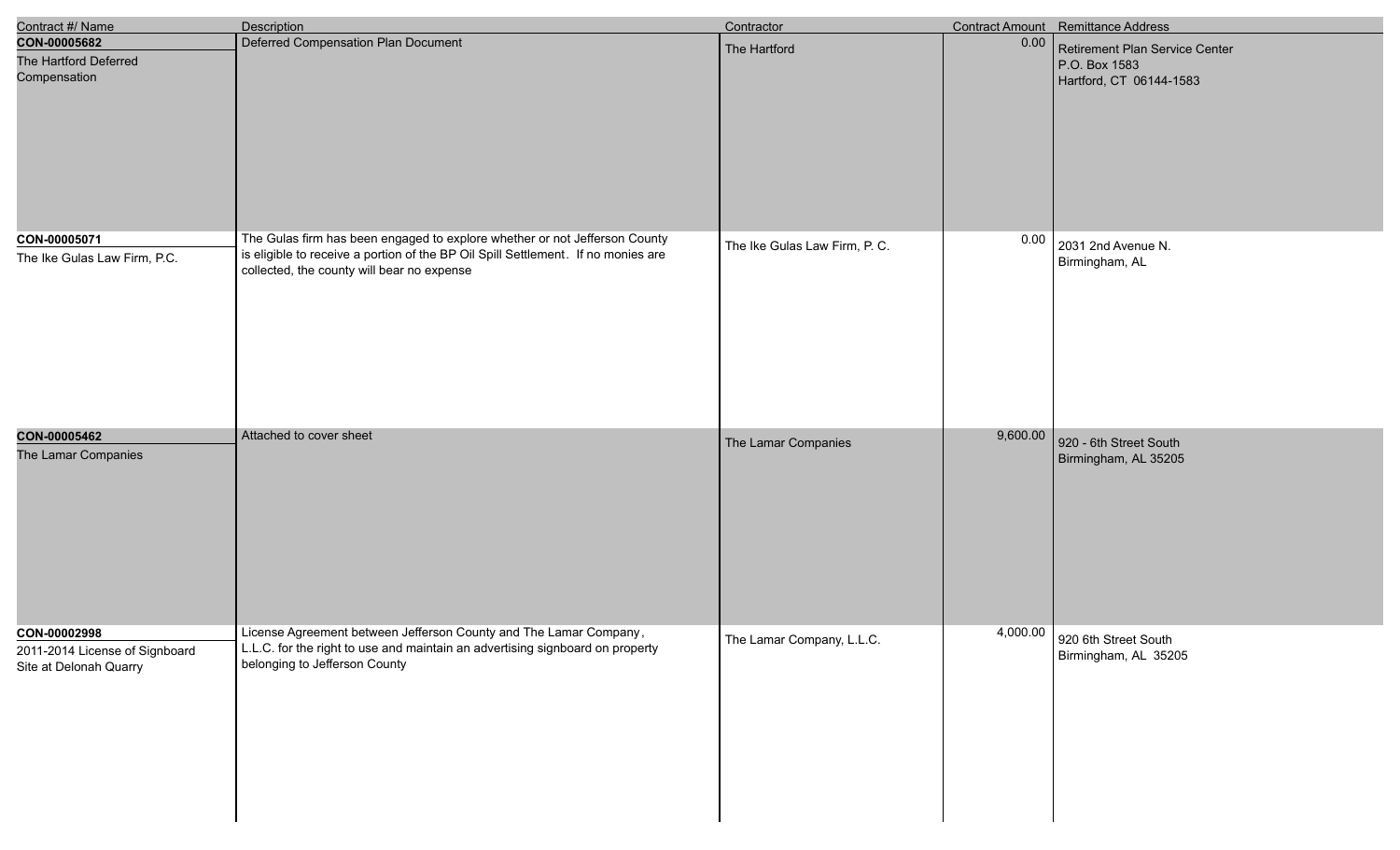| Contract #/ Name                                                                                      | <b>Description</b>                                                                                                                                                                                                                                                                                                                                                   | Contractor                  |            | <b>Contract Amount</b> Remittance Address                                                                                  |
|-------------------------------------------------------------------------------------------------------|----------------------------------------------------------------------------------------------------------------------------------------------------------------------------------------------------------------------------------------------------------------------------------------------------------------------------------------------------------------------|-----------------------------|------------|----------------------------------------------------------------------------------------------------------------------------|
| CON-00005582<br>Legal Services - The Parker Law<br>Firm_Amendment #3                                  | Provision of legal services in support of Jefferson County's Community &<br>Economic Development Programs. The contract period for this agreement is<br>October 1, 2013 - June 13, 2014.                                                                                                                                                                             | The Parker Law Firm, LLC    | 25,000.00  | 500 Office Park Drive, Ste. 100<br>Birmingham, AL 35223                                                                    |
| CON-00004700<br>Pennington Group - 2121 Bldg<br>Elevators                                             | Complete modernization of the 4 existing elevators. This includes the<br>replacement of the cabs interiors, new mech. unit for penthouse, update fire<br>alarms, replace main line disconnects, add shunt trips, upgrade all penthouse<br>electrical outlets, provide power to new mechanical unit and provide<br>connections to new equipment, machines and phones. | The Pennington Group        | 919,178.00 | P O Box 190305<br>Birmingham, AL 35219                                                                                     |
| CON-00005382<br>Rigdon                                                                                | Provide required legal services in defense of value in Civil Court                                                                                                                                                                                                                                                                                                   | The Rigdon Law Firm, LLC    | 175,000.00 | 300 Richard Arrington Blvd N<br>Birmingham, AL 35203                                                                       |
| CON-00002082<br>Deed of Exchange for Correct San.<br>Sewer Easement - The Willows<br>Apartments, Ltd. | The Willows Apartments has discovered sewers outside the deeded<br>easements and wishes to correct same. Ownership has changed from<br>original deed.                                                                                                                                                                                                                | The Willows Apartment, Ltd. | 0.00       | The Willows Apartments, Ltd.<br>an Alabama Limited Partnership<br>1103 Richard Arrington, Jr. Blvd. N.<br>B'ham., AL 35205 |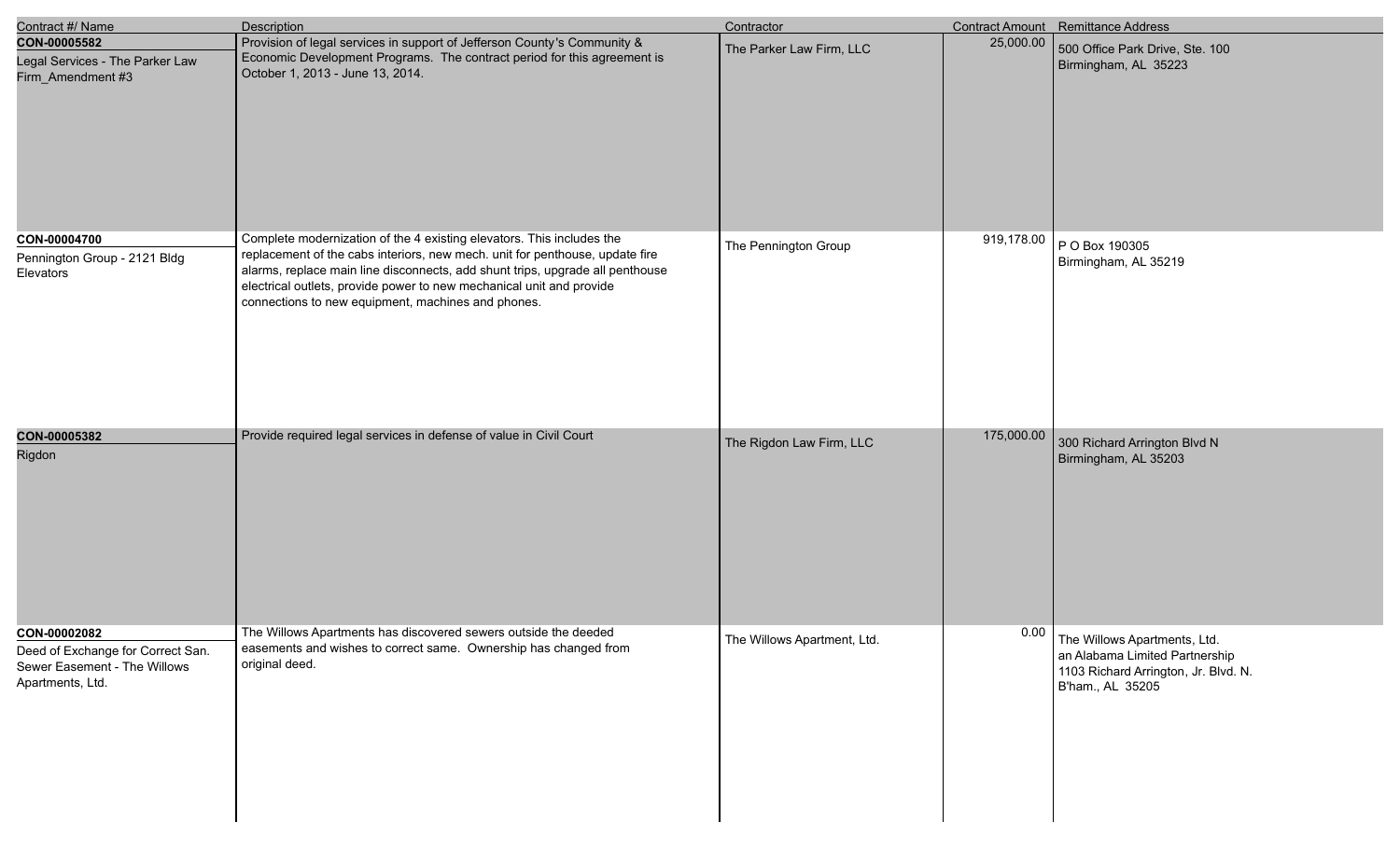| Contract #/ Name                                                                                         | Description                                                                                                                                                                                                                                                                                                                                                                                                                                                                                                                                                                                     | Contractor                  |           | <b>Contract Amount</b> Remittance Address          |
|----------------------------------------------------------------------------------------------------------|-------------------------------------------------------------------------------------------------------------------------------------------------------------------------------------------------------------------------------------------------------------------------------------------------------------------------------------------------------------------------------------------------------------------------------------------------------------------------------------------------------------------------------------------------------------------------------------------------|-----------------------------|-----------|----------------------------------------------------|
| CON-00005024<br><b>Thermo Scientific</b>                                                                 | During the term of this Agreement, Customer hereby engages Contractor and<br>Contractor agrees to perform the tasks, obligations and services set forth in<br>the Product Support Agreement ("PSA"). Tissue Processor, Excelsior- one<br>year term cover replacement parts necessary for repairs covers the cost of<br>repair, labor and travel expenses. Repairs performed either on-site or at<br>Thermo Fisher Scientific. All shipping charges are covered for the instrument<br>when applicable. Includes one annual preventative maintenance (PM) with<br>your product support agreement. | Thermo Scientific           | 7,875.00  | 4481 Campus Drive, Kalamazoo, MI 49008             |
| CON-00005393<br>Fairfield Willie Mays Park<br>Improvements(CDBG12-03F-M01-<br>FWM) Consultant Agreement  | Consultant agreement to design the improvements for the Fairfield Willie<br>Mays Park Improvements Project (CDBG12-03F-M01-FWM). This project is<br>from the 2012 program year and will be paid in full with federal funds.                                                                                                                                                                                                                                                                                                                                                                     | Thompson Architecture       | 23,150.00 | 2913 Cahaba Road<br>Birmingham, AL 35205           |
| CON-00005394<br>Midfield Community Ctr.<br>Improvements<br>(CDBG12-03F-M02-MCC)_Consult<br>ant Agreement | Architectural services associated with the Midfield Community Center<br>Renovations Project (CDBG12-03F-M02-MCC).                                                                                                                                                                                                                                                                                                                                                                                                                                                                               | Thompson Architecture, Inc. | 23,150.00 | 2913 Cahaba Road<br>Birmingham, AL 35205           |
| CON-00005497<br><b>Midfield Community Center</b><br>(CDBG12-03F-M02-MCC):<br>Architect Agreement         | Architectural services associated with the Midfield Community Center<br>Renovations Project.                                                                                                                                                                                                                                                                                                                                                                                                                                                                                                    | Thompson Architecture, Inc. |           | 23,150.00 2913 Cahaba Road<br>Birmingham, AL 35223 |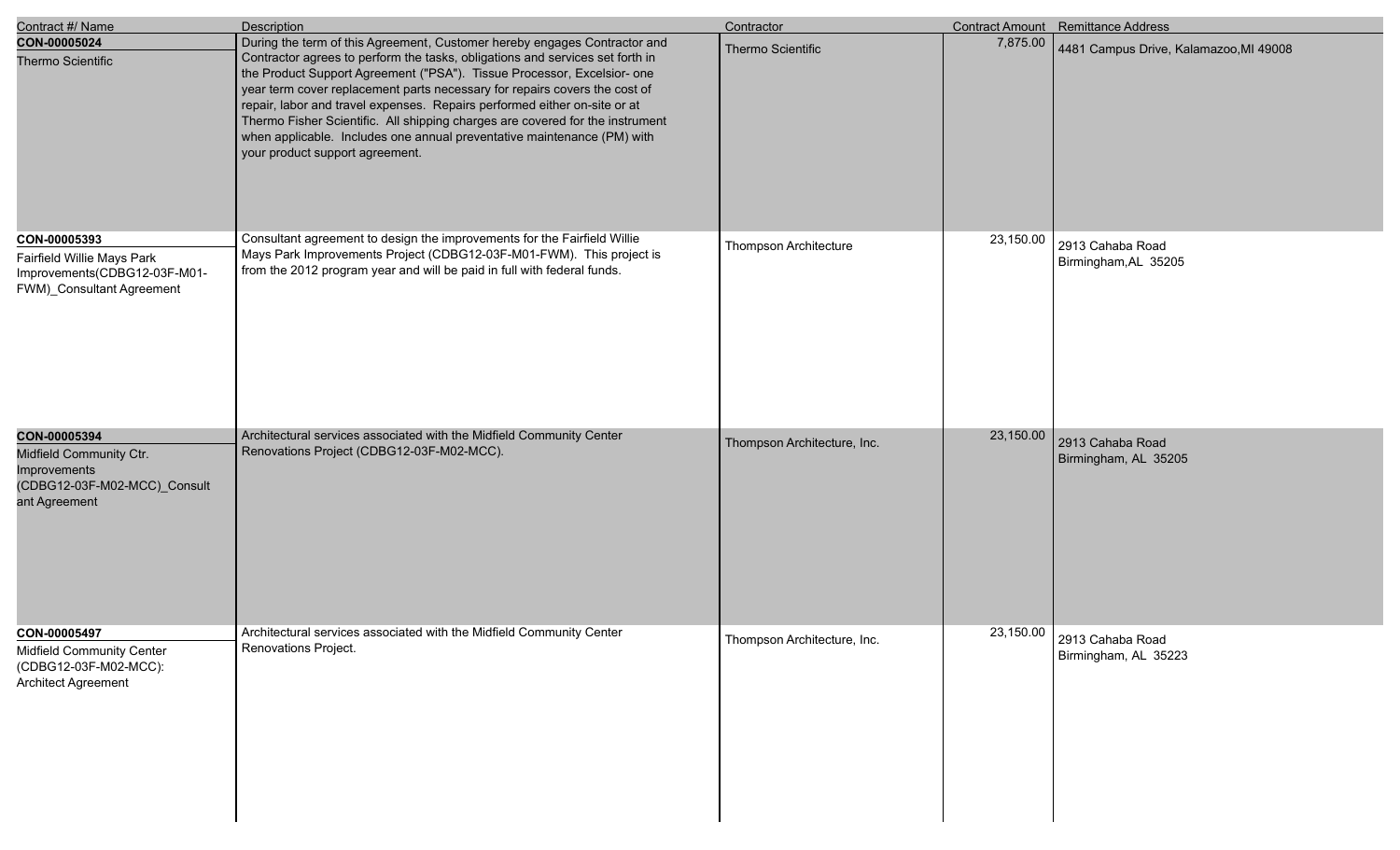| Contract #/ Name                                                                                           | <b>Description</b>                                                                                                                                                                                                        | Contractor                                  |           | Contract Amount Remittance Address                       |
|------------------------------------------------------------------------------------------------------------|---------------------------------------------------------------------------------------------------------------------------------------------------------------------------------------------------------------------------|---------------------------------------------|-----------|----------------------------------------------------------|
| CON-00005499<br>Fairfield Willie Mays Park<br>Improvements<br>(CDBG12-03F-M01-FWM):Archite<br>ct Agreement | Architectural services associated with the Fairfield Willie Mays Park<br>Improvements Project.                                                                                                                            | Thompson Architecture, Inc.                 | 23,150.00 | 2913 Cahaba Road<br>Birmingham, AL 35223                 |
| CON-00005645<br><b>Fairfield Library</b><br>Improvements: Modification #3                                  | The purpose of this modification is to extend the contract for 348 calendar<br>days. The new completion date shall be Februrary 28, 2014.                                                                                 | Thompson Architecture, Inc.                 | 0.00      | 2913 Cahaba Road<br>Birmingham, AL 35223                 |
| CON-00005652<br>Fairfield Library Improvements<br>Project: Modification #1                                 | The purpose of this modification is to extend the contract. The new<br>completion date shall be February 28, 2014.                                                                                                        | Thompson Architecture, Inc.                 | 0.00      | 2913 Cahaba Road<br>Birmingham, AL 35223                 |
| CON-00001060<br><b>Titusville Development Corporation</b>                                                  | To contract with Titusville Development to maintain a Senior Center to provide<br>services for older adults age 60 and older in Titusville and surrounding areas.<br>Contract period October 1, 2013 -September 30, 2014. | Titusville Development Corp-Nutr.<br>Center |           | 10,000.00 300 Kappa Avenue South<br>Birmingham, AI 35205 |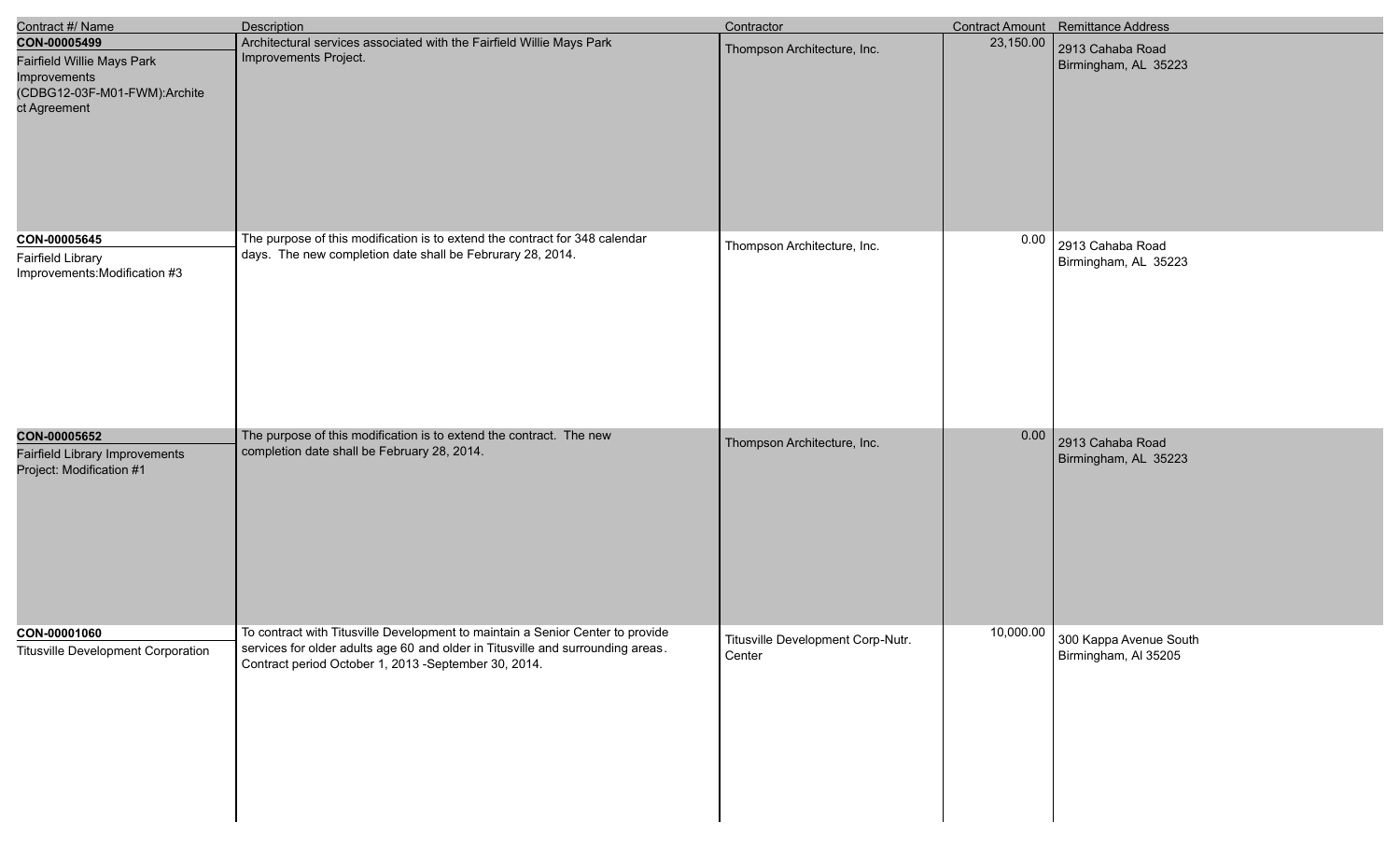| Contract #/ Name                                                | Description                                                                                                                                                                                                                                                                                                                                                                                                                                                                                                                                                                                                                                                                                                              | Contractor                             |           | <b>Contract Amount</b> Remittance Address                                  |
|-----------------------------------------------------------------|--------------------------------------------------------------------------------------------------------------------------------------------------------------------------------------------------------------------------------------------------------------------------------------------------------------------------------------------------------------------------------------------------------------------------------------------------------------------------------------------------------------------------------------------------------------------------------------------------------------------------------------------------------------------------------------------------------------------------|----------------------------------------|-----------|----------------------------------------------------------------------------|
| CON-00001235<br>HPRP Agreement with Town of<br><b>Brookside</b> | Jeffferson County and Town of Brookside wish to enter a cooperative<br>Agreement that will provide assistance to residents of the Jefferson County<br>Consortium in paying utility bills. The purpose of the Homelessness<br>Prevention and Rapid Re-Housing Program (HPRP) is to provide<br>homelessness prevention assistance to households who would otherwise<br>become homeless-many due to the economic crisis-and to provide<br>assistance to rapidly re-house persons who are homeless as defined by the<br>Mckinney-Vento Homeless Assistance Act. Payments shall be based upon<br>eligibility and availability of HPRP funds. Please see the attached Agreement<br>for regulations and terms of the Agreement. | Town of Brookside                      | 0.00      | PO Box 142<br>Brookside, AL 35036                                          |
| CON-00001144<br>City of Kimberly                                | To contract with Town of Kimberly to maintain a senior center to provide<br>services for older adults age 60 and older in Kimberly and surrounding areas.<br>Contract period October 1, 2013 - September 30, 2014.                                                                                                                                                                                                                                                                                                                                                                                                                                                                                                       | Town of Kimberly- Nutr. Center         | 10,000.00 | Mayor Criag Harris<br>P.O. Box 206<br>Kimberly, Al 35091                   |
| CON-00003068<br>Town of Maytown Roadway<br>Maintenace Agreement | Intergovernmental Roadway Maintenance Agreement to use County Forces to<br>complete the jetting drivway & installing Rip-Rap for the Fire Department<br>Driveway & at Old Porter Road                                                                                                                                                                                                                                                                                                                                                                                                                                                                                                                                    | Town of Maytown                        | 1,332.16  | 4509 Town Hall Drive<br>Maytown, AL 35118<br>(Ann.Goolsby@childernsal.org) |
| CON-00001054<br>Town of Sylvan Springs                          | To contract with Sylvan Springs to maintain a Senior Center to provide<br>services for older adults age 60 and older in Sylvan Springs and surrounding<br>areas. Contract period October 1, 2013- September 30, 2014                                                                                                                                                                                                                                                                                                                                                                                                                                                                                                     | Town of Sylvan Springs-Nutr.<br>Center |           | 10,000.00 300 Town Hall Drive<br>Sylvan Springs, AL 35118                  |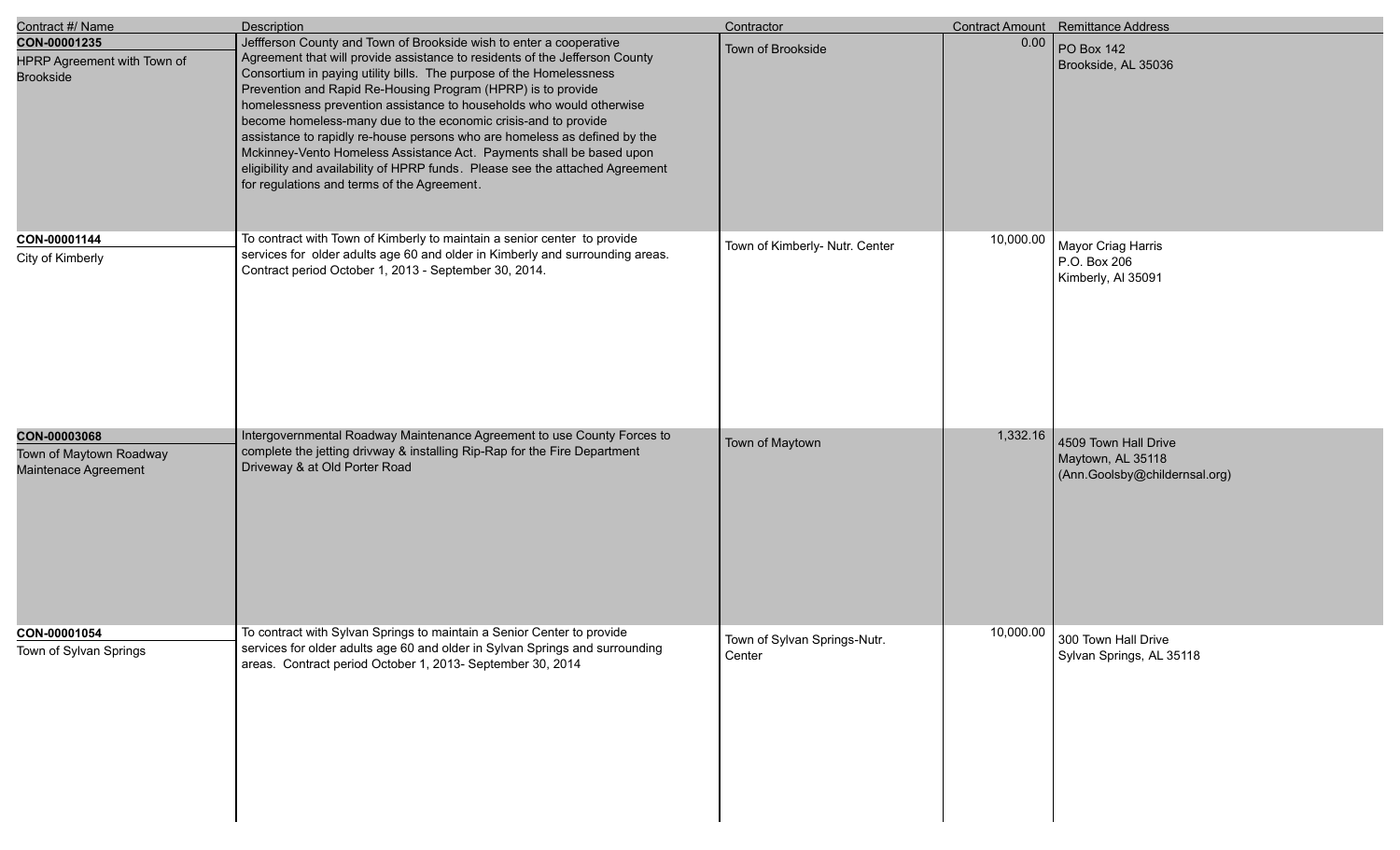| Contract #/ Name                                                                                   | Description                                                                                                                                                                                                                                                                                                                                                                                                                                                                                                                                                                                                                                                                                                                   | Contractor                     |           | <b>Contract Amount</b> Remittance Address                |
|----------------------------------------------------------------------------------------------------|-------------------------------------------------------------------------------------------------------------------------------------------------------------------------------------------------------------------------------------------------------------------------------------------------------------------------------------------------------------------------------------------------------------------------------------------------------------------------------------------------------------------------------------------------------------------------------------------------------------------------------------------------------------------------------------------------------------------------------|--------------------------------|-----------|----------------------------------------------------------|
| CON-00001250<br>HPRP Agreement with Town of<br>West Jefferson                                      | Jeffferson County and Town of West Jefferson wish to enter a cooperative<br>Agreement that will provide assistance to residents of the Jefferson County<br>Consortium in paying utility bills. The purpose of the Homelessness<br>Prevention and Rapid Re-Housing Program (HPRP) is to provide<br>homelessness prevention assistance to households who would otherwise<br>become homeless-many due to the economic crisis-and to provide<br>assistance to rapidly re-house persons who are homeless as defined by the<br>Mckinney-Vento Homeless Assistance Act. Payments shall be based upon<br>eligibility and availability of HPRP funds. Please see the attached Agreement<br>for regulations and terms of the Agreement. | Town of West Jefferson         | 0.00      | PO Box 158<br>Quinton, AL 35130                          |
| CON-00002732<br>West Jefferson Consortium<br>Agreement                                             | Jefferson County, Alabama through its Office of Community and Economic<br>Development and the Town of West Jefferson, wish to enter a Cooperation<br>Agreement.                                                                                                                                                                                                                                                                                                                                                                                                                                                                                                                                                               | Town of West Jefferson         | 0.00      | PO Box 158<br>Quinton, Al. 35130                         |
| CON-00005241<br>Troy F. Kilpatrick, MD                                                             | Primary Care Physician shall perform the duties and responsibilities as set<br>forth in Exhibit A. Primary Care Physician shall perform all such duties and<br>responsibilities ("Primary Care Services") in accordance withe accepted<br>professional standards, all applicable federal, state and local laws and<br>regulations, County policies, and JCAHO standards (if County Maintains or<br>seeks JCAHO accreditation), as the same may be revised from time to time.                                                                                                                                                                                                                                                  | Troy F. Kilpatrick, M.D.       | 80,000.00 | PO Box550<br>Pinson, AL 35126                            |
| CON-00004773<br>Prof. Engineering Svcs for the<br>Jefferson County Environmental<br>Service WWTP's | Agreement to Provide Professional Engineering Services for the Jefferson<br>County Environmental Services Wastewater Treatment Plants to accomplish<br>the consulting and programming services for the control systems on a as<br>needed basis.                                                                                                                                                                                                                                                                                                                                                                                                                                                                               | Troy Systems Integration Group | 45,000.00 | 8215 Madison Boulevard<br>Suite 140<br>Madison, AL 35758 |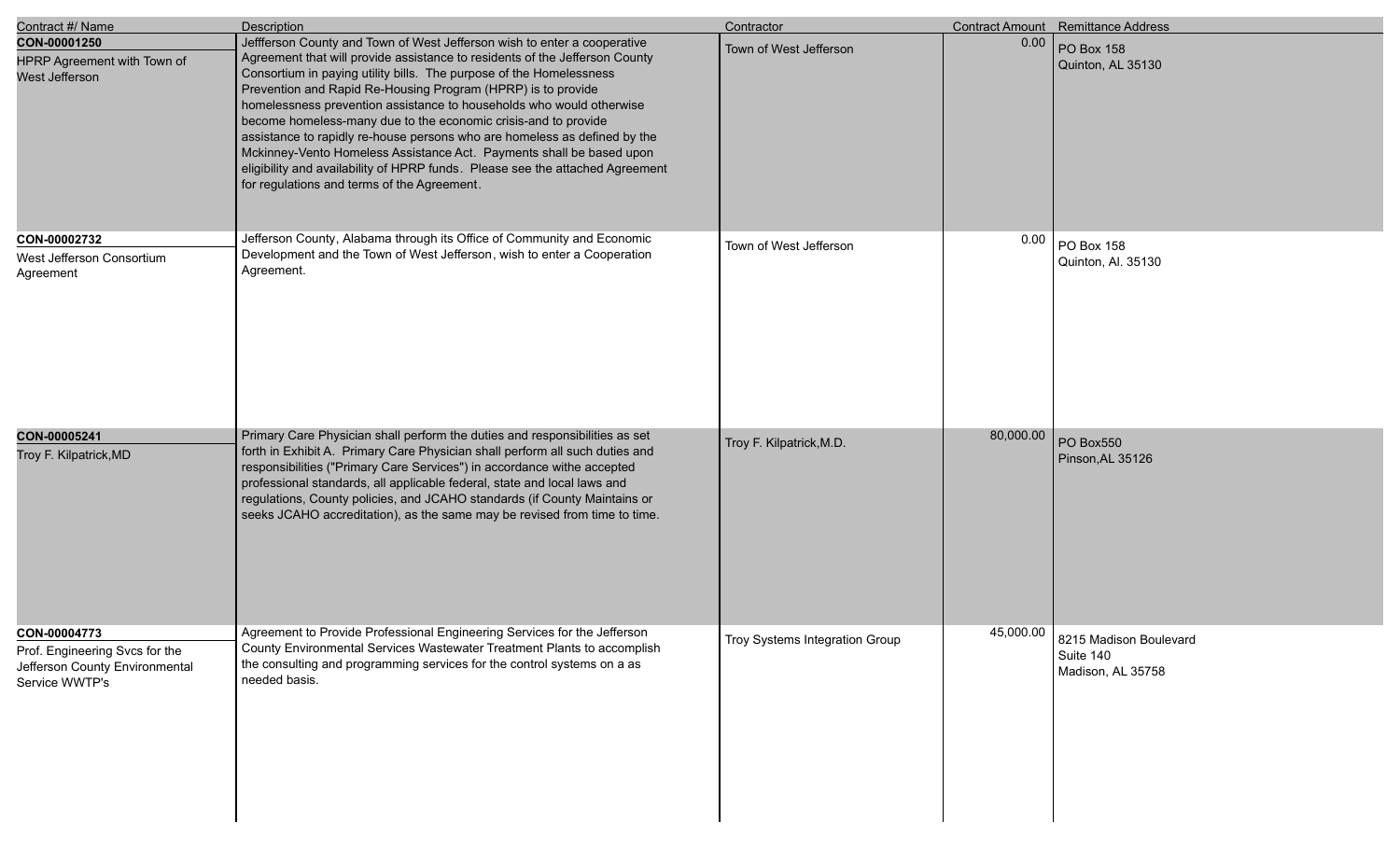| Contract #/ Name                                                              | <b>Description</b>                                                                                                                                                                                                                                                                                                                                                                                                                                                                                                                                                                 | Contractor                             |           | Contract Amount Remittance Address                                     |
|-------------------------------------------------------------------------------|------------------------------------------------------------------------------------------------------------------------------------------------------------------------------------------------------------------------------------------------------------------------------------------------------------------------------------------------------------------------------------------------------------------------------------------------------------------------------------------------------------------------------------------------------------------------------------|----------------------------------------|-----------|------------------------------------------------------------------------|
| CON-00005206<br>Truven Health Analytics Inc.                                  | Truven Health Analytics sells a subscription service to an internet based<br>Health Care Information database knose as MicroMedex. Cooper Green<br>desires to use this database for diagnostic and treatment decision support<br>reasons. The Joint Commission on accreditation requires that we have<br>access to a health care information database for accreditation. This database<br>is used for required patient education purposes. MicroMedex is used by<br>Physicians, Nurses, Pharmacists, Radiology, Physical Therapists, Laboratory<br>and all other clinic personnel. | Truven Health Analytics Inc.           | 14,988.00 | 6200 Syracuse Way<br>Greenwood Village, Colorado<br>80111              |
| CON-00002967<br>Alabama Cooperative Extension<br>System                       | JCC & TCNP agree to maintain a cooperative working relationshiip to<br>promote stormwater pollution prevention.                                                                                                                                                                                                                                                                                                                                                                                                                                                                    | <b>Turkey Creek Nature Preserve</b>    | 0.00      | 900 Arkadelphia Road<br>Birmingham, AL 35254                           |
| CON-00005740<br><b>SOFTWARE LICENSING</b><br>AGREEMENT/TUSCALOOSA             | SOFTWARE LICENSING AGREEMENT FOR THE PURPOSE OF<br>MANAGING VEHICLE LICENSE TAG REGISTRATION AND RENEWAL.                                                                                                                                                                                                                                                                                                                                                                                                                                                                          | TUSCALOOSA COUNTY,<br><b>ALABAMA</b>   | 1.00      | TUSCALOOSA COUNTY, AL<br>714 GREENSBORO AVENUE<br>TUSCALOOSA, AL 35401 |
| CON-00005401<br><b>Hotel Accommodation Contract</b><br>with Tutwiler - FY2014 | The purpose of this contract is to secure hotel accommdations and services<br>for individuals travling to Birmingham to provide work for the Personnel<br>Board's assessment process.                                                                                                                                                                                                                                                                                                                                                                                              | Tutwiler Hotel Hampton Inn &<br>Suites |           | 120,000.00 2021 Park Place<br>Birmingham, AL 35203                     |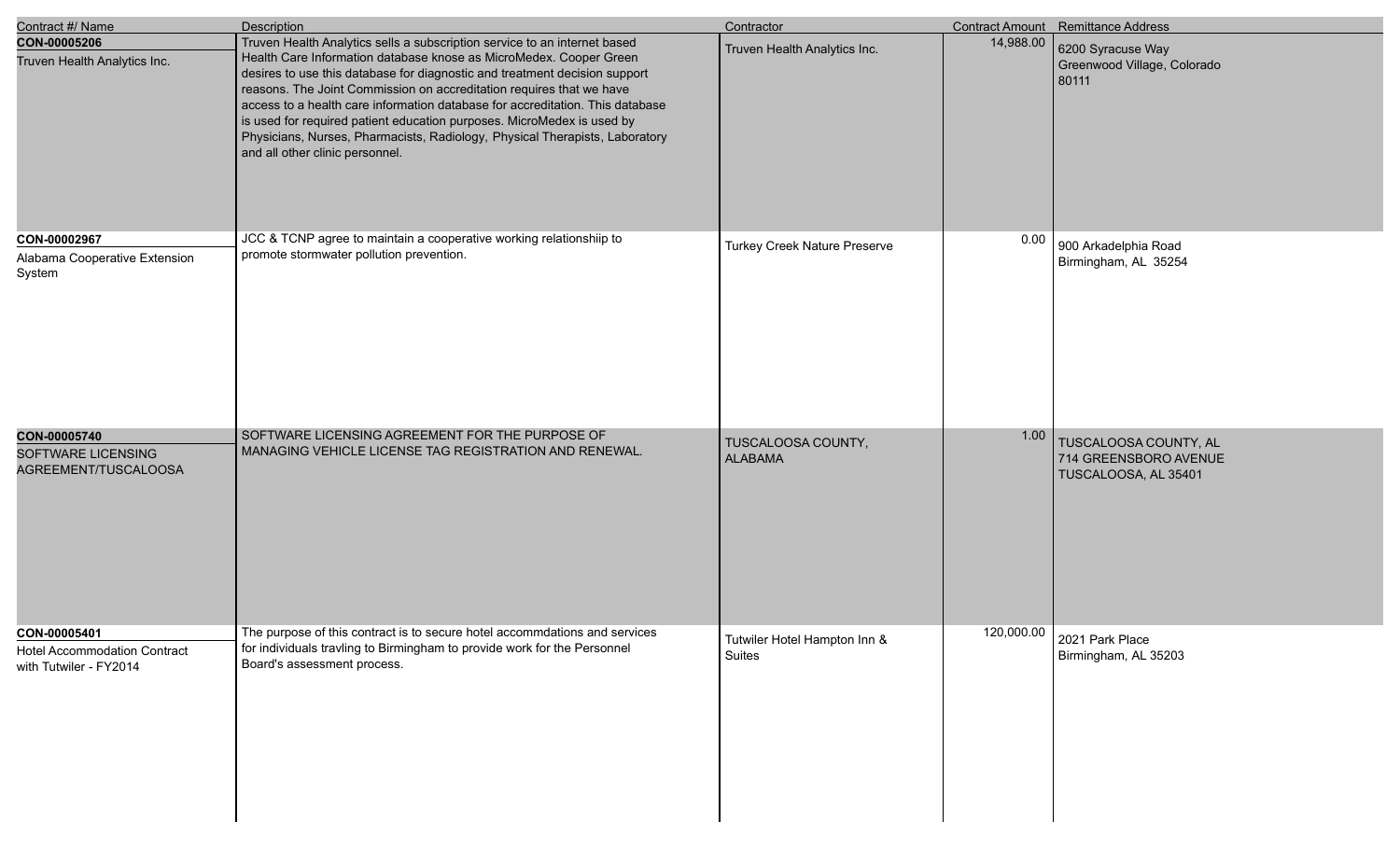| Contract #/ Name                                                         | <b>Description</b>                                                                                                                                                                                                                                                                                                                                                     | Contractor                              |              | Contract Amount Remittance Address                                                                                                                      |
|--------------------------------------------------------------------------|------------------------------------------------------------------------------------------------------------------------------------------------------------------------------------------------------------------------------------------------------------------------------------------------------------------------------------------------------------------------|-----------------------------------------|--------------|---------------------------------------------------------------------------------------------------------------------------------------------------------|
| CON-00004839<br>EPA Grant Agreement: City of<br>Brighton, AL (#00D05712) | Grant award for an EPA project in Brighton, Alabama. The project will replace<br>undersized water lines in four different areas in the City of Brighton.                                                                                                                                                                                                               | U. S Environmental Protection<br>Agency | 473,879.00   | 61 Forsyth Street<br>Atlanta, GA 30303                                                                                                                  |
| CON-00001729<br><b>CDBG Program Agreement</b>                            | Jefferson County Office of Community and Economic Development and the<br>US Department of Housing and Urban Development, wish to enter an<br>Agreement in the amount of \$2,219,874.00 for the 2010 Community<br>Development Block Grant Program.<br>Grant number B-10-UC-01-0001.                                                                                     | U. S. Department of HUD                 | 2,219,874.00 | US Dept. of HUD<br>Medical Forum Building, Ste. 900<br>950 - 22nd Street North<br><b>CPD Division</b><br>Birmingham, AL 35203-5301                      |
| CON-00001728<br>Stewart B. McKinney Homeless<br>Asst. Act                | Jefferson County Office of Community and Economic Development and the<br>US Department of Housing and Urban Development, wish to enter an<br>Agreement in the amount of \$90,320.00 for the 2010 Emergency Shelter<br>Grant Program Grant: S-10-UC-01-0006.                                                                                                            | U.S. Department of HUD                  | 90,320.00    | U.S. Dept. of HUD<br><b>CPD Division</b><br>Medical Forum Building, Ste. 900<br>950 - 22nd Street North<br>Birmingham, Al. 35203-5301<br>Birmingham, AL |
| CON-00005710<br>U.S. Geological Survey                                   | Joint Funding Agreement covering the period from October 1, 2013 to<br>September 30, 2014 to continue the operation of ten continuous record<br>stream flow gaging stations with data collection platforms in Jefferson County,<br>which include the water quality monitoring of temperature, specific<br>conductance, and disolved oxygen at seven of those stations. | U.S. Department of the Interior         | 132,700.00   | Alabama Water Science Center<br>75 TechnaCenter Drive<br>Montogmery, AL 36117                                                                           |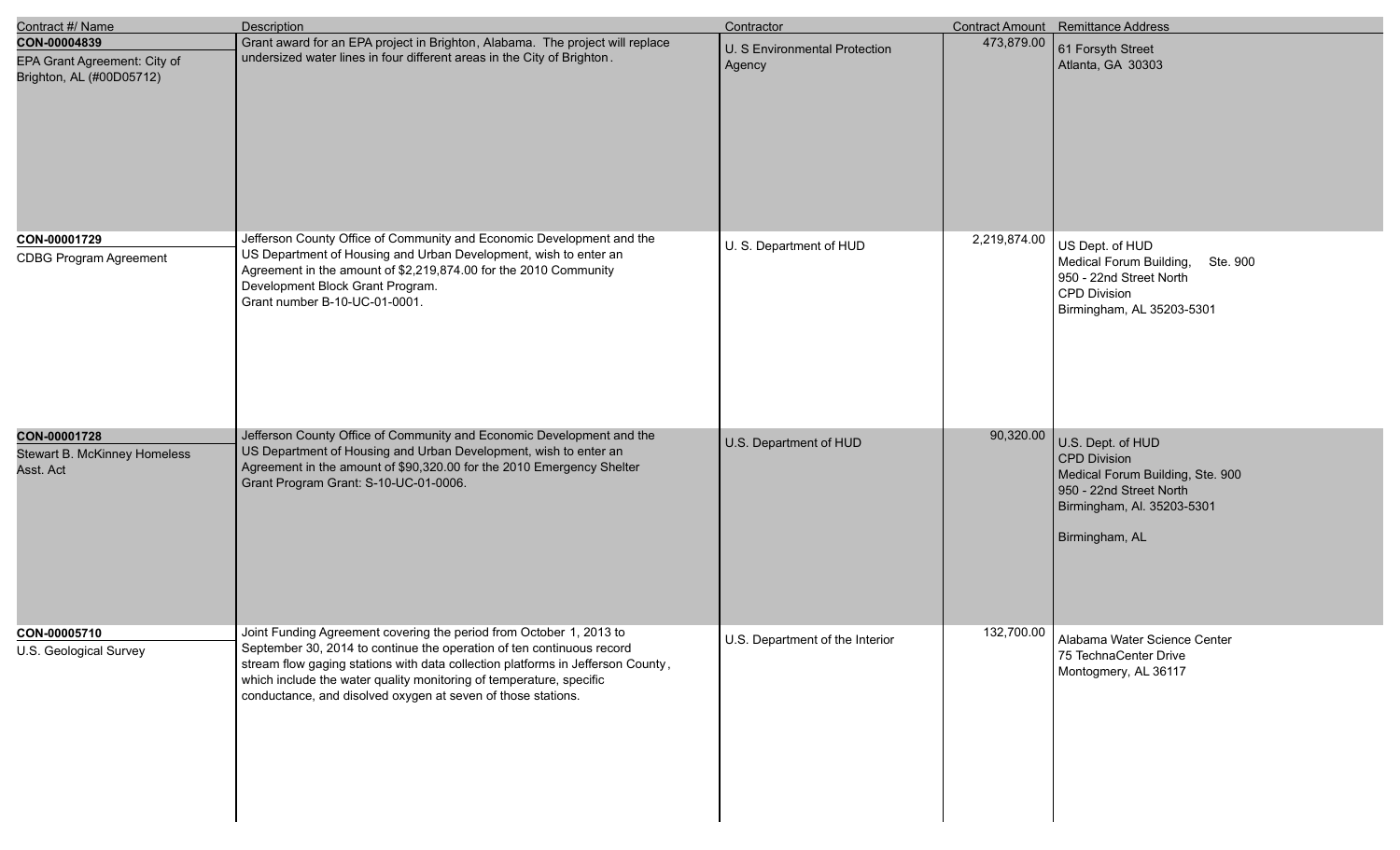| Contract #/ Name                                                                     | <b>Description</b>                                                                                                                                                                         | Contractor                                  |              | Contract Amount Remittance Address                                                                                                           |
|--------------------------------------------------------------------------------------|--------------------------------------------------------------------------------------------------------------------------------------------------------------------------------------------|---------------------------------------------|--------------|----------------------------------------------------------------------------------------------------------------------------------------------|
| CON-00005866<br><b>Community Development Block</b><br><b>Grant Disaster Recovery</b> | Grant agreement for Disaster Relief appropriation.                                                                                                                                         | U.S. Dept of Housing & Urban<br>Development | 5,073,652.00 | 950 22nd Street, North<br>Suite 900<br>Birmingham, AL 35203                                                                                  |
| CON-00003919<br><b>Byrne Justice Assistance Grant</b><br>2012                        | Bureau of Justice grant; total grant amount paid to the City, with County's<br>allocated portion due from the City; grant administered by the County<br>allocated to the Sheriff's Office. | U.S. Dept of Justice/City of<br>Birmingham  | 130,777.00   | Office of the Mayor<br>Grants Management and Adminstration<br>City of Birmingham - Room 220<br>710 North 20th Street<br>Birmingham, AL 35203 |
| CON-00005342<br><b>Byrne Justice Assistance Grant</b><br>2013                        | Bureau of Justice grant; total grant amount paid to the City, with County's<br>allocated portion due from the City; grant administered by the County<br>allocated to the Sheriff's Office  | U.S. Dept of Justice/City of<br>Birmingham  | 95,816.00    | Office of the Mayor Grants Management and<br>Administration City of Birmingham - Room 220 710<br>North 20th Birmingham, AL 35203             |
| CON-00005636<br><b>UAB Electronic Monitoring</b><br>Renewal FY14                     | Provides management and staffing of the electronic monitoring program for<br>Family Court clients                                                                                          | <b>UAB Board of Trustees</b>                | 331,140.00   | 401 Beacon Parkway West Birmingham, AL<br>35209-3105                                                                                         |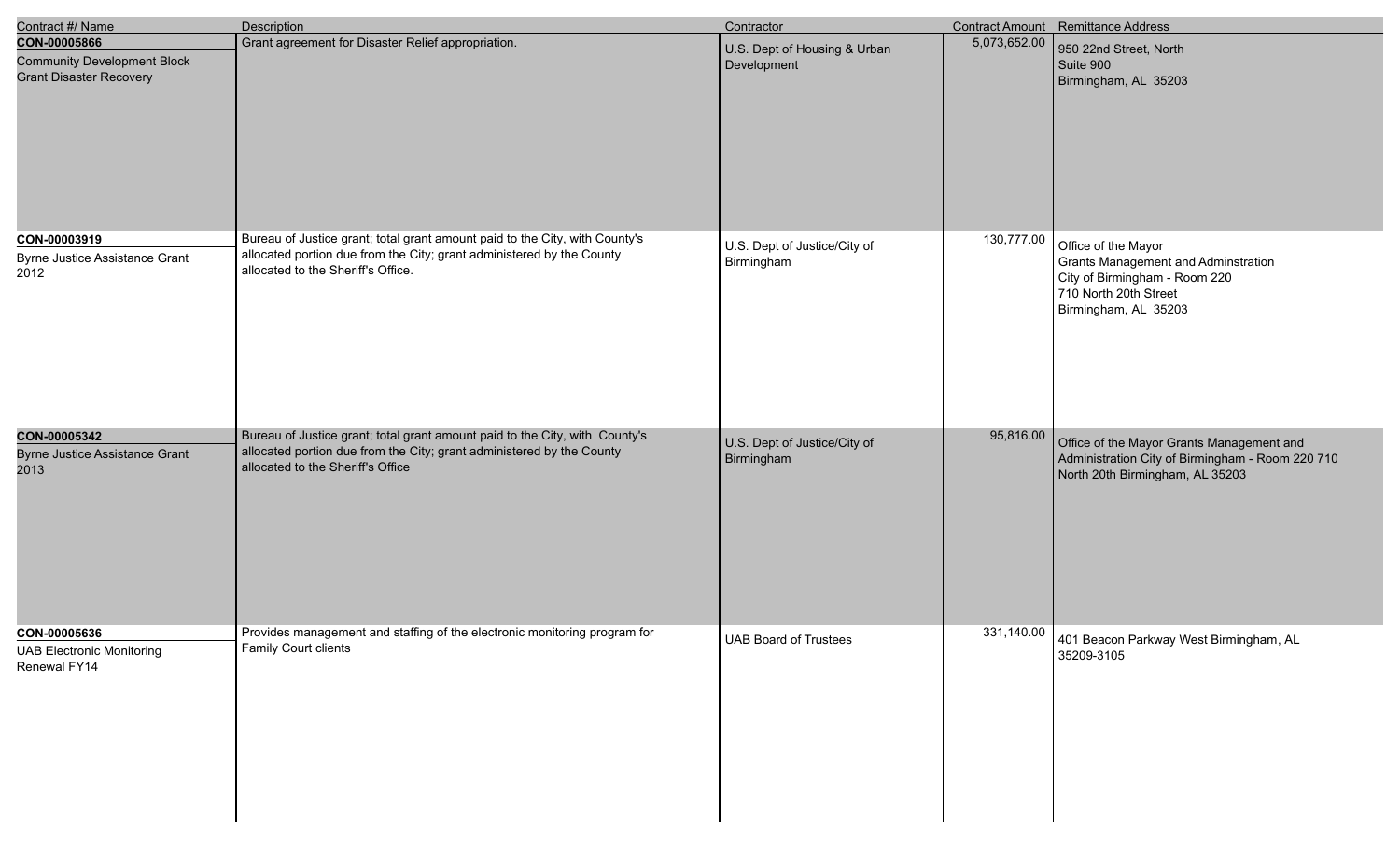| Contract #/ Name                                                              | Description                                                                                                                                                                                                                                                                          | Contractor                         |            | Contract Amount Remittance Address                                                                             |
|-------------------------------------------------------------------------------|--------------------------------------------------------------------------------------------------------------------------------------------------------------------------------------------------------------------------------------------------------------------------------------|------------------------------------|------------|----------------------------------------------------------------------------------------------------------------|
| CON-00005637<br><b>UAB Adolescent Substance Abuse</b><br>Program Renewal FY14 | provides adolescent substance abuse services to Family Court clients, 100%<br>grant funded through Alabama Dept. of Youth Services Grant                                                                                                                                             | <b>UAB Board of Trustees</b>       | 255,946.00 | 401 Beacon Parkway West Birmingham, AL<br>35209-3105                                                           |
| CON-00005638<br><b>UAB Adolescent Mentoring</b><br>Program Renewal FY14       | Provide management and staffing for the Adolescent Mentoring Program for<br>Family Court. 100% grant funded by AL Dept of Youth Services.                                                                                                                                            | <b>UAB Board of Trustees</b>       | 120,131.00 | 401 Beacon Pkwy West Birmingham, AL<br>35209-3105                                                              |
| CON-00005079<br>Pathology Fellowship Services                                 | UAB Forensic Pathology Fellow to perform at least 250 autopsies in a year of<br>approved training. UAB to furnish a Pathology Fellowship to the Jefferson<br>County Coroner/Medical Office as a part of the continum of the educational<br>process begun during pathology residence. | <b>UAB Department of Pathology</b> | 56,121.00  | <b>UAB Dept of Pathology</b><br>JNWB Building, Suite 404<br>1530 3rd Avenue South<br>Birmingham, Alabama 35294 |
| CON-00005524<br><b>UAB Annual House Staff</b><br>Agreement                    | Annual House Staff agreement for FY2013 training of UAB Health System<br>residents at Cooper Green Mercy Health Services.                                                                                                                                                            | <b>UAB Health System</b>           | 282,572.91 | J136 Jefferson Tower<br>625 19th Street South<br>Birmingham, AL 35249-6805                                     |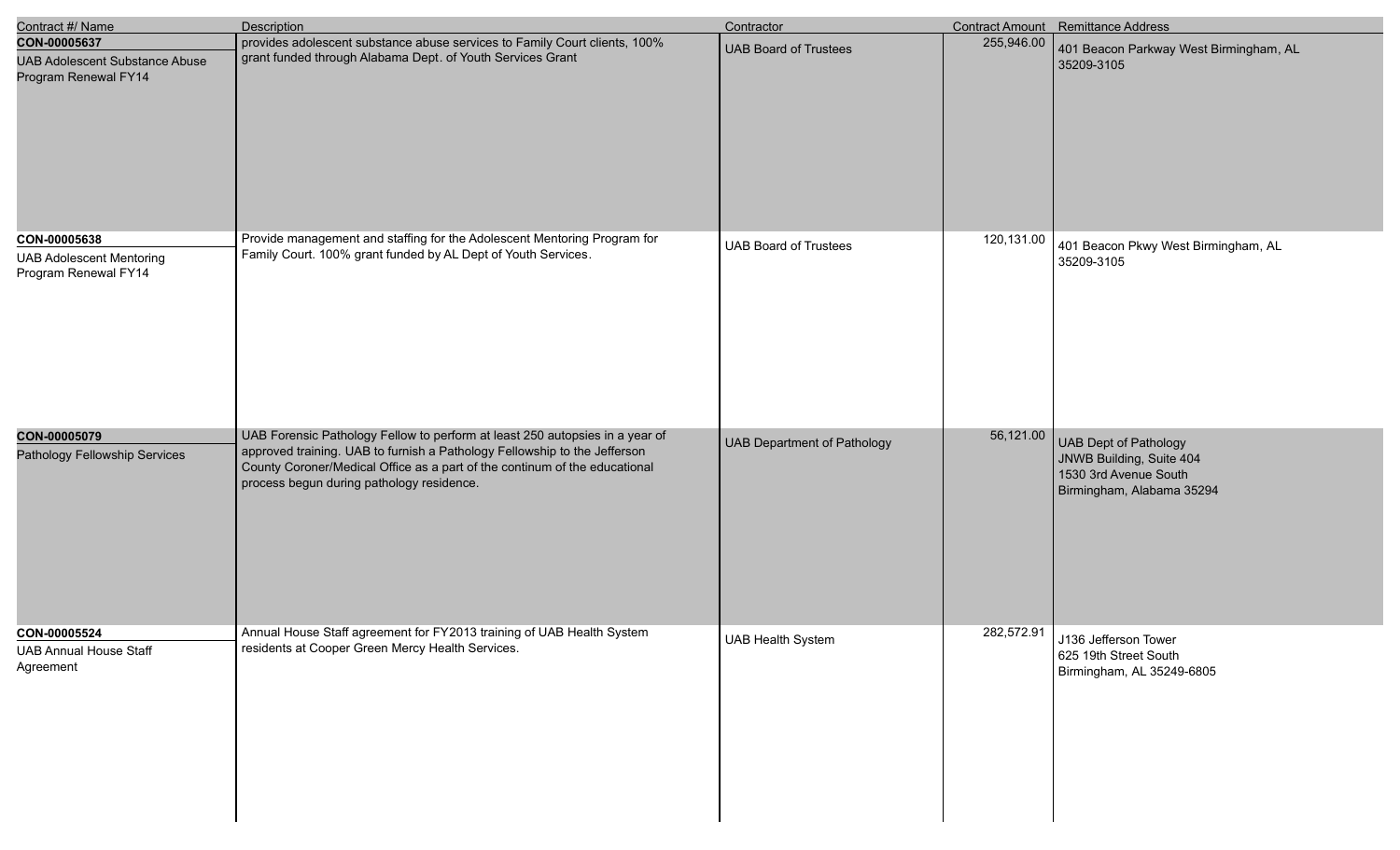| Contract #/ Name                                                                      | Description                                                                                                                                                                                                                                                                                                                                                                                                                                                                                                                                                                                                                                                                                                                                        | Contractor                                        |              | Contract Amount Remittance Address                                                                                                        |
|---------------------------------------------------------------------------------------|----------------------------------------------------------------------------------------------------------------------------------------------------------------------------------------------------------------------------------------------------------------------------------------------------------------------------------------------------------------------------------------------------------------------------------------------------------------------------------------------------------------------------------------------------------------------------------------------------------------------------------------------------------------------------------------------------------------------------------------------------|---------------------------------------------------|--------------|-------------------------------------------------------------------------------------------------------------------------------------------|
| CON-00005239<br><b>UAB Graduate Medical Education</b><br><b>House Staff Agreement</b> | The University of Alabama Hospital will furnish approximately 3.5 full-time<br>equivalent (FTE) house staff physicians for Cooper Green Mercy Health<br>Services in the specialties listed below for the period beginning July 1, 2013<br>through 6/30/2014. The University Hospital will bill Cooper Green Mercy<br>Health Services on a monthly basis. Reimbursement will be made within<br>thirty days for the entire cost of the University Hospital, following receipt and<br>verification of the detailed billing of residents by postgraduate year of and total<br>charge per resident. The Basic Annual Cost listed above may be increased<br>or decreased during the term of the Agreement to reflect changes in the<br>detailed charges. | <b>UAB Medical Education House</b><br>Staff Agree | 282,572.91   | N/A                                                                                                                                       |
| CON-00005814<br><b>UAB School of Nursing</b>                                          | The purpose of this agreement shall be to establish an affiliation between the<br>University of Alabama School of Nursing and Jefferson County Commission<br>of Alabama d/b/a Cooper Green Mercy Health Services to provide clinical<br>education for graduates and undergraduate nursing students.                                                                                                                                                                                                                                                                                                                                                                                                                                                | <b>UAB School of Nursing</b>                      | 0.00         | Linda Cunningham<br>University of Alabama at Birmingham School of<br>Nursing<br>1530 3rd Avenue South NB 443<br>Birmingham, AL 35294-1210 |
| CON-00005522<br><b>UASOM</b>                                                          | To provide postdoctoral (graduate) medical education in the medical<br>specialties as set forth in Program Letter of Agreement, attached hereto and<br>incorporated herein, in a residency training program as defined by the<br>Accreditation Council for Graduate Medical Education (ACGME).                                                                                                                                                                                                                                                                                                                                                                                                                                                     | <b>UASOM</b>                                      | 0.00         | N/A                                                                                                                                       |
| CON-00002522<br>Unisys Mainframe Replacement                                          | Unisys will supply to Jefferson County a new Libra 450 100MIPS mainframe,<br>a Libra 40 40MIPS development box and a EMC VNX5700 disk storage<br>device; Maintenance services; software license and subscription plan for 60<br>month term                                                                                                                                                                                                                                                                                                                                                                                                                                                                                                         | Unisys Corporation                                | 1,351,888.60 | 11720 Plaza America Drive<br>Tower 3, Mailstop 13-537<br>Reston, VA 20190                                                                 |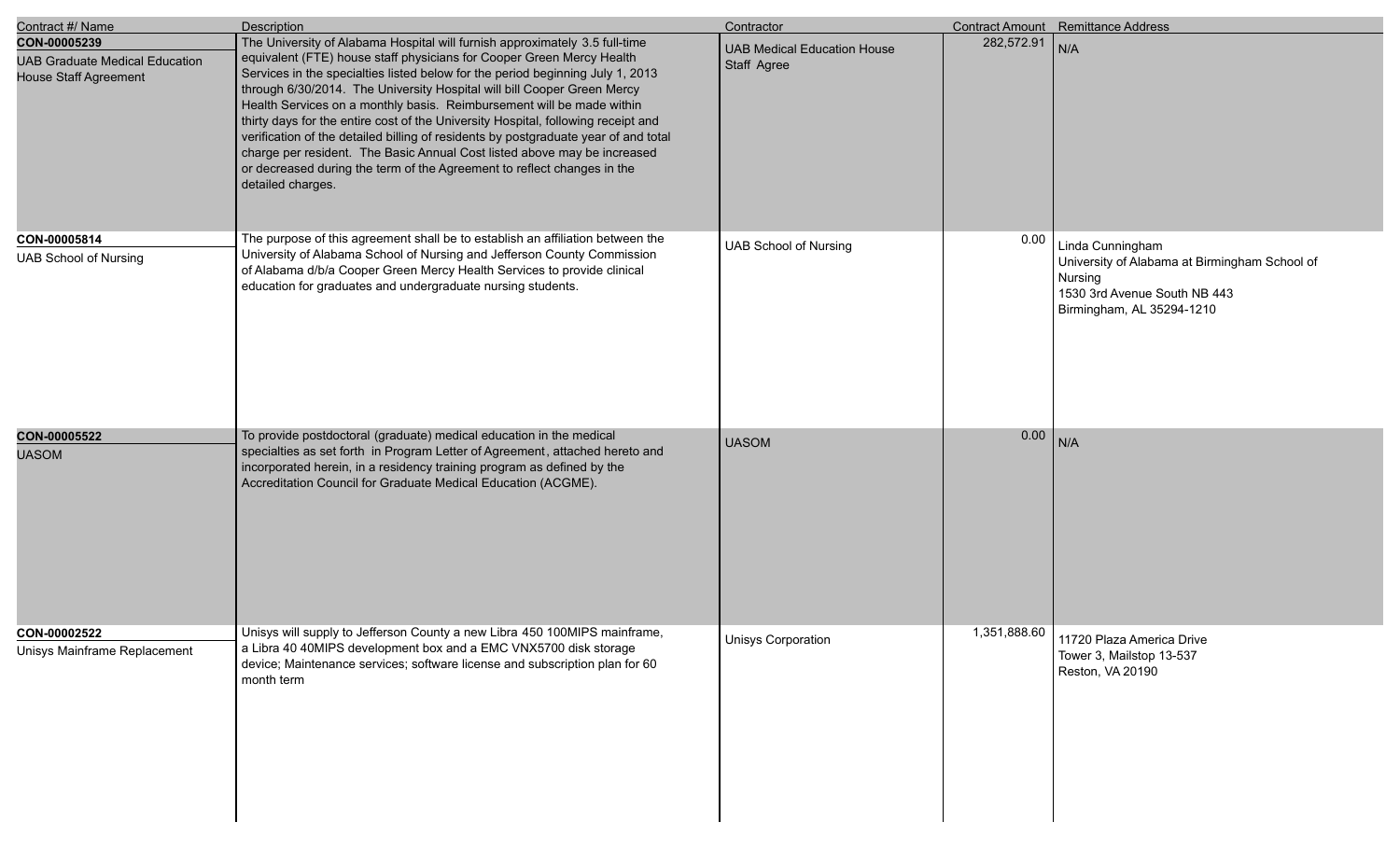| Contract #/ Name                                                                                      | Description                                                                                                                                                                                                                                                       | Contractor                               |              | Contract Amount Remittance Address                                                                                      |
|-------------------------------------------------------------------------------------------------------|-------------------------------------------------------------------------------------------------------------------------------------------------------------------------------------------------------------------------------------------------------------------|------------------------------------------|--------------|-------------------------------------------------------------------------------------------------------------------------|
| CON-00005321<br>United Way of Central Yo<br>3-4-30-63-34, Dislo<br>3-6-30-63-34, Adt 3-1-30-63-34     | Supportive Services Adult \$686,923, Dislocated \$196,269,YO \$98,136 Total<br>Amount \$981,328. Agreement shall be effective from 7/1/2013 through<br>6/30/2014. Amount paid depends on the number of participants trained. 30<br>day Cancellation in agreement. | UNited Way of Central Alabama,<br>Inc    | 981,328.00   | 3600 8th Avenue South<br>Birmingham, 35232-0189<br>P.o. Box 320189                                                      |
| CON-00005609<br><b>UAB Physician Services</b>                                                         | To provide medical services by qualified physicians and nurses to residents of<br>the Jeff. Co Youth Detention Center                                                                                                                                             | Univ of Ala. Health Svcs<br>Foundation   | 97,342.08    | University of Ala. Health Services Foundation, Dept.<br>of Pediatrics 1600 7th Ave. So ACC 606,<br>Birmingham, Al 35233 |
| CON-00005748<br>Board of Trustees of the University<br>of Alabama Hospitals and<br><b>Foundations</b> | Hospitals and Foundations shall provide Covered Services to Inmates                                                                                                                                                                                               | Univ of Alabama<br>Hospitals/Foundations | 3,500,000.00 | 500 22nd Street South<br>Ste 500<br>Birmingham, AL 35233                                                                |
| CON-00005941<br>University of Alabama                                                                 | To enter into contract for service provider to provide education and<br>information to Alzheimer's patients and their caregivers. Contract Period<br>March 1, 2014 - September 30, 2014.                                                                          | University of Alabama at<br>Birmingham   | 62,009.00    | 1720 2nd Avenue South<br>AB 1170<br>Birmingham, AL                                                                      |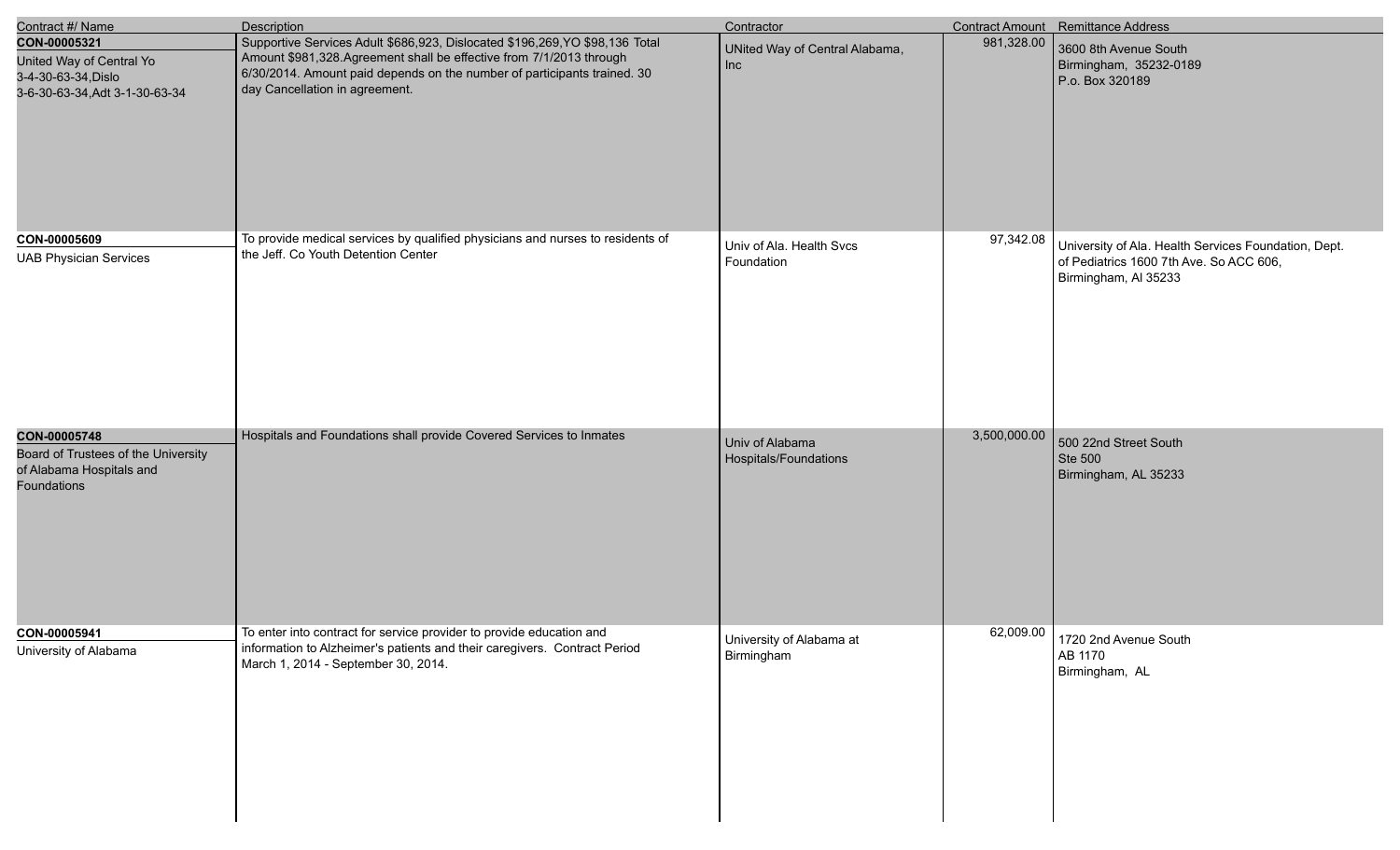| Contract #/ Name                                                                                          | <b>Description</b>                                                                                                                                                                                                                                                                                                                                                                                                                                                                                                          | Contractor                                  |              | Contract Amount Remittance Address                                                                                 |
|-----------------------------------------------------------------------------------------------------------|-----------------------------------------------------------------------------------------------------------------------------------------------------------------------------------------------------------------------------------------------------------------------------------------------------------------------------------------------------------------------------------------------------------------------------------------------------------------------------------------------------------------------------|---------------------------------------------|--------------|--------------------------------------------------------------------------------------------------------------------|
| CON-00004800<br>University of Alabama Health<br>Service Foundation, P.C.                                  | To provide Podiatry Services two (2) half clinic days per week for a total of<br>four (4) hours per sessionor eight (8) hours per week.                                                                                                                                                                                                                                                                                                                                                                                     | University OF ALabama Health<br>Service Fo  | 19,065.00    | University of Alabama Health Service Foundation,<br>P.C. 500 22nd Street South, Suite 504,<br>Birmingham, AL 35233 |
| CON-00001730<br><b>HOME Agreement</b>                                                                     | Jefferson County Office of Community and Economic Development and the<br>US Department of Housing and Urban Development, wish to enter an<br>Agreement in the amount of \$1,029,858.00 under the authority of the HOME<br>Investment Partnerships Act.                                                                                                                                                                                                                                                                      | US Dept of Housing and Urban<br>Development | 1,029,858.00 | U. S. Dept. of HUD<br>CPD Division<br>Birmingham, AL                                                               |
| CON-00002016<br><b>HOME Investment Partnership</b><br><b>Grant Agreement</b><br>M-10-UC-01-0202 Amendment | The purpose of this Amendment #1 (Original Agreement approved by the<br>Commission on 10/26/10, MB 160, PG 565) is to include award terms in the<br>Agreement as required by the United States Office of Managment and Budget<br>(OMB). The award terms set forth uniform requirements concerning the Duns<br>and Bradstreet Data Universal Numbering (DUNS), the Central Contractor<br>Registration (CCR) database and the Federal Funding Accountability and<br>Transparency Act. No other changes are made at this time. | US Dept. of Housing and Urban<br>Dev.       | 0.00         | US Dept. of HUD CPD Division<br>Birmingham, Al.                                                                    |
| CON-00002017<br><b>CDBG Grant Agreement</b><br>B-10-UC-01-0001 Amendment                                  | The purpose of this Amendment #1 (Original Agreement approved by the<br>Commission on 10/26/10, MB 160, PG 565) is to include award terms in the<br>Agreement as required by the United States Office of Managment and Budget<br>(OMB). The award terms set forth uniform requirements concerning the Duns<br>and Bradstreet Data Universal Numbering (DUNS), the Central Contractor<br>Registration (CCR) database and the Federal Funding Accountability and<br>Transparency Act. No other changes are made at this time. | US Dept. of Housing and Urban<br>Dev.       | $0.00$       | US Dept. of HUD CPD Div.<br>Birmingham, Al.                                                                        |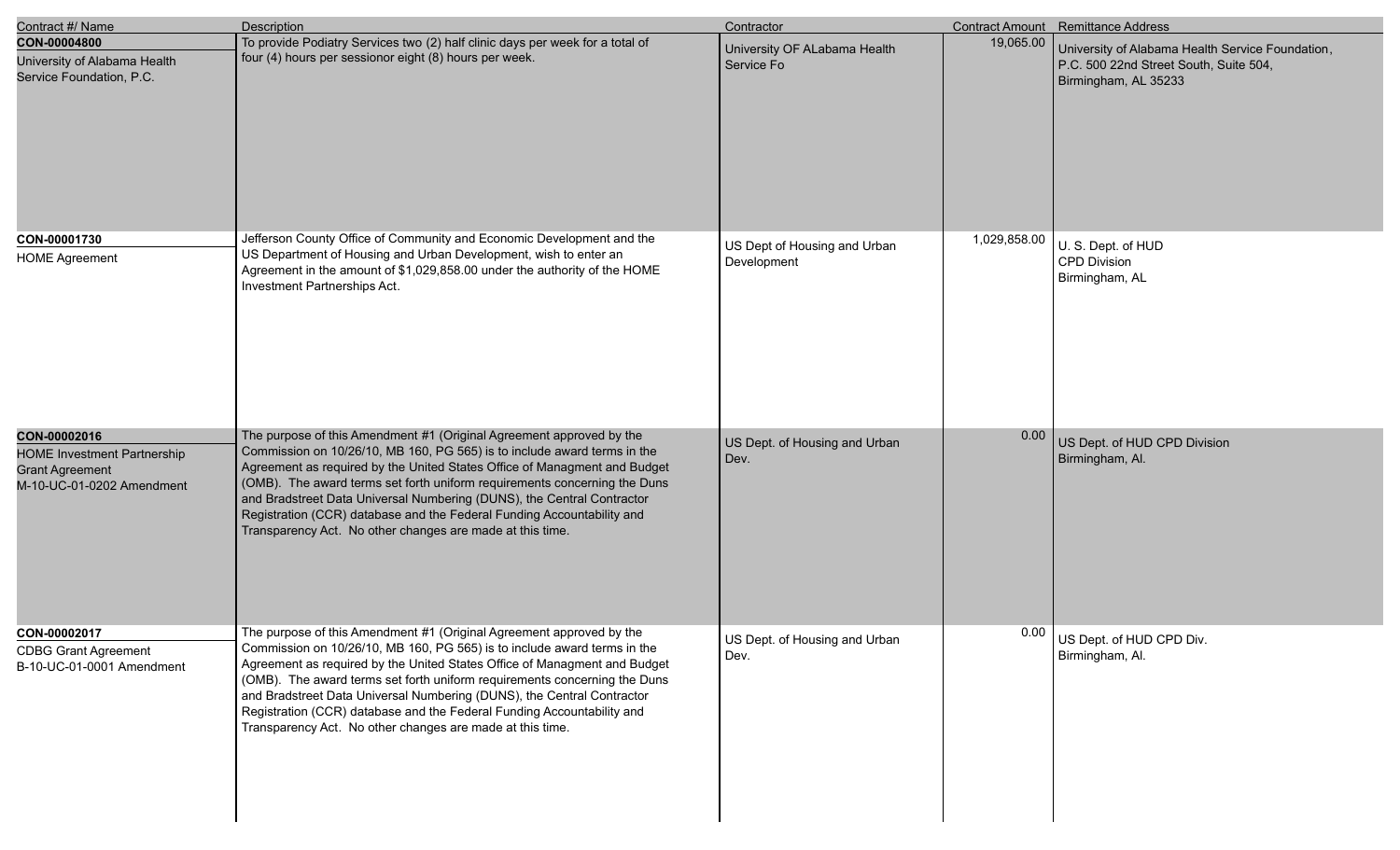| Contract #/ Name                                                                      | <b>Description</b>                                                                                                                                                                                                                                                                                 | Contractor                      |            | Contract Amount Remittance Address                                  |
|---------------------------------------------------------------------------------------|----------------------------------------------------------------------------------------------------------------------------------------------------------------------------------------------------------------------------------------------------------------------------------------------------|---------------------------------|------------|---------------------------------------------------------------------|
| CON-00003437<br>2012 Quitclaim to Utilities Bd of<br>Trussville                       | Quitclaim of 20' X 200' strip of Jeffco property to Utilities Board of the City of<br>Trussville                                                                                                                                                                                                   | Utilities Board of Trussville   | 500.00     | 127 Main Street<br>P.O. Box 819<br>Trussville, AL 35173             |
| CON-00003507<br>Morgan Road - Sale of mobile<br>home 1                                | Bill of Sale for 1973 mobile home at 3360 Morgan Road, Bessemer, AL<br>35022                                                                                                                                                                                                                       | Vicki Wells Rhodes (buyer)      | 500.00     | 3400 Timber Line Ct. apt 906 Hoover, Al 35216                       |
| CON-00004917<br>Valley Creek WWTP Anaerobic<br>Digester Clean-Out & Solid<br>Disposal | Change Order #1 increases the contract amount for additional cleaning of<br>the anaerobic digester at the Valley Creek Wastewater Teatment Plant and<br>the assocated solids disposal.                                                                                                             | Video Industrial Services, Inc. | 806,640.00 | 113 Seridan Road<br>Birmingham, Alabama 35214-4671                  |
| CON-00005280<br>Virginia College LLC Adult<br>Agreement 3-1-30-24-13                  | ITA Adult Worker Agreement for Occupational Training for WIA Participants.<br>Theis agreement shall be effective 7/1/2013 through June 30, 2014. Training<br>cost range from \$15,616 to \$38,172 for each Particiipant. Amount depends<br>on the number of students trained. 30 day cancellation. | Virginia College LLC            |            | $0.00$ 3660 Grand View Parkway Ste 300<br>Birmingham, Alabama 35243 |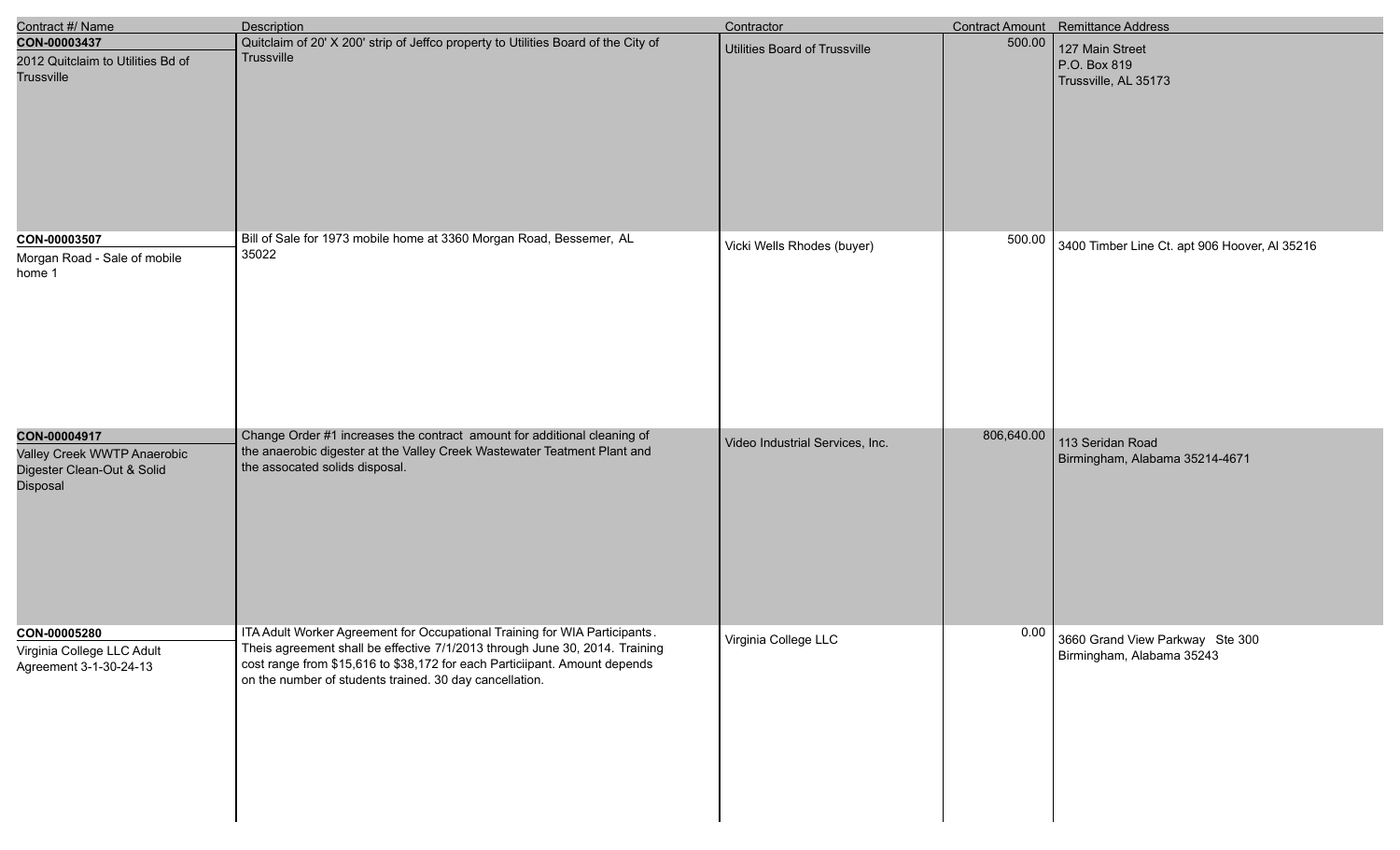| Contract #/ Name                                                          | <b>Description</b>                                                                                                                                                                                                                                                                     | Contractor                             |            | Contract Amount Remittance Address                                    |
|---------------------------------------------------------------------------|----------------------------------------------------------------------------------------------------------------------------------------------------------------------------------------------------------------------------------------------------------------------------------------|----------------------------------------|------------|-----------------------------------------------------------------------|
| CON-00005281<br>Virginia College LLC                                      | ITA Dislocated Worker Agreement for Occupational Training for WIA<br>Participants. This agreement shall be effective from 7/1/2013 through<br>6/30/2014. Training cost range from \$15,616. to \$38,172. Amount paid<br>depnds on the number of students trained. 30 day cancellation. | Virginia College LLC                   | 0.00       | 3660 Grandview Parkway<br><b>Ste 300</b><br>Birmingham, Alabama 35243 |
| CON-00005282<br>Virginia College LLC Dislocated<br>Agreement 3-6-30-24-13 | ITA for Dislocated Worker Agreement for occupational training for WIA<br>Participants. Thsi agreement shall be effective from 7/1/2013 through<br>6/30/2014. 30 day cancellation clause.                                                                                               | Virginia College LLC                   | 0.00       | 3660 Grandview Parkway<br>Ste 300<br>Birmingham, Alabama 35243        |
| CON-00002665<br><b>Groundskeeping Services</b>                            | Amendment No. 2 to the contract for Grounskeeping Services for Leeds,<br>Trussville, Turkey Creek, Warrior, Cahaba River, Five Mile Creek and Valley<br>Creek WWTP's.                                                                                                                  | Vision Landscapes, Inc.                | 406,917.24 | PO Box 101324 Irondale, AL 35210                                      |
| CON-00005027<br>2013 Hartwood Apt sanitary sewer<br>quitclaim to Wal Mart | quitclaim of abandoned sanitary sewer easement. New easement has been<br>conveyed to Jefferson County and the sewer line has been relocated at Wal<br>Mart's expense.                                                                                                                  | Wal Mart Real Estate Business<br>Trust |            | $0.00$ P.O. Box 8050<br>Bentonville, AR 72716-0550                    |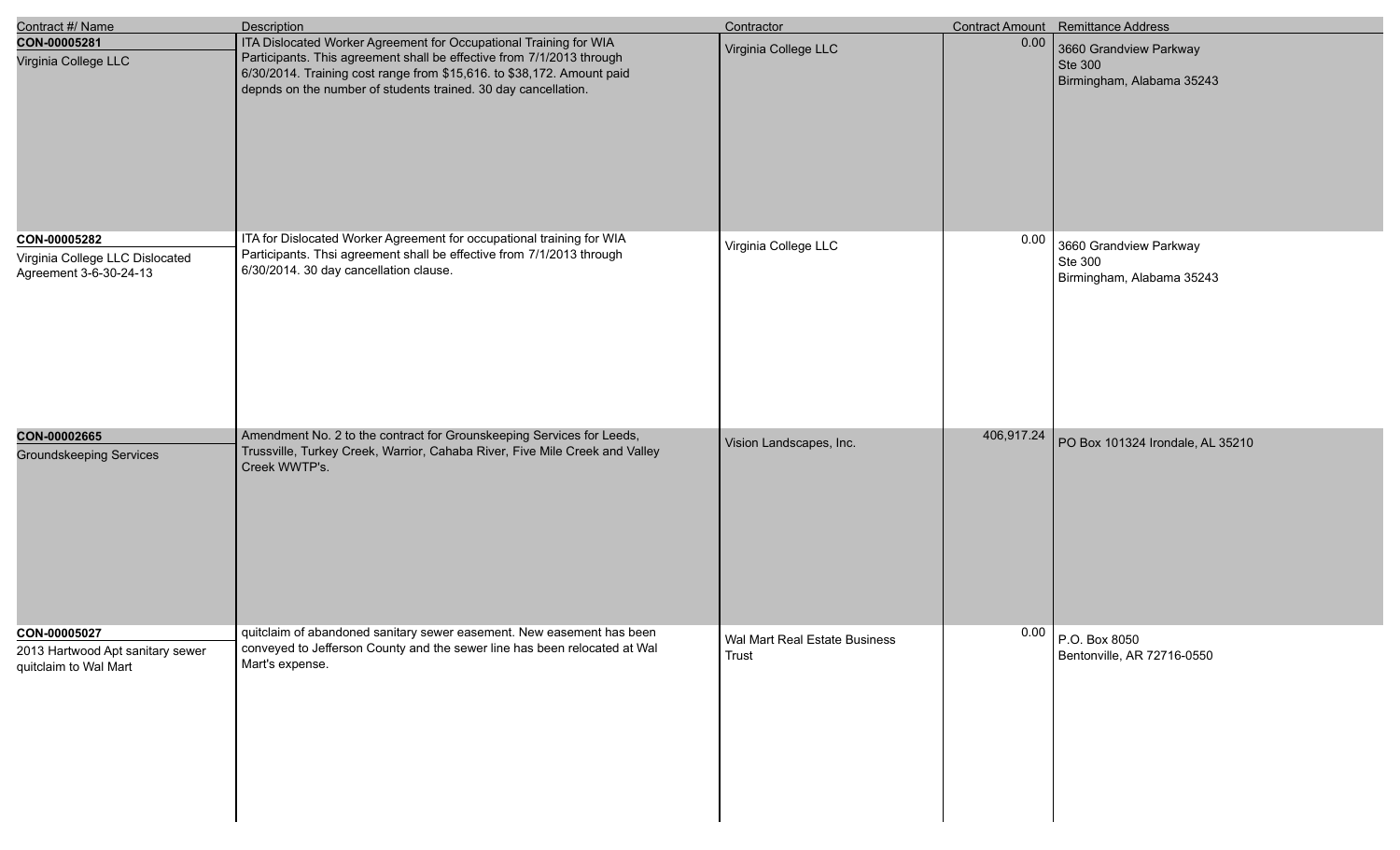| Contract #/ Name                             | <b>Description</b>                                                                                                                                                                                                                                                                                                            | Contractor                                 |            | Contract Amount Remittance Address      |
|----------------------------------------------|-------------------------------------------------------------------------------------------------------------------------------------------------------------------------------------------------------------------------------------------------------------------------------------------------------------------------------|--------------------------------------------|------------|-----------------------------------------|
| CON-00005375<br>PACA MEMBERSHIP              | REVENUE AGREEMENT. PURCHASING ASSOCIATION OF CENTRAL<br>ALABAMA (PACA) AGREEMENT WITH WALKER COUNTY BOARD OF<br>EDUCATION TO ESTABLISH MEMBERSHIP. PACA MEMBERS MAY<br>PURCHASE FROM PACA DESIGNATED CONTRACTS ON AN "AS<br>NEEDED" BASIS. PACA MEMBERS ARE FISCALLY AND LOGISTICALLY<br>RESPONSIBLE FOR THEIR OWN PURCHASES. | WALKER COUNTY BOARD OF<br><b>EDUCATION</b> | 2,101.00   | 1710 ALABAMA AVENUE<br>JASPER, AL 35501 |
| CON-00003675<br>Warehouse Equipment & Supply | Contract for annual maintenance for Overhead Doors for Jefferson County in<br>the amount of \$20,000.00. Contract period is 2/27/2012 - 2/19/2015. No                                                                                                                                                                         | Warehouse Equipment & Supply               | 20,000.00  | 116 West Park Drive                     |
| Co., Inc.                                    | additional funds requested.                                                                                                                                                                                                                                                                                                   | Co., Inc.                                  |            | Birmingham, AL 35211                    |
| CON-00005098                                 | independent audit                                                                                                                                                                                                                                                                                                             | <b>Warren Averett</b>                      | 715,000.00 | 2500 Acton Rd.                          |
| Warren Averett, LLC                          |                                                                                                                                                                                                                                                                                                                               |                                            |            | Bham, Al. 35243                         |
| CON-00005085<br>WARREN AVERETT, LLC          | <b>AUDIT</b>                                                                                                                                                                                                                                                                                                                  | WARREN AVERETT, LLC                        |            | $0.00$ 2500 ACTON ROAD<br>BHAM AL 35243 |
|                                              |                                                                                                                                                                                                                                                                                                                               |                                            |            |                                         |

e<br>V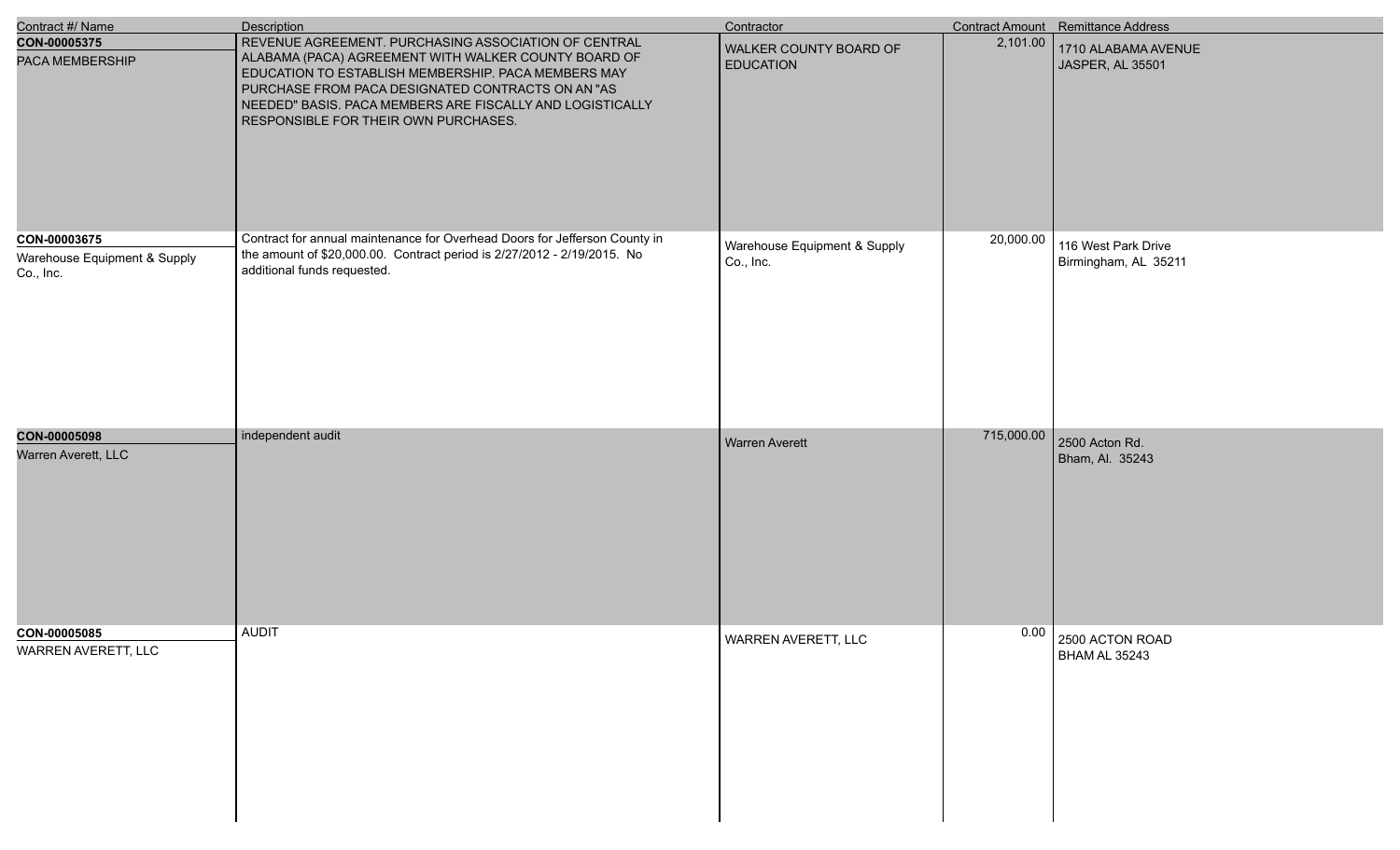| Contract #/ Name                                                              | <b>Description</b>                                                                                                                                                                                                                                                                                                                                                                                                                                                                                                                                                                                                                                                                                                                   | Contractor                                 |           | <b>Contract Amount</b> Remittance Address                                   |
|-------------------------------------------------------------------------------|--------------------------------------------------------------------------------------------------------------------------------------------------------------------------------------------------------------------------------------------------------------------------------------------------------------------------------------------------------------------------------------------------------------------------------------------------------------------------------------------------------------------------------------------------------------------------------------------------------------------------------------------------------------------------------------------------------------------------------------|--------------------------------------------|-----------|-----------------------------------------------------------------------------|
| CON-00004884<br>Audit for FY2012                                              | An audit of the schedule of receipts and disbursements of Education Tax<br>Proceeds for the year ended September 30, 2012 as described in Section<br>16.1 of the Trust Indenture between Jefferson County, Alabama and<br>Southtrust Bank, dated as of December 1, 2004, relating to \$1,050,000<br>Jefferson County, Alabama Limited Obligaton School Warrants Series<br>2004-A, Series 2005-A, and Series 2005-B.                                                                                                                                                                                                                                                                                                                  | Warren, Averett, Kimbrough &<br>Marino LLC | 53,000.00 | 2500 Acton Road<br>Birmingham, AL 35243                                     |
| CON-00001249<br>HPRP Agreement with Warrior<br><b>River Water Authority</b>   | Jeffferson County and Warrior River Water Authority wish to enter a<br>cooperative Agreement that will provide assistance to residents of the<br>Jefferson County Consortium in paying utility bills. The purpose of the<br>Homelessness Prevention and Rapid Re-Housing Program (HPRP) is to<br>provide homelessness prevention assistance to households who would<br>otherwise become homeless-many due to the economic crisis-and to provide<br>assistance to rapidly re-house persons who are homeless as defined by the<br>Mckinney-Vento Homeless Assistance Act. Payments shall be based upon<br>eligibility and availability of HPRP funds. Please see the attached Agreement<br>for regulations and terms of the Agreement. | Warrior River Water Authority              | 0.00      | PO Box 2252<br>Birmingham, AL 35246-0045                                    |
| CON-00002921<br>2011 quitclaim of Chalkville Mt Rd<br>slope and drainage esmt | quitclaim of slope and drainage easement at the site of new Jack's -<br>Right-of-Way and esmts donated for Chalkville Mt Rd in 1990, as per that<br>agreement, Jeffco promised to release the slope and drainage esmt as the<br>properties are developed                                                                                                                                                                                                                                                                                                                                                                                                                                                                             | Warwick Development Co., Inc.              | 0.00      | 325 2nd Street S E<br>Cullman, AL 35055                                     |
| CON-00003826<br>West Group                                                    | Contract with West to provide online legal research.                                                                                                                                                                                                                                                                                                                                                                                                                                                                                                                                                                                                                                                                                 | West Group                                 | 16,836.00 | <b>West Payment Center</b><br>P. O. Box 6292<br>Carol Stream, IL 60197-6292 |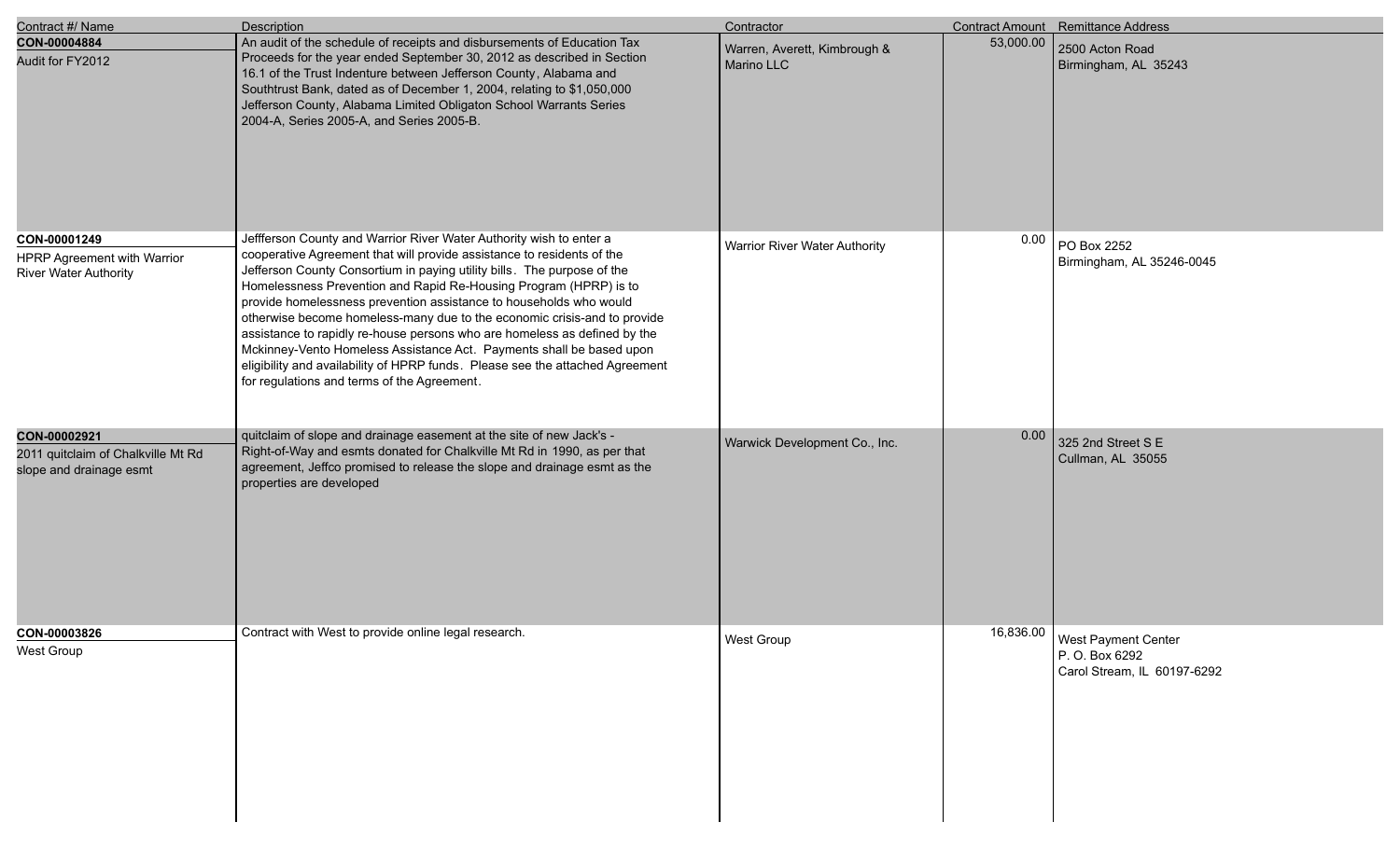| Contract #/ Name                                 | Description                                                                                                                                                                                                                                                                                                                                                                                                      | Contractor                           |           | Contract Amount Remittance Address                                                    |
|--------------------------------------------------|------------------------------------------------------------------------------------------------------------------------------------------------------------------------------------------------------------------------------------------------------------------------------------------------------------------------------------------------------------------------------------------------------------------|--------------------------------------|-----------|---------------------------------------------------------------------------------------|
| CON-00001064<br><b>Western Area YMCA</b>         | To contract with Western YMCA to maintain a senior center to serve the<br>senior in the Western area and surrounding areas. Contract Period October<br>1 2013- September 30, 2014.                                                                                                                                                                                                                               | Western Area YMCA-Nutriton<br>Center | 10,000.00 | Western Area YMCA<br>1195 Bessemer Road<br>Birmingham, AL 35228                       |
| CON-00004520<br>TOILET RENTAL, PORTABLE          | Countywide contract to procure Portable Toilet Rental Service. Jefferson<br>County Commission entities may purchase equipment on an "as needed"<br>basis as determined by approved budgets. Other entities are fiscally and<br>logistically responsible for their own purchases.<br>Cost: Undeterminable<br>Amount Budgeted: Based on Commission Approved Department Budgets<br>Remaining Budget: Undeterminable | Wise Environmental                   | 0.00      | 6104 Old Quarry Road<br>Birmingham, AL 35235-8667                                     |
| CON-00002066<br><b>Woodbury Products DBA DHP</b> | To contract with service provider to provide incontinent supplies and<br>nutritional supplement to older adults 60 years of age and older throughout<br>Jefferson County. Contract period October 1, 2013 - February 28, 2013.                                                                                                                                                                                   | Woodbury Products DBA DHP            | 24,208.33 | 3580 Oceanside Road<br>Oceanside, NY 11572 or<br>P.O. Box 250<br>Island Park NY 11558 |
| CON-00005935<br>Woodbury Products DBA DHP        | To contract with service provider to provide incontinent supplies and<br>nutritional supplement to older adults 60 years of age and older throughout<br>Jefferson County. Contract Period March 1, 2014 - September 30, 2014.                                                                                                                                                                                    | Woodbury Products, DBA DHP           | 33,892.00 | 15 Verbena Avenue<br>Lower Level<br>Floral Park, NY n11001                            |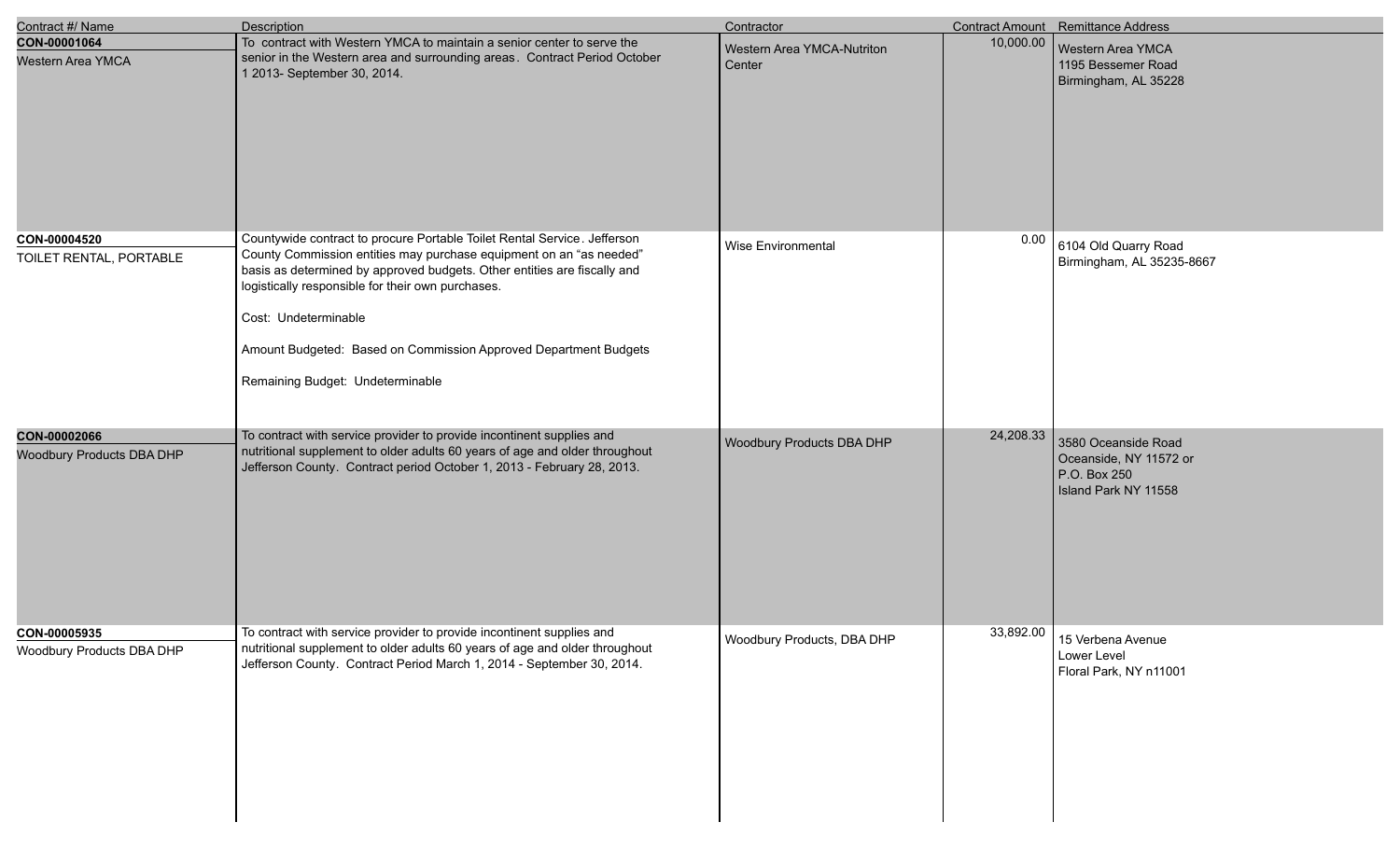| Contract #/ Name                                   | Description                                                                                                                                                                                                  | Contractor              |              | Contract Amount Remittance Address                  |
|----------------------------------------------------|--------------------------------------------------------------------------------------------------------------------------------------------------------------------------------------------------------------|-------------------------|--------------|-----------------------------------------------------|
| CON-00002450<br>RENEW LEASE XEROX<br>DOCUTECH 6115 | Renew Lease for additional 48-months<br>for Xerox Docutech 6115 For the Contract Period 04/01/11 -03/31/12<br>Amount 73,008.00 for 48/month                                                                  | Xerox Corporation       | 18,252.00    | 800 Carillon Pkwy.<br>St Petersburg, FL 33716       |
| CON-00005840<br>Test                               | work as requested                                                                                                                                                                                            | xzy company             | 10.00        | $#1$ back woods rd<br>Birmingham Alabama 35255      |
| CON-00004076<br>Yarbrough Company, Inc.            | Food Services at the Jefferson County Jail                                                                                                                                                                   | Yarbrough Company, Inc. | 1,500,000.00 | 2809 5th Avenue, South<br>Birmingham, Alabama 35233 |
| CON-00001515<br>Youth In Aging                     | To contract for professional service (s) for Health and Wellness Coordinator,<br>Geriatric Case Managment, Health Promotion and Volunteer Coordinator<br>Contract Period October 1, 2013- February 28, 2014. | Youth In Aging          |              | 58,577.08 5270 Cornell Drive<br>Irondale, AL 35210  |